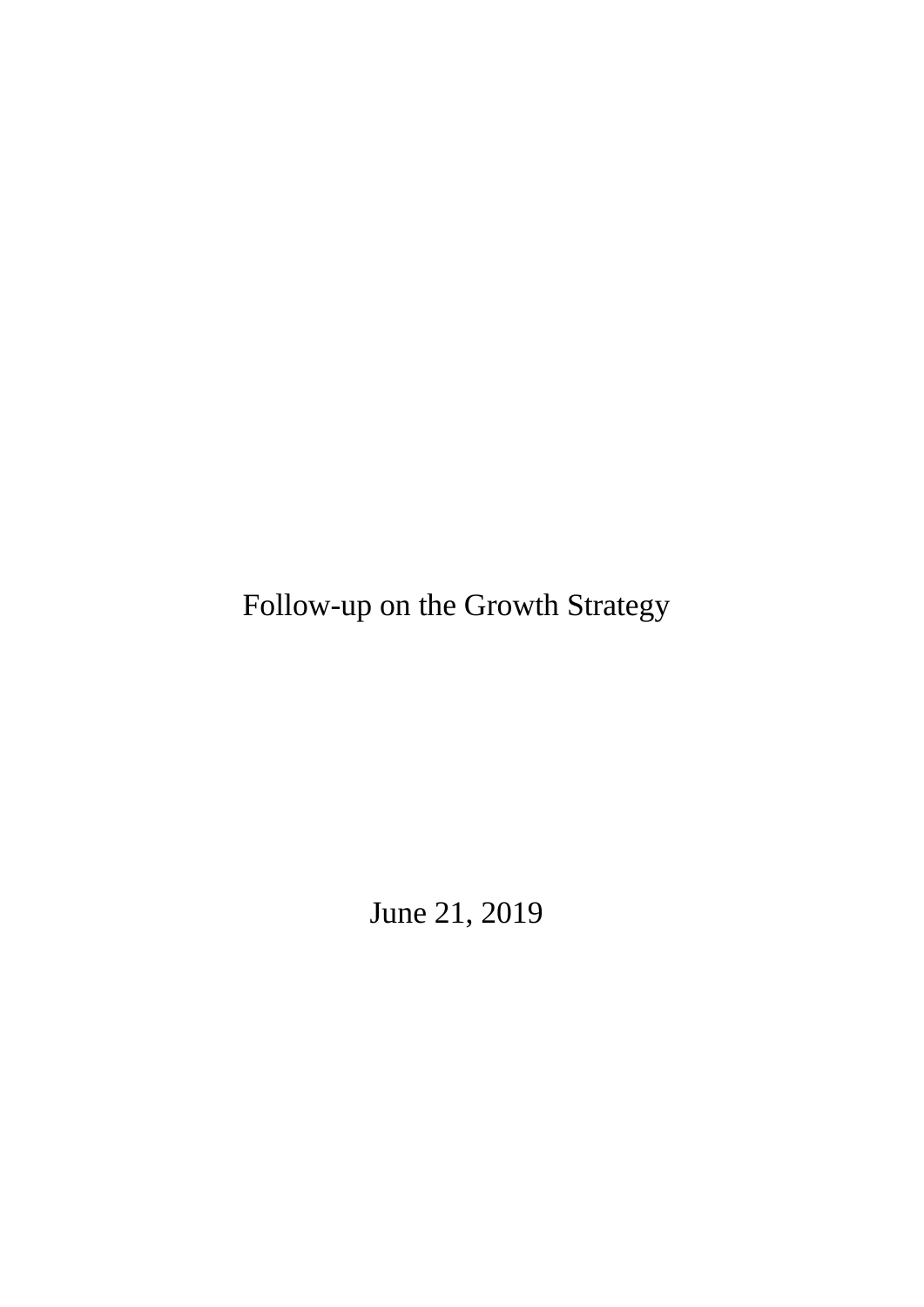**I. Realization of Society 5.0• • • • • • • • • • • • • • • • • • • • • • • • • • • • • • • • • • • • • • • • • • • • 1**

# **1. Development of Rules for the Digital Market• • • • • • • • • • • • • • • • • • • • • • • • • • • • • • 1**

- (1) Major progress of KPI
- (2) New specific measures to be taken
	- ⅰ) Definition of rules for the digital market
		- (ⅰ) Response to digital platform companies
		- (ⅱ) Regulatory review of the digital age
	- ⅱ) Promotion of data distribution
		- (ⅰ) Establishment of a fundamental approach in data distribution
		- (ⅱ) Development of the distribution and utilization environment
		- (ⅲ) Ensuring of cybersecurity

## **2. Fintech/Finance• • • • • • • • • • • • • • • • • • • • • • • • • • • • • • • • • • • • • • • • • • • • • • • • • •12**

- (1) Major progress of KPI
- (2) New specific measures to be taken
	- ⅰ) Review of the legal systems based on the advancement of innovation
	- ⅱ) Accelerating initiatives to realize a cashless society
	- ⅲ) Promotion of innovations such as commercialization of FinTech
	- ⅳ) Infrastructure development for finance and commercial distribution collaboration

## **3. Mobility• • • • • • • • • • • • • • • • • • • • • • • • • • • • • • • • • • • • • • • • • • • • • • • • • • • • • • • 15**

- (1) Major progress of KPI
- (2) New specific measures to be taken
	- ⅰ) Promotion of the Japanese version of Mobility-as-a-Service (MaaS)
	- ⅱ) Acceleration of efforts for the social implementation of automated driving
	- ⅲ) Promotion of various mobility on land, sea, and air, and logistics reform
		- (ⅰ) Construction of the next generation air mobility system
		- (ⅱ) Promotion of various land mobility and logistics reform
		- (ⅲ) Development of a new maritime system
	- ⅳ) Realization of safe and secure road traffic based on the recent traffic accidents

## **4. Corporate Governance• • • • • • • • • • • • • • • • • • • • • • • • • • • • • • • • • • • • • • • • • • • • •25**

- (1) Major progress of KPI
- (2) New specific measures to be taken
	- ⅰ) Corporate governance reform
	- ⅱ) Improving the quality of information disclosure and the quality of accounting and audit for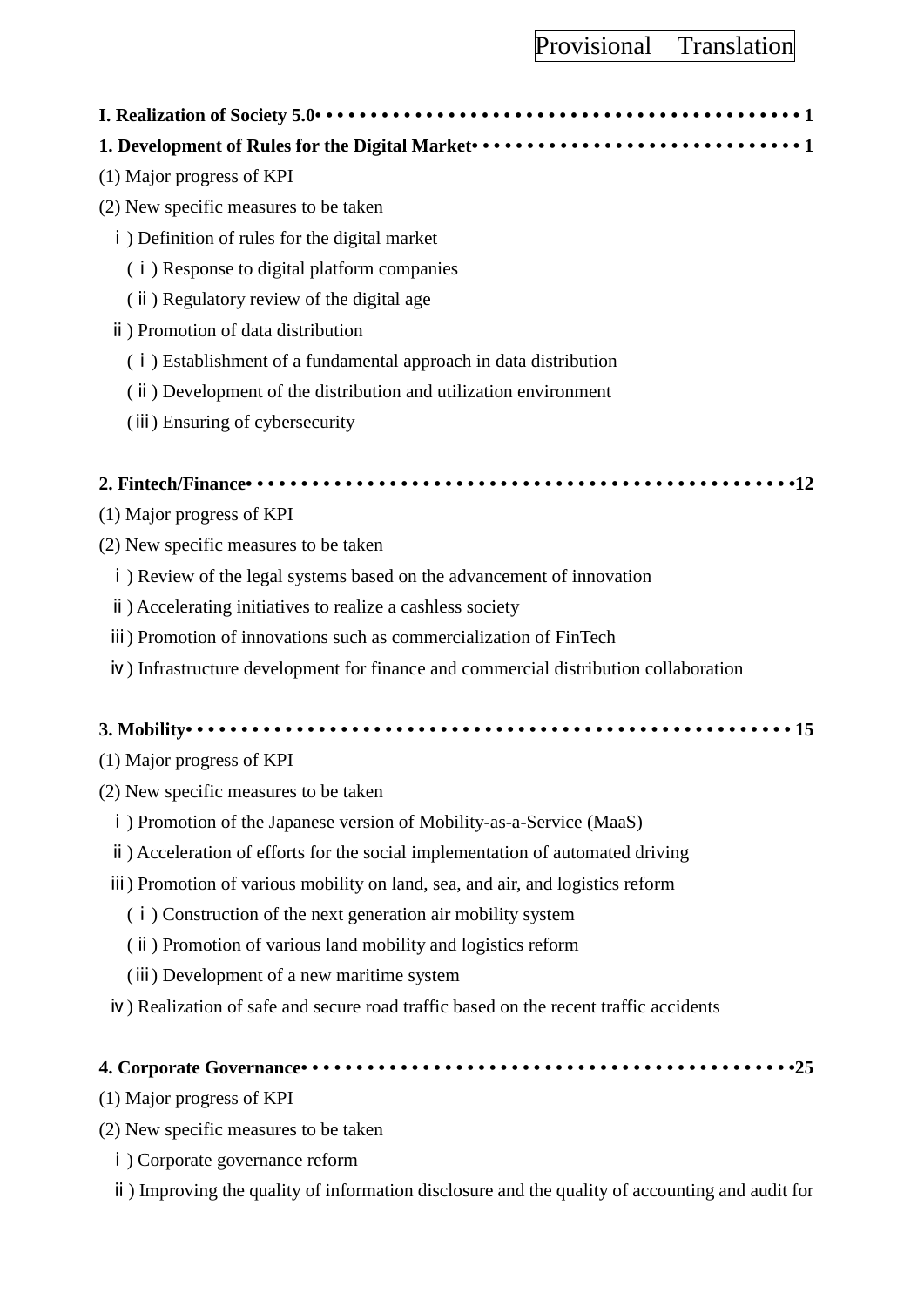constructive dialogues

ⅲ) Promotion of smooth financing through the realization of vibrant financial and capital markets

### **5. Smart Public Services• • • • • • • • • • • • • • • • • • • • • • • • • • • • • • • • • • • • • • • • • • • • • •30**

- (1) Major progress of KPI
- (2) New specific measures to be taken
	- ⅰ) Procedure automation by individuals and corporations
		- (ⅰ) Procedure automation by individuals
		- (ⅱ) Realization of one-stop service for corporation
		- (ⅲ) Digitization and automation of tax and social insurance procedures
		- (ⅳ) Strengthening of the centralized project management of information system related budget
		- (ⅴ) Promotion of the spread and use of my number card
	- ⅱ) Promotion of digital transformation (DX) at administrative bodies
		- (ⅰ) Realization of digital first
		- (ⅱ) Further utilization of advanced technology at governmental organizations and agencies
		- (ⅲ) Further utilization of advanced technology at local governmental organizations and agencies
	- iii) Realization of the world's best country for companies to engage in their business
		- (ⅰ) Promotion of applying IT to court proceedings, etc.
		- (ⅱ) Improvement of trade procedures and port logistics
		- (ⅲ) Digitization of real estate related information and services
		- (ⅳ) Development of a legal framework of movable collateral and registration system

### **6. Next Generation Infrastructure• • • • • • • • • • • • • • • • • • • • • • • • • • •• • • • • •• • • • • 42**

- (1) Major progress of KPI
- (2) New specific measures to be taken
	- ⅰ) Improvement of productivity in the infrastructure field, and resolving of issues related to disaster prevention, transportation, logistics and cities
	- (ⅰ) Development and maintenance of infrastructure
	- (ⅱ) Disaster prevention and disaster response
	- (ⅲ) Resolving transportation issues
	- (ⅳ) Resolving logistics issues
	- (ⅴ) Enhancing the competitiveness of cities
	- ⅱ) Accelerating the introduction of PPP/PFI approaches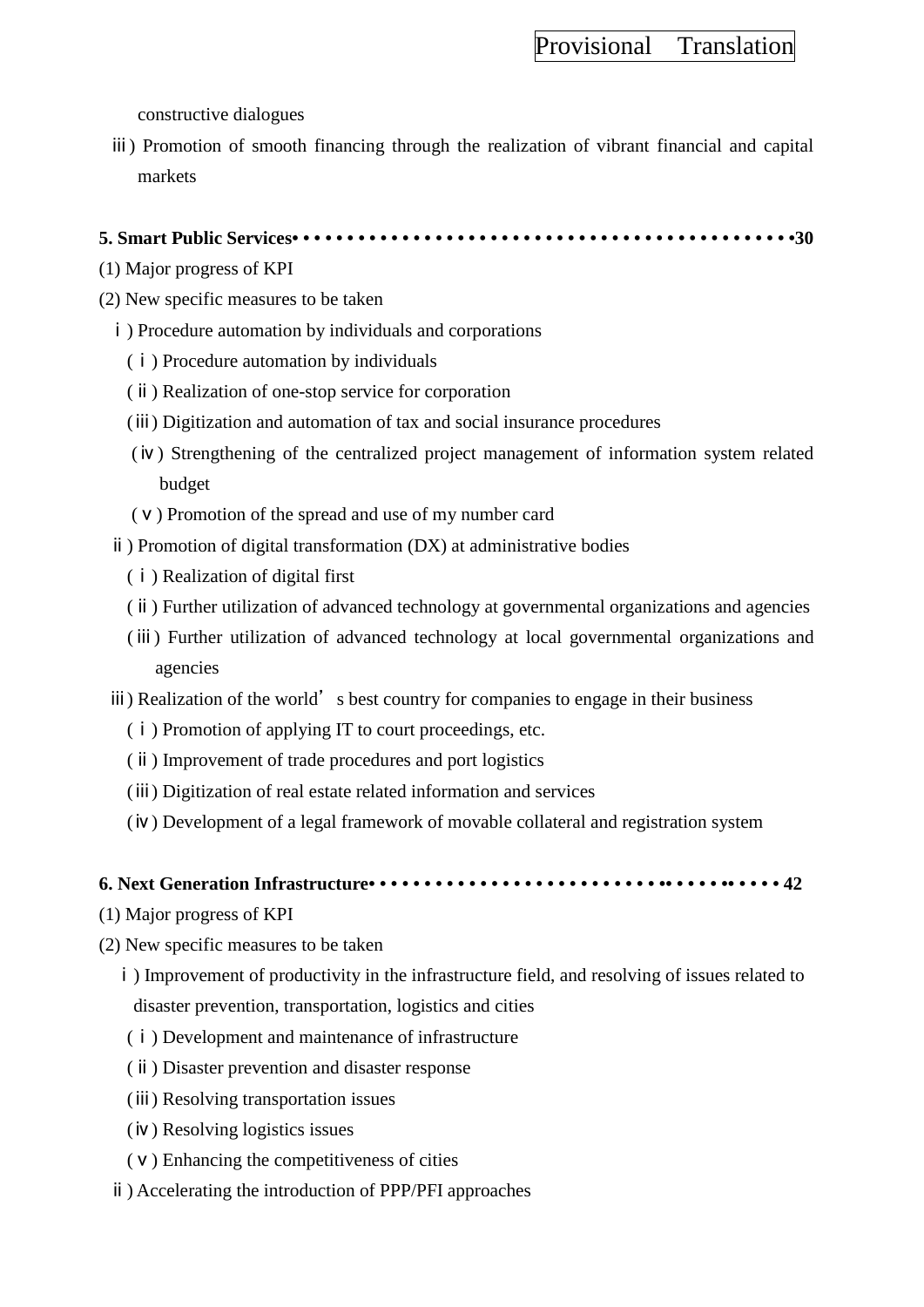- (ⅰ) Promotion of efforts in the PPP/PFI priority areas
- (ⅱ) Promotion of the spread of results-based private-sector consignment contract format

### **7. Aiming for realization of a carbon-free society• • • • • • • • • • • • • • • • • • • • • • • • • • • • •51**

- (1) Major progress of KPI
- (2) New specific measures to be taken
	- ⅰ) Promotion of innovation
	- ⅱ) Promotion of green finance
	- ⅲ) Business-led global expansion and international cooperation
	- ⅳ) Efforts in the energy field
	- v) Efforts in the industry and transportation fields
	- ⅵ) Efforts in regions, life areas, and other environmental protection
		- (ⅰ) Creation of regional circulation, symbiotic area, and lifestyle conversion
		- (ⅱ) Material circulation in regions, etc.
		- (ⅲ) Promotion of "The Fukushima Plan for a New Energy Society"
		- (ⅳ) Promotion of adaptation to climate change

### **8. Construction of Innovation Ecosystem for Realizing Society• • • • • • • • • • • • • • • • • • 59**

- (1) Major progress of KPI
- (2) New specific measures to be taken
	- ⅰ) Construction of an autonomous innovation ecosystem
		- (ⅰ) Promotion of open innovation through the cooperation among industry, academia, and government
		- (ⅱ) Higher education and research reform
		- (ⅲ) Intellectual property and standardization strategy
	- ⅱ) Next generation industrial system
		- (ⅰ) Promotion of data linkage in the supply chain
		- (ⅱ) Social implementation of robotic technology.
		- (ⅲ) Expansion of the space business
		- (ⅳ) Expansion of the aircraft industry

### **9. Human Resources Development for the Society 5.0 era • • • • • • • • • • • • • • • • • • • • 70**

- (1) Major progress of KPI
- (2) New specific measures to be taken
	- ⅰ) Human resources development at universities, etc.
	- ⅱ) Human resources development at the primary and secondary education stages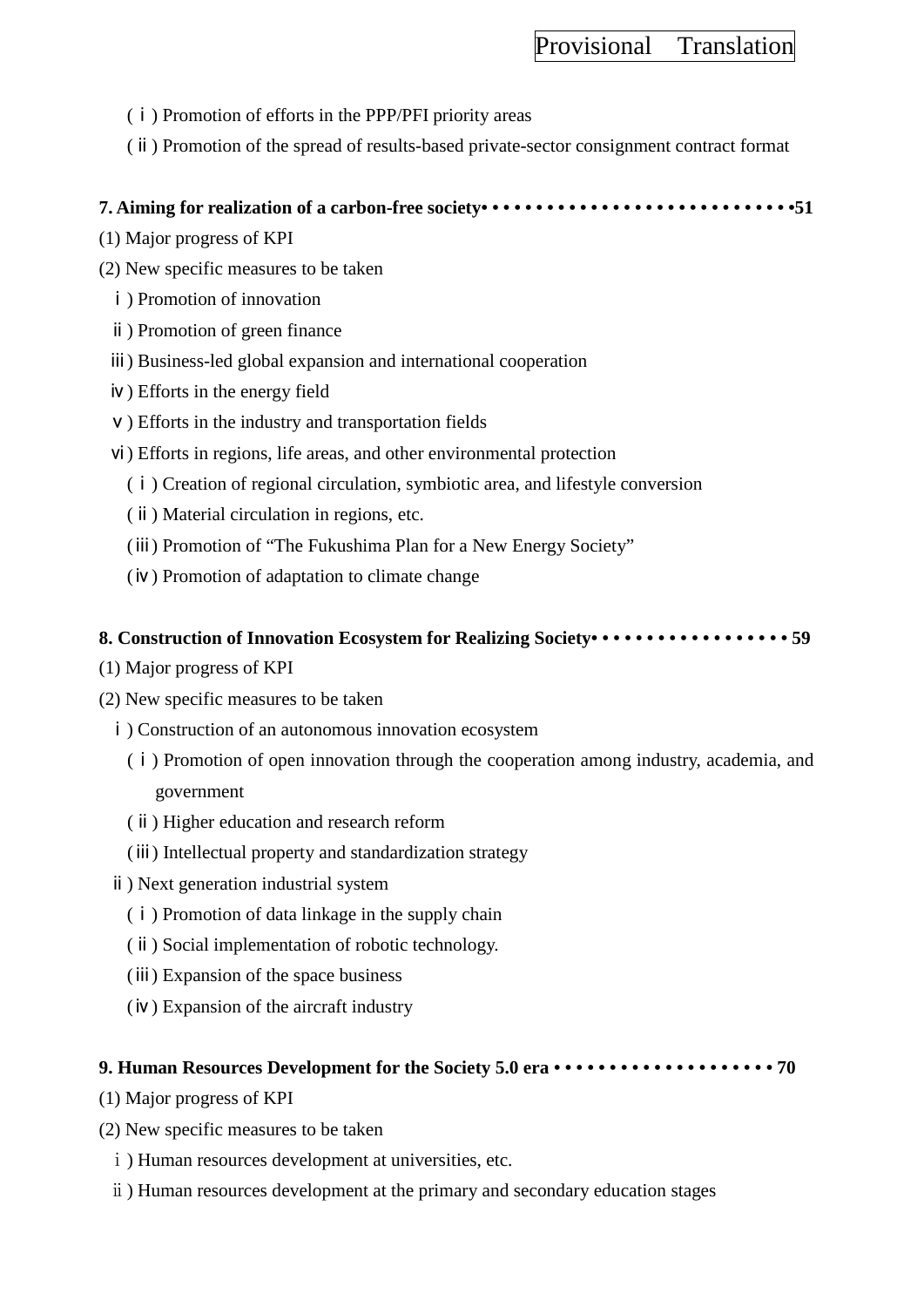ⅲ) Human resources development and utilization in the industrial world

### **10. Taking in Overseas Growing Markets• • • • • • • • • • • • • • • • • • • • • • • • • • • • • • • • 74**

- (1) Major progress of KPI
- (2) New specific measures to be taken
	- ⅰ) Global expansion of Society 5.0 and achieving SDGs
		- (ⅰ) Support for implementation by private companies
		- (ⅱ) Accelerating STI for SDGs
		- (ⅲ) International standardization of Society 5.0
	- ⅱ) Supporting overseas business expansion of Japanese companyies
		- (ⅰ) Expansion of exporting infrastructure systems
		- (ⅱ) Establishment of a rule-based, free and fair economic order
		- (ⅲ) Support of the overseas business expansion of medium-sized enterprise and SMEs
	- ⅲ) Measures to make use of Japan's charm
		- (ⅰ) Promotion of inward direct investment
		- (ⅱ) Cool Japan
		- (ⅲ) Preparation for the the 2025 World Exposition

### **11. Promotion of active participation by highly-skilled foreign professionals • •• • • • 82**

- (1) Major progress of KPI
- (2) New specific measures to be taken
	- i) Promotion of accepting highly-skilled foreign professionals
		- (ⅰ) Cross-governmental efforts for promoting the employment of foreign students and others in Japan
		- (ⅱ) Improvement of Japanese language education programs for business purposes and enhancement of the quality of Japanese language education
		- (ⅲ) Improvement of the immigration and residency management systems, etc. to facilitate the acceptance of highly-skilled foreign professionals
	- ⅱ) Strengthening of residency management foundation for the facilitation and acceleration of the procedure for resident status
		- (ⅰ) Facilitation and acceleration of the procedure for resident status
		- (ⅱ) Strengthening of residency management foundation

# **II. Reforms to Social Security Systems for All Generations• • • • • • • • • • • • • • • • • • • • • 85 1. Securing employment opportunities up to the age of 70• • • • • • • • • • • • • • • • • • • • • • 85**

(1) Major progress of KPI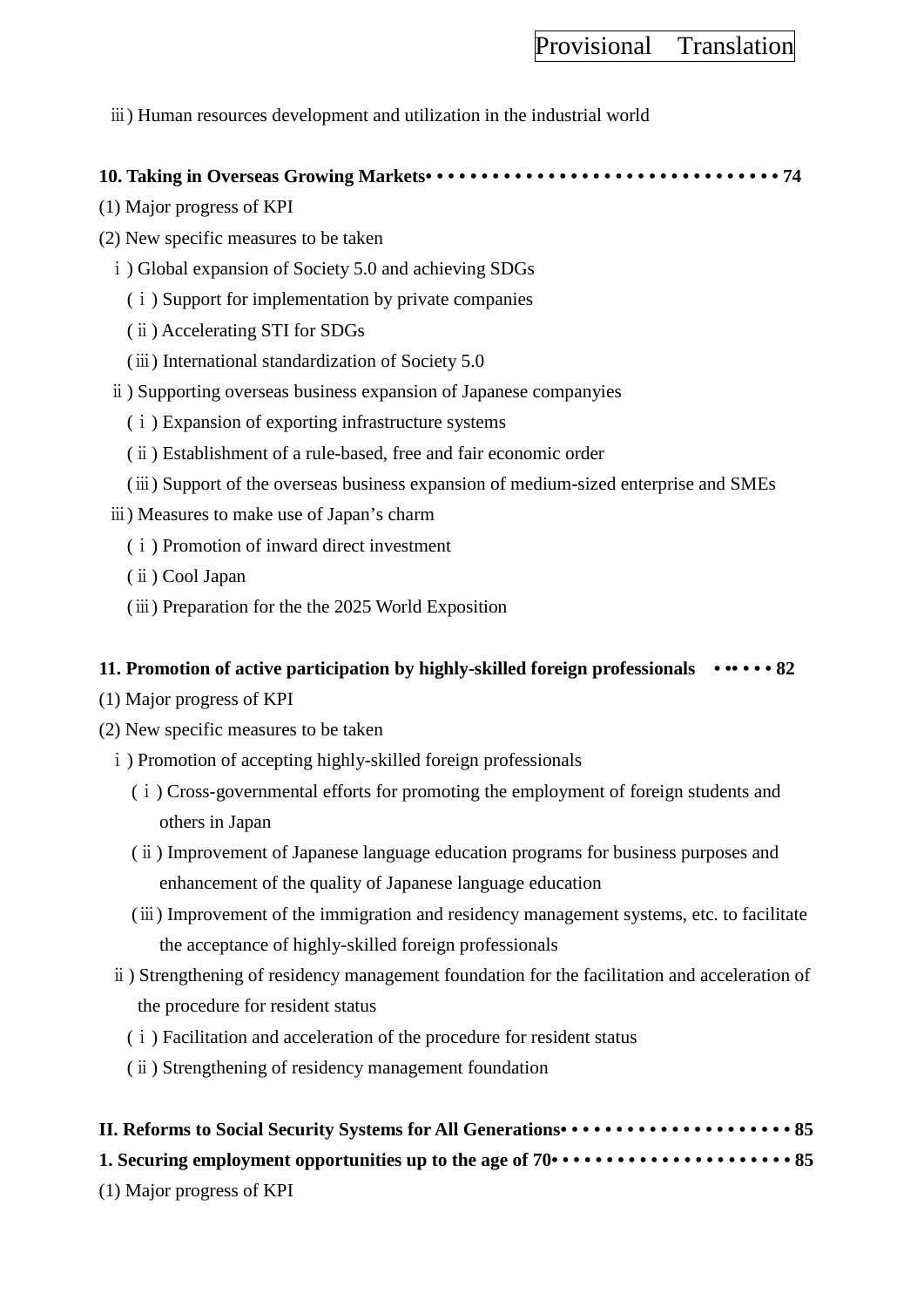- (2) New specific measures to be taken
	- i) Securing employment opportunities up to the age of 70
	- ⅱ) Review of the pension system due to the diversification of work style and the prolonged elderly period and employment expansion

### **2. Promotion of mid-career hiring and hiring of people with experience• • • • • • • • • • • • •88**

- (1) Major progress of KPI
- (2) New specific measures to be taken
	- $\mathbf{i}$ ) Promotion of mid-career hiring and hiring of people with experience, etc.
	- ⅱ) Infrastructure development to support proactive career formation

### **3. Expansion of diverse and flexible work style• • • • • • • • • • • • • • • • • • • • • • • • • • • • • • 90**

- (1) Major progress of KPI
- (2) New specific measures to be taken
	- ⅰ) Expansion of diverse and flexible work style
		- (ⅰ) Promotion of side jobs and multiple jobs
		- (ⅱ) Development of an environment for the work style not depending on employment relationship (e.g. freelance).
		- (ⅲ) Promotion of telework
		- (ⅳ) Support for the balance between treatment and work
- ⅱ) Support for realizing the work style that enables the maximum productivity
	- (ⅰ) Improvement of the work environment by correcting long working hours and other conditions
	- (ⅱ) Promotion of the "visualization" of human resources investment information
	- (ⅲ) Raising the minimum wage
- ⅲ) Further expansion of women's active participation and promotion of diversity management

## **4. Prevention of Disease and Nursing Care • • • • • • • • • • • • • • • • • • • • • • • • • • • • • • • • •95**

- (1) Major progress of KPI
- (2) New specific measures to be taken
	- ⅰ) Promotion of health with anticipation of the 100-year life
		- (ⅰ) Drastic reinforcement of incentive measures for disease prevention and health promotion
		- (ⅱ) Strengthening of efforts leading to individual's behavioral change aiming for prevention and health promotion
		- (ⅲ) Strengthening of initiatives for the early detection of diseases
		- (ⅳ) Promotion of health development, health management, and health investment of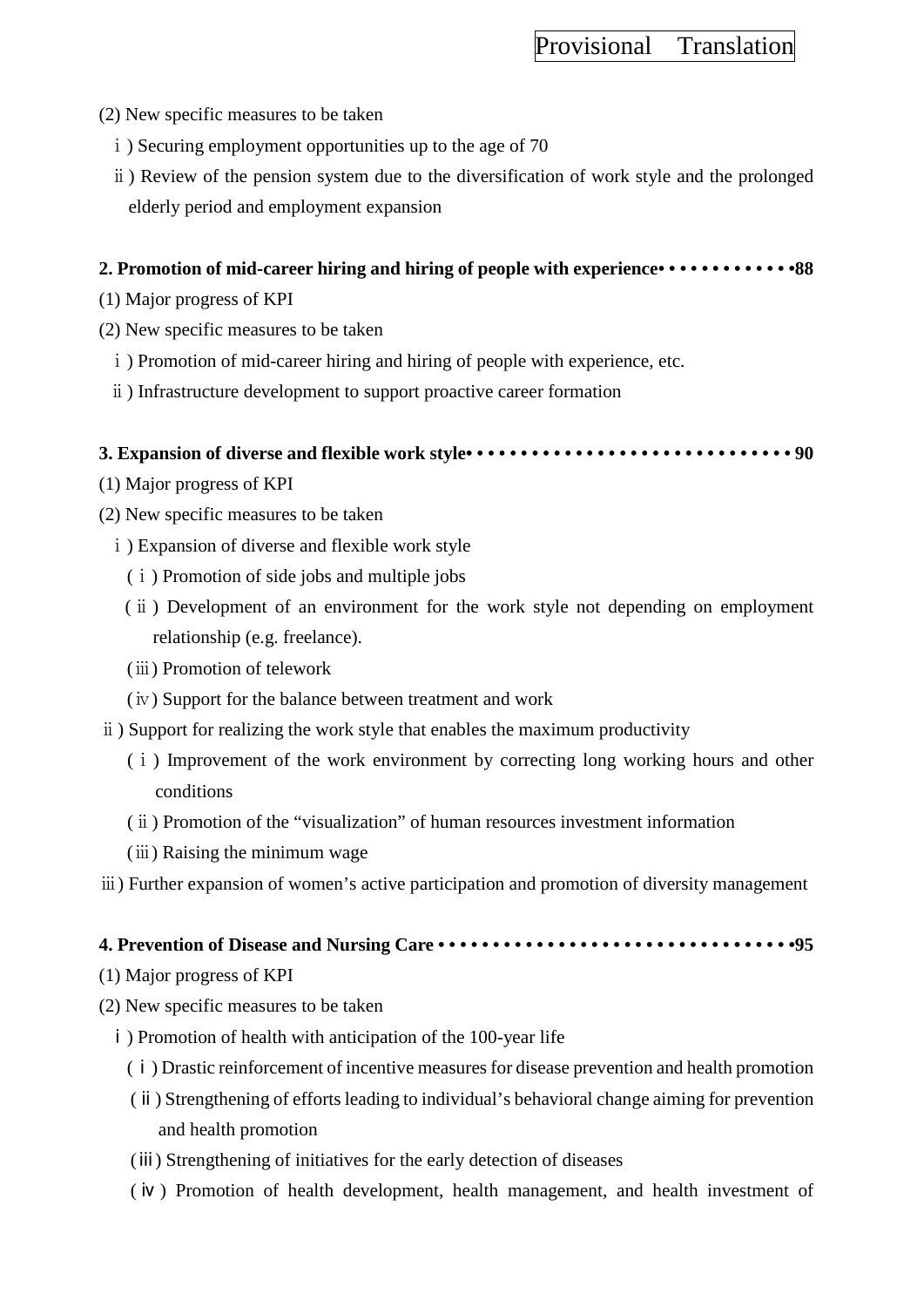incorporated insurers and companies

- (ⅴ) Verification of effects for prevention and health promotion utilizing data etc., and promotion of private prevention and health services
- (ⅵ) Drastic reinforcement of incentive measures for nursing care prevention, etc.
- (ⅶ) Strengthening of comprehensive measures for dementia

### **5. Next-Generation Health Care• • • • • • • • • • • • • • • • • • • • • • • • • • • • • • • • • • • • • • 100**

- (1) Major progress of KPI
- (2) New specific measures to be taken
- ⅰ) Ensuring effective and efficient medical and welfare services utilizing technical innovation, etc.
	- (ⅰ) Promotion of the utilization of data that serves as a basis to provide health, medical and nursing care services
	- (ⅱ) Promotion of technology utilization at medical and nursing care sites involving ICT, robots, and AI
	- (ⅲ) Organizational reform of medical and nursing care sites, and larger scale management with more collaboration
- ⅱ) Development, operationalization, and global expansion of superior pharmaceuticals and medical equipment from Japan
	- (ⅰ) Development and operationalization of superior pharmaceuticals and medical equipment from Japan
	- (ⅱ) Global expansion, etc.

# **III. Reinforcement of Regional Measures under Population Decline • • • • • • • • • • • • • • 109**

# **1. Maintenance of Community Infrastructure and Competition Policy• • • • • • • • • • • • 109**

- (1) Major progress of KPI
- (2) New specific measures to be taken
	- (ⅰ) Bus services (and local public transportation competing with bus services)
	- (ⅱ) Regional banks
	- (ⅲ) Limitations on the scope of exception
	- (ⅳ) Other

### **2. Supplying Human Resources to Regions• • • • • • • • • • • • • • • • • • • • • • • • • • • • • • • • 113**

- (1) Major progress of KPI
- (2) New specific measures to be taken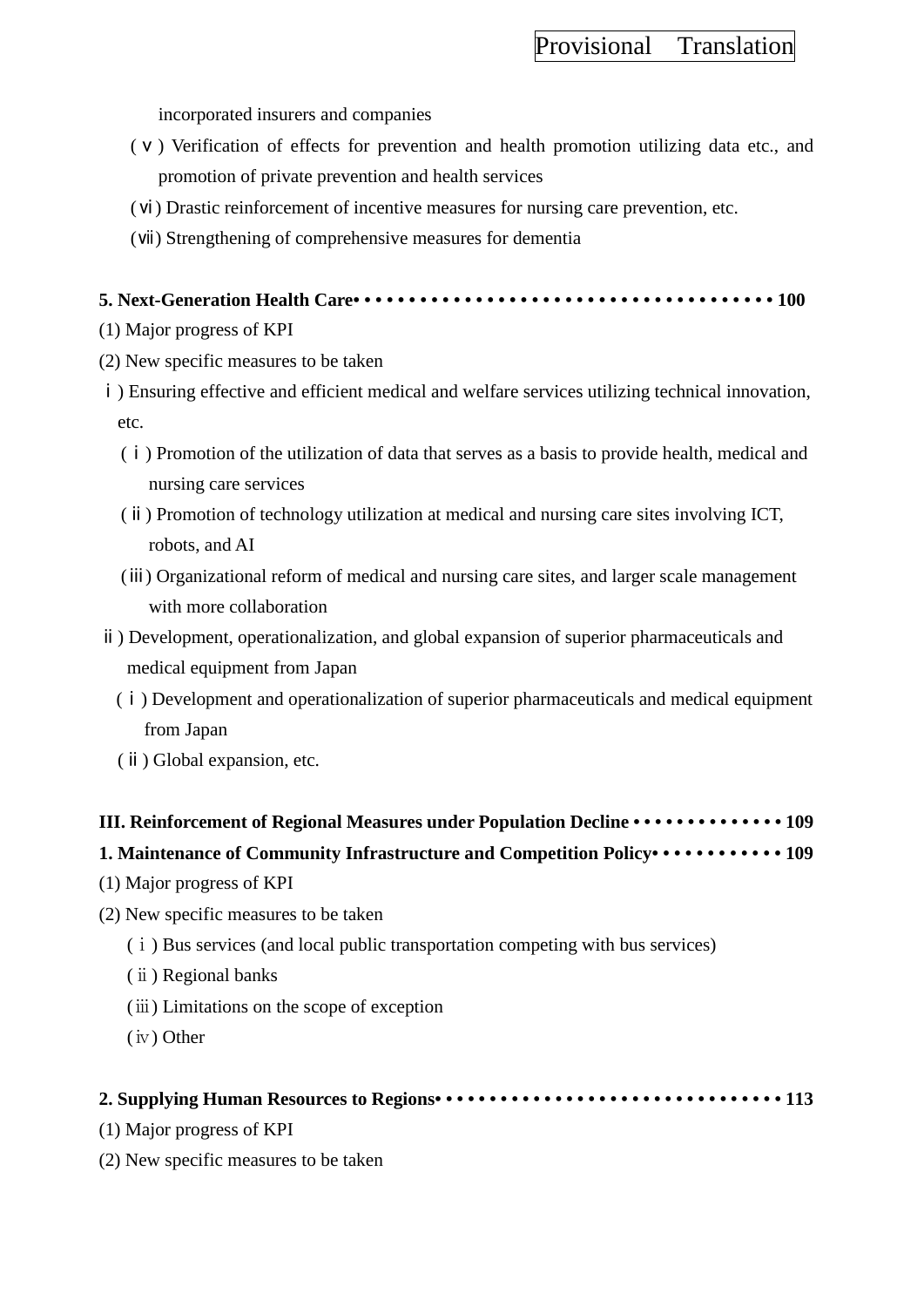### **3. Revitalization of Communities with Rapidly Declining Populations• • • • • • • • • • • • • 114**

- (1) Major progress of KPI
- (2) New specific measures to be taken

### **4. National Strategic Special Zones• • • • • • • • • • • • • • • • • • • • • • • • • • • • • • • • • • • • •115**

- (1) Major progress of KPI
- (2) New specific measures to be taken
	- ⅰ) Early realization of the "Super City" initiative
	- ⅱ) Addition of further regulatory reform matters
		- (ⅰ) Implementation of the remote medication guidance system in urban areas
		- (ⅱ) Horizontal rolling out of the remote medication guidance system by designating virtual special zones in depopulated areas, etc.
		- (ⅲ) Consideration for the review of online consultation requirements
		- (ⅳ) Early realization of lifting the ban on wage payment using digital money (payment to fund transfer business operators)
		- (ⅴ) Establishment of the region-based sandbox system
		- (ⅵ) Review of personal mobility related regulations
		- (ⅶ) Relaxation of manufacturing permission for large unmanned aerial vehicles (drones)
		- (ⅷ) Speeding up of the procedure to issue permit for drug transfer in joint research and development of new drugs
		- (ⅸ) Relaxation of requirements for clinical practice provision for foreign doctors to conduct clinical trials
		- (ⅹ) Addition of investment business within the scope of business of incorporated administrative agencies (experiment and research institution type)
		- (ⅺ) Promotion of the employment of foreign students in the area of cool Japan
		- (ⅻ) Expansion of the start-up visa system to promote the acceptance of foreign entrepreneurs
		- (xiii) Relaxation of employment requirements for foreign diving instructors
		- (xiv) Handling of the special measures for establishing home-visit rehabilitation offices by non-medical institutions

|--|

- (1) Major progress of KPI
- (2) New specific measures to be taken

**6. Increase Productivity of SMEs and micro businesses• • • • • • • • • • • • • • • • • • • • • • • 122**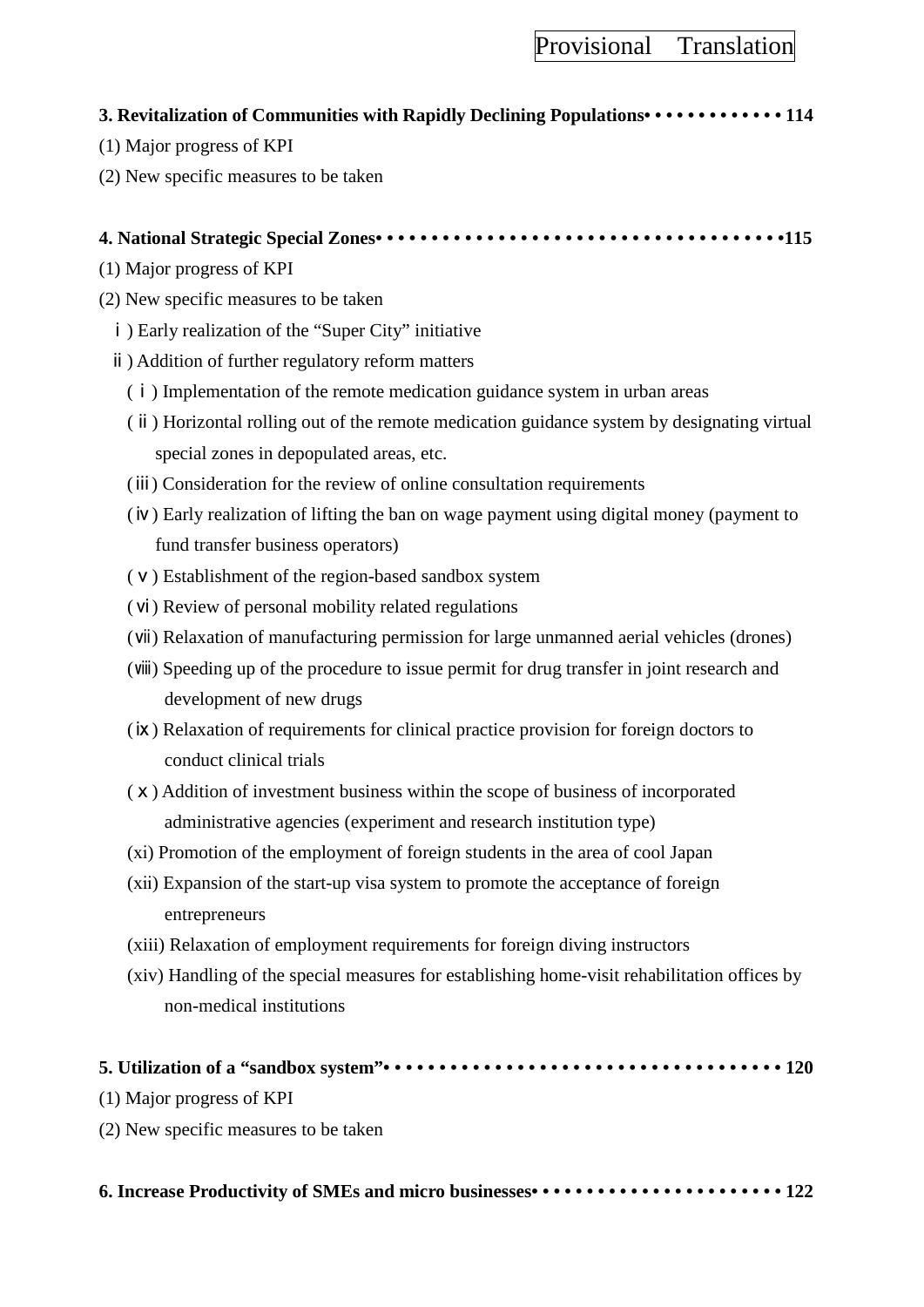- (1) Major progress of KPI
- (2) New specific measures to be taken
	- i) Support for digital implementation of SMEs and micro businesses
		- (ⅰ) Support for introducing universal IT
		- (ⅱ) Disseminate and expand practical digital services
	- ⅱ) Promotion of business metabolism
	- ⅲ) Promotion of overseas expansion and fair transaction
	- ⅳ) Strengthening of function of assistance agency for SMEs
	- ⅴ) Support for regional core companies

### **7. Realization of reform across the entire agriculture, forestry and fishery industries• •129**

- (1) Major progress of KPI
- (2) New specific measures to be taken
	- ⅰ) Acceleration of agricultural reform
		- (ⅰ) Enhancement of production sites
		- (ⅱ) Promotion of the reform in the value chain
		- (ⅲ) Promotion of smart agriculture
	- ⅱ) Promotion of export
	- ⅲ) Forestry industry reform
		- (ⅰ) Accumulation and expansion of row wood production
		- (ⅱ) Promotion of the smart forestry industry (forestry innovation)
		- (ⅲ) Promotion of the use of wood
	- ⅳ) Fishery industry reform
		- (ⅰ) Promotion of the fishery policy reform
		- (ⅱ) Promotion of the smart fishery industry

### **8. Tourism, Sports, and Culture and the Arts• • • • • • • • • • • • • • • • • • • • • • • • • • • • • 138**

- (1) Major progress of KPI
- (2) New specific measures to be taken
	- ⅰ) Realization of a tourism-based country
	- (ⅰ) Development of environment where international visitors can truly enjoy sightseeing
	- (ⅱ) Development of new regional sightseeing contents
	- (ⅲ) Appropriate division of roles and strengthening of cooperation between the Japan National Tourism Organization and regions (local governments and DMO)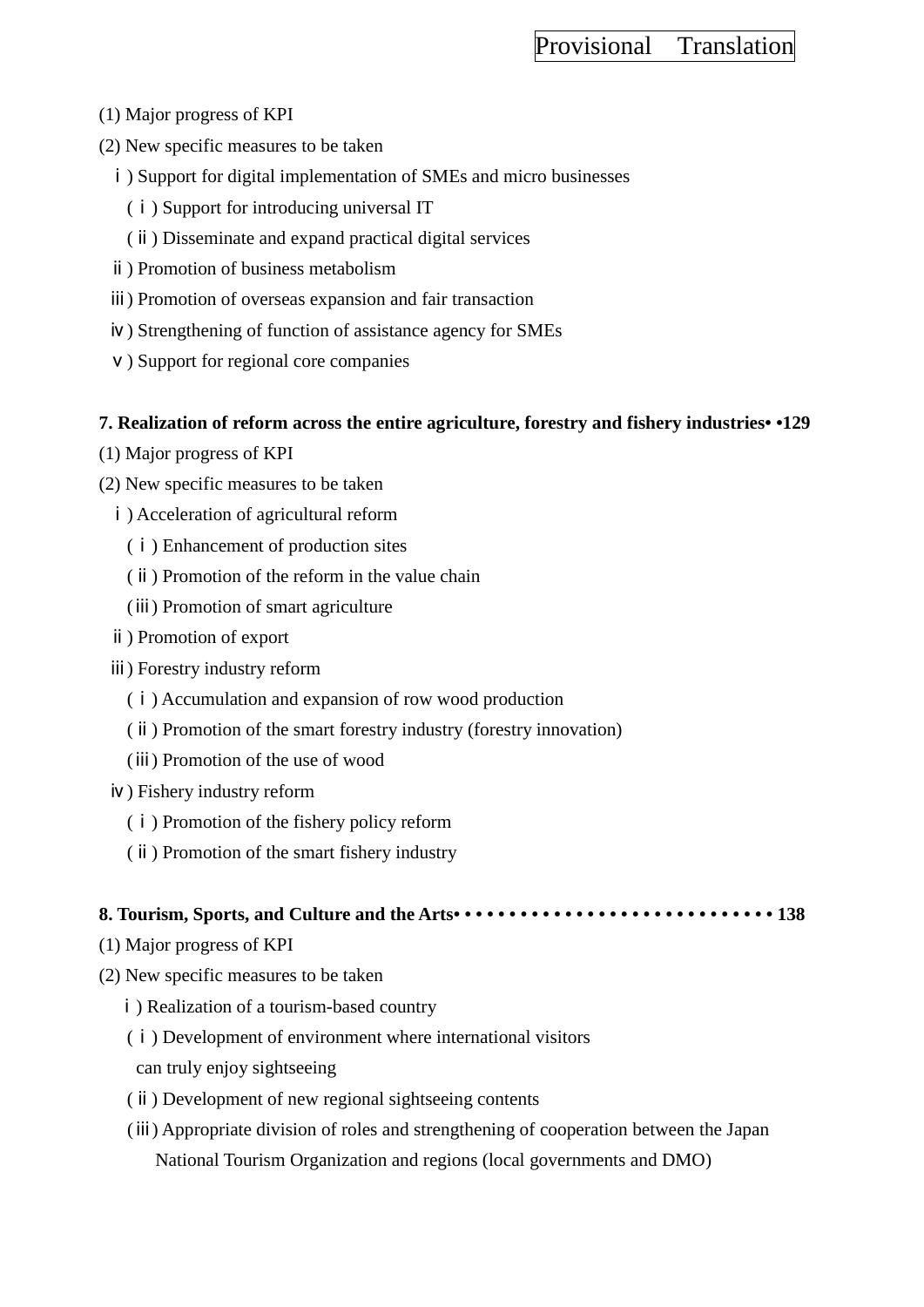- (ⅳ) Other major measures contributing to attracting visitors to regions and increasing consumption
- ⅱ) Future development of the sports industry
	- (ⅰ) Forming the foundation to make sports into a growth industry
	- (ⅱ) Regional vitalization withsports
- ⅲ) Economic vitalization through culture and arts.
	- (ⅰ) Creating a virtuous cycle through arts and culture based on the 'Basic Plan on the Promotion of Culture and the Arts' and the 'Strategic Plan on Culture and Economy'
	- (ⅱ) Regional vitalization centered on cultural and artistic resources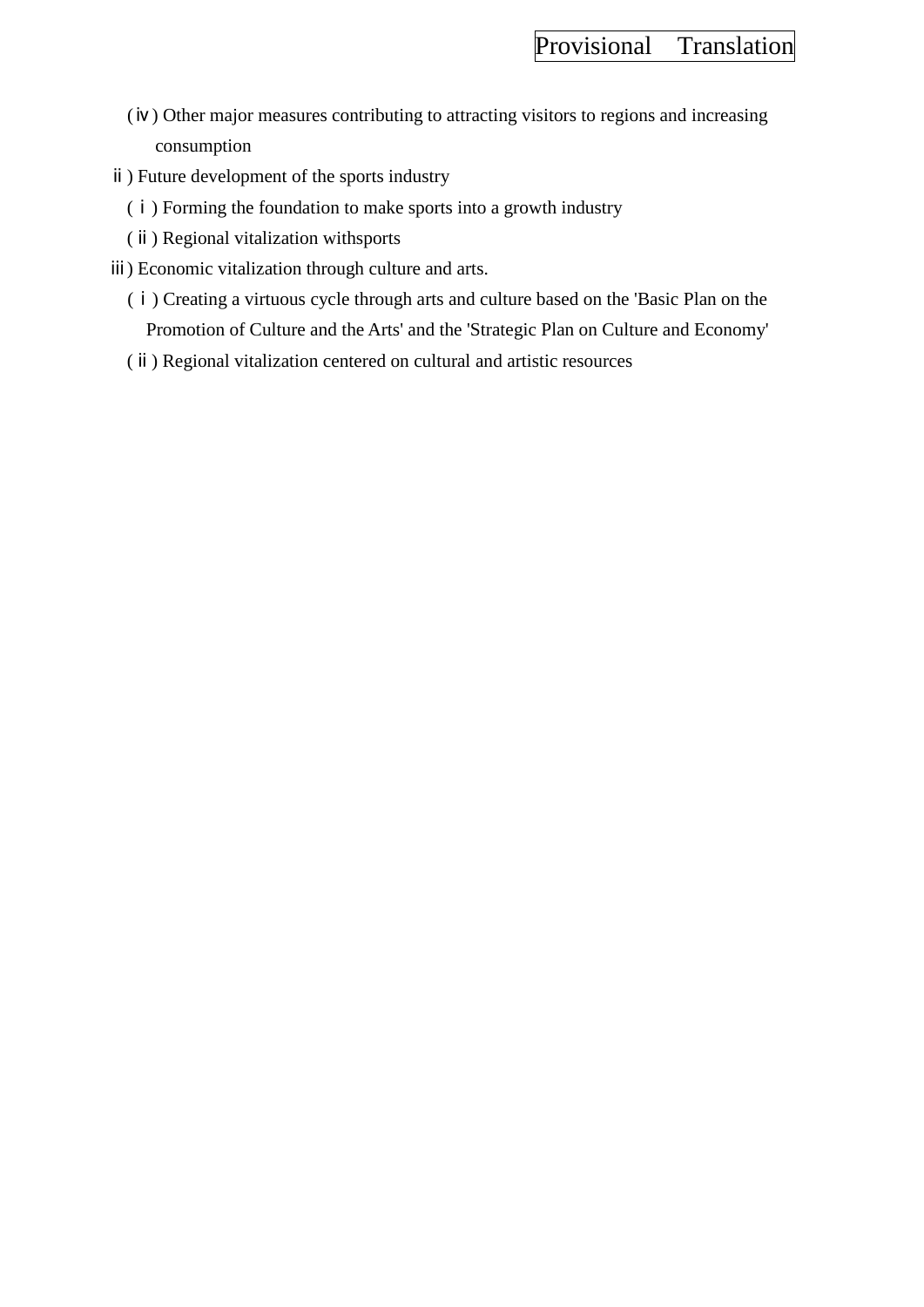#### **I. Realization of Society 5.0**

#### **1. Development of Rules for the Digital Market**

**(1) Major progress of KPI**

**[KPI] Create 20 unlisted venture companies (unicorn) or listed venture companies with more than \$1 billion in corporate value or market capitalization by 2023.** [Reference value]

- Unlisted venture companies: 2 (JAPAN STARTUP FINANCE REPORT 2018) (as of February 2019)
- Listed venture companies: 5 (data by Cabinet Office) (as of April 2019)

**[KPI] (New) Launch 5G services in all prefectures by the end of FY2020.**

**[KPI] Create 30 projects for cross-industrial/operators data sharing by FY 2020.**

 $\Rightarrow$  25 cases (March 2019)

### **(2) New specific measures to be taken**

#### **i) Development of rules for the digital market**

The data, which is also referred to as new petroleum on the Internet or a new currency in the digital world, is attracting attention. Digital platform companies utilize this in a sophisticated way to provide beneficial services and access to global markets to users and service providers, and has become indispensable in the digital era.

Meanwhile, digital platform companies have the characteristics to progress in monopolization or oligopolization. Therefore, it is required to promote fair and free competitions for securing transparency and fairness in the transaction environment. Efforts for development of the transaction environment related to digital platform companies is being advanced internationally. Japan intends to show its standpoint as soon as possible to work on the development of rules for the digital market, while also providing support for the growth of next generation digital platform companies as the driving force for the country. In doing so, it is important to promote the revision of outdated existing rules and regulations to make them more rational to suite the digital era.

### **(i) Response to digital platform companies**

• The government plans to establish an expert organization on domestic and overseas data and digital markets (Digital Market Competition Headquarters (provisional name)) comprised of experts with diverse and high-level knowledge across ministries and agencies in order to conduct evaluations of market competition in the global and radically changing digital market. This organization will be given authority to promote innovation through responses to a variety of issues related to certain data usage, including data portability and API disclosure, authority to obtain survey results and other reports based on the Act on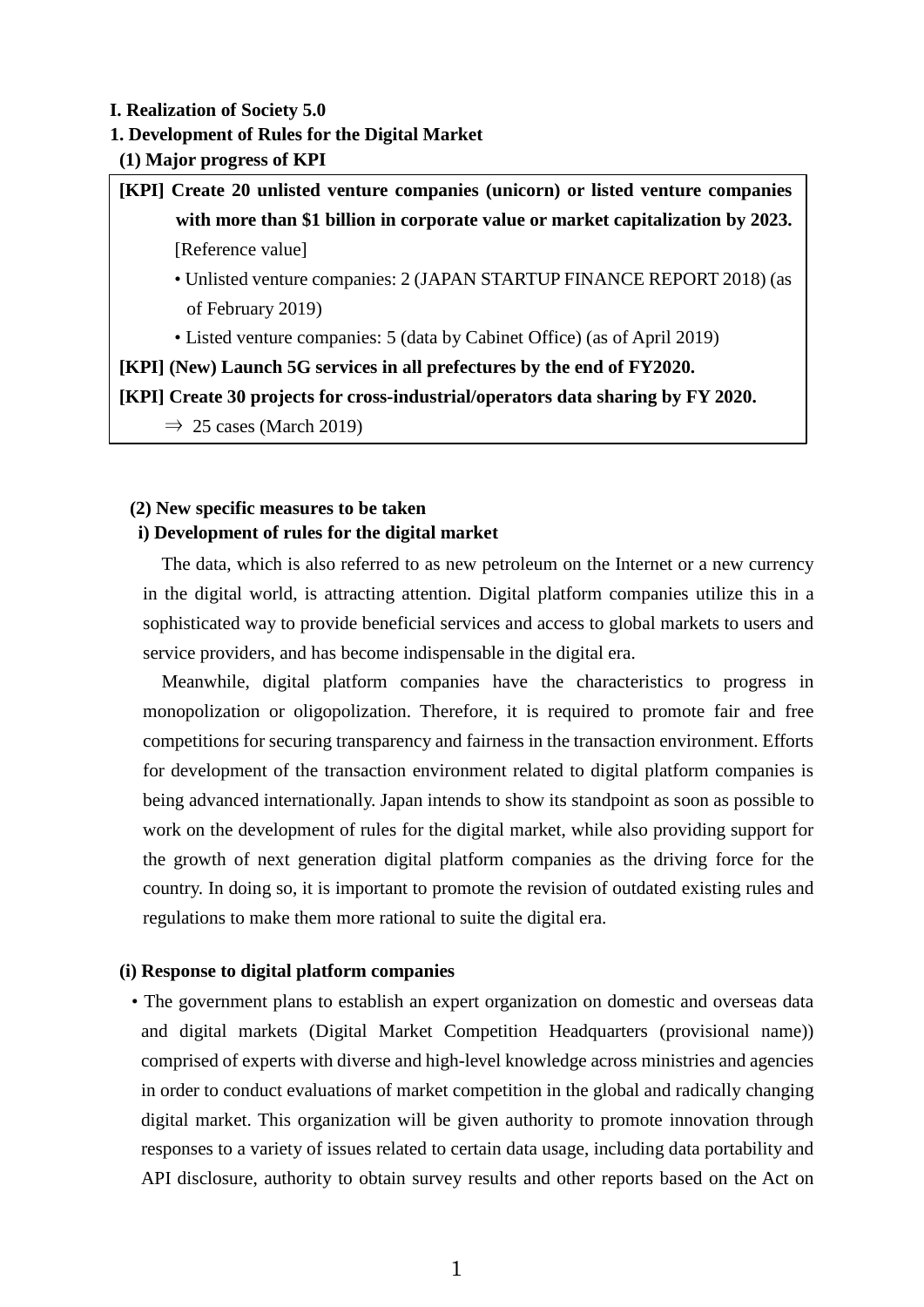Prohibition of Private Monopolization and Maintenance of Fair Trade (Antimonopoly Act), and other related laws and regulations from the standpoint of overviewing and assessing the digital market where global digital platform companies compete and promote competition and innovation, authority to plan and handle overall coordination of fundamental policies on the digital market, and authority to cooperate and collaborate with competition authorities of other countries.

 Specific tasks include (a) assessing the competition situation in digital markets, (b) preparing rules for a variety of platform businesses, and conducting surveys and making recommendations on issues related to the Antimonopoly Act, protection of personal information, and other matters, (c) Issuing recommendation on stimulation of the digital market, including SMEs and venture companies, and (d) participating in rule formation related to competition assessment in the digital market handled by the G7, G20, and other international frameworks.

 The expert organization will bring together specialists from law, economics, information engineering, systems theory, and other fields. The secretariat will broadly recruit knowledgeable administrative officials from the Japan Fair Trade Commission General Secretariat, the Ministry of Economy, Trade and Industry, the Ministry of International Affairs and Communications, and other ministries in charge of digital-related policies.

 The Digital Market Competition Headquarters (provisional name) will build a strategic framework for a data-driven society through close collaboration with the IT Strategic Headquarters, the Cybersecurity Strategic Headquarters, and various ministries and agencies.

- In light of the possibility of data accumulation in the digital market posing a threat of hindering competition, even if a company's sales only hold a small share of the market, the government will review the ideas of business combination assessment related to assessment points, considering data accumulation in the digital market, revise the said assessment criteria within FY2019, and consider the ideal form of notification criteria based on sales within FY 2019 in order to prevent competitive inhibition caused by data accumulation by corporate acquisition.
- Digital platform companies dramatically improve potential access to global and other markets for SMEs, venture companies, and freelancers (Gig Economy). However, transactions between digital platform companies and users also face potential problems, such as: (a) one-sided application of contract terms and rules, (b) service additions and success cost burden, and (c) excessive restrictions on access to data.

 The government hence needs to prepare legislation and guidelines to ensure transparency and fairness of transaction practices and other unique relationships formed in the digital market, and aims to submit a bill to the National Diet's 2020 Ordinary Session (Act on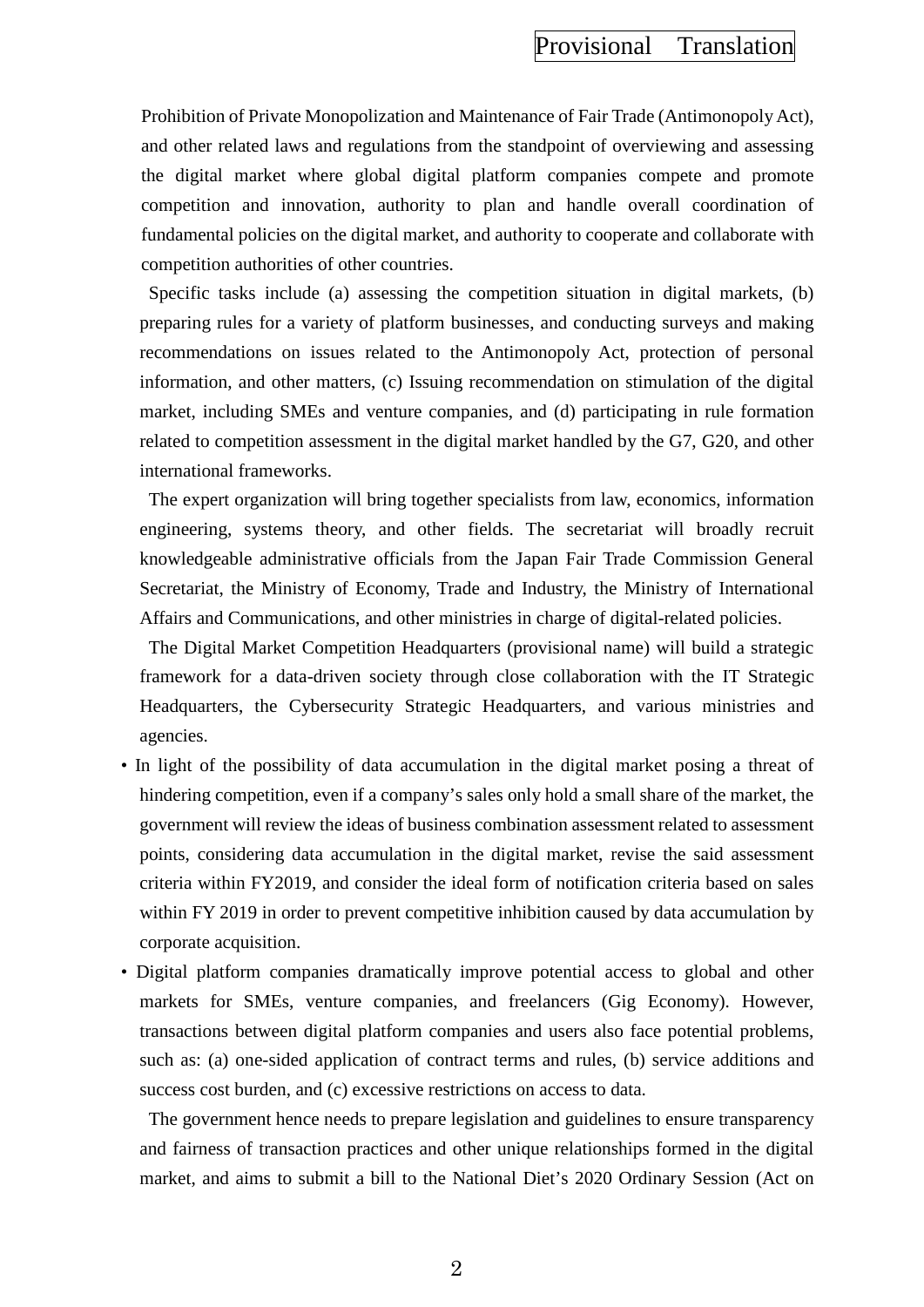Improving Transparency of Digital Platformer Transactions (provisional name)).

 Meanwhile, review will be given in preparing rules that respect autonomy with a "comply or explain" approach (comply or explain the reasons for not complying), initially for the purpose of avoiding interference with digital innovation for the Fourth Industrial Revolution.

 Specifically, items to be considered will be clarification and disclosure of contract terms and transaction rejection reasons, clarification of rankings (order of presentation for product search results), disclosure in cases of digital platform companies giving preference to their own products and services, disclosure of requests for most-favored-treatment clauses (such as clauses requesting the best terms among business partners), and an obligation to arrange a complaint processing system.

- Regarding the Act on the Protection of Personal Information, the government aims to take preventative measures of inappropriate use of personal information, including the adoption of a framework that lets individuals request companies and others to stop the usage of their data, and measures of applying no discrimination policy to domestic and foreign companies, while considering to adjust the framework to promote more utilization of anonymized information not sufficiently employed up to now and submitting a revisions bill to the National Diet's 2020 Ordinary Session.
- Issues for realizing data portability with which users and user companies can transfer themselves from digital platform companies anytime and API disclosure that can be connected openly will be addressed within FY 2019. In addition, with respect to individual fields such as medicine, finance, and cloud, the government will also advance consideration by the addressing the above issues, while paying careful attention to issues unique to each field.
- The government will address the approach for applying the regulation on abusing the dominant bargaining position of the Act on Prohibition of Private Monopolization and Maintenance of Fair Trade (Antimonopoly Act) to business-to-consumer transactions by digital platform companies before the summer of 2019 and develop an enforceable system.
- Along with this, the development and enhancement of the structure of the Japan Fair Trade Commission and its infrastructure improvement will be addressed to appropriately respond to the age of digital capitalism, enhance international cooperation, and realize a fair and transparent competition environment.
- Furthermore, from the viewpoint of ensuring the transparency and fairness in the relationship between digital platform companies and consumers, the government will start considering ways to address applying laws and regulations related to consumer protection, ensure the transparency and fairness of the terms of use, and determine the state of disciplines related to eternal application to overseas operators and other consumer protection within FY2019,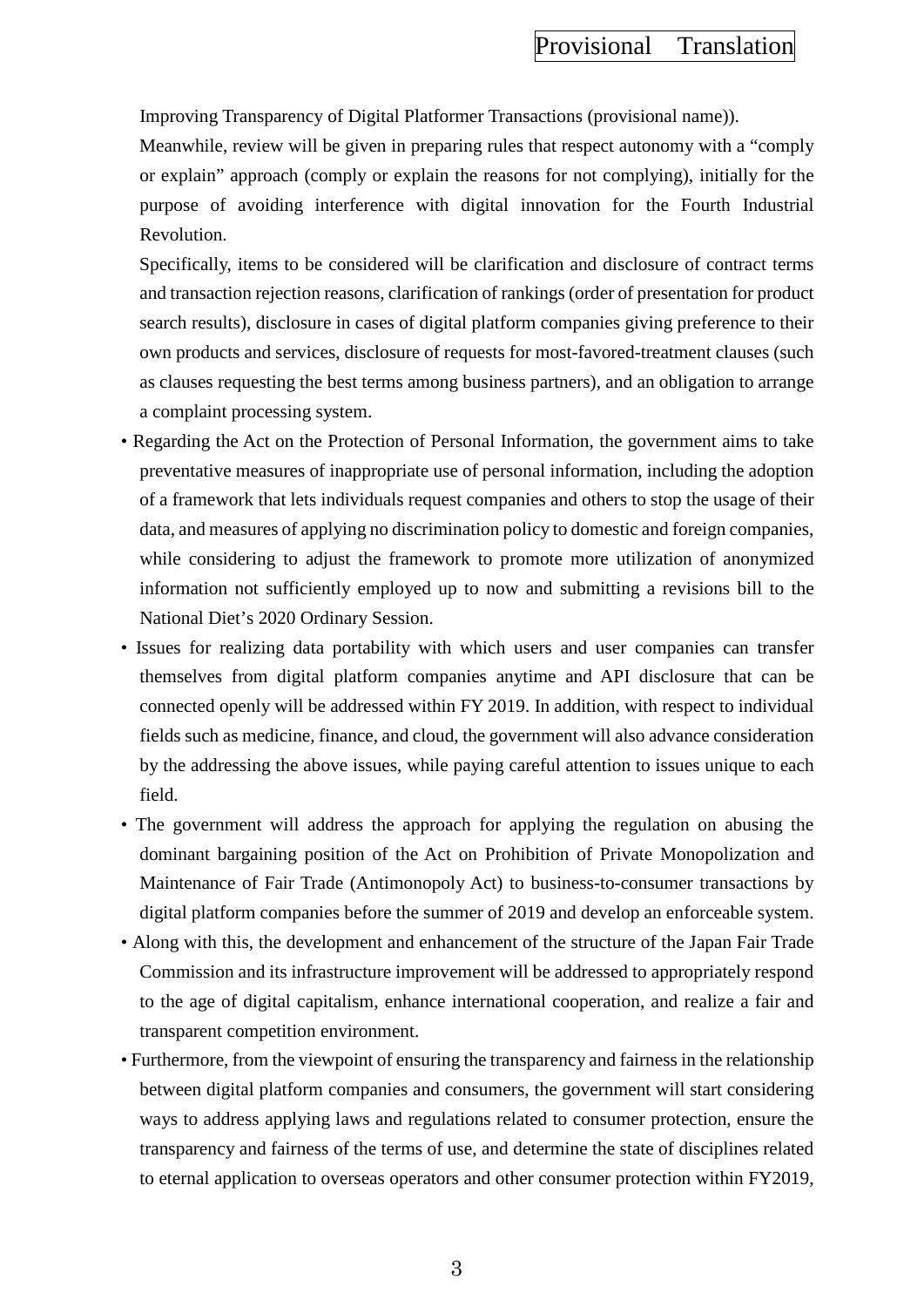taking necessary measures.

- In order to ensure appropriate handling of user information, the government intends to arrange the ways of applying the provision to protect communication secrets of the Telecommunication Business Act within FY 2019, in the case of both domestic and foreign digital platform companies providing communication services to the users in Japan, with a view to submit a bill to the next National Diet's Ordinary Session.
- With regard to the ways of external application of the Travel Agency Act to overseas business operators in cases where foreign digital platform companies provide travel services to the users in Japan, the government will address the issue from the viewpoint of consumer protection within FY2019 and receive the conclusion concerning effective measures.

#### **(**ⅱ**) Regulatory review of the digital age**

- For accelerating the sharing of awareness and formation of consensus among the involved party in the realization of "Society 5.0," the structure for designing and reviewing "architecture," which serves as a reference for the industrial world to ensure interoperability and reliability between different systems to determine the standard of the data linkage format, etc., will be constructed within FY 2019. With this structure at the core, and in collaboration with the Cross-ministerial Strategic Innovation Promotion (SIP) program and initiatives conducted by each ministry, designing "architecture" will commence in FY2019 for the areas of mobility, drones, and plant security.
- While the cyber space and physical space merge together at a high degree due to data collaboration, by utilizing digital technology such as AI, IoT, and big data (permanent monitoring data), the Growth Strategy Council – Investing for the Future and the Council for Regulatory Reform will, in cooperation, start a government wide review of regulatory reforms that promote companies' rational responses using joint regulation and other various methods, without compromising interests protected by law such as security guaranteed by existing regulations. In doing so, use of architecture will be reviewed from the perspective of realizing regulations suitable for the digital era, and a review of regulations utilizing digital technology and data will be considered within FY2019 in the fields of consumer protection and ensuring security regarding credit, etc.
- The government will advance the systematization of major legal procedure concerning industrial security and product safety. While utilizing data from such a move, it will also demonstrate the use of AI in the extraction of effective information and initiatives for enhancing safety, horizontal development, and prevention of accidents from FY2020, and will conduct reviews to realize efficient regulations based on the data.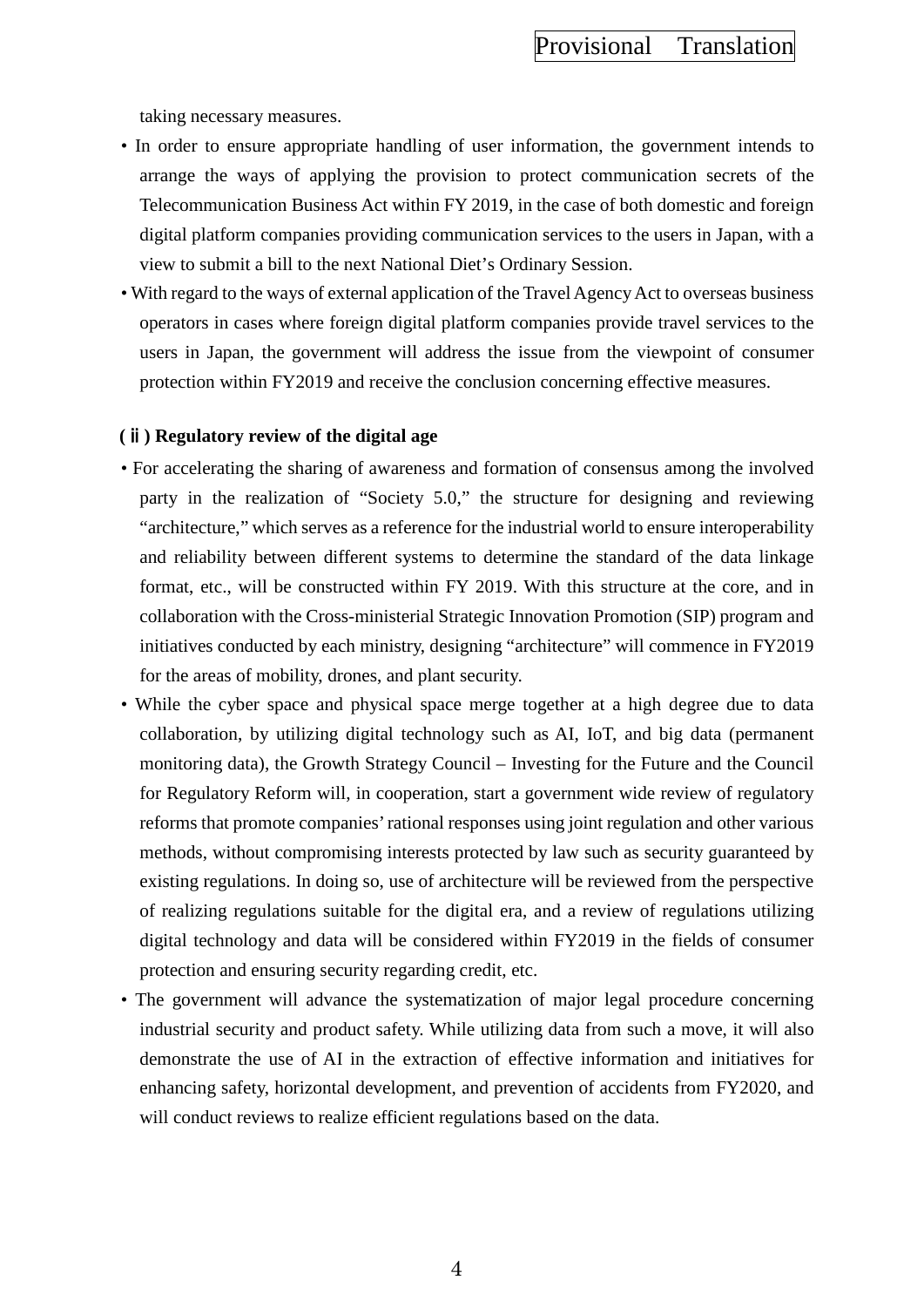#### **ii) Promotion of data distribution**

Further promotion of initiatives utilizing data is necessary for further economic development through sophisticated collaboration between cyber space and physical space and the realization of resolving social issues that Society 5.0 aims for. To achieve this, a basic approach to international and domestic distribution of data should be established as soon as possible to promote safe and secure data distribution and utilization.

The government is also required to promote the digital transformation of companies to beat the global competition and strongly advance the securing of the world's most advanced infrastructure, which supports the society as a whole in the era of 5G. Moreover, improvement of security levels in both cyber and physical spaces will be further improved to realize a safe and secure data-driven society.

### **(i) Establishment of a fundamental approach in data distribution a) International data distribution**

• It is necessary to seek promotion of free data flow internationally, which facilitate unfettered flow of data, that is beneficial to resolving business and social issues without national border concerns, while ensuring reliability related to privacy, security, and intellectual property rights. To this end, Japan aims to lead international discussions utilizing the G20 and other opportunities based on the "Data Free Flow Trust (DFFT)" concept.

Furthermore, Japan intends to promote formation of an international consensus for development of high-level rules with as many member countries as possible in negotiations on rules related to electronic commerce transactions at the WTO, including data free flow.

• From the standpoint of having promoted the framework of mutual transfer of personal data between Japan and the EU, and the APEC's Cross Boarder Privacy Rules (CBPR), Japan will lead discussions related to frameworks at country and company levels using the international conference and bilateral frameworks to ensure the international distribution of personal data be safe and smooth, as well as improving interoperationability of personal information protection rules among any relevant countries.

#### **b) Smooth distribution of personal data**

- Regarding the Act on the Protection of Personal Information, the government aims to take preventative measures of inappropriate use of personal information, including adoption of a framework that lets individuals request companies and others to stop the usage of their data and measures of applying no discrimination policy to domestic and foreign companies. While considering to adjust the framework to promote more utilization of anonymized information not sufficiently employed up to now and submitting a revisions bill to the National Diet's 2020 Ordinary Session. (Repeat)
- To realize smooth distribution of personal data, the government aims to prepare the architecture of functions to be implemented by each player (data holders, individuals, data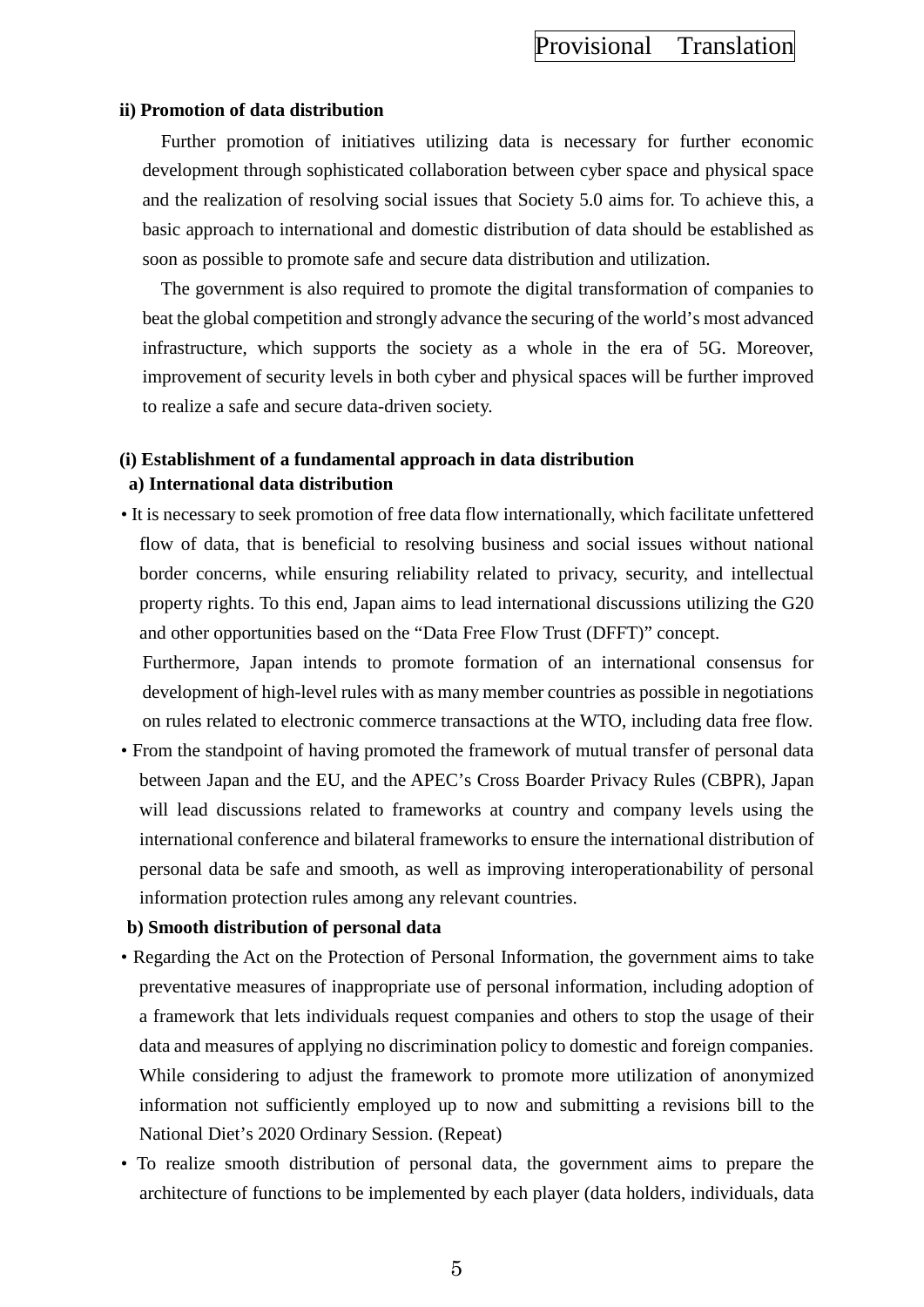users, etc.) in the data distribution market through demonstration experiments and other methods. In particular, a review of accredition rules concerning "information bank," which provides personal data to the third party, an anticipation of its diversification is planned in the summer 2019. The government aims to accelerate accreditation based on this review, while also considering the construction of the platform for realizing collaboration between information banks and prepare the results within FY2019.

• Amidst further integration of communication and broadcasting, the government intends to promote creation and development of new service businesses utilizing broadcasting data such as a viewing history, and aims to accumulate cases (actual practices) of using broadcasting data and the development of rules regarding the third-party provision by FY2020.

#### **c) Creation of new businesses through data collaboration and distribution**

- For the realization of the "Connected Industries," that aims for creating added value and resolving social issues utilizing real data, the government aims to share the industrial data in the cooperation area and expand collaborative cases, while advancing the certification of the specified innovative use of data for industrial activities based on the the Act on Special Measures for Productivity Improvement. At the same time, in an anticipation of full-fledged operation of mainly the five priority areas (autonomous driving and mobility services, manufacturing and robotics, bio and materials, plant and infrastructure security, and smart life) from FY2020, the government intends to provide support for the development of the standard architecture, and a platform to share data as well as the development of an AI system that creates services on the basis of the said shared data from FY2019.
- For the strengthening of regional capacity in the era of Society 5.0, in the areas familiar in our lives such as health promotion, education, agriculture, and disaster prevention, the government will provide support for formulating an implementation plan of regional IoT, the implementation project of models with established introduction effects, and implement promotion for developing towns, which are cross-disciplinary and based on utilizing data, in cooperation with ministries and agencies relevant to the area of city OS construction for local governments aiming to resolve regional issues. Relevant initiatives using IoT will be created at 800 local governments by the end of 2020.
- To encourage the use of ICT by the elders and disabled people, regarding ICT equipment and services, the government will realize as soon as possible the construction of a shared platform for disability-related data, which promotes development through the participation of people with disabilities themselves, and the introduction of self-diagnosis and disclosure schemes for ensuring accessibility. Along with this, it will also work on the development of mechanisms concerning digital use support staff, such as specific details of the activities of support staff and an ideal way of providing support for the support staff (e.g. division of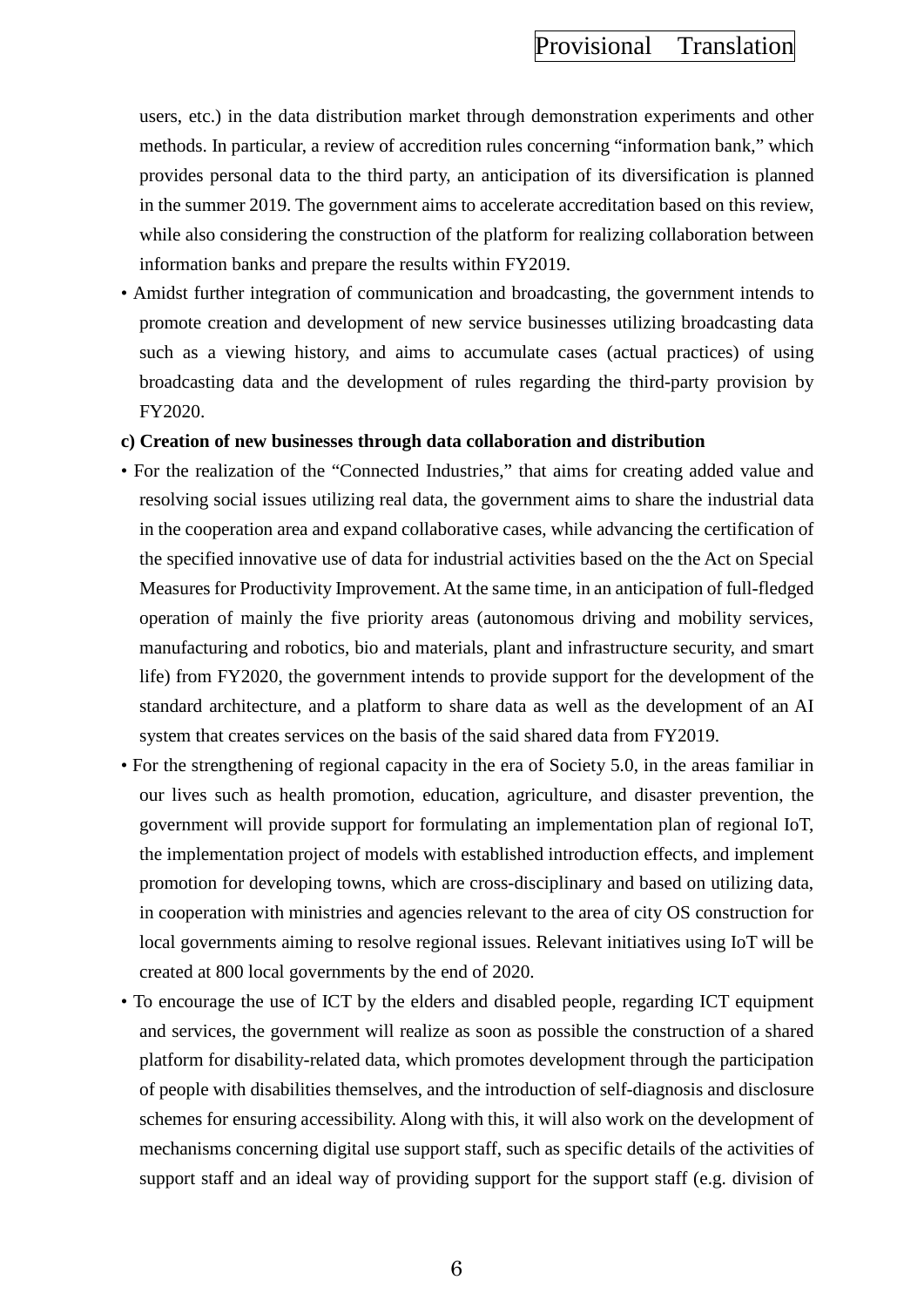roles among the national government, local government, and NPO organizations).

• For the efficient use of an enormous amount of information increased due to the advent of data society, some technology developments will be established – computing technology regarding innovative AI aimed by 2022 and the next generation computing technology (quantum computer, brain-like computer, etc.), which achieves both high speed and low power consumption due to new principles, by 2027. In addition, towards social implementatiton of these technological developments, the government will also work on human resources development, focusing on young people through the implementation of competitions related to software development that operate on AI chips and cultivation of use cases for the next generation computing technology.

#### **(Promotion of sharing economy)**

- Dissemination and promotion of sharing economy will be carried out from the viewpoint of promoting the creation of innovation and new businesses, while protecting the safety of consumers and others.
- For further safety and reliability of sharing economy, the government, in cooperation with industry groups, will review a mechanism to certify share workers who have acquired a certain level of skills. Work to crystalize the system within FY2019, and implement it from FY2020.
- In light of the revised model guideline, the share worker certification system, and model initiatives aiming to resolve regional issues conducted by local governments, a sharing economy model with the advantages of mutual assistance and value co-creation from Japan will be constructed and unified. Public-private social implementation will be promoted. Japan will take a leading role in establishing international rules at the International Organization for Standardization (ISO) and promote international standardization with the market creation in mind.

#### **(Dissemination and promotion of open data)**

- To accelerate the process of disclosing open data in line with private needs, the government will focus on advancing the open architecture in the areas of "health, medical care, nursing care, and parenting" and "education" through holding public-private round table, while conducting follow-ups on the initiatives by each ministry and agency, and promote disclosure of concrete data. Furthermore, ministries and agencies will proactively hold open data public-private round table to promote further data disclosure.
- Training, through which participants can acquire knowledge and skills necessary for solving regional issues and contributing to economic revitalization, will be implemented about 40 times within FY2020 in order to achieve 100% of open data engagement rate at local governments, and expansion of the recommended data set will be promoted.
- In order to contribute to resolving social issues utilizing data based on the centralized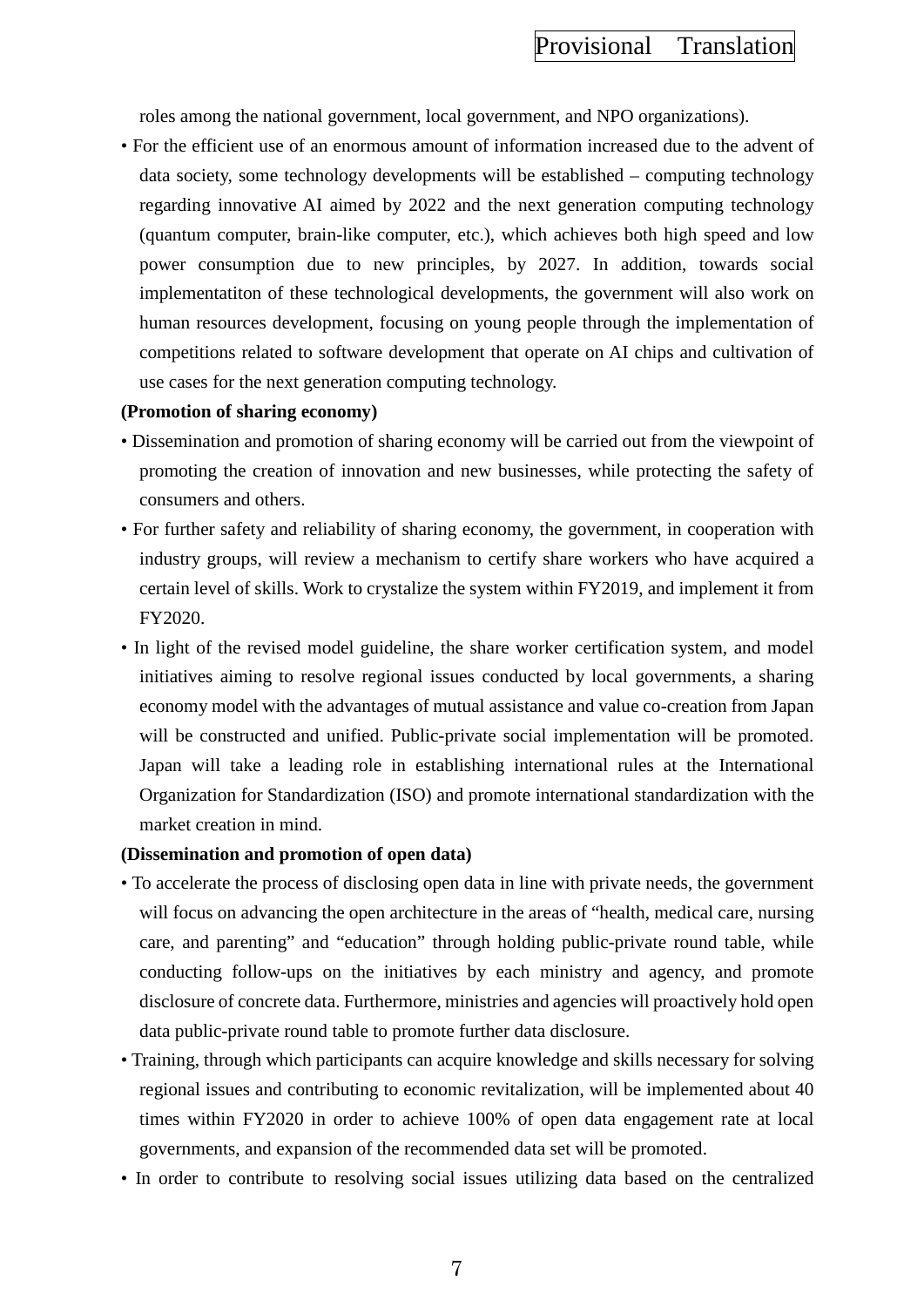provision of open data, the integration of the government's data catalogue website with e-Gov (the official web portal of the Government of Japan) will be realized.

### **(Smooth distribution of contents)**

- The government will carry out demonstrations in FY2019 regarding the distribution of contents utilizing blockchain technologies, etc. And based on the results of the demonstrations, conduct a review of ways to handle rights and share profit concerning new business creation and copyrighted work, putting together the outcome within FY2020. In addition, to advance the dissemination and rolling out of simultaneous internet distribution service of broadcasting contents, mechanisms for more smooth and efficient rights handling using the rights information database and blockchain technologies in the area of music will be developed by FY2021.
- The government will promote the realization of contents platform, which enables creation of new services and an environment in which over 50 broadcasters and production companies nationwide, including local broadcasters, to efficiently and steadily distribute diverse and quality contents online.

### **(**ⅱ**) Development of distribution and utilization environment**

### **a) Aggressive system reform**

- The government will consider the formulation of the criteria (digital governance code) for objectively evaluating digital transformation (DX) and digital governance at companies, and the establishment of the DX rating system conducted based on the results of the said evaluation including legal measures, and based on the conclusion reached during the FY2019 and institutionalize them in order. In addition, to ensure the progress of system development in a smooth cooperation relationship between IT vendor operators and user operators, ways to have an ideal contract between the two parties will be reviewed and a contract model will be formulated during FY2019.
- For the use of data in social infrastructure, reduction of the renovation cost of legacy systems, and improved business cost efficiency, the government intends to promote a common systematization in the non-competitive area including the embedded software field. Specifically, system construction of a common platform for business management and the data distribution in water supply businesses will be conducted within FY2019, and it will start operation from FY2020. The obtained results will be considered in terms of their expansion to other social infrastructure.

### **b) Promotion of further enhancement and advancement of network**

• As part of efforts for realizing Society 5.0, the government will provide necessary support for the deployment of 5G base stations, optical fiber, and other information and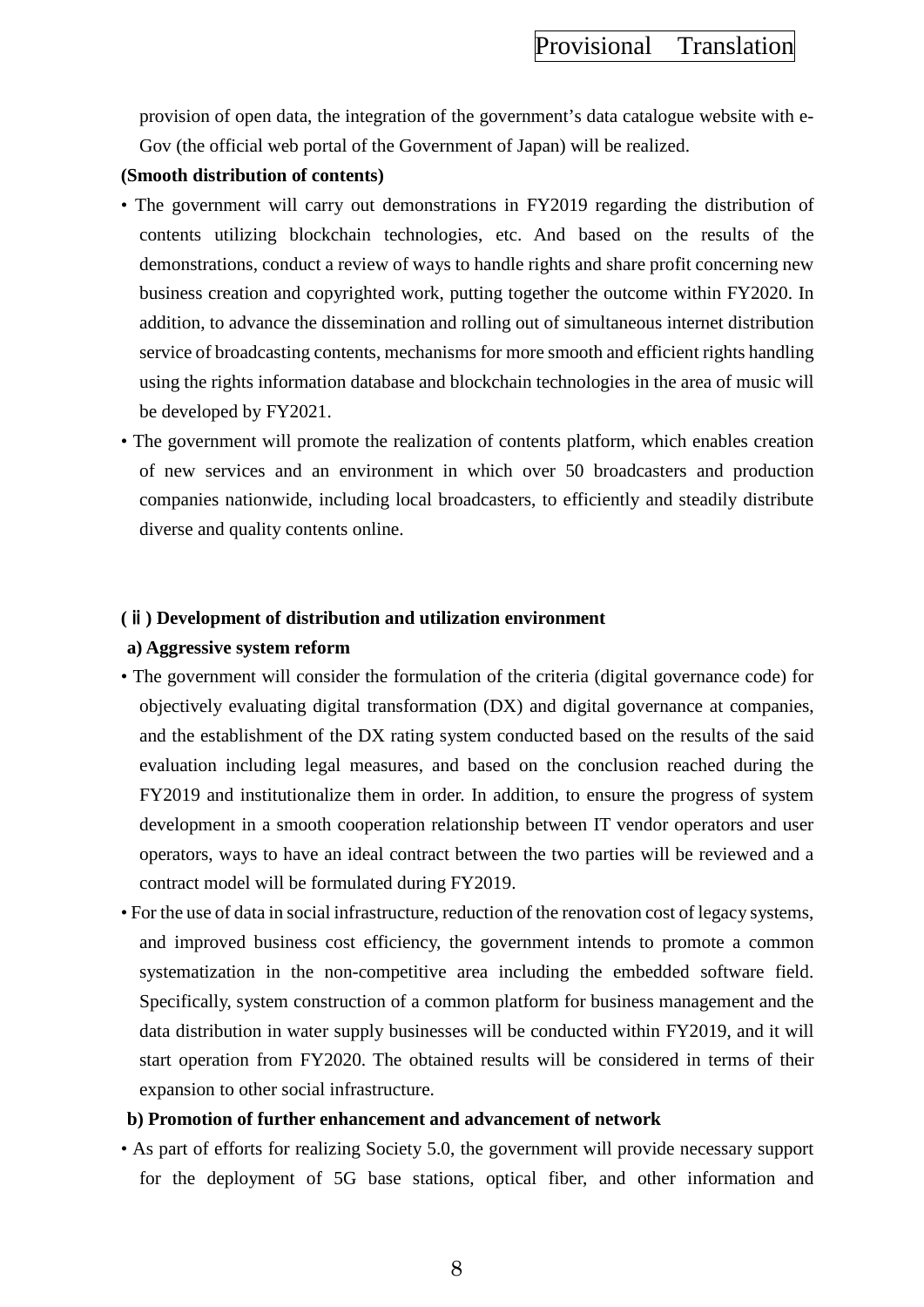communications infrastructure by telecom carriers and others nationwide, and accelerate the 5G development plan by the end of FY2024 and promote cable television networks to adapt optical fiber. In addition, it is aimed that the condition of tunnel sections of the Shinkansen with no mobile phone connection will be resolved by 2020. Regarding other existing train lines, the government will consider measures to promote the development of an environment where mobile phones can be used regarding tunnels in the route sections, which occupy 90% of transit, by FY2022, based on the business situations of private business operators, and will reach a conclusion by summer 2019.

- As a response to the expansion of radio use needs going forward, the government intends to promote a test environment that reproduces element technologies of Beyond 5G and radio wave propagation in the real world as a simulation required for their smooth and quick introduction, and the research and development of a communication system utilizing HAPS (High-Altitude Platform Station). It will also carry out the construction of a system for enabling dynamic frequency sharing with existing systems by the end of FY2020.
- To promote smooth introduction of wireless communication for the purpose of enhanced productivity at automobile assembly plants, three-dimensional automobile warehouse, and other similar locations, technologies for optimal control of wireless communication in the plants and technologies for improved reliability of wireless communication in the plants will be established by FY2020 and 2021 respectively, while also realizing the international standardization of each technology.

#### **c) Establishment of Use Case based on new technologies**

- The government will steadily promote the nationwide development of 5G services by launching the services in all prefectures before the end of FY2020. At the same time, it will also implement demonstrative experiments of verification of the technology and system relating to the resolution of reginal issues utilizing ICT such as 5G in cooperation with relevant ministries and agencies, local governments, local residents and groups. In addition, part of the necessary system development for local 5G to deal with resolving issues closely linked to each region will be launched in advance in autumn 2019 and will be in full operation by 2020.
- For more advancement of 4K and 8K broadcasting in cooperation with communication technologies and nationwide dissemination of advanced video distribution services, verification of technical issues and formulation of technical specification will be conducted by FY2021 to realize further dissemination of 4K and 8K and the creation of new services. In addition to the 4K and 8K broadcasting and video distribution, the government will develop systems that will enable the use of endoscopes utilizing 8K technology in telemedicine by FY2021 and will establish the cross industrial foundation by making use of medicine in a wide range of fields.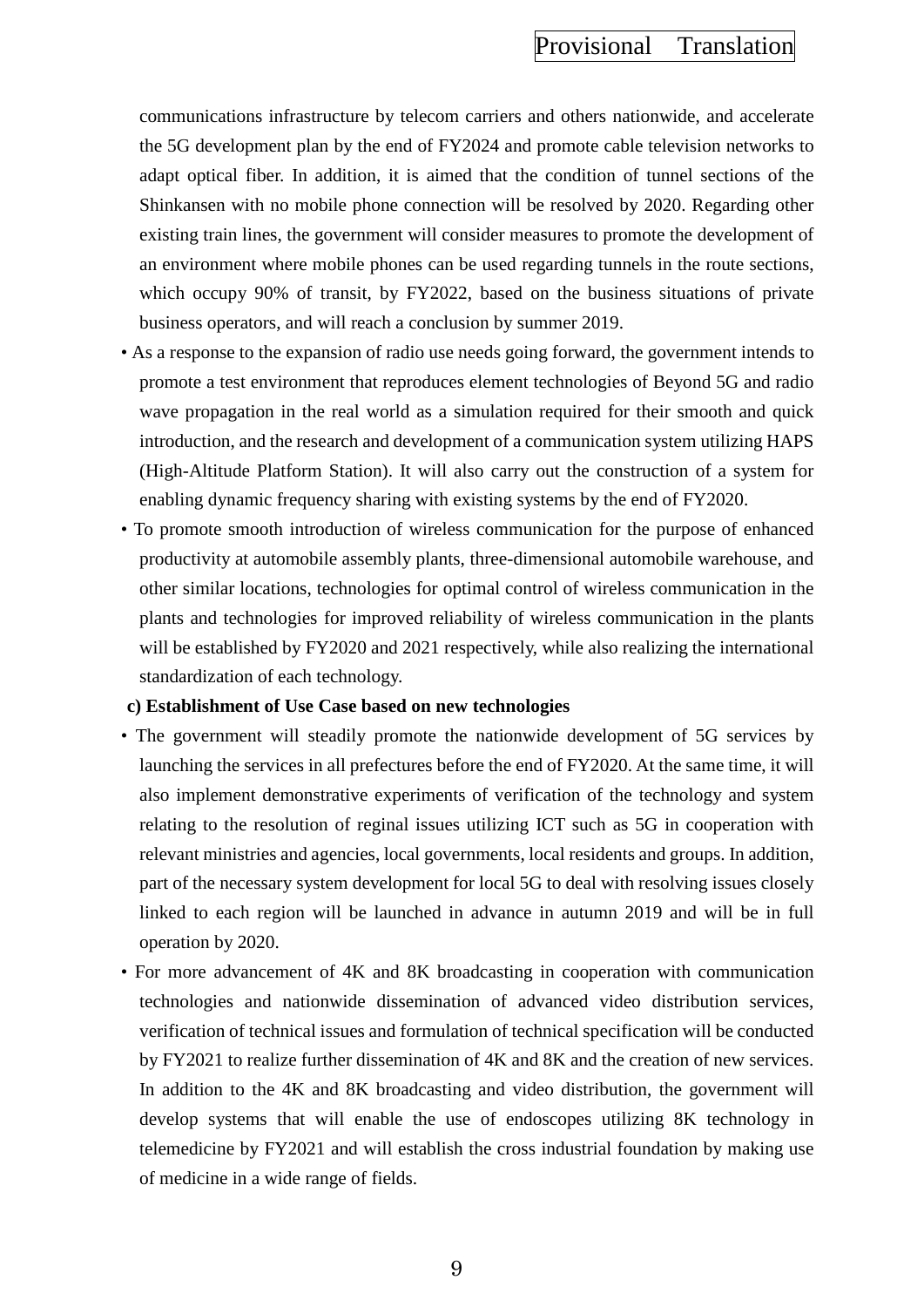### **d) Disaster response using ICT**

- For traffic congestion mitigation and risk aversion in the event of a large-scale disaster in urban areas, the government will collect and understand actual traffic conditions with cooperation from relevant business operators and disclose objective data. It will also form a council involving relevant parties from broad business areas such as telecommunications carriers and content providers, etc. within 2019 and advance the transition to regionally distributed network composition utilizing region  $IX^1$  $IX^1$  and  $CDN^2$  $CDN^2$ .
- To enable public organizations to use multilingual translation cloud services during FY2019, any necessary environmental development such as the formulation of the security privacy guideline for introducing the multilingual translation cloud will be carried out. Efficient provision of evacuation information for foreigners visiting Japan and new foreign human resources in multi-languages will be realized.
- For smooth transmission of disaster related information by L-Alert and further expansion of the use, the government will build a system to confirm and amend information distributed by L-Alert to improve the promptness and accuracy of L-Alert information.

### **(iii) Ensuring cybersecurity**

- In accordance with the Cyber Security Strategy (Cabinet decision on July 27, 2018), which serves as the basic plan for three years from 2018, the government will steadily promote initiatives based on the new annual plan while understanding actual situations of damage related to cyberattacks. Following this, to ensure the cyber security in an anticipation of the Tokyo 2020 Olympic and Paralympic Games and the period afterwards, the government will promote active measures for the following areas: advanced collaboration in prevention and detection at the government organizations by introducing and utilizing new technologies; construction of information sharing systems beyond existing frameworks; development of a technology verification system to deal with supply chain risks; promotion of research and technology development; development of handling arrangement; awareness reform at the management level; securing and developing human resources; vulnerable IoT equipment.
- Aiming to activate the approach of incorporating market needs into Japanese security products and verification businesses in Japan, the government will advance the establishment of evaluation mechanisms, preparation of relevant guidelines, and the construction of verification foundation from FY2019, in order to realize the "Proven in Japan," a framework comprehensively used in conducting performance evaluation, reliability evaluation security products, and verification of real attack by white hacker.

 $\overline{a}$ 

<span id="page-19-0"></span><sup>&</sup>lt;sup>1</sup> IX (Internet eXchange): Traffic exchange base on the Internet.

<span id="page-19-1"></span><sup>2</sup> CDN (Content Delivery Network): Distributed information distribution system to deliver contents to users efficiently.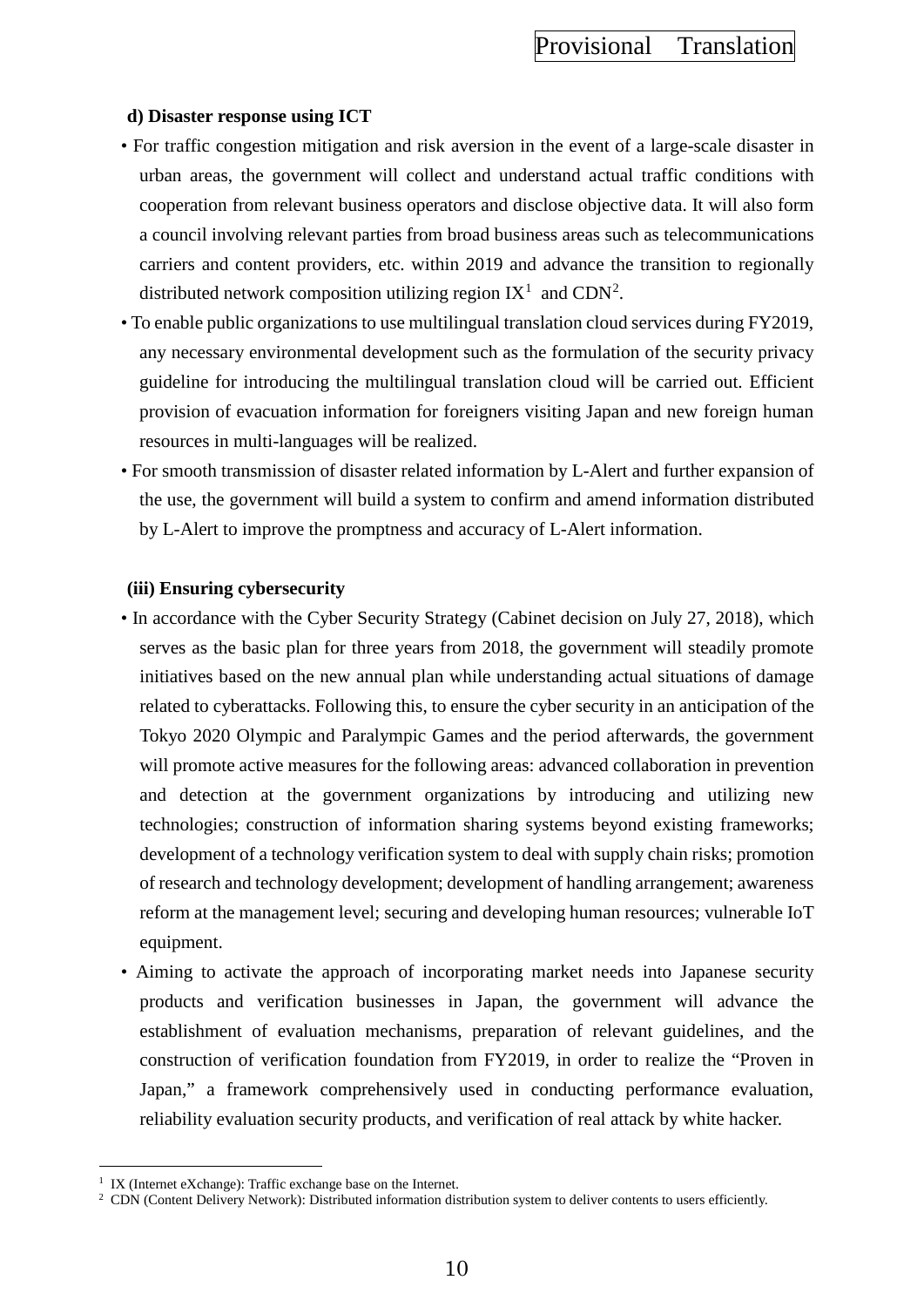- The government will advance the technical development and verification to efficiently detect fraudulent functions incorporated into systems containing 5G and vulnerability roughly by FY2020 to deal with supply chain risks, and will work to disseminate countermeasures based on the results of this to critical infrastructure business operators. It will also develop an environment in which procurement can be carried out from supply chains with secured trust, mainly for semiconductor responsible for data management and processing.
- For ensuring the security of the entire society in the age of Society 5.0 and reliability, the government will promote the implementation and embodiment of the Cyber/Physical Security Framework (CPSF), which is a framework based on a compiled risk sources faced by the entire supply chain including business partners and response policies, not security measures by each company. To that end, guidelines by the industrial field based on various characteristics of industrial structure and business practices in the smart home field and other industrial fields will be formulated in order from FY2019.

In addition, in order to organize ideas regarding security measures for data and IoT equipment and software management measures that require cross-sectoral, consideration will be conducted in FY2019 and preparation for guidelines, etc. will be advanced by FY2020.

- Aiming for the creation of simple and inexpensive cybersecurity insurance and accompanying services available for SMEs during FY2020, demonstration concerning a consultation desk for the security at SMEs and the mechanism for providing support such as post-consultation support will be conducted in every region nationwide from FY2019.
- As a foundation to support free, safe, and secure data distribution in cyberspace, the government aims to reach a conclusion during 2019 and realize swift institutionalization of the way for the mechanism to prevent (trust service) falsification of data and spoofing of sources, in light of the perspective of international interoperability.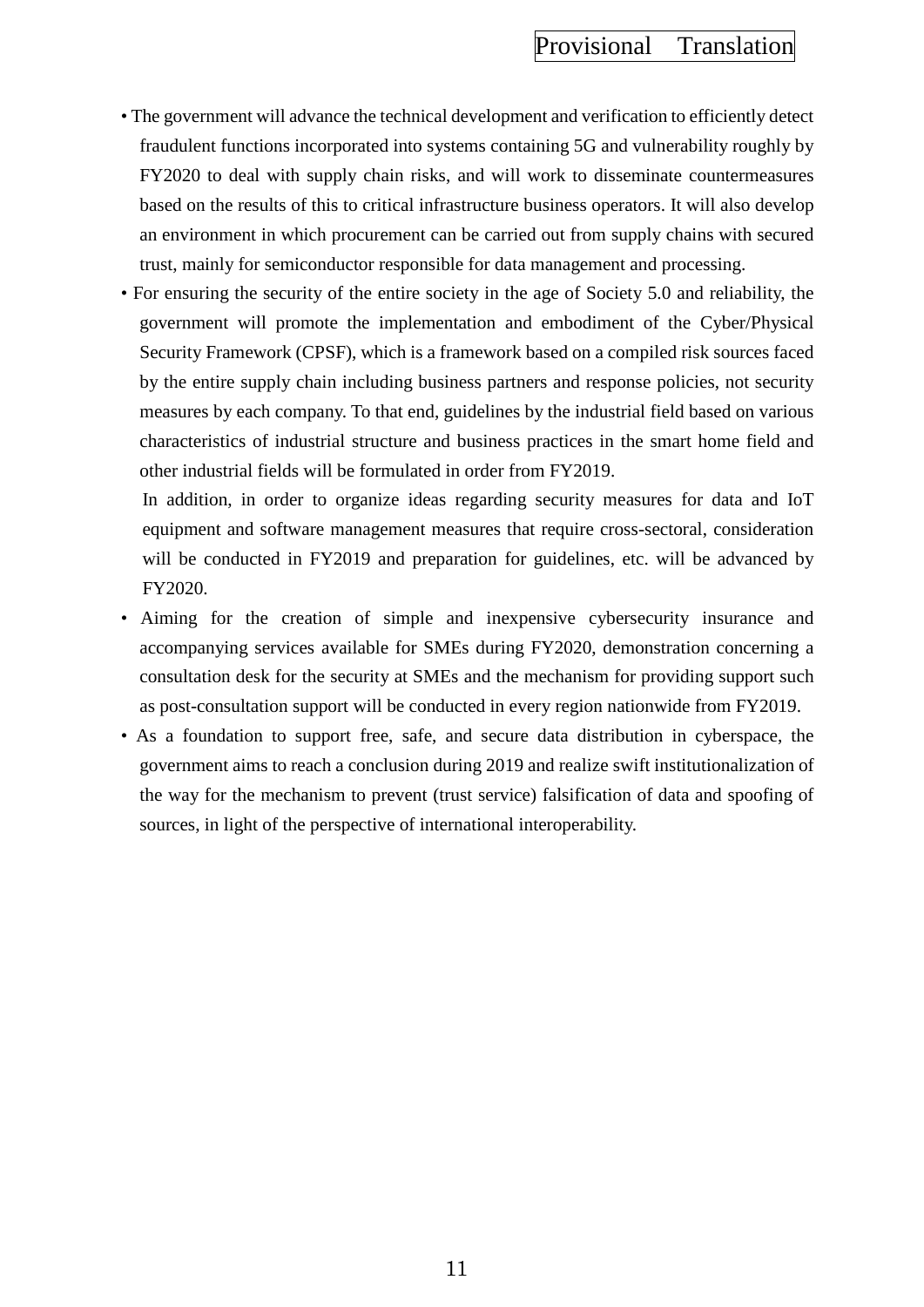## **2. Fintech/Finance**

## **(1) Major progress of KPI**

# **[KPI] Implement open APIs at least in 80 banks (by June 2020).**

 $\Rightarrow$  As of March 2019, 130 out of all of 138 Japanese banks (excluding Japanese branches of foreign banks) have announced plans to implement open APIs. 124 out of the 130 banks haveannounced plans to implement open APIs by June 2020.

# **[KPI] Double the percentage of cashless transactions to about 40 %.**

# $\Rightarrow$  In 2018: 24.1%

\* The numerator is the sum of payments made by credit cards, debit cards, and electronic money in 2018. The denominator is the private final consumption expenditure in 2018 (in nominal terms, second preliminary figure).

# **(2) New specific measures to be taken**

# **i) Review of the legal systems based on the advancement of innovation**

- The government plans to revise the relevant legal framework divided by business categories and to pursue realization of a function-based, cross-sectoral framework that applies the same rules to the same functions and risks. In particular, the government plans to adopt a crosssectoral and flexible structural framework in the field of payments, that has been cited as an area in which the vertical structure by business segment under current laws interferes with free selection of business models and services by service providers. In order to realize flexible, highly convenient cashless payment methods through this initiative, the government plans to submit necessary bills for these changes to the 2020 ordinary session of the National Diet.
- The government intends to review measures for realization of cross-sectoral financial services, brokering legal framework that will enable provision of a highly convenient one-stop channel, which meets the needs of individual users utilizing smartphones and other devices, and aims to prepare its fundamental approach for this initiative during 2019.
- The government intends to review implementation support for an innovative identity confirmation system by private business operators and utilization of the identity confirmation between other specific business operators including credit card companies, thereby promoting the sophistication and speeding-up of identity confirmation.
- The government plans to deal with the issues related to crypto-assets (virtual currency) exchange service providers and the emergence of new transactions using crypto-assets by steadily implementing the partial revision of the Payment Services Act and the Financial Instruments and Exchange Act, ensuring user protection, and promoting necessary environmental development such as clarification of relevant rules.

## **ii) Accelerating initiatives to realize a cashless society**

• In the Point Reward Project for Consumers using Cashless Payment implemented in October 2019, the government intends to provide various supports including payment terminal installment assistance and service fees reduction measures to prepare an environment that will make it easier for SMEs and small businesses to introduce cashless payment in their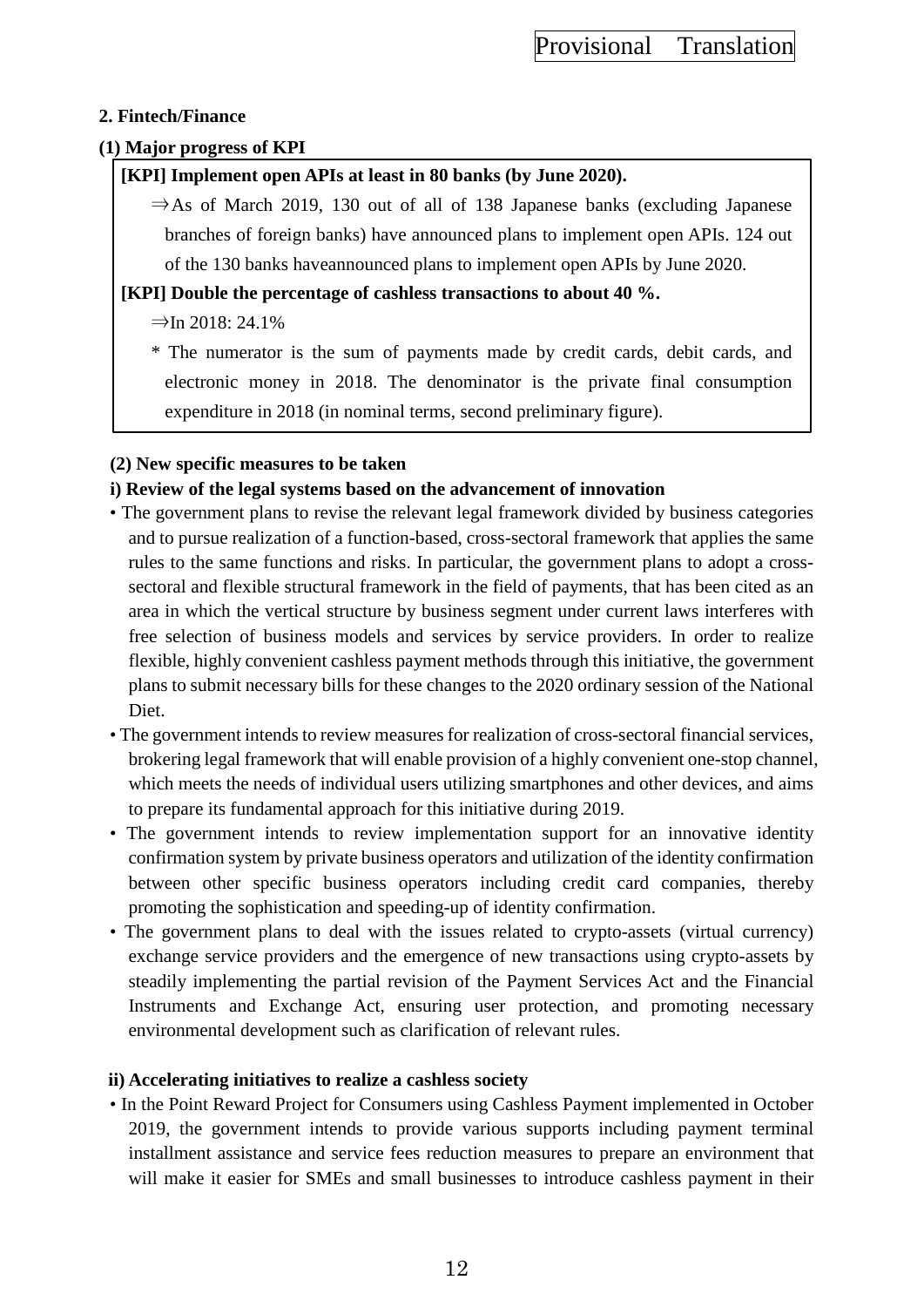businesses. At the same time, the government will also provide support for the point reward project for consumers who will choose a cashless payment at an SME or small business shop in order to create an opportunity for consumers to experience convenience of cashless payment.

• The Cashless Payments Association of Japan where all relevant people of the industry, government and academia gather will consider how to handle business operators to realize cashless payments based on the guideline of unified QR code payment which was published in March 2019. The government also intends to promote cashless payment through the entire communities by utilizing the Point Reward Project for Consumers using Cashless Payment to support initiatives for introducing cashless payment in every shopping district and community to cover a multi-spectrum.

#### **iii) Promotion of innovations such as commercialization of FinTech**

- The number of banks implementing open APIs and the connection status and condition between the banks and electronic payment agencies will be followed and disclosed as necessary, while excellent examples of the services using APIs are also shared. With regard to the conditions of connection through APIs, the API collaboration will be promoted in light of the fact that it is a contract between private companies, while encouraging that it will generate a Win-Win relationship for both the banks and FinTech companies.
- In addition to those measures taken with banks, the government will promote information provision and collaboration using electronic methods that can more easily make use of FinTech with securities companies and insurance companies, and actively work on the development of the conditions in which Japanese citizens can engage in economic activities and asset formation such as asset management and maintenance under more rational choices.
- As part of the initiative to disseminate blockchain technology in the area of finance, the government will sort out the issues related to the conversion of the procedures in trade finance into electronic forms using the blockchain technology and consider measures to resolve the issues.
- Initiatives for facilitating responses to effective and efficient regulation and supervision in collaboration with the public and private sectors (RegTech, etc.) will be promoted by conducting reviews concerning sharing of the risk management system of anti-money laundering and counter-financing of terrorism and utilization of the information provided by public organizations and agencies in customer management at a study group in the Japanese Bankers Association. In addition, development of market monitoring systems to extract cases where unfair trading in the market is suspected utilizing AI will be promoted.

#### **iv) Infrastructure development for finance and commercial distribution collaboration**

• Aiming at steadily realize the full shift to using XML formats in remittance telegram by 2020, the finance and industrial groups such as the Japanese Bankers Association and the Japan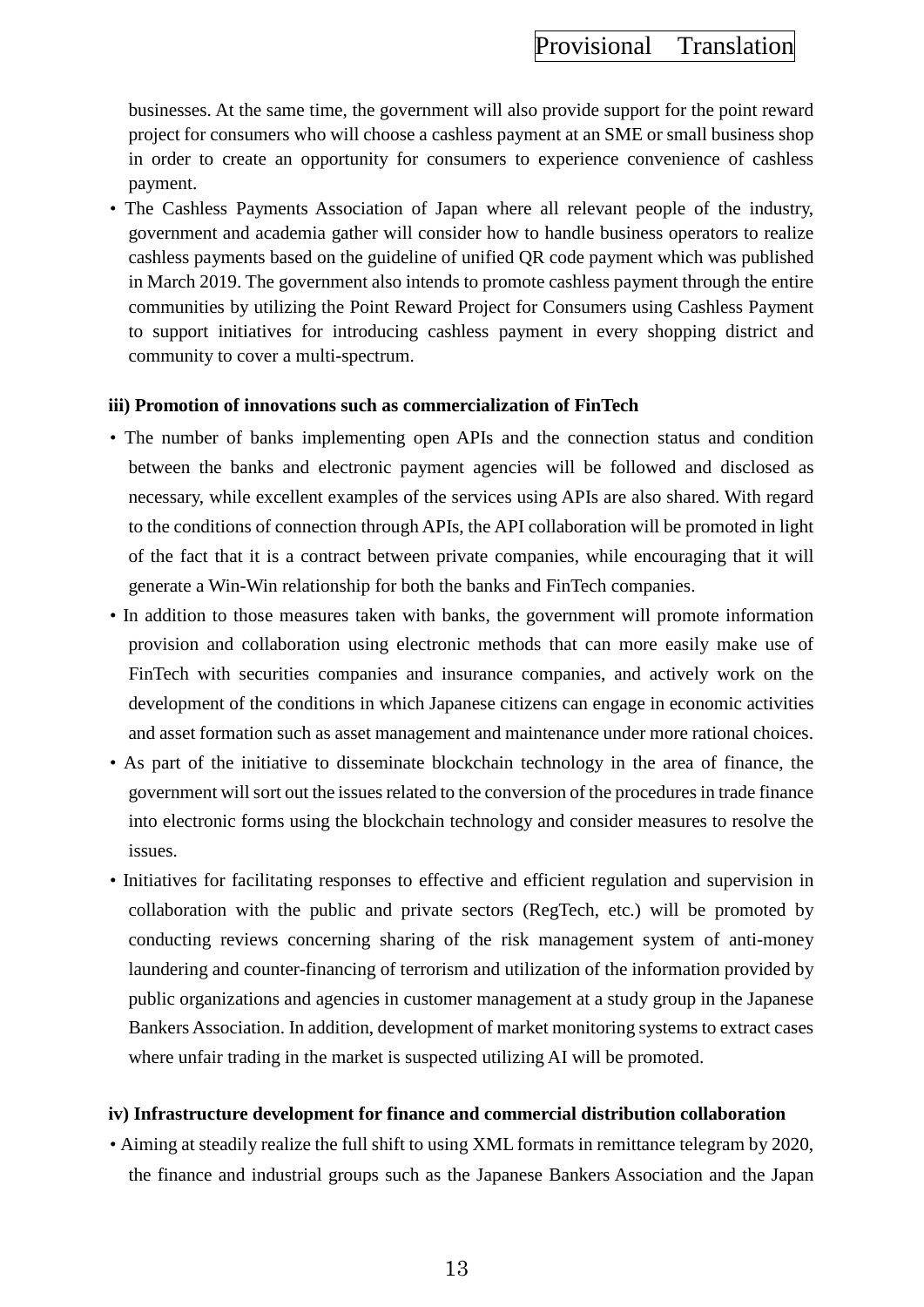Chamber of Commerce and Industry and relevant ministries and agencies will, in cooperation, promote activities to widely disseminate this matter, sharing of good examples of utilizing the Zengin EDI system (ZEDI), and other initiatives.

- Concerning the digitization of bill and check functions, the finance and industrial groups, relevant ministries and agencies will cooperatively advance the initiatives to enhance productivity as a whole society, with a view to realizing full digitization and setting an interim target to make approximately 60% of the number of bills exchanged nationwide in electronic methods in five years, while paying due attention to variety of users.
- The following initiatives will be implemented concerning the cashless payment of tax and public fund.

-With respect to the promotion of electronic filing of local taxes, the common electronic local tax payment system for local corporate income taxes and other taxes will start operation from October 2019. At the same time, paying attention to advancing the system while gaining an understanding of the local government, issues and countermeasures regarding further utilization of the system, including its expansion to tax items with many requests from taxpayers will be considered to draw a road map for its implementation.

-Regarding tax, government funds receipt and payment, at the "Workshop on Streaming Payments of Taxes and Public Charges", which is jointly supported by financial institutions, related ministries and agencies, local governments, and others, we will examine the issues of improving convenience and efficiency using IT, and draw conclusions during FY 2019.

- As for wage payment, to consider to make a system to enable wage payment to an account of a worker in fund transfer business operators, in condition that a system of insurance etc. to secure sufficient amount to be paid promptly to the workers in case fund transfer business operator goes bankrupt to secure worker protection such as secure payment of wages and to consider the request for realization of payees' needs and to realize a cashless society, as soon as possible in FY2019 in consultation with labor unions and business management organizations. Simultaneously, to implement risk-based monitoring of relevant risks such as that of money laundering while referencing cases in foreign countries.
- To promote data lending loans to SMEs and small businesses such as short-term and small-lot loan utilizing transaction data, operation methods of relevant credit guarantee systems will be reviewed to reach a conclusion within FY2019.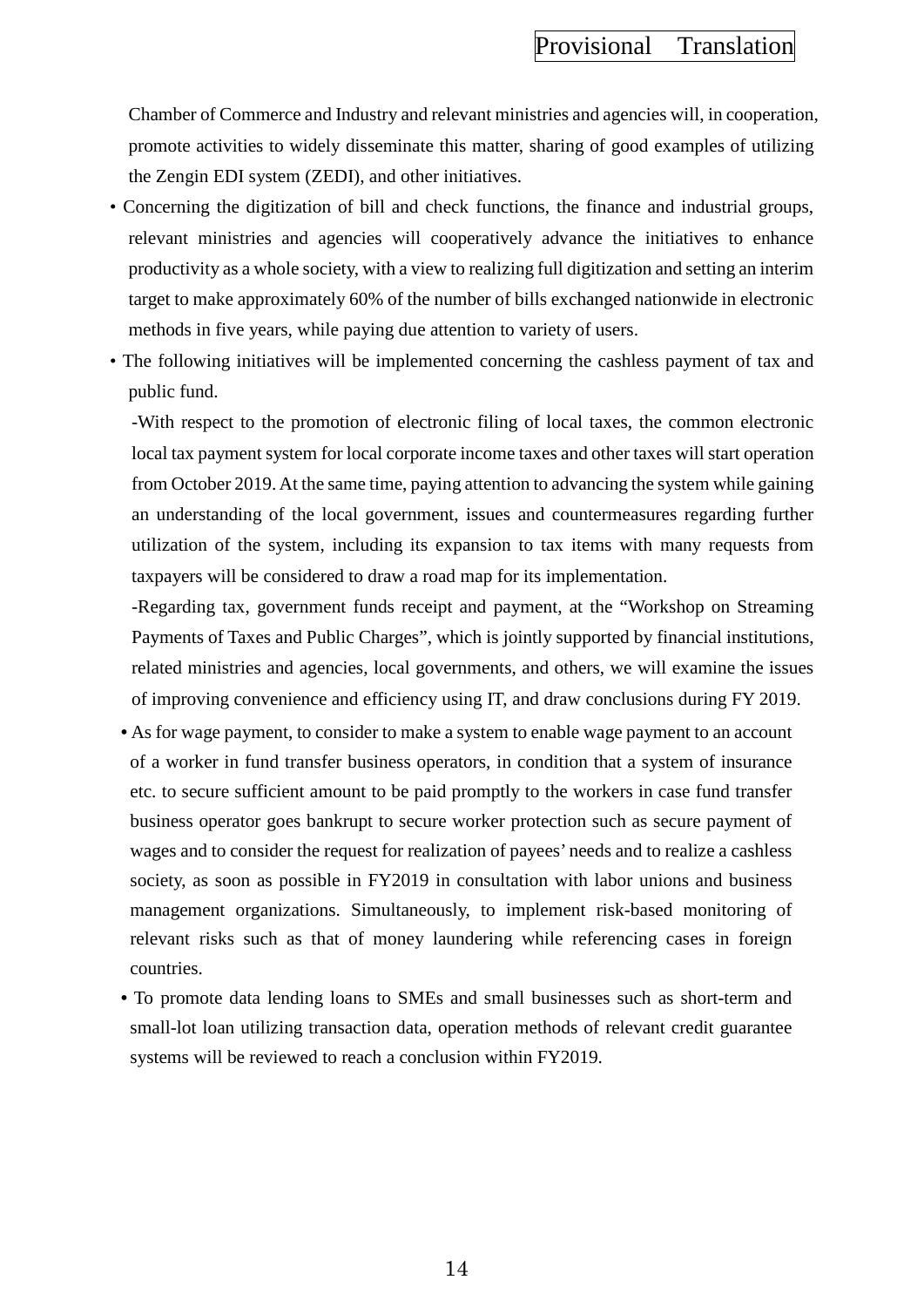### **3. Mobility**

#### **(1) Major progress of KPI**

- **[KPI] The launch of unmanned automated driving transport services on the public roads in limited areas is planned for 2020.**
- **[KPI] Unmanned automated driving transport services in limited areas will be implemented in 100 locations nationwide by 2030.**
- **[KPI] By 2020, over 90% of new passenger vehicles sold in Japan will be fitted with automatic braking system.** 
	- $\Rightarrow$  Installation rate for new passenger vehicles sold in Japan: 77.8% (2017)
- **[KPI] By 2020, safe driving support equipment and system will be installed in 20% of domestic vehicles (stock based), which will account for 30% of the global market.** 
	- $\Rightarrow$  Installation rate for domestic vehicles: 14.1% (2017)

Substitution rate for gaining the global market: 16.2% (2016)

**[KPI] By 2030, safe driving support equipment and system will be installed in all of the new domestic vehicles sold in Japan, also covering almost all of the vehicles even on a stock basis.** 

 $\Rightarrow$  Installation rate for new passenger vehicles sold in Japan: 68.7% (2017) Installation rate for domestic vehicles: 14.1% (2017)

#### **(2) New specific measures to be taken**

Amid the declining birthrate and an aging population, securing means of transportation in regional areas and alleviating traffic congestion in urban areas are social issues. In particular, securing means of transportation for the elderly has become an urgent issue to be addressed. With the increasing inbound individual travelers to Japan, securing smooth transportation for tourists, in addition to local residents, also needs to be addressed. Japan is facing an issue of a lack of drivers not only for the flow of people but also for the distribution of goods.

Meanwhile, in the global context, a new service called Mobility-as-a-Service (MaaS), which instantly connects various transportation facilities using data, enables the use of limited transportation facilities in the most optimal way, and can be arranged and settled easily by using a smartphone. It is expected that the social issues mentioned earlier will be resolved by making MaaS more sophisticated through integrating the automated driving technology, which shows a remarkable progress, and a wide variety of new mobility. In the medium term, these approaches will change the form of urban spaces and lead to the creation of a smart city in which a city itself will function as a highly sophisticated service.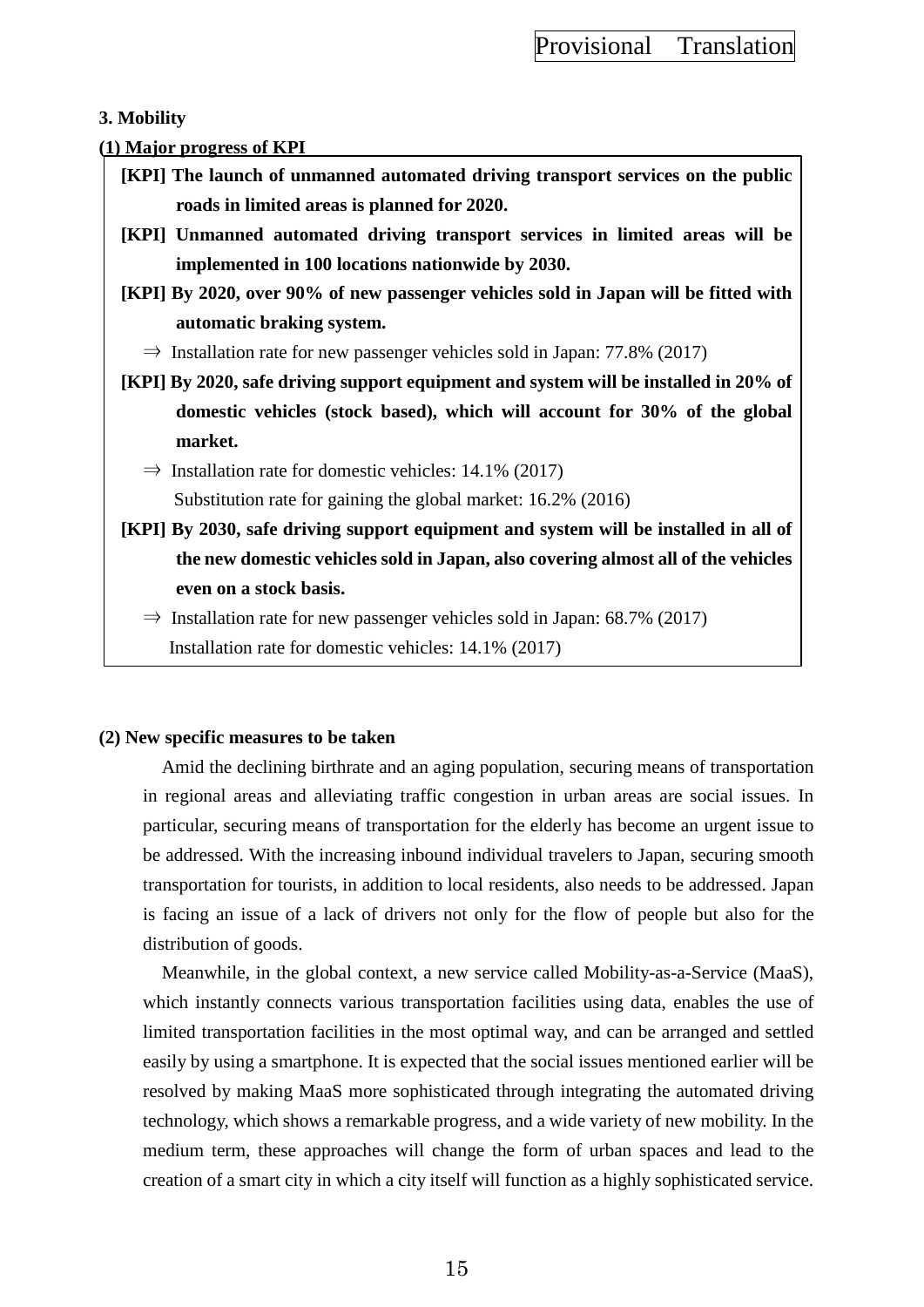Japan intends to promote various types of mobility including necessary institutional reforms, realization of data collaboration, and automated driving in order to resolve social issues through these new transportation services.

In light of the recent situation regarding traffic accidents caused by elderly drivers, the government will promote relevant safety measures.

#### **i) Promotion of the Japanese version of Mobility-as-a-Service (MaaS)**

- For securing the transportation of the elderly in regions, the government, under an agreement between each region, will conduct the following reviews from the perspective to improve the usability of paid passenger transportation, which is mainly run by municipalities as a transport entity and approved by the Road Transportation Act, in so-called the "traffic blank area,"
	- -Transportation business operators (taxi business operators, etc.) should cooperate with paid passenger transportation in a personal-use vehicle through their own know-how. Specifically, the government will develop laws and regulations covering the case where transportation business operators receive a commission or they participate in the implementing body. Since this case is based on the premise that the business operators will participate, it is aimed to simplify the procedure for forming consensus at the regional level, thereby promoting the provision of secure and safe transportation services and reducing the burden of the implementing body. Any necessary bills are aimed to be submitted to the National Diet's 2020 Ordinary Session.
	- -Attracting inbound travelers to Japan is an important viewpoint vital for regional vitalization. This also applies to paid passenger transportation in a personal-use vehicle, which is required to address tourism needs. Therefore, it should be specified in the law that paid passenger transportation in a personal-use vehicle covers not only local residents but also visitors, as with the case of bus and taxi.
	- -In the current situation, approaches to the paid passenger transportation in personal-use vehicles in targeted regions vary. Thus, local governments are required to specify the approach to be referenced when local governments consider introducing the system. Based on the actual condition of life, the government intends to investigate and analyze existing cases of introducing the system, indicate a certain standard, and formulate guidelines for the framework of judgment to simplify the consensus formation at the regional level.
	- -The government needs to simplify procedures for cases of adopting paid passenger transportation in a personal-use vehicle in the Regional Public Transport Network Plan (prepared autonomously or jointly by prefectures and municipalities based on the Act on Revitalization and Rehabilitation of Local Public Transportation Systems), its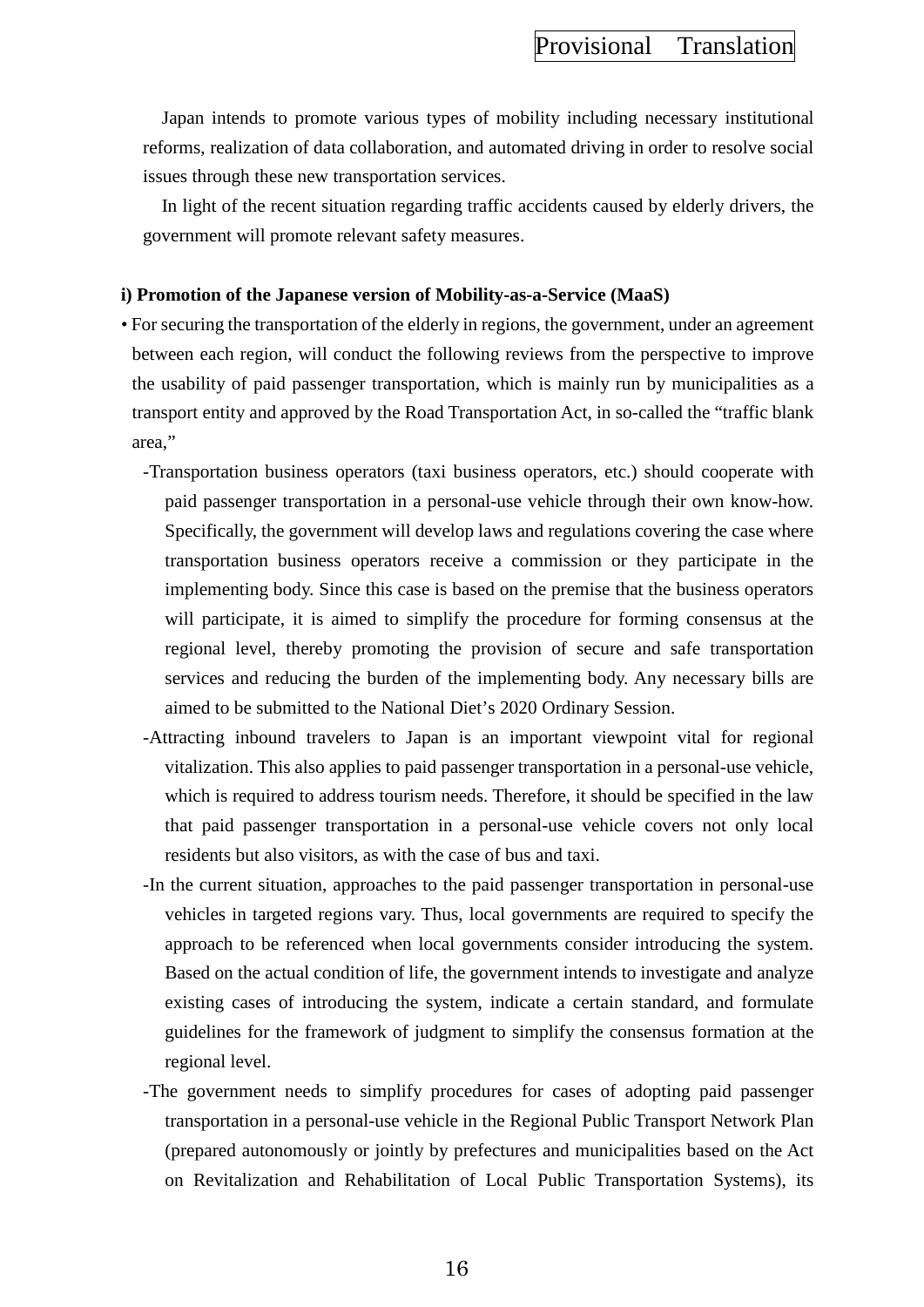procedure will be simplified.

- In order to enable as many people as possible to move inexpensively using limited transportation, introduction of shared ride of taxi will be implemented generally without setting any regional or conditional limitations. Specifically, the government aims to improve the circumstance of notifications, etc. under the Road Transportation Act during FY2019.
- To realize flexible fare systems, the government intends to approve pre-determined taxi fare by the end of FY2019. In addition, for the subscription service (flat rate service) and dynamic pricing service (price fluctuation system) to dig up potential demands, flat rate taxi fare and taxi's picking up fee will be considered.
- Regarding regional transportation, various entities will cooperate and collaborate, consider approaches to planning and supporting systems to promote regional efforts based on the progress of new technologies, such as AI, and services, and discuss the review of the Act on Revitalization and Rehabilitation of Local Public Transportation Systems aiming for the National Diet's 2020 Ordinary Session.
- During FY2019, review meetings between the public and private sector will formulate guidelines concerning compiling open data in the cooperation area and API, which can be linked to the system to have various transportations in the regions to link with each other using smartphones and realize new mobility services for achieving efficient and smooth transport. Simultaneously, reviews to realize shared data platform, which makes data linkage with transport business operators easier and various service operators will be advanced.
- For the promotion of open data in the field of public transportation, with a view to its use in indoor navigation and other systems, the government aims to promote new open data initiatives concerning positioning information at major stations by private business operators during FY2019.
- With regard to MaaS in which travel to tourist areas of the region is considered as one service and which provides integral services for searching, booking, and settling relating to railway and bus using a smartphone, the government will promote the implementation of multilanguage services, subscription services (flat rate service) and other useful services from the perspective of foreigners, aim to promote online booking and settlement at tourist facilities, and intend to realize tourism-type MaaS provided in the way of being integrated with transportation services.
- In FY2019, the Ministry of Land, Infrastructure, Transport and Tourism and the Ministry of Economy, Trade and Industry, in cooperation, are starting a comprehensive support for regions working hard to introduce new mobility services (Smart Mobility Challenge Project). Furthermore, the Ministry of Land, Infrastructure, Transport and Tourism will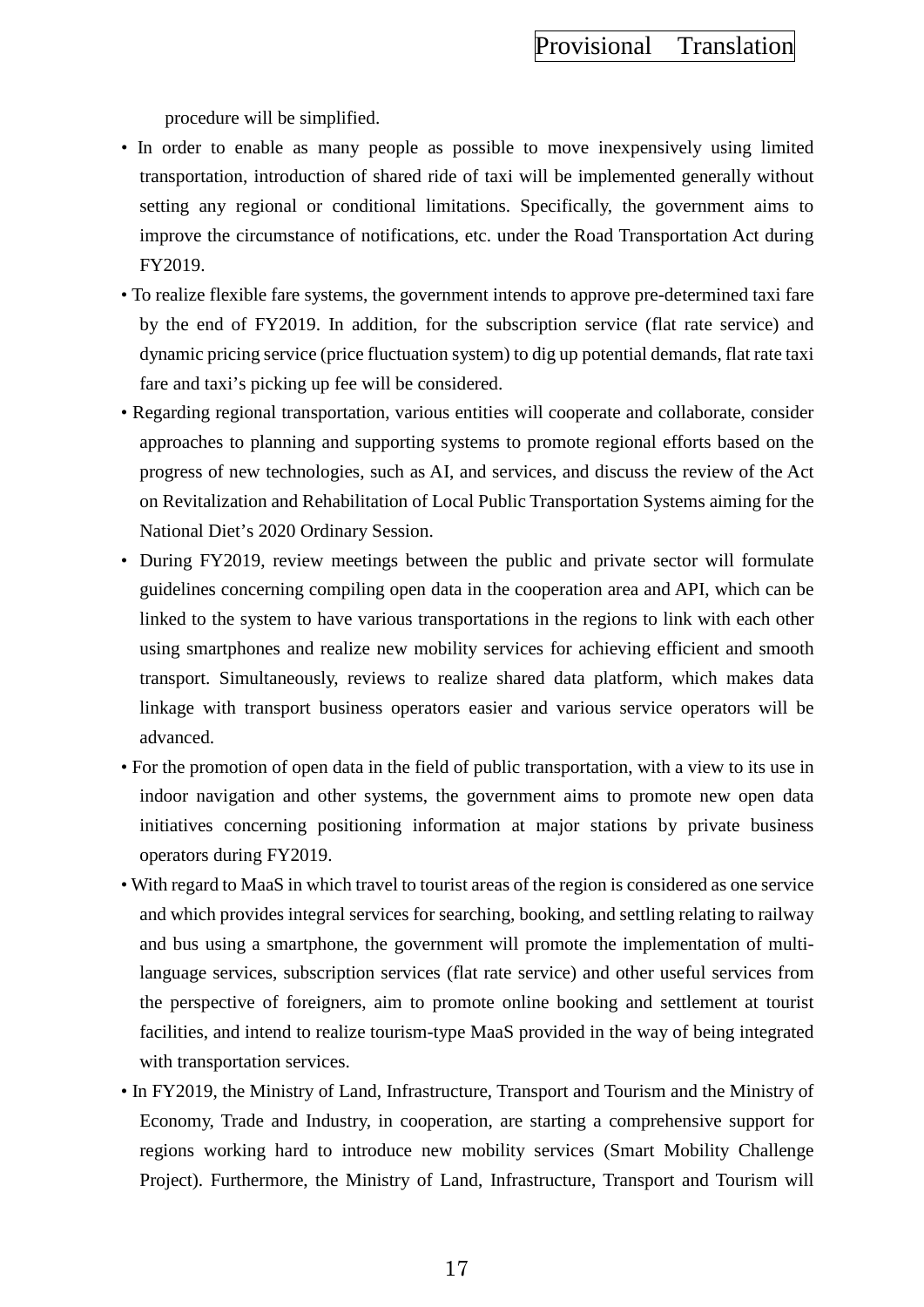establish models to match the characteristics of each region including the introduction of new transportation services and develop rules to resolve issues that might become obstacles. Through these activities, the initiatives concerning new mobility services will be expanded nationwide.

- While working on the introduction of transportation IC card, which are mutually usable in all of the prefectures, by FY2020, the government will support the effort for cashless payment services such as boarding confirmation by using cloud and QR code that regional transportation operators can adopted at a low cost.
- The government will support service efforts offered through MaaS by operators, which comprehensively provide various transportation services with flexible fees, and work on the ease of relevant systems and operation, as required. Furthermore, it will also make efforts with a view to creating new mechanisms for necessary environmental improvement
- The government intends to strategically launch the "Busta Project" nationwide to develop integrated transport terminals such as Busta (Bus Terminal) Shinjuku, Shinagawa, and Kobe Sannomiya. In doing so, it is ensured that the facilities are capable of supporting new mobility services including MaaS. At the same time, an expert committee will consider systems for making the most of private sector's technology and vitality concerning maintenance and operation management, and report the results during FY2019.
- To rebuild road space from the vehicle centered to people centered space including the utilization of new mobility, the government intends to examine the necessity of the revision of laws and regulations during FY2019 and create a roadmap.

#### **ii) Acceleration of efforts for the social implementation of automated driving**

- For the realization of the unmanned automated driving transport services by FY2020, the government intends to conduct national public road demonstration experiments focusing on the areas with high possibility in relation to the services and implement long-term demonstrations, while also supporting initiatives for revitalizing regional transportation services incorporating automated driving.
- With regard to high-precision 3D maps, which will serve as the foundation of automated driving, the government will start working on the mapping of general roads with a focus on prioritized areas, following the completion of expressways mapping, while working to advance the international standardization of the service in collaboration with North America.
- Development of systems based on the Outline of the development of systems concerning automated driving will be steadily promoted, and the studies for system development toward Level 4 will be commenced.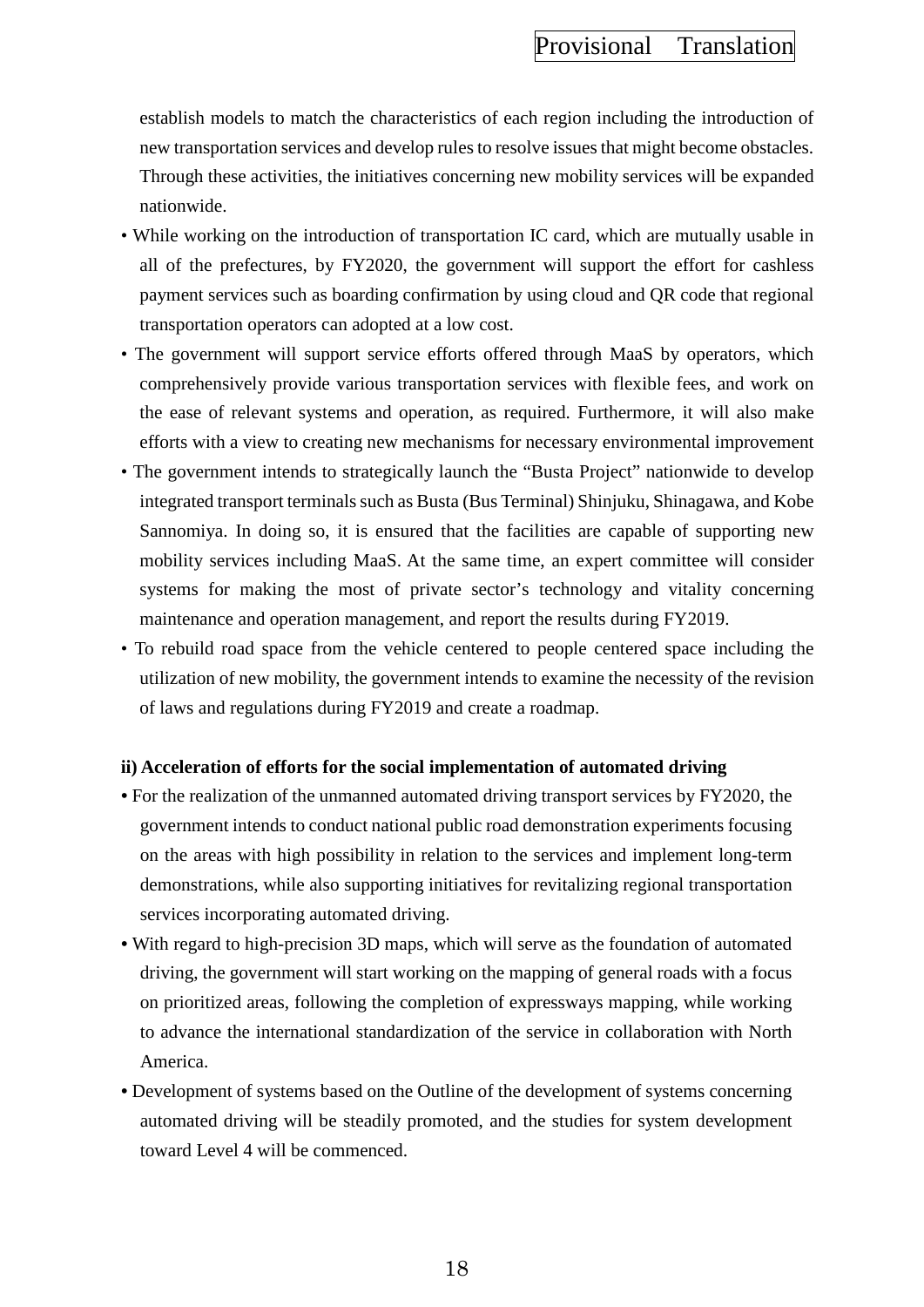- Concerning truck platooning, while advancing the development of manned truck platooning which can reduce the burden of following truck drivers for market launch and data verification, Japanese government intends to conduct demonstrations of truck platooning without driver (unmanned) in follower trucks on expressways in FY2020. Additionally, in anticipation of realizing truck platooning on an expressway, stability and efficiency of the double network connecting the major three metropolitan areas will be further enhanced by upgrading the number of lanes at the Shin-Tomei Expressway and the Shin-Meishin Expressway to six, and practical measures for the use of highway infrastructure such as installing rest facilities and disconnection base mainly at the Shin-Tomei Expressway will be considered.
- For strengthening the international competitiveness of the automotive industry, Japan will take a leading role in the discussion toward formulating international standards for automated driving technologies based on Japanese technologies at the World Forum for Harmonization of Vehicle Regulations (WP29).
- Taking the Tokyo 2020 Olympic and Paralympic Games as the opportunity to disseminate the most advanced technologies, the government will implement the development of traffic infrastructure through which traffic signal information and junction section support information on highways are sent to vehicles, and demonstrations of automated driving technology will be commenced by private business operators at the Tokyo waterfront area from October 2019.
- The government will consider the infrastructure necessary for automated driving such as exclusive spaces for automated driving vehicles, and road-vehicle collaboration technology for electromagnetic induction wire to be laid on roads, and examine the positioning, and development and management methods of them under the Road Act, and compile the results during FY2019.
- In order to deal with the expansion of aviation demand and the shortage of providers, and for the implementation of labor saving technology by 2020, the government will significantly expand the targete of automated driving vehicles for which demonstration has started within the restricted areas of the airport, while installing necessary equipment for charging and location estimation as well as conducting necessary revisions of business guidelines within the airport.
- Anticipating human resources shortage in the future, to reduce the cost of regional railway facing particularly severe management conditions, the government will consider introducing new technologies that contribute to the enhancement of productivity such as automated driving system at general railway routes with railroad crossing and. the location detection system with high accuracy using the Quasi-Zenith Satellite System, and prepare the results within FY2019.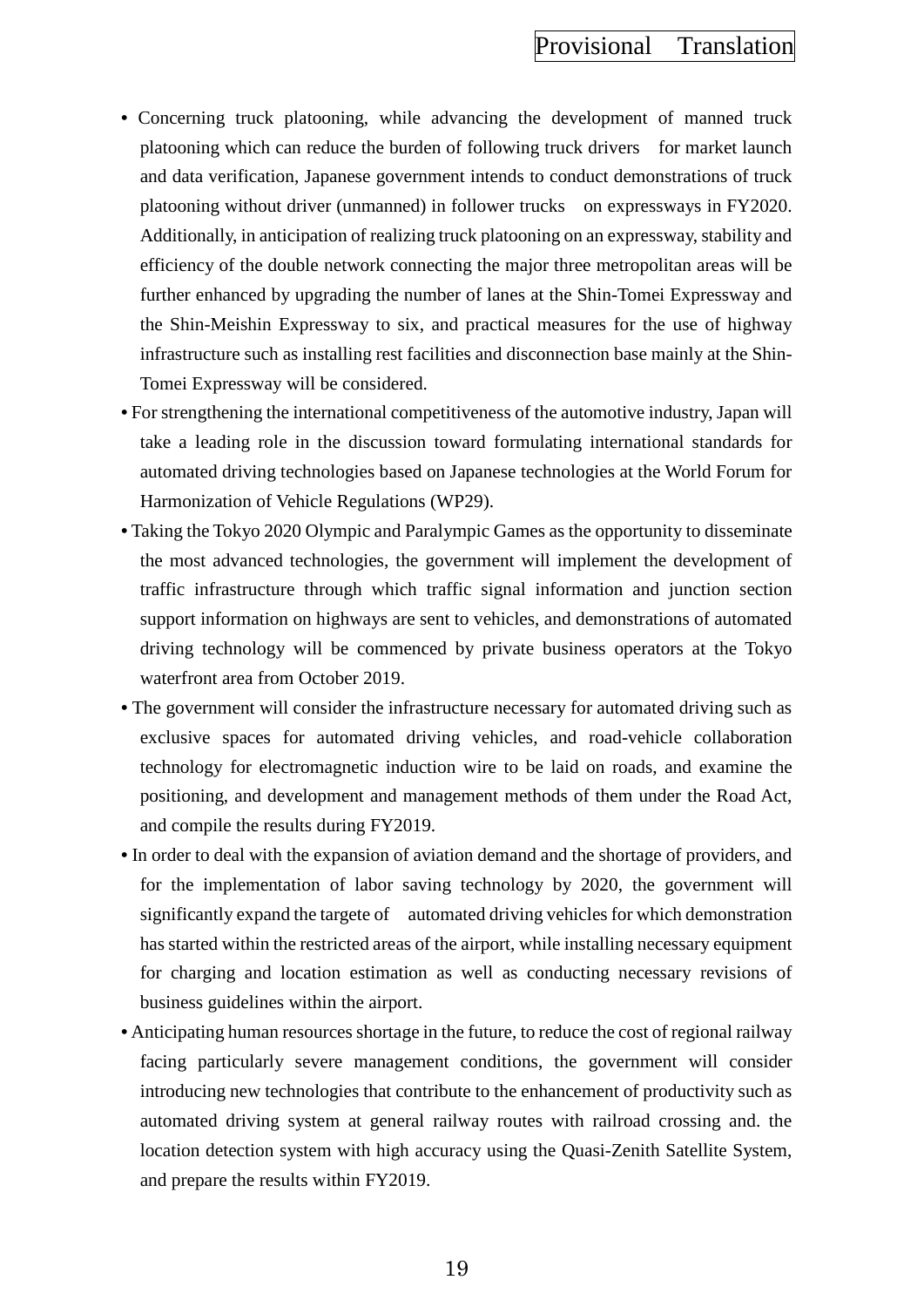#### **iii) Promotion of various mobility on land, sea, and air , and logistics reform**

#### (**i) Construction of the next generation air mobility system**

- The government plans to promote operation management system and technology development of collision avoidance utilizing Fukushima Robot Test Field in order to allow drones to conduct flights beyond the visual line of sight in populated areas to provide businesses providing cargo transportation services aiming for FY2022. It will also decide the basic policy of designing the system for securing the security of aircraft such as a certification system, system for securing the skills of pilots and operation managers, system for operation management of multiple drones, registration system for aircraft and owner's information, and systems including the ideal ways of victim relief during FY2019.
- By FY2021, the government will establish drone technology capable for social implementation to enable flights beyond the visual line of sight in populated areas. Furthermore, based on the basic policy of the said system design, necessary system upgrading will be advanced towards FY2021. The government must also pay attention to the promotion of new service creation and simplification of procedures of various system.
- To promote the use of drones in various fields such as logistics, agriculture, forestry and fishery, infrastructure maintenance management and disaster response, the government intends to advance efforts such as technology development and demonstration experiments corresponding to the use in each field, and formulation and dissemination of guidelines, based on individual field sections in the roadmap formulated by the public-private council for improving the environmental concerning drones.
- The government aims to implement the introduction of automated inspection using drones in the maintenance management of erosion management facilities located in a steep mountainous area and requiring high-place work, and in disaster responses such as landslide in FY2020 by revising inspection procedures according to demonstration experiments.
- Concerning the expansion of radio wave use by drones, their flight will be made possible by applying online to mobile phone operators through their website during 2020 at the latest. Until the date above, with respect to the Development Test Station license, the government intends to construct a new mechanism that enables drones for agricultural use and other drones to conduct low flights utilize mobile phone radio wave through simple procedures, and determine that the period from application to approval including procedures by mobile phone operators be within one month in principle.
- Particularly in the fields of agriculture, forestry and fishery, drones are planned to be actively used for crop spraying and fertilizer distribution, sawing seeds, pollination, harvest transportation, sensing, maintenance and management of farmland and agriculture water use facilities, and measures against wildlife damage. For that purpose, based on the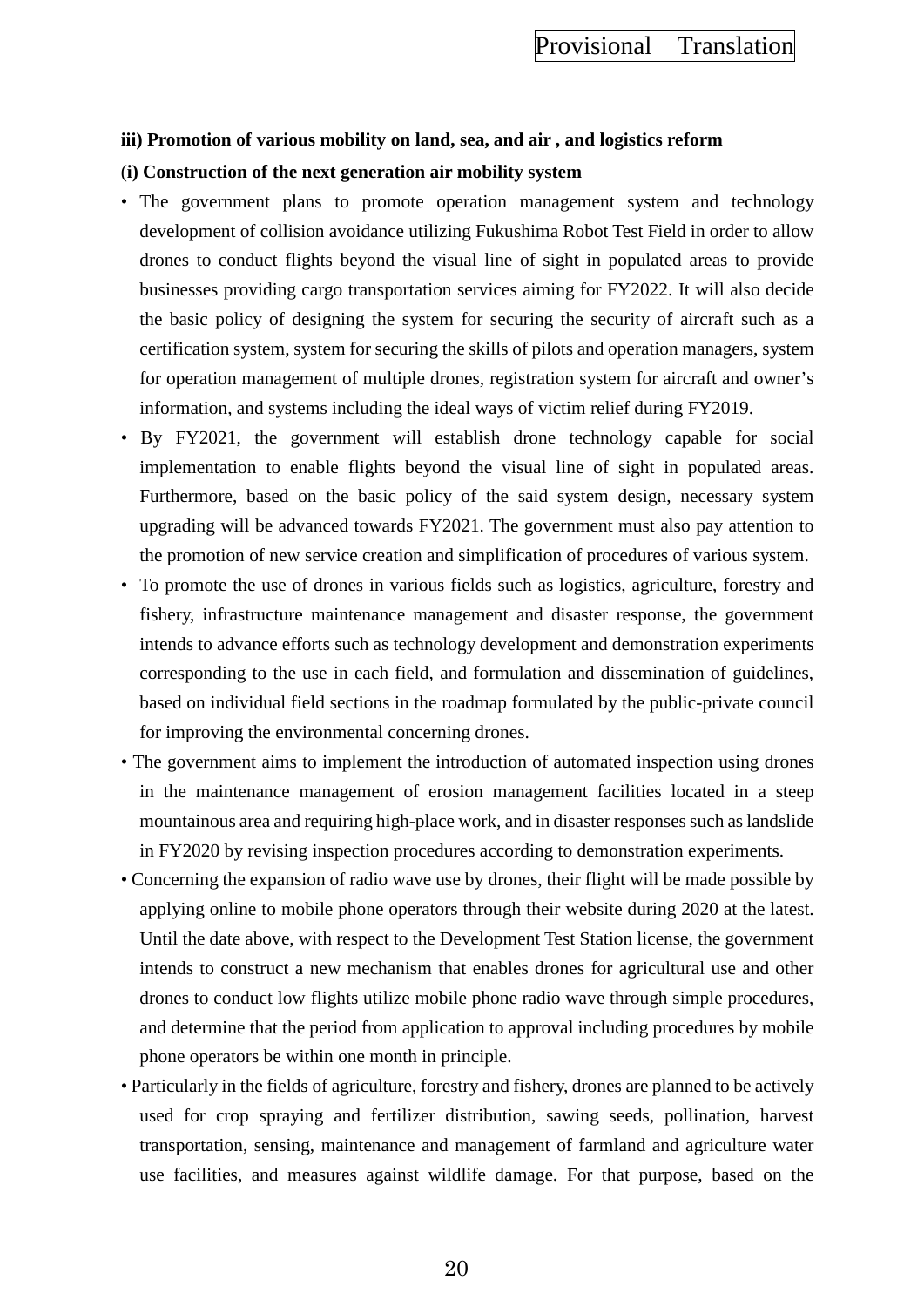popularization plan of drones for agricultural use and through the public-private council for expanded utilization of drones for agricultural use, the government will conduct technology development and demonstration including initiatives for expanding flights beyond the visual line of sight, while advancing dissemination of advanced cases and a review of rules.

• Based on the "Roadmap toward Air Mobility Revolution" for the realization of "flying" vehicles," with the goal of starting business in 2023, necessary technology development by the targeted year and the improvement of systems such as aircraft's safety standards will be advanced.

#### **(**ⅱ**) Promotion of various land mobility and logistics reform**

- The government will implement demonstrations dealing with regional issues in relation to green slow mobility is law speed electric mobility that supports last one mile transportation, and aims to implement green slow mobility in 50 areas by FY2020 while conducting demonstration experiments according to local issues.
- Aiming for. The social implementation of automated driving robot, which is expected to be used for delivery and other services, the government will construct a framework for demonstration by formulating the standard of handling application for road use permission during FY2019 and conduct the demonstration of an automated driving robot on public roads. In addition, the government will establish a public-private council for full-scale social implementation during FY2019 and start an examination of necessary measures for the formulation of roadmap and improvement of social acceptance, the ways that necessary rules should be, and required safety also in light of discussions by the council.
- With regard to depopulated areas where freight transportation can be carried out using taxi vehicles by obtaining permission for the general motor truck transportation business, based on the policy dealing with proposals from local regions in 2017 (Cabinet decision on December 26, 2017), the government will conduct demonstration of implementation situations in the said area from the perspective of ensuring transportation safety and protecting users' interest. At the same time, in light of the opinions of involved parties such as local governments and motor truck transportation business operators, expansion of the scope of targeted depopulated areas will be considered, a conclusion will be reached during 2019, and based on the conclusion necessary measures will be taken.
- A council will be formed during FY2019 with the aim to standardize slips, exterior packages, and data specification to promote joint logistics beyond the boundary of each company in response to labor shortage at logistics business operators, while an action plan will be formulated and demonstration experiments for sharing logistics and commercial distribution data with the entire supply chain will be started during 2019.
- Aiming to reduce the re-delivery rate to approximately 13% during FY2020 (15% in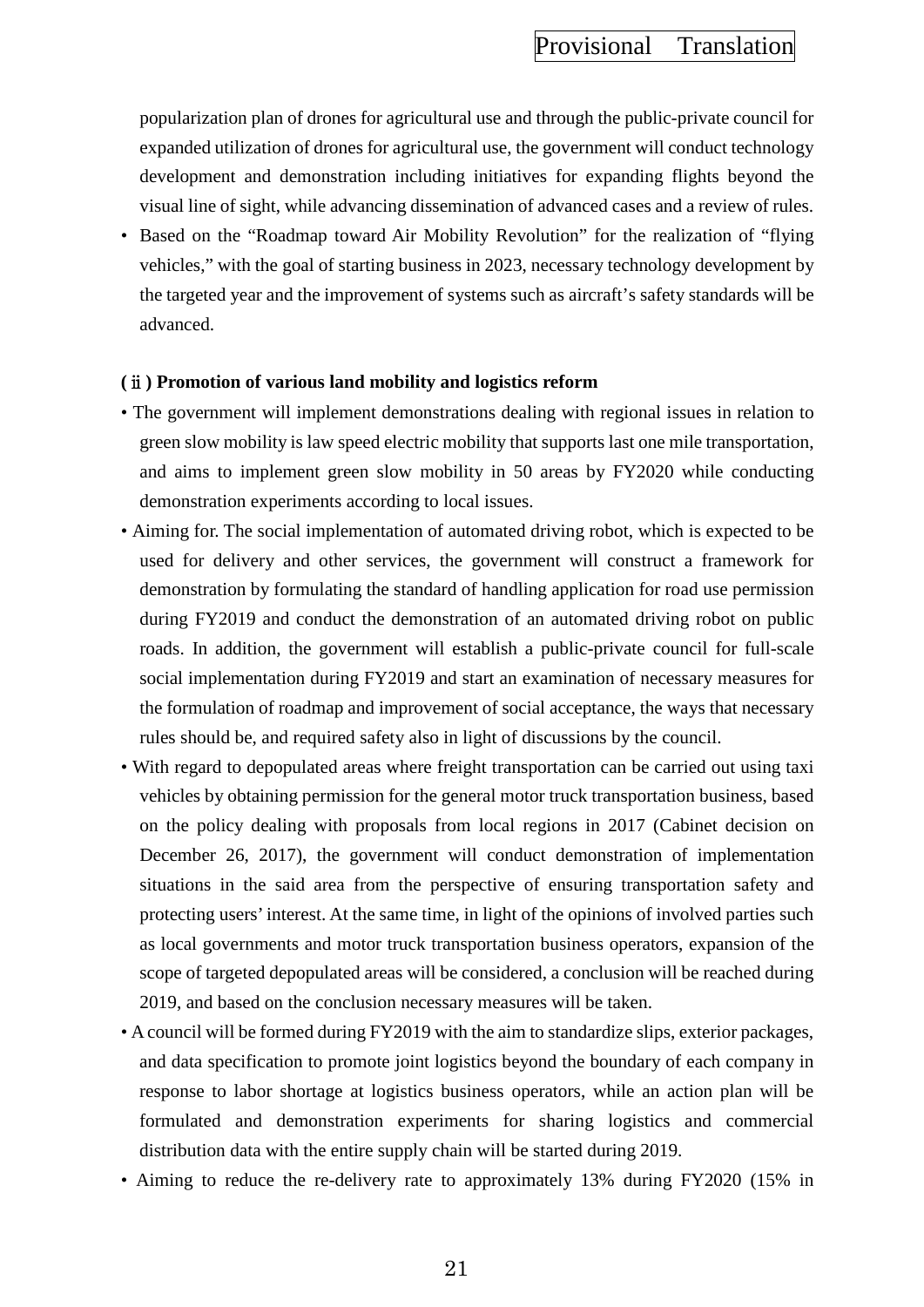FY2018), relevant issues will be reviewed and measures will be considered regarding the delivery method to a place designated by users to allow further diversification of receiving methods, and a conclusion will be reached during 2019.

• Based on the Action Plan for the Realization of Work Style Reform for Automobile Carriers、 the government intends to strongly promote the improvement of labor productivity and optimization of trade environment such as the development of "white logistics" promotion movement for improved efficiency of logistics, and the reduction of loading time and improved cargo handling work.

#### **(**ⅲ**) Development of new maritime system**

 $\overline{a}$ 

- Toward the practical use of Maritime Autonomous Surface Ship (MASS) by 2025, the government aims to reach an international agreement during FY2023. To that end, while advancing technical development (e.g. system integration) and demonstrations by coastal shipping, the government will formulate safety design guidelines of MASS during FY2019, ahead of the world, and prepare types of information and specification draft during FY2019 to enhance the productivity in the supply chains through sharing information related to the designing of ships and marine equipment.
- Responding to the increasingly serious issue of insufficient truck drivers and strengthening the transportation capability of ferries and RORO ships<sup>[3](#page-31-0)</sup>, the government aims to prepare the following comprehensive measures during FY2019 and promote them: measures for making intermodal transport smart by 2030, sharing chassis using ICT and advancing management, introducing cashless payment for toll collection, and introducing automatic docking/undocking mechanism and the automatic temperature management system.

### **iv) Ensuring road traffic safe responding to the recent traffic accidents**

In response to the recent accidents caused by elderly drivers and traffic accidents involving little children as victims occurred in succession, the government aims to realize a society with no traffic accidents by aspiring to develop measures to prevent accidents caused by the elderly, ensure safety of the daily group walking routes mainly for pre-school children, and take other necessary measures.

• While actively adopting the advancement of new technology for the measures to support safe driving among the elderly, mainly the following measures will be strongly promoted. At the same time, the above mentioned i) and ii) as well as initiatives for maintaining and revitalizing regional public transport network will be implemented to promote measures for ensuring the means of transportation for the elderly.

<span id="page-31-0"></span><sup>&</sup>lt;sup>3</sup> An operation form in which trucks and trailers loaded with cargo can get on and off themselves and shift to land transportation seamlessly. RORO=Roll On/Roll Off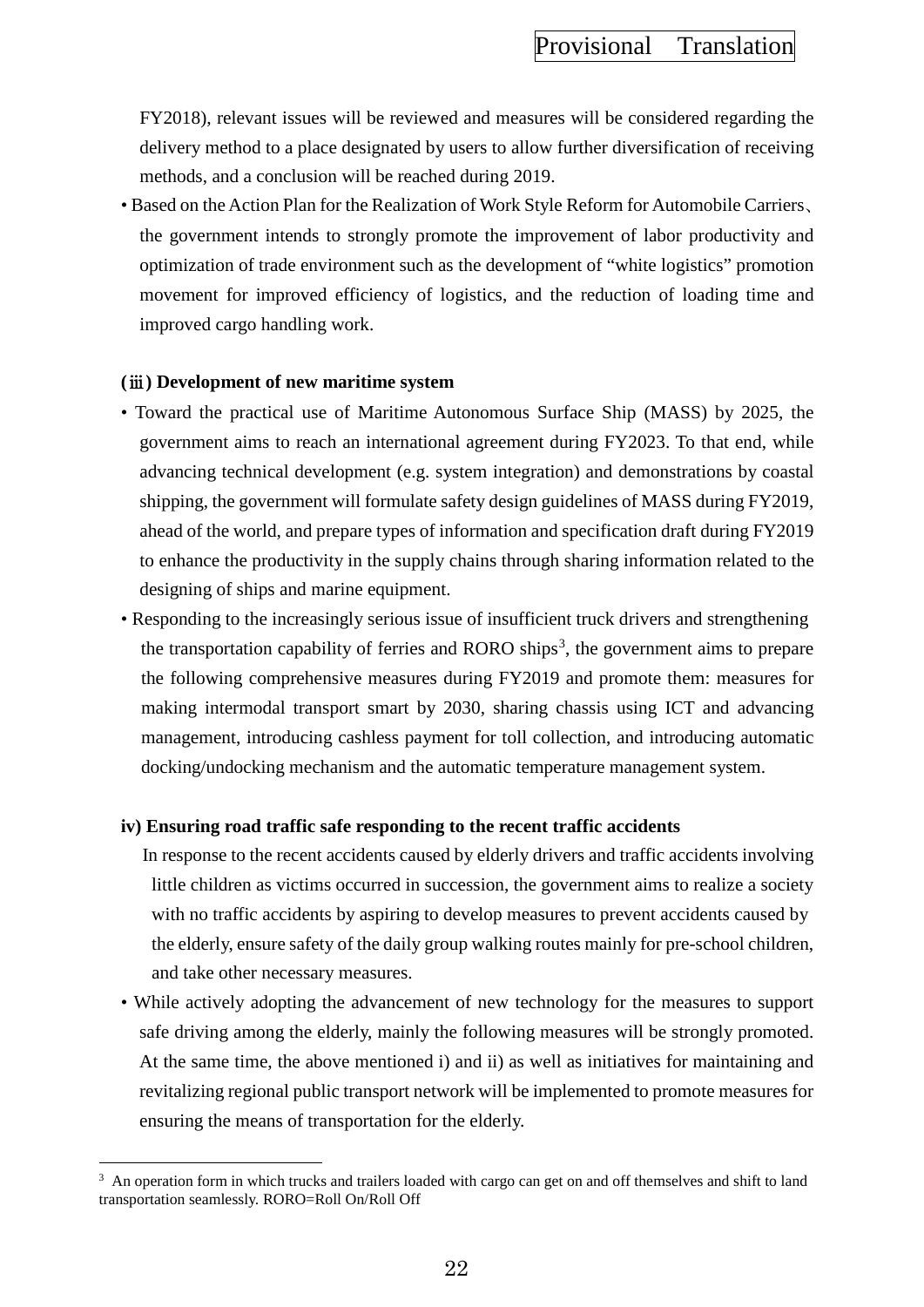- -In response to the international standard of Advanced Emergency Braking System (AEBS), which is expected to enter into force in January 2020, the domestic standard of AEBS will be formulated. Aiming for the period before the end of 2019, the government intends to reach a conclusion regarding the mandatory AEBS for new vehicles. In addition to AEBS, a conclusion will also be reached within 2019 for the introduction of a performance certification system for the acceleration control device involving accelerator and brake pedal misapplication.
- -On the premise of automobile with safe driving support function, relevant ministries and agencies will, in cooperation, discuss ideal ways of the system to be operated, the scope and requirements of safe driving support function necessary for automobiles appropriate for the license system, that allows the elderly to drive safety and of confirming compatibility, and measures to popularize the said automobile for the establishment of that license system, and determine the direction during FY2019.
- -Development of safe driving support equipment to be installed to already sold vehicles will be promoted, while the establishment of the performance certification system of the equipment and its implementation from FY2020 will also be considered.
- -Development of new advanced safety technology will be promoted. In particular, guidelines for technical requirement concerning Intelligent Speed Assistance (ISA) will be formulated.
- -Consultation for driving aptitude will be further enhanced during FY2019 by placing more specialist officials and improving the environment for consultation.
- -To deal with driving in the wrong direction on highway, new technologies concerning the wrong-way-driving measures, which were publicly sought and selected from private companies in FY2018, will be actively implemented.
- To protect precious lives of children who are responsible for the next generation in the whole society, the government will work to ensure safety of the routes that mainly pre-school children use in a group on a daily basis as soon as possible.
- -Under the cooperation of relevant ministries and agencies, the government will implement emergency inspections of "roads that children (at kindergarten or nurseries) use in a group on a daily basis," and compile the results aiming for autumn.
- -Based on the results of emergency inspections, the government will reinforce the traffic safety facility maintenance including the establishment of the Zone 30 (areas with 30km/h speed limit) and other measures focusing on the whole area, while promoting the establishment of safe and secure walking space by implementing separation of space used by pedestrians, automobiles, and bicycles, expansion of side walk, elimination of electric poles, measures for railroad crossing, and installing guard fences. In addition, effective speed control measures within the area of community road using data from ETC2.0, and functional differentiation of residential and arterial roads based on arterial road measures such as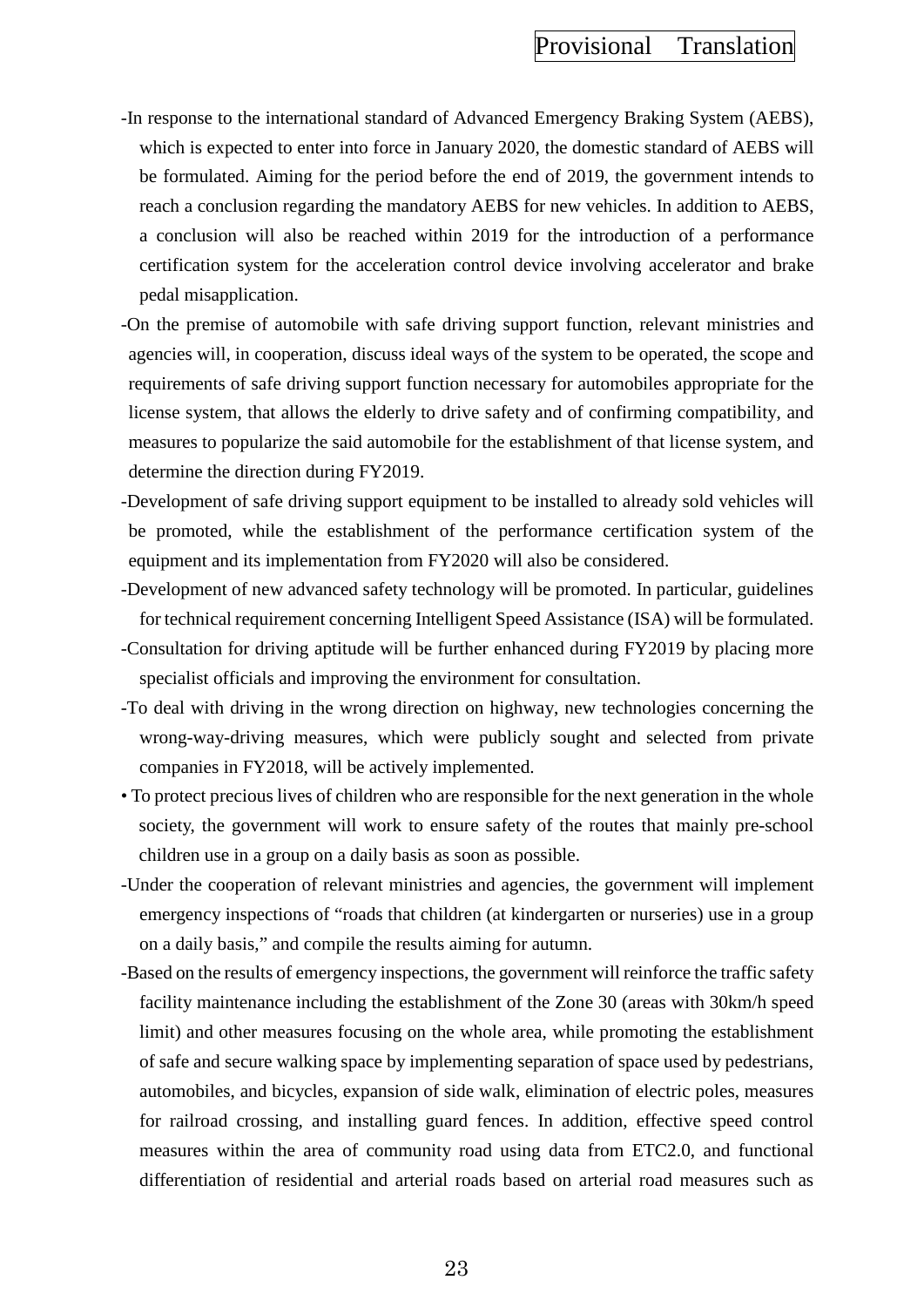intersection improvement will be promoted.

- Promotion of establishing a school zone, and measures for establishing a kids zone (provisional name) and will be developed with details as soon as possible.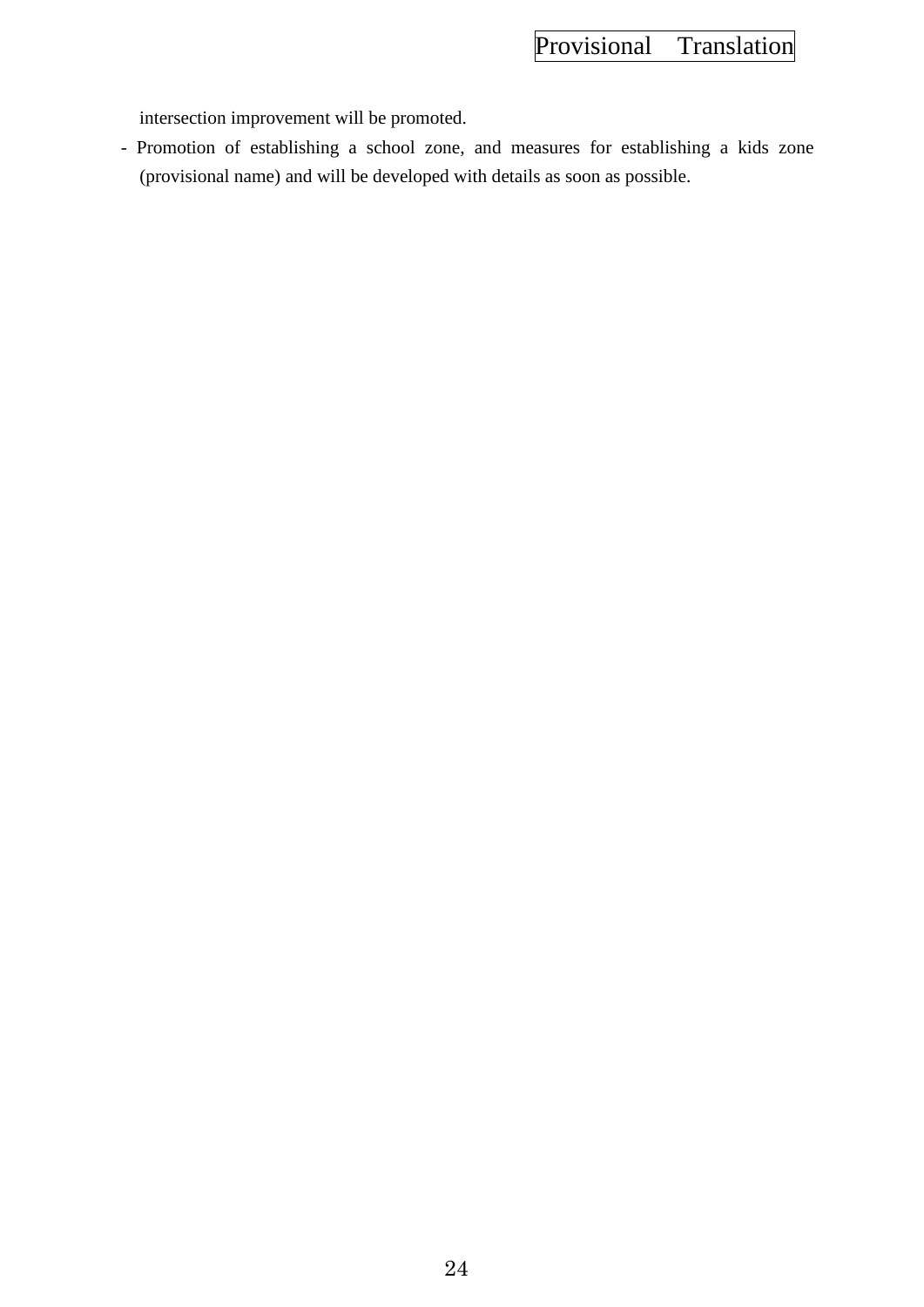### **4. Corporate Governance**

#### **(1) Major progress of KPI**

**[KPI] Improve ROA of large Japanese companies (TOPIX500) to the level which is comparable to those of US and Europe by 2025.** 

 $\Rightarrow$  Japan (TOPIX500): 4.0%

U.S. (S&P500): 6.2%

EU (BE500): 4.2%

\*These numbers are calculated in late May 2019 based on yearly financial results of the companies between April 2018 and March 2019.

#### **(2) New specific measures to be taken**

### **i) Corporate governance reform**

Based on the revision of the Corporate Governance Code in June 2018, the government aims to promote initiatives for enhancing the quality of dialogues between investors and companies, from the perspective of further advancing the responses to some issues such as business management conscious of capital cost by companies, cross-shareholdings, exercising functions of the board of directors. On the other hand, further enforcement of corporate governance is required in accordance with the global standard in order to upgrading the competitiveness and reliability of Japanese companies. Responding to these situations, the government intends to advance the following initiatives to progress Japan's corporate governance reform for realizing medium- and long-term improvement of corporate value in expert meetings of relevant ministries and agencies such as follow-up meetings of the Stewardship Code and the Corporate Governance Code.

- The government intends to formulate rules on governance at listed subsidiaries, requiring parent companies to explain the significance of having listed subsidiaries in reorganization of business portfolios and clarifying an appropriate governance format to boost utilization in the practice at listed subsidiaries.
	- 〇The government plans to newly formulate "Practical guidelines on the group governance system" that present a listed-subsidiary governance format and encourage compliance by companies.
		- [Requirements for listed subsidiaries]
		- -Support a core role for independent outside directors in protection of general shareholders and ensuring autonomous decisions
		- -Given the importance of independence from the controlling shareholders to ensure the efficacy of governance at the listed subsidiary, at least include not selecting a person with ties to the controlling shareholder (person who worked at the controlling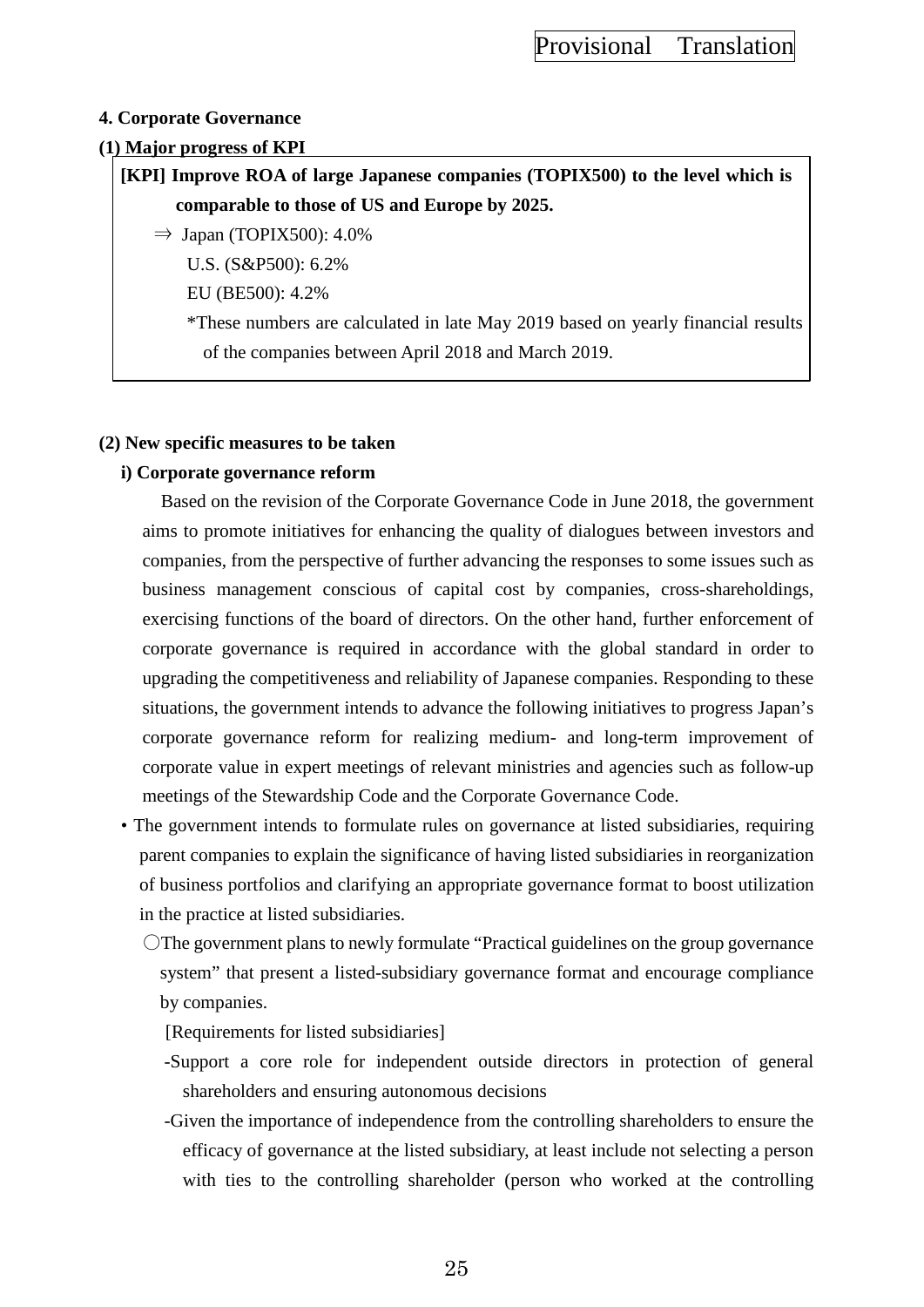shareholder over the past decade) in criteria for determining the autonomy of independent outside directors.

- -Aim to increase the percentage of independent outside directors on the board of the listed subsidiary (at least one-third or a majority).
- -In specific cases of transactions with conflicts of interests, investigate and review from the standpoint of protecting the interests of general shareholders via a committee comprised of only or a majority of independent outside directors (or independent outside auditors) and built a board framework that respects investigation results.
- -Disclose information to investors, etc. on the type of governance framework built by the listed subsidiary to ensure the interests of general shareholders
- [Requirements for parent company response]
- -The parent company should provide a good reason for maintaining the subsidiary as a listed entity from the standpoint of maximizing group enterprise value. It should also exercise rights to select and remove directors of the listed subsidiary as the controlling shareholder in a manner that protects the efficacy of subsidiary governance and fulfill an obligation to explain the suitability of actions to investors, etc. through disclosure of information.
- 〇 The Tokyo Stock Exchange should take additional measures to enhance the independence of listed subsidiaries from the controlling shareholder, such as revising its autonomy standards in accordance with the direction of the guidelines in order to raise the efficacy of "Practical guidelines on the group governance system."
- The government aims to formulate "Practical guidelines on the group governance system," which shows an ideal form of optimizing business portfolio and effective subsidiary management in group management, and nomination of the subsidiary management team and decision on their pay to enhance the corporate value for the entire company group, widely disseminate the guidelines, and promote and steadily implement practices in line with the guidelines.
- For the improvement of the effectiveness of corporate governance reform through substantiating a dialogue between investors and companies, the government aims to conduct discussions for promoting constructive dialogues and carry out further revision of the Stewardship Code in FY2020.
- Aiming to enhance the reliability of the capital market in Japan and promote M&A that contributes to improving corporate value, in the summer of 2019 the government will newly formulate "Guidelines on approaches to fair M&A," which present fair procedures to secure general shareholders' profit in Management Buyout (MBO) in which the issue of structural conflict of interest exists and acquisition of a listed subsidiary by its parent company (becoming a wholly-owned subsidiary), widely disseminate the guideline, and promote and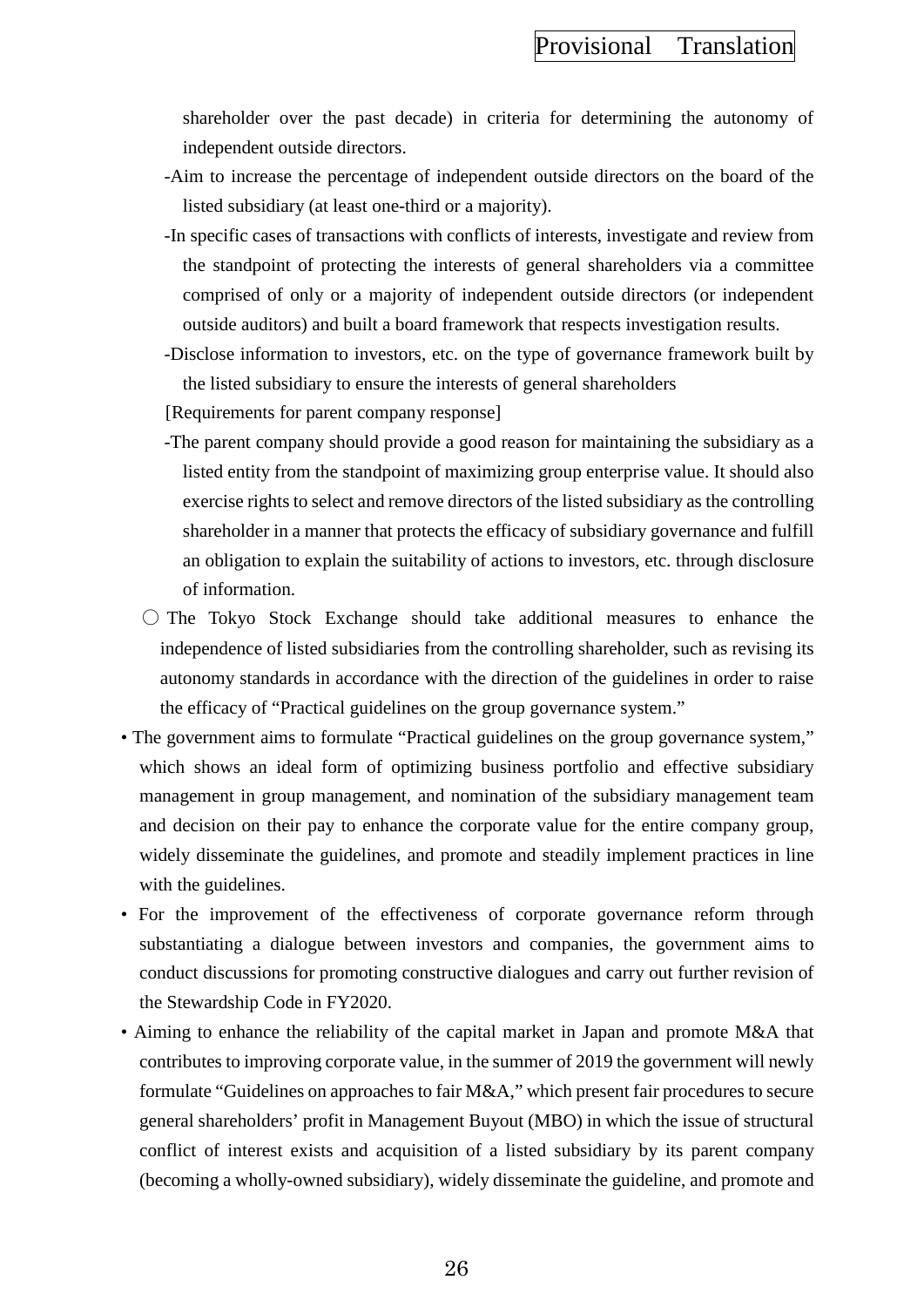steadily implement practices in line with the guidelines.

- The government will encourage the use of special measures concerning the tax system and the Companies Act established based on the Revised Act on Strengthening Industrial Competitiveness (enacted in July 2018) to promote M&A in consideration for company's own share, and consider further institutional response to promote its use, in light of the following proposed revision of the Companies Act and the situation of the system development overseas.
- Based on the report by the Legislative Council of the Ministry of Justice, the government aims to realize early establishment of the proposed revision of the Companies Act, which includes mandatory appointment of outside directors, establishment of the share delivery system to enhance and expand the methods of M&A in consideration for company's own share, and the establishment of the system of electronic provision of materials related to shareholder meetings.
- Aiming to develop the most ideal dialogue environment from the global point of view, the government intends to compile the results of discussions on the new ways to use electronic means on the day of shareholders meetings by the autumn 2019, while continuing to review the situations of the ways in which dialogues are conducted through the year in foreign countries.

# ⅱ**) Improving the quality of information disclosure and the quality of accounting and audit for constructive dialogues**

Based on the perspective of sustainable improvement of corporate value, the government intends to develop the environment in which companies and auditors mutually cooperate to deepen their understanding of the management environment and risks surrounding the companies and information for enabling investors to make appropriate judgment. To this end, relevant ministries and agencies will promoted the following initiatives.

- Initiatives for improving descriptive information such as business strategy and risk information that appropriately reflect the management's idea will continue to be conducted in order to facilitate constructive dialogues between companies and investors for the improvement of medium- and long-term corporate value.
- Based on the described examples in the report "In support of initiatives for integrated disclosure of business report and securities report" (formulated on December 28, 2018, by the Cabinet Office, the Financial Services Agency, the Ministry of Justice, and the Ministry of Economy, Trade and Industry, relevant ministries and agencies will support initiatives and collaboration by the companies that intend to make an integrated disclosure.
- By advancing further initiatives to facilitate the shift to International Financial Reporting Standards (IFRS), in collaboration with relevant organizations and agencies, the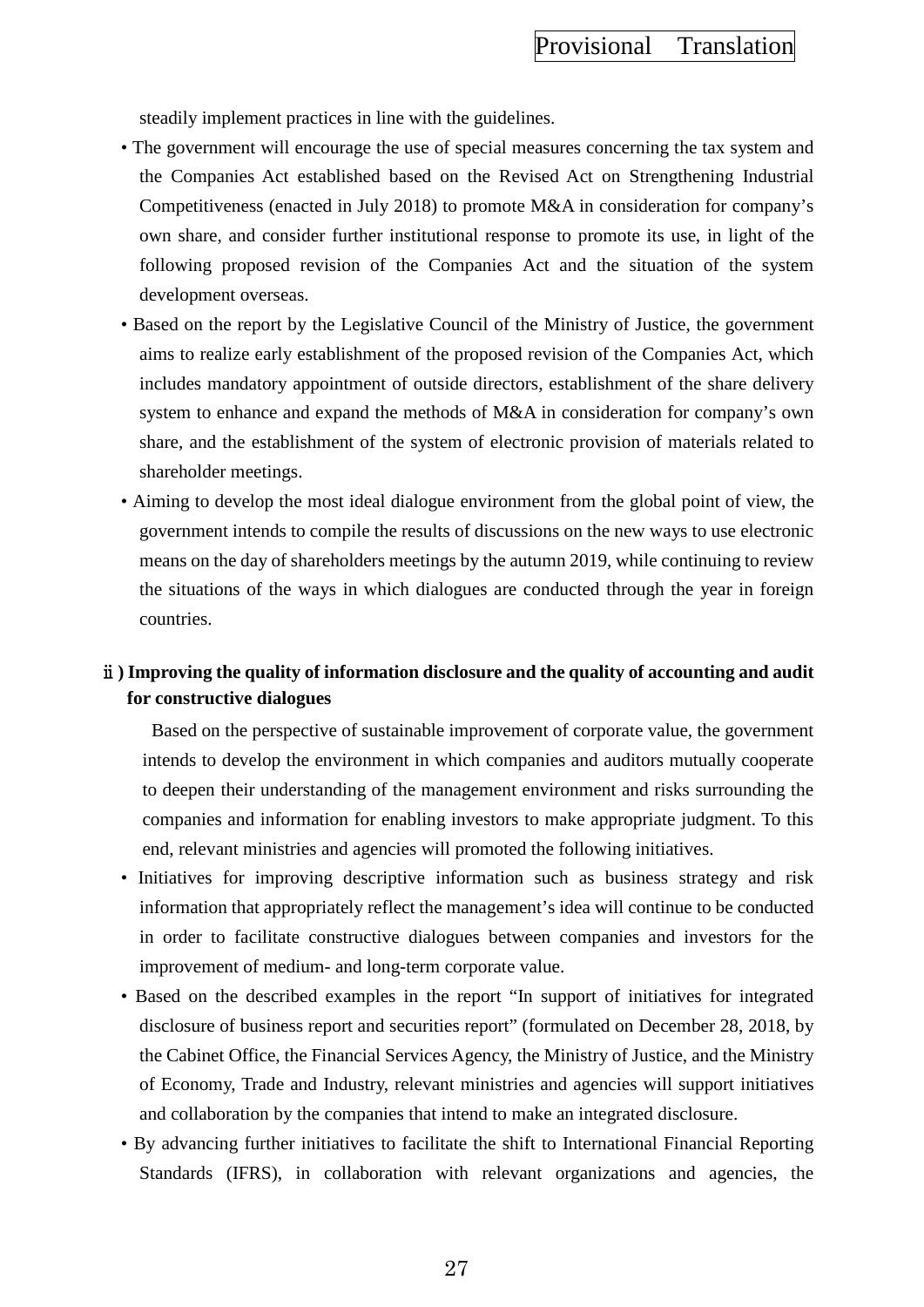government will promote the expansion of voluntary application of IFRS to companies. Meanwhile, the government also intends to advance initiatives to make measures for enhancing information provision concerning accounting audit including improved transparency of audit report effective from the viewpoint of ensuring the credibility of accounting audits, while also conducting survey research on the forms of the audit market including overseas trends.

# **iii) Promotion of smooth financing through the realization of vibrant financial and capital markets**

Entering the age of 100-year life, it is important that financial assets are transferred to a balanced portfolio depending on the risk preference, while improving the financial literacy of the citizens in order for them to realize asset formation required for their own life plan and lead it to economic growth.

In this situation, for each entity involved in the investment chain, which starts from the household economy which is the source of funds to domestic and foreign fund demanders via financial and capital markets, to be able to bring more appropriate return, and for strengthening such functions, the following initiatives will be promoted comprehensively.

- For each citizen to realize stable asset formation, the government intends to promote efforts to improve financial literacy, in cooperation with relevant parties including teachers and schools, and also conduct discussions on the spread of NISA system and for its improvement. Since the reserve-style NISA, in particular, contributes to the improvement of financial literacy through the stabilization of long-term, funded, and diversified investment, as well as investment experiences, its dissemination will be actively promoted. Meanwhile, in relation to the prolonged period of securing income in old age, the government intends to consider simplifying procedures regarding the raising of possible enrollment age in private pension such as iDeCo (Individual-type Defined Contribution pension plan), and based on the discussion in the social security council, the government will consider a review of the system. Additionally, in the context of promoting further spread of the private pension system, a review will be conducted toward the iDeCo's online enrollment procedures and the simplification of procedures. Regarding various tax systems that support asset formation in preparation of life after retirement including the private tax system such as the NISA system and iDeCo, the government intends to advance comprehensive reviews based on the perspective of building a fair system to ensure that no advantage or disadvantage occurs depending on different working styles.
- For the establishment and building of Fiduciary Duties, further improvement in the effort of financial institutions will be promoted by utilizing excellent examples at sales companies of investment trusts, etc., results of analyzing customer awareness surveys, and shared KPI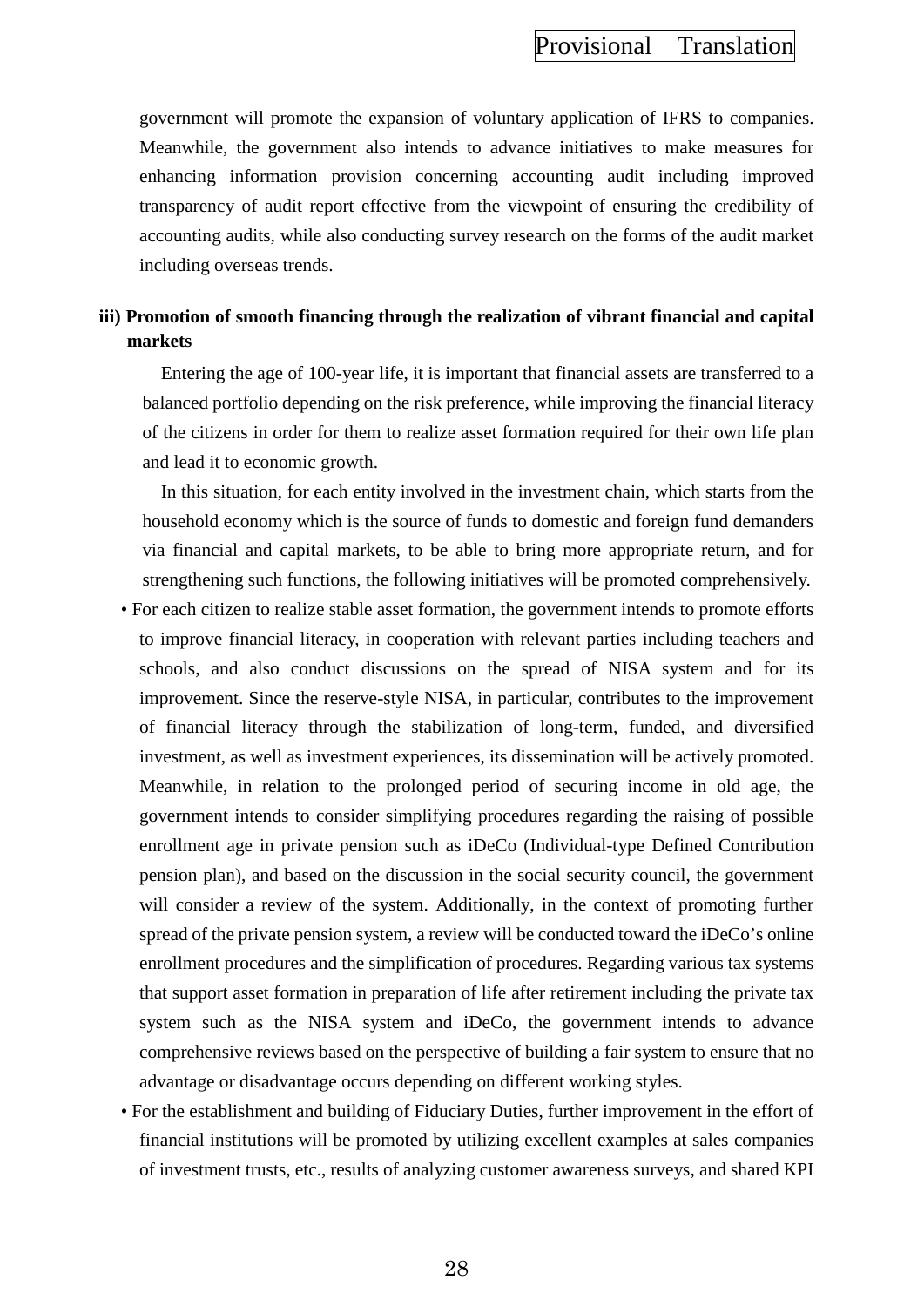announced by companies in the dialogues with financial institutions.

- Based on the basic agreement concluded in March 2019 between Japan Exchange Group and the Tokyo Stock Exchange, the government aims to actively work on the development of necessary environment in order to realize comprehensive exchange with high levels of international competitiveness. In addition, the government intends to continue actively working on the opening of an electricity futures market.
- The government intends to discuss the form of the Tokyo Stock Exchange's market structure from the perspective to develop an environment where various investors both in and outside of Japan can invest easily and to promote attractiveness of listed companies themselves as investment target.
- From the perspective of reinforcing the function of Japan's financial market, the government, in cooperation with the Tokyo Metropolitan Government, intends to promote further accumulation of financial business operators in Japan through invitation activities for overseas asset management operators, preparation of a guidebook to support registration application for the financial industry, and utilization of the Financial Market Entry Consultation Desk. At the same time, innovation in the financial industry will be promoted by using FinTech Support Desk and FinTech PoC (Proof-of-Concept) Hub.
- As the host country, Japan will support the Secretariat of the International Forum of Independent Audit Regulators (IFIAR) in running smooth operation and expanding the member countries.
- To promote risk money supply by the private sector for strengthening growth potential, further utilization of the investment function of the Development Bank of Japan and others will be planned by using government investment (industrial investment). Along with this, the government will implement efficient and effective utilization of public-private fund, and intends to steadily advance specific initiatives in accordance with formulated improvement goals and plans, based on the New Economic and FY Revitalization Plan Reform Roadmap 2018.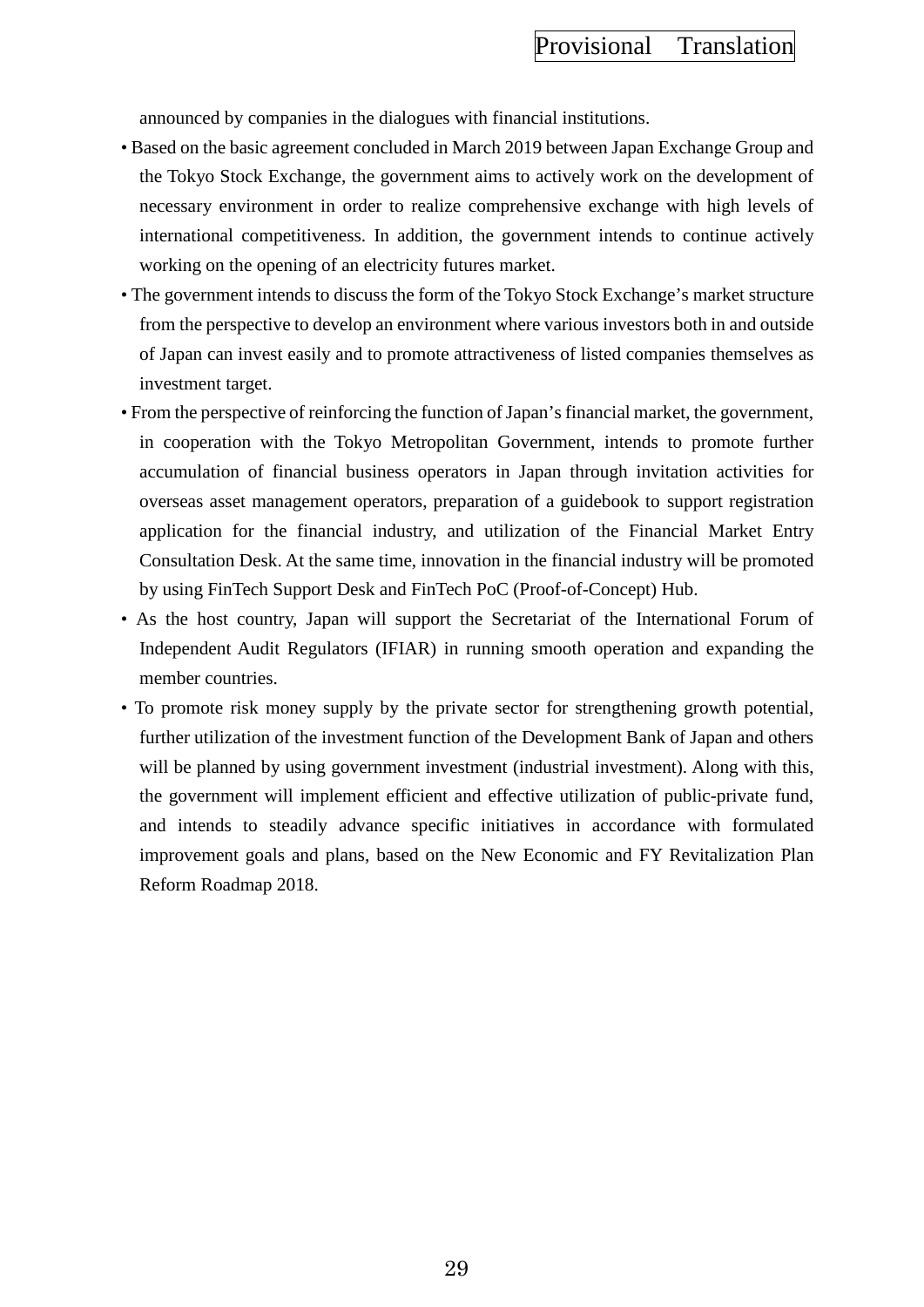### **5. Smart Public Services**

### **(1) Major progress of KPI**

**[KPI] (New) The government aims to lower system upgrading-related expenses out of the government information system operating expenses and maintenance expenses by 30% by FY2025.**

**[KPI]** To be within the top 3 developed countries of the World Bank's business environment ranking by 2020.

 $\Rightarrow$  Ranked 25th as of the announcement in October 2018 (ranked 24th in 2017)

**[KPI] Reduce the administrative costs in priority areas \* by 20% or more by March 2020.**

(\*Refers to the 9 priority areas indicated in the "Administrative Procedure Group Summary" (29 March, 2017 Decision on Regulatory Reform Promotion Committee Administrative Procedure Subcommittee). Certain areas may be given more time until March 2022, with the exception of national and local taxes that have separate targets, such as increasing the usage of the online tax payment system by large corporations to 100%.).

#### **(2) New specific measures to be taken**

The paradigm of public services is undergoing a shift from the legacy system by operations or organization to the mechanism in which various services on the cloud that are open based on loose coupling design philosophy are connected via APIs and processed through mutual data collaboration, and then they are automated by AI. In addition, one of the emerging global trends is seen as Civic Tech that the government work together with the private sector to develop applications using the cloud, rather than the government providing services alone.

Meanwhile, digital transformation in the public administration covers more than simple digitization of paper-based procedures or improved efficiency through sharing data within the administrative bodies. Having users as a starting point, it is necessary that the public and private sectors, in cooperation, advance digital transformation in which the public administration and private services mutually connect their data so that the public administration procedures and the private transactions are linked seamlessly to make complicated processes themselves unnecessary. New quality services will be generated through data cooperation.

Based on these concepts, the government intends to address in sequence the redesigning of the public administration services linked to private digital services, offered in back offices and other various fields on the cloud, in the fields of child rearing and cooperate proceedings. In addition, as a foundation of these efforts, it also intends to work on the utilization of AI and RPA as well as the use of the public cloud at the national and local governments, and make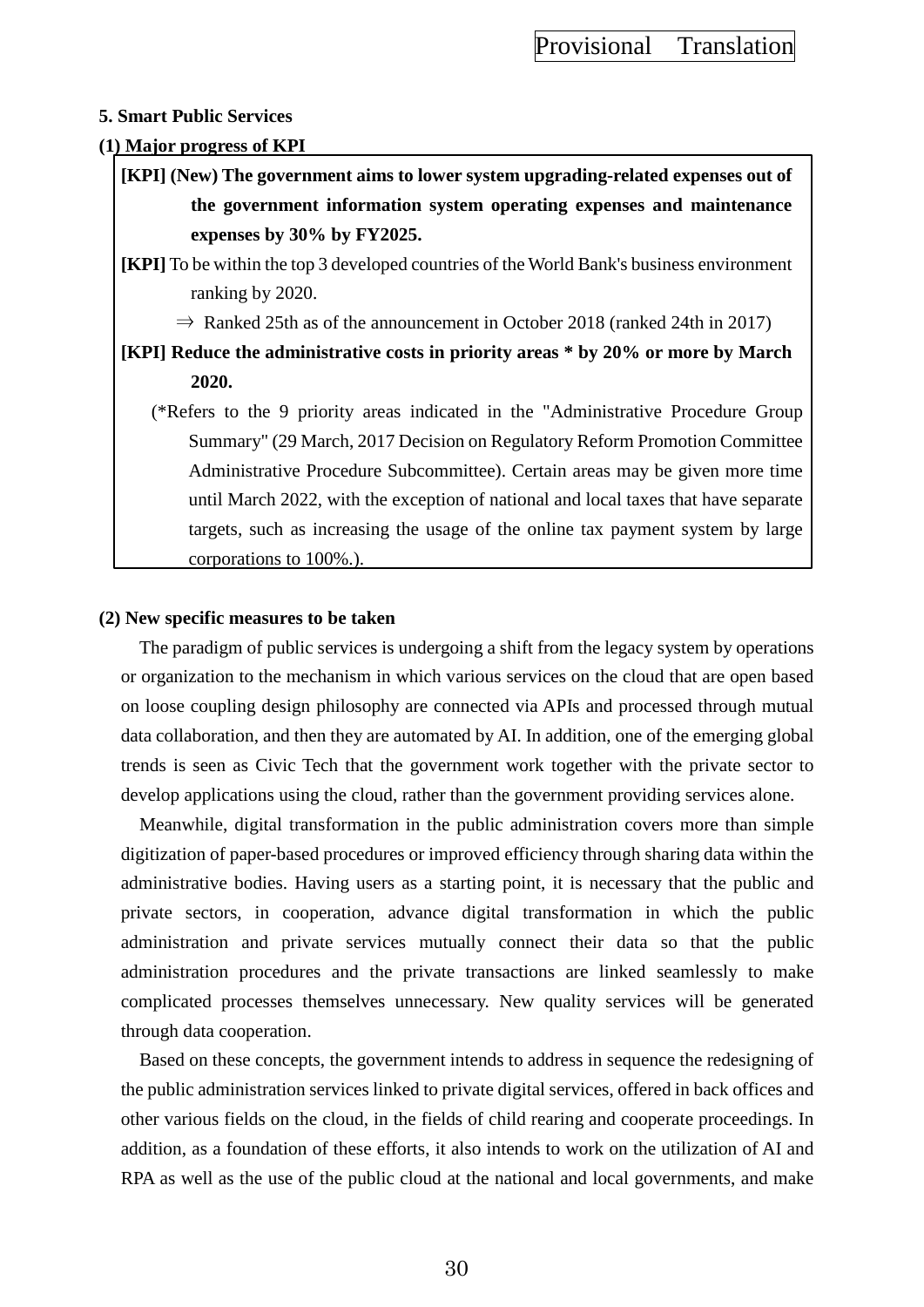efforts in the environmental development for data cooperation.

#### **i) Procedure automation by individuals and corporations**

#### **(**ⅰ**) Procedure automation by individuals**

- Reducing the burden of the household with young children is an urgent issue to be addressed in Japan. As some examples with respect to child rearing – for the alleviation of the burden and the enhancement of convenience involved in the procedures of various services – it is required to realize that users are informed at the most appropriate timing of various public and private services provided for the period from pregnancy until before the first school year, such as vaccination, child allowance, insurance, and housework services, which can be applied with the push of a single button. To this end, the government aims to design the service architecture needed for system and information cooperation, such as services by the private sector, local government's system, and Mynaportal, and review individual administrative procedures and formulate a roadmap during FY2019. In light of this situation, some local governments will begin providing specific services in FY2020, and the national government intends to deploy this service nationwide from FY 2023.
- The government will implement the following to promote a one-stop services for the administrative procedures for individuals, which are deemed to have significant influence on the lives of many Japanese citizens.
	- -With regard to "moving," the government intends to prepare guidelines for promoting the introduction of the services by local governments during FY2019. It will also start the services for application procedures in sequence through the Moving Portal site (procedures by local governments will be conducted via Mynaportal), while a fullfledged operation will be implemented in FY2020 by further expanding the adoption of the services by many local governments and private companies and procedures by the private sector.
	- -With regard to "death and inheritance," local governments plan to prepare guidelines for introducing a general counter to deal with death-related procedures taken by bereaved families during FY2019, and aims to start providing the services at the local government level. In addition, from FY2019, the government intends to undertake a review of administrative procedures conducted by bereaved families and a mechanism to electronically inherit information during decedent's lifetime, and aims to realize the system, which can complete all the necessary procedures online after FY2021.
	- -With regard to "nursing care," in FY2018 the government started to provide the service for reducing burdens related to application procedures carried out by people who are in need of nursing care or their agent. After FY2019, the government aims to promote the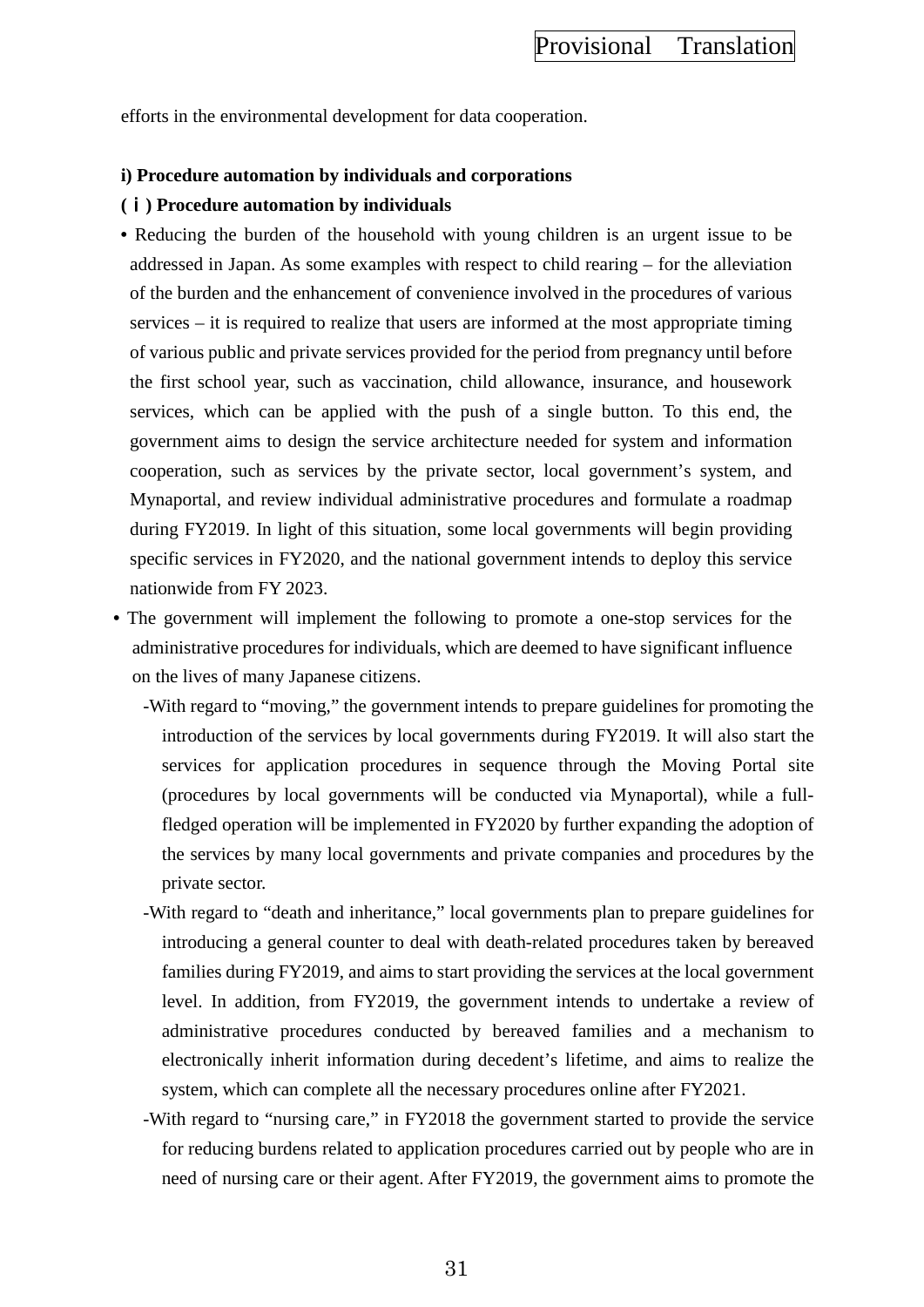services at many local governments by making effort to realize improved efficiency in the municipal services related to electronic applications, while also discussing further initiatives to contribute to the alleviation of the burden by local governments and business operators, such as presenting an application format in electronic application for local governments during FY2019, and implementing them in sequence.

-With regard to "automobile," the government intends to develop measures during FY2019 to further expand one-stop services for the procedure related to owning mini vehicles launched in May 2019, and realize an early implementation of them. It also plans to review the form of collaboration with the one-stop moving services and other services and the private use of free space in a vehicle inspection certificate in the form of an IC card, in order to draw a certain direction to proceed during FY2019.

### **(**ⅱ**) Realization of one-stop service for corporation**

- The government intends to proceed with the online one-stop service for the procedure of corporation establishment to realize the business environment at the world's highest standard. It will also regularly verify the status of efforts, conduct a review by the end of FY2021, and take necessary measures, while also working on the following matters.
	- -One-stop service for the procedure after registration will commence by January 2020, while the following services will be started by February 2021: one-stop services for all of the procedures including articles of incorporation certificate and corporation establishment registration, voluntary registration of seal for corporation establishment registration, an initiative for completing corporation establishment registration within 24 hours covering simultaneous online application of articles of incorporation certificate nationwide and corporation establishment registration under certain conditions, and.Launch an online complete service that eliminates the need for attached documents.At the same time, online registration of the seal will be considered.
	- -The government intends to work on revising the Commercial Registration Act during FY2019 to realize voluntary seal registration, while also considering the issues and policies for generalizing the acquisition and retaining of the future corporate commercial registration electronic certificate, and reach a conclusion during FY2019.
- As a system response for implementing online and one-stop services for registration, social insurance, and tax filing procedures in cases of changes in corporate addresses and changes in executive officers, the use of one-stop service through Mynaportal API is planned to start during FY2020.
- The government will conduct the following initiatives to alleviate the burden of SMEs. -Regarding the procedures of social insurances at the time of recruitment and retirement,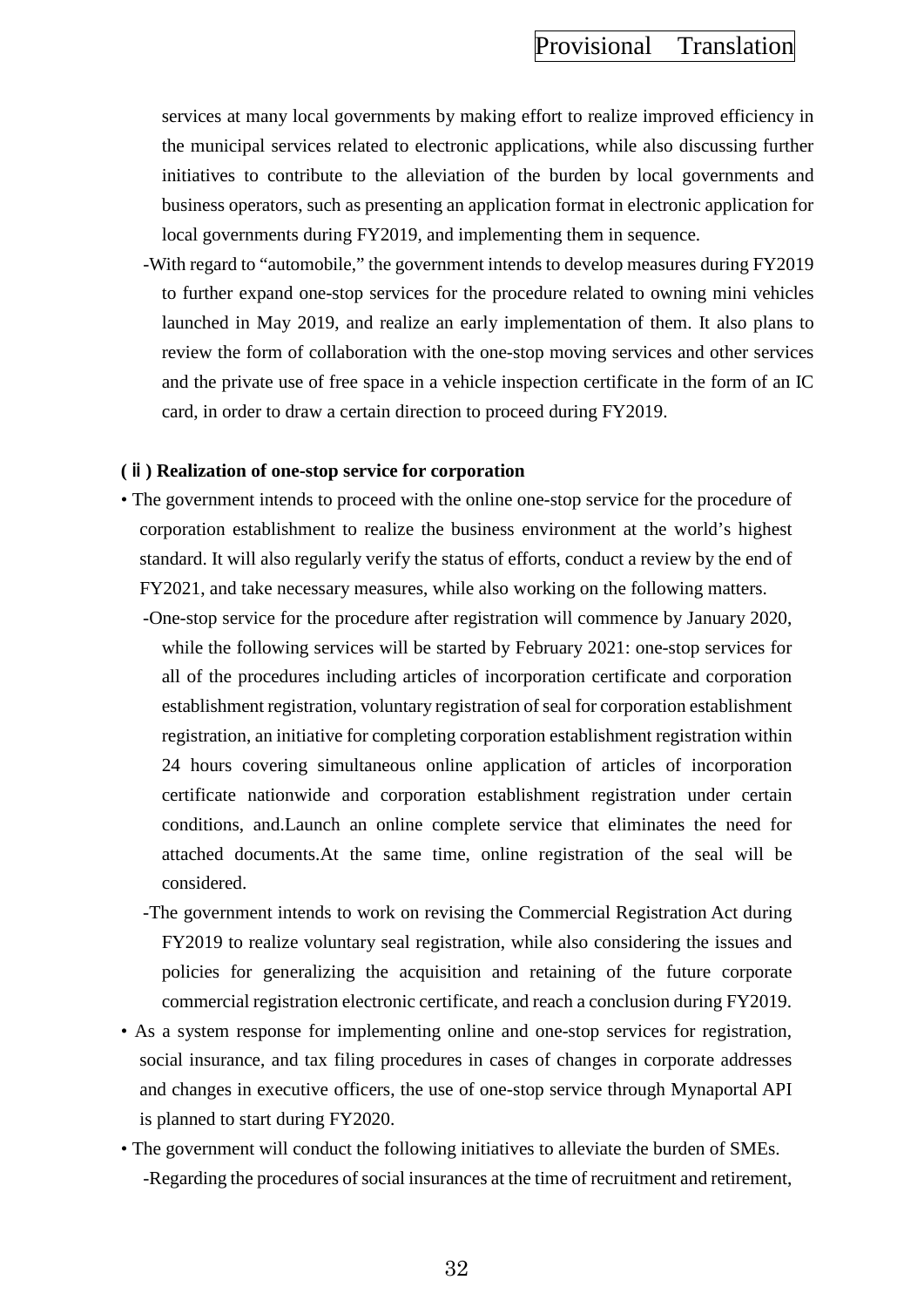the government works to realize early collaboration with Mynaportal API and aims to introduce the ID and password method using a Corporate Authentification System from April 2020.

- -The government intends to start operating a subsidy request system with the ID and password method using a common authentication infrastructure for companies during FY2019 using subsidies for major SMEs, and aims to introduce subsidies associated with ministries and agencies and voluntary local governments from April 2020.
- For social insurance and tax filing procedures accompanying the life events of employees, online one-stop services using Mynaportal API will be started roughly from November 2020 and subjected procedures will be gradually expanded. In addition, procedures requiring Labor and Social Security Attorney's electronic signature will also be included in the service during FY2020 so that the procedure can be carried out through Mynaportal.

### **(**ⅲ**) Digitization and automation of tax and social insurance procedure**

- From the year-end tax adjustment and income tax return filed in 2020, batch acquisition of life insurance premium reduction certificate,etc and input and attachment to various kinds of tax returns will be automated through data linkage using Mynaportal. With regard to the said certificate issued by insurance companies,etc, it will be electronically issued, in principle, depending on the relevant system response situations.
- Concerning the automation of tax and social insurance procedures, the government intends to start using the system for a new method of submitting information regarding the submission of legal documents pertaining to financial institutions held by companies using cloud computing after FY2021 to reduce the burden of office work at business operators. For other procedures that are expected to receive a reduction of burden by Japanese citizens and business operators, it also plans to consider the expansion of the items covered after FY2022 and reach a conclusion during FY2020. Furthermore, the government will also discuss issues and measures such as those related to pensionrelated documents etc for the digitization of the notice of decision from administrative bodies to business operators, and aim to address them in order after FY2021 while considering the expansion of use.
- With regard to the notification of the Special Levy Amount(for tax payers), while giving attention to obtaining the understanding of local governments and special collection agents in the process to consider, the government intends to conduct a review for the realization of electronic notification in all municipalities and promptly reach a conclusion.
- The government plans to conduct the following initiatives regarding cashless payment of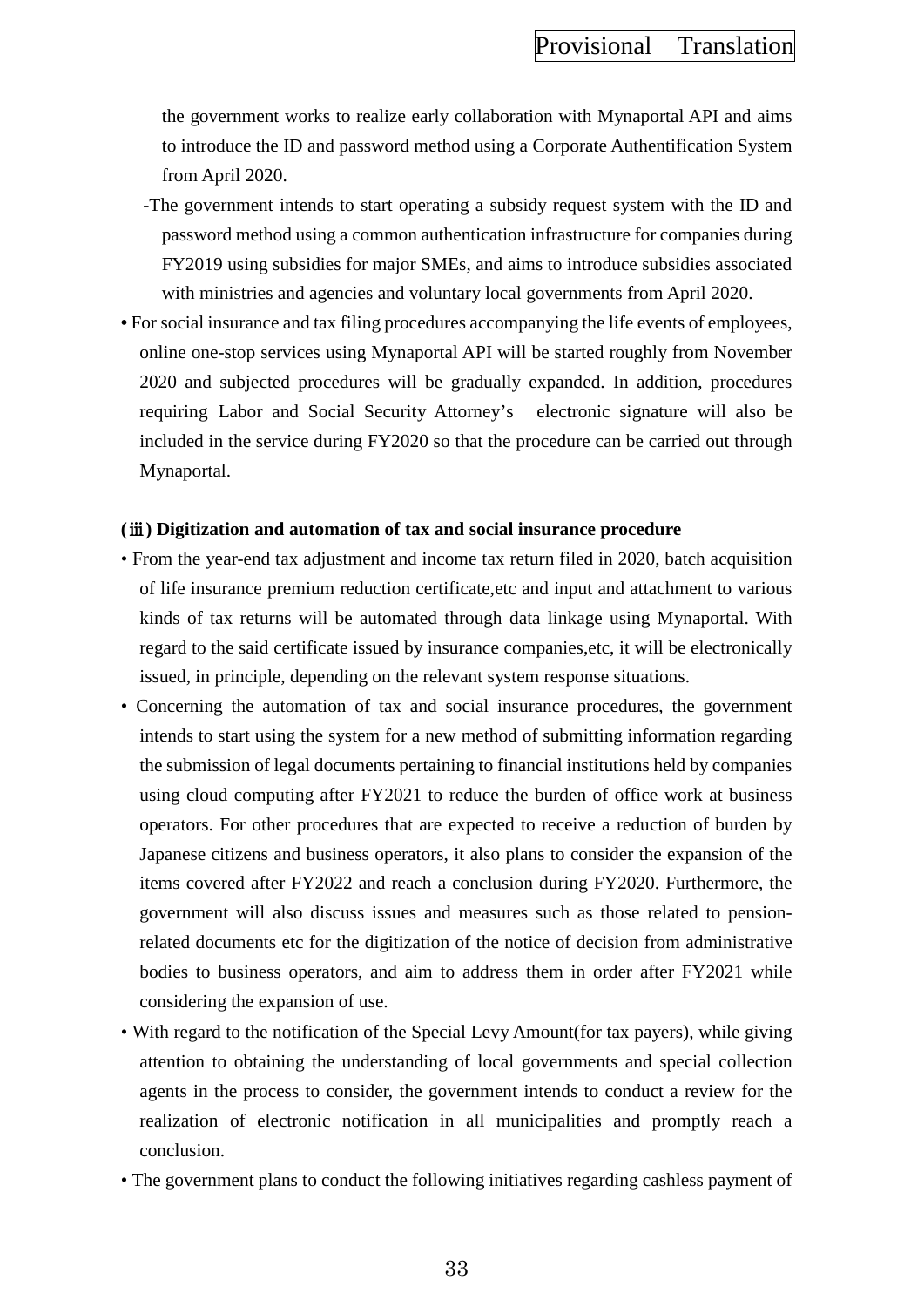taxes and public funds.

- -With respect to the promotion of electronic filing of local taxes, the common local tax payment system for corporate inhabitans taxes and other taxes will start operation from October 2019. At the same time, while giving attention to obtaining the understanding of local government, issues and countermeasures regarding further utilization of the system, including its expansion to tax items with many requests from taxpayers, will be considered to conclude a road map for its implementation. (Repeat)
- -Regarding tax, government funds receipt, and payment,at the"Workshop on Streamlining Payments of Taxes and Public Charges",which is jointly supported by financial institutions, related ministries and agencies, local governments, and others, we will examine the issues of improving convenience and efficiency using IT,and draw conclusions during FY 2019. (Repeat)
- For the realization of making back-office operations more efficient by digitizing and automating accounting and tax filing procedures of business operators, the government plans to further advance online electronic storage of billing, payment, receipt and relevant documents, as well as electronic tax return and tax payment, including the promotion of SME's use of online banking and electronic invoice, and receipts. It will also discuss issues and measures for promoting SMEs shift to become a smart business and reach a conclusion during FY2019.

# **(**ⅳ**) Strengthening of the centralized project management of information system related budget**

- The government intends to partially start the project management, which is conscious of Business Process Re-engineering (BPR) with the perspective of services throughout the year concerning the government information system under the Cabinet Secretariat from FY2019, and expand it in sequence. From FY2020, it will also utilize cloud services and other services, and sequentially start a centralized request and accounting of budget related to the development and operation of digital infrastructure in order to advance the building and utilization of systems, foundations and functions (digital infrastructure) for the shared government-wide use.
- In the procurement of the government information system, in FY2020 the government plans to start a trial of procurement and contract methods, which will enable a technical dialogue with multiple business operators regarding proposed contents prior to concluding a contract to make contributions to the dynamic, efficient, and effective system development.

#### **(**ⅴ**) Promotion of the spread and use of my number card**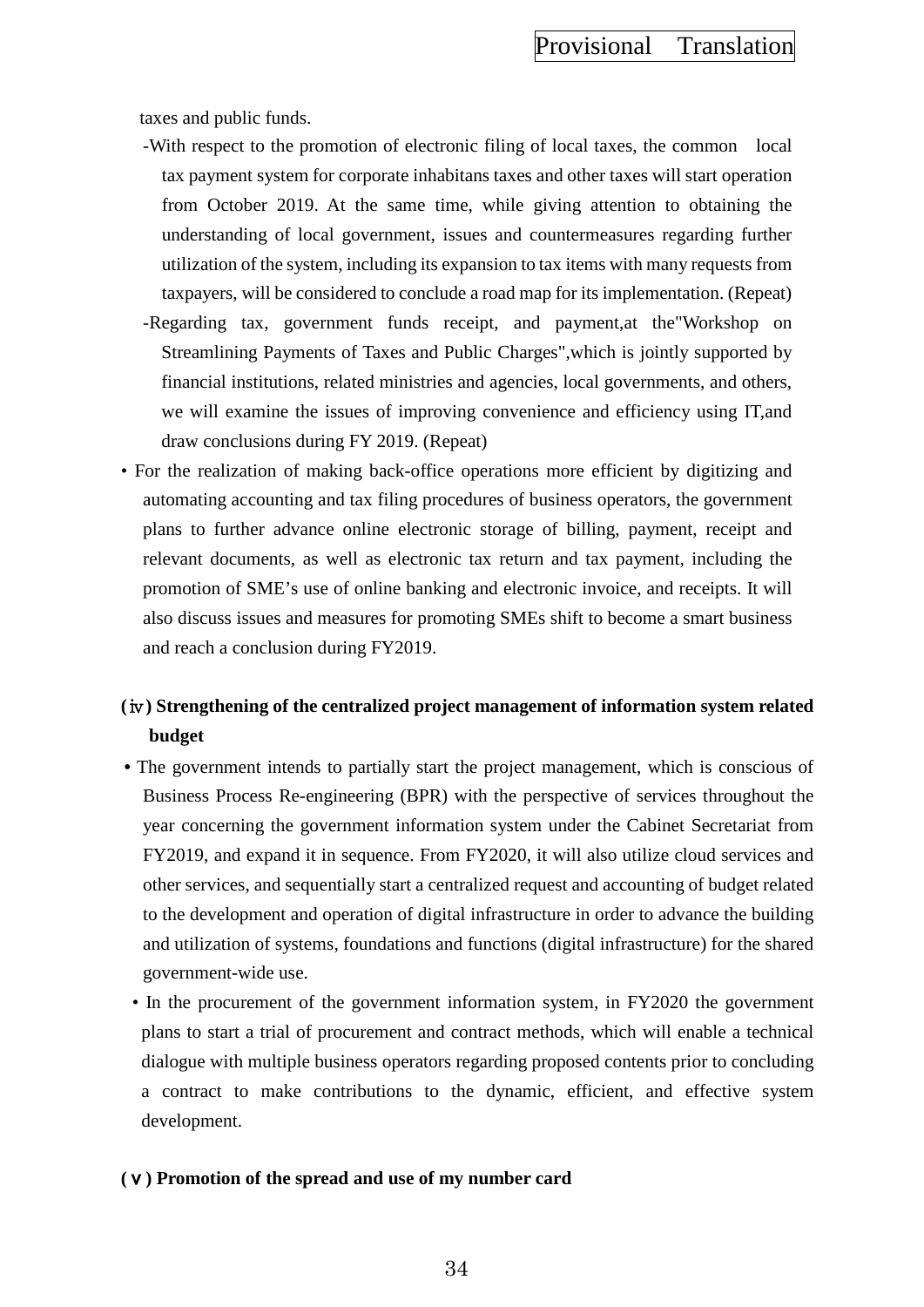• The government aims to build a cashless payment foundation for joint use by administrative services and private-sector services, and enhance cloud services utilizing the individual authentication function of My Number cards from the standpoint of extending the use of My Number cards, while rigorously protecting personal information, as a shared national platform for Society 5.0.

Specifically, it hopes to utilize the platform for My Key that contains a user ID obtained through strict personal authentication and local government point management clouds in public and private scenarios. It also intends to harness private-sector dynamism to the greatest extent possible and enable resident use of local public entity points in cashless purchases, and plans to consider exchanges with private-sector points in the future. Through these initiatives, the government will allow use of local public entity points in local mobility assistance, shopping assistance, care support, and other applications and facilitate policies that contribute to stimulation of local shopping districts.

Furthermore, the government aims to achieve effective policy execution by enabling detailed responses that truly address citizens' needs, prevent improper receipt, and lower administrative costs through reviews with related ministries and agencies and local public entities and with a future vision of supplying child-rearing assistance and other cash benefits implemented by the national government and local public entities via points.

The government plans to review a detailed approach to consumption standardization measures for the consumption tax hike in light of progress with measures, such as formation of a task force of public- and private-sector members, aimed at achieving a foundation as a national system with future expandability after implementation, and compatibility from the perspective described above after progress in preparations to issue local public entity points utilizing the My Number card.

• Additionally, the government is targeting the full-fledged usage of the My Number card as a health insurance card in March 2021 with the aim of boosting efficiency of medical insurance administration and enhancing patient convenience through definite confirmation of personal identity and insurance qualifications when giving treatment. It intends to provide sufficient assistance for prompt deployment of reading terminals and systems at medical entities and related locations, with a goal of coverage at almost all medical entities and related locations to ensure the quickest and smoothest response possible at medical entities and related locations nationwide. It also intends to formulate specific My Number card acquisition promotion measures by insurance recipients for the respective insurance providers and promote the acquisition of the My Number card by national and regional civil servants during FY2019.

• The government envisions almost all residents having My Number cards during FY2022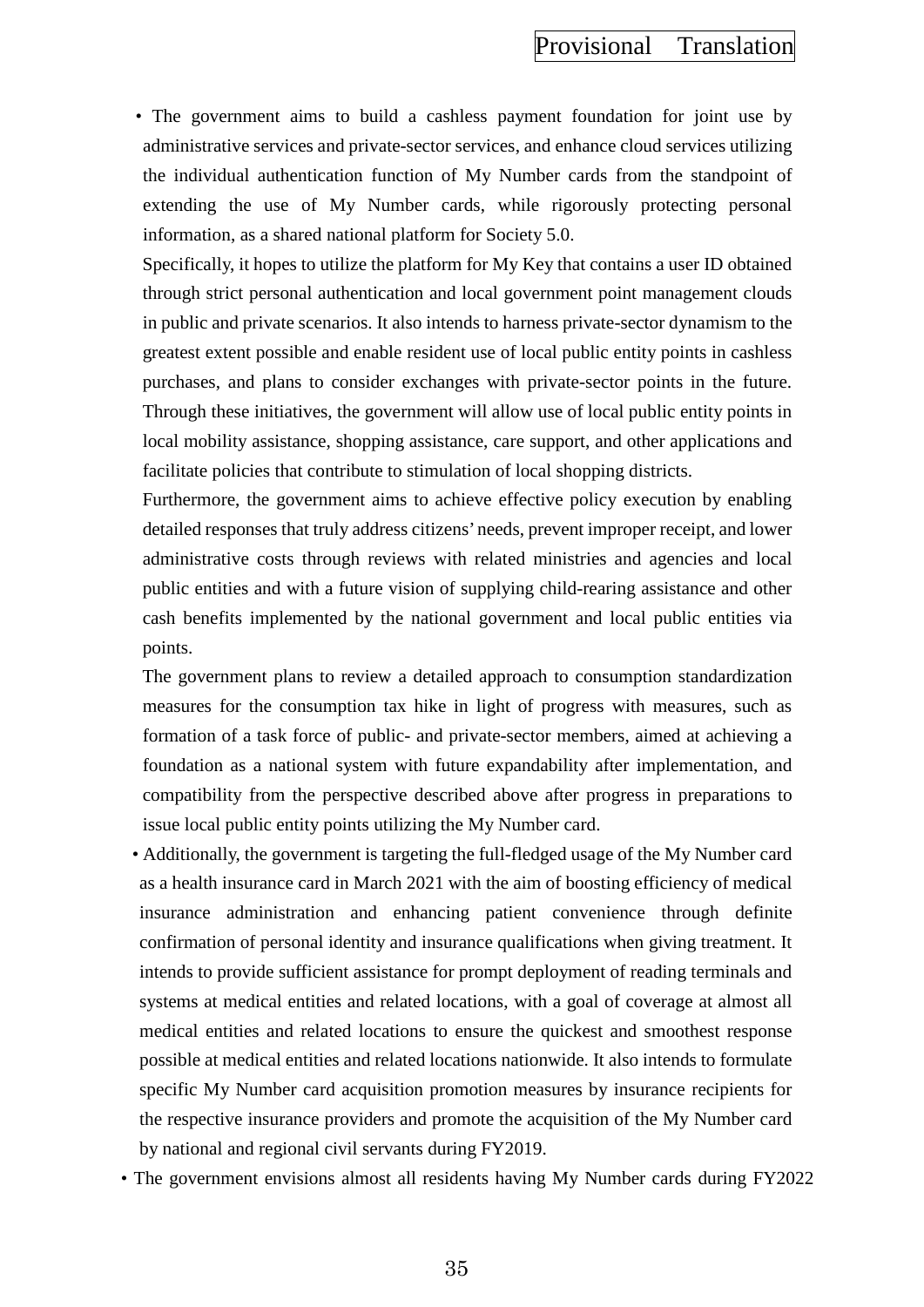from the perspective of realizing a digital society that is safe, reliable, and highly convenient, as quickly as possible, and plans to strongly promote the proliferation of My Number cards by promoting the formulation of My Number card transfer facilitation plans at each municipality, periodically following-up and giving necessary assistance. It also aims to improve the My Number card convenience and further promote expansion of usage scenes. The underlying goal is increased utilization of My Number to realize fairness in social guarantees and enhance the convenience of public administration and operating efficiency.

- Furthermore, the government intends to execute the following measures utilizing My Number and Mynaportal in sequence to promote the enhancement of the convenience of the card and expand its usage scenes: (i) Promotion of online application for the Education and Training Benefit System by HelloWork Internet Service, simplification of required documents for application; (ii) Promotion of digitization at universities through Digital Campus concept, use of My Number card for teacher's license management; (iii) Digitization of tax payment procedure (batch acquisition of data required for year-end adjustment and tax return procedures, automated input and attachment to various application forms, etc.); (iv) Cooperation with the Construction CareerUp System.
- The government intends to examine technical issues in light of market and technology trends concerning methods that enable as many residents as possible to use the public personal identification service inexpensively using a smartphone, including loading of electronic certificate for user identification on smartphones, by the end of FY2019, and based on the results it will swiftly take necessary legal and operational measures. Furthermore, installment of My Number functions into smartphones will also be discussed based on necessary security measures.

### **ii) Promotion of digital transformation (DX) at administrative bodies**

#### **(i) Realization of digital first**

- The government intends to conduct the following initiatives to realize digital first, after reviewing from the perspective of the regulatory and administrative reforms.
	- -The government intends to formulate information system development plans (including online public administration procedures, matters subject to elimination of attached documents and its implementation period) under the Act of Digital Procedures, and a Cabinet Order and Ministerial Ordinance of the Act within this year.
	- -In doing so, the government intends to review the issues and promotion measures regarding the utilization of information and communication technology in public administrative procedures and private sector procedures related to the national and local governments for the full digitization of the administrative services, and set goals for the alleviation of users' burden, improved efficiency of the administrative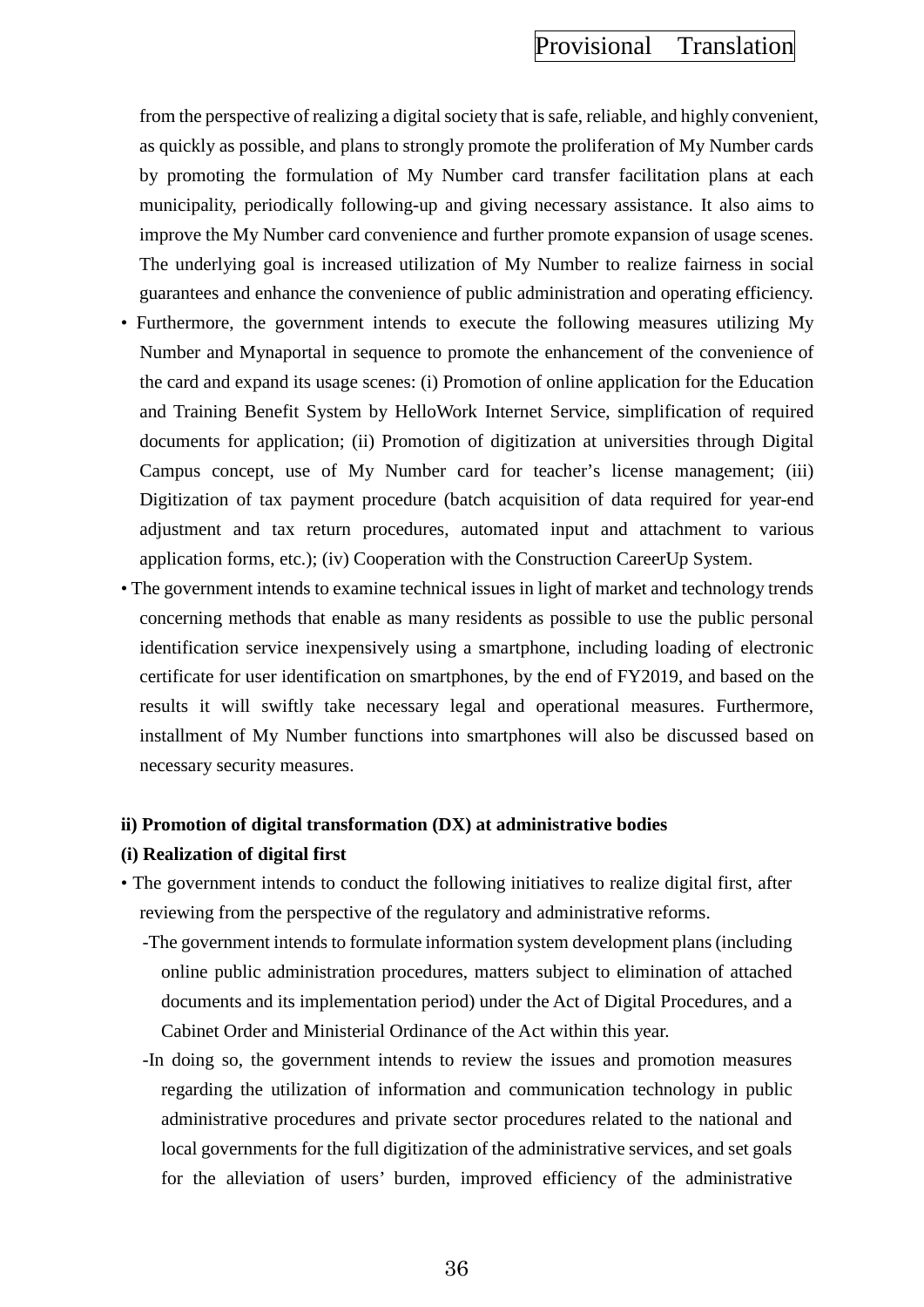operation, and the usage rate of online procedures by administrative procedural units. -Meanwhile, in FY2020, development of the corporate data exchange platform will be advanced to enable the attachment to financial statements unnecessary.

- -Development of information system must follow the guideline group, which serves as the basis for promoting the digitization of the public administration such as the "guidelines for digital government promotion standard," and the situation will be announced at the end of each FY. In particular, it is decided that the government should develop an environment that enables improved public administrative procedures, using the services provided by private business operators. For that, when conducting system collaboration and data collaboration, in principle, API based on the "API introduction and practice guidebook" and other appropriate guidelines must be introduced.
- -With regard to the certificate of employment to be submitted when applying to a nursery, the government plans to expand the spreading rate of the standard form, aiming to achieve the target of 70% spreading rate (for the FY2020 entrance) by introducing a form for large cities with high competition rate to complete the preparation of digital procedures. It will also consider and prepare a standard format draft for the application form for competitive bidding participation qualification , based on the report by a study group of the Ministry of Internal Affairs and Communications, and reflect it to the electronic application system at local governments by FY2019.

# **(**ⅱ**) Further utilization of advanced technology at governmental organizations and agencies**

- For the improved quality of public administrative services and efficiency of the operations, the national administrative bodies will implement Business Process Re-engineering (BPR) mainly in the areas with significant influence on the citizens and companies, and then promote the introduction of AI and RPA on a preferential basis in the works with which such an introduction is expected to bring more effects such as examinations, research, and enquiry responses.
- The government intends to revise the "Digital Government Execution Plan" during 2019 and arrange basic approaches in the promotion of using AI and RPA based on BPR at the national administrative bodies, while also clarifying tasks that should be addressed with priority. In addition, based on the revision of this plan, each ministry and agency will revise its "Digital Government Medium to Long-Term Plan of Individual Ministries" and clarify specific procedures of the operations to be prioritized.
- The government plans to advance system improvement from the viewpoint of human resource support to promote BPR at the ministries and agencies and the use of AI and RPA,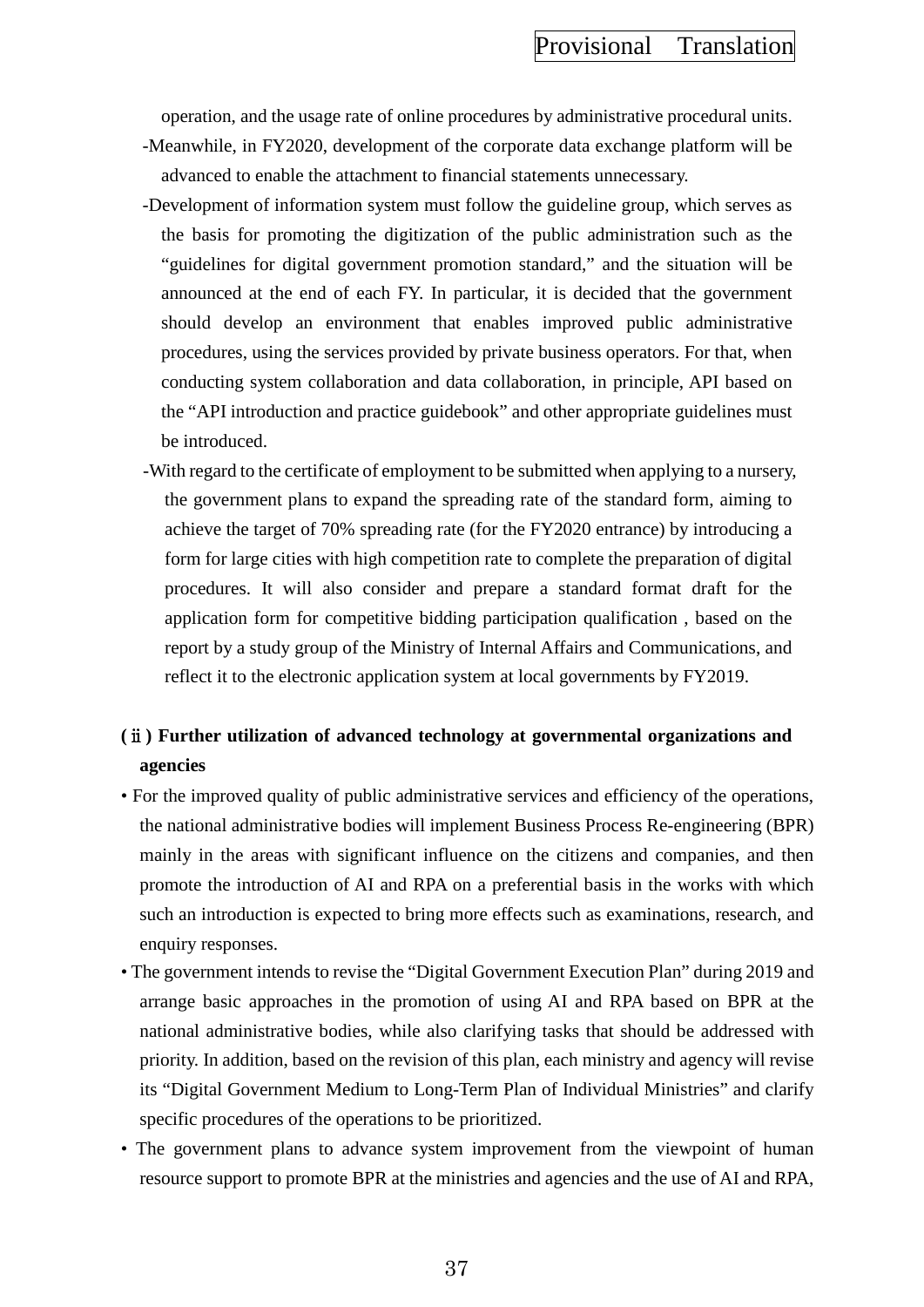and compile the know-how and issues involved in the accumulation and development of good examples as well as the introduction and operation of them.

- The government plans to review the "Basic policy on the use of cloud services in government information systems" (decided by the liaison conference of Chief Information Officer (CIO) of each ministry on June 7, 2018) in order to ensure consistency with safety evaluation systems for cloud services, which is scheduled to start operation in autumn 2020. iIn introducing an information system, the principle of cloud by default at each ministry and agency, which considers the use of public cloud services as the first choice must be clarified and established.
- For both the public and private sectors to employ cloud services more securely and safely and to use them continuously, the government intends to conduct demonstrations of a safety evaluation system for cloud services during FY2019 and establish evaluation criteria, and a system aiming for the start of use at all government organizations and agencies in autumn 2020.

# **(**ⅲ**) Further utilization of advanced technology at local governmental organizations and agencies**

- For the promotion of the secure use of the public cloud by the local governments, technical requirements according to operations will be arranged and disseminated promptly. In addition, based on the national principle of cloud by default and the review results of the safety evaluation system for cloud services, contents will be added concerning the said requirements as required.
- The government intends to advance the standardization of municipal information systems, such as the resident record system and the construction of a standardized model through the comparison of operations between municipalities from FY2019 for further improving the local government's operation and the shared use of ICT systems AI and RPA. At the same time, the government intends to strongly promote the standardization of AI and assist in the introduction of RPA, and aims to realize the provision of the standard systems and AI and RPA services in each administrative area nationwide in the 2020s at the latest, as well as implementing electronic and paper-free approaches for all procedures at local governments.
- With the participation of a wide range of parties involved, such as local governments, business operators, and relevant organizations, the government intends to prepare a review policy of expansion and enhancement of data items that should be collaborated between the core operation systems concerning standard specifications for regional information platforms that determine the data collaboration standard of the municipal operation systems during FY2019, and implement a radical review based on the said policy from FY2020.
- For maximizing the effectiveness of data utilization and providing support for resolving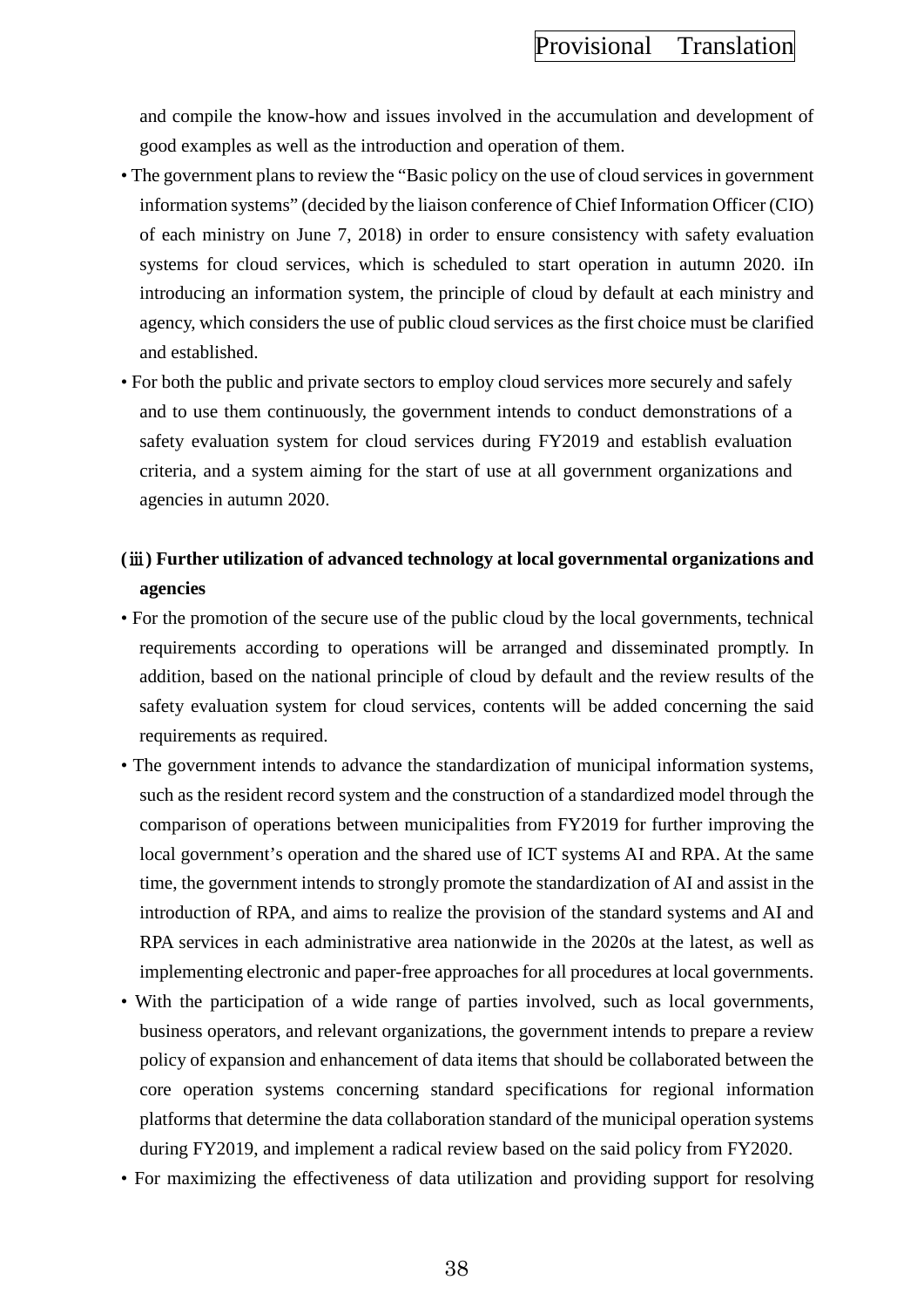regional issues, the government aims to expand the quality, quantity, and regions of regional informatization advisors during FY2019 by newly commissioning AI and RPA experts and local human resources, while also reviewing and improving "local government CIO training" to become an opportunity for practical learning of AI and RPA.

- For enabling local governments to effectively and efficiently make use of the information systems utilizing the advanced technology, the government plans to implement a "public pitch," which proposes specific systems with a premise of shared use from 2019, based on the needs of local governments, through the dialogues between multiple local governments and developers conducted all the way from the designing stage.
- The government plans to start adjusting a marketplace with useful digital services and applications for the government and citizens centralized in one place, developed by startup companies and NPOs, from FY2019, and advance its full-fledged introduction after FY2020, enabling efficient horizontal development of best practices by the local government.

# **iii) Realization of the world's best country for companies to engage their business (**ⅰ**) Promotion of applying ICT to court proceedings, etc.**

- While respecting the autonomous judgment by the judicial branch and considering the discussions at the Liaison Conference for Relevant Ministries and Agencies on the promotion of the civil justice system reform, the government tries to implement the following initiatives in stages with the aim to realize full digitization of court proceedings on civil litigation.
	- -Under the current law, the government expects the judicial branch to swiftly start new operations to arrange issues and evidence actively using ICT tools, such as web conferencing at some large-scale courts nationwide and expand courts exercising the said new operations nationwide sequentially after FY2020.
	- -The government will make efforts with a view to consulting the Legislative Council of the Ministry of Justice during FY2019 and revising the Code of Civil Procedure during 2022, with the aim to realize online filing, digitization of the record oflitigation, electronic payment of fees etc., and online conference without appearance at courts. The government will consider comprehensive measures with the cooperation of the judicial branch to ensure the right of access to the courts, particularly by those who are not familiar with ICT, so they are not harmed due to the digitization of the court proceedings. Accordingly, the judicial branch will be expected to conduct swift initiatives aiming for the realization of new systems, while the executive branch will take necessary measures.
	- -New operations and systems utilizing ICT will be adopted swiftly in stages based on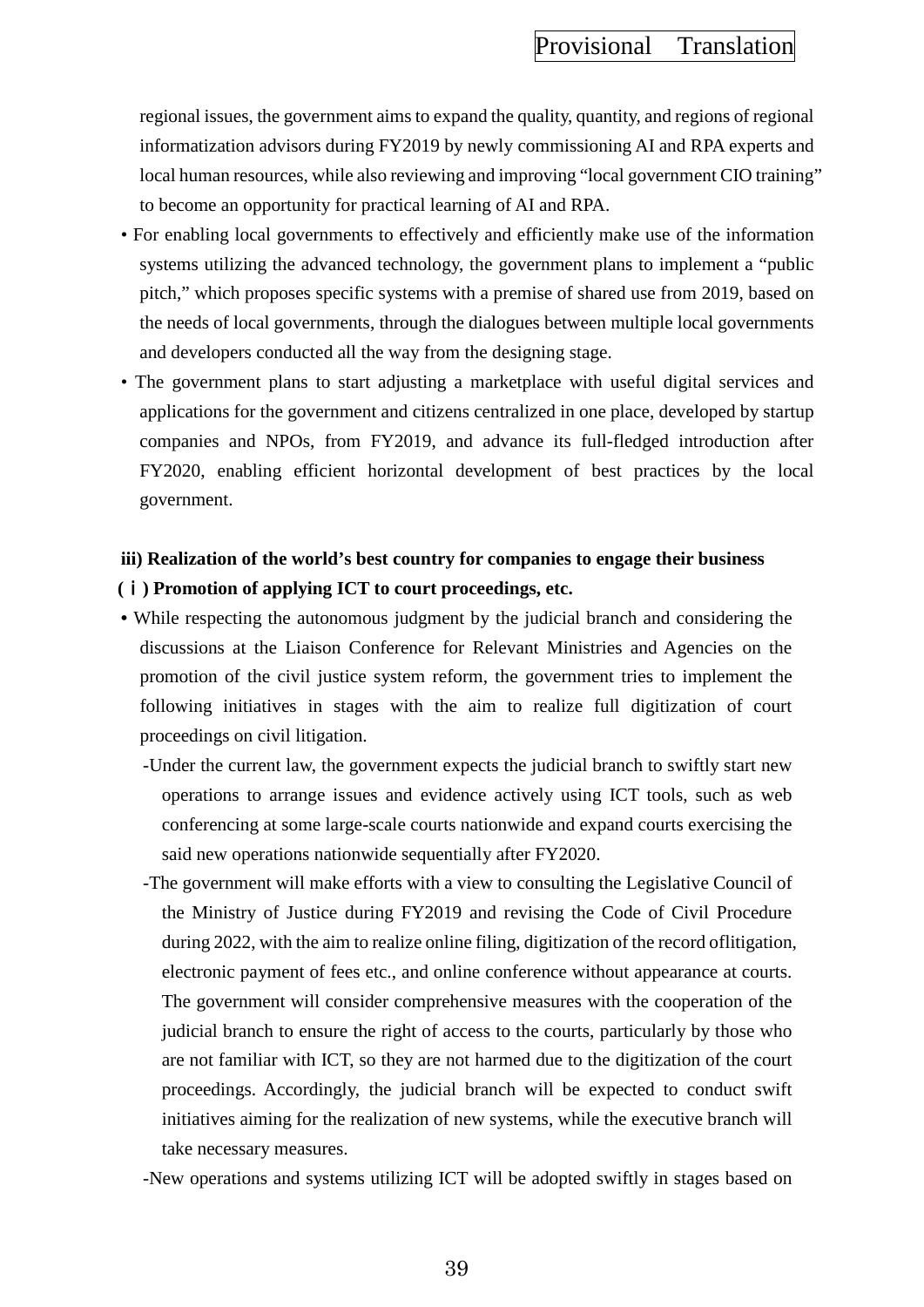discussions and initiatives for the improvement of the environment of the judicial branch, while initiatives requiring legal revisions will be adopted sequentially from around 2023. The government plans to consider the schedule for adopting new systems during FY2019.

**•** As Japan's business environment develops, which addresses diversification of conflicts, the government intends to review the utilization expansion and functional enhancement of Alternative Dispute Resolution (ADR) and other civil dispute resolutions using IT and AI, such as Online Dispute Resolution (ODR), and draw a conclusion on the basic policy during FY2019.

### **(ⅱ) Digitalization of port logistics**

• The government establish a "Port Data Collaboration Platform" by 2020. This Platform digitize paper-based transactions related to port logistics among private companies and administrative agencies. The information of port facilities is also digitized. Through facilitating the use of electronic information, the produntivity of port logistics should be improved.

# **(**ⅲ**) Digitization of real estate related information and services**

- **a) Elimination of attached documents (certificate of registered seal of the seller) at the time of registration**
- During FY2019, attachment of corporate certificate of registered seal between different Legal Affairs Bureaus will be made unnecessary for the real property registration procedure.

### **b) Promotion of online real estate transaction**

**•** Ensuring the security of real estate transaction as the major premise, for the promotion of online transaction of real estate transaction, the government intends to flexibly advance system infrastructure development compatible with new technology, while considering to incorporate demonstration experiment processes, adopt explanation of important matters using IT in selling and buying, and digitize explanatory documentation of important matters in leasing, and will reach a conclusion during FY2019.

### **c) Open information related to real estate**

• For the promotion of further utilization of information separately possessed by the public and private sectors, the government intends to carry out discussions on the transaction prices and usage conditions of buildings and open information concerning the regional security and infrastructure, and reach a conclusion during FY2019.

### **d) Realization of information infrastructure regarding land**

**•** The government intends to discuss advanced cooperation between real property registry,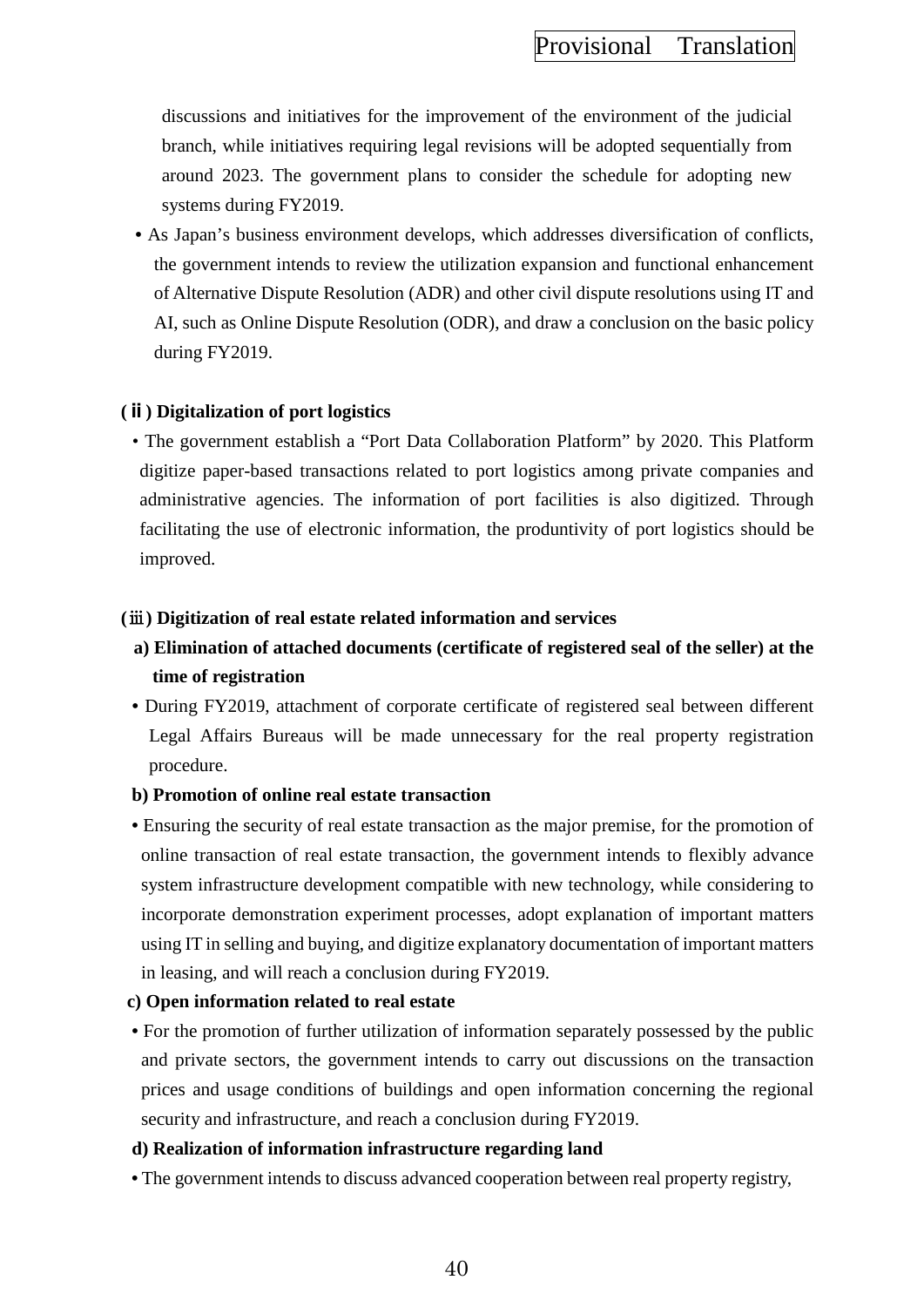family register book, fixed asset tax ledger, Croplandledger, and forest land ledger to realize information infrastructure regarding land, and reach a conclusion about the direction going forward during FY2019.

# **(**ⅳ**) Development of a legal framework of movable collateral and its registration system**

• Based on the needs of companies and financial institutions, the government intends to review the development of a legal framework of movable collateral and **its** registration system, taking future legal amendments into consideration, while also continuing surveys on the needs in practical operations and discussions concerning relevant legal issues started in March 2019. The intermediate review of discussions will be carried out during FY2019.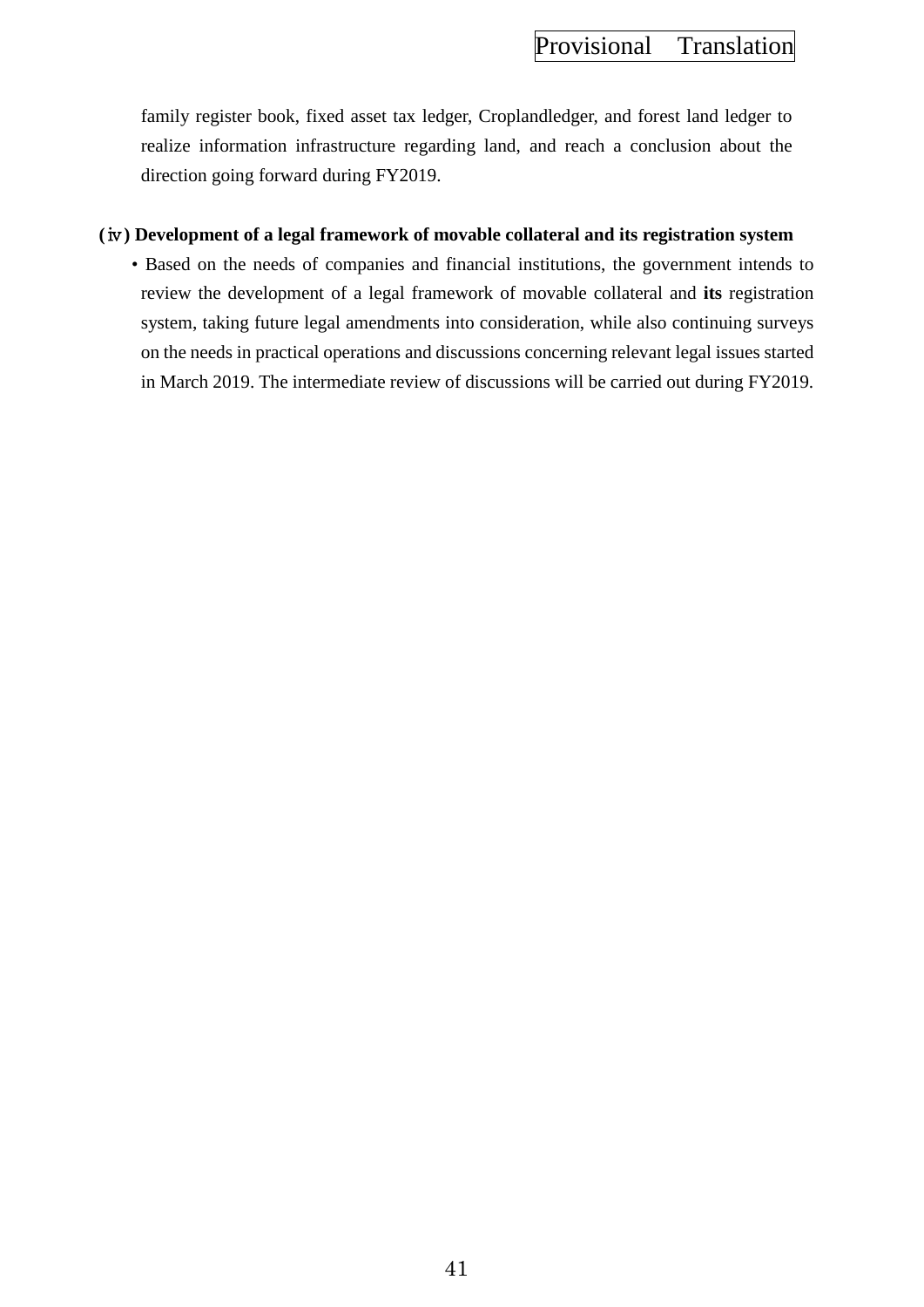# **6. Next Generation Infrastructure (1) Major progress of KPI**

**[KPI] Goal of 20% improvement in construction site productivity by FY 2025**

- **[KPI] For businesses engaged in inspection and diagnosis of domestic critical infrastructure & aging infrastructure, the proportion of facility managers who are adopting new technologies, such as robots and sensors that achieve a certain level of technological capability, to reach 20% by around 2020 & 100% by 2030.**
- **[KPI] By 2020, Tokyo to come within the top 3 in city comprehensive strength rankings.**  $\Rightarrow$  2018: 3rd place (2012: 4th place)
- **[KPI] Expand the PPP/PFI business scale to 21 trillion yen over the next ten years (from FY2013 to FY2022). Out of which, 7 trillion yen will come from PFI business that utilize the concession-method.**
	- $\Rightarrow$  FY 2013-FY 2017 business scale
		- PPP/PFI business: About 13.8 trillion yen
		- PFI business using the concession-method: About 5.7 trillion yen

# **(2) New specific measures to be taken**

 $\mathbf{i}$  ) Improvement of productivity in the infrastructure field, and resolving of issues **related to disaster prevention, transportation, logistics and cities**

In order to strengthen Japan's international competitiveness and promote economic growth, Japan will strengthen industrial infrastructure functions through the prompt deployment and utilization of high-speed traffic networks such as high-standard trunk highways, projected Shinkansen lines and Linear Chuo Shinkansen, international hub airports and international container/bulk strategic ports, as well as develop a robust infrastructure that is resilient to disasters so that the industrial supply chain will not be interrupted. In addition, Japan will advance "smart investment and smart use" strategic infrastructure management and compact plus network efforts by utilizing new technologies from the Fourth Industrial Revolution, such as AI, IoT, robots, big data and autonomous driving. It will also promote efforts to maximize infrastructure stock effects, such as by improving productivity, increasing convenience and encouraging private sector investment.

# **(i) Development and maintenance of infrastructure**

• 10 i-Construction model offices around the country will intensively utilize new technologies such as 3-dimensional data and ICT to handle tasks ranging from surveying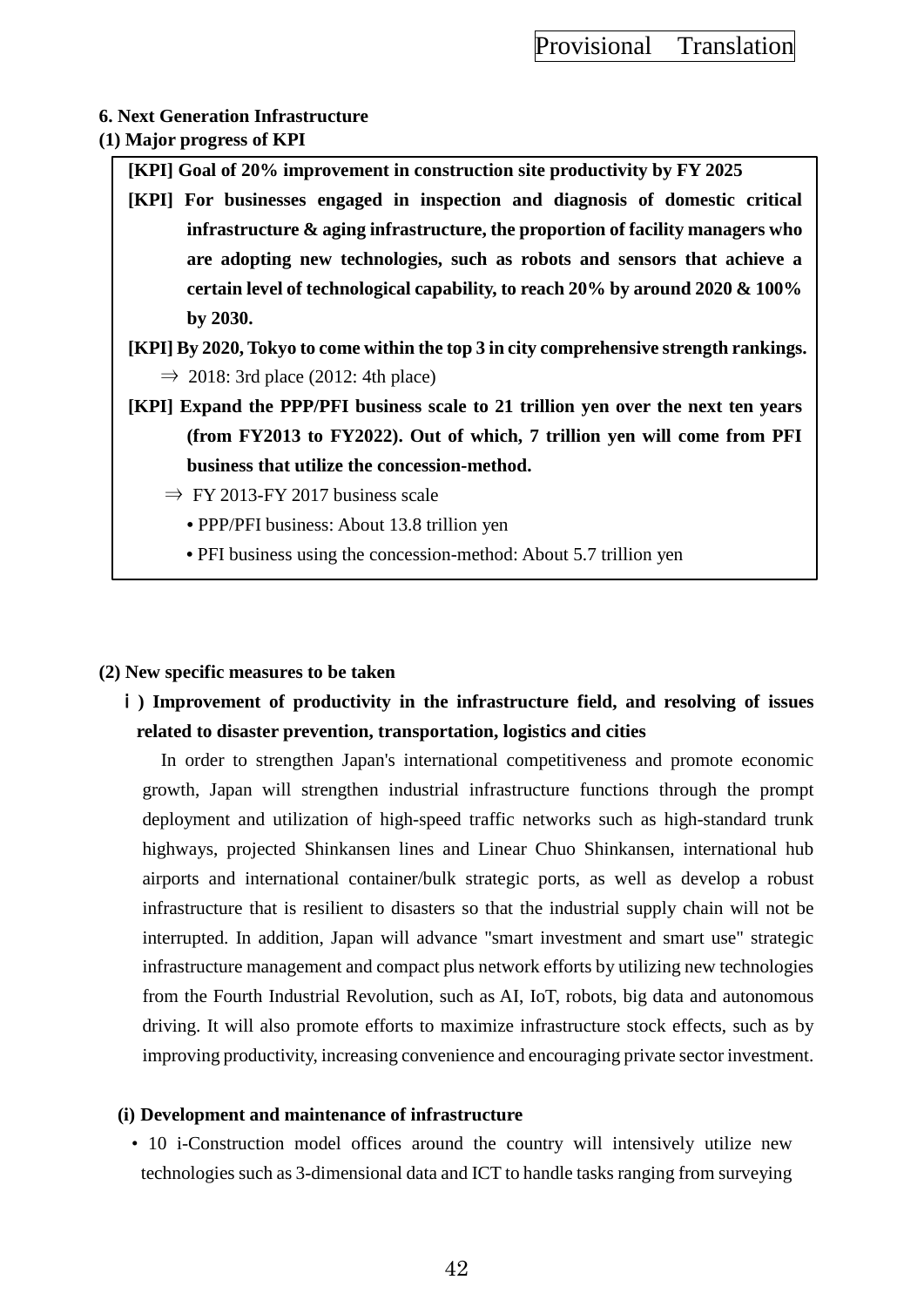& inspections to maintenance management, so as to to put into effect i-Construction to drive forward the full utilization of ICT in the construction process. In addition, during 2019 the introduction of ICT to ground improvement engineering and ancillary structure installation engineering will be expanded and "ICT-Full use construction" using ICT will be implemented at 53 i-Construction support offices across the country for the majority of construction work. Also, ICT will be disseminated to and expanded among local public entities and local companies.

- A roadmap will be created during FY 2019 to link together infrastructure and data platforms that consolidate and share structure data and ground data obtained in the entire construction production process from surveying & inspection to design, construction and maintenance with data platforms for traffic & distribution, weather and disaster information. The aim is to establish an integrated data platform for land and traffic that will facilitate cyberspace simulations by FY 2022.
- Prompt support for computerization of certification application by designated certification inspection organizations handling most of the certification applications will be supported to encourage the dissemination of BIM building certification applications. Also, computerization at local public entities that serve as designated administrative agencies will be studied. In order to strategically promote the introduction of BIM, during FY 2019 sites will be established for consultation with a wide range of stakeholders such as national and local public entities, builders, designers and building owners, and the policies and roles shared between the public and private sectors given challenging issues, timetables and further actions will be organized.
- An ICT database system that works in conjunction with tablets and other devices to centrally manage data, such as inspections and maintenance repair data, and that will upgrade and streamline the infrastructure maintenance management work of local public entities, will be introduced nationwide utilizing local financial measures. In addition, Japan will standardize data items at each ministry responsible for infrastructure and facilitate an environment for shared use, such as by using cloud computing.
- In order to steadily advance the maintenance cycle, Japan will accelerate the field implementation of new technologies, such as in regard to bridge inspections, through a framework of having companies that place orders approve the use of new technologies, such as the drones proposed by the inspection service contractors. This will be based on the inspection procedures for bridges and other infrastructure that were revised in February 2019 and a performance catalog that organizes new technologies identified in previous field demonstrations. Similarly, in other infrastructure fields, Japan is quickly proceeding to, for example, revise procedures that incorporate the results of field tests.
- Also, Japan will undertake horizontal development of efforts and implementation cases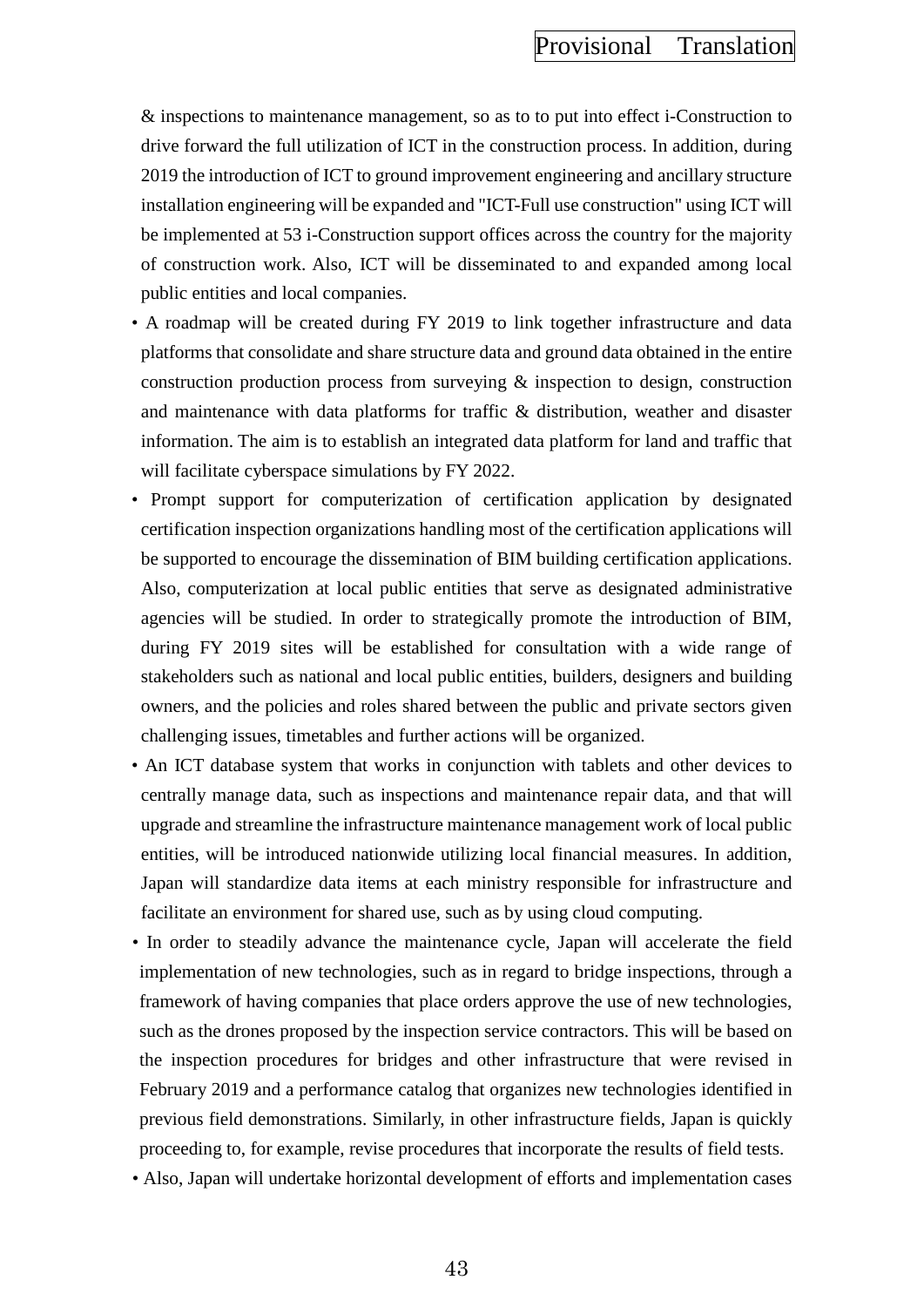using local financial measures when local public entities introduce new technologies recommended by ministries responsible for infrastructure, as well as enhance target infrastructure fields and new technologies, such as by establishing procedures in each infrastructure ministry.

- For sewerage facilities such as pipelines buried underground, Japan will implement cloud storage of operational information gathered from sensors installed in manholes, detection of abnormal locations by AI, failure prediction and remote-control demonstration projects from FY 2019 and formulate guidelines by FY 2021.
- For local public entities that have a shortage of technical staff, a system will be studied that can proactively recruit mid-career personnel capable of becoming have an immediate effect in infrastructure management that includes the introduction of new technologies and data utilization, and a conclusion will be reached in FY 2019. A prompt examination will also be made of the qualification system for engineers performing inspections and the certification system for new technologies.
- Japan will study the reasons why the use of PPP/PFI is not progressing with respect to infrastructure that has difficulty generating cash flow along with effective dissemination measures. Also, the introduction of private sector technology and know-how through use of multi-year and wide-area package contracts will be encouraged.

#### **(**ⅱ**) Disaster prevention, disaster response**

- Based on the experience of heavy rain in July 2018, low-cost crisis management-type water indicators and simple river surveillance cameras will be promptly deployed nationwide to enable residents to choose their own action to save lives and information content will be enhanced to convey in an easy-to-understand manner the impending situation using real-time water level indicators and live images. Also, effective information dissemination and transmission efforts in which government administration offices and various media cooperate will proceed, such as through the use of SNS and smartphone applications.
- Detailed flood, storm surge and high wave forecast information utilizing crisis management-type water level indicators will be provided by FY 2020. In addition, where labor shortages and the safety of observers are problems, equipment development and on-site demonstrationd will be implemented in FY 2019 in order to fully automate by FY 2021 through innovative river technology projects for flow rate monitoring.
- Meso-ensemble weather forecasting announcements and AI will be used from 2019 to cope with increased flooding risk due to more powerful typhoons. Also, evaluations of the applicability of predicted rainfall to dam operations at test dams will begin in FY 2020 in order to implement technologies to maximize the flood control capability of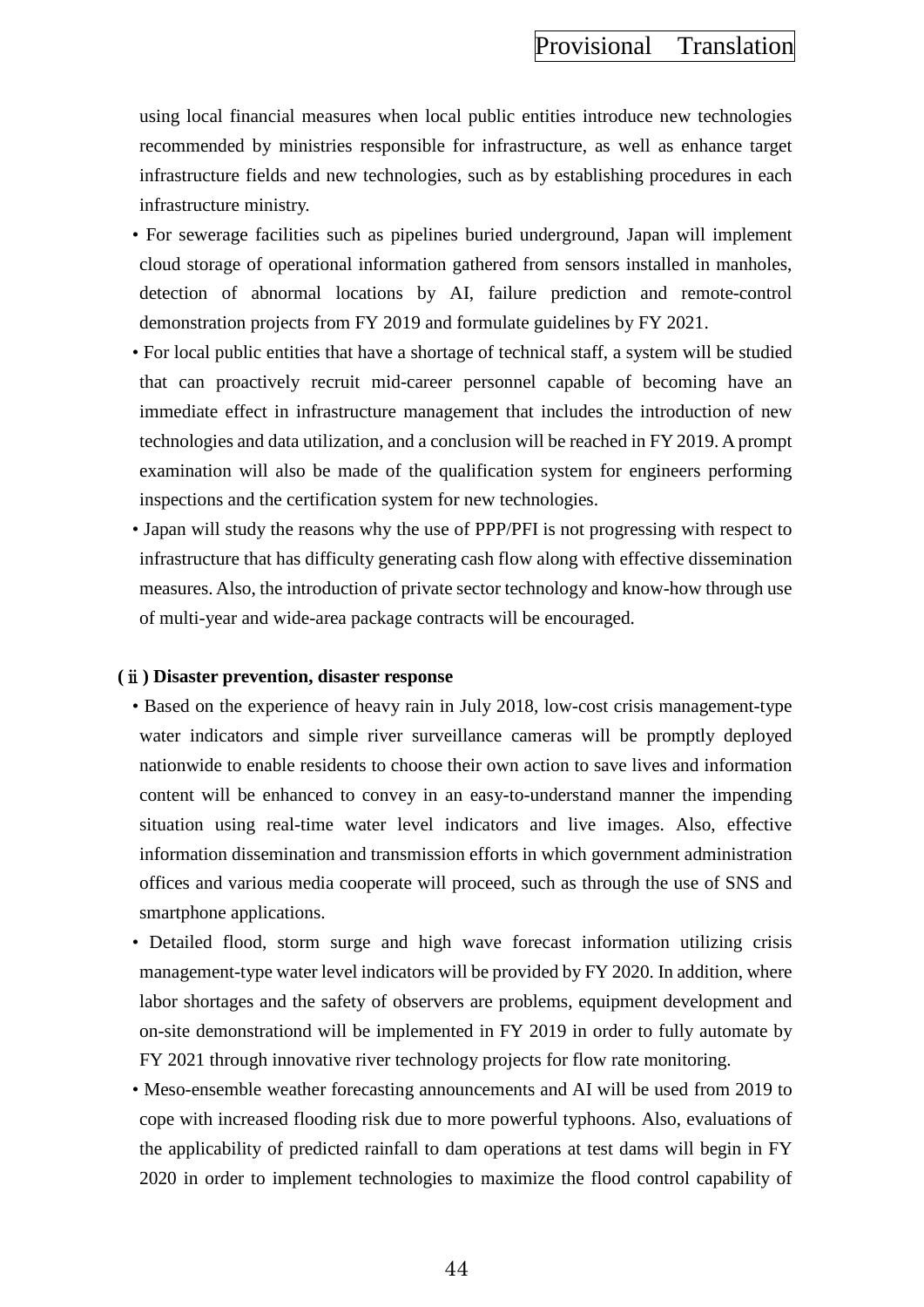dams through integrated management of multiple existing dams by FY 2023.

- The government aims to implement the introduction of automated inspection using drones in the maintenance management of erosion management facilities located in a steep mountainous area and requiring high-place work, and in disaster responses such as landslide in FY2020 by revising inspection procedures according to demonstration experiments. (Repeat)
- In order to make possible recovery from landslides and other disasters through the remote operation of construction machinery from locations far from the afflicted area using 5G, a demonstration test will be started in FY 2019, with a goal of implementing 5G communications in coverage areas from around the summer of 2020.
- A system developed by a strategic innovation creation program will be used in FY 2019 to facilitate creation of a database of reservoirs nationwide, sharing maintenance management information and water level data and providing crisis management information to local governments and reservoir managers.

#### **(**ⅲ**) Resolving transportation issues**

In addition to promoting the Japanese version of MaaS by implementing open data and smart mobility challenges, utilizing new mobility and autonomous driving technologies and examining necessary systems, there will be other initiatives as described below.

- The government will implement demonstrations dealing with regional issues in relation to green slow mobility is law speed electric mobility that supports last one mile transportation, and aims to implement green slow mobility in 50 areas by FY2020 while conducting demonstration experiments according to local issues. (Repeat)
- To rebuild road space from the vehicle centered to people centered space including the utilization of new mobility, the government intends to examine the necessity of the revision of laws and regulations during FY2019 and create a roadmap. (Repeat)
- A demonstration test will be launched in summer 2019 to efficiently collect walking space data using sensing technology for the purpose of eliminating step height differentials along walkways that prove troublesome for users of baby strollers near nursery schools, train stations and other locations, and guidelines will be formulated by FY 2020.
- In FY 2019 around 20 demonstration test projects will be implemented in order to promote the creation of new services that combine traffic data, such as vehicle speed and route data from ETC 2.0 systems, and private data.
- Concerning truck platooning, while advancing the development of following vehicle manned platooning for market launch and data verification, he government intends to conduct demonstrations of following vehicle manned platooning on a highway by the end of FY2020. Additionally, in anticipation of realizing truck platooning on a highway,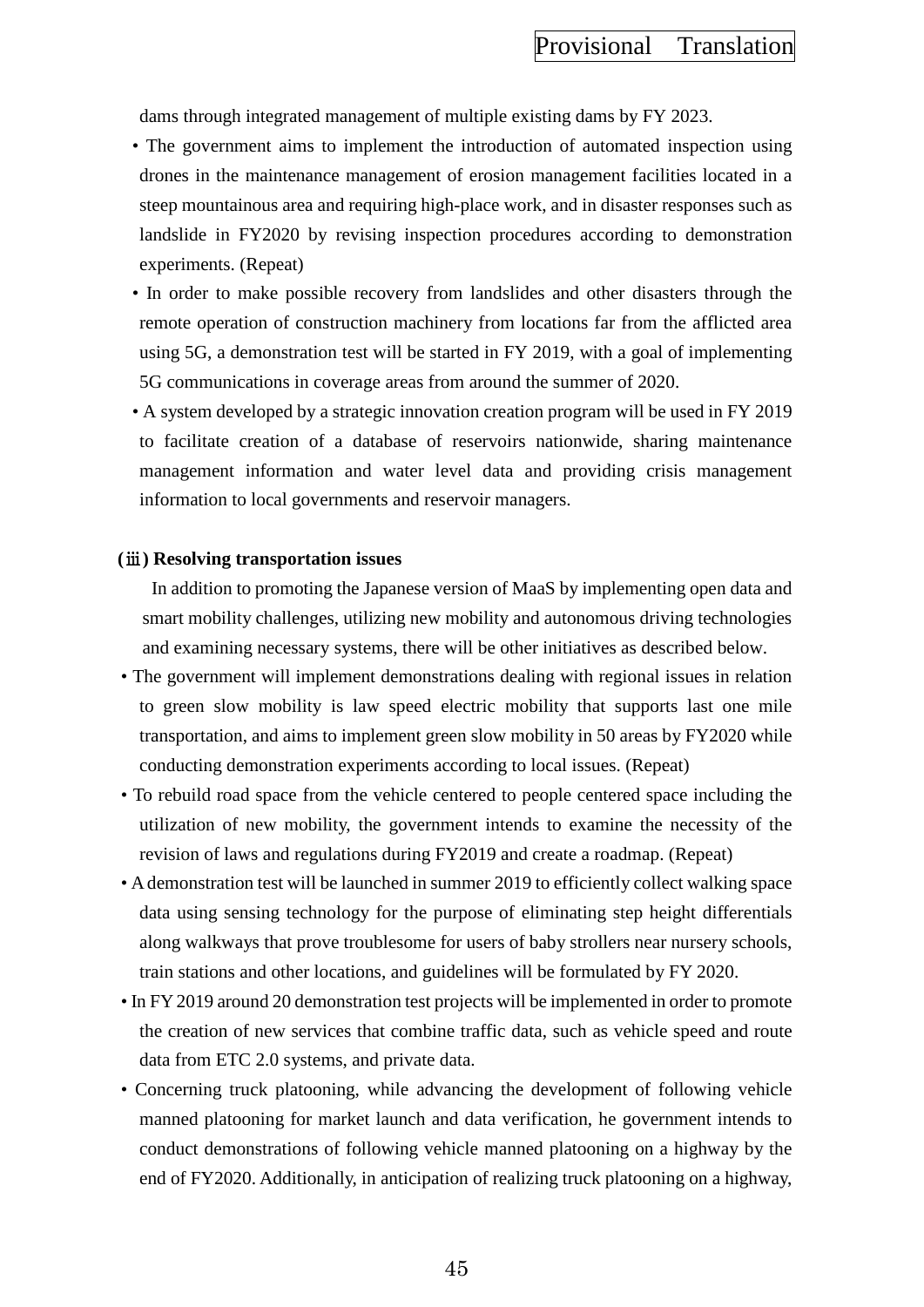stability and efficiency of the double network connecting the major three metropolitan areas will be further enhanced by upgrading the number of lanes at the Shin-Tomei Expressway and the Shin-Meishin Expressway to six, and practical measures for the use of highway infrastructure such as installing rest facilities and disconnection base mainly at the Shin-Tomei Expressway will be considered. (Repeat)

- Maintenance will be performed on the three major metropolitan area ring roads, including the Three Ring Expressways of the Tokyo capitol region, in order to maximize the stock effect of the road network, to achieve quick and smooth distribution and reduce traffic congestion. In central western Japan, a new toll system will be introduced by the end of FY 2020 in conjuction with the opening of all lanes of the Mei-Nikan Expressway.
- In order to deal with the expansion of aviation demand and shortage of providers, and for the implementation of labor saving technology by 2020, the government will significantly expand the targeted automated driving vehicles for which demonstration has started within the restricted areas of the airport, while installing necessary equipment for charging and location estimation as well as conducting necessary revisions of business guidelines within the airport. (Repeat)
- In addition to high-speed transportation networks such as high-standard trunk highways and the Linear Chuo Shinkansen, the current low-interest rate conditions will be utilized to facilitate prompt development of major urban railway networks and distribution facilities that access international airports, smaller airports and other key hubs. The necessary groundwork for accomplishing this will be considered by the end of FY 2019.

### **(**ⅳ**) Resolving logistics issues**

- A council will be formed during FY2019 with the aim to standardize slips, exterior packages, and data specification to promote joint logistics beyond the boundary of each company in response to labor shortage at logistics business operators, while an action plan will be formulated and demonstration experiments for sharing logistics and commercial distribution data with the entire supply chain will be started during 2019. (Repeat)
- Aiming to reduce the re-delivery rate to approximately 13% during FY2020 (15% in FY2018), relevant issues will be reviewed and measures will be considered regarding the delivery method to a place designated by users to allow further diversification of receiving methods, and a conclusion will be reached during 2019. (Repeat)
- In order to reduce the average number of examination days for special vehicle permits from the current period of around one month to around ten days by 2020, the computerization of road structure utilizing sensing technology etc. will be accelerated in FY 2019 and zones will be designated where applications for permission is unnecessary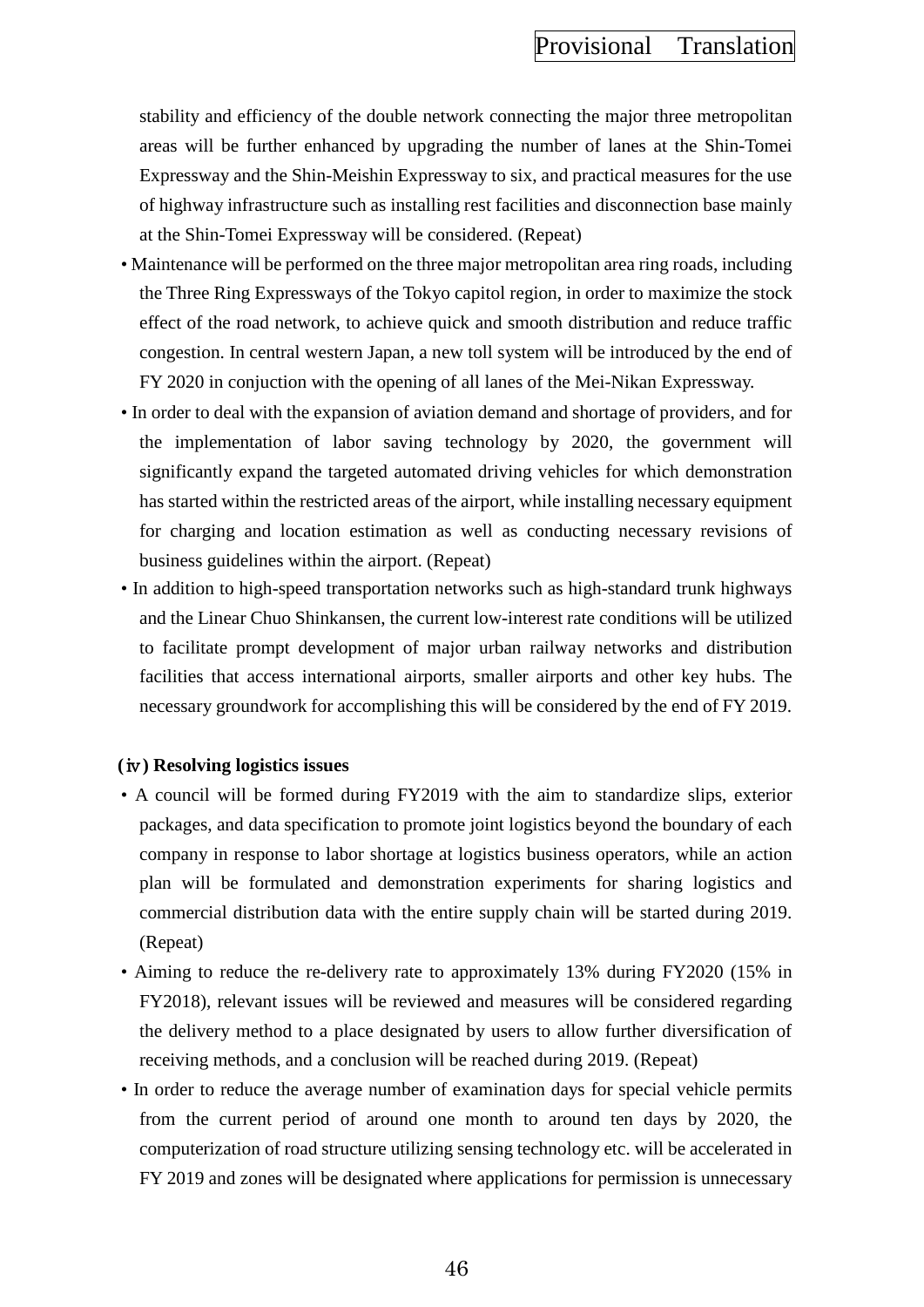for international marine containers (40 feet tall) operating along important distribution routes.

- To strengthen the international competitiveness of the maritime industry, which serves to support regional employment and economies, safety design guidelines for "autonomous shipping vessels" will be formulated during FY 2019 to help realize autonomous vessel operations by 2025.
- In order to realize an AI terminal with the world's highest level of productivity, a demonstration test project related to the automation of container damage checking using AI and operational support for cargo handling equipment will begin in FY 2019, and needed systems will be created by 2022.
- Efforts will be made to establish LNG bunkering facilities at two locations in Japan and achieve international standardization of safety standards necessary for bunkering in cooperation with Singapore and other countries by FY 2020.

### **(**ⅴ**) Enhancing the competitiveness of cities**

- Efforts will be accelerated to position smart cities that use new technology and data such as AI and IoT as the basic concept of urban development for the purpose of achieving Society 5.0, a strong fusion of cyberspace and physical space. From FY 2019, a base will be established, supported by know-how and human resources, for cross-cutting efforts in areas such as traffic, disaster prevention, environment and tourism through cooperation between local governments, the private sector, universities and other institutions, and successful smart city models will be created and horizontally deployed through hosting model projects, creating public-private partnership platforms and formulating guidelines.
- In remote islands with limited area and such problems as insufficient/inconvenient public transportation, lifeline support, education, medical treatment and underutilized tourism resources, solutions to common problems in less favored locations will be obtained and results-based horizontal development undertaken by making pioneering efforts toward the realization of smart islands that introduce advanced technologies such as analysis of human flow data, drone distribution and high-resolution image transmission.
- To accelerate Compact Plus Network activities, measures such as promoting the location of facilities providing convenient living in residence guidance zones under urban facility location plans and restricting the location of houses in hazardous districts will be investigated and necessary system measures will be taken in 2020.
- To create comfortable walking areas that encourage encounters and exchanges that stimulate new businesses and innovations, new mechanisms for restoring and utilizing valuable urban space will be introduced by FY 2020, public-private councils in unit areas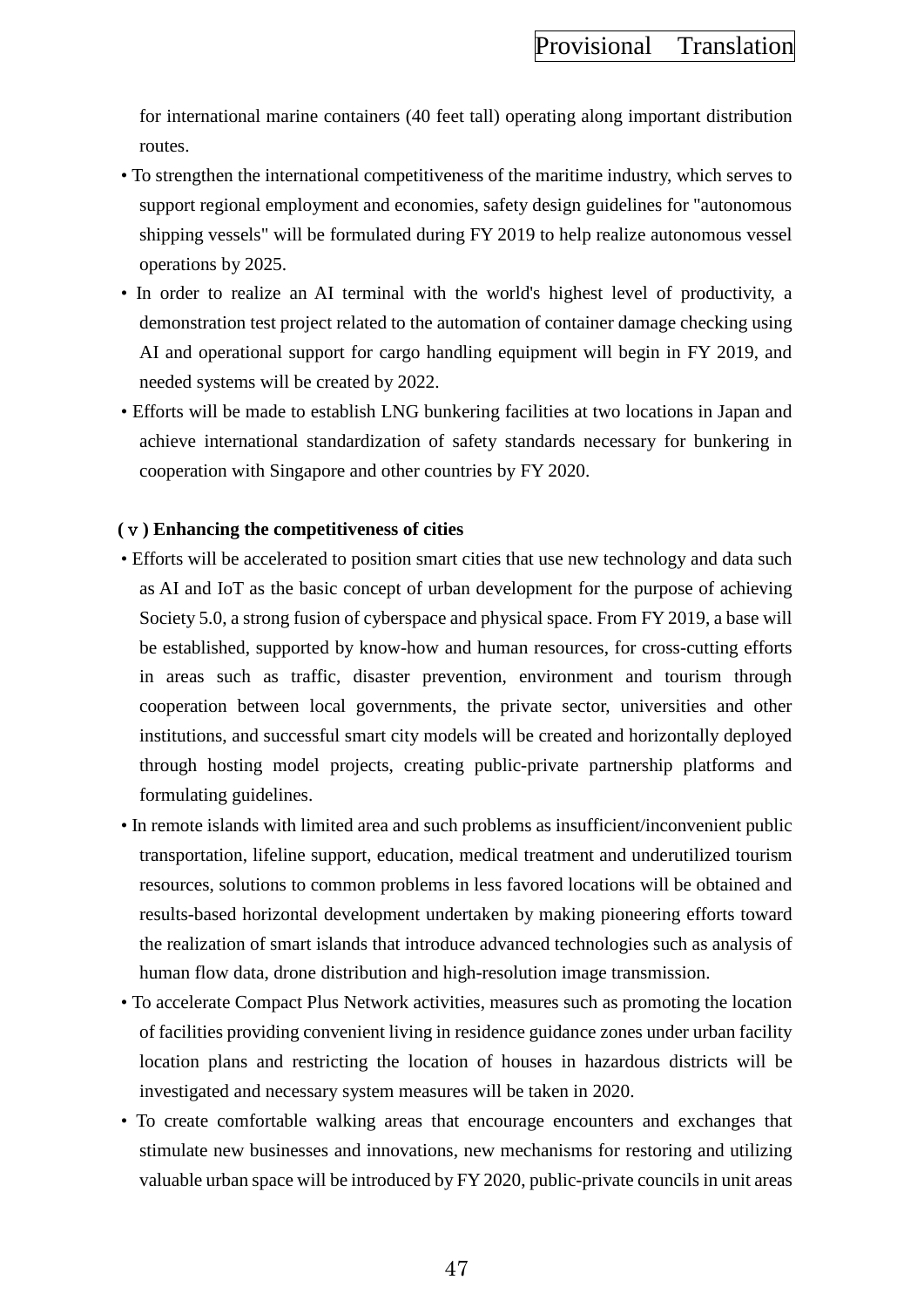will be instituted and urban development will be intensively promoted.

- In order to promote green infrastructure efforts to encourage creation of urban spaces that utilize greenery and water and attract new investment and human resources, a publicprivate partnership platform will be built and leading projects will be supported in summer 2019, and land-use measures will be amended as necessary during FY 2019.
- In order to promote appropriate real estate investment, including the perspective of ESG, system reforms for securing greater governance in real estate specified joint enterprises will be considered and necessary systematic measures will be taken in FY 2020. Also, a survey of the real estate management business for rental housing will be conducted by about summer 2019 and its applicability will be studied.
- Ideal ways of handling public-private data linkages of real estate information will be examined and in FY 2020 the number of real estate market indicators will be expanded, such as the volume of existing home transactions. Also, investment in local areas will be encouraged by, for example, enhancing dissemination of regional land value information.
- To make effective use of condomium stock and condominus building sites, mechanisms to promote appropriate maintenance and management by management associations and mechanisms to facilitate renewal by rebuilding and sales will be considered, the direction to take will be coordinated in 2019 and necessary measures will be instituted.
- A new legal system will be smoothly implemented based on, for example, the "Basic policy on promotion of measures such as the properties of unknown owners" (a June 14, 2019 decision made at a Japanese ministerial conference for the purpose of promoting land-use measures, such as collecting information on properties of unknown owners), which is intended to eliminate the properties of unknown owners and promote effective land utilization basic policy. Also, system revisions will be enacted by 2020 in regard to measures for smoothly and rapidly proceeding with securing appropriate land use & management and clarifying property ownership, mechanisms for preventing occurrences of unknown land ownership and mechanisms for smoothly and appropriately using the properites of unknown owners, and to set deadlines for policy promotion. In addition, new utilization measures for Japan's property parcel boundary demarcation system will be considered, such as allowing local governments and local organizations that conduct land ownership surveys to apply for parcel boundary demarcations, in order to proceed with the smooth operation of inheritance documents record-keeping systems and supporting the maintenance of property registry maps.
- High-demand information, such as forecasts of meteorological phenomena and global warming, will be made available in cloud computing services during 2019, so that analysis based on AI utilization of meteorological data can be easily performed for urban management and industrial activities. Also, mechanisms for training and securing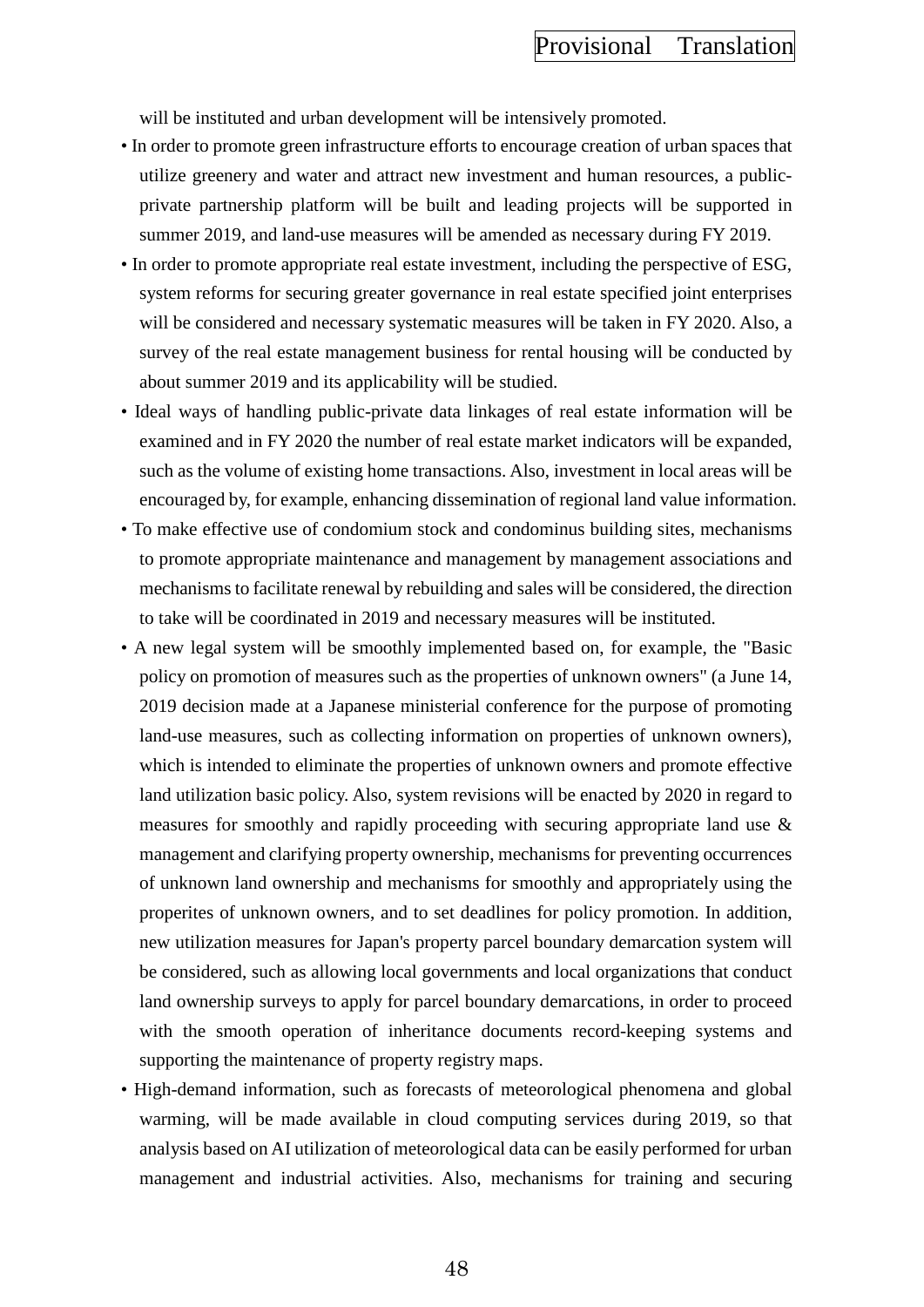weather engineers who will make recommendations or advise on data utilization will be considered with support from the Weather Business Consortium and final conclusions will be reached during FY 2019.

### ⅱ**) Accelerating the introduction of PPP/PFI approaches**

Achieving numerical goals will be promoted in regard to the "PPP/PFI Promotion Action Plan (2019 revised version)" (decided by the Office of the Cabinent's Public Private Partnership/Private Finance Initiative Promotion Office on June 21, 2019) concession-style priority projects for airports, water supplies, sewerage, roads, educational facilities, public housing, terminal facilities for passenger ships, MICE facilities, public hydroelectric power and industrial waterworks.

Results-based private-sector consignment contracts methods, which are mechanisms for achieving solutions to social problems and improving the efficiency of government administration by utilizing private sector know-how and other knowledge sources while containing the financial cost of government administration, will be used and expanded.

#### **(i) Promotion of efforts in concession-style priority projects**

- In order to achieve continual improvement of the operating rights system, such as in regard to public facilities, operating rights guidelines will undergo review based on the results of interviews with domestic and foreign companies that have operating rights in public and other kinds of facilities. Also, the latest efforts in developed countries (utilization methods, fields of utilization, etc.) will be comprehensively gathered and documented, the differences between global trends and efforts in Japan will be ascertained and necessary furture measures in Japan will be organized.
- Easy-to-understand explanation materials on operating rights system for public facilities will be created and used based on the past results of utilization of the operating rights system for public and other facilities in Japan and foreign country examples.
- The relevant ministries and agencies will assemble their suggestions for Japan in regard to rights that are similar to public facility operating rights in other countries, based on case studies of tax exemption measures, such as corporate taxes on the holding entity. Based on this, the Cabinet Office will confirm the needs of private enterprise operators within 2019 and determine the necessity of system development.

#### **(**ⅱ**) Promotion of the spread of Pay for Success contract format**

• The Cabinet Office, in cooperation with relevant ministries and agencies, will make specific action plans from 2019 through FY 2022 that focus on priority areas for advancing Pay for **S**uccess, which are three fields in which Japan is already formulating concrete initatives: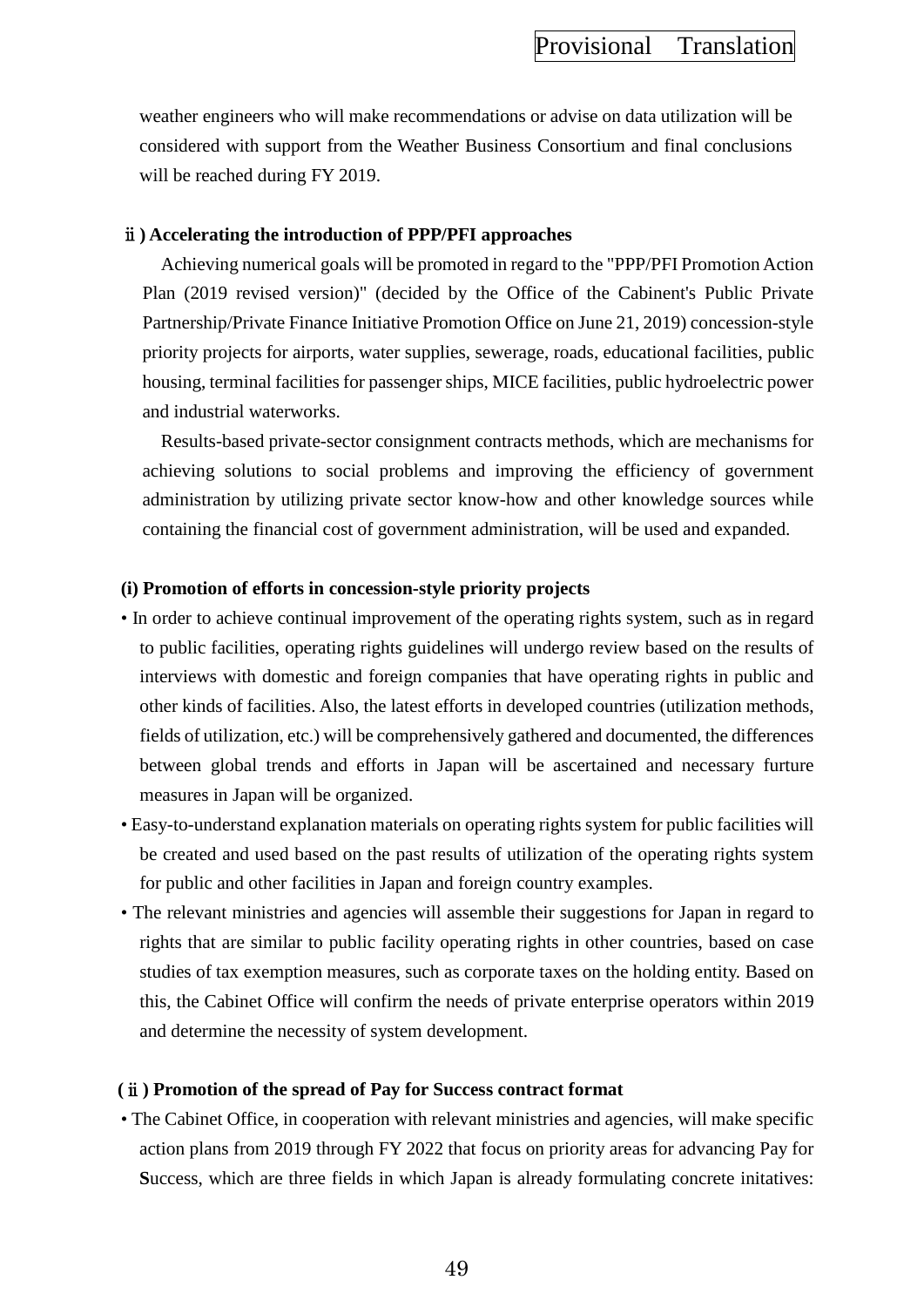medical care/healthcare, long-term care and preventing crime recidivism. The relevant government agencies will promote the diffusion of Pay for **S**uccess in the three key areas based on the action plan. The results will be further expanded horizontally outside the three priority areas.

- Based on input from local government officials, private business operators, evaluation experts and others engaged in leading practices, the action plan will establish concrete procedures for preparing guidelines related to results indicators, evaluation methods, payment terms etc. and formats for how to construct evidence to serve as the basis for results-based evaluations.
- The Cabinet Office will examine and collect leading examples in Japan and overseas during FY 2019. Based on these efforts, it will build a website to disseminate and provide education about Pay for **S**uccess.
- The Cabinet Office will conduct surveys to support the introduction of Pay for **S**uccess and collect examples, so as to boost creation of further examples by local governments in a cross-cutting manner.
- The Ministry of Health, Labor and Welfare will consider the introduction of Pay for **S**uccess in existing institutional frameworks, such as in regard to grants and subsidies in the fields of medical care/health care and nursing care. At the same time, the Ministry will consider measures to promote the conclusion of consignment contracts that cover multiple fiscal years.
- The Cabinet Office will examine subsidy mechanisms for Pay for **S**uccess during FY 2019 after studying overseas cases such as UK/US outcome funds.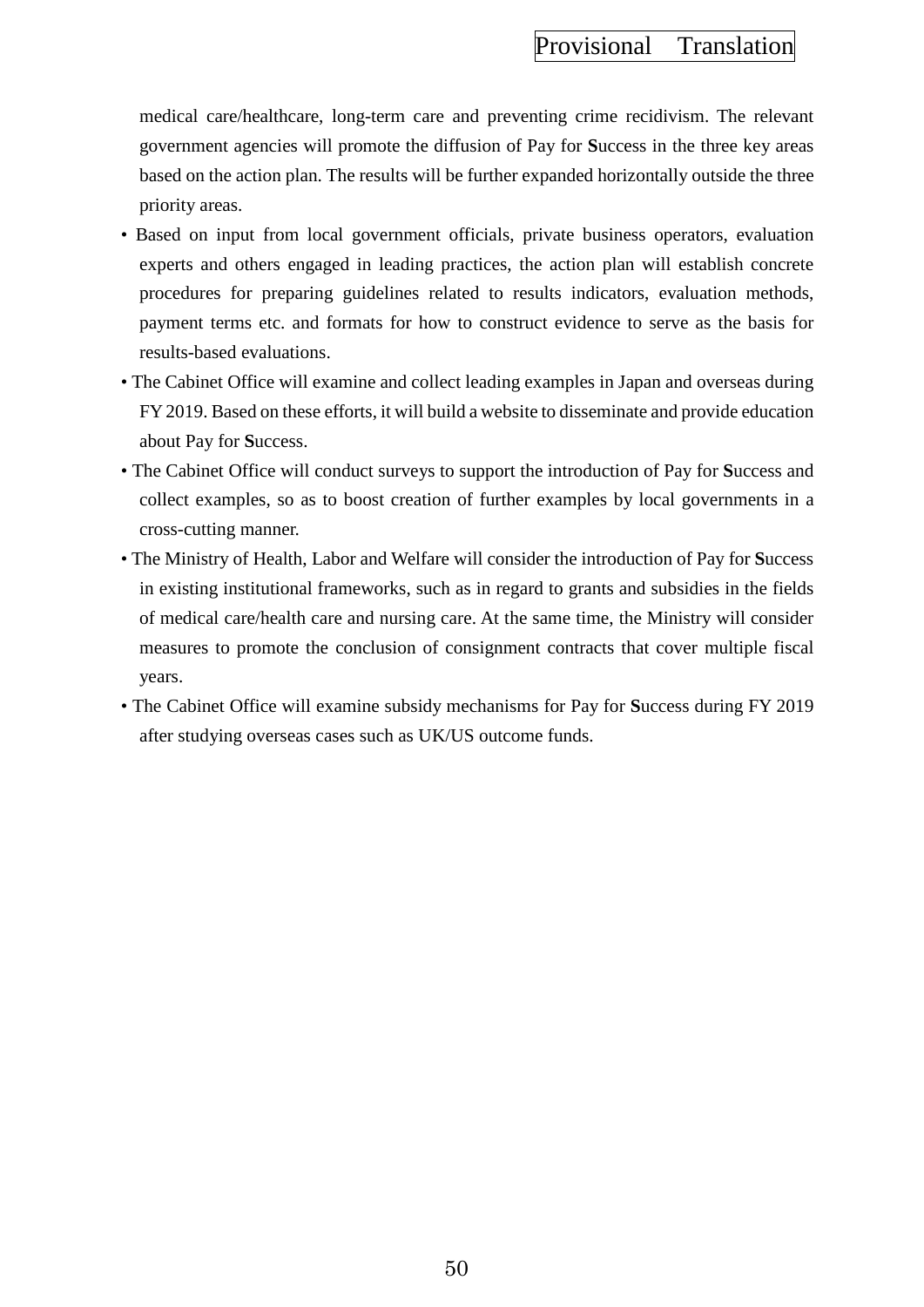## **7. Aiming for realization of a decarbonized society**

# **(1) Major progress of KPI**

- **[KPI] On April 1, 2020 implement the legal separation of the power transmission and distribution sectors, which is the final stage of power system reforms.**
	- $\Rightarrow$  An organization for cross-regional coordination of transmission operators was created on April 1, 2015. Full liberalization of electricity retail sales was implemented on April 1, 2016.
- **[KPI] Aim to have 50%-70% of new car sales of passenger cars be next-generation vehicles by 2030.**
	- $\Rightarrow$  Next-generation vehicles account for 36.7% of new car sales (FY 2017)

**[KPI] Have about 160 commercial hydrogen stations by FY 2020, 320 stations by 2025.**  $\Rightarrow$ 103 stations are already operating (end March 2019)

### **(2) New specific measures to be taken**

Proclaim a decarbonized society as an ultimate goal based on "The Long-term Strategy under the Paris Agreement (Cabinet decision on June 11, 2019)" that was formulated to take advantage of Japan's presidency of the 2019 G20 summit, Japan aims to accomplish this goal ambitiously as early as possible in the second half of this century. Also, Japan will boldly work to reduce GHGs emissions by 80% by 2050, realize a virtuous cycle of environment and growth through business-led disruptive innovation, generate a paradigm shift in global environmental policy and promote domestic and international initiatives. Investment in energy and the environment will be expanded and the results of innovation will be used to promote the advancement of energy and environmental measures and related industries.

### **ⅰ) Promotion of innovation**

- •Formulate a Progressive Environment Innovation Strategy during 2019 that includes a specific detailed road map for reducing hydrogen production costs to less than one-tenth of the current level by 2050 and commercialization of CCU technology, for effective use of utilize carbon dioxide such as, artificial photosynthesis.
- In autumn 2019 Japan will host RD20 (Research and Development 20 for clean energy technologies), in collaboration with ICEF (Innovation for Cool Earth Forum), to bring together leaders from G20 member country research institutes in order to apply global wisdom to accelerating innovation in the clean energy field.
- In order to realize the hydrogen society, establish mass production technology and execute comprehensive regulatory reform in order to significantly reduce costs for the full-scale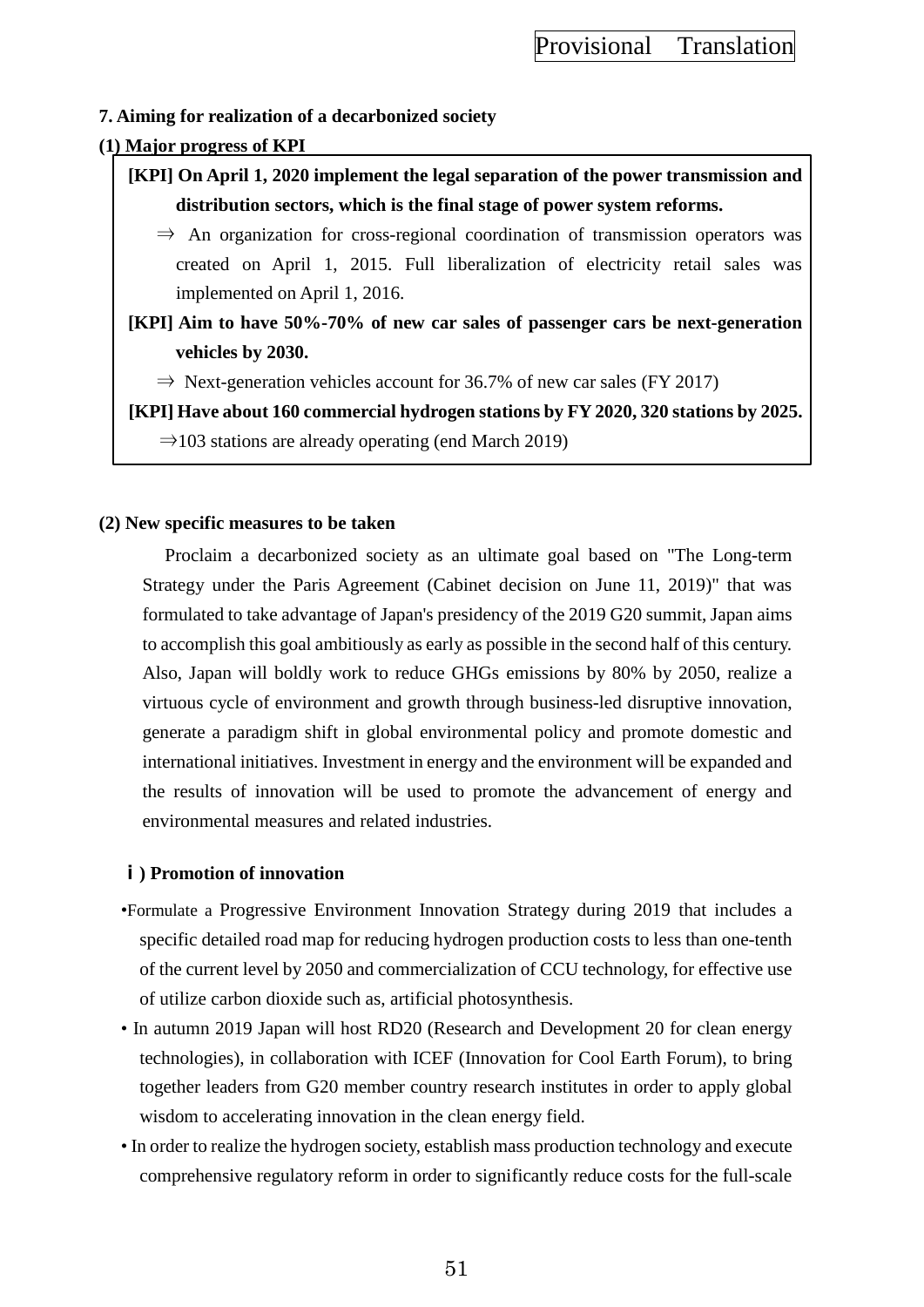implementation period starting from 2025, in accordance with the strategic road map for hydrogen and fuel cells and other guiding measures.

- Make good use of the Greenhouse gases Observing SATellite-2 (GOSAT-2) to estimate greenhouse gas emissions from human activities, and contribute to enhancing the transparency of climate change countermeasures introduced in each country.
- Promote decarbonization of information and communication field through development and demonstrations of data server power supplies etc. that minimize power loss by employing gallium nitride (GaN) based semiconductors.
- Promote R&D and test demonstrations of new materials, such as cellulose nanofibers, in order to facilitate lighter weight automobiles and improve the heat insulation performance of building materials.
- Promote R&D and international collaboration on Carbon Recycling that can reduce emissions to the atmosphere in an economically rational manner, by treating  $CO<sub>2</sub>$  as a resource and using it as a fuel and raw material.
- Encourage the dissemination of energy management using digital technology and, in line with establishing innovative energy management systems (Reform 2020 projects), expand useable energy resources, hold demonstration tests of advances in control technology and promote system maintenance for the purpose of commercializing a virtual power plant in FY 2021.

### **ⅱ) Promotion of green finance**

- To promote constructive dialogue through the disclosure of corporate information and transparency of the methods of investors and evaluation institutions, further encourage the spread, penetration and utilization of Guidance for Integrated Corporate Disclosure and Company-Investor Dialogue for Collaborative Value Creation in Japan and overseas through international information dissemination.
- Actively boost the efforts of companies. Seeing SDGs as opportunities and exploring economic rationality and link those efforts to investment. Based on this viewpoint, in addition to promoting the incorporation of SDGs into company business strategiesthe Guide for SDGs Business Management guides, which summarize the perspectives and messages of companies doing advanced work on SDGs, will be disseminated and communicated widely in Japan and internationally via outreach to the G20 and other opportunities.
- Promote the spread of ESG regional finance through such support measures as loans based on business evaluations that take into account ESG factors at regional financial institutions. Also, improve ESG financial literacy by training ESG financial experts and maintain and generate momentum for ESG finance by financial institutions etc. through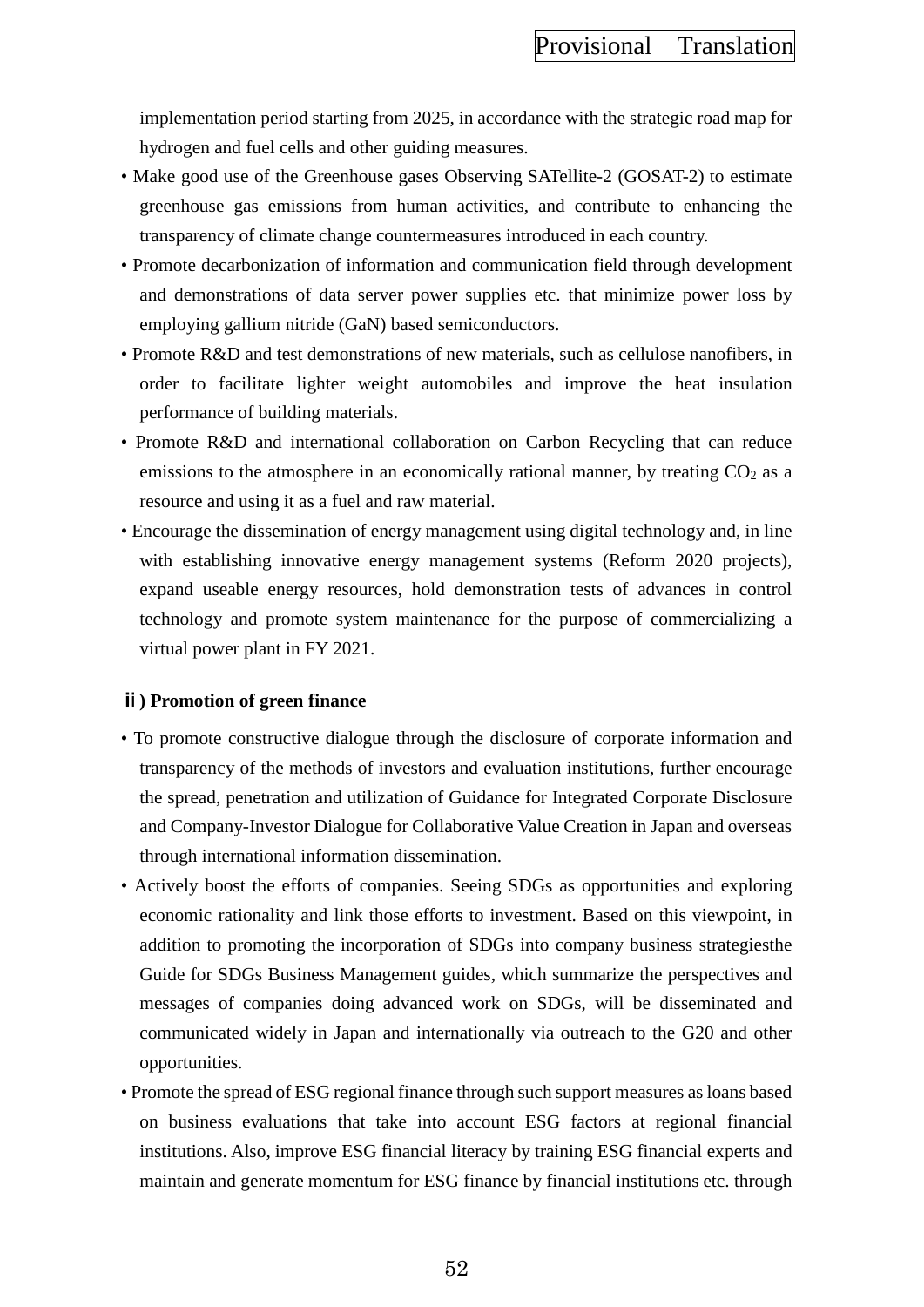ESG Finance High-Level Panel.

- In order to disclose information on corporate climate change related risks and opportunities and to promote dialogue between operating companies, financial institutions and other busineses, the TCFD Consortium inaugurated in May 2019 in response to a report by Task Force on Climate-related Financial Disclosures (TCFD), an organization established by the Financial Stability Board (FSB), will formulate guidance on green investment for financial institutions and revise TCFD guidance (guidance on climate-related financial information disclosures). The full-scale operation of environmental information disclosure services is set for FY 2021. Also, support will be expanded for companies responding to scenario analysis in line with TCFD recommendations and a guide will be created in FY 2019 to help companies formulate decarbonization management strategies using knowledge gained from providing support. In addition, in order to move toward a virtuous circle of the environment and growth, information will be disseminated internationally at the TCFD summit scheduled for autumn 2019.
- Promote green bond issuance and establish a green finance website to facilitiate changes in corporate behavior and business through ESG finance. In addition, support the construction and commercialization of project schemes that incorporate environmental considerations into decisions on investments decisions and loans.

#### **ⅲ) Business-led global expansion and international cooperation**

- Create new businesses by leveraging Japan's strengths in technology, promote international development of technologies and products with high levels of environmental performance and have Japan lead the world as much as possible in contributing to the reduction of global emissions.
- Working with partner countries, contribute to the realization of a global-scale decarbonized society by creating markets for decarbonized products, services and technologies suited to those partner countries and spurring innovation (co-innovation).
- Japan will take the lead in setting up a framework in which ASEAN countries cooperate with the public and private sectors in order to spread the results of innovation to the world through business environment improvements and market creation.
- Based on the experience of the Joint Crediting Mechanism (JCM), take the initiative in developing international rules and create an appropriate framework for utilizing marketbased mechanisms.
- Develop a road map during FY 2019 for achieving sustainable development of international maritime transport and zero greenhouse gas emissions and begin implementing it at an early stage, as well as establish a new international system to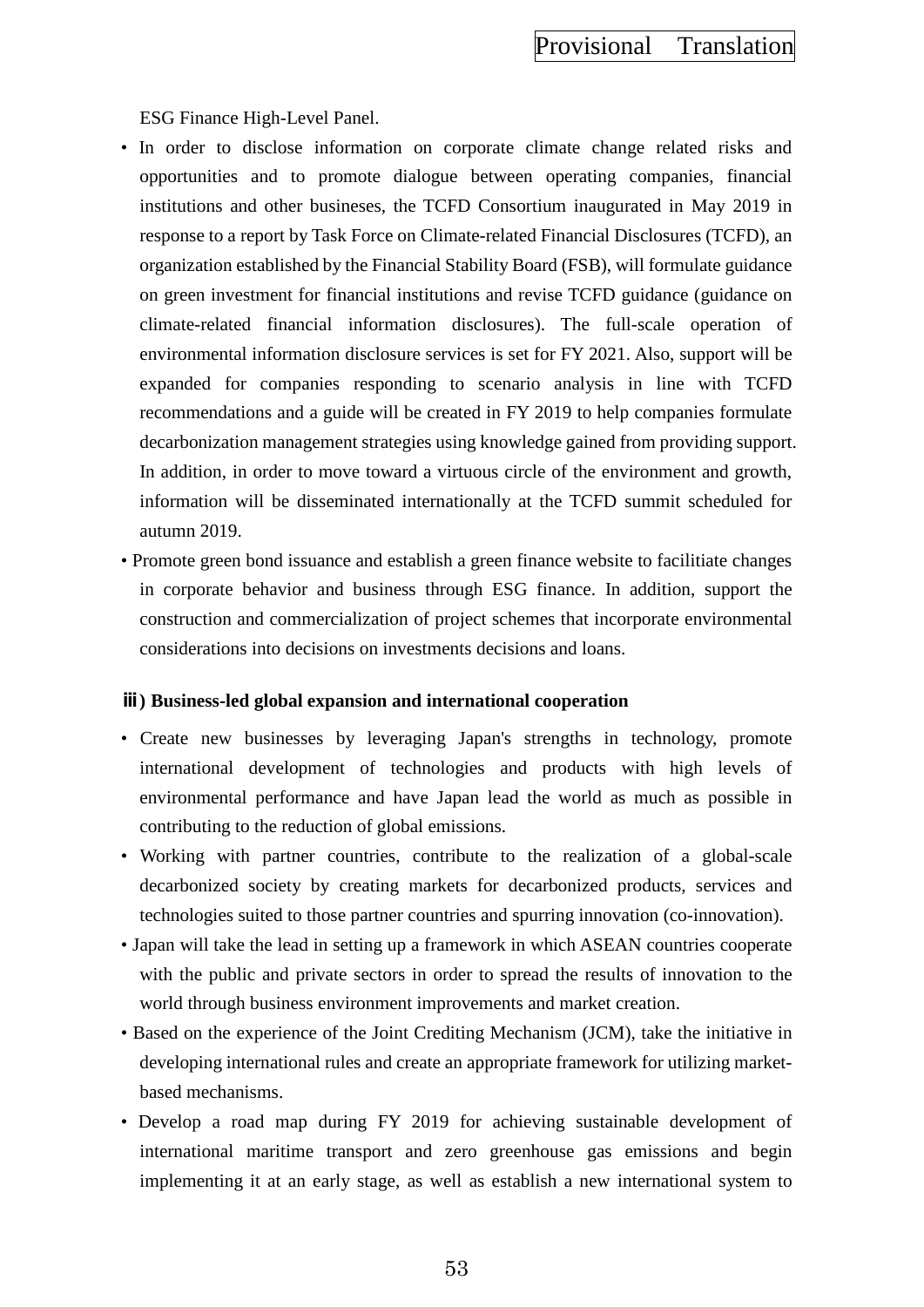promote switching to energy-saving vessels within five years.

- Structure world leading low-GWP and non-fluorocarbon refrigerant technologies to be used instead of HFCs and reliable fluorocarbons recovery schemes, and promote their international application.
- Support export of environmental infrastructure in such fields as waste treatment, recycling and domestic wastewater treatment and support system construction and technology introduction in the accepting countries.

#### **ⅳ) Efforts in the energy field**

- While utilizing market mechanisms such as development & activation of non-fossil fuel pricing transactions including post-FIT energy sources from FY 2019 and creating capacity markets and supply & demand adjustment markets possibily by FY 2021, design and build a system for the technology development of and investment in energy conversion and decarbonization.
- In order to make make renewable energy the main energy source as well as strengthen cost competitiveness & industrial competitiveness and integrate renewal energy into the energy market as a self-supporting energy source, proceed with a fundamental review of the fixed-price purchase system. Also, promote investment environment improvements, such as creation of a new system for the base ports that are essential for offshore windpower generation, and create technology development and safety guidelines for overcoming location restrictions. Encourage innovative technology developments so as to support Japanese companies that have a technological edge in the renewable energy field or other energy fields. In addition, in order to overcome general system constraints, at first make full use of existing systems.
- Strengthen local revitalization and resilience through genuine local energy production for local consumption in cooperation with local governments and through the introduction of renewable energy in ways that synergize with areas that have specific local renewable energy sources such as offshore wind power generation or geothermal power generation.
- In order to both toughen the power grid to make it responsive to large-scale disasters and introduce a large volume of renewable energy, as well as to respond to new technologies such as IoT and AI, promote power network reforms, including upgrading interregional interconnection lines and system improvements, and establish a mechanism for securing power generation investment together with the development of necessary supply capacity and coordination capabilities. In addition, promote high-performance/low-cost storage technologies, such as storage batteries and hydrogen, and the development and testing of next-generation power control technology.
- In order to expand and revitalize the movement toward hydrogen use in the world,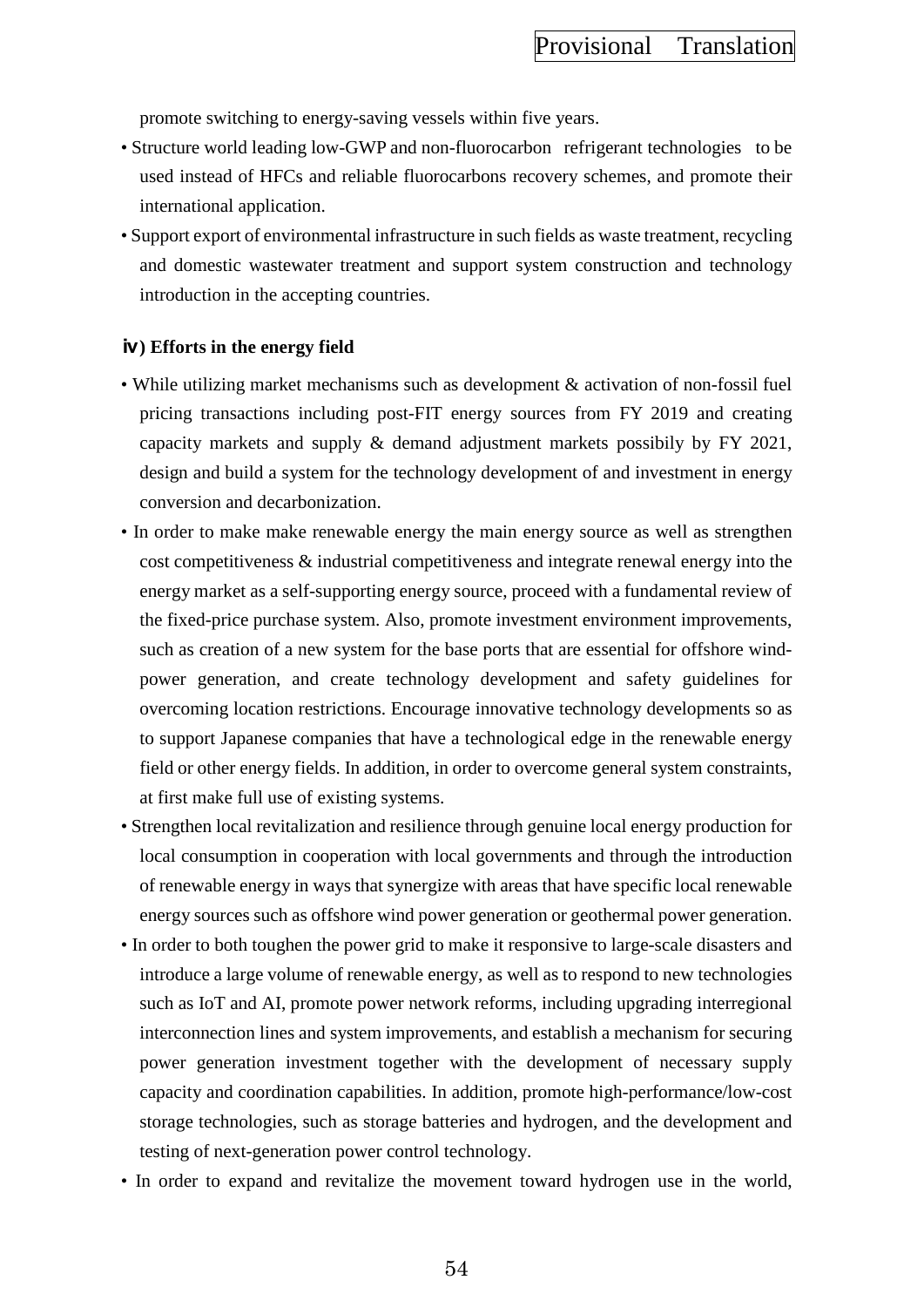strengthen international cooperation on hydrogen through actions at such venues as The Hydrogen Ministerial Meetings.

- Promote efficient use of energyby businesses through cooperation among multiple operators,supporting the efficient operation of facilities via use of IoT and AI, and establishment of a system that links regulation and support measures while setting goals based on international and other standards regardingthe energy consumption per unit of GDP in each industry.
- .
	- Disseminate self-consumption-type ZEHs by 2030 to achieve equivalence to ZEH/ZEB on average for new houses and buildings.At the same time, new ZEH and ZEB models based on community cooperation will be studied.
- In the case of nuclear power, promote safety as the first priority. While working to reestablish social trust through measures to improve disaster-prevention measures and voluntary safety upgrades, start strengthening human resources, technology and the industrial base, advocate for nuclear power plants with excellent levels of safety, develop technology that resolves backend problems including decommissioning and support human resource development and international collaboration. In addition, promote future R&D, such as using experimental breeder reactors, high-temperature gas reactors and other test research reactors.
- Realize and grow a highly flexible and transparent LNG market centered on Asia, streamline and strengthen financial support for LNG-related projects and formulate systems & plans as well as develop human resources.
- Start projects for commercialization led by private company sortiums by 2027 and promote technological development related to methane hydrates etc.
- Strengthen efforts in regard to resource diplomacy and acquiring resource interests in order to secure a steady and stable supply of mineral resources and energy resources necessary for manufacturing battery materials.
- Aim to acquire the world's most advanced resource exploration capabilities by utilizing new geophysical survey vessels and promote the application of IoT and AI technologies at development sites.
- Strengthen the competitiveness of petroleum refineries so as to upgrade the fuel supply infrastructure and transition to next-generation solutions, expand overseas to establish a global fuel supply network, improve productivity by digitizing SS and create new fuel supply systems.

# **ⅴ) Efforts in the industry and transportation fields**

• Promote the establishment of goals consistent with the Paris Agreement that includes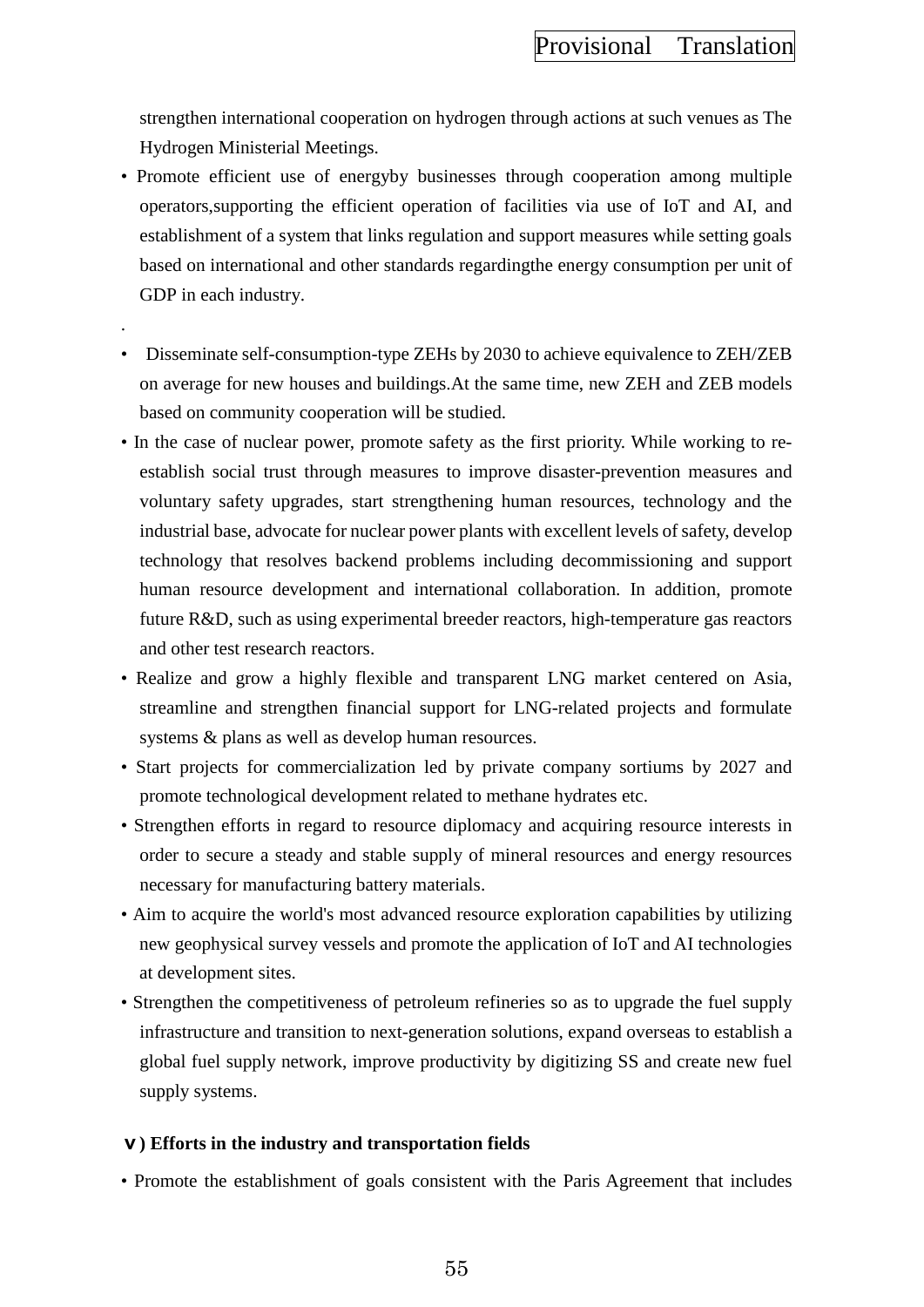small and medium-sized enterprises and facilitate wide acceptance in the society to incorporate decarbonization into corporate management.

- Establish a platform to realize the international valuation of Japan's low-carbon products and to attract investment to companies through visualization of the size of the contribution to reduction of greenhouse gases through product and other kinds of global value chains.
- In order to meet the challenge of realizing zero carbon steel through utilizing  $CO<sub>2</sub>$ -free hydrogen as a part of a long-term process, research and development, such as the COURSE 50 project, will be conducted as the first step.
- In regard to CCUS, host commercial-scale demonstration projects, develop technology, promote carbon cycle utilization businesses and accelerate efforts toward early social implementation in line with the "Basic Energy Plan (Cabinet decision on July 3, 2018)" and the "Basic Environment Plan (Cabinet decision on April 17, 2018)."
- Promote R&D and demonstration tests of practical uses of fuel production technology based on microalgae etc.
- Organize the "Council for Electrified Vehicle Society"by the summer of 2019, proceed with test demonstrations of the integration of electrifiedvehicles and energy systems and infrastructure development, and create an automobile & energy integrated society that utilizes electrified vehicle electricity storage  $\&$  power supply functions.
- To promote energy saving in the transportation sector, proliferate next-generation vehicles, create new fuel-efficiency standards, utilize electrified vehicles as commercial vehicles, promote test demonstrations of new mobility services linked to public transportation and develop & commercialize more efficient vehicle storage batteries.

#### **ⅵ) Efforts in regions, life areas, and other environmental protection**

#### **(i) Creation of regional circulation, symbiotic area, and lifestyle conversion**

- Support efforts to create Circulating and Ecological Economy that aims to form a selfreliant and decentralized society through use of regional resources in a sustainable manner, while complementing and supporting each other among regions, in order to develop energy and environmental industries that revitalize local economies, build decentralized energy systems using regional renewable energy sources, and continue to promote the Satoyama Initiative internationally.
- Study innovative uses of energy by new forms of business and social systems that utilize IoT, AI, sharing and digitalization, taking into account a review of energy - efficiency related systems.
- By integrating behavioral insights (nudge, boost etc.) and advanced technologies such as IoT, AI etc. (BI-Tech), expand the market for products, services and lifestyle services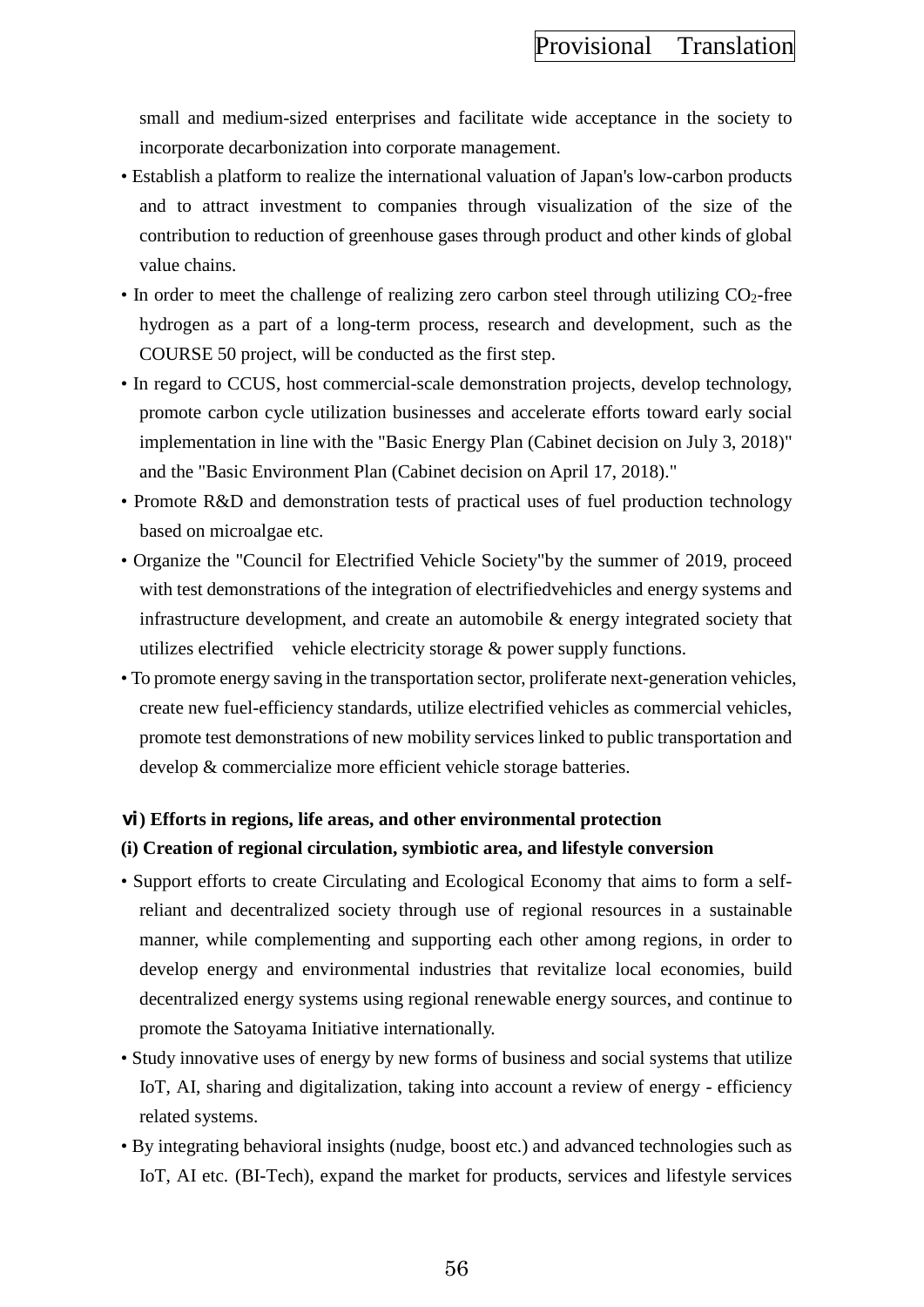that encourage behavioral changes, such as greater environmental awareness, through work that aligns with personal values.

• Promote the practical application and commercialization of advanced technologies by building a platform for trading  $CO<sub>2</sub>$  reduction values derived from the self-consumption of renewable energy and demonstrate it using blockchain technology.

### **(ⅱ) Material circulation in regions, etc.**

- Based on the "Fundamental Plan for Establishing a Sound Material-Cycle Society (Cabinet decision on June 19, 2018)", efforts will be made to create and disseminate innovative resource circulation businesses utilizing IoT, AI and other digital technologies, reduce food loss and demonstrate and diffuse unused circulative resources.
- Promote the Circular Economy Challenge Project, which promotes the activities of companies with ambitious goals related to the circular economy, based on the internationally advocated concept of the circular economy (CE).
- Improve and disseminate the "urban mining" system, by developing advanced recycling technology such as automatic selection systems utilizingusing AI and robots, and by utilizing the legacies of the "Tokyo 2020 Medal Project" such as intensified recovery routes.
- Promote renovation of sewage treatment by planning wide-area and joint treatment use, utilization of sewage heat, conversion of old-type Johkasou (decentralized domestic wastewater treatment system handling black water only) and construction of municipality-based Johkasou database system.
- Based on the National Action Plan for Marine Plastic Litter formulated in May 2019 as well as the Resource Circulation Strategy for Plastics and the "Basic Policy based on the Act on Promoting the Treatment of Marine Debris (Cabinet decision on May 31, 2019)," Japan will aim to achieve a world without additional pollution through intensive collection and appropriate treatment of plastic waste, the 3Rs, innovative development of alternative materials such as marine biodegradable plastics, capacity building of developing countries, and understanding of actual conditions and accumulation of scientific knowledge.
- Promote the utilization of digital technologies to realize a virtuous circle of promoting tourism and conserving nature environment in the national parks and World Natural Heritage Sites.

#### **(ⅲ) Promotion of "The Fukushima Plan for a New Energy Society"**

• Based on the Fukushima new energy society concept, promote various measures such as reinforcement of power transmission lines for the purpose of introducing and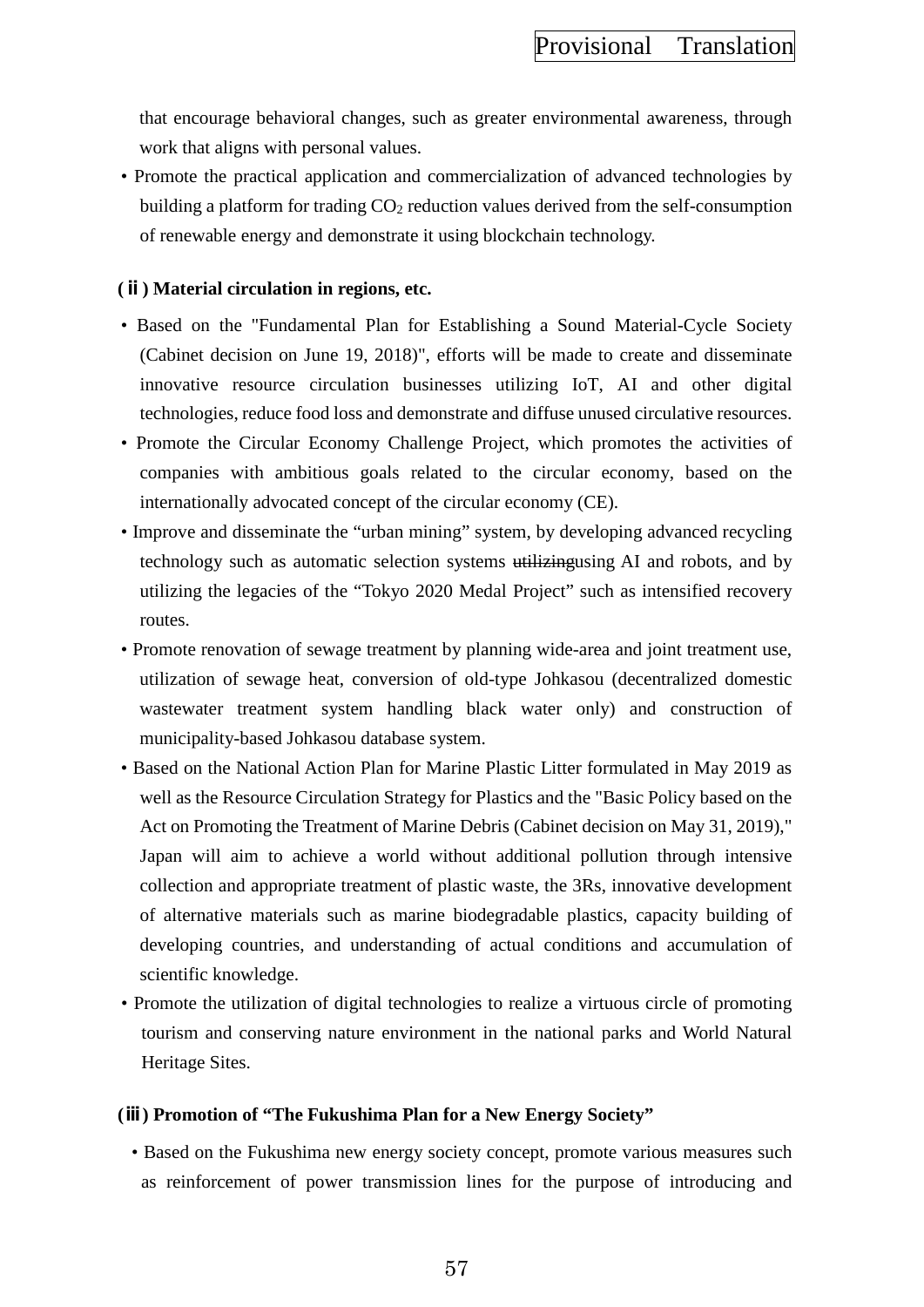expanding renewable energy.

• Use CO2 free hydrogen derived from renewable energy (Reform 2020 projects) to produce hydrogen on a large scale from renewable energy in Fukushima Prefecture, and use it at the Tokyo 2020 Olympic and Paralympic Games. In preparation for the start of demonstration tests from July 2020, promote the steady construction and trial operation of demonstration equipment.

### **(ⅳ) Promotion of adaptation to climate change**

• Under the "National Adaptation Plan (Cabinet decision on November 27, 2018)" that is based on Climate Change Adaptation Act, enhance the information infrastructure related to adaptation and work with stakeholders to promote adaptation measures related to agriculture, forestry and fisheries, disaster prevention and heat illness. Also, adaptation efforts will lead to resilient regions and the development of adaptation businesses.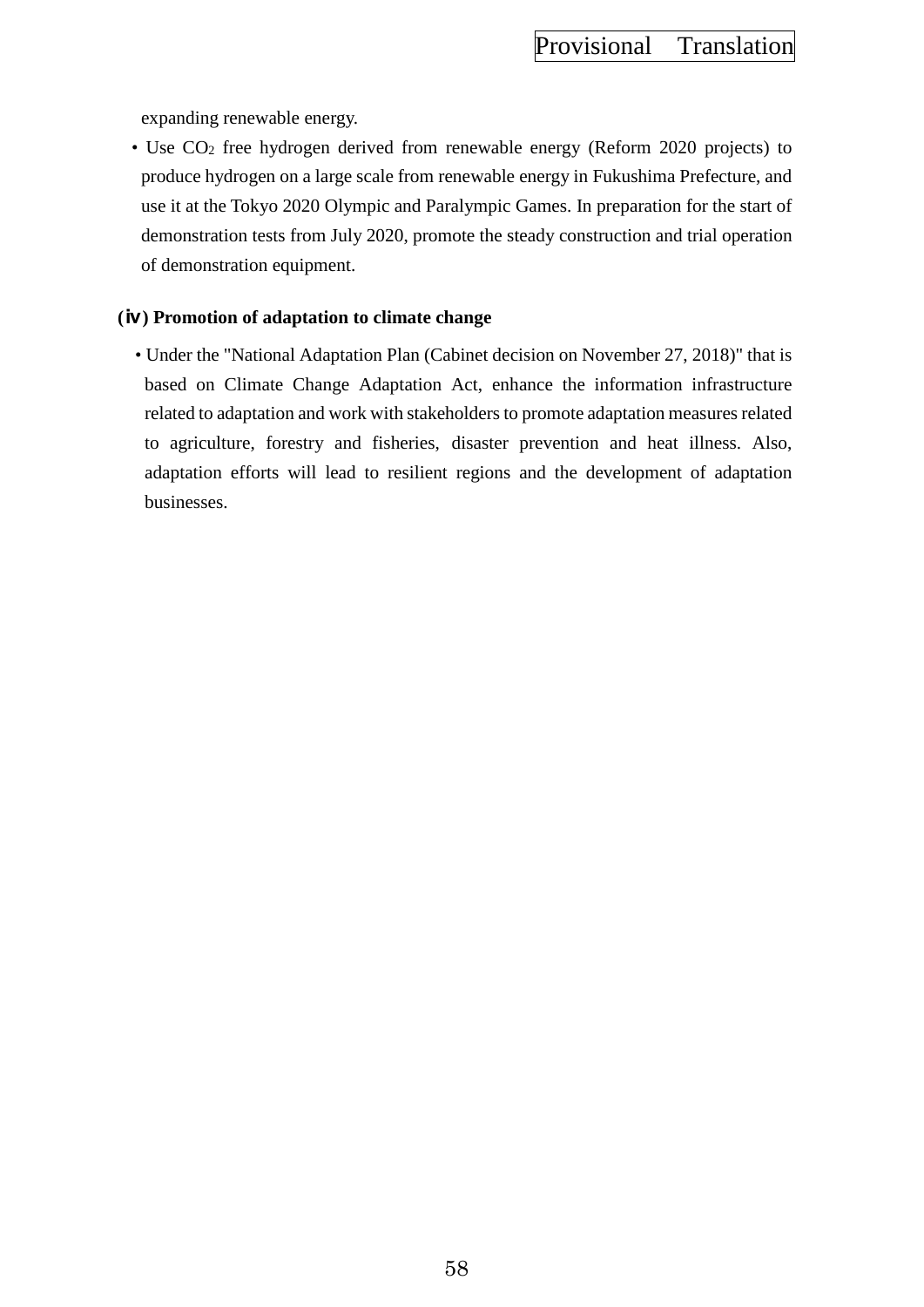## **8. Construction of Innovation Ecosystem for Realizing Society**

### **(1) Major progress of KPI**

**[KPI] By 2025 triple corporate investment in universities and national research institutes etc.**

 $\Rightarrow$  136.1 billion yen (FY 2017 actual results)

**[KPI] By FY 2020, combined public-private R&D investment that is 4% or more of GDP** 

 $\Rightarrow$  3.48% (FY 2017 actual results)

**[KPI] Create 20 unlisted venture companies (unicorn) or listed venture companies with more than \$1 billion in corporate value or market capitalization by 2023. (Repeat)**

**[KPI] In the next ten years (ending in 2023), the time required for the acquisition of right will be halved to an average of 14 months.**

 $\Rightarrow$  FY 2017 actual average: 14.1 months

- **[KPI] Improveme labor productivity in the manufacturing industry to more than 2% annually** 
	- $\Rightarrow$  2017: 1.9% (2016: 1.8%)
- **[KPI] More than 2% annual improvement in the labor productivity of the manufacturing industry**

 $\Rightarrow$  2017: 1.9% (2016: 1.8%)

**[KPI] By 2020, achieving 80% of companies to collect data at their factories, and 40% of them to link their collected data to solving specific management issues.**

⇒ 2018: Each was 58% & 26% (2017: Each was 68% & 22%)

- **[KPI] In 2020, achieving the size of the domestic robot production in the manufacturing area to 1.2 trillion yen and in the non-manufacturing areas such as services to 1.2 trillion yen.**
	- $\Rightarrow$  2017: Manufacturing sector: approx. 900 billiion yen, non-manufacturing: approx. 180 billion yen

(2016: Manufacturing sector: approx. 720 billion yen, non-manufacturing: approx. 140 billion yen)

### **(2) New specific measures to be taken**

### ⅰ**) Construction of an autonomous innovation ecosystem**

With the paradigm shift to Society 5.0 rapidly advancing, creating innovation that can compete with the world requires mobilizing the power of "production" (namely, large companies and start-ups), "science" and "government" to focus on open innovation. In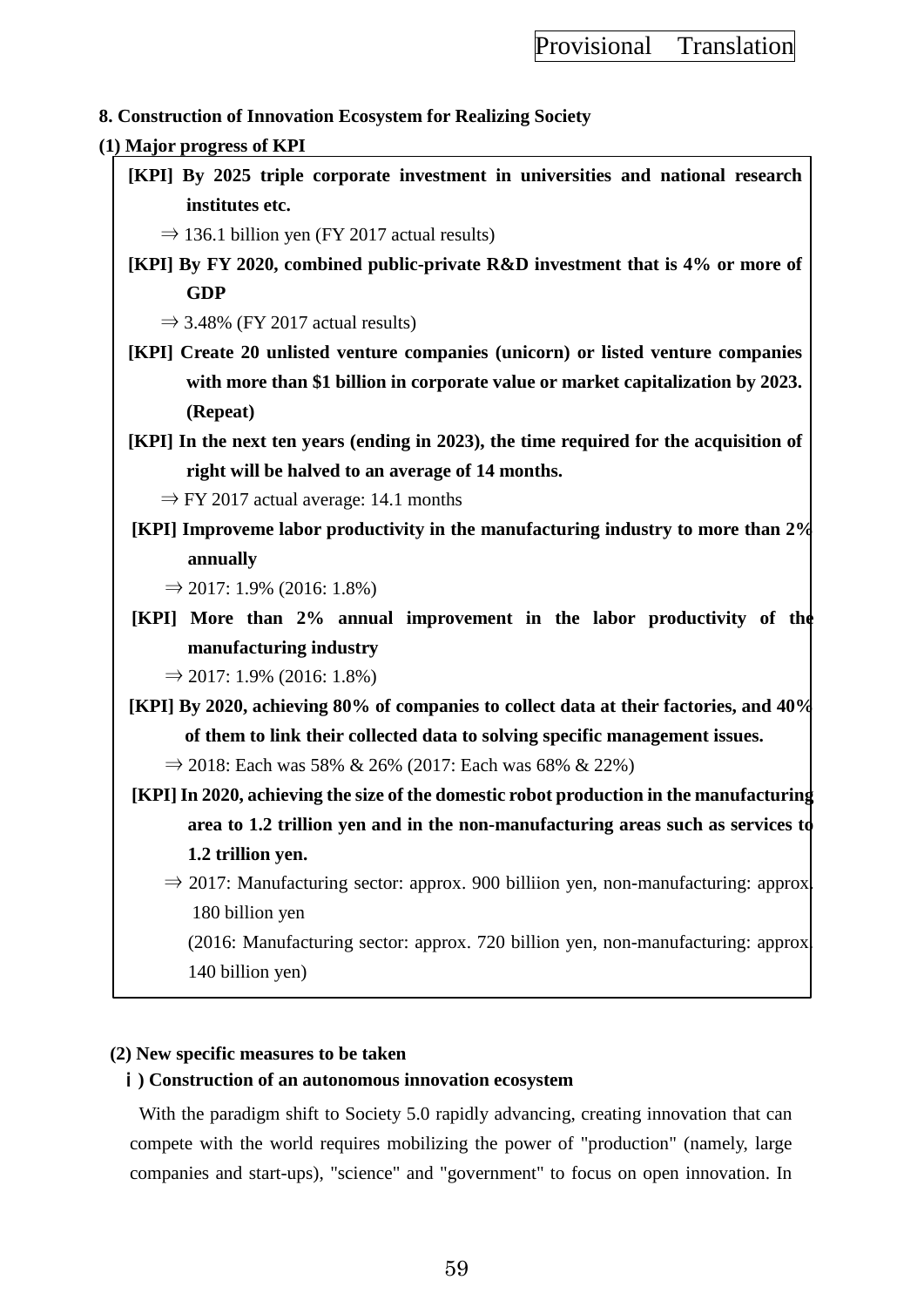Japan, the reform of its universities is underway, but industry-academia-government collaboration remains small and entrepreneurial activity is weak compared to other countries. In addition, large companies have a management system & organization suited to the efficient operation of their existing businesses and face the challenge of falling into self-sufficiency traps and losing flexibility.

Under these circumstances, universities and national research and development institutions (national research institutes), which are the sources of innovation, will work on innovation creation together with industry based on setting challenges that envision the future. As for the startups that promote industry revitalization and structural change and drive the implementation of Society 5.0, the public and private sectors will work as one to mobilize policies that create and nurture globally active start-ups. In addition, the introduction of different organizational forms and culture in the form of business operations that are independent from the main company, and "bilateral management" that promotes new businesses with new management methods together with existing businesses will accelerate new management challenges at large companies.

# **(i) Promotion of open innovation through the cooperation among industry, academia, and government**

### **a) Efforts to integrate industry, academia and government**

- In 2019, examine a system to effectively carry out large-scale joint research and development by companies, universities and national research institutes in order to promote social implementation of the research results coming from universities and national research institutes and to further diversify financial resources.
- The "Leader's Forum on Promoting the Evolution of Academia for Knowledge Society (PEAKS)" established in FY 2019 brings together university personnel and representatives from industry and government to concretely discuss university management issues and solutions and share and analyze good cases that lead to the creation of innovation. In addition, study policies in FY 2019 to make the "Guideline for Enhancing Industry-Academia-Government Collaboration Activities" (Industryacademia-government dialogue on promotion of innovation on November 30, 2016) more effective.
- Develop a new system by FY 2020 to allow the public and private sectors to work together to find promising research seed projects and foster young researchers to work on these projects.
- By FY 2020 study creating new industry-academia fusion models and strengthening the National Institute of Advanced Industrial Science and Technology (AIST) framework for providing support based on the specific technology needs of regions in collaboration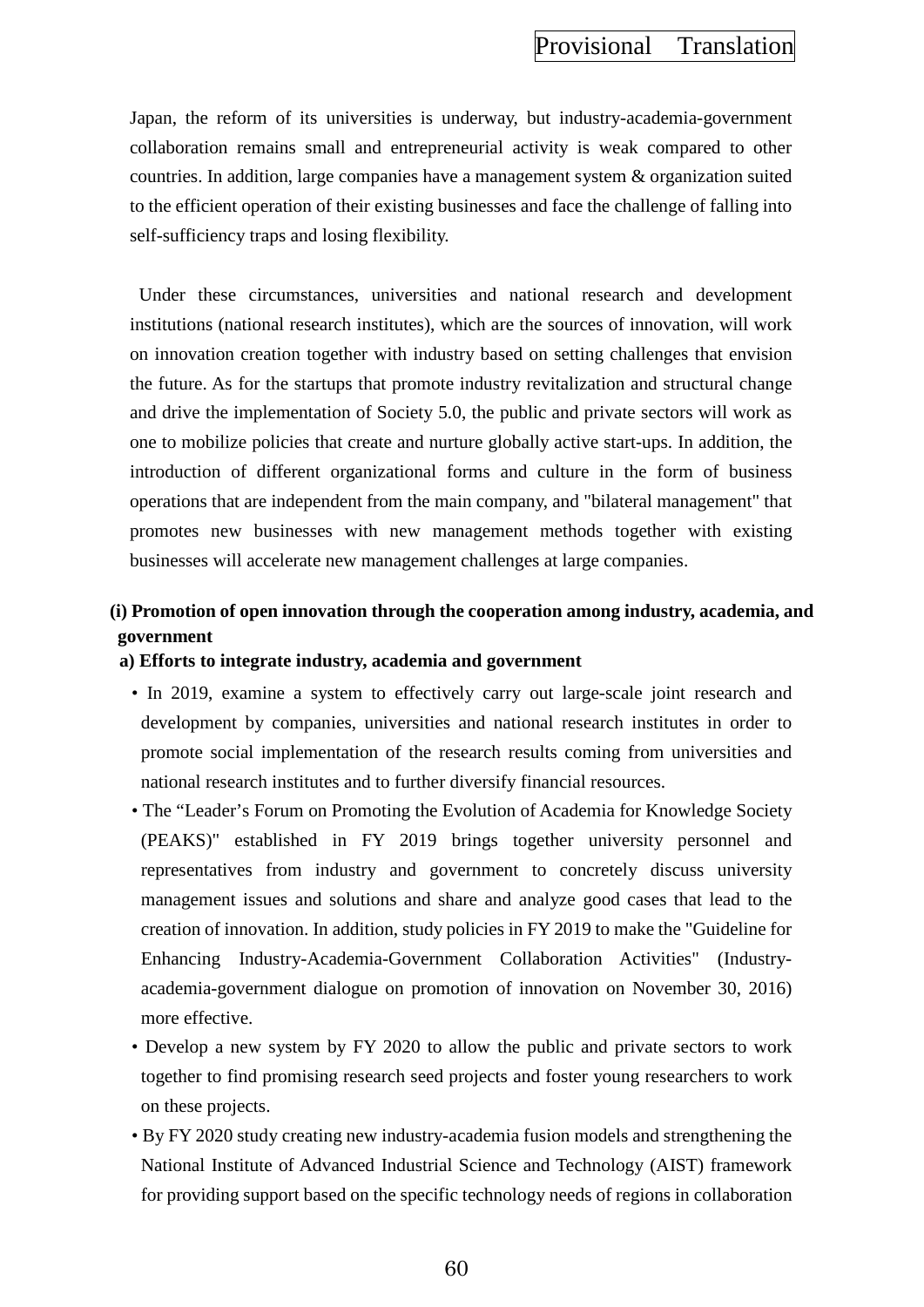with public research institutes.

### **b) Creation and fostering of startups that are active worldwide**

- Provide intensive support for the formation of urban bases in order to establish a startup ecosystem. Also, strengthen entrepreneurial education with a focus on universities, world-ranked acceleration functions, support for research and development in fund allocation institutions and the building of networks related to start-up support. In addition, promote start-up participation in public procurement and the mobility of R&D personnel. Also, utilize gap funds.
- The J-Startup program will make additional selections until the summer of 2019 in order to discover local promising startups and startups aiming to tap overseas markets from the time they are established (born global), while promoting open innovation with large companies. Selected companies will see promotion of overseas development in collaboration with government ministries and stronger centralized support, such as public relations assistance for start-ups with limited management resources. In addition, in FY 2020 create an environment that aims to hold internationally acclaimed start-up conferences and domestic start-up related events, known as "Global Venture Summits (provisional name)," as part of the effort to create an eco-system.
- In regard to support for R&D-type start-ups that receive venture capital (VC) or other funding commmitments, focus on & strengthen support fields and stages through review of accredited VC and verification of the cost-effectiveness of previous efforts. Also, aim in FY 2020 to consider effective support for start-ups that solve social issues or are market game changers in advanced technology fields, such as AI, where they can be expected to be active globally. In addition, work through the Japan Open Innovation Council (JOIC) to strengthen promotion of open innovation between ventures and large companies, universities and others, such as holding pitch events focused on universityled ventures.
- In order to promote innovation by SMEs and venture companies so as to be able to consistently and efficiently support moving from feasibility studies to R&D and commercialization, evaluate & verify the existing SME technology innovation system (Japanese SBIR system) via the relevant government ministries and reach conclusions on changes in the direction of this system in 2019. Thereafter, quickly take necessary measures.

### **c) Promotion of innovation at large companies**

• Formulate guidelines for promoting innovation management around the summer of 2019, taking into consideration the movement toward the international standardization of innovation management systems. Based on these guidelines, encourage information disclosure at large companies. Also, in cooperation with economic organizations and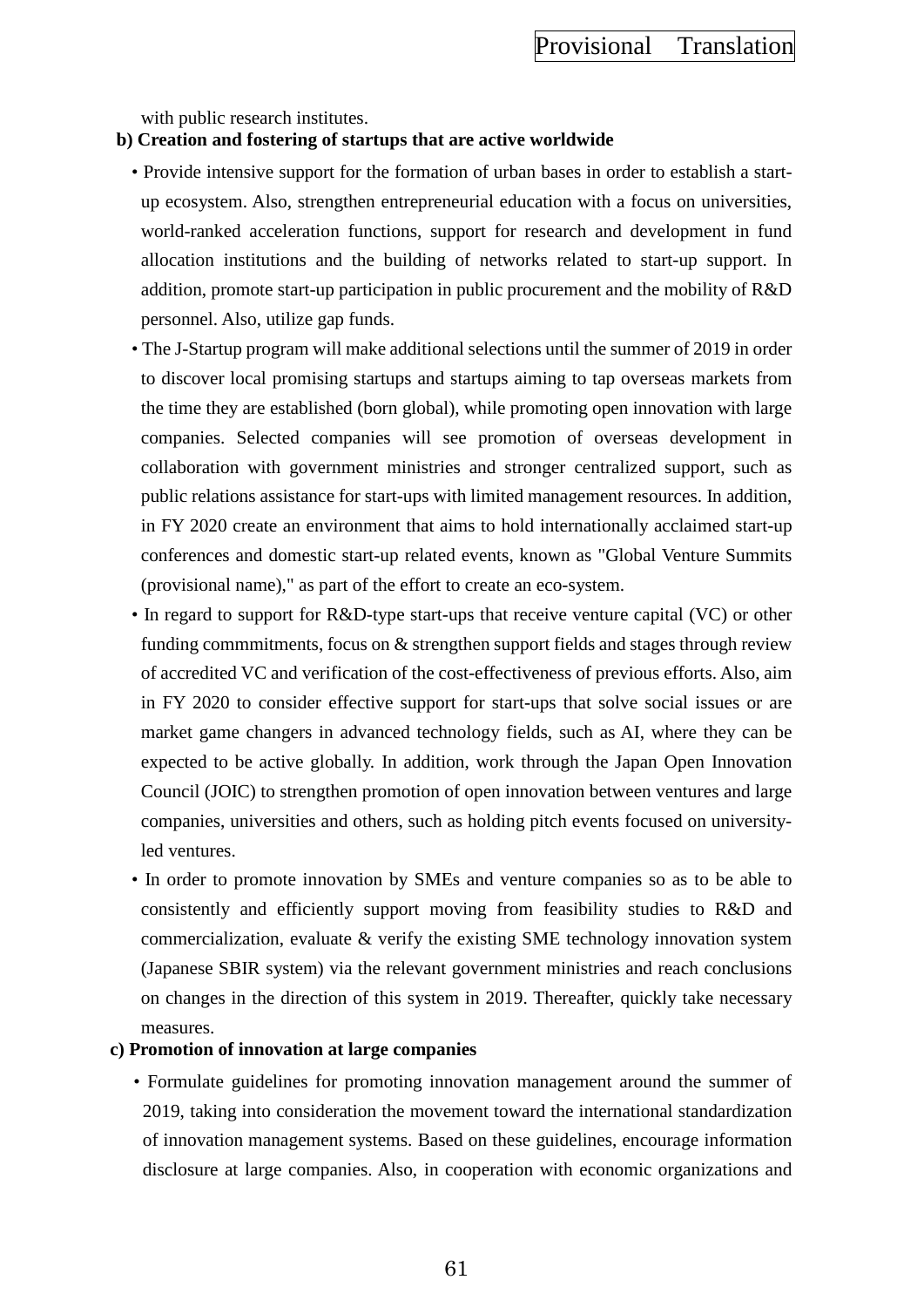market participants, in FY 2019 consider a framework, such as a public offering of stock, in order for large companies that meet the challenge of innovation management to be evaluated by capital markets, and aim for near-future realization.

- In FY 2019, implement a joint survey of business resource utilization based on the Industrial Competitiveness Enhancement Act. Using the results of the survey and under the concept of "emphasizing intrinsic motivation and accepting new values," establish an environment at large companies that brings together business resources that goes beyond the framework of organizations and fields, such as accepting the use of management resources, etc. at start-up companies. To accomplish the foregoing, study the best way of managing company personnel, intellectual property and investments, and formulate necessary measures.
- Support utilization of technology research associations to promote open innovation, such as joint research by large companies and universities, by gathering examples of realizing newly created companies using technology research associations along with successful examples of collaboration between companies and universities by the fall of 2019. Also, formulate, disseminate and disseminate guidance that outlines the essentials of creation and utilization.
- In order to promote investment by private financial institutions, encourage efforts from FY 2019 to utilize funding practices related to supplying risk money based on the investment business of the Development Bank of Japan (DBJ). In addition, to promote investment in open innovation between large companies and venture companies from FY 2020, explore financing that uses industrial investment tied to bottlenecks at the stages of growth.

#### **(**ⅱ**) Higher education and research reform**

- **a) Strengthen the university's function as a hub of knowledge and human resources through university reform**
- Based on the Fourth Industrial Revolution, the source of added value shifts to "knowledge." The human resources who create "knowledge" and the places that create added value through exchanges of "knowledge" are of vital importance. Work should be done on measures to expand the functions of universities and other educational research institutes, from the viewpoint of having places that create added value functioning as organizations.
- During FY 2019 formulate a national university governance code for improving the university management environment and explore creating a University Promotion Corporation (provisional name) system to promote collaboration and sharing of functions among universities etc. that reaches beyond the framework of national, local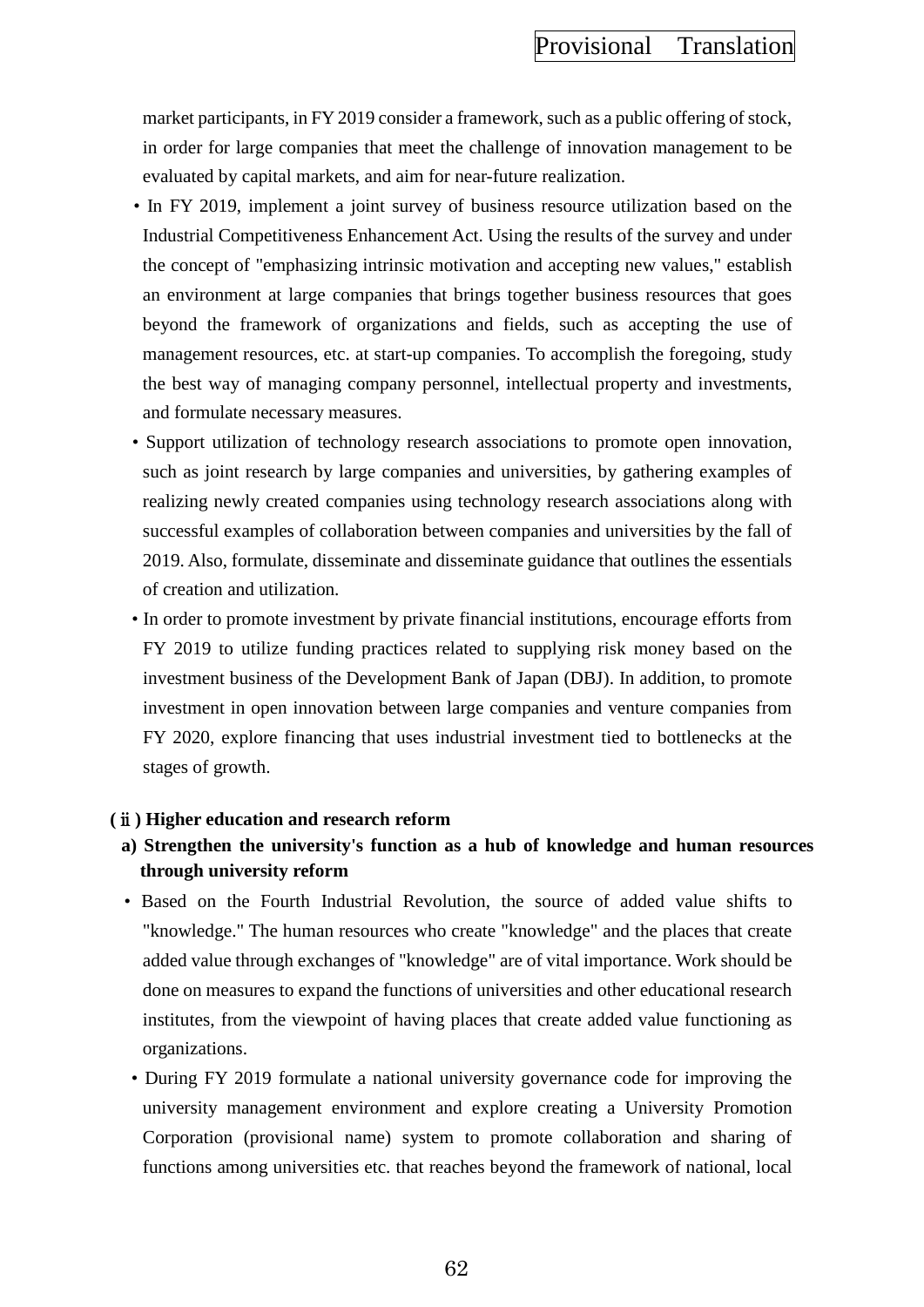and private institutions.

- In regard to the annual allocation of national university operating expense subsidies, gradually increase the target amount of allocations and range of variation based on results-specific actual conditions from the FY 2020 budget. Also, by the summer of 2019, examine objective & common indicators and evaluators that reflect the character of each field of academic study and education & research and apply the results of the examination in FY 2020 or later.
- Regarding national university corporations and national research institutes, examine necessary measures for correctly evaluating the value of intangible "knowledge," reducing the dependency on operating expense subsidies by increasing the proportion of external funding, such as acquiring funds through promotion of large-scale joint research and expanded donations, and strengthening the financial base. At the same time, consider the establishment of a mechanism for joint operation of surplus funds at national universities and the deregulation of tuition fees etc. for foreign students.

## **b) Enhancement of research capacity**

• Expand reforms of research "human resources", "funds" and the "environment", under the auspices of industry-university-government cooperation, in tandem with university reforms and implement " reforms for the enhancement of research capacity 2019."

-Promote well-known examples of graduate-level education as part of industry-academia collaborations and doctoral program for world-leading innovative and smart.In addition, review the research funding system such as by exploring extending the appointments of young researchers, alleviating full-time project duties and making it possible to spend the research representative's personnel expenses from direct expenses, and make changes from FY 2020 onward.

-Promote the internationalization of universities that includes the horizontal development of advanced efforts inside and outside the organization toward establishing global hubs, expand international joint research programs and use domestic research funds for international joint research. In addition, during FY 2019 examine the strengthening of international and interdisciplinary research systems for the sustainable development of global research centers.

Focus on and strengthen the support for young researchers and research that contributes to the cultivation of emerging and convergence field through research funding programs such as Grants-in-Aid for Scientific Research and Strategic Basic Research Programs. Also, strengthen joint usage/ research systems through globalization and networking and enhance diverse, challenging and outstanding research with dual support for fundamental funds and competitive funding.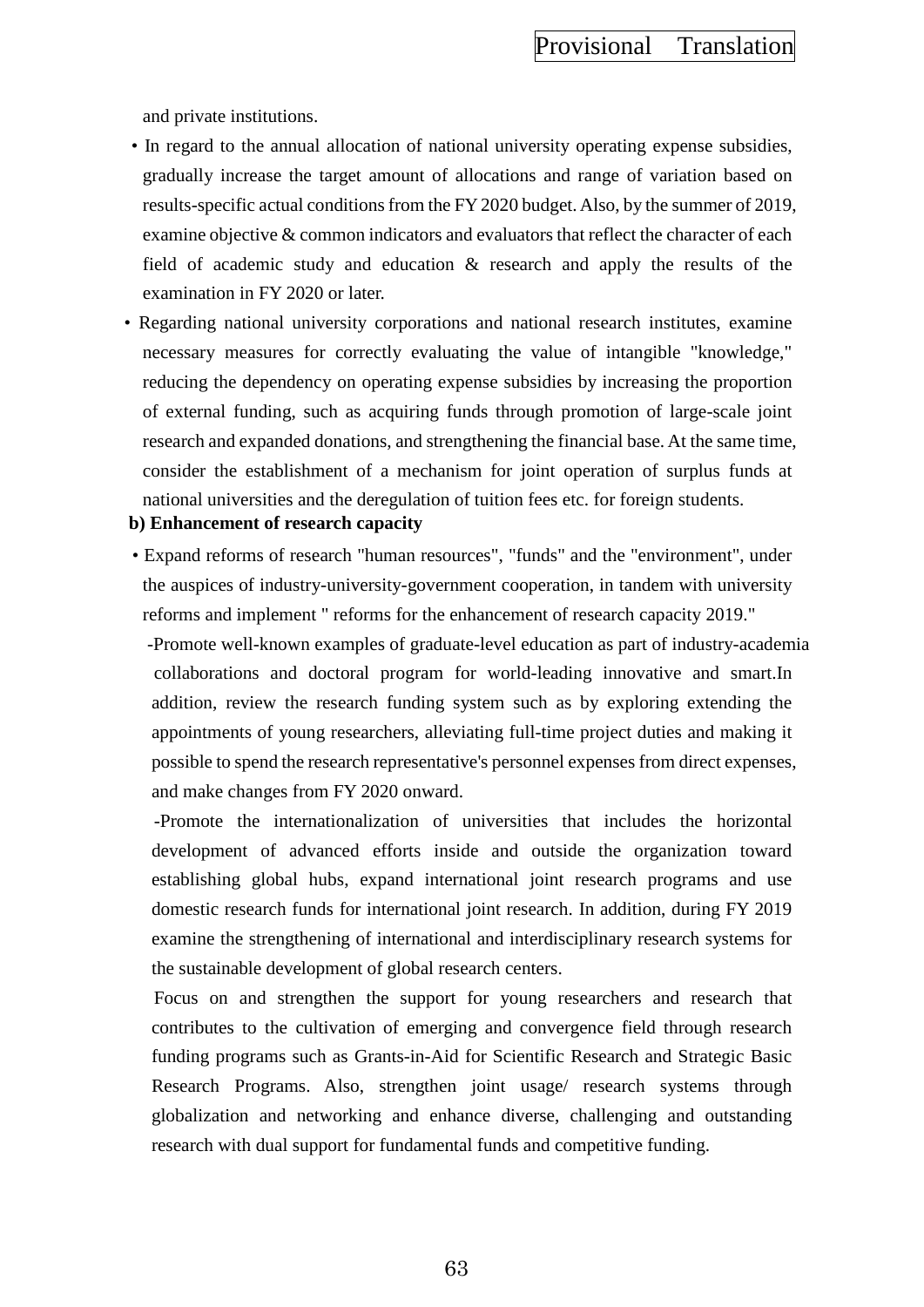-Strategic utilization of advanced large-scale research facilities, equipment and research equipment, creating smart laboratories through utilization of AI and robot technology, aggressively promote strategic renovation of research facilities and carry out "laboratory reforms" aimed at a research environment appropriate to the era of Society 5.0.

- In order to comprehensively and fundamentally strengthen Japan's research capabilities, formulate a "Stronger R&D & young researchers support comprehensive package" (tenative name) by the end of 2019.
- To promote the use of cross-appointment systems based on professional fields, proactively disseminate guidance and good practices and encourage various career paths. In addition, along with other measures to improve the mobility of researchers, undertake a study of the ideal ways of dealing with cross-appointment systems by FY 2020.
- Provide training for women researchers who will be leaders in industry-academia collaborations in order to ensure diversity at research centers and stimulate innovation during 2019 and start new efforts to promote activities in society. Also, based on surveys and analysis of overseas cases, study appropriate work environment improvements and support measures by FY 2020 and incorporate study results in new measures.
- Based on the Cross-Ministerial Research and Development Management System (e-Rad), which manages R&D work data through a competitive funding system, strengthen the functions of the public funds offering process and expand the scope of managed data for all public research funding, etc., in order to visualize the relationship between national research expenses and the output of research papers and patents. Use this information to examine policy, such as more effective ways of distributing funding.
- **c) Promotion of strategic research and development**
	- Start creating architecture in 2019 that contributes to data linkages across fields and businesses for the purpose of realizing smart cities and super cities that serve as places to demonstrate Society 5.0. Also, study and demonstrate urban OS, standard API and data structures etc. through intensive government ministry investment in existing businesses. Further, in anticipation of international standardization, advocate a Global Smart Cities Alliance at the G20 to promote a common understanding that contributes to mutual learning between smart cities and sharing and utilization of successful cases.
	- Promote challenging R&Dwith the aim of creating disruptive innovation. The Moonshot R&D system will be launched in the near future under a promotional arrangement that brings together all relevant government agencies.
	- •Promote human resource development, research and development and activities for social implementation based on "AI Strategy 2019" (decided by the Integrated Innovation Strategy Promotion Council on June 11, 2019).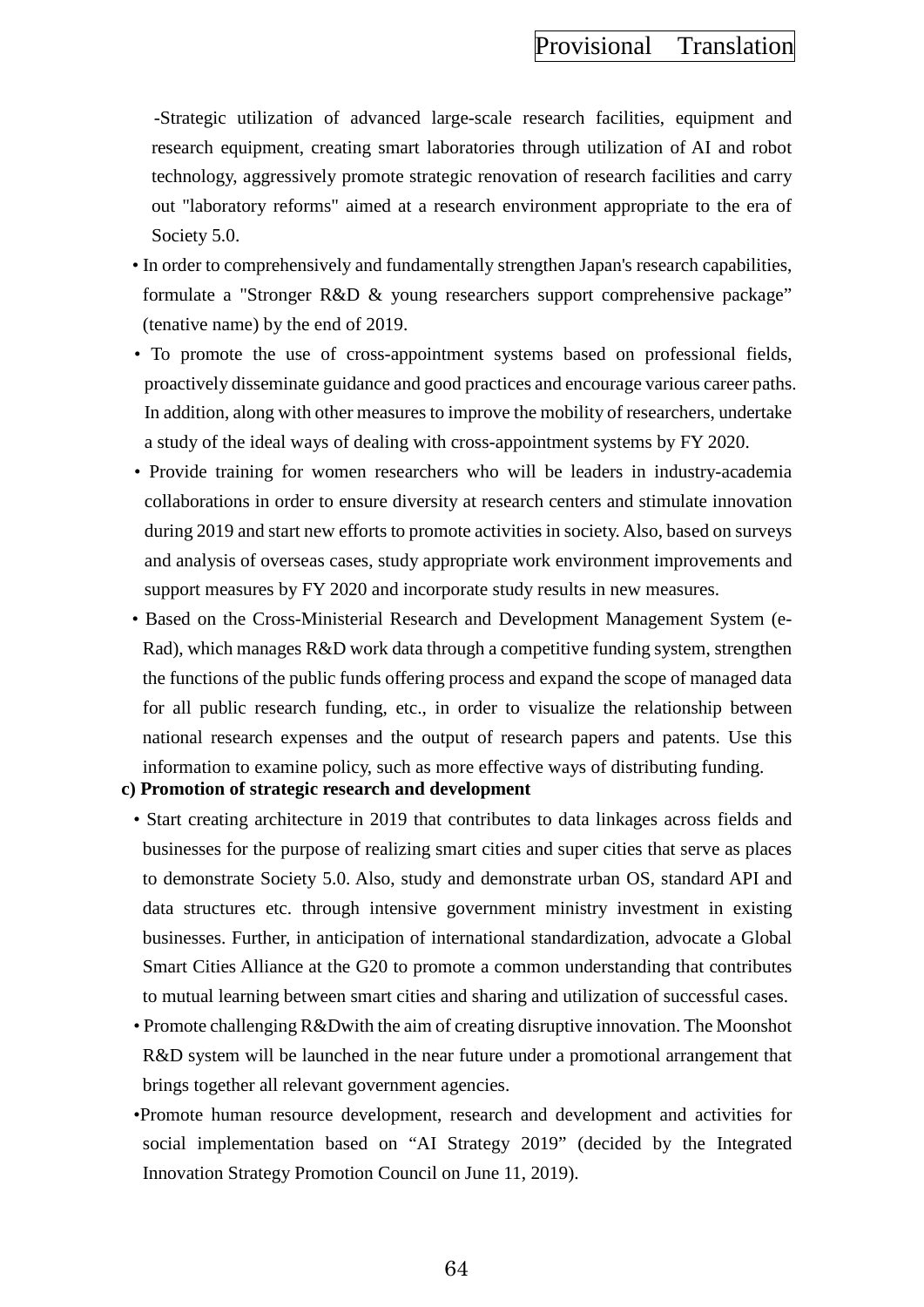• Based on "Bio Strategy 2019" (decided by the Integrated Innovation Strategy Promotion Council on June 11, 2011), create industry promotion data bases, form international bases, host regional demonstration and research projects and encourage visualization of the value and safety of bio products, along with promoting the realization of new functional food labeling based on scientific knowledge and the development of an investment environment for bio-ventures.

In particular, create important large-scale integrated cohorts<sup>[4](#page-74-0)</sup>  $\&$  bio banks as personalized healthcare infrastructure.

Steadily promote the Tohoku Medical Mega bank Project etc. for the cohort of healthy individualsand seek to build a human data integrated platform while verifying the scale sufficient to support international competitiveness. Also, in regard to the cohort of those who are ill, incorporate entire genome analysis and strengthen & accelerate related efforts so that comparative analysis with the cohort of healthy individuals can be performed.

- Focus on and strengthen funding in the main technology areas related to quantum science and the efforts of national and other research institutes taking into consideration the study of the "quantum technology innovation strategy" formulated at the end of 2019, promote international research and development bases and encourage the development of quantum technology-related native human resources that includes upgrades to science and mathematics education.
- Start early access of the supercomputer"Fugaku" (post "K-computer") from FY 2020 in order to achieve the creation of results in the near future and promote applications related to AI and data science. Also, create a flexible use environment for the Science Information NETwork (SINET) and combine data science and computational science based on a high-performance computing environment to collect, analyze and provide various real world and real time data utilizing SINET. In addition, open this data to companies and promote accelerated industry-academia joint use in anticipation of Society 5.0.
- **Promote comprehensively those which efforts toward sustainable use of the Northern Sea Route, R&D addressing global issues such as consideration on a next research project of Arctic Challenge for Sustainability (ArCS) project and efforts related to Arctic research vessel, and international cooperation including holding Arctic Science Ministerial in Japan in 2020.**• Promote next-generation synchrotron radiation facilities through public-private regional partnerships that share the financial burden.
- FY 2020 fully promote the development & sharing of smart research environments and cutting-edge research infrastructure in order to advance and streamline new materials

l

<span id="page-74-0"></span> $4$  Long-term follow-up studies of health  $\&$  disease conditions in certain populations.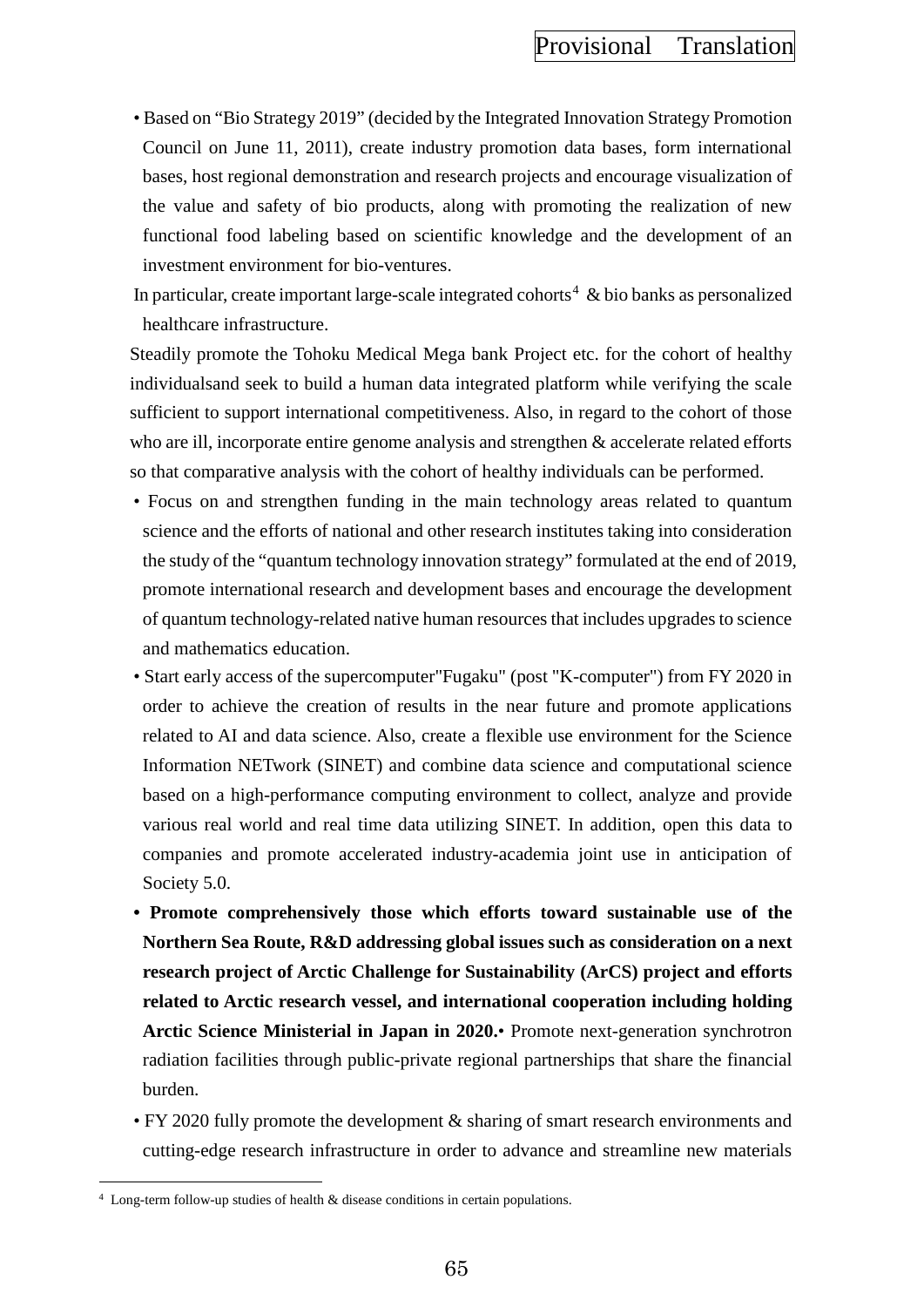development through industry-academia-government collaborations.

• In order to integrate standardization activities from the early stages of R&D, including in areas of cross-industry fields such as IoT, consider enhancing standard experts' supports for researchers at the National Institute of Advanced Industrial Science and Technology (AIST) and strengthening a function of providing consultations to requests from outside the organization that relates to its research areas by the end of FY 2020. In addition, share methods and examples of standardization activities, such as the "Standardized Management Guidelines" developed by the New Energy and Industrial Technology Development Organization (NEDO), among national research institutes in collaboration with relevant government ministries and agencies.

#### **(**ⅲ**) Intellectual property and standardization strategy**

- Promote measures to realize a value design society based on an intellectual property promotion plan.
- In order to accelerate design for business management and open-innovation creating social impact, promote utilization of "business management design sheet" and the use of diagnostic items lists to elucidate the frame of mind required for managers and individuals engaging in open innovetion.
- In order to promote intellectual property creativity education that fosters the creativity of children and students in primary and secondary education, this year the collection and creation of teaching materials for newly targeted high schools and other schools will begin and demonstration lessons utilizing those materials will be held around the country.
- In order to promote the use of trademark rights to strengthen local branding power, strengthen efforts starting in FY 2019to use regional collective trademarks and at SMEs, etc. and take measures to shorten the trademark examination period, which tends to be prolonged as the number of applications increases.
- Study specific measures for strengthening the functions of the intellectual property litigation system so that intellectual property rights cannot be "profitable for infringers".
- Regarding the import of counterfeit goods for the purpose of personal use, which has been seeing a remarkable increase, study the direction to be taken of specific responses and immediately reach a conclusion, taking into account the damage to right holders etc. and the operating conditions, including how the system is maintained, in foreign countries.
- To establish a system to prevent the outflow of technology and other important information in overseas locations, implement development support for trade secret management systems for Japanese companies overseas, such as in Asian countries.
- In regard to pirated editions distributed over the Internet, take comprehensive measures such as promoting the distribution of legitimate versions, strengthening international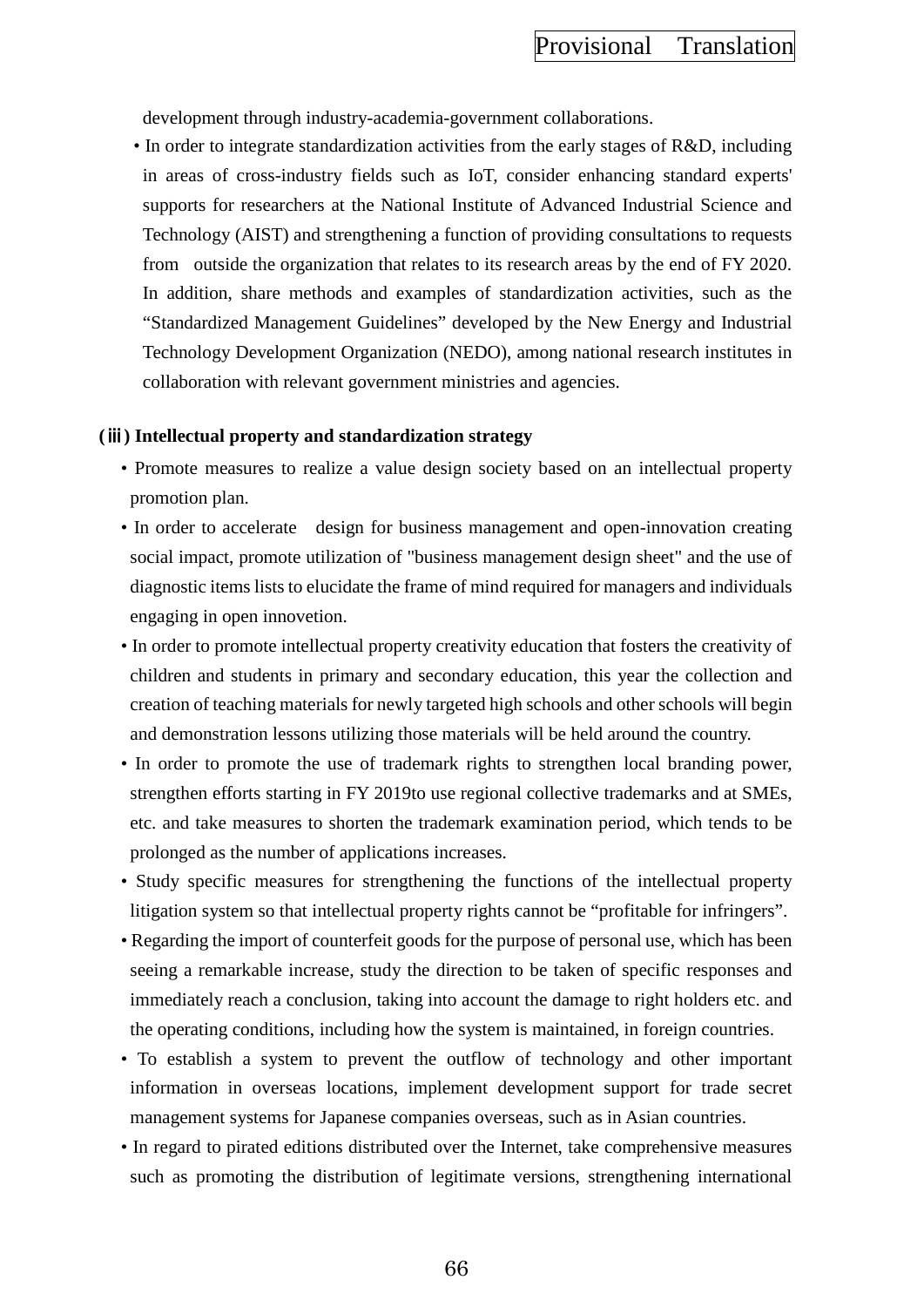collaboration & international implementation and studying needed systems.

• In fields such as autonomous driving, sharing economy, smart cities, data exchange markets, AI and IoT technologies, actively make proposals at the international standardization organizations in regard to the data architecture that embodies the concept of Society 5.0.

#### ⅱ**) Next generation industrial system**

#### **(i) Promotion of data linkage in the supply chain**

- In order to make the most of the valuable data generated from manufacturing floors, the system to distribute data across company boundaries will be established in FY 2019, cooperating with domestic organizations, companies, and other countries.
- In order to upgrade Japan's "Coordination" throughout the supply chain, EV-related virtual simulation models will be built in FY 2019 aiming for improved development efficiency through digitalization of automobile design and development, in addition to the fuel efficiency, heat and movement performance models built by FY 2018.

#### **(**ⅱ**) Social implementation of robotic technology.**

- In order to carry out robot development and introduction in the service field based on the user's point of view, forums for robot users and manufacturers to meet will be held in the fields of facility management, nursing care, and food & drink. In the forums, issues with introducing robots will be reviewed, and the best new business models to standardize business processes, data linkages and communication will be organized in FY 2019.
- In order to broadly train robot developers and robot system integrators, a system of academia-industry collaboration to encourage the development of teaching materials, the dispatch of lecturers in cooperation with industry and on-site training will be established by the summer of 2020, with a view toward introducing robot education programs in industrial high schools and technical colleges.
- The government examines the state of national qualification system (skills certification system) that evaluates the skills of robot system integrators in 2019. Also, in order to raise social interest and encourage young people to become robot system integrators or other robotics-related professionals, we review the introduction of competitive events using "industrial robots" at World Skills International in FY 2019.
- In preparation for the World Robot Summit's 2020 event (held at Aichi Sky Expo and the Fukushima Robot Test Field), an awards competition promoting social implementation and R&D that brings together the world's robot technology, the rules of the competition will be published and the recruitment of competition participants will start in the summer of 2019. Also, based on the Fukushima Innovation Coast concept which has the Fukushima Robot Test Field as one base, the government plans industrial clusters and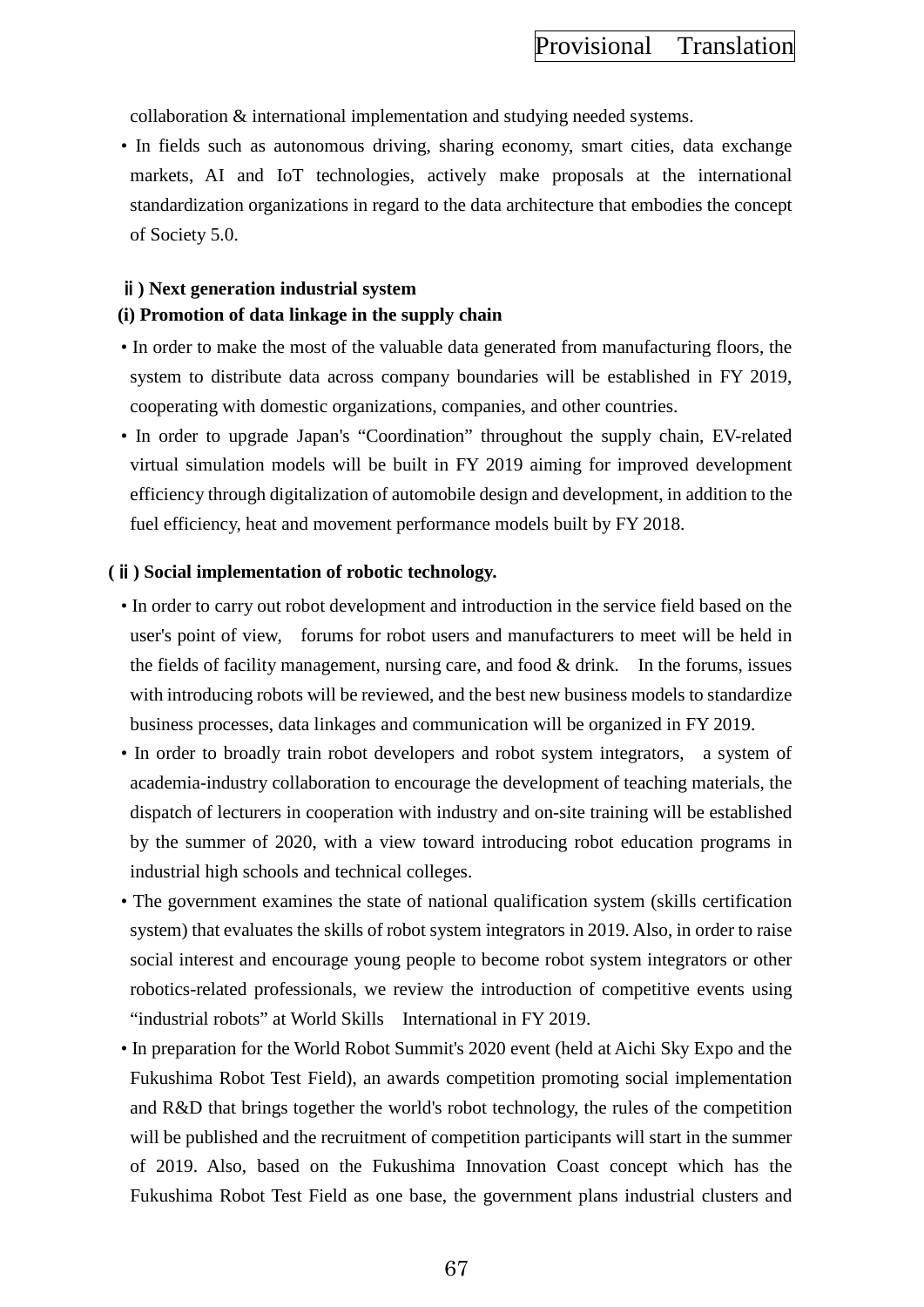promote environmental improvements to achieve self-supporting and sustainable industrial development in cooperation with companies that have advanced overseas and local companies.

• In addition to "smart manufacturing support teams" promoting the introduction of IoT and robots through specialist training and the dispatch of experts, we create "supplier support teams" that support autonomous driving technology and new technologies such as motorization. The government expands support bases for small and medium-sized manufacturing companies in combination with these teams to about 40 locations nationwide in FY 2019.

#### **(**ⅲ**) Expansion of the space business**

- **•** In connection with the navigation services provided by the quasi-zenith satellite "Michibiki," make steady progress while also improving efficiency in establishing & improving the functions and performance of seven aircraft systems along with developing and maintaining corresponding ground facilities by around FY 2023. Also, expand use in various fields by, for example, supporting demonstration projects and the proliferation of compatible receivers and make efforts to expand overseas. In addition, promote the G space project that facilitiates social implementation of advanced technologies using G space information, centering on the G space information center. Furthermore, in order to achieve sequential social implementation of the common infrastructure that can be positioned to a high degree of accuracy from FY 2020, clarify the specifications for 3D maps consistent with positioning by electronic reference points etc. in the same fiscal year.
- **•** Launch two H3 rockets in FY 2020 and 2021, and launch advanced optical and radar satellites in FY 2020. Increase the number of information gathering satellites, strengthen functional guarantees and develop technical test satellites.
- Undertake full-scale development and improvement of Tellus to provide satellite data in conjuction with data from local public entities. Also, use satellite data in various fields, such as in regard to expanding the S-Booster business contest to the Asian region.
- With regard to space ventures, expand the supply of risk money, using for example the Development Bank of Japan (DBJ), and enhance overseas investment. Also, full-scale operation of a specialized human resources platform will start in FY 2019.
- **•** Promote business creation through collaboration between the Japan Aerospace Exploration Agency (JAXA) and the private sector. In addition, in regard to parts and components for competitive small satellites  $\&$  small rockets, start support for in-orbit demonstrations by FY 2020 based on, for example, using domestic civilian rockets.
- With regard to reducing space debris, rapidly encourage R&D that utilizes the vitality of the private sector, and based on the "Future Efforts on Space Debris" (May 31, 2019 agreement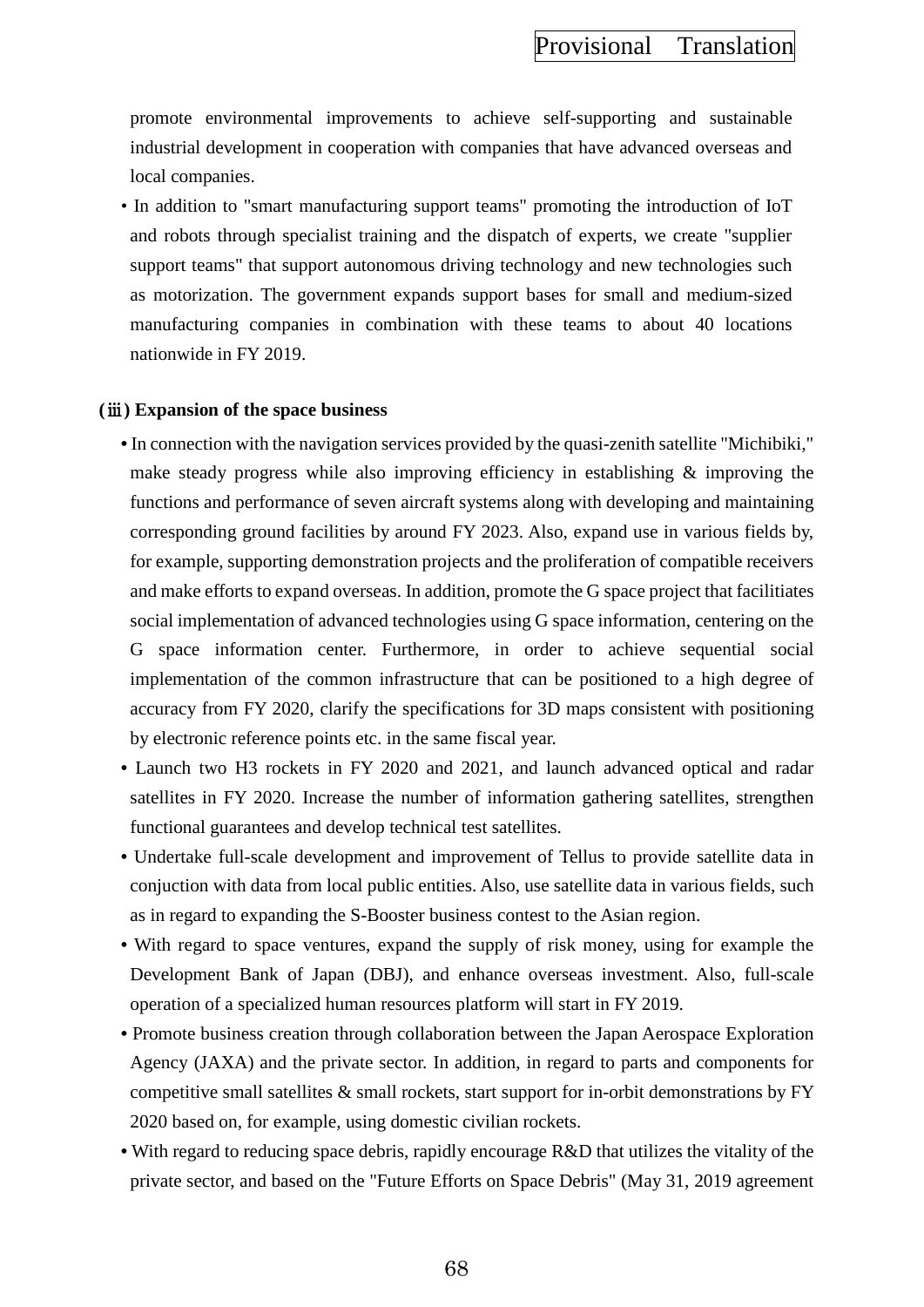of ministers on the Task Force involving relevant ministries related to space debris) compiled in May 2019, study specific efforts along a time axis and participate in discussions of an international framework.

**•** With respect to international space exploration, study a policy on participation in the Lunar Orbital Platform–Gateway that the United States envisions and make a decision in 2019 in cooperation with private operators, from the viewpoint of utilizing Japan's technology strengths. Also, promote space exploration projects such as to the moon and Mars.

## **(**ⅳ**) Expansion of the aircraft industry**

- To capture growing global demand for aircraft, expand the supply of risk money through DBJ and other financial institutions and support R&D that promotes the development of next- generation aircraft that utilize cutting-edge technologies, such as motorization, composite materials and automation.
- In regard to the future of the space jets business and other completed aircraft, establish a sales support system after development completion and a system for maintaining the safe operation of mass production aircraft by the time space jets enter into service, while conducting appropriate safety reviews.
- From the viewpoint of fostering internationally competitive aircraft parts companies and clusters, promote capital investment that contributes to productivity improvements and support collaboration and new entries for the purpose of expanding business through the national aircraft cluster network.
- In order to strengthen the aircraft supply chain in the fast-growing Asia market, make use of such opportunities as domestic and international exhibitions and conventions and promote collaboration between the public and private sectors of relevant parties in Japan and the rest of Asia.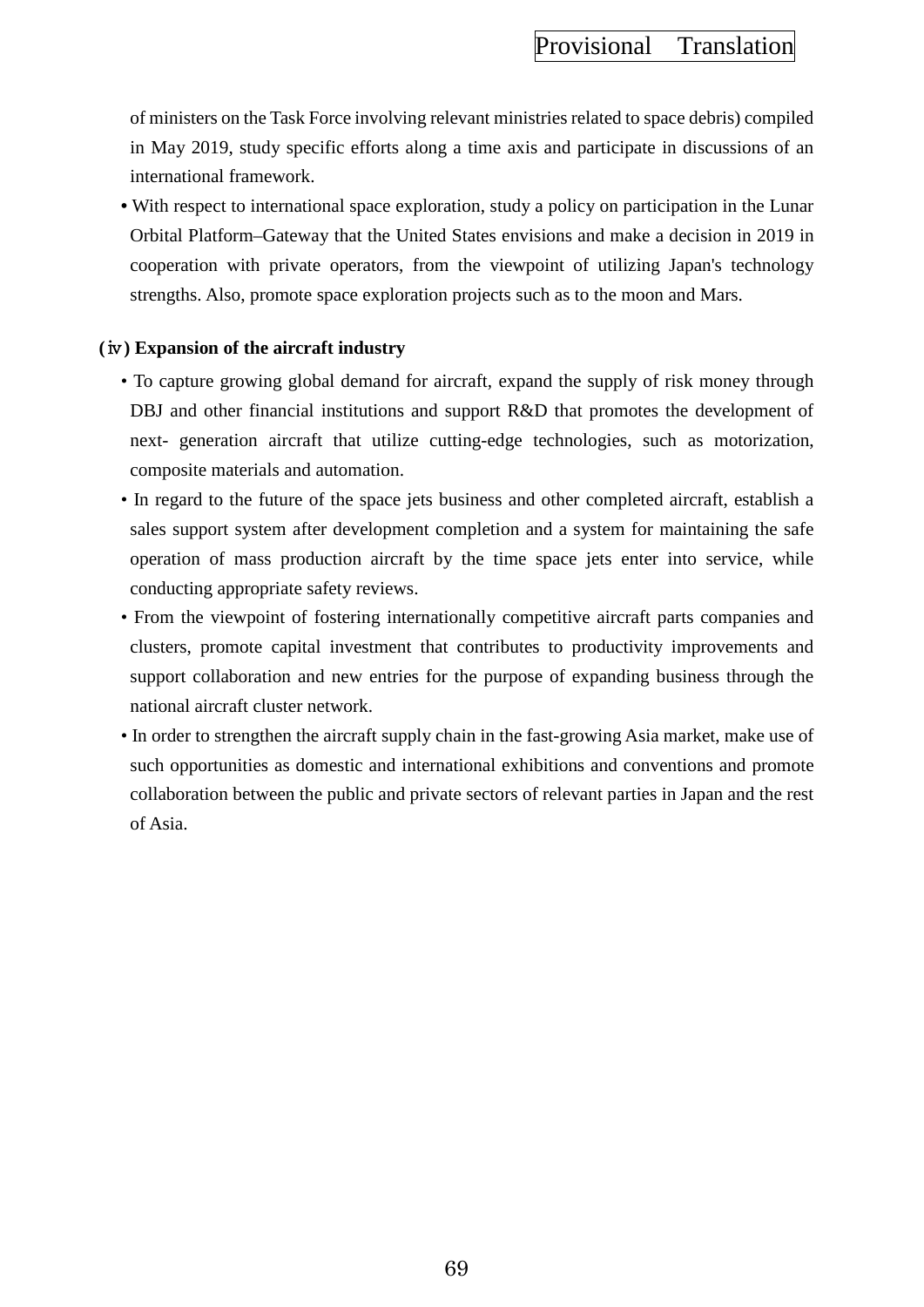### **9. Human Resources Development for the Society 5.0 era**

#### **(1) Major progress of KPI**

**[KPI] Have wireless LAN be standard in 100% of classrooms by FY 2020.** ⇒FY 2017: 38.3%

**[KPI] Have computers for student learners in 1 of every 3 classes by FY 2020.**  $\Rightarrow$ FY 2017: 1 for every 5.6 child students

**[KPI] Have new IT passports tests for exam takers reach 500,000 people by FY 2023.**  $\Rightarrow$ Plan new tests (to start in FY 2019)

**[KPI] Certiify 100 courses as Fourth Industrial Revolution skill acquisition coursesby FY 2020**

⇒April 2019: 54 courses

**[KPI] Have the no. of adult students in universities and professional schools etc. reach 1 million people by FY 2022.**

⇒FY 2016: Approx. 500,000 people

### **(2) New specific measures to be taken**

## ⅰ**) Human resource development in universities, etc.**

• In creating added value through data & AI, there is a need for human resources who have both expertise in each field, data science, and AI literacy to understand the meaning of data and can make use of it. To this end, universities will develop standard curricula and teaching materials for beginners in mathematics, data science and AI in FY 2019 and proliferate this to universities and higher vocational schools across the country. Also, in order to acquire the basic ability to apply mathematics, data science and AI to one's special field in both the humanities and science, develop standard curricula and teaching materials at the applied basic level by FY 2020. In addition, actively and intensively support universities that introduce mathematics, data science and AI education into their curricula. Further, develop a training program for doctoral student and doctoral degree holder to acquire advanced data science and other skills in collaboration with industry, overseas universities and other institutions, and build and expand a national network in FY 2019.

- To establish a system to certify high-quality educational programs in mathematics, data science and AI at universities and technical colleges based on the needs of industry, study policies for using certification standards and industry hiring and compensation practices and start certification in FY 2020.
- Promote active use of a degree program system that can set curriculums beyond the framework of faculty and department schools. Also, by constructing multiple new types of educational programs (such as the "Late Specialization Program") that balance the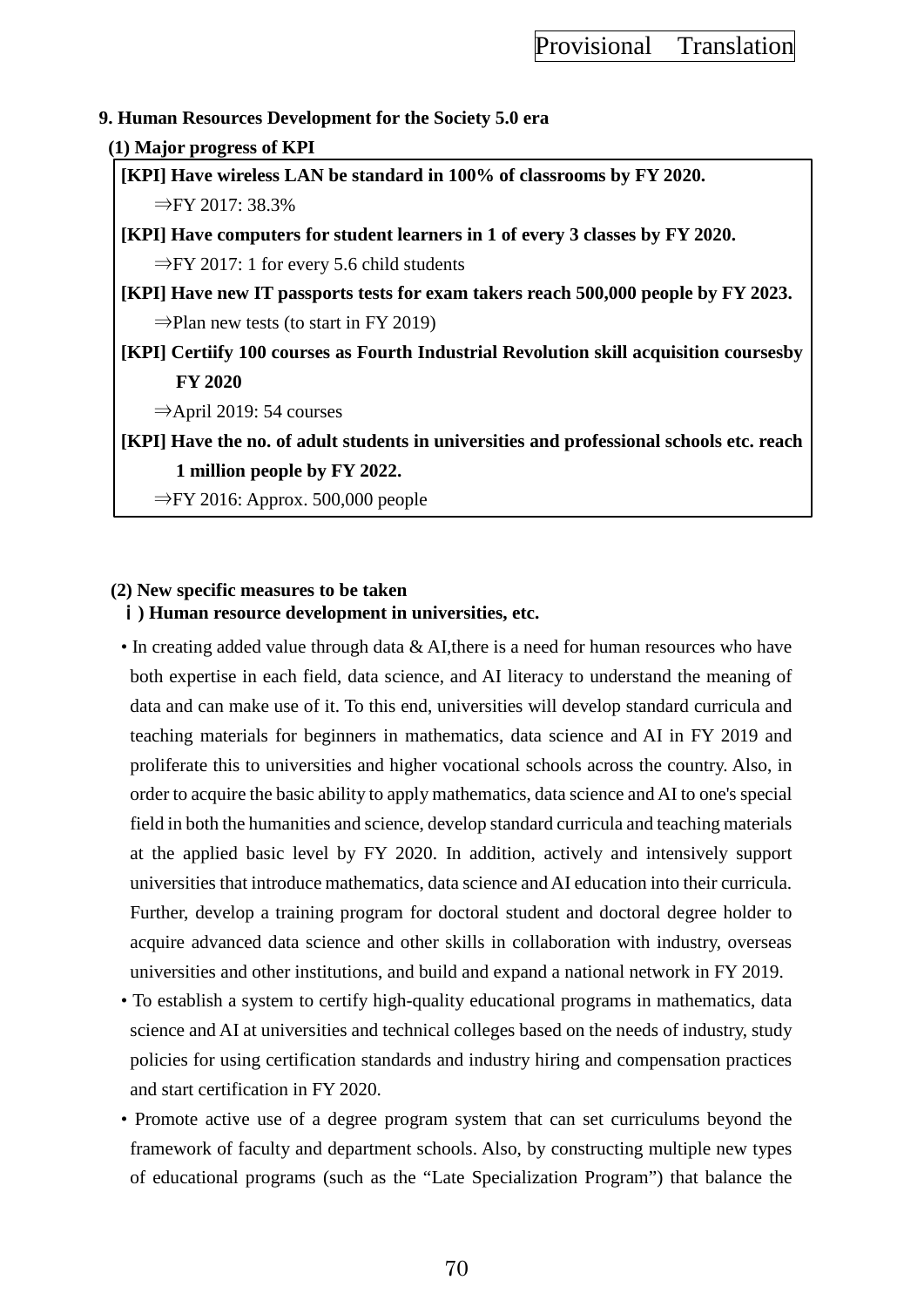breadth and depth of universal common education to graduate school education utilizing this system, achieve a broad realization of liberal arts education across the humanities and science in university education. Also, in order to foster top human resources who can lead the world, construct a program to identify "nails that stick out" that can be nurtured from an early stage through early admissions etc.

- Establish guidelines for the management of academics by 2019 and promote the visualization of academic results at universities through the guidelines. Also, in FY 2019 create good examples of methods for utilizing learning achivements and history in company recruitment activities & further learning and expand the approach to universities around the country.
- Make preparations for steadily carrying out a common university entrance examination to assess academic ability such as thinking ability, judgment ability and expressive ability needed in the Society 5.0 era in FY 2020. Also, make a study that includes using CBT of inserting "Information I" from FY 2024 in this examination. Further, provide support for radically expanding the number of universities that will adopt Information I in the entrance examination irrespective of the undergraduate field.
- Develop industry-academia collaboration programs centered on mathematics and data science fields at universities, specialized vocational schools, etc., and expand the utilization of MOOCS and the Open University of Japan. Also, to foster career practitioners in universities, develop training programs from FY 2019 and deploy them nationally. In addition, establish a system for introducing human resources that matches practitioners, and construct a portal site to provide course information for lifelong education.

#### ⅱ**) Human resource development at the primary and secondary education stages**

• To realize the world's most advanced high-quality education using the latest technology for all students, introduce the use of digital technologies in all elementary, middle and high schools as soon as possible within 5 years and implement comprehensive measures to maximize the educational impact. As for having needed ICT environments in elementary schools, junior high schools and high schools, eventually achieve an environment in which each student has his/her own computer and can fully utilize it by setting goals and developing a roadmap in FY 2019. At the same time, examine the use of BYOD (Bring Your Own Device) and demonstrate specific kinds of usage. Also, in order to be able to procure an ICT environment as quickly as at the lowest possible cost, show examples of ICT equipment standard specifications by summer 2019. Further, revise the "Guidelines Concerning Education Information Security Policy" by the summer of 2019 in regard to using cloud services.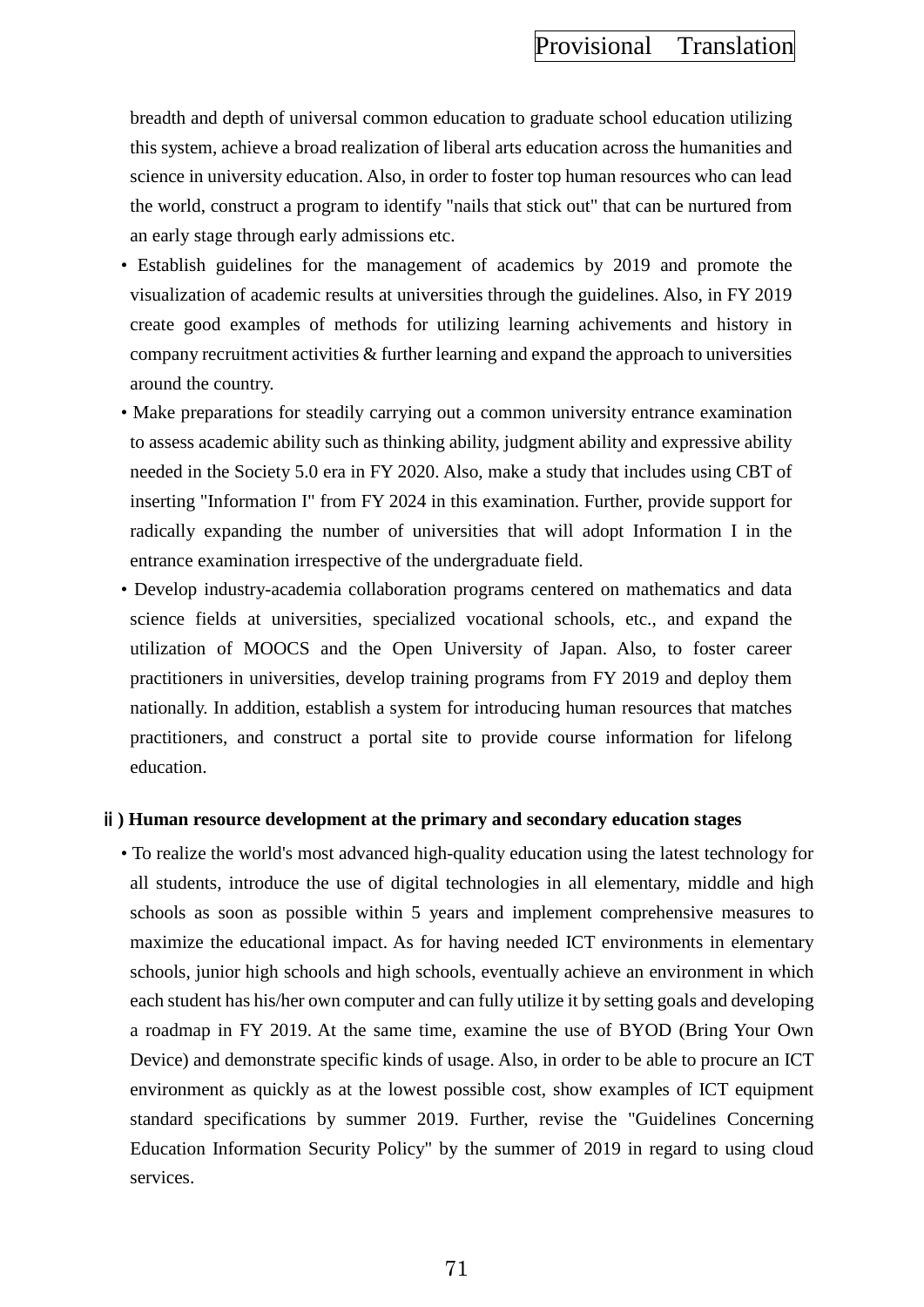- On the assumption that clouds are used in schools, make public policies for the efficient and effective introduction of cloud services. Also, in regard to connection methods that will allow schools to easily introduce clouds from a cost aspect, model and exemplify various options such as public clouds via public networks and "SINET". In addition, make preparations so that all local governments and schools that want to can use SINET utilizing educational resources such as universities in primary and secondary education as well as leveraging the educational and academic research of universities etc., and conduct trial implementations in FY 2020.
- Because digital textbooks are new teaching materials that have great potential to enhance student learning and reduce the level of learning difficulties due to disabilities, promote their effective use in educational settings. In addition, while verifying the benefits and effects of digital textbooks, consider an optimum system for their use taking into account international competitiveness, and take necessary measures.
- To provide programming education with the introduction of elementary school programming education from FY 2020, provide opportunities for experiential learning and training to enable all teachers. Also, augument available programming learning information such as by providing teaching examples at websites. Develop educational materials etc. that contribute to training junior high school and high school teachers in FY 2019. Further, based on a study of the status of teacher education, training and licensing, employ at least one person with knowledge of ICT in high schools by FY 2024, taking into account diverse human resources in society.
- Create teaching materials to achieve a solid understanding of such subjects as probability, statistics and linear algebra at the high school level bearing in mind the connections to mathematics and data science education at universities and other education institutions, and provide guidance mainly to those who wish to enter university from FY 2020.
- To improve the productivity and quality of learning, develop EdTech to realize effective AI learning. And in order for the learning portfolios of accumulated educational logs to be used for student learning and teacher guidance, promote practices related to the standardization and utilization of collected data and create and collect good examples for development throughout the country. Also, organize basic ideas concerning the use of advanced technology that will enable teachers to use advanced technology and ICT, including EdTech. Further, enhance training through the creation of "guidelines on computerization of education" (provisional name) and the dissemination & development of teaching examples.
- Regarding distance education, in order that schools can obtain matching connections, guidance and technical advice, organize various related organizations that have a desire to cooperate in FY 2019 and start presentations. Also, create and develop examples that include flexible implementation in junior high schools and create an environment in which distance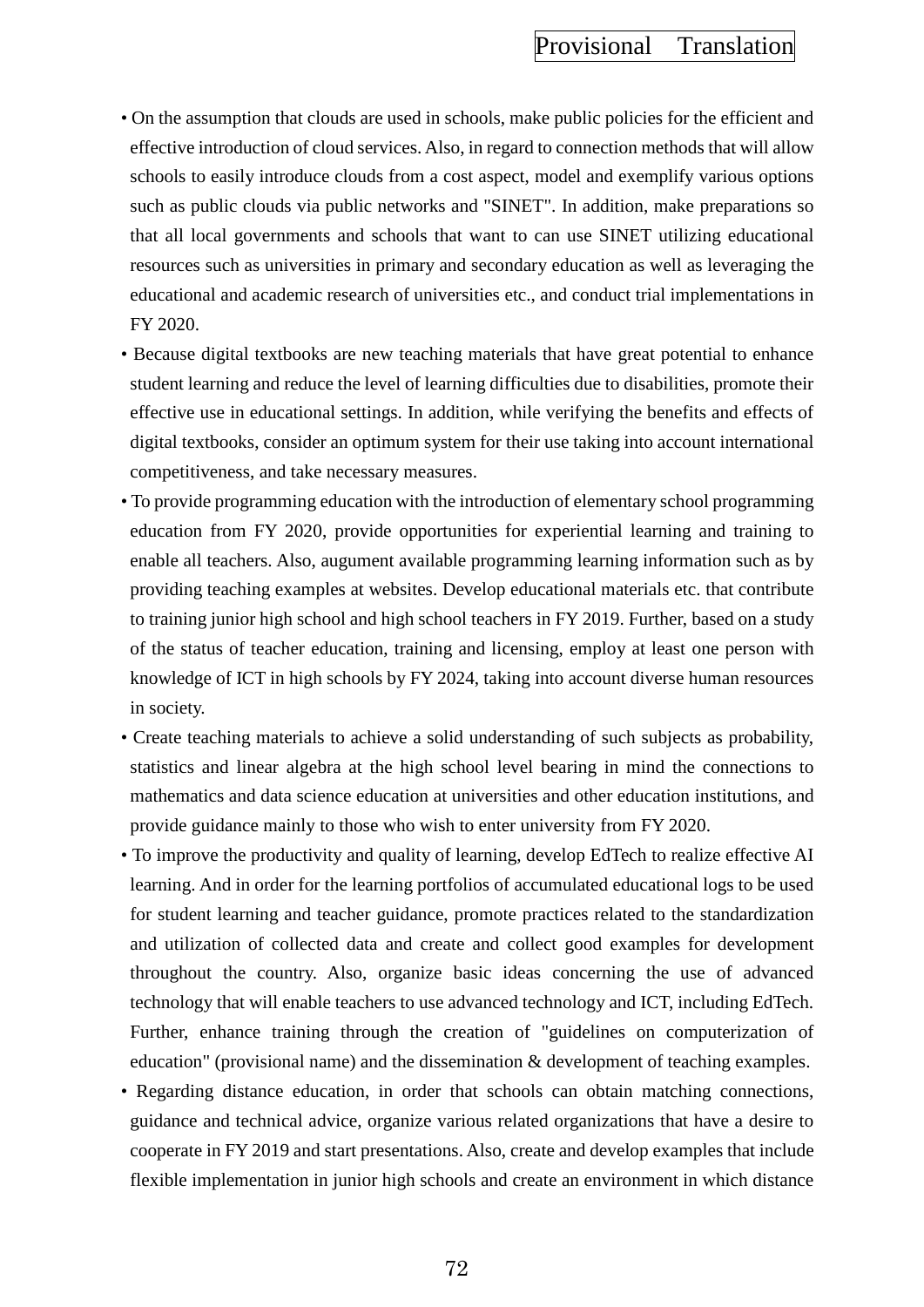education can be implemented in all schools that desire such programs by FY 2023.

• In regard to STEAM education, which is cross-disciplinary education to apply learning in multiple subject areas to solving actual social problems, create and collect good examples of industry-academia collaboration and local collaboration by FY 2020, present model plans and develop these plans for schools nationwide. Also, create a STEAM online library of educational content by FY 2020.

### ⅲ**) Human resource development and utilization in the industrial world**

- In order to identify and solve management problems at SMEs by applying data science  $\&$ AI, AI Quest (Problem Solving AI Human Resources Development), which provides opportunities for companies etc. to engage in practical learning centered on problemsolving learning, will conduct demonstrations from FY 2019 and develop results for Japan and overseas. Also, study creating an accreditation system for companies that will engage in AI Quest and implement it from FY 2020.
- In the "unexplored IT human resource discovery and development business," identify individuals with high mathematical ability and in FY 2019 begin studying new methods for developing individuals who create information processing technology including AI technology and carry out implementation from FY 2020.
- Review the "INNO-vation program," find challenges that lead to disruptive innovation and support those challenges. Also, disseminate this internationally, including the results of previous efforts, and provide new support for business development such as development and matching with companies.
- Create guidelines for the operation of "local ICT clubs," which become local places of activity where children, working people, disabled people, elderly people etc. learn such ICT skills as programming from each other, and implement them nationwide.
- In order to promote matching between companies and cyber security human resources, coordinate duties and roles with skills and qualifications, commonize languages and more. Also, undertake local development of core human resources in regard to important infrastructure and industrial infrastructure who are familiar with information systems and control systems. Further, build bases for training security personnel autonomously in areas such as Okinawa and implement "Practical Cyber Defense Exercises" intended for government agency etc. information system personnel.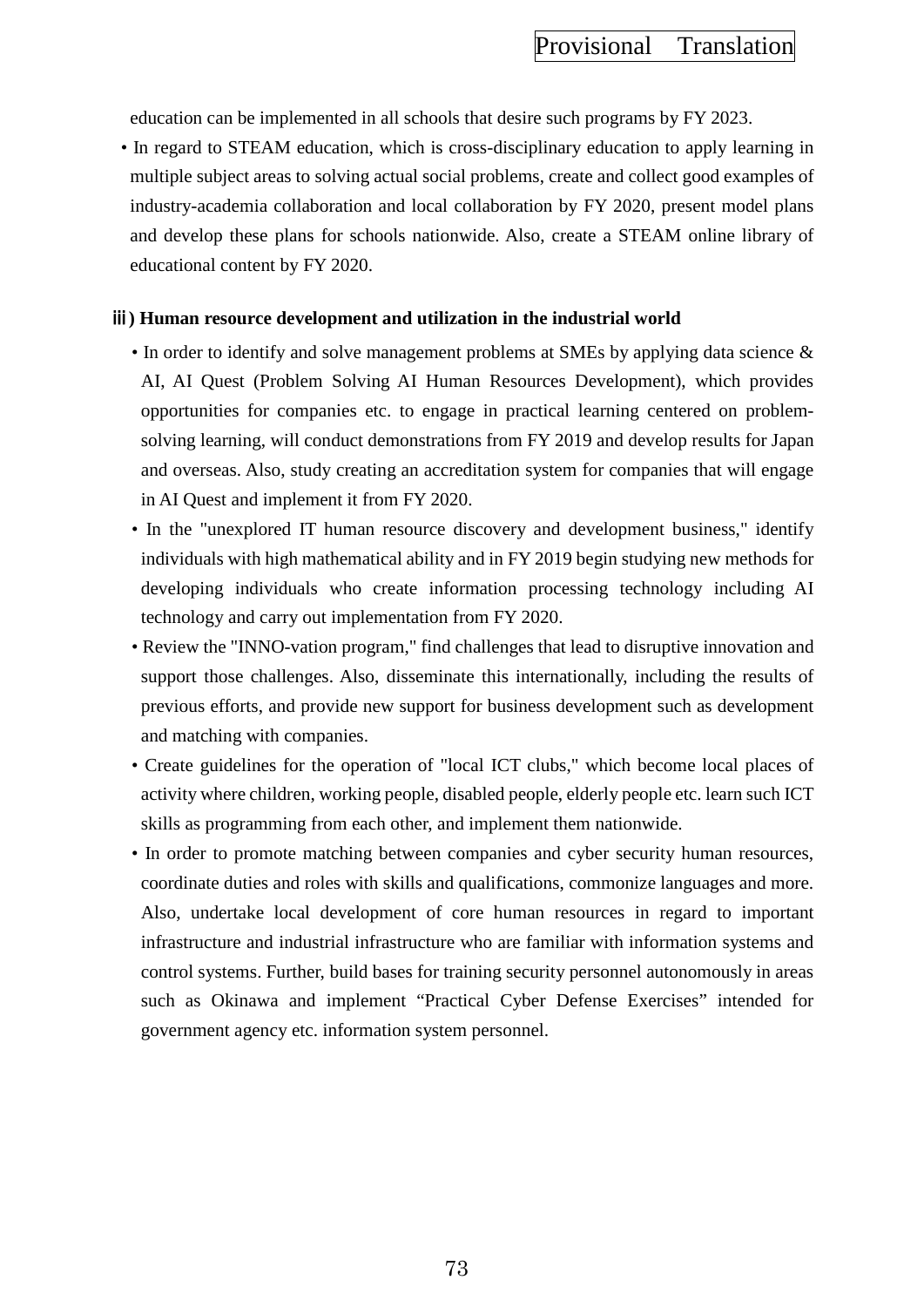### **10. Taking in Overseas Growing Markets**

#### **(1) Major progress of KPI**

- **[KPI] Aim to promptly conclude RCEP negotiations, upon which the FTA ratio will exceed 70%.**
	- $\Rightarrow$  As of end FY 2018: the FTA ratio 51.6%

\*The ratio of the amount of trade with countries with which EPAs & FTAs are in effect and signed as of the end of FY 2018 in proportion to Japan's total amount of trade (based on the amount of trade in 2018)

\*The KPI was reassessed based on the status of implementation of economic partnership negotiations.

\*The FTA ratio reaches 78.7% (based on the amount of trade in 2018) when the current RCEP under negotiation is signed

- **[KPI] Double the inward foreign direct investment (FDI) stocks to 35 trillion yen by 2020.**  $\Rightarrow$ As of end 2018: 30.7 trillion yen
- **[KPI] Double the value of export and overseas subsidiary sales by SMEs by 2020 comperared with the level of 2010.**

 $\Rightarrow$  FY 2016: 20.6 trillion yen (FY 2010: 12.8 trillion yen)

**[KPI] Achieve infrastructure system orders of approx. 30 trillion yen in 2020 (2010: approx. 10 trillion yen).**

 $\Rightarrow$  2017: Approx. 23 trillion yen

\*KPI includes "the amount of income from business investment, etc."

**[KPI] Increase overseas sales of broadcast contents to 50 billion yen by FY 2020** ⇒FY 2017: 44.45 billion yen

#### **(2) New specific measures to be taken**

In order to achieve sustainable growth of the Japanese economy, global demands need to be incorporated by taking a broad look at the international market. Also, further efforts need to be taken to encourage Japanese companies including SMEs to expand overseas businesses. he global movement towards achieving Sustainable Development Goals (SDGs) brings new business opportunities. Together with expanding Society 5.0 internationally, by taking advantage of opportunities such as the G20, the Seventh Tokyo International Conference on African Development (TICAD7) in Japan and the SDGs Summit, the "SDGs Model of Japan" will be shared and promoted with and across the international community, with Africa and Southeast Asia as key regions.

Also, while there are conflicts in the world over trade, such efforts are to be undertaken through working on economic partnership negotiations, to promote the establishment of a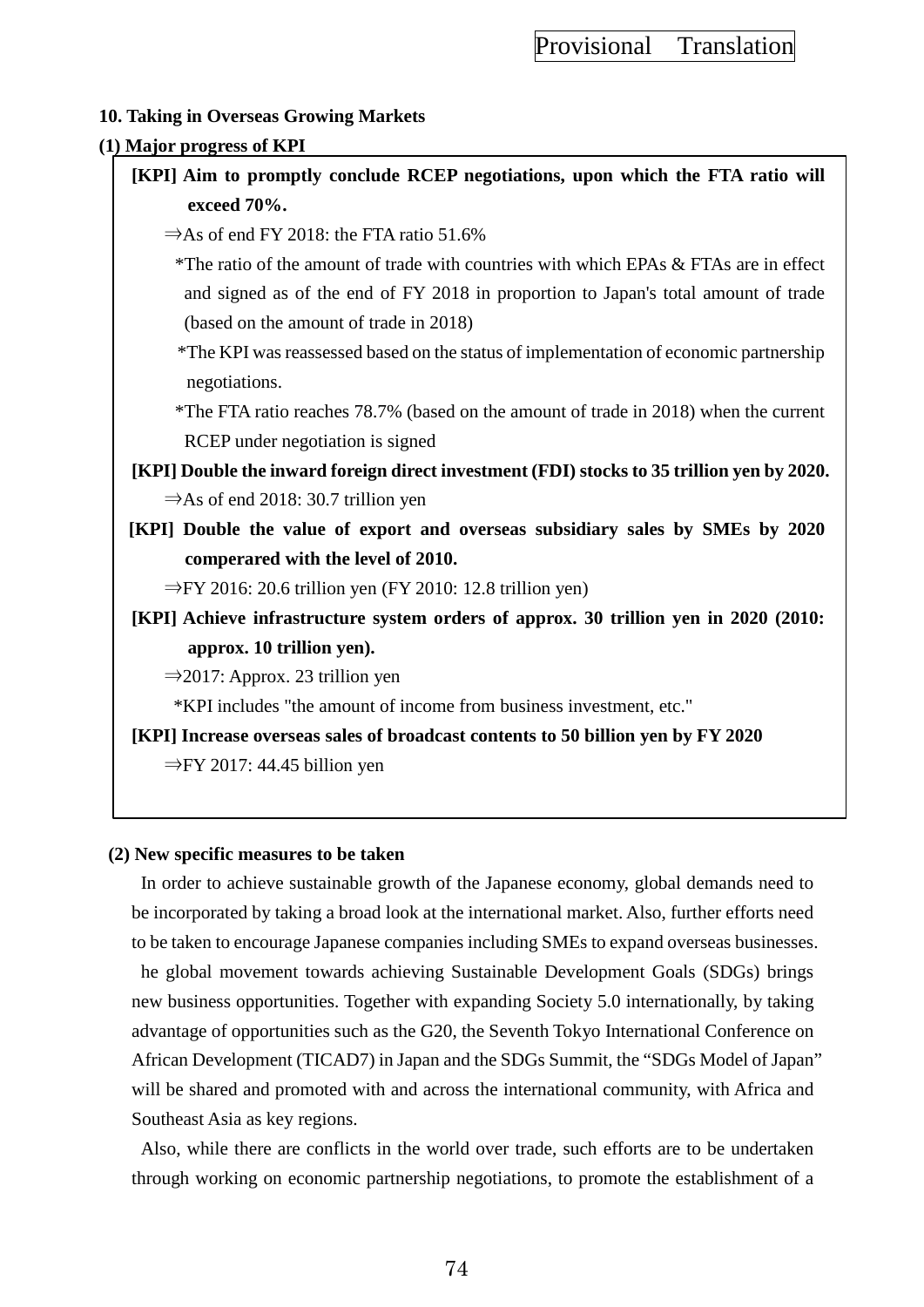rules-based free and fair economic order, and to lead to the sustainable growth of the world economy.

## ⅰ**) Global expansion of Society 5.0 and achieving SDGs**

### **(**ⅰ**) Support for implementation by private companies**

• To realize Society 5.0 abroad led by the private sector, the Government strongly promotes healthcare, smart cities and mobility programs, by utilizing the network of the Center for the Fourth Industrial Revolution Japan / the World Economic Forum and through involvement of various actors in advanced efforts, and supports these programs by the relevant measures of government agencies.

## **(**ⅱ**) Accelerating STI for SDGs**

In order to promote "Science, Technology and Innovation for Sustainable Development Goals (STI for SDGs)," the Government formulates the "Guiding Principles for the Development of STI for SDGs Roadmaps" proposed by Japan at G20 and supports the formulation of roadmaps for each country.

**•** In FY 2019, the Government will research ideal roles of the platform which matches the seeds and needs for solving issues and creates new businesses, and conduct trial operations of prototypes. Furthermore, through disseminating information at international conferences such as G20 and TICAD, the Government will promote collaboration and cooperation among various actors in Japan and abroad, and promote the creation of innovations for achieving SDGs, including measures against climate change and marine plastic litter.

#### **(**ⅲ**) International standardization of Society 5.0 (Repeat)**

**•** The Government promotes international standardization by actively making proposals to international standard organizations, in those fields such as data architecture that embodies the concept of Society 5.0, along with the fields of autonomous driving technology, sharing, smart cities, data exchange market, AI and IoT, etc.

### ⅱ**) Supporting overseas business expansion of Japanese companies**

## **(**ⅰ**) Expansion of exporting infrastructure systems**

• The public and private sectors implement the priority measures of the "Infrastructure" System Export Strategy (Revised Edition in FY 2019)" (approved by the Ministrial Meeting on Strategy relating Infrastructure Export and Economic Cooperation on June 3, 2019).

## **a) Promotion of the "quality infrastructure"**

**•** To ensure "openness", "transparency", "economic viability", "debt sustainability of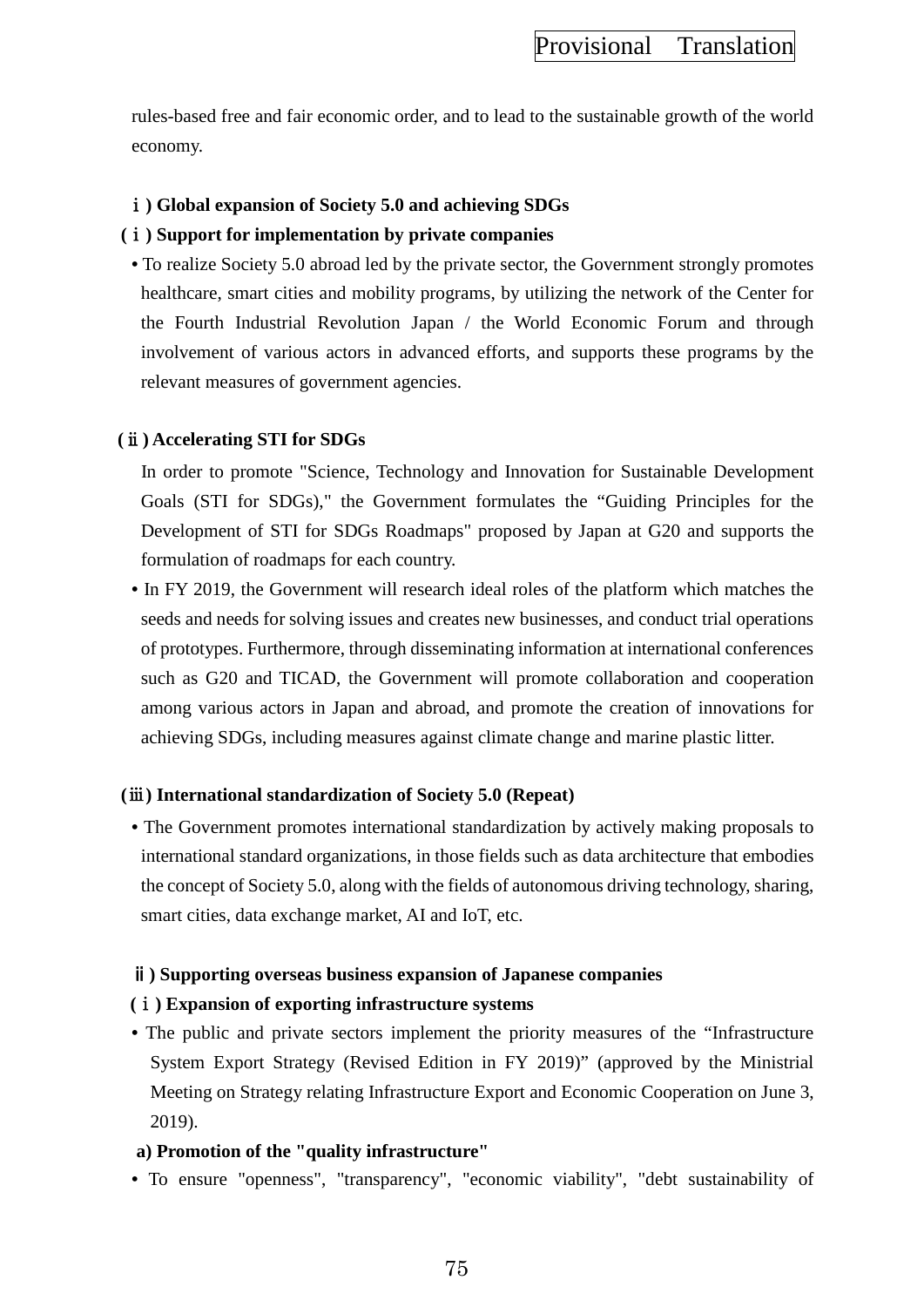borrowing countries", etc., in accordance with the G20's principles of high-quality infrastructure investment and the APEC Guidebook, etc., the Government leads the development of infrastructure internationally and contribute to sustainable economic and social development.

- Building upon problem-solving capabilities that utilize advanced new technology such as IoT and AI and high-quality distribution services, the Government enhances Japan's contribution to the achievement of SDGs. At the same time, in order to promote overseas expansion in the business fields in which Japan has an advantage, the Government promotes the formation of cross-sectoral packaged projects such as smart cities, by developing regulations and rules in partner countries, proliferating international standards originating in Japan and strengthening coordination among related ministries and agencies through field-specific task forces.
	- **b) Strengthening competitiveness through public-private approach and strategic efforts to win orders**
	- Consistent with foreign policy, such as the "Free and Open Indo-Pacific" vision, the Government reduces business risk and strengthens access to markets including in Africa and island countries by working together with the relevant countries, to promote expansion of business opportunities. Also, the Government promotes to utilize materials and human resources, including from local regions and third countries, to improve price competitiveness, and studies structural reforms of domestic-related industries to strengthen their export base.
	- The Government constructs new trade insurance schemes in collaboration with relevant organizations to address issues such as further utilization of institutional investors' funds and development of the African market.
	- The Government improves its involvements in project formation from "upstream" to "downstream," and enhances public finance for package projects, public-private funds and efforts in overseas operations of independent administrative corporations, to enble Japanese companies to further enter into overseas infrastructure markets.
	- The Government enhances public support to promote continuous involvement of Japanese companies, including utility companies, through participation in management and O&M, instead of simply selling equipment,.
	- To support Japanese companies with technological superiority in the field of renewable energy such as offshore wind power generation, the Government supports with public finance those businesses and commercialization of new initiatives that use advanced technology, and promotes innovation and new business investment by Japanese companies.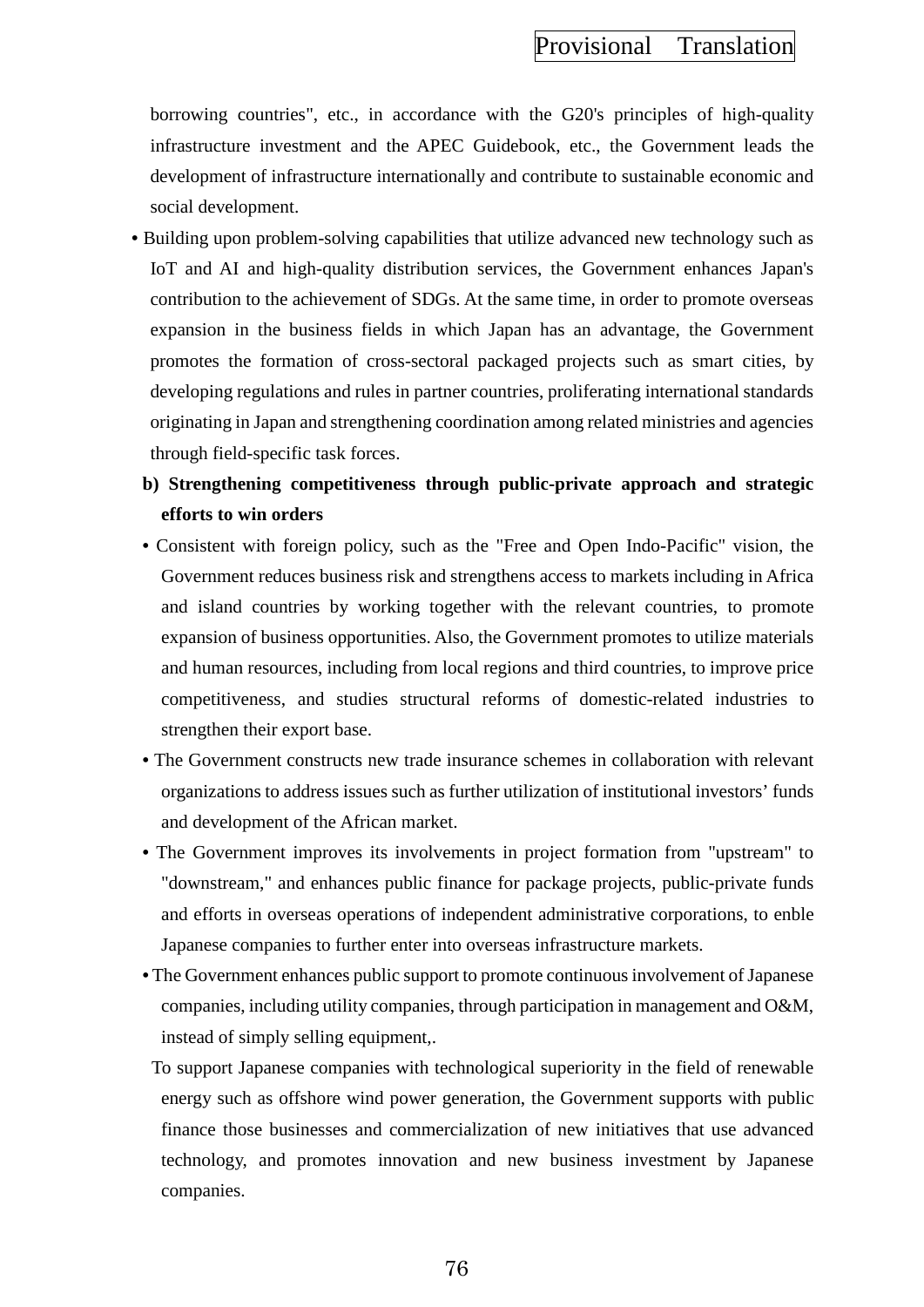**•** The Government implements steadily software infrastructure support, such as human resource training and legal system development.

### **(**ⅱ**) Establishment of a rule-based, free and fair economic order**

### **a) Economic partnership negotiations**

- Japan, as flag-bearer of free trade, aims to take the lead in establishing comprehensive, balanced and high-level global rules through the conclusion and expansion of highquality EPAs.
- The Government aims for early signing and entry into force of RCEP currently under negotiation, and promotes strategically and expeditiously other economic partnership negotiations, including the Japan-Turkey EPA and the Japan-China-Republic of Korea FTA. Also, the Government proceeds with discussions on strengthening economic partnerships, including expansion of member countries/regions of TPP11, which entered into force in 2018, and the conclusion of EPAs with new countries/regions.
- The Government works on reviewing and holding discussions on the EPAs signed thus far, in order to make them even better and in line with the current economic situation.
- In order to let more businesses including SMEs make effective use of EPAs, the Government strengthens support, including providing information, and works on further promotion of their use.

#### **b) Investment related agreements**

• The number investment related agreements is expected to cover 94 countries/regions in total, if those that are currently under negotiation are counted, and therefore the Government seeks early conclusion to the ongoing negotiations. In addition, the Government aims to sign and put into effect investment-related agreements for 100 countries/regions by 2020 while identifying new countries for negotiations based on the demands from business community, and to start negotiations as early as possible.

#### **c) Tax treaties**

• The Government promotes the qualitative and quantitative expansion of tax treaty networks necessary to support sound overseas business expansion of Japanese companies through concluding new tax treaties or revising existing treaties with countries/regions where development of relations through investment with Japan is expected and amending existing treaties.

## **(**ⅲ**) Support of the overseas business expansion of medium-sized enterprise and SMEs a) Market development support, human resources and financial support**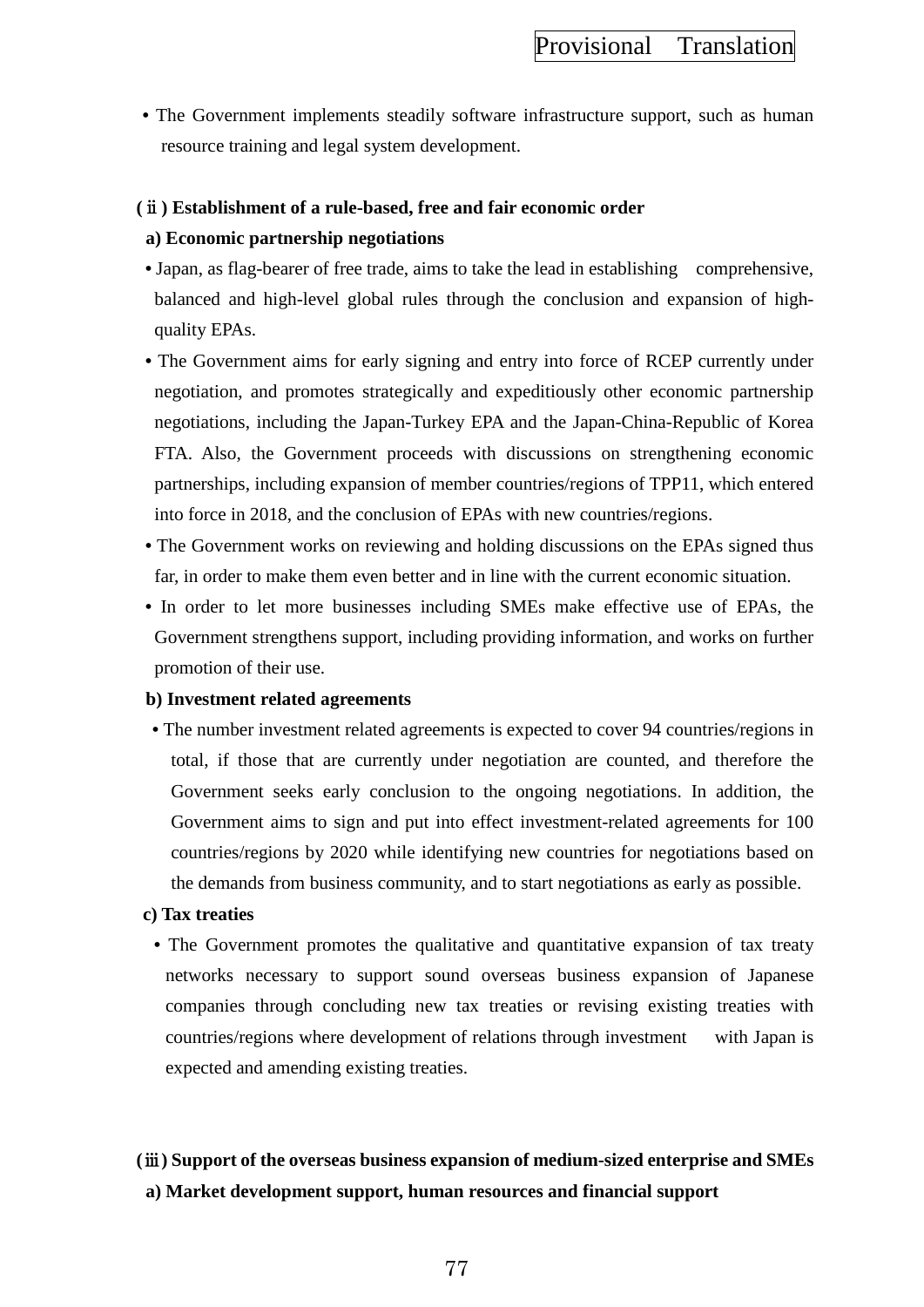- Based on the opportunities created by entry into force of the EU-Japan EPA and TPP11, the Government deploys in Japan and overseas those specialists familiar with overseas markets, such as of the EU, to strengthen hands-on support from planning to the conclusion of business negotiations, with the "Consortium for New Export Nation" at the core of the efforts. In doing so, the Government focuses on supporting companies with high spillover effects, especially those frontrunning companies for the regional future.
- To encourage the use of rapidly expanding EC in the world, the Government promotes matching with platformers and let the Japan External Trade Organization (JETRO) set up a "Japan Mall" at major EC sites overseas to expand and implement efforts to support sales of Japanese products to the United States, Europe, the Middle East and other regions, in addition to those efforts already made in Asia.
- In order to promote measures to provide one-stop support for market development, logistics, branding, procedures, etc. to enable SMEs to export autonomously, the Government considers methods during FY 2019.
- The Government, based on the information about needs from local buyers, trading companies and government agencies, builds mechanisms to match with domestic companies that can meet the needs and to strengthens in Japan and overseas locally oriented product and service development and support for market development. Also, the Government promotes efforts to develop overseas sales channels that unite Japanese food with its food culture and related products.
- The Government strengthens the training and securing of global human resources who can be immediate workforce for the companies both in Japan and overseas.
- **b) Support for overseas expansion**
- The government provides high priority support for overseas expansion and business expansion after moving overseas, such as local subsidiary establishment, navigating local standards/ regulations and securing local agents and sales destinations. Also, based on TICAD 7, the Japan International Cooperation Agency (JICA) and JETRO will work closely together to strengthen overseas expansion, including into Africa, while utilizing ODA.
- The Government promotes the overseas expansion of SMEs by revising the Trade Insurance Law enforcement provisions to enable NEXI to underwrite reinsurance of private investment insurance.
- The Government develops dispute settlement infrastructure, including promptly revising Foreign Lawyers Law for revitalizing international arbitration, so as to support overseas expansion of Japanese companies.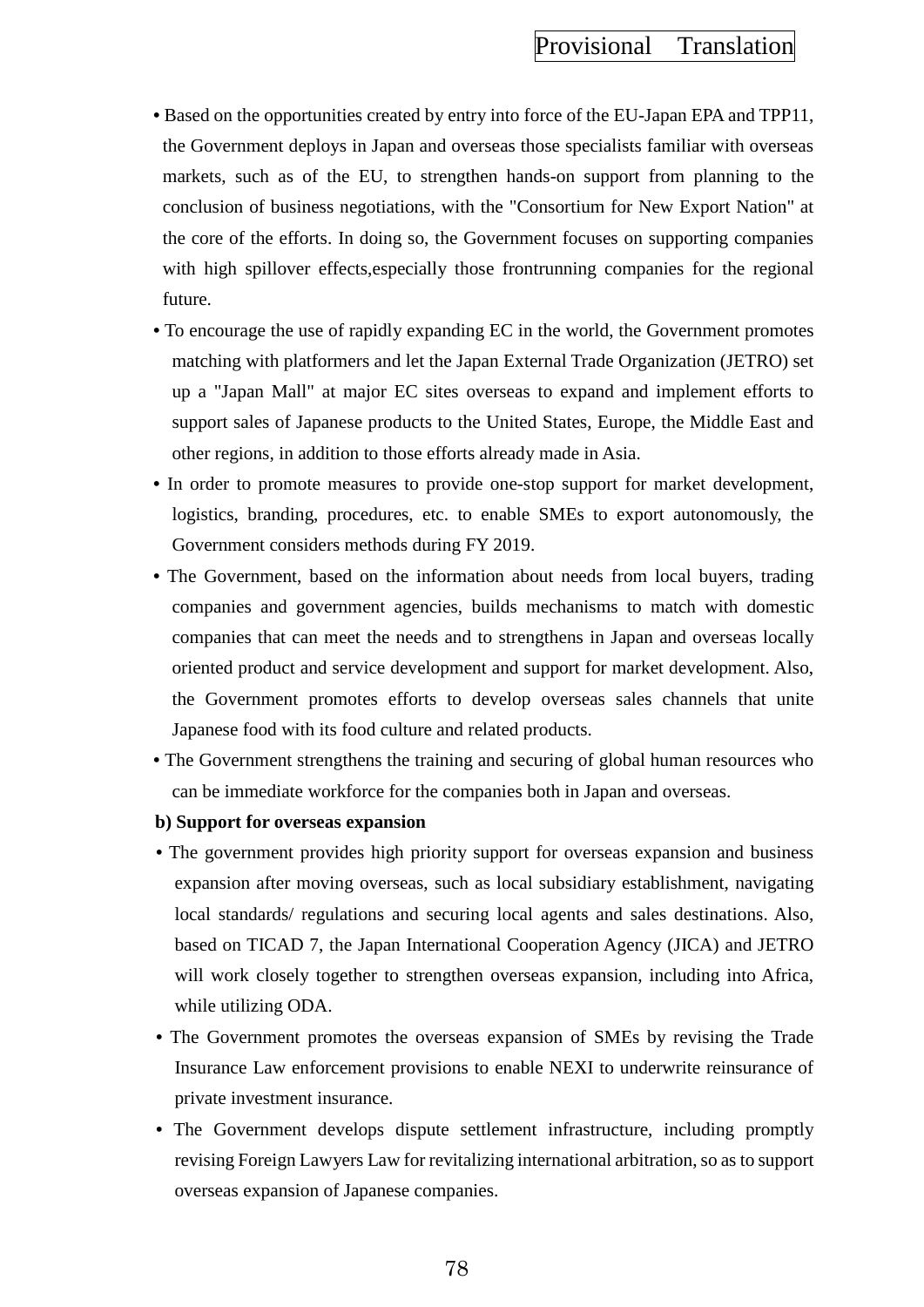**•** The government enhances Japanese language learning and special support education systems in overseas education facilities and strengthens educational functions, such as facilitating admission into schools when families return to Japan.

### ⅲ**) Measures to make use of Japan's charm**

### **(**ⅰ**) Promotion of inward direct investment**

- **•** Based on the "Program to Intensively Attract Foreign Direct Investment in Regional Japan" (adopted by the Council for Promotion of Doreign Investment in Japan on April 16, 2019), the Government enhances support for activities to attract foreign companies by local governments who have clear strategies, consolidates the support system of JETRO and strengthens cooperation with inbound tourism needs and export promotion of agriculture, forestry and fishery products. Also, the Government promotes efforts to foster collaboration and cooperation with foreign companies by disseminating successful examples of attracting companies to local regions and to further improve the business environment in Japan.
- The Government attract actively foreign companies that are creators of innovation by forming a close network of overseas innovation – ecosystems, etc., at JETRO's major overseas bases.
- In FY 2019 the Government holds the Regional Business Conference, which started in FY 2018, in the regions that are actively attracting foreign companies. Also, in preparation for the Japan Business Conference in FY 2020, the Government proceeds with preparation to create implementation system, etc.

## **(**ⅱ**) Cool Japan**

- **•** Based on the "Intellectual Property Promotion Plan 2019" (decided by Intellectual Property Strategy Headquarters on June 21, 2019), the Government formulates an updated Cool Japan Strategy by the summer of 2019 taking into account the effects of previous efforts. Based on the new strategy, the Government carries out related measures, such as utilizing overseas diplomatic missions of Japan, the Japan House, the Japan Foundation and JETRO, information dissemination by the Japan Food Product Overseas Promotion Center (JFOODO), and the funding by Cool Japan Fund Inc. In so doing, based on the idea of market-in, the Government promotes preference analysis by country / attributes, cross-sectoral approaches / story making, use of influencers and events such as exhibitions, while considering the creation of a virtuous cycle of inbound and outbound tourism.
- The Government strengthens the foundation for promoting collaboration among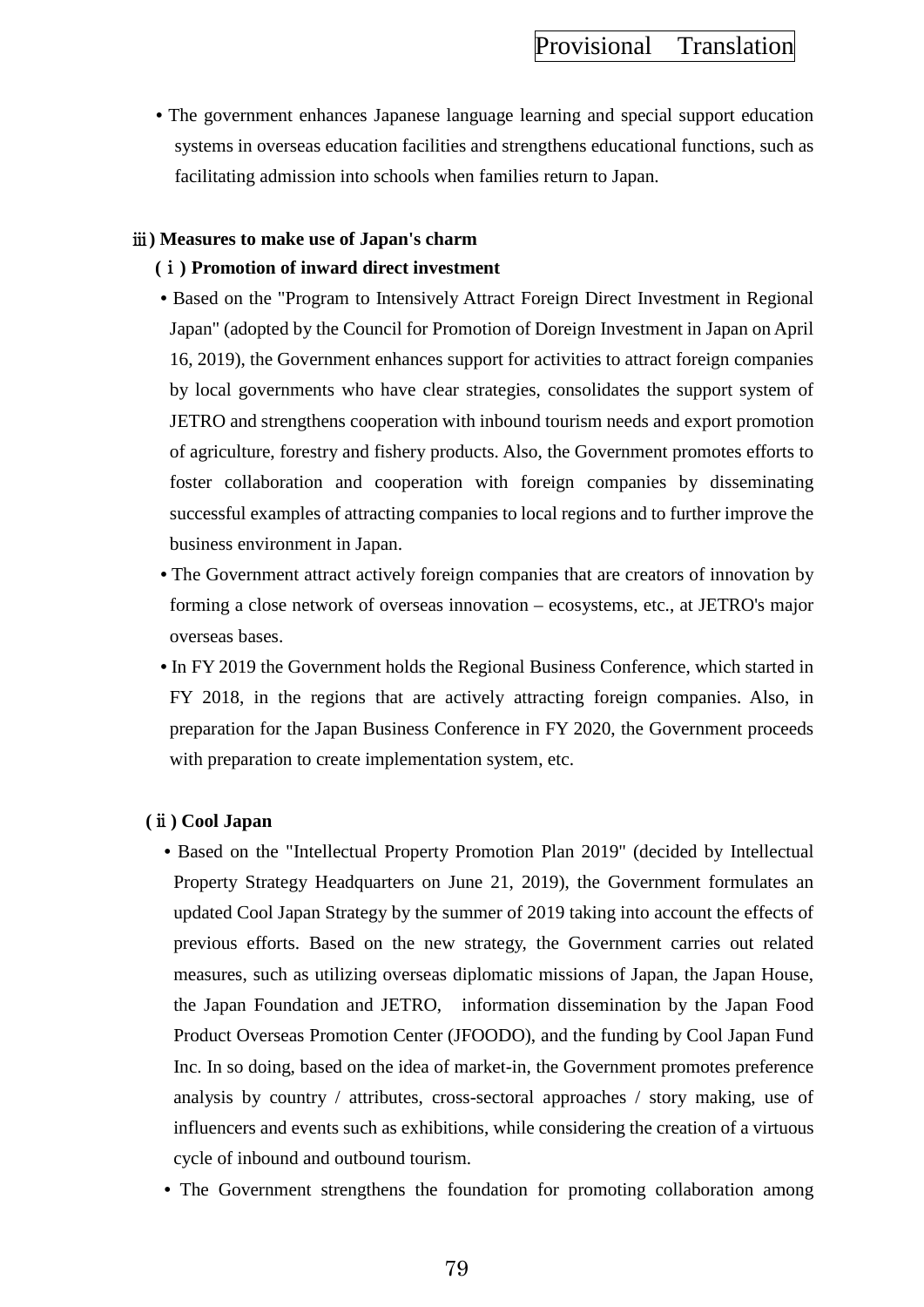various stakeholders through the Cool Japan Public-Private Cooperation Platform. As part of that, the Government works continuously using digital technology on foreigners who like Japan and promotes the expansion of the fans of Japan and their long-term stay by taking advantage of the Tokyo 2020 Olympic and Paralympic Games and the Japan Expo.

- The Government promotes the esatablishment of the institutional framework for developing professional personnel, highly-skilled design personnel and high-lebel management personnel, and for accepting foreign personnel, mutual exchange projects that include regional culture dissemination, spreading Japanese language learning overseas, and creation of infrastructure that allows local organaizers to play active roles, etc.
- **•** In anticipation of advancing into overseas markets expanding with the development of information and communication technologies, in regard to competitive Japanese video contents in overseas markets, the Government promotes productivity at the production sites by introducing the digital and other technologies. Also, by holding international trade fairs and supporting overseas development of broadcast contents, the Government carries out the development of overseas markets for contents-related industries and local industries and the expansion of inbound to regions.
- Regarding e-sports, which are attracting attention as a new growth area, the Government makes efforts to improve awareness in society and conducts fact-finding surveys related to, for example, the governance of competitions in FY 2019, so as to prepare the environment needed for sound development.
- **•** In FY 2019, the Government promotes sharing of licensing information among related parties through updating national location databases and trial settings of area managers, and also improves the shooting environment for domestic and international video productions by conducting an exploratory survey on attracting foreign video projects. While contributing to the creation of new Japanese films that will be appreciated around the world through developing young filmmakers, film production support and international exchanges, etc., the Government mobilizes interest in Japanese movies and other genres of Japanese culture by promoting international co-productions, transmitting information to overseas film festivals and exchanging human resources.
- The Government promotes further export expansion of Japanese liquor and inbound tourism, through effective promotion and spread based on national/regional characteristics and preferences, improvement of brand power, development of an export environment and cooperation with fields other than liquor .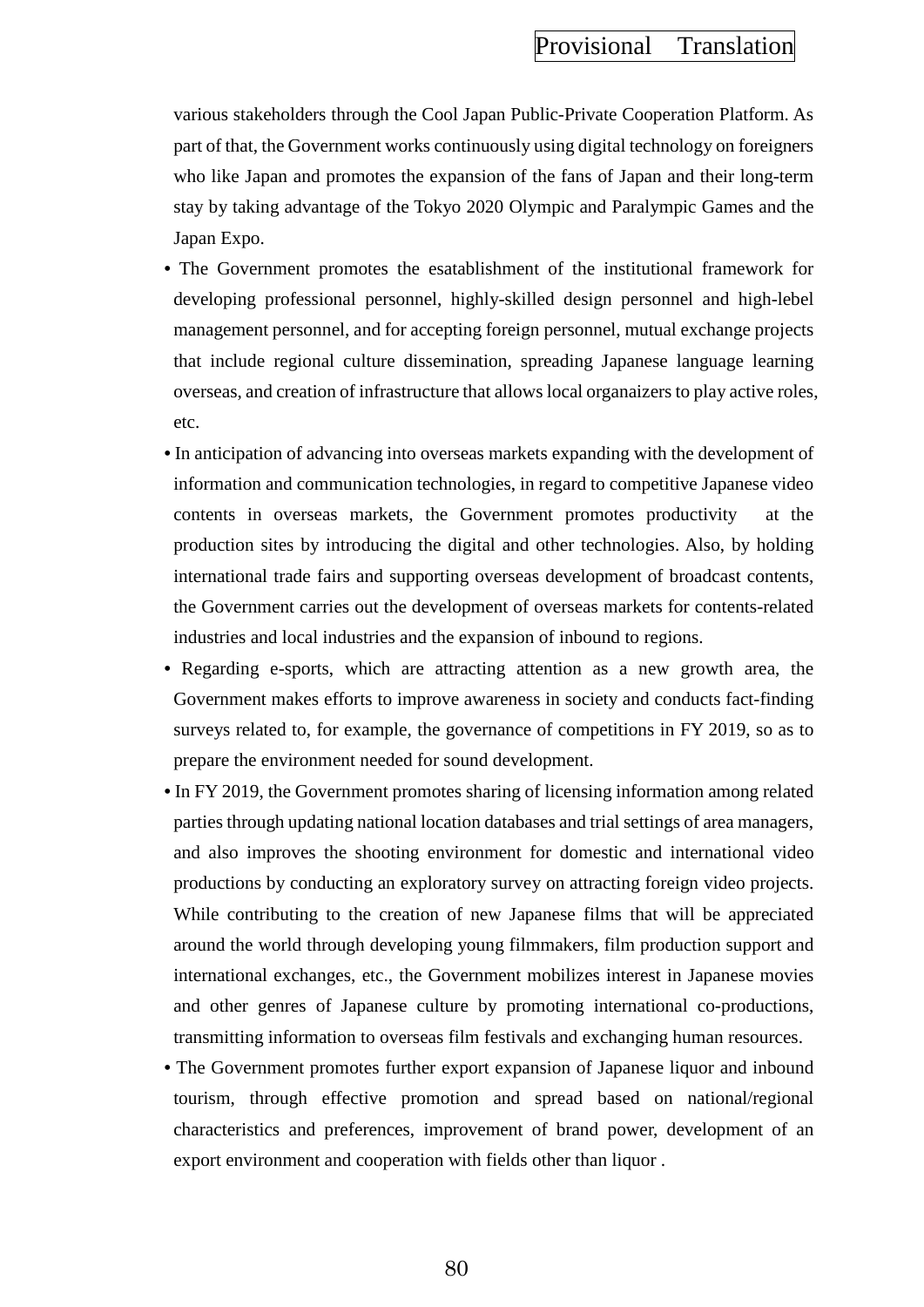## **(**ⅲ**) Preparation for the 2025 World Exposition**

- Based on the Expo Special Measures Law, the Government designates the Association for the 2025 World Exposition responsible for the preparation and operation of the Expo 2025 Osaka, Kansai, Japan and provides support measures such as government subsidies and the dispatch of government personnel.
- After getting approval for Japan's hosting plan (registration application form) from the Bureau of International Expositions (BIE), the Government takes advantage of such occasions as the 2020 Dubai World Expo to solicit the participation of as many countries as possible. Also, at international conferences related to the theme of the Expo, the Government disseminates the attractions of and information about the Expo to the world.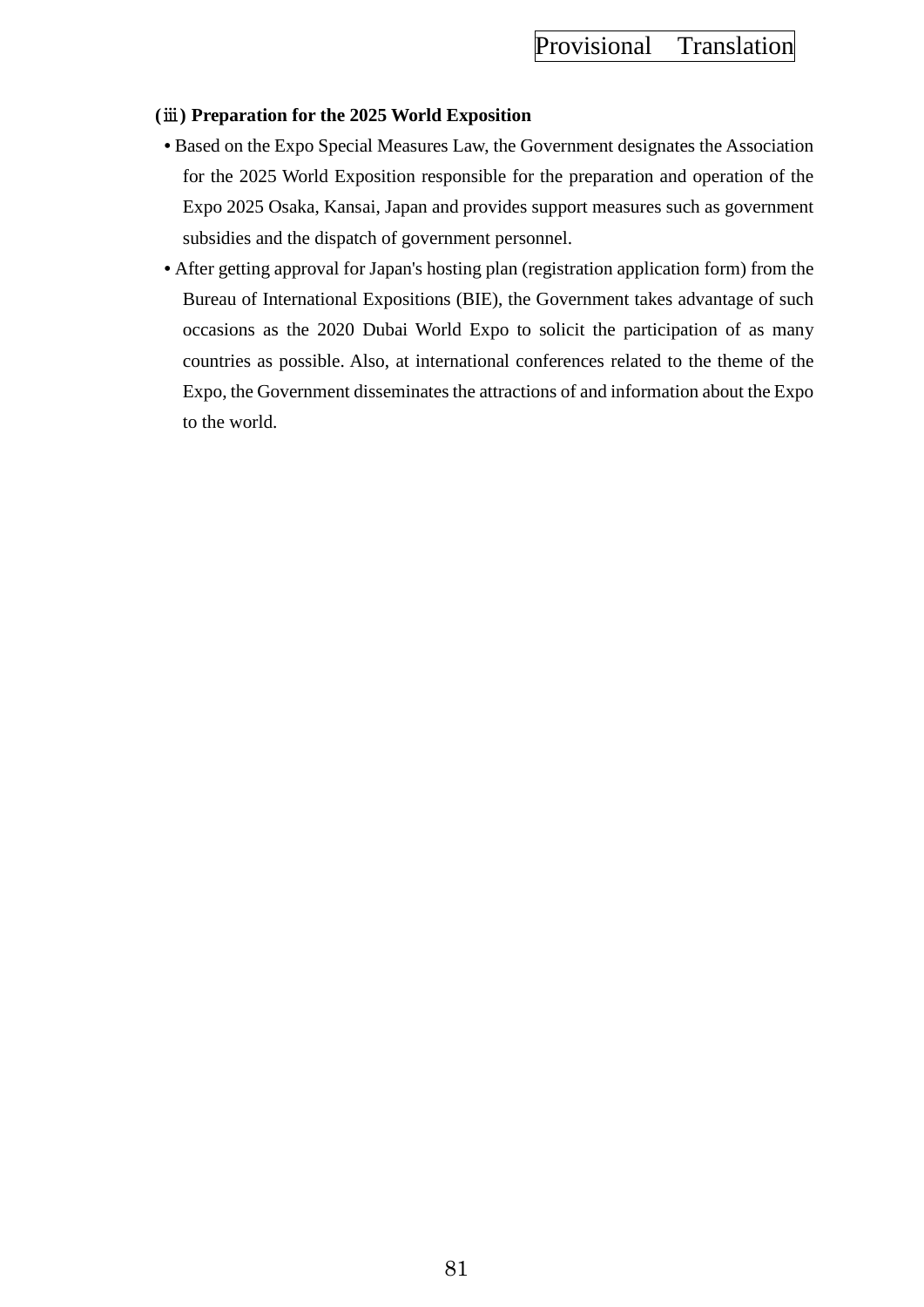## **11. Promotion of active participation by highly-skilled foreign professionals (1) The main KPI progress status**

**[KPI] Aim to recognize 10,000 highly-skilled foreign professionals by the end of 2020 and recognize 20,000 highly-skilled foreign professionals by the end of 2022.**

 $\Rightarrow$  A total of 15,386 foreign nationals have been recognized as highly-skilled foreign professionals since the introduction of the Point-based System (May 2012) until December 2018.

**[KPI] The number of foreign students' acceptance will be doubled from 140,000 to 300,000 by 2020 (implementation of "300,000 Foreign Students Plan").**

 $\Rightarrow$  The number of foreign students at higher educational institutions such as universities / graduate schools, etc. in Japan is 208,901 (as of May 2018)

\* If 78,658 foreign students enrolled in Japanese language schools for learning Japanese are added, the number of foreign students comes to 298,980 (as of May 2018)

## **(2) Specific measures to be newly taken**

With tightening worldwide competition for highly-skilled human resources, Japan's living & working environment and entry & residency management systems should become more attractive to foreign individuals with advanced knowledge and skills. In order for these foreign individuals to be able to play an active role in Japan, we will promote the following initiatives across the government, based on the " Comprehensive Measures for Acceptance and Coexistence of Foreign nationals " (decided by the Ministerial Council on Acceptance and Coexistence of Foreign nationals on December 25, 2018) and " Enhancement of Comprehensive Measures for Acceptance and Coexistence of Foreign nationals " (decided by the Ministerial Council on Acceptance and Coexistence of Foreign nationals on June 18, 2019).

## **ⅰ) Promotion to accept highly-skilled foreign professionals**

- **(ⅰ) Cross-Government approaches to promote the employment of foreign students etc. in Japan**
	- **In response to the establishment of the " JETRO's platform for promotion of active participation by highly-skilled foreign professionals" at JETRO, provide information on relevant measures such as immigration control systems held by relevant government ministries and various employment promotion measures such as seminars on highly skilled foreign personnel implemented by relevant government ministries. Also, provide information on university enrollment of foreign students wishing to**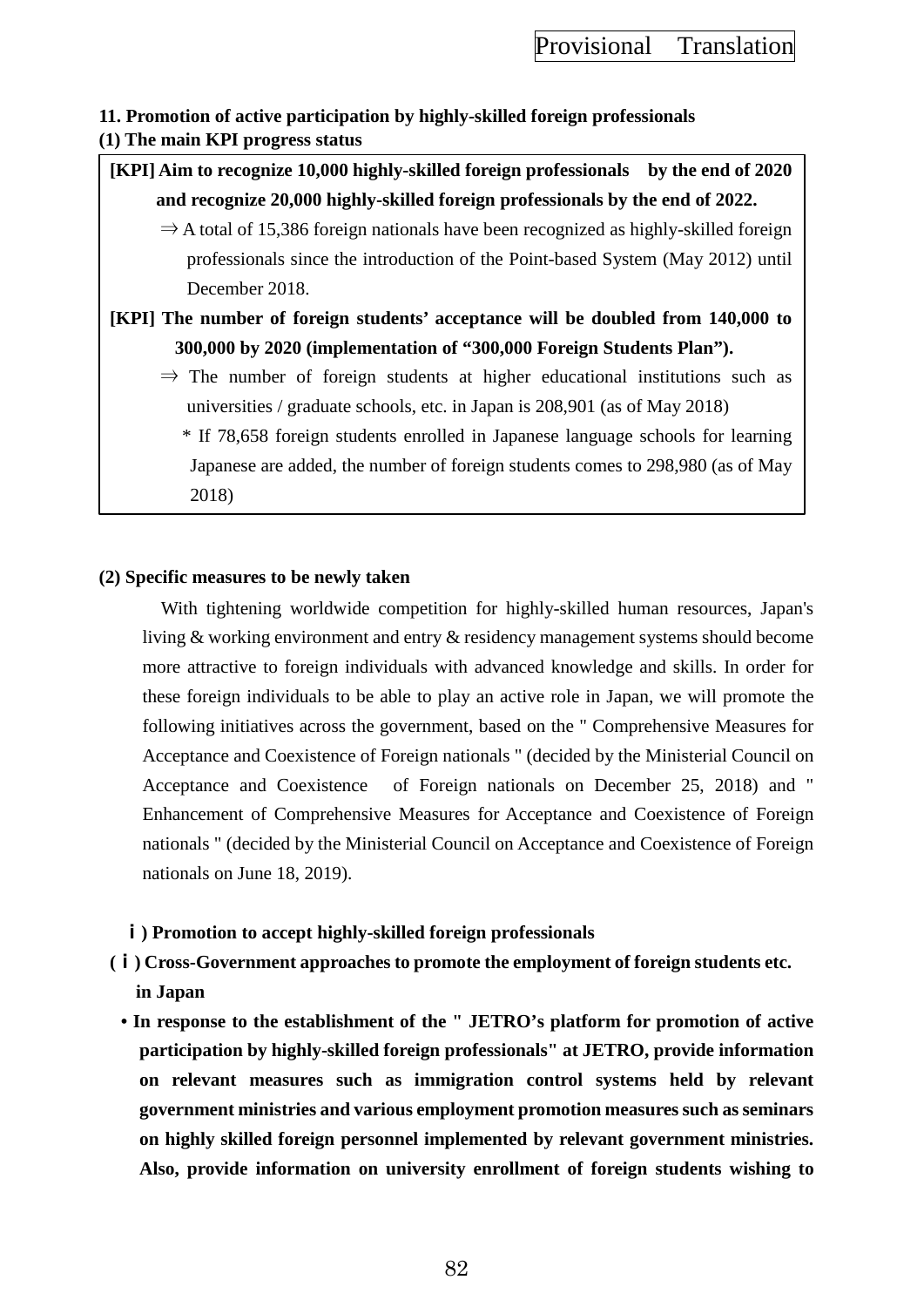## **work in Japan and regularly updated, new information on companies interested in hiring highly skilled foreign personnel including foreign students.**

- For SME companies that are interested in hiring foreign talent including foreign students, use the platform to encourage the hiring of highly skilled foreign professionals, including foreign students, by having experts provide meticulous, 1-to-1 sustained support from recruitment to retention.。
- Some companies require advanced Japanese language skills (for example, the Japanese Language Proficiency Test N1 level or higher) when recruiting foreign students, but the level of Japanese language skills required for work varies from company to company. In light of the diversity of Japanese language skill levels required at the time of employment, promote diversified recruitment process and post-hiring treatment packages that respond to this diversity of Japanese language skills. Therefore, relevant ministries, industries, job support companies, universities, etc. should cooperate on establishing and promulgating best post-hiring practices in regard to various types of human resource development, job packages etc. In addition, in order to promote information dissemination from companies and universities that are making efforts to obtain talented advanced international students, make sure that the relevant government ministries and agencies are well informed.

## **(ⅱ) Improvement of Japanese language education programs for business purposes and enhancement of the quality of Japanese language education**

- Universities cooperate with companies and others in formulating an educational program to help foreign students learn "business Japanese," which is a necessary skill for finding a job in Japan, have the program accredited by the Ministry of Education, Culture, Sports, Science and Technology and develop a nationwide system that will lead to foreign students gaining employment at Japanese domestic companies. At accredited universities, request the setting of achievement goals tied to the employment of foreign students while also prioritizing the allocation of scholarships etc.
- Identify excellent foreign students and support efforts at vocational schools to build a comprehensive acceptance model that involves Japanese language teaching, matching to domestic companies etc. Publicize and widely share information on educational programs developed through these efforts.
- Provide comprehensive support such as the schooling of foreign children, improvement of Japanese language instruction and career education for high school students. Also, disseminate training programs for Japanese language teachers who are teaching working people and make efforts that are based on examinations of new qualifications that certify the ability of Japanese language teachers. To maintain a Japanese language education environment for foreigners, create learning systems such as at local public entities and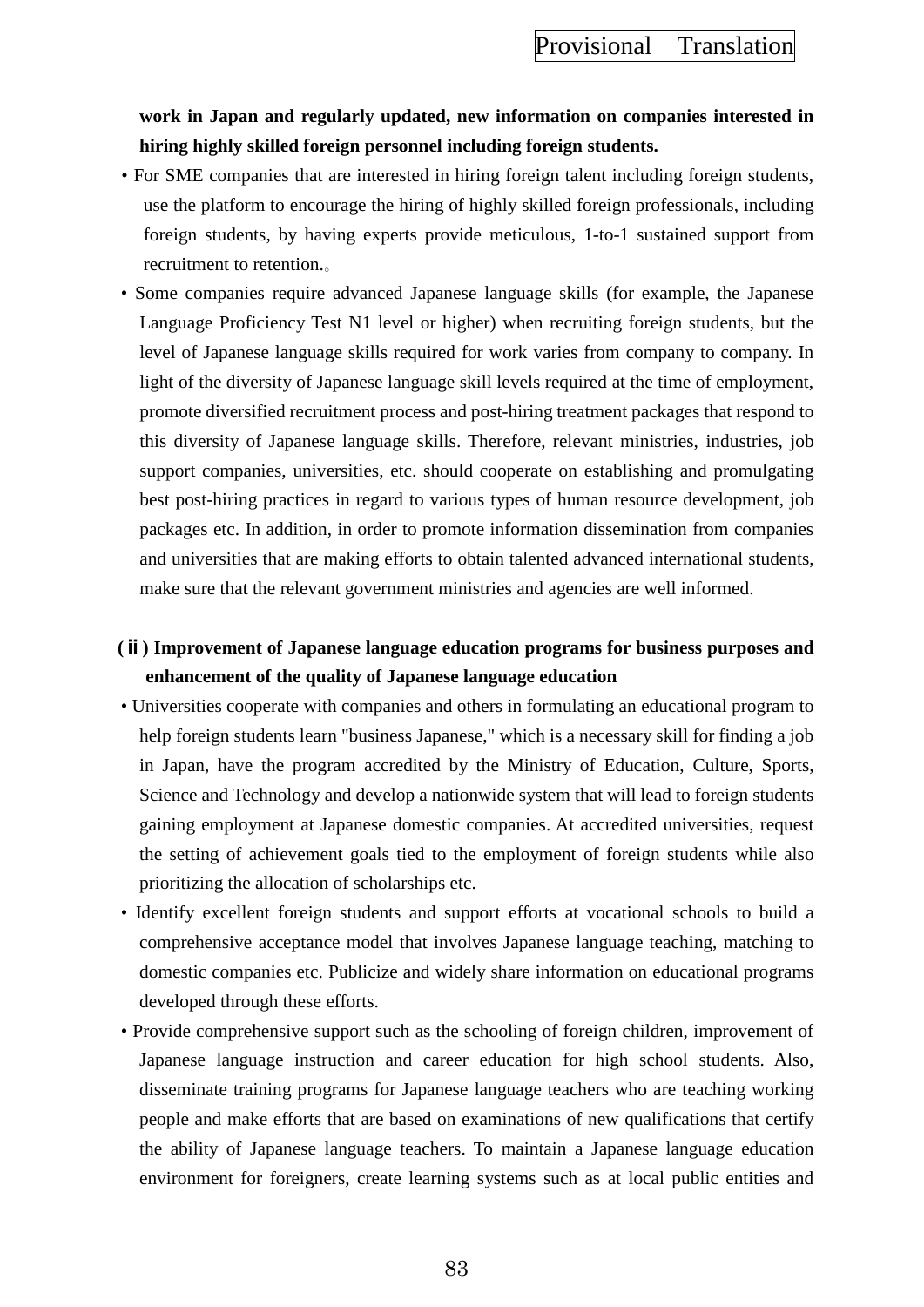promote the use of ICT teaching materials.

## **(ⅲ) Improvement of the immigration and residency management systems, etc. to facilitate the acceptance of highly-skilled foreign professionals**

- Strengthen public relations for local public entities through the sharing of best practices so as to spread the use of " Project for Encouraging Foreign Entrepreneurs to Strat Business" including foreign entrepreneur management and support.
- To facilitate the start of businesses in Japan by foreign students, review the systems and operations related to entry and residency management, including the expansion of systems and operations related to " Project for Encouraging Foreign Entrepreneurs to Strat Business " and " National Strategic Special Zone Program to Promote the Reception of Foreign Entrepreneurs" and reach conclusions in FY 2019.
- In advancing the Fourth Industrial Revolution, such as AI, IoT and cloud technology, undertake studies that include a review of current systems and operations that lead toward the smooth acceptance of outstanding human resources in fields that need innovation technology, and reach concusions in FY 2019.

# **ⅱ) Strengthening of residency management foundation for the facilitation and acceleration of the procedure for resident status**

## **(ⅰ) Facilitation and acceleration of the procedure for resident status**

• For affiliated institutions that meet certain requirements, such as proper employment of foreigners and giving notice of foreign employment status etc., we will start accepting online applications for residency on behalf of foreigners in July 2019. In the future, we will expand the scope of online application procedures, in order to further improve convenience.

## **(ⅱ) Strengthening of residency management foundation**

• Promote the development of an information system to enable a continuous understanding of information related to the status of acceptance of foreigners, and to enable the management and interception of information at the level of individual organizations hosting foreigners, and digitize the residency management.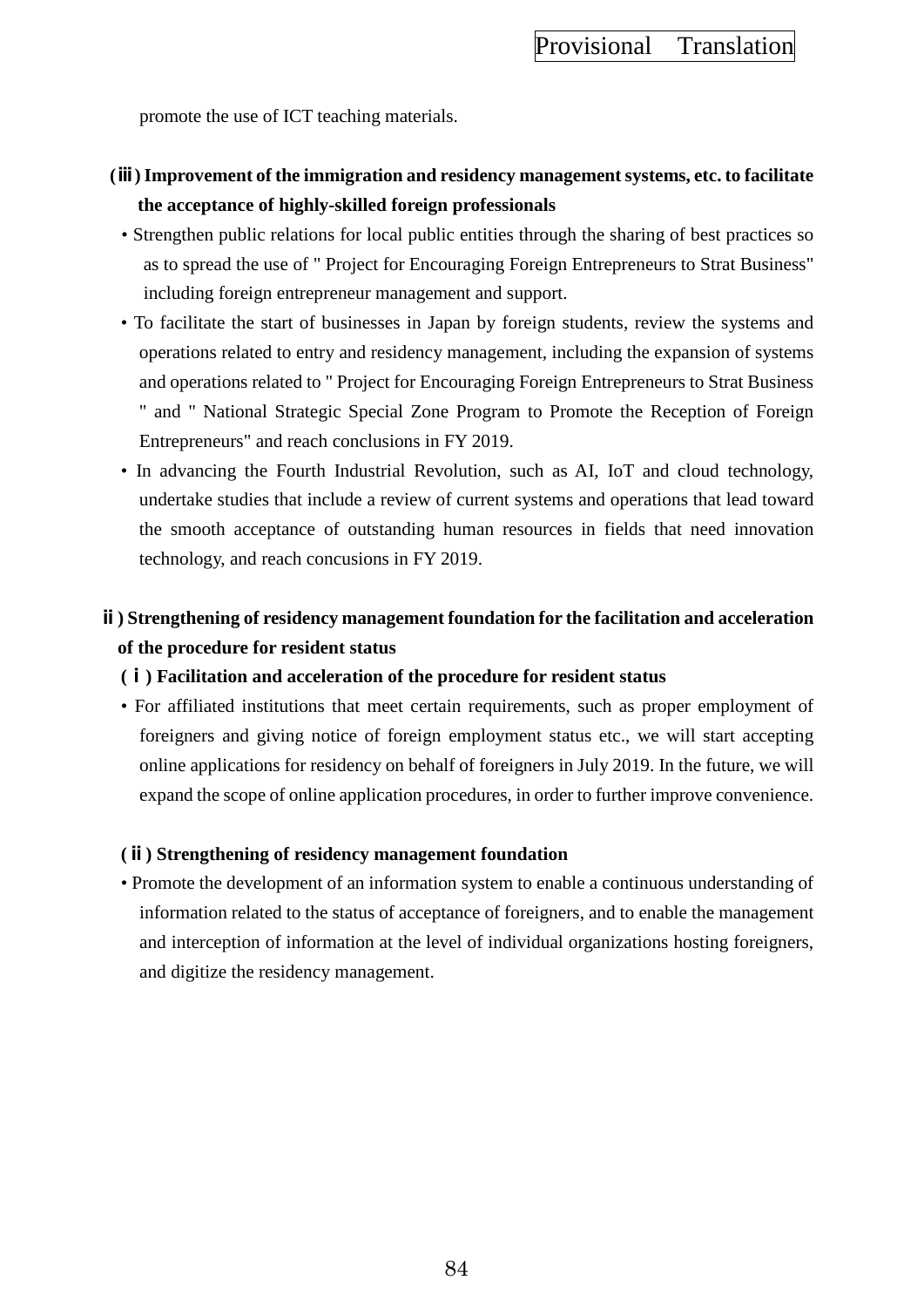## Ⅱ**. Reforms to Social Security Systems for All Generations**

1. Securing employment opportunities up to the age of 70

## **(1) Major progress of KPI**

**[KPI] (New) 2025: 65-69 years-old employment rate: 51.6%**

 $\Rightarrow$  2018: 46.6%

## **(2) New specific measures to be taken**

## ⅰ**) Securing employment opportunities up to the age of 70**

- It is necessary to create opportunities for elderly people who are willing to work can fully demonstrate their ability in this 100-year life era. Therefore, we will review the current system that continues employment until the age of 65 so that work opportunities can be secured until age 70.
- In regard to securing work opportunities for people age 65 to 70, which is different from conditions up to age 65, it is necessary to expand the options available for hiring according to the characteristics of each elderly person. For this reason, mechanisms that allows choices to be made will have to be considered, with various legal options prepared, choices prepared for those companies that hire senior citizens, mechanisms arranged for discussions between labor and management, the kinds of choices that are appropriate to an individual and company consultations with individuals.
- The options to be arranged under the legal system are assumed to be "the abolition of retirement," "extending retirement up to age 70" and "the introduction of a continued employment system (including continued employment at subsidiaries and affiliates)," which relate to system choices up to age 65. In addition, there is "realzing re-employment at another company (a company other than a subsidiary or affiliate company)," "providing funding for freelance contracts with individuals," "supporting individual entrepreneurship" and "funding to participate in the social contribution activities of individuals." Companies will hold talks with labor and management about particular companies choosing these options. When making specific examinations of each choice, careful future consideration will be made of the exact nature of the involvement of companies, such as the degree of responsibility enterprises bear for each option.
- Also, in order to smoothly secure job opportunities up to age 70, the legal reform will be divided into two stages, starting appropriately with a first stage. The direction of the first stage of the legal system will consider the following.
- a) The legal system, after clearly specifying the above options, stipulates efforts to secure work opportunities up to 70 years of age.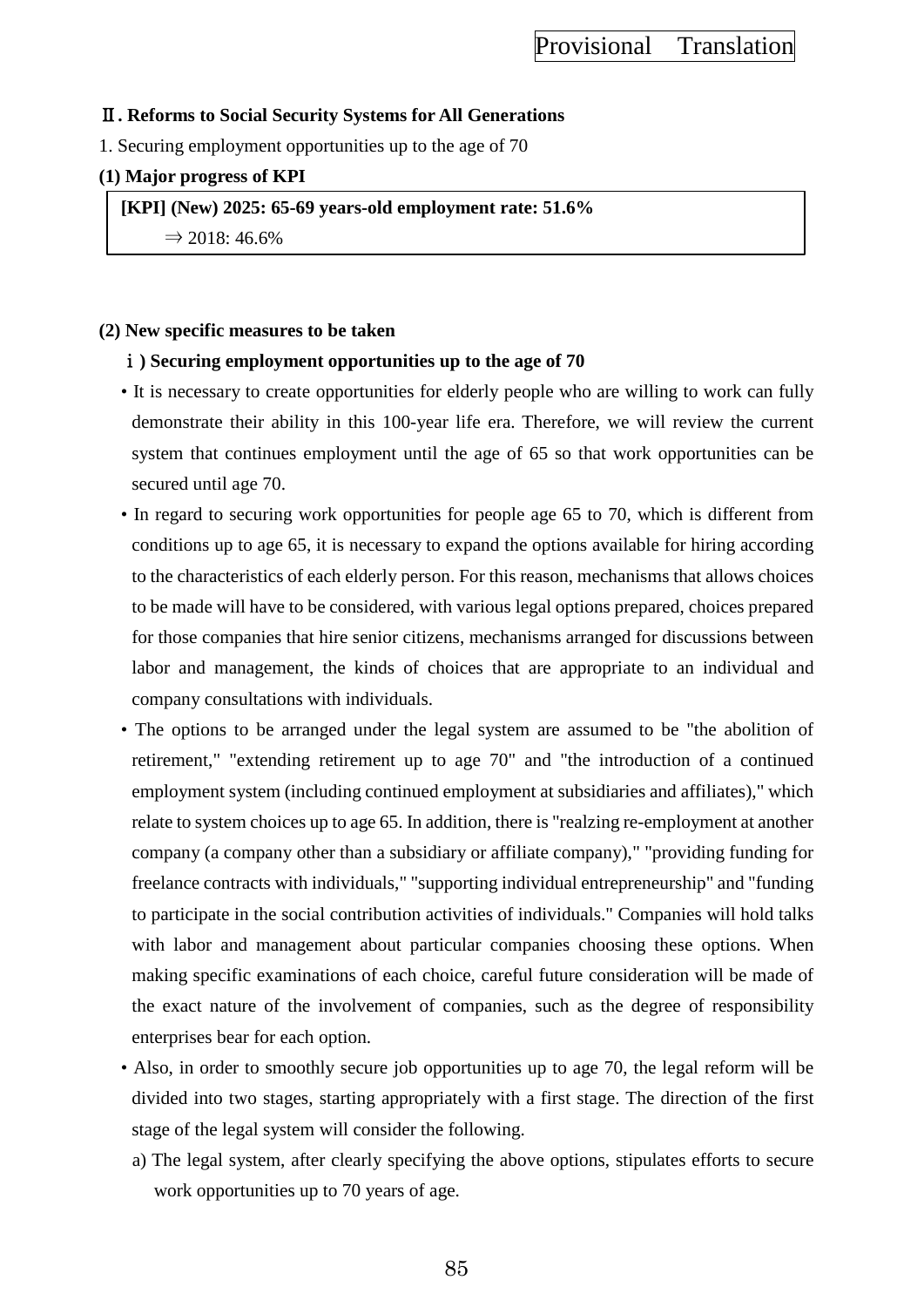b) If it is deemed necessary, the Minister of Health, Labor and Welfare will require employers to formulate individual company labor and management plans, and seek to secure the implementation of plans.

In addition, based on the progress of actual first-stage conditions, as a second stage, we will consider legal amendments for guarantees based on the disclosure of corporate names (so called obligatory) as under the current law, for any of a variety of options. In this case, as in the previous legal examples, when labor and management agree that health is not good and attendance rate is low etc., establishing exemptions will be considered.

- In addition, we will not consider revisions to the existing legal system up to the age of 65 to prevent confusion. In order to realize such a mechanism, following deliberations by the Labor Policy Council the 2020 ordinary Diet session will propose first-stage legislation.
- Study promoting employment centering on local public entities and cooperation with local companies so that elderly people who are willing to work can fully demonstrate their abilities and can play an active role according to the individual circumstances of working people. Also, consider strengthening the functions of the Silver Human Resources Center and strengthening matching functions that are based on the needs of companies and the experience and willingness of senior citizens to work.
- Develop programs to support the redesign of career plans for old age and the introduction of a system for workers to receive regular career counseling within companies, support career formation through providing services nationwide and promote recurrent education that includes senior citizens. Also, provide support for companies taking measures to secure work opportunities up to age 70 and companies working on ensuring the safety, health, etc. of elderly people, such as prevention of work accidents among older workers. In addition, create an environment for senior citizens to demonstrate their abilities, such as supporting construction of evaluation and compensation systems that emphasize abilities and results and that take into account the motivation and satisfaction of senior citizens, and that enables senior citizens to play an active role while feeling at ease. Further, provide employment support for middle-age and elderly women, such as strengthening the functions of the Silver Human Resources Center that includes expanding female membership.

## ⅱ**) Review of the pension system due to the diversification of work style and the prolonged elderly period and employment expansion**

• From the perspective of "the 100-year life era, " promote institutional reform of both public and private pensions, with a view to submitting a bill to an ordinary session of the Diet in 2020, in order to be able to improve the economic basis for longer periods of elderly living. This will be based on the financial verification of public pensions in 2019 and in recognition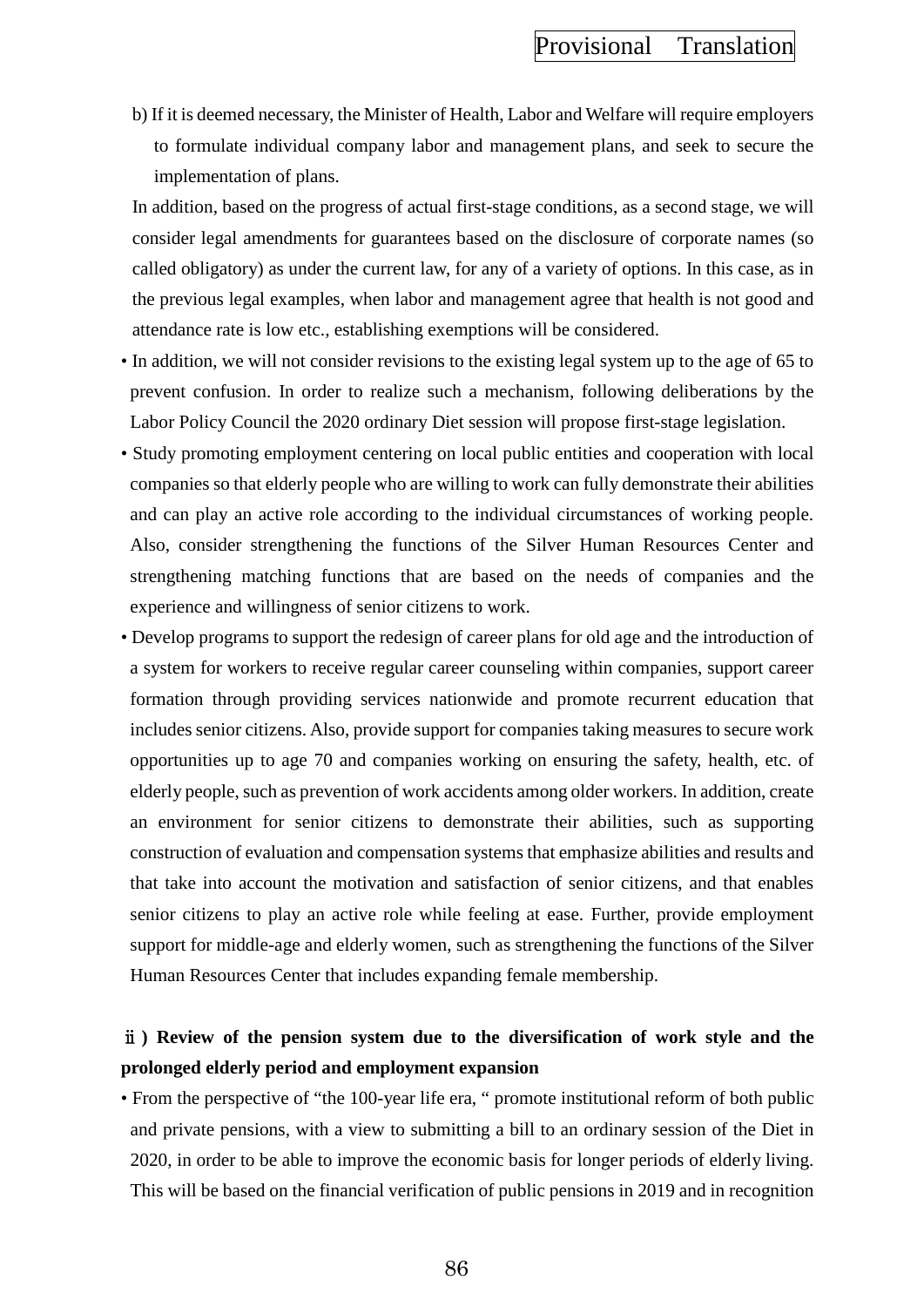of the changes happening in a society where more people are working longer in various modes.

- Due to the flexibility of the pension deferment system (currently, a 1-year deferment results in an 8.4% yearly increase, a 5-year deferment results in a 42% yearly increase), expand the options for old-age employment and the start of collecting a pension, to make it possible to improve the economic basis of those living to an older age by extending the period of employment. Also, while keeping fairness in mind, in order that future generations to which the macroeconomic slide adjustment will apply will not be hindered from securing working pension levels for as long as possible, we will review the adjustment of wages and pensions for those still employed (the old-age pension system for those still working), while also gaging the future abolition of the system. In regard to this, we will review the system promptly after deliberations are held at the Social Security Council.
- In regard to expanding the provision of employee insurance to short-term workers, based on the aim of realizing a social insurance system for all workers, promptly carry out a review of the system via deliberations at the Social Security Council from the viewpoint of increasing pension levels and other benefits for short-term workers
- In regard to raising the age at which private pensions can be activated, promptly carry out a review of the system via deliberations at the Social Security Council, taking into consideration the extension of age and the expansion and diversification of employment, and dispersing & expanding corporate pension schemes to SMEs.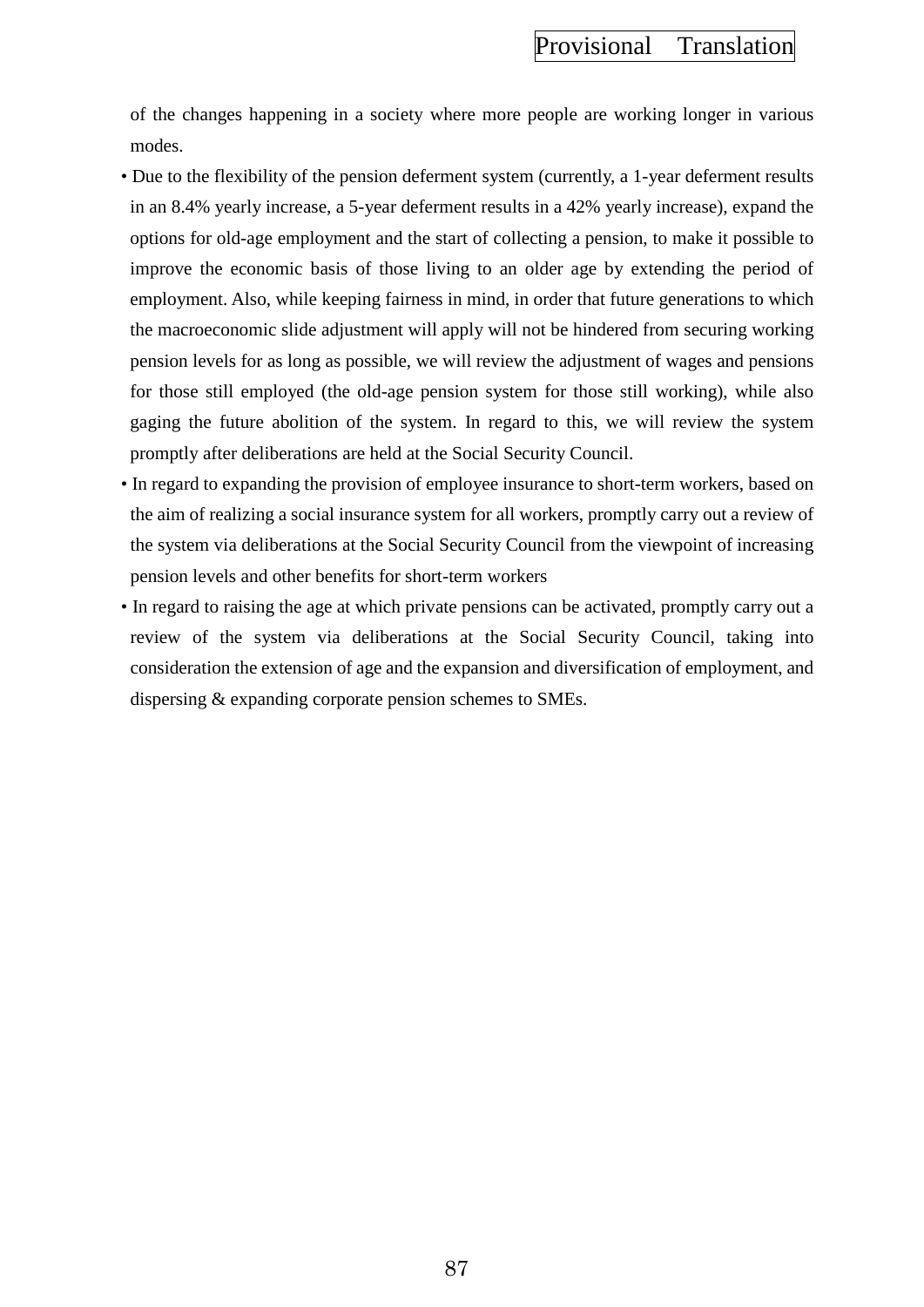## **2. Promotion of mid-career hiring and hiring of people with experience**

## **(1) Major progress of KPI**

 $\overline{a}$ 

**[KPI] 2020: A ratio of hirees who had changed jobs of 9.0%** ⇒2017: 8.6%

## **(2) New specific measures to be taken**

## ⅰ**) Promotion of mid-career hiring and hiring of people with experience, etc.**

- To ensure that workers who are willing to work can fully demonstrate their abilities in the 100-year life era, it is necessary to undertake reform of the employment system. In particular, it is necessary to expand mid-career recruitment  $\&$  recruitment of experienced persons<sup>[5](#page-97-0)</sup> for a full-year of hiring, while at the same time undertaking a needed review of the hiring system that is centered around the all-at-once hiring of new college graduates, which has traditionally been the province of large companies. The government will respond by asking large companies to disclose information on their rates of mid-career and experienced worker recruitment.
- Develop a campaign to change employment practices by, for example, horizontally expanding the good practices of mid-career & experienced person recruitment councils that bring together leading companies, especially listed companies that actively engage in midcareer recruitment and the recruitment of experienced people, and venture companies and SMEs. Also, encourage companies to review their evaluation and compensation systems through publicizing good practices. When this is done by SMEs that have limited management reform capabilities, provide support for reviewing their systems by using midcareer recruitment support subsidies.
- Based on the premise of assuring a learning environment for students, and also taking into account actual conditions of employment and hiring practices, we will undertake a study in FY 2019 in regard to the direction of employment and recruitment of students and companies suited to the future, centered for example on long-term internships.

## ⅱ**) Infrastructure development to support proactive career formation**

• By promoting the development and operation of the occupation information website "Japanese version O-NET" (provisional name), which aims to start operating in 2020, and "professional abilities diagnosis tools," which may become available in 2022 or later, along with a view of linking them to each other and to existing systems, such as the Hello Work

<span id="page-97-0"></span><sup>5</sup> Among companies that are actively involved in mid-career hiring, there are cases that are referred to as "career hiring."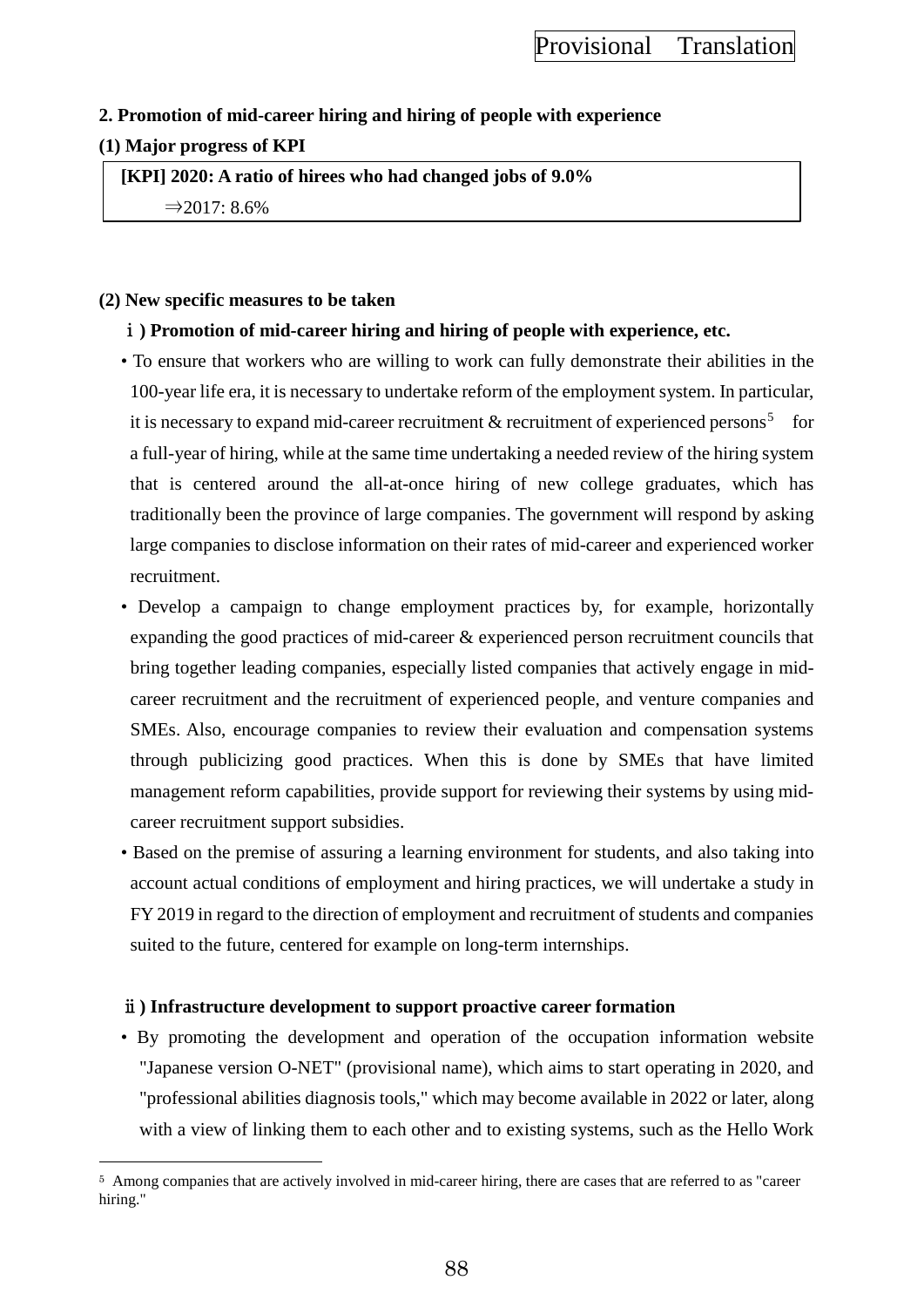Internet Service and comprehensive workplace information websites, we will strive to create an organic system that allows job seekers and company personnel departments to smoothly comprehend job information and search job offer information.

- Support the introduction of HR technology in SMEs and publicize examaples of usage, and support an active role for and increased productivity of diverse human resources in SMEs by introducing and utilizing this same technology.
- As quickly as possible, conduct a special examination of the legal and technical issues regarding the financial remedies available at the time of invalidation of dismissal and, based on the results, obtain a final conclusion from the Labor Policy Council and take the necessary institutional measures.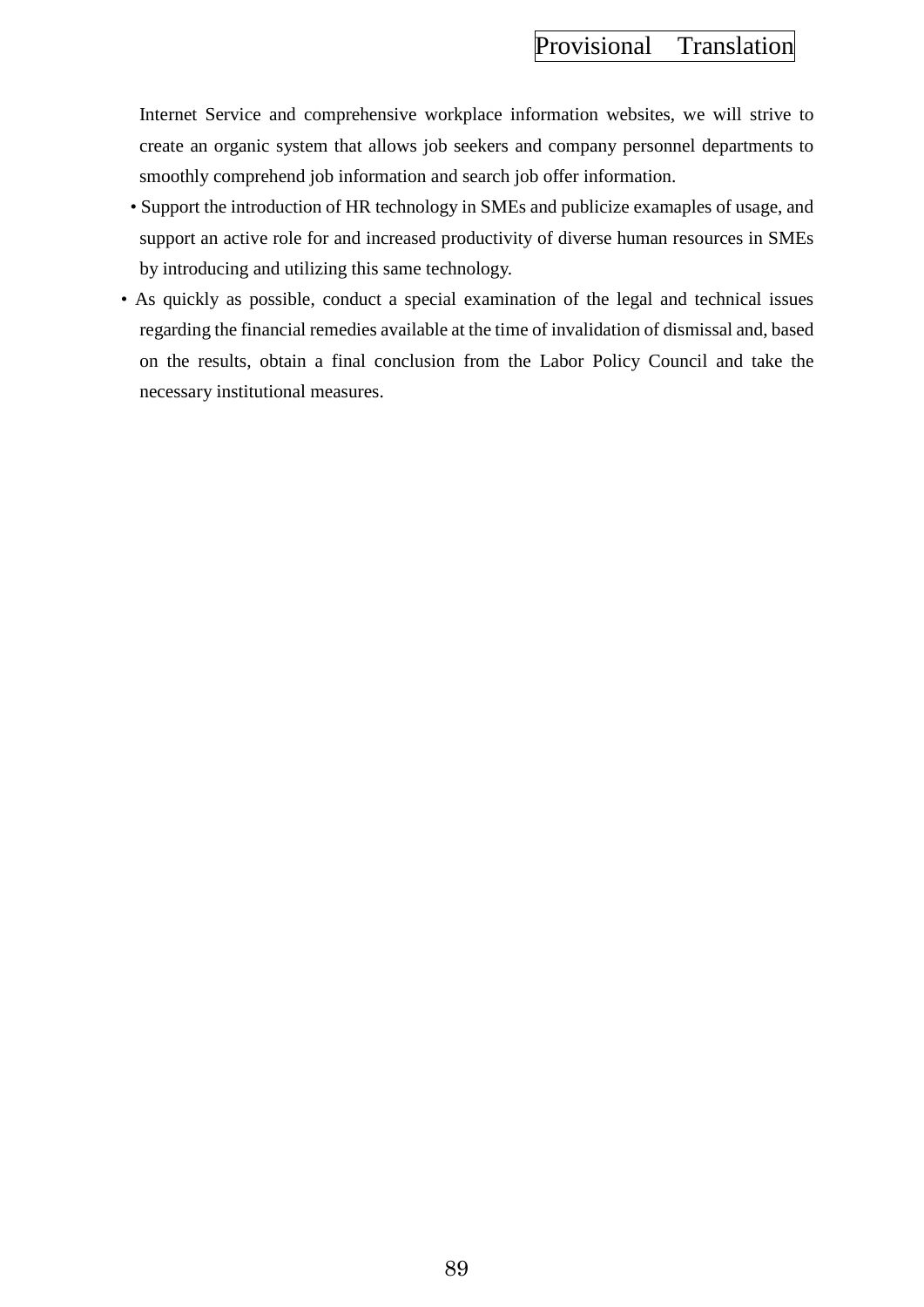## **3. Expansion of diverse and flexible work style**

## **(1) Major progress of KPI**

**[KPI] 2020: 3-fold rise vs. FY 2012 in companies adopting telework**  $\Rightarrow$  2018: 19.1% (2012: 11.5%) **[KPI] 2020: 10% of corporate officers at listed companies are women**  $\Rightarrow$  2018: 4.1% **[KPI] 2020: 15% of section chiefs or equivalent in private sector are women**  $\Rightarrow$  2018: 11.2% **[KPI] 2020: 55% of women continue employment after birth of first child**  $\Rightarrow$  2015: 53.1%

## **(2) New specific measures to be taken**

## ⅰ**) Expansion of diverse and flexible work style**

## **(i) Promotion of side jobs and multiple jobs**

- Promote side jobs and multiple jobs while paying heed to restricting long working hours and ensuring the health of workers. Publicize guidelines and revised model rules for employment. Also, we will accelerate discussions via a study commission on how to secure worker health and manage working hours effectively and draw conclusions in 2019. This will be followed by deliberations at the Labor Policy Council and drawing conclusions as soon as possible.
- Regarding workers' accident compensation schemes in the case of side jobs and multiple jobs, currently the Labor Policy Council is in the process of undertaking a review, but we will continue to identify issues and reach conclusions as soon as possible.
- Through setting up forums where local financial institutions and Yorozu support centers and private company/other kinds of human resource support organizations can work together to secure core human resources who can solve management issues at SMEs, we will continue to work on the creation and horizontal development of efforts to secure core human resources through local financial institutions and universities. In this regard, from FY 2019 we will focus on achieving securing human resources in collaboration with human resource support agencies so that SMEs can hire core human resources, including people engaged in side jobs and multiple jobs, through business support organizations, including Yorozu support centers.
- In regard to government officials engaging in multiple jobs, we will further publicize clearly stated multiple employment permission criteria to enable people who wish to work multiple jobs related to the public interest/other activities to use the system smoothly.

## **(**ⅱ**) Development of an environment for the work style not depending on employment**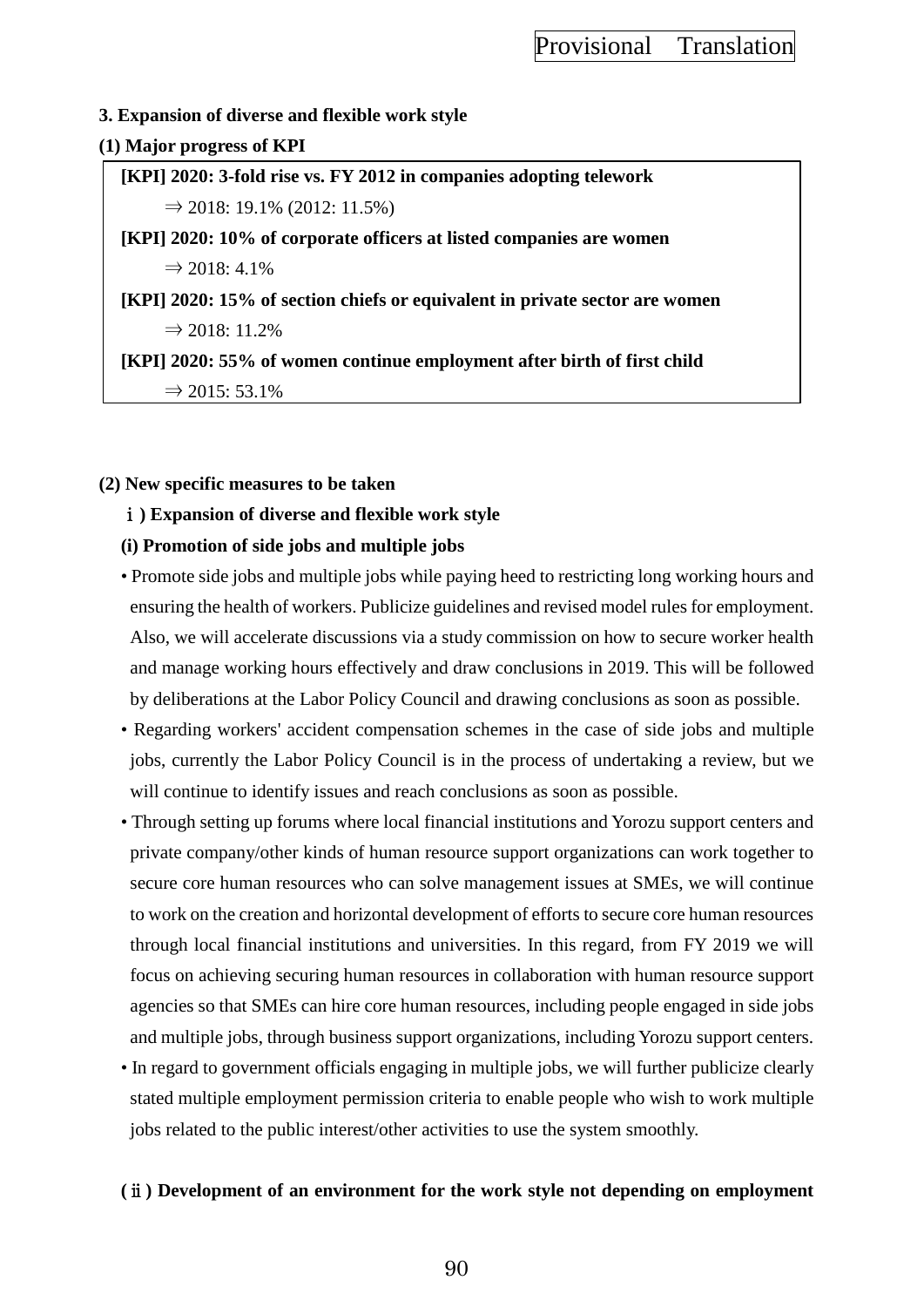#### **relationship (e.g. freelance).**

In proceeding with medium and long-term consideration of various issues, including the need for legal protections, involving working styles that do not depend on regular full-time employment such as freelancing (and the specification of contract conditions, the determination and modification of contracts and the clarification of termination rules and appropriate compensation amounts), we will prepare a significant summary of issues by the summer of 2019 via the "Study Group on identifying issues concerning style of working similar to regular employment." At the same time, in regard to issues that should be prioritized, we will undertake a study with a sense of urgency.

#### **(**ⅲ**) Promotion of telework**

- Promote public awareness of guidelines appropriate to labor management in telework and provide support for introducing telework, such as subsidies for creating & operating telework consultation centers and setting up telework operations.
- Organize and disseminate an advanced model of effective telework that contributes to the diverse use of human resources such as women, disabled people and senior citizens. In particular, promote teleworking according to the circumstances of local regions and companies by having specialists such as social insurance workers and IT coordinators who are in charge of solving problems at SMEs become promoters of expanded use of telework.

#### **(**ⅳ**) Support for the balance between treatment and work**

- Foster and deploy coexistence support coordinators to closely support patients to become the core of cooperation between primary care physicians and companies. Also, strengthen support know-how for patients at companies and medical institutions by promoting the "Guidelines for coexisting support of treatment and work in the workplace" and the "Company and medical institution cooperation manual" revised in March 2019
- Promote the establishment of a consultation support system in communities for patients with cancer and intractable diseases through the efforts of local balanced life support promotion teams consisting of prefectural labor bureaus, labor & management units, local governments, local medical institutions and other organizations.

## ⅱ**) Support for realizing the work style that enables the maximum productivity**

## **(**ⅰ**) Improvement of the work environment by correcting long working hours and other conditions**

• From April 2019 we will strive to implement appropriate regulations, based on thorough supervision and guidance among other measures, in regard to overtime hours regulations that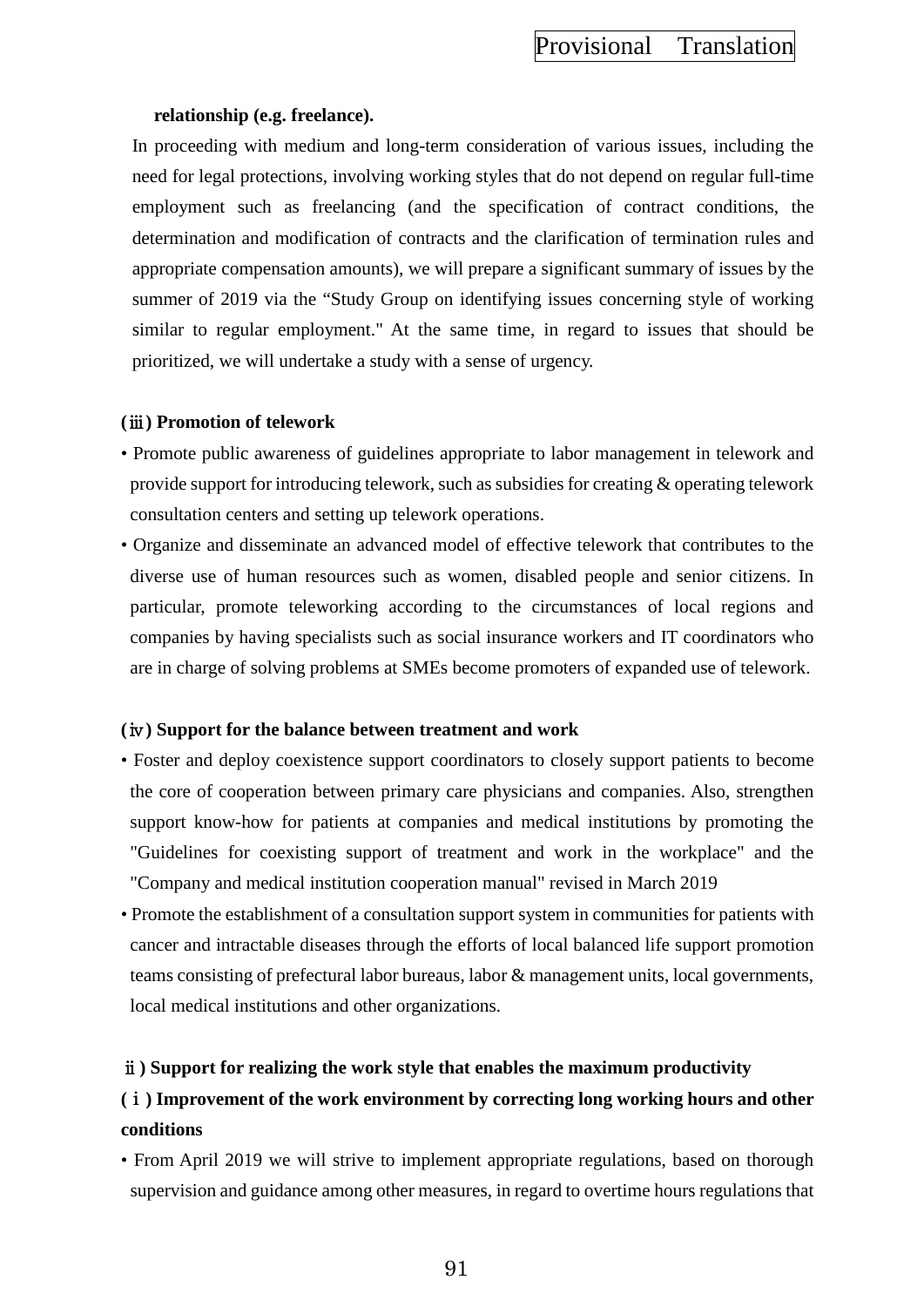include penalties applicable to large companies. At the same time, efforts will be made to apply the regulations smoothly, starting in April 2020 with SMEs and in April 2024 with the construction industry and medical professionals etc. These efforts include improvements to counseling systems, familiarization with systems and application grace periods, along with encouraging and supporting efforts to reduce overtime work and ensuring the health of workers, and new laws if necessary.

- We will secure an appropriate construction period, equalize construction time and streamline deployment requirements for engineers, among other measures. Also, we will promote workstyle reforms in the construction industry by improving working conditions through a capabilities assessment system for skilled workers and specialized construction companies that utilize the construction career-up system.
- Provide counseling support for SMEs, small businesses and others at working-style reform promotion support centers for the smooth enforcement of "equal pay for equal work" (Parttime & Fixed-term Employment Labor Law, Temporary Staffing Services Law) from 2020. Also, conduct public education with respect to the "procedures manual for business owners" and the "inspection and examination manual for eliminating unreasonable treatment differences" by industry.
- Based on revisions to the Labor Measures Comprehensive Promotion Act, the Equal Employment Opportunity Law and other laws, employers are required to create new employment management measures to prevent power harassment and have reinforced measures to prevent sexual harassment etc. In accordance with this, we will develop guidelines for the appropriate and effective implementation of measures and provide necessary support so that SMEs can take appropriate measures.
- In regard to power harassment from workers and others such as at business partners and major harassment from customers and others, we will clarify the desired efforts such as consultation services and cooperate with relevant government ministries and agencies to promote public awareness.

### **(**ⅱ**) Promotion of the "visualization" of human resources investment information**

- Stakeholders, such as institutional investors, and relevant government ministries cooperate with each other to take a public-private sector approach to examining ways of utilizing human capital non-financial information for improving corporate value.
- In accordance with the revision of the Corporate Governance Code in 2018, which prescribes explanations of human resource investment and other allocations of business resources, we will follow up on the implementation status in the future.
- At the same time, investigate the status of disclosures of corporate human resources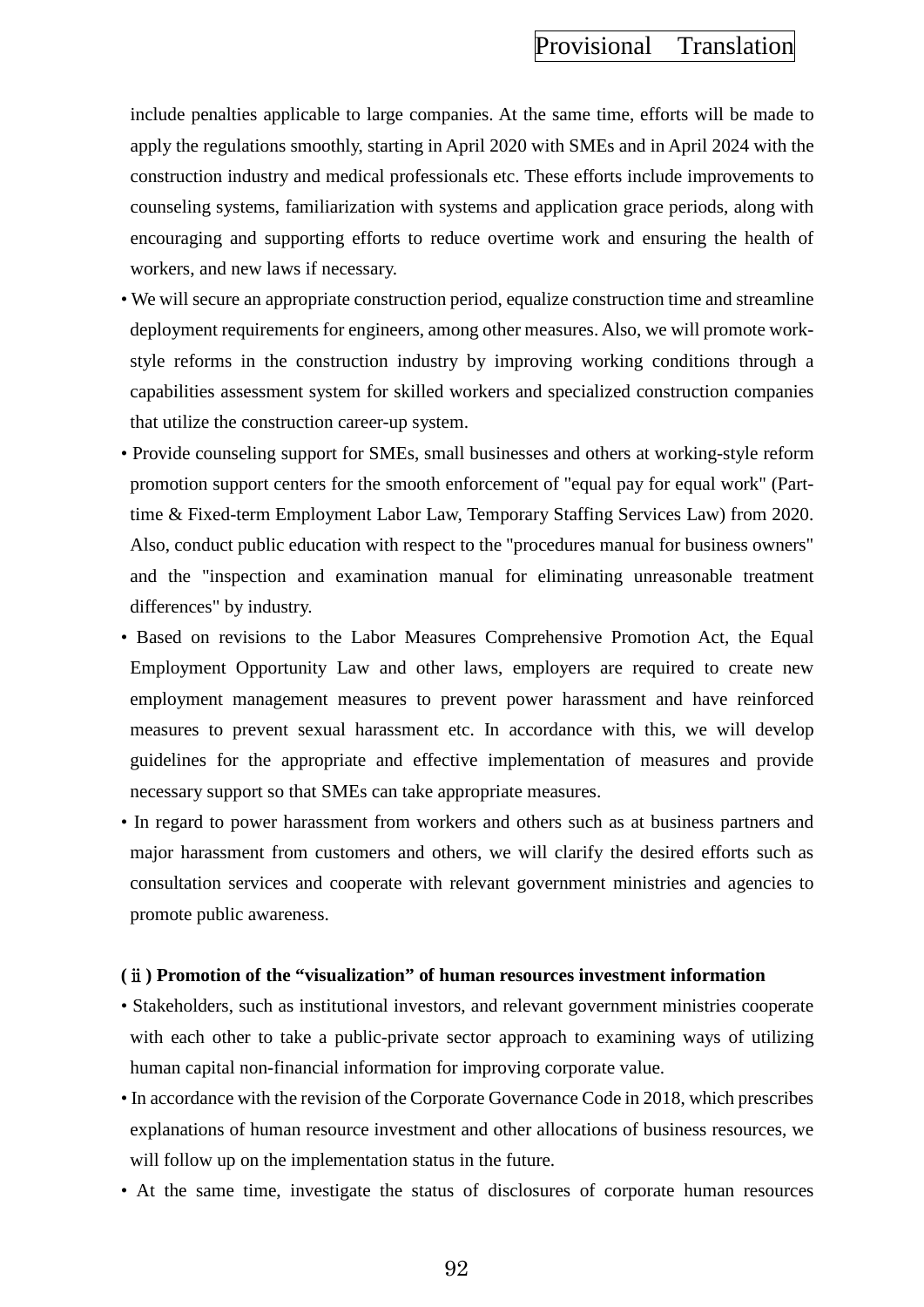investment, collect and publicize examples of good practices and promote the enhancement of disclosure at companies.

#### **(**ⅲ**) Raising the minimum wage**

- Actively work on creating an environment in which SMEs and small businesses can easily pay increased wages while raising the economic growth rate and boosting the productivity of the entire Japanese economy. For SME companies and small businesses making efforts motivated by a desire to improve productivity, employ drastic support measures, including the provision of sustained 1-to-1 support. Also, promote the appropriateness of business relationships including more thorough business development promotion standards based on the Small and Medium Subcontractor Promotion Act, and facilitate the transfer of rising labor costs at subcontracting companies to selling prices.
- With regard to the minimum wage, aim for a national weighted average of 1,000 yen in the near future, based on the fact that annual wages have risen at a rate of about 3% over the past three years, and taking into consideration regional disparities and economic and price conditions. At the same time, continue to examine the status of the minimum wage, including an analysis $<sup>6</sup>$  $<sup>6</sup>$  $<sup>6</sup>$  of why Japan's wage level remains low compared to other developed countries</sup>

## ⅲ**) Further expansion of women's active participation and promotion of diversity management**

- Based on the fact that the revision of the Act on Promotion of Women's Participation and Advancement in the Workplace will expand targets responsible for formulating general business owner action plans and strengthen information disclosure, have SMEs and other companies across the country work steadily on women's advancement to ensure smooth implementation. Thorougly publicize the contents of the revision, develop counseling services for companies and consider efficient measures & publication methods for general business owner action plans, while promoting cooperation between prefectural labor bureaus and local public entities. At the same time, provide additional strong support for and promote key women's advancement efforts in various local actors.
- Publicize information on the status of women executives at listed companies and the activities of women in ESG investment from the viewpoint of the advancement of women and diversity management promotion. Also, promote gender investment that considers the elements of women's company career activities in investment decisions. Further, we will conduct executive training for women cosponsored with local governments, universities, etc.,

 $\overline{a}$ 

<span id="page-102-0"></span><sup>6</sup> Includes actual conditions analysis by type of business/type of industry and by type of area.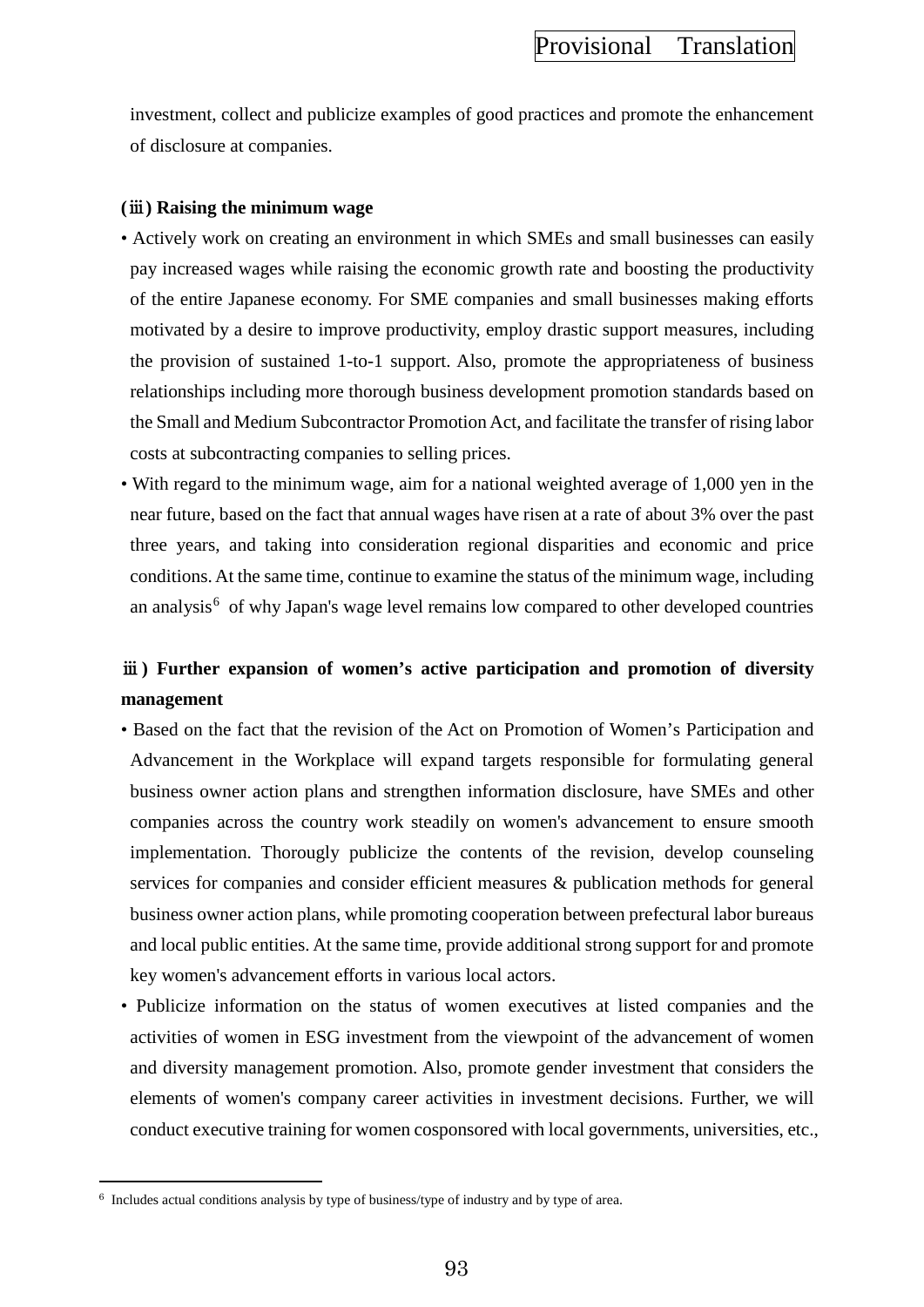including development in new regions, to develop the pool of women executives, and strengthen the bank of human resources of those who have completed skills training courses.

- Promote diversity management in companies through dissemination of the "Diversity 2.0 Action Guidelines" that require information disclosure etc. to encourage active dialogue between companies and investors and review selection criteria, such as for "Nadeshiko Brand" companies.
- To build a society where diverse choices can be made in the 100 years of life, establish and use a "public-private partnership platform" to support new employment utilizing grants for local revitalization and promote model development to comprehensively support career improvement, partly through support for advanced efforts by NPOs deeply involved in addressing women's needs. Promote the re-entry of a diversity of women into the labor market, including women who are raising children and the generation of women who stopped working to raise children. Also, provide support for women-specific cancer screening medical visits so that women can live long healthy lives.
- In regard to developing childcare programs, we will continue to support verification of the development plans of the local public entitites and the making of arrangements according to the results, based on the childcare waiting lists situation in April 2019. Also, based on the "new after-school child comprehensive plan," we will further promote after-school club programs for children. Further, we will further promote the establishment and expanded functionality of local childcare support centers in order to carry out childcare support in response to diverse regional needs.
- We will encourage men's participation in childcare and housework so that women can continue their careers after childbirth, and try to amend the current situation where the responsibility for childcare and housework is biased toward women. Specifically, based on the fact that many men cannot apply for childcare leave even though they wish to do so, we will consider institutional improvement measures, and further promote paternity leave-taking by men.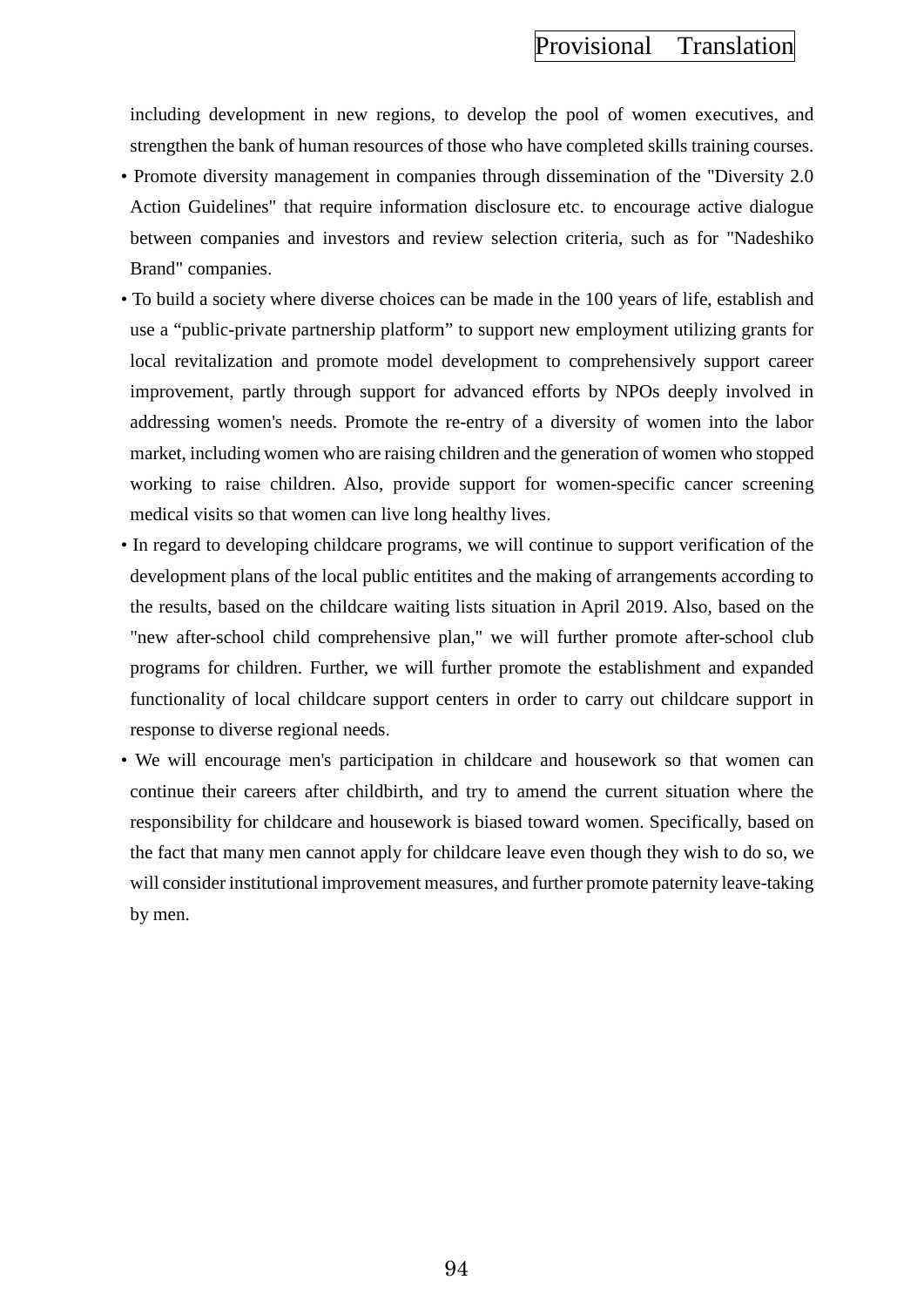## **4. Prevention of Disease and Nursing Care**

### **(1) Major progress of KPI**

**[KPI] (New) Aim to prolong healthy life expectancy by at least three years for men and women, increasing it to at least 75 years of age**

 $\Rightarrow$  2016: 72.14 years of age for men, 74.79 years of age for women

### **(2) New specific measures to be taken**

Health is the foundation for people's sense of security in the era of the 100-year life. To move ahead with reforms to build a social security system for all generations, preventive health promotion initiatives will be boldly strengthened targeting all generations and community members, including those indifferent to health.

## **i) Promotion of health with anticipation of the 100-year life**

- **(i) Drastic reinforcement of incentive measures for disease prevention and health promotion**
- Fundamental improvements will be made to incentive measure under the support system for efforts by NHI insurers in FY2020 after examining budget measures, including funding sources, to promote initiatives for prevention and health promotion. At the same time, for each evaluation indicator, results-based indicators will be introduced and expanded and a review will be conducted to increase variety of allocation so that progressive and best practices are rolled out, initiatives to change individual behavior are enhanced and the use of private-sector services is promoted.
- Regarding the late-stage senior support funds adjustment system paid out based on the preventive health care initiatives of health insurance associations, a review will be conducted to increase the adjustment to a maximum of plus or minus 10% by FY2020 along with bring greater variety to allocation standards and expand the introduction of resultsbased indicators in FY2021 regarding evaluation indicators and points allocation, based on an analysis of health program effects and the impacts of incentive measure.
- For people with the risk of increasing severity of diabetic nephropathy, insurers must be mindful of rolling out progressive and excellent cases, such as detailed intervention by public health nurses, through collaboration with doctors, etc., and of increasing the uptake rate for dental checkups and cancer screenings, etc.
- To promote voluntary individual prevention and health promotion initiatives, insurer initiatives will be supported that incentivize individuals, such as health care points, to encourage the roll out of progressive and excellent cases.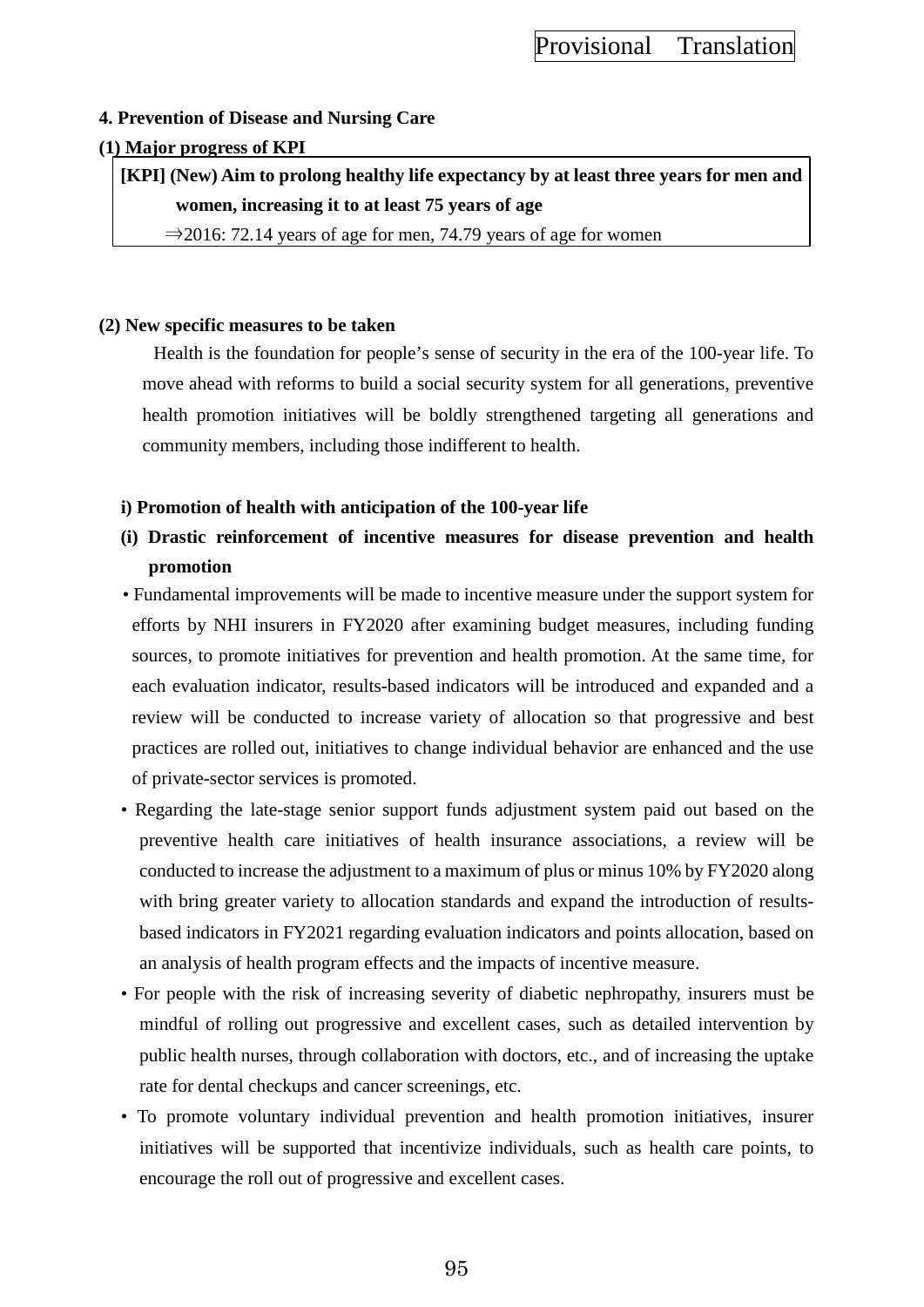• As to the review of indicators for incentive measure regarding medical care insurance and nursing care insurance, effective programs will be developed through a comprehensive PDCA cycle by verifying the effects of evidence-based preventive health care programs.

## **(**ⅱ**) Strengthening of efforts leading to individual's behavioral change aiming for prevention and health promotion**

- For people with a risk of lifestyle disease onset or increasing severity, a new mechanism will be examined that can provide programs for medical management and appropriate exercise, etc., seamlessly through collaboration with medical institutions and insurers/private-sector businesses, etc., with a conclusion to be reached by around FY2019. In addition, a standard program for exercise facilities will be compiled during FY2019 to make it easier for medical institutions to prescribe exercise. At the same time, verification will be carried out on mechanisms where exercise and sports can be practiced safely, effectively, and enjoyably at exercise facilities and efforts will be made to spread good practices.
- To promote prevention and health promotion including among those indifferent to health, using nudge theory, etc., information including comparison with the entire population and averages and future predictions (using AI and big data, etc.) appearing on various health notifications, such as for specific health checkups, etc., will be enhanced and progressive and excellent cases will be rolled out during FY2019.
- Following the nutrition summit to be held in 2020 in Tokyo, efforts will be made to promote a food environment where people become healthy naturally, including those indifferent to health. Collaboration will be sought with various private-sector actors to examine comprehensive measures including building and increasing evidence for promoting a healthy diet, expanding contact points with health meals, and providing effective information to people indifferent to health in order to begin engaging in initiatives that can be implemented immediately.
- Through early case analysis and model verification programs, starting in FY2019, launch initiatives for promoting healthy eating, exercise and social participation daily as well as food delivery services based on appropriate nutrition control at individual homes or places in the community for shared eating, through collaboration with various actors in the community, including initiatives to increase the intake of vegetables.
- To support health promotion during pregnancy and childhood, healthy diet guidelines that incorporate the latest knowledge will be revised during FY2020 so as to contribute to appropriate nutrition guidance for expectant mothers, and initiatives will be carried out in order for the promotion of research that contributes to the formation of health living habits from childhood.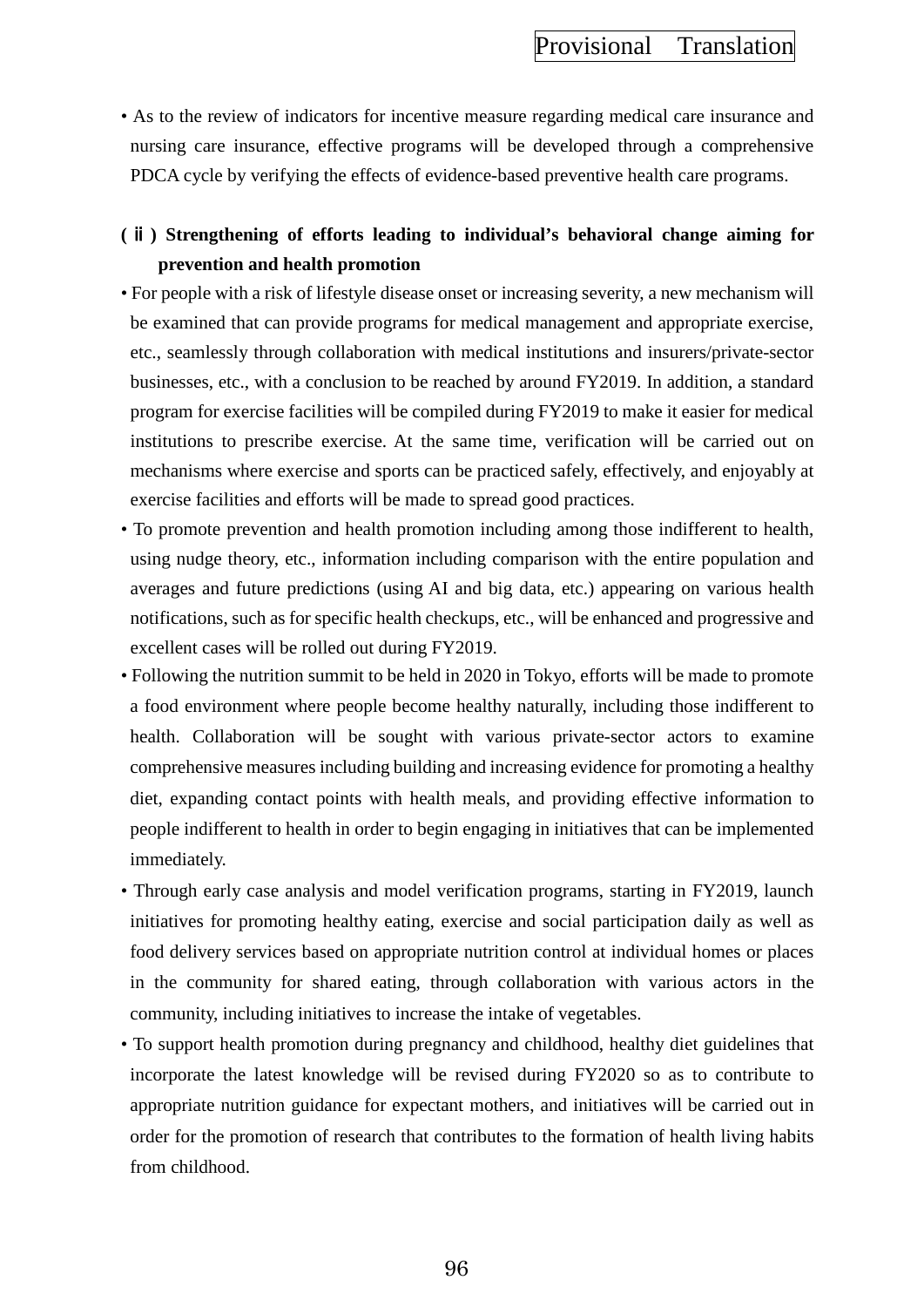#### **(**ⅲ**) Strengthening of initiatives for the early detection of diseases**

- Development of simple and less invasive exam methods, such as liquid biopsies using blood or saliva, and treatment methods for refractory cancer will be promoted to dramatically improve the five-year survival rate by establishing mechanisms for the early detection and early treatment of cancer. In addition, initiatives aimed at increasing the exam uptake rate using nudge theory, etc., and approaches to screenings based on risk for increasing uptake rate and effectiveness will be examined during FY2019 to reach a conclusion.
- To enhance dental disease countermeasures, such as periodontal disease that affects the entire body's health, based on the results of examinations into expanding opportunities to receive dental exams that are currently offered every 10 years of age and enhancing dental health guidance, a review will begin by FY2020 to quickly reach a conclusion. At the same time, efforts will be made to increase the uptake rate of dental exams and, based on exam results, efficient initiatives will be carried out to encourage uptake of necessary exams and promote collaboration involving dentists in case there is a possibility requiring treatment of a systemic disease.
- Improvements will be made to procedures for swiftly changing over from medical test reagents to over-the-counter (OTC) test reagents, in order for an individual to understand their own health condition and detect disease at an early stage. Therefore, a collaboration plan will be formulated during FY2019 and examination carried out to improve the quality of screenings and applications through collaboration between government and related industries, while referencing past cases. At the same time, self medication will be promoted by spreading OTC pharmaceuticals.

## **(**ⅳ**) Promotion of health development, health management, and health investment of incorporated insurers and companies**

- Initiatives will be deepened for prevention and health development known as collaborative health care through ties-ups between companies and incorporated insurers. The information appearing in the health scoring report for employers, which visualizes the health condition and medical costs of enrollees along with initiatives for prevention and health promotion, will be enhanced and notification methods modified, including secular change in evaluation indicators, in order to appeal to health insurance associations and employers. Similar initiatives will be carried out from FY2020 at all incorporated insurers by type and implemented for each business regarding health insurance associations and the mutual-aid association of national civil servants from FY2021.
- An environment will be developed for appropriate evaluations from capital markets on the initiatives and outcomes of health and productivity management, while taking into account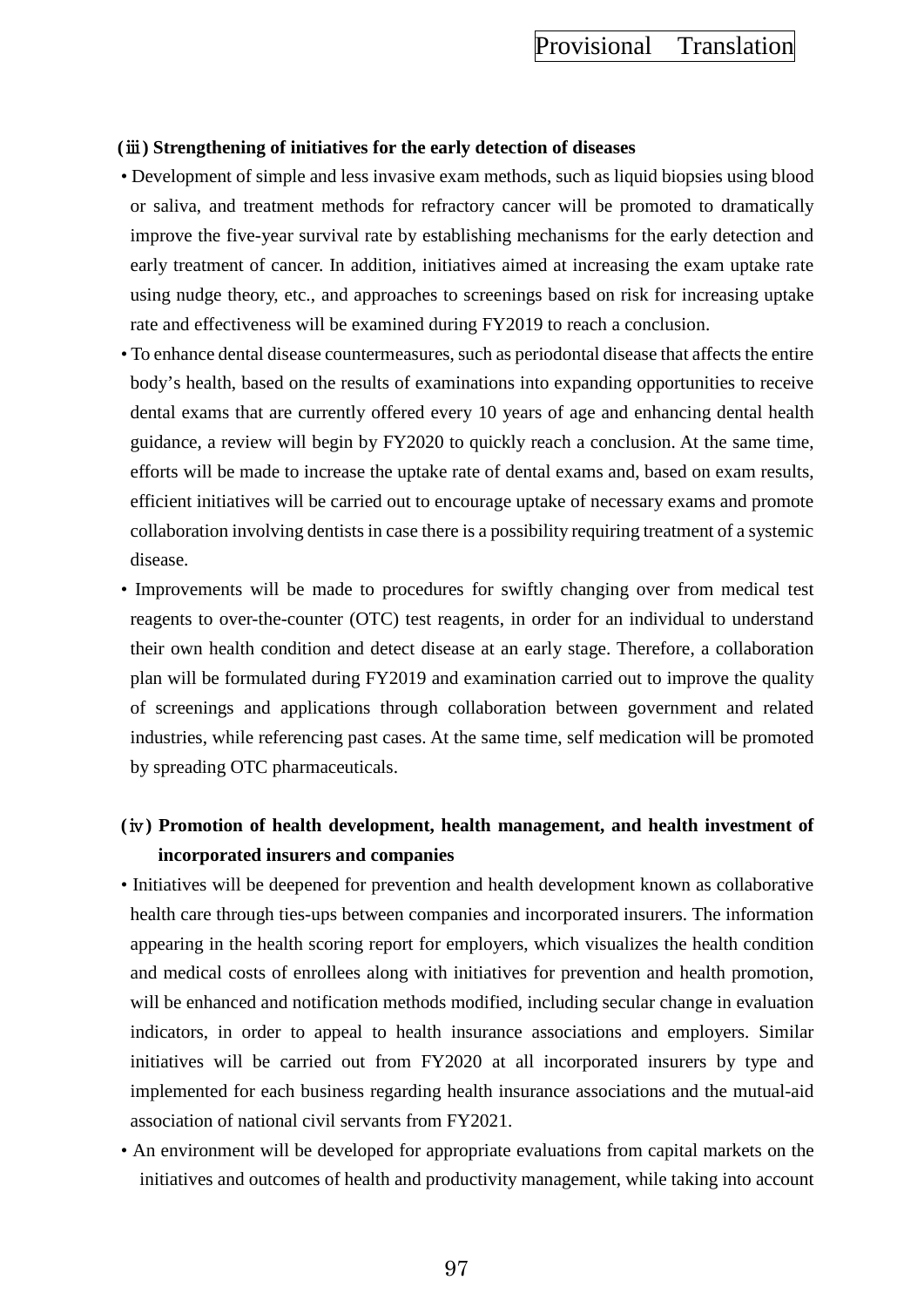various research, etc., concerning the impacts on productivity of health and productivity management. To visualize the amount of health investment, the "Health Management Accounting Guidelines for Companies (provisional name)" will be formulated in FY2019 and examinations will begin on necessary incentive measure for promoting further health investment by companies. Also, for information disclosures, etc., related to health and productivity management, the "Health and Productivity Management Guidebook for Companies will be revised in FY2019 and spread thereafter. Furthermore, examinations will be carried out on approaches to information disclosures that can be compared by markets.

• Regarding the importance of health and productivity management in ESG and SDGs, dissemination of information globally will continue to be encouraged and increased by the public and private sectors. In addition, efforts will be made to spread the Beyond 2020 My Best Program following the Tokyo 2020 Olympic and Paralympic Games.

## **(**ⅴ**) Verification of effects for prevention and health promotion utilizing data etc., and promotion of private prevention and health services**

- Verification programs will be implemented to confirm and build evidence concerning the effects of health improvement from prevention and health promotion using data, in order to utilize preventive health programs of incorporated insurers and local governments, etc.
- To ensure statistical accuracy, the government will establish a fundamental direction on target fields and verification methods for verification programs, and, based on the results, encourage implementation of appropriate preventive health care programs by incorporated insurers and others.
- Efforts will be made to establish an environment where users can user services with peace of mind and select health care services with a certain level of quality from intermediaries, through spreading the "Approaches to Health Care Service Guidelines" (formulated by the Ministry of Economy, Trade and Industry on April 12, 2018) to industry groups and intermediaries as well as support for industries to formulate their own voluntary guidelines. At the same time, consideration will begin in FY2019 for measures to support initiatives aimed at ensuring quality of health care services and standardizing health care data led by the private sector, as a basic infrastructure for cooperation between multiple companies and cross-functional innovation across industries.

#### **(**ⅵ**) Drastic reinforcement of incentive measures for nursing care prevention, etc.**

• With regard to the nursing care incentive subsidy paid out to nursing care insurers and prefectural governments (Subsidy for Promoting Increased Functions of Insurers), fundamental improvements will be made to incentive measure in FY2020 after examining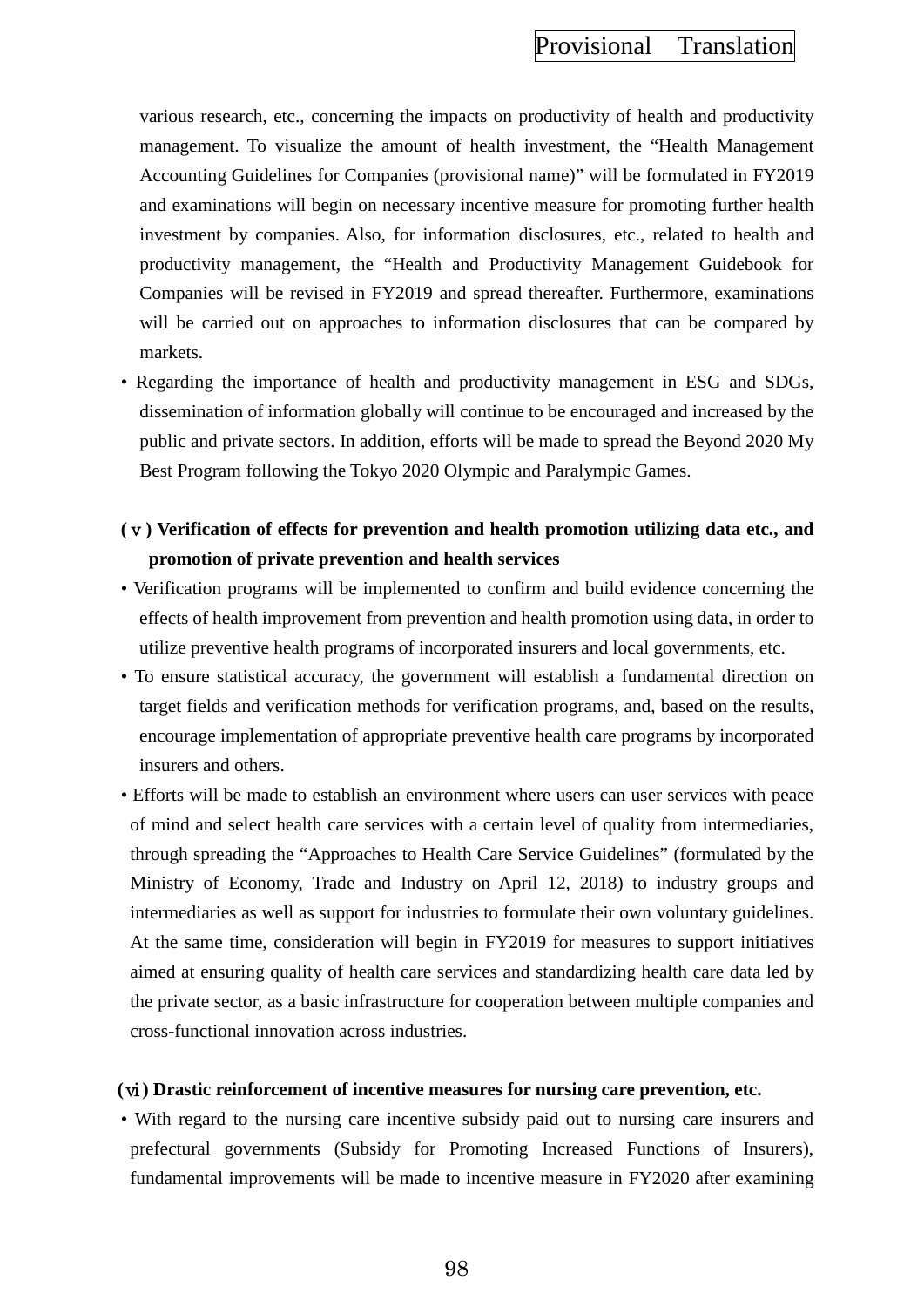budget measures, including funding sources, to promote the roll out of progressive nursing care prevention initiatives by local governments and shrink the gap in regional disparities in terms of health life expectancy.

- At the same time, for each evaluation indicator and point allocation, a review will be carried out, including expanding the introduction of performance-based indicators and improving variety in allocation standards to expand "community gathering places" familiar to seniors that could possibly prevent nursing care or dementia. In doing so, private-sector services will also be utilized that lead to activation of senior's minds and bodies through exercise, etc. In addition, senior workers and volunteers will be encouraged at nursing care facilities, including "nursing care helpers," and points will be utilized as an incentive for individuals.
- Detailed assistance will be expanded, including frailty countermeasures, for health programs for seniors age 75 and older. The insurer incentive measure for late-stage senior medical care will be utilized. The national special adjustment grant will be used to support the deployment of medical specialists in municipalities aimed at rolling out integrated nursing care prevention and health programs of municipalities nationwide.
- Regarding the nursing care remuneration adjustments for maintaining and improving the average daily activities of users, evidence-based verification will be carried out by FY2020 and necessary actions will be taken for the next nursing care remuneration revision, from the standpoint of supporting independence and preventing increasing severity, etc.

#### **(**ⅶ**) Strengthening of comprehensive measures for dementia**

• Comprehensive dementia measures focused on "symbiosis" and "prevention" will be implemented pursuant to the Dementia Countermeasure Promotion Outline (decided by the cabinet meeting on dementia countermeasures promotion on June 18, 2019). As for progressive and excellent cases involving the use of "gathering places," etc., a compilation of best practices and guidelines for implementation will be prepared by FY2020 for these cases to be rolled out to local governments nationwide. At the same time, R&D will be reinforced for establishing preventive methods for dementia. Work on a data compilation will begin in FY2019 with completion of a framework for data use to be completed by FY2021. Collaborative public-private platforms in the field of dementia will be utilized to encourage the social implementation of prevention and care, while aiming to establish evaluation indicators and methods.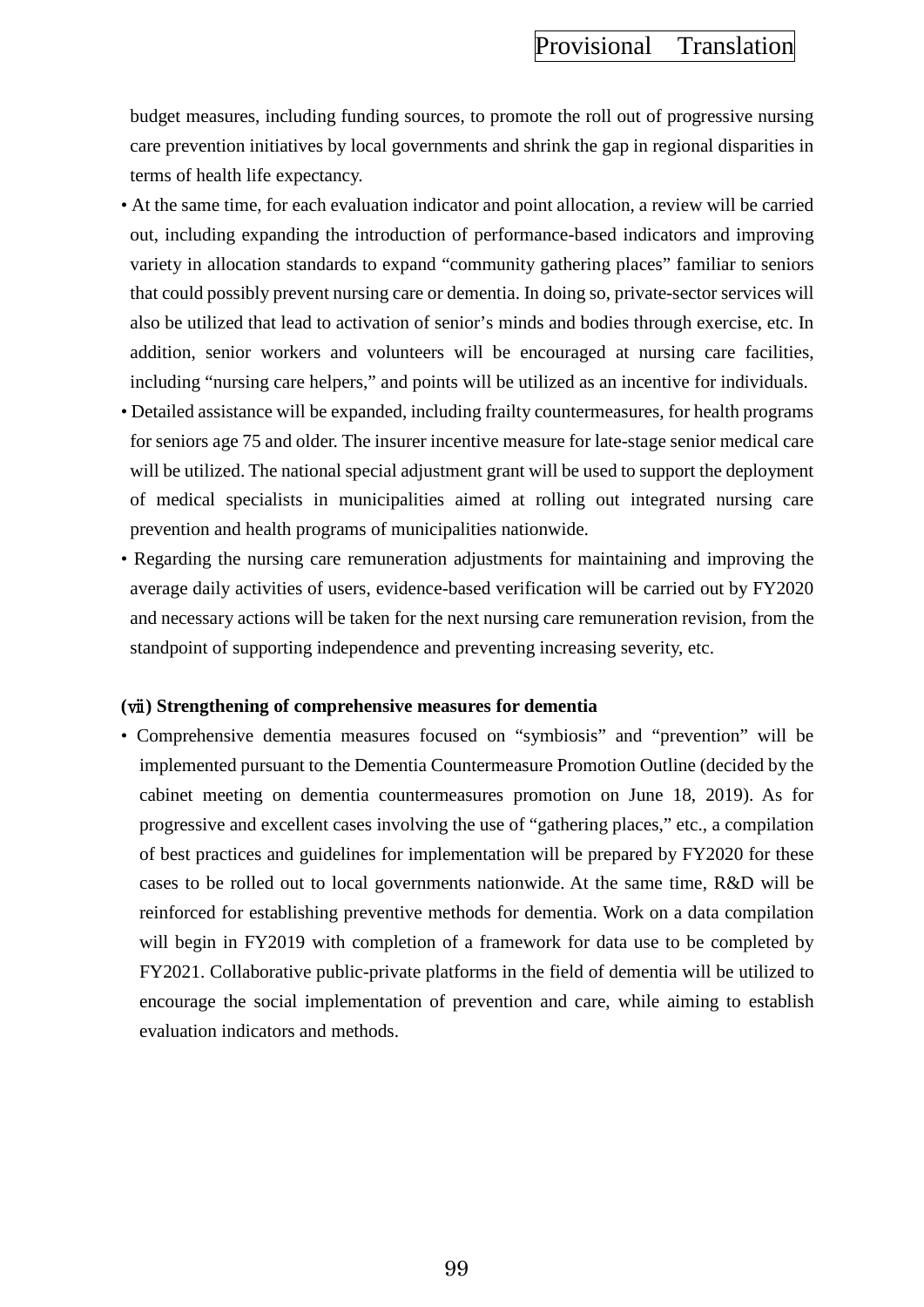### **5. Next-Generation Health Care**

### **(1) Major progress of KPI**

**[KPI] (New) Aim to increase service provision per hour in the medical and welfare fields by at least 5% (7% for doctors) as of 2040**

### **(2) New specific measures to be taken**

To establish a next-generation health care system, "total optimization" with speed in mind will be promoted so that individual measures for health, prevention, treatment and care, etc., will be used to maintain and improve people's health, increase the quality and productivity of medical care and nursing care, and realize work-style reforms in the field seamlessly integrated with the above, while actively introducing technological innovation such as data and ICT, etc., and fully utilizing it for a higher dimension of cost effectiveness.

- ⅰ**) Ensuring effective and efficient medical and welfare services utilizing technical innovation, etc.**
- **(**ⅰ**) Promotion of the utilization of data that serves as a basis to provide health, medical and nursing care services**
- **a) Online qualification confirmation, etc.**
- Individual numbers will be assigned for the insured enrolled in medical care insurance and necessary system development will be steadily carried out aimed at the full-scale launch of "Online Certification Confirmation" from FY2020 where the My Number Card can be used as a health insurance certificate. Using the new medical information digitalization support fund to be established, support will be provided for system development by medical institutions and pharmacies.
- In addition, as for identifiers (ID) in the medical care, etc., field, consideration will be given toward a mechanism for consolidating information of the medical care, etc., field using the individually assigned numbers of the insured using the Online Qualification Confirmation System as the platform. Operation is slated to begin from FY2021 after considering the necessary legal benefits.
- **b) Collaboration and utilization of health and medical care information at medical institutions, etc.**
- Initiatives will be advanced so that the health and medical information of patients can be checked at medical institutions, etc., nationwide. Therefore, efforts will be made to begin operating the mechanism that can check pharmaceutical information and specific health checkup information based on medical practitioners' receipts for health insurance claims on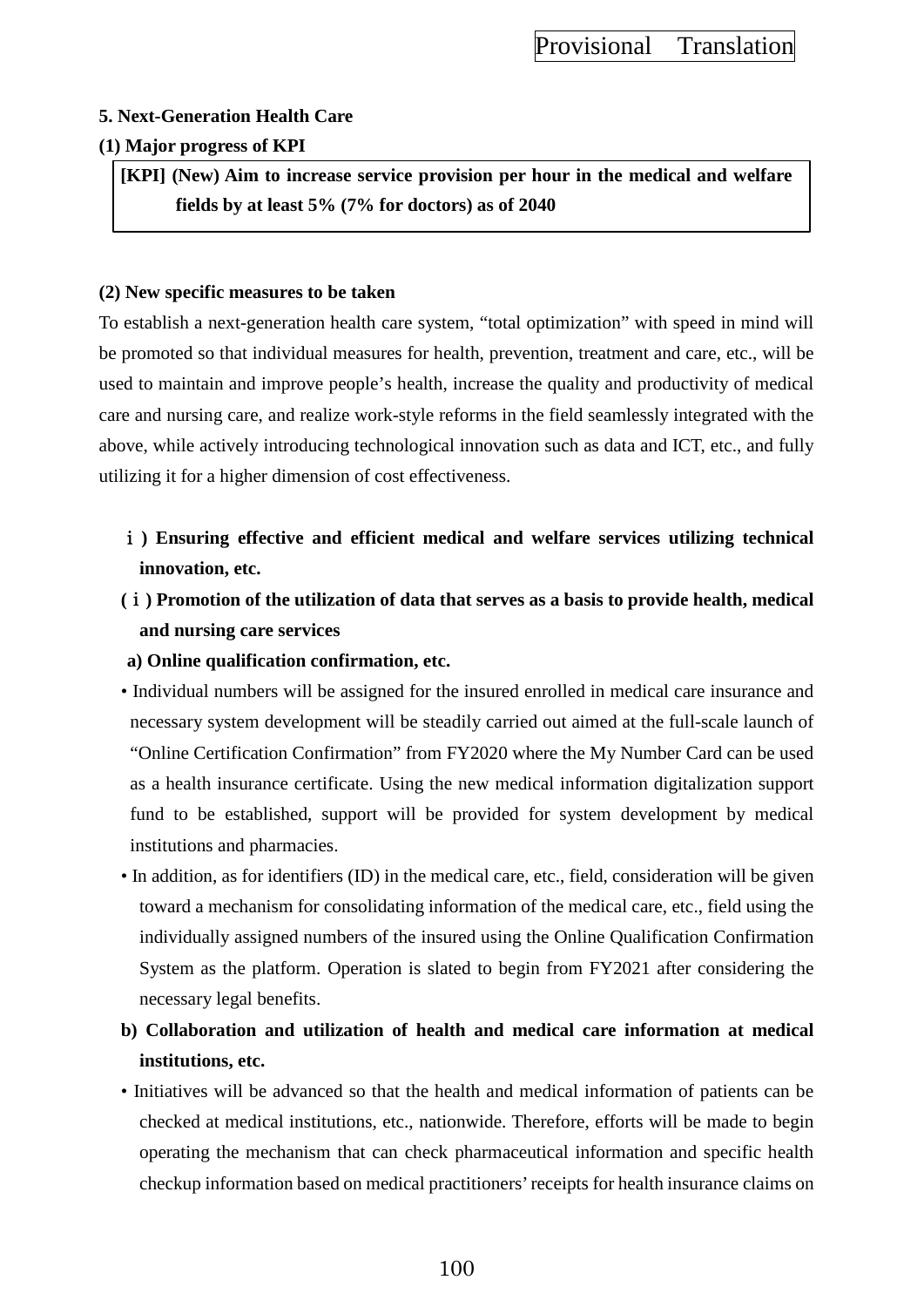or after October 2021. Furthermore, in order to promote a mechanism where other data items can be checked at medical institutions, etc., issues will be organized based on previous verification results concerning the health and medical information network, and then examination will be made on approaches to administrator actors and cost burden, while verifying the need for information linkages and technological trends along with cost effectiveness. Based on this, a process chart will be formulated for completing the above by the summer of 2020. Furthermore, a review will continue to be carried out on linkages with nursing care information as well.

- The standardization of digital medical records will be pursued based on technological trends using the medical information digitalization fund, etc.
- As for digital prescriptions, guidelines will be formulated in FY2019 in order to facilitate operations taking into account verifications.
- **c) Collaboration and utilization of nursing care information of various job types in the nursing care field**
- To reduce the burden of nursing care staff and provide high quality services, support will be provided for the use of ICT in the nursing care field by utilizing the comprehensive fund for regional medical and nursing care starting in FY2019. In addition, productivity improvement guidelines will be utilized to effectively spread ICT to the nursing care sites in order to implement ICT collectively with initiatives for increasing efficiency and productivity in nursing care operations on the sites. Furthermore, a review will be conducted in FY2019 on preparation of standard specifications for medical and nursing care collaboration using ICT to reach a conclusion.

### **d) Promotion of PHR**

- Personal Health Records (PHR) will be promoted as a mechanism for individuals and their family members to check their health condition and prescription history for healthier daily living and health promotion. The provision of data to individuals through the My Number Portal is slated to begin in FY2020 with the provision of data on specific health checkups, while the provision of data on prescriptions will begin from claims made in October 2021.
- A review will be conducted for establishing a mechanism that is useful in accurate communication with the medical sites and that can be linked to medical exams as needed, by centrally utilizing health information such as for infancy and childhood health checkups as well as vaccinations, etc. Support will be provided for the digitalization and standardization of health checkup data of local governments in order to begin providing data through the My Number Portal from FY2020 for infant health checkups. In addition, for school health checkups as well, the digitalization of health checkup data will be encouraged and a review will be conducted on the future necessary processes in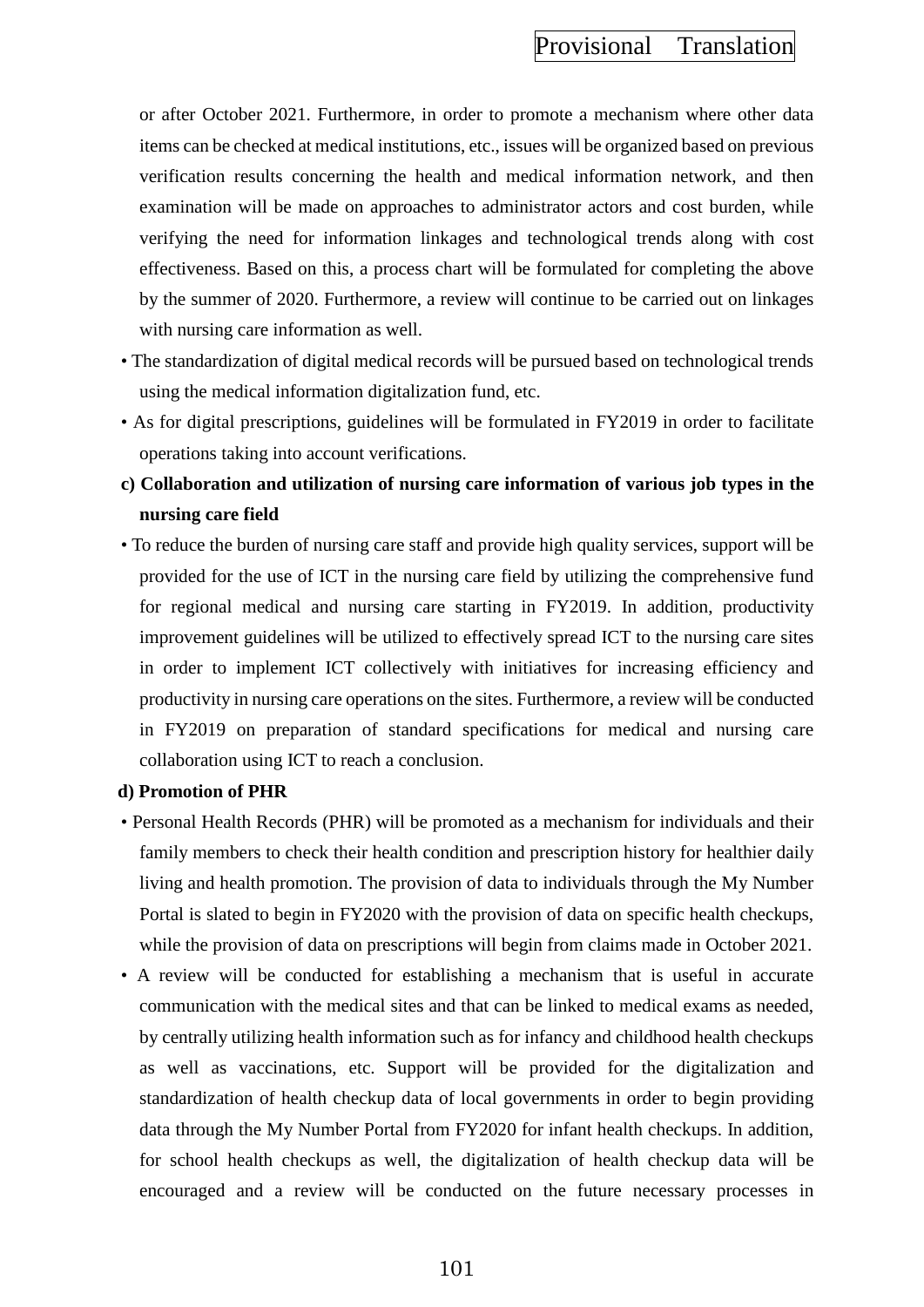collaboration with overall government discussions on PHR promotion to reach a conclusion by the summer of 2020.

- To further promote the use of PHR, discussions will be held by a panel of experts on matters for the digitalization of data related to health checkups and exams, with a certain conclusion to be reached by the summer of 2020.
- Taking into account the results of the verification on PHR service models, etc., a review will be conducted on API release and approaches to mandatory rules for private sector businesses in an effort to promote the spread of these services.
- **e) Utilize health, medical and nursing care information as big data**
- The linking analysis for the medical practitioners' receipts for health insurance claims and specific health checkup information database (NDB) and the comprehensive nursing care insurance data base (nursing care DB) will begin in earnest from FY2020, enabling utilization by a broad range of actors, including government, insurers, researchers and private sector businesses, etc. In FY2019 and beyond, a review will be carried out on the need for consolidation with other related public data bases, and linking analysis will be carried out in succession beginning with data bases for which legal and technical issues have been resolved.
- Under the Next-Generation Medical Platform Act, following the act's basic policy, efforts will be made to promote people's understanding through public relations and raising awareness, and mechanisms will be put into operation that promote the utilization of anonymized medical information in research and development in the medical field by a broad range of actors.
- The necessary requirements for enabling the use of data and outcomes obtained in public research projects by private-sector businesses, etc. after the end of research will be organized following the example of the research project on using IoT to change people's behaviors. The contract template to be used when migrating data between administrators will be prepared in FY2019 and reviews conducted on various other issues.

# **(**ⅱ**) Promotion of technology utilization at medical and nursing care sites involving ICT, robots, and AI**

### **a) Promote online medical care**

• Efforts will be made for the quick approval of the bill proposing partial amendments to the Pharmaceutical and Medical Device Act containing provision on online medication instructions in the Diet so that the series of medical processes from exam to medication instruction can be widely carried out seamlessly online. After the bill is approved, a review will be conducted promptly on rules for the provision system, etc., and, taking into account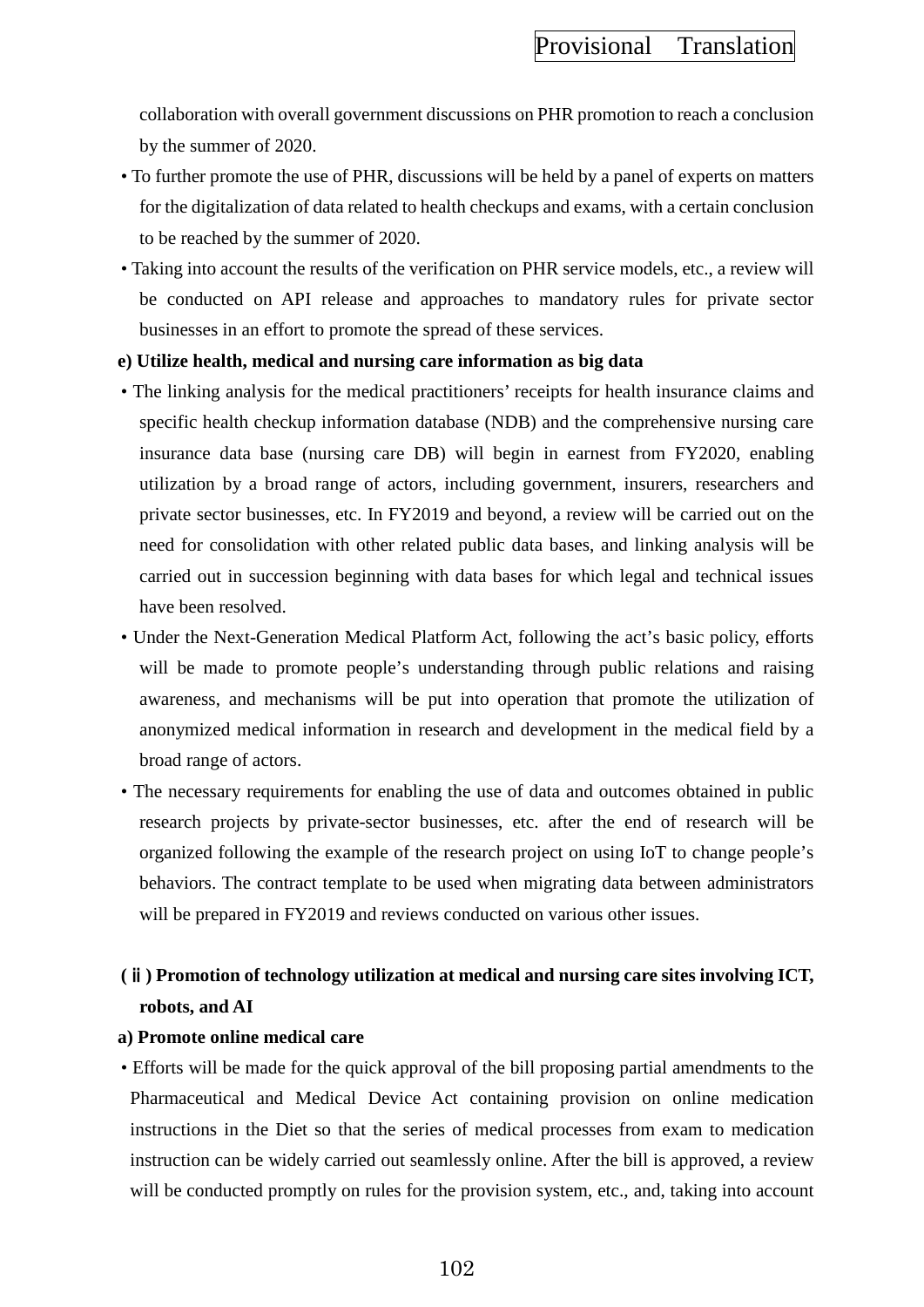the above situation, consideration will be made for evaluation of payments for medical services related to online medication instruction.

- Aimed at the appropriate promotion of online medical care, data will be compiled on the safety and effectiveness of online medical care, while cooperating with relevant academic societies and businesses, etc. Efforts will be made to understand the actual situation of case studies, and, based on the results, etc., guidelines will be revised regularly aimed at the appropriate implementation of online medical care.
- Ahead of the next revisions to the payment system for medical services, the penetration of online medical clinics will be studied and verified, and for diseases for which safety and effectiveness is confirmed, consideration will be made to include these into the coverage of online medical clinics. In addition, the necessary review will be conducted on the appropriate spread and promotion of online medical care with regard to the requirements for online medical care implementation method and implementation system, etc.
- As for remote medical care including online medical care, technical verification and demonstrations for the establishment of new models will be made based on the progress of ICT in an effort to promote the spread of safe and effective remote medical care.

#### **b) Realization of science-based nursing care**

• To implement nursing care that is scientifically substantiated to be effective toward supporting independence, etc., full-scale operation of a data base for collecting and analyzing data on the condition of seniors and details of care, etc., will begin in FY2020. The analysis results from this data base will be utilized in discussions on the next and subsequent revisions to the nursing care remuneration system and evaluations will be carried out on nursing care services whose effects are substantiated. In addition, acquired data will be shared with nursing care businesses and utilized to increase the quality of care, etc.

#### **c) Development and introduction of robots and sensors, etc.**

- Initiatives will be examined based on the findings of the Future Innovation Working Group, which examined a medium- to long-term vision up to 2040, and these initiatives will be crystallized during FY2019. The government as a whole will work to realize a social system that incorporates robots and AI, etc., including moon-shot-type research and development, development of new evaluation models for prompt social implementation of advanced technology, and reinforcement of technical intelligence functions, etc. In addition, the development of evaluation methods will be promoted for equipment and services aimed at the realization of a society where people can understand their own health condition.
- Rules on verifying the effects of robots and sensors, etc., will be compiled by the next revision to the nursing care remuneration system. An environment will be established for promoting ongoing verification of effects by businesses and an innovation cycle, with the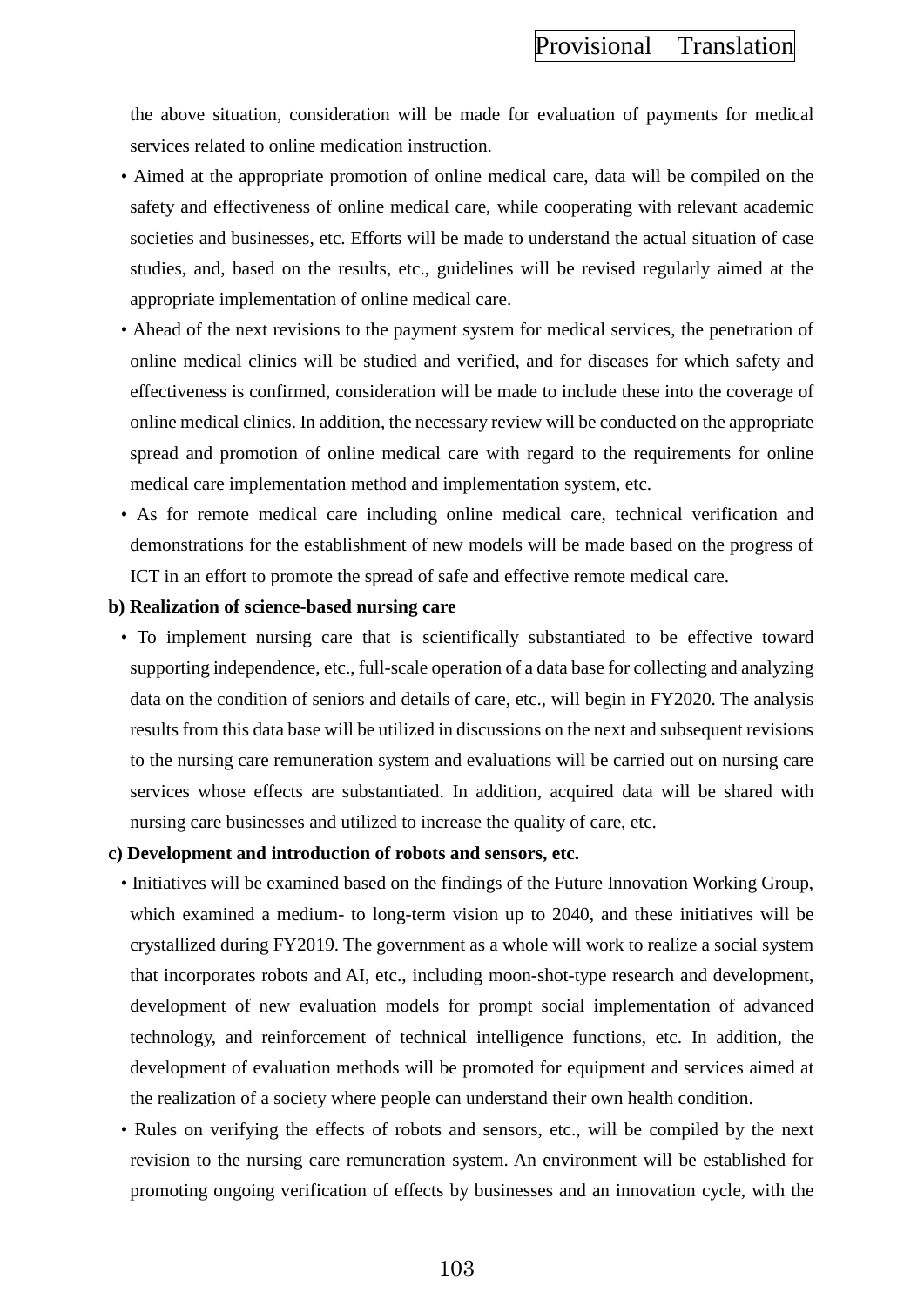evidence used in the evaluation of the next and subsequent revisions to the nursing care remuneration system.

• In regard to robots and sensors, support will be provided based on needs in the field using monitor surveys, etc., on the nursing care sites and initiatives that connect the nursing care sites including users to developers. Development of nursing care technology using nursing care robots and public awareness of nursing care robots will be carried out and support for the introduction and utilization of robots on the sites of nursing care will be steadily provided. At the same time, the same initiatives will be carried out in the field of welfare for the disabled.

### **d) Utilization of AI technology, etc.**

• While focusing on six key domains, the development of AI and utilization on the sites will be promoted in the fields of health, medical care, nursing care, and welfare, in order to improve the quality of medical care through correct diagnosis and treatment support and reducing the burden placed on medical practitioners. At the same time, the collection of high quality data required for AI development will be promoted. Furthermore, specific responses will be launched in FY2019 for resolving issues identified during AI development, and efforts will be made to expand the reach of AI technology development in Japan to other parts of the world through tie-ups with overseas medical institutions, including in Asia, etc. In addition, an approval and screening system, etc., based on the characteristics of medical institutions will be quickly developed using ICT to vitalize the medical equipment industry in Japan.

### **e) Promotion of genomic medicine**

• Genomic medicine will be promoted for cancer and incurable diseases, etc. Aimed at the realization of complete genomic medicine for beating cancer, high quality complete genomic information and clinical information will be gathered by the Center for Cancer Genomics and Advanced Therapeutics (C-CAT) in Japan under the consent of patients and sufficient information management controls, and a system will be established for relevant parties to analyze and utilize this data broadly for the development of innovative treatment methods, such as drug discovery, and diagnostic technologies, in an effort to promote personalized medicine. An implementation system will be developed for genetic exams for the realization of early diagnosis of incurable diseases, etc., and the development of treatment methods using complete genomic information including gene therapy will be promoted. Therefore, while referencing the UK and other countries that seek to conduct complete genomic tests of 100,000 people and 1 million people in the future, a detailed action plan that includes numerical targets, human resource development, and system development, etc., will be formulated during 2019 after compiling initiatives and issues to date. In addition, in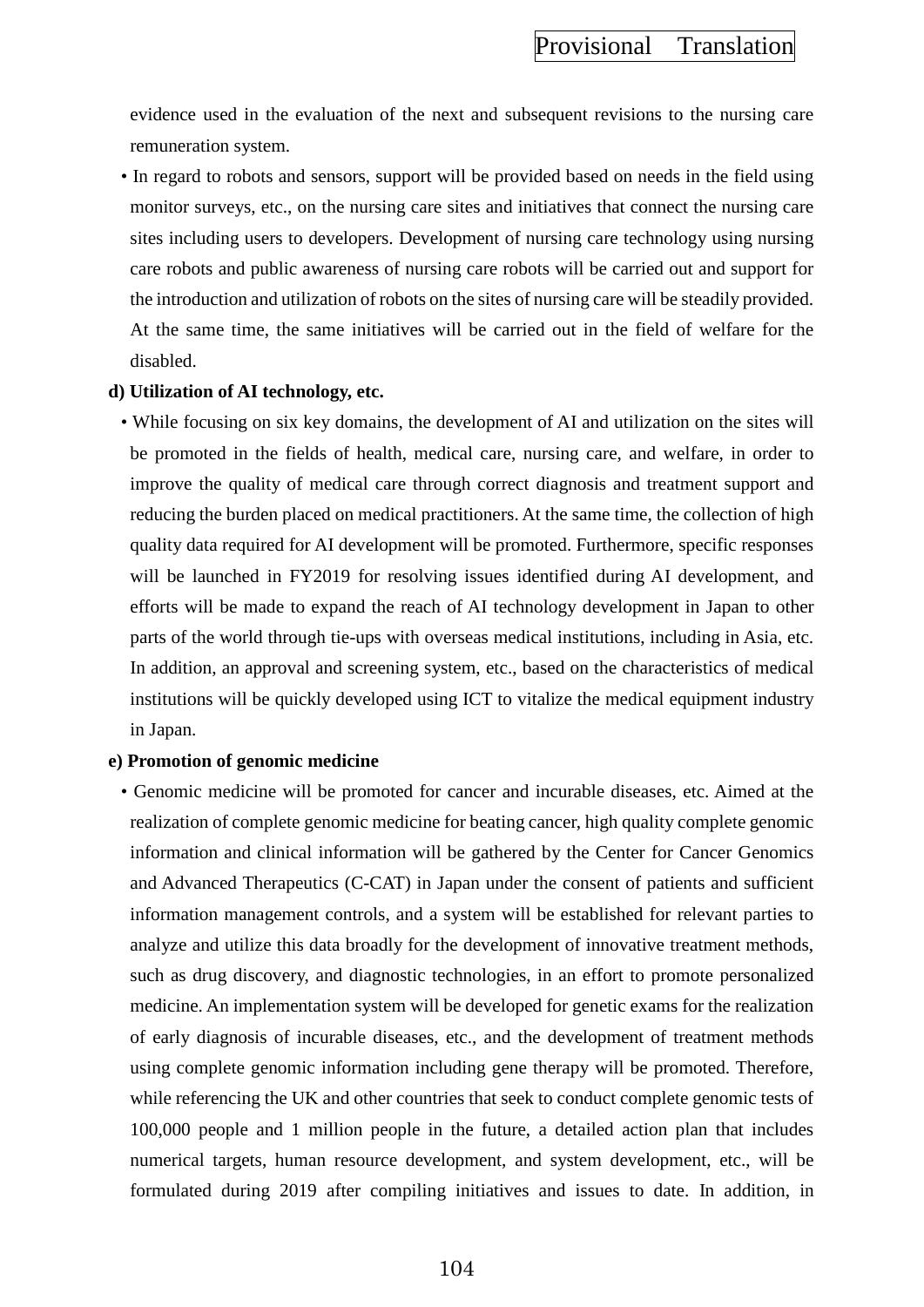promoting gene therapy, necessary measures will be promoted to create a society where people are not harmed by genomic or genetic information.

• To promote basic research on the use of genome editing technology for human fertilization of embryos, guidelines will be formulated with an eye on ethics, and legislative frameworks including approaches to legal regulations will be examined with regard to clinical applications, while also paying due attention to advancements in science and technology.

# **(** ⅲ **) Organizational reform of medical and nursing care sites, and larger scale management with more collaboration**

#### **a) Paperwork reduction, increased operational efficiencies, and use of seniors**

- To move forward with work-style reforms for doctors, etc., including reducing working hours, efforts will be made toward thorough labor management, and a review will be conducted on the promotion of task shifting, etc., along with the use of ICT for increasing operational efficiency. Efforts will also be made to reform management of medical institutions by rolling out effective business operations. In addition, changes will be encouraged in how people in Japan visit doctors by making emergency consultation hotlines known to all and carrying out fundamental reviews of medical information networks through which medical institutions can be searched.
- An operational efficiency model for the sites of nursing care will be established in FY2019 by (i) analyzing and sorting operational work flow; (ii) promoting the active use of seniors as nursing care helpers; and (iii) implementing pilot programs using robots, sensors and ICT, etc., at nursing care facilities, based on the Nursing Care Site Innovation Plan that contains the direction for maintaining and improving the quality of services on the sites of nursing care, amid worker shortages. In addition, in FY2019 and beyond, gathered know-how will be reflected in guidelines for improving productivity and powerful efforts will be made to promote the horizontal roll out of good practices.
- For initiatives in the nursing care field to reduce paperwork, a further review will be conducted on documents required by the national and local governments and documents prepared individually by businesses, and a review will be conducted on issues such as the differing formats and attachments between local governments to reach a certain conclusion during 2019 and move forward with necessary reviews, aimed at halving the amount of paperwork by early 2020s. For the medical care and welfare fields, initiatives will be steadily implemented for reducing and standardizing paperwork, taking into account the characteristics of each field.
- The active involvement of seniors and prevention of nursing care will be promoted, and from the standpoint of broadening the horizons of nursing care human resources, comprehensive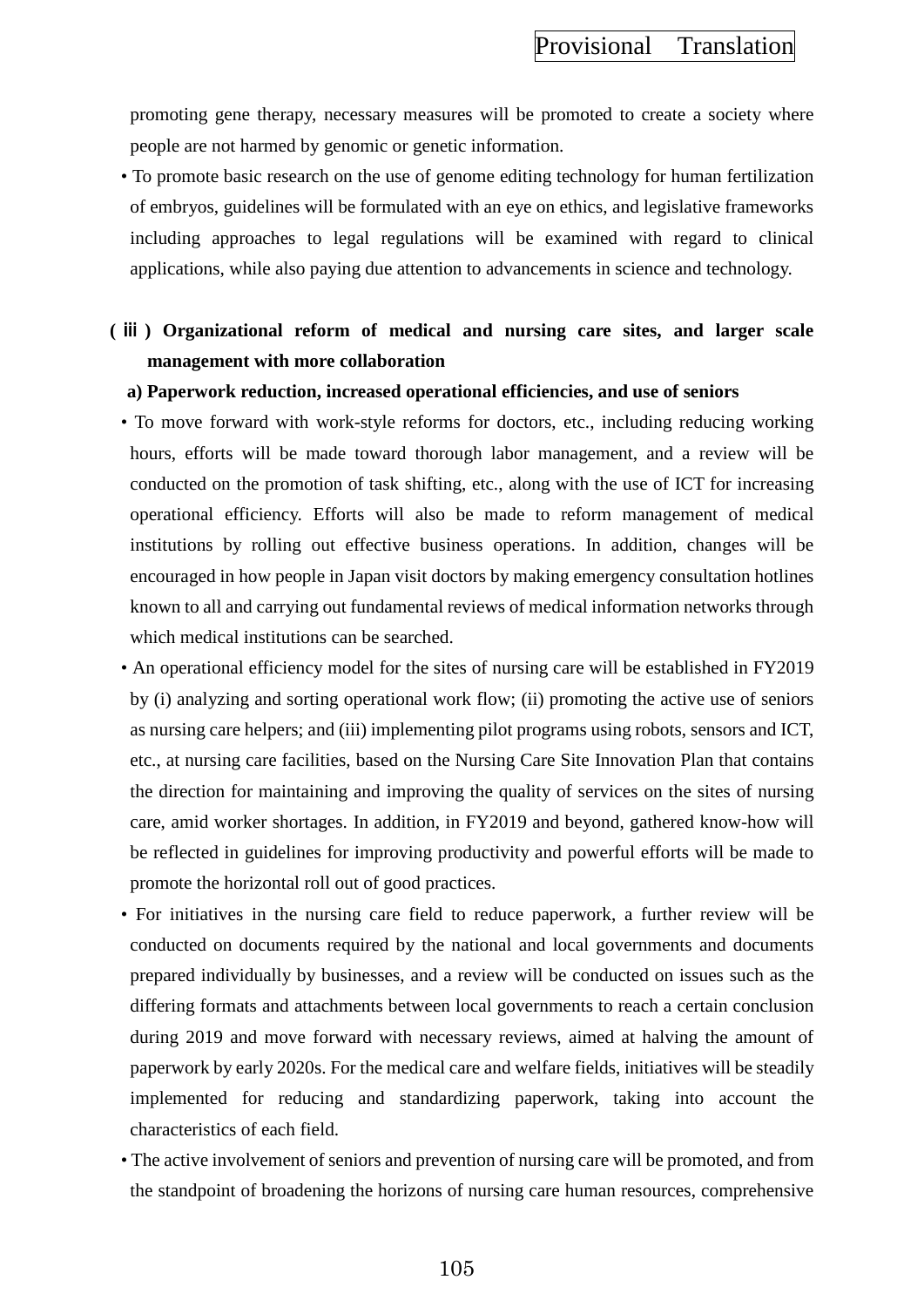efforts will be made to secure nursing care human resources using the comprehensive fund for regional medical and nursing care, including using diverse human resources as nursing care helpers.

- **b) Increase the scale, etc., of management of medical service corporations and social welfare service corporations**
	- Regarding the regional medical collaboration promotion company system, issues related to the system and operations including approaches to medical collaboration promotion operations and the lending of funds between participating companies will be identified, reviews carried out aimed at improvement, and necessary measures taken so that contributions are made to the greater effective utilization aimed at realization of the regional medicine concept.
	- To facilitate mergers, etc., of medical service corporations, the creation of a lending system for necessary management resources will be considered during FY2019. At the same time, good practices involving medical service corporation mergers and business succession will be collected and made known.
	- Know-how in all aspects of rehabilitation of regional medicine and management support for medical institutions possessed by the Regional Economy Vitalization Corporation of Japan will be actively transferred to regional financial institutions. At the same time, the collaboration and cooperation of the Welfare and Medical Service Agency and regional financial institutions will be promoted for these forms of support and rehabilitation.
	- A review committee of experts will be established to discuss ways of promoting the increase cooperation and scale of social welfare service corporation operations, with a conclusion to be reached during FY2019. In addition, good practices will be collected and guidelines formulated during FY2019, including obtaining findings from a review committee of accounting professionals for clarifying the accounting treatment of mergers, etc., so that corporations interested in increasing cooperation or scale can more easily do so.

# ⅱ**) Development, operationalization, and global expansion of superior pharmaceuticals and medical equipment from Japan**

- **(i) Development and operationalization of superior pharmaceuticals and medical equipment from Japan**
	- Under the Health and Medicine Strategy to be revised in FY2019 (Cabinet decision on July 22, 2014), etc., research and development into medical technology and methods such as regenerative medicine, cell medicine, gene therapy, and genome/data platforms, etc., will be promoted based on uniform evidence that also covers different diseases and efforts will be made to create new industries, so as to contribute to the prolonging of healthy life expectancy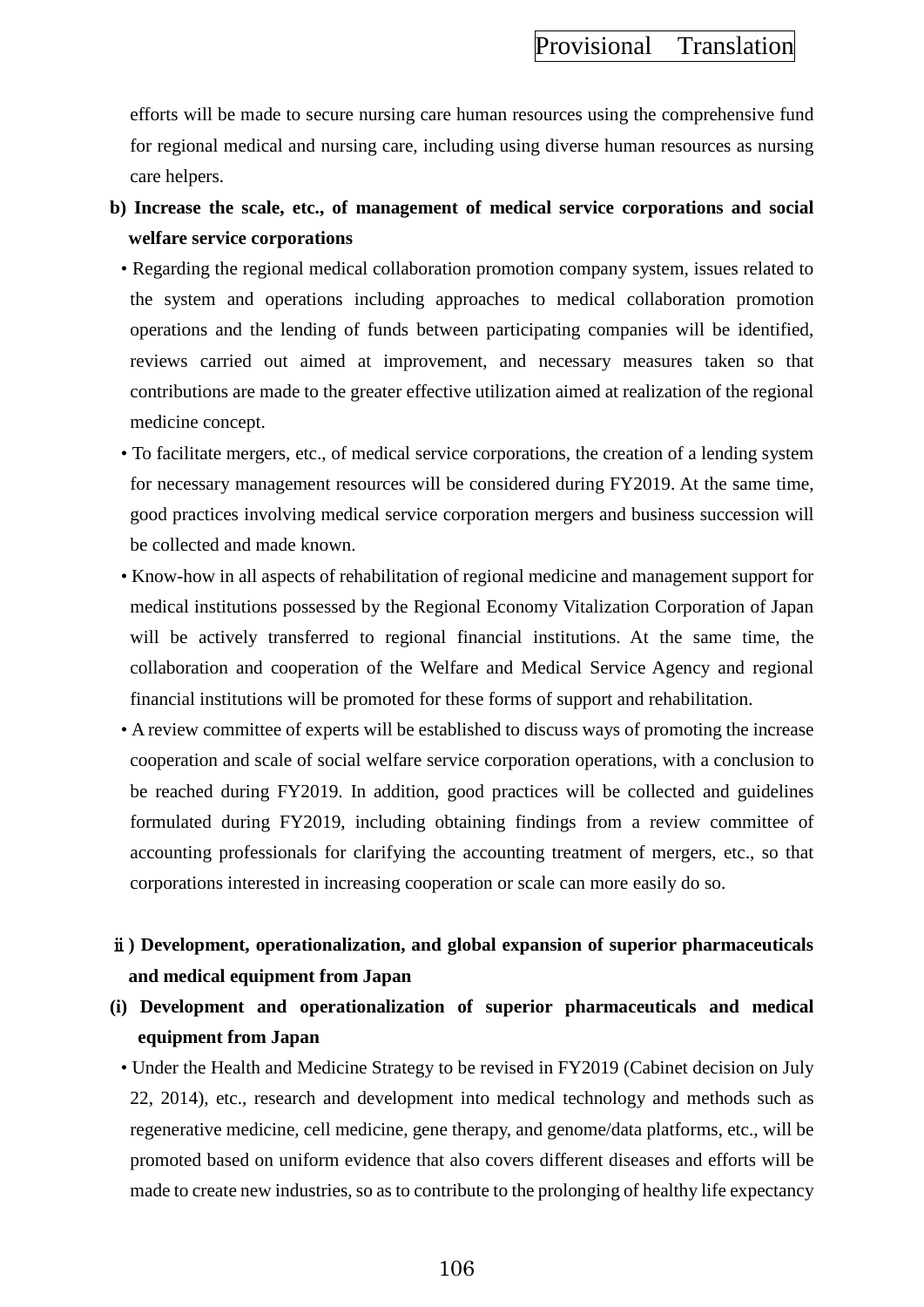aimed at a society of healthy longevity.

• To develop medical equipment and health care services taking into account various needs from prevention to improved QOL, support for venture firms will be stepped up and policies promoting new entrants will be examined during FY2019. Furthermore, support for networking between venture firms and related institutions by the Health Care Innovation Hub (InnoHub) will be commenced.

### **(**ⅱ**) Global expansion, etc.**

- Under the Asia Health and Human Well-Being Initiative, the international expansion of Japanese health care related industries will be promoted to contribute to the realization of broad-based health care and independent industrial development in Asia. In particular, efforts will be made to promote both the development of pharmaceutical and medical equipment industries in Asia with the involvement of Japanese companies and the deregulation of pharmaceuticals and medical equipment in Asia based on the Grand Design for Asian Pharmaceutical and Medical Device Regulatory Harmonization (decided by the Headquarters for the Advancement of Health and Medicine Strategy on June 20, 2019).
- In Africa, a positive cycle will be created where public sector initiatives create and develop private sector business and vitalization of the private sector supports the public sector. To achieve broad-based health care through this, Japanese health care related industries will be encouraged to expand into Africa pursuant to the Basic Policy for an Africa Health and Human Well-Being Initiative (decided by the Headquarters for the Advancement of Health and Medicine Strategy on June 20, 2019) while disseminating information at TICAD7, etc.
- Increase the international response capabilities of Japan's medical care services by promoting in an integrated fashion the international deployment of medical services mainly led by Medical Excellence Japan (MEJ) and JETRO, etc. along with medical services provision for inbound medical treatment by Japan International Hospitals (JIH) and following the "Comprehensive Measures for Securing Appropriate Medical Services for Foreigners Visiting Japan."
- Regarding countermeasures against infectious diseases that pose a threat internationally, efforts will be made to reinforce research capacity and function, including forming a research hub centered at Nagasaki University and developing human resources by establishing research infrastructure in locations with infectious diseases. At the same time, studies on infectious disease occurrence as well as the exam system, and treatment system will be strengthened ahead of the Tokyo 2020 Olympic and Paralympic Games, and the number of medical institutions designated as capable of handling infectious diseases will be expanded.
- Through the G20 Osaka Summit, Health Ministers' Meeting, Joint Session of the G20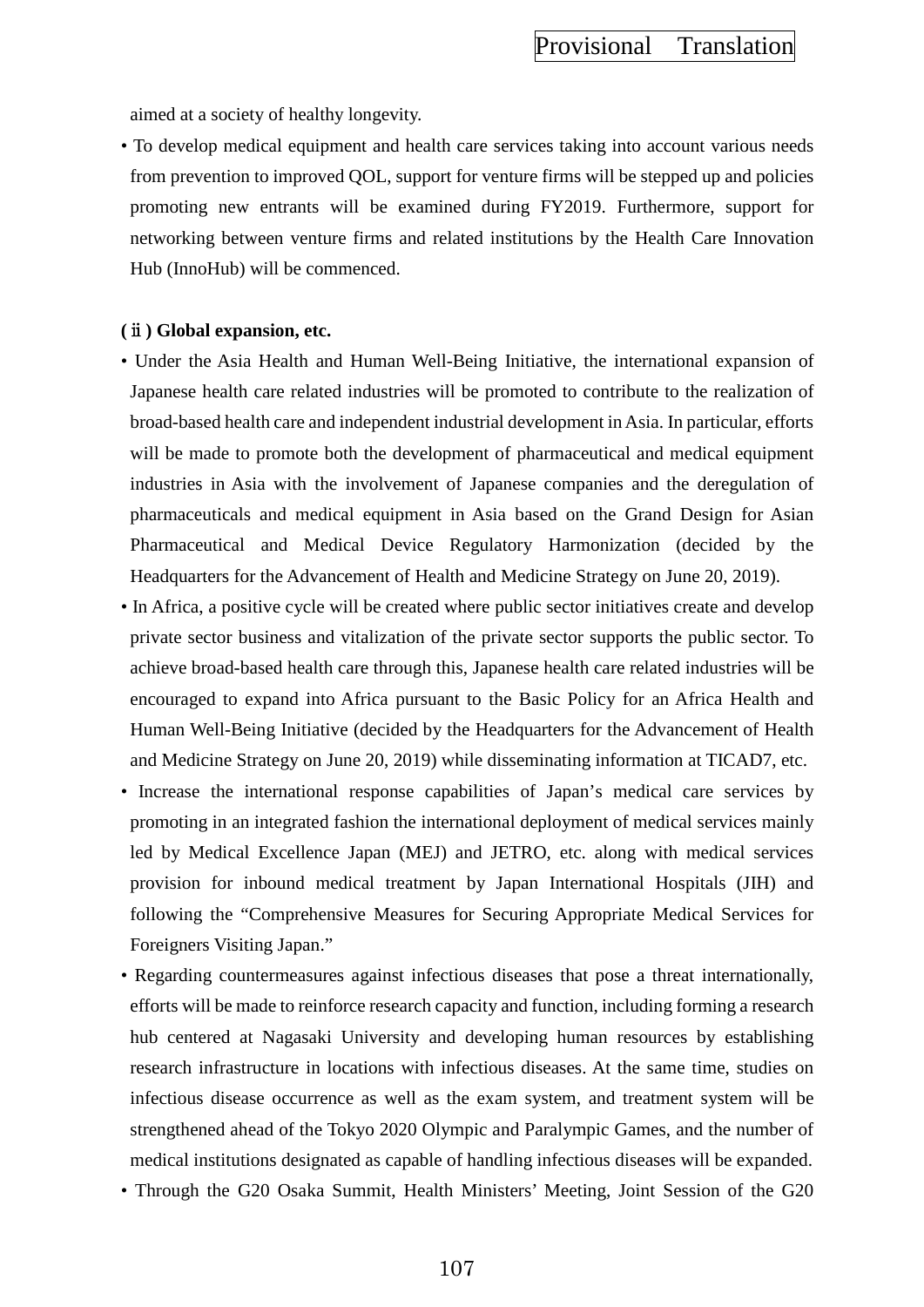Finance and Health Ministers, and TICAD7, etc.,support will be provided for raising Japan's international status in the promotion of universal health coverage (UHC) and international infectious disease response, bilateral assistance, and support for international health institutions such as thee World Health Organization, global funds, and Gavi Vaccine Alliance, etc., along with the Global Health Innovative Technology (GHIT) Fund and CEPI, etc., and AMR countermeasures will be promoted. In addition, development of human resources who can handle international infectious diseases, etc., will be pursued further as well as their dispatch to international institutions.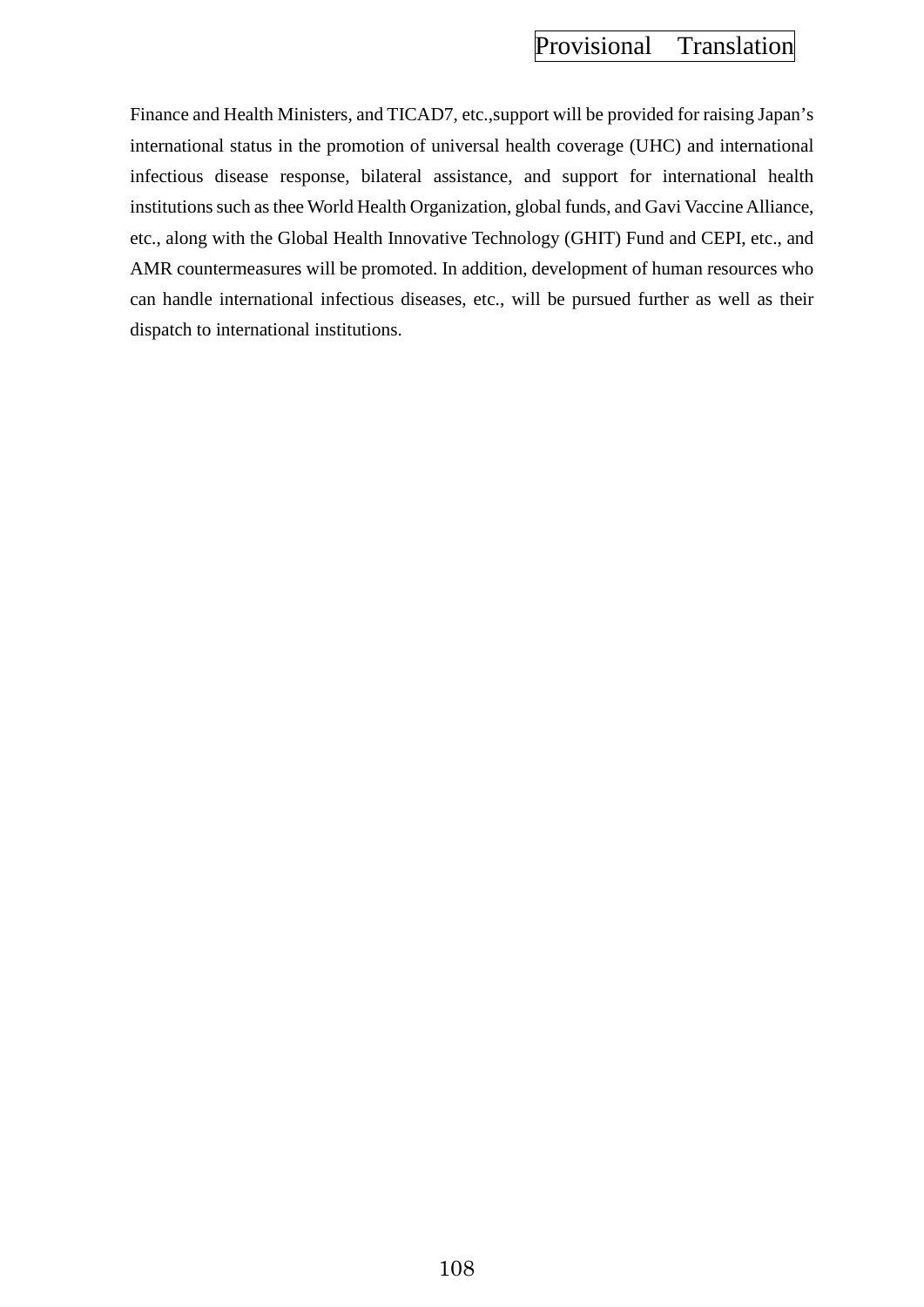### **III. Reinforcement of Regional Measures under Population Decline**

#### **1. Maintenance of Community Infrastructure and Competition Policy**

#### **(1) Major progress of KPI**

**[KPI] Aim for a service industry labor productivity growth rate of 2.0% by 2020**  $\Rightarrow$  2017: 0.18% (2016: −0.23%)

**[KPI] Increase the number of profitable SMEs and micro businesses from 700,000 to 1.4 million by 2020**

⇒FY2016: 954,546 companies (FY2015: 923,037 companies)

### **(2) New specific measures to be taken**

### **(i) Bus services (and local public transportation competing with bus services)**

As a typical example, in the center of towns, routes with excessive frequency are operated by multiple bus service operators and local public transportation competing with these bus service operators.

By allowing joint managements between these operators, the number of services on these high frequency routes can be rationalized, while the revenue increase from the rationalization can be used to maintain a network of bus services in low demand areas among other areas. This will ensure convenience for all residents across a broad area and thereby secure the interest of general consumers, which is the ultimate goal of competition policy.

For bus services, stakeholder councils have been set up under the Act on Revitalization and Rehabilitation of Local Public Transportation Systems, and local public transportation network formation plans are formulated and implemented by the councils. However, even under such councils, detailed discussions among operators about fares, pricing, operation frequency and routes were viewed as a possible breach of the Anti-Monopoly Act and this has been pointed out as an obstacle to plan formulation and implementation. Therefore, based on the framework of such councils, there is a need to exempt joint managements involving the routes, service intervals, and fares of bus service operators from the Anti-Monopoly Act and develop a clear framework for operators and communities. Specifically, there is a need to: (a) permit joint management of bus operators including utilization of fare pool to maintain a network of bus services including services in low demand areas; (b) require maintaining a network of bus services including services in low demand areas be a condition of approval of joint management, and the approval of joint management be rescinded should this condition be not maintained after the approval,; and (c) ensure the predictability of these rules for relevant operators.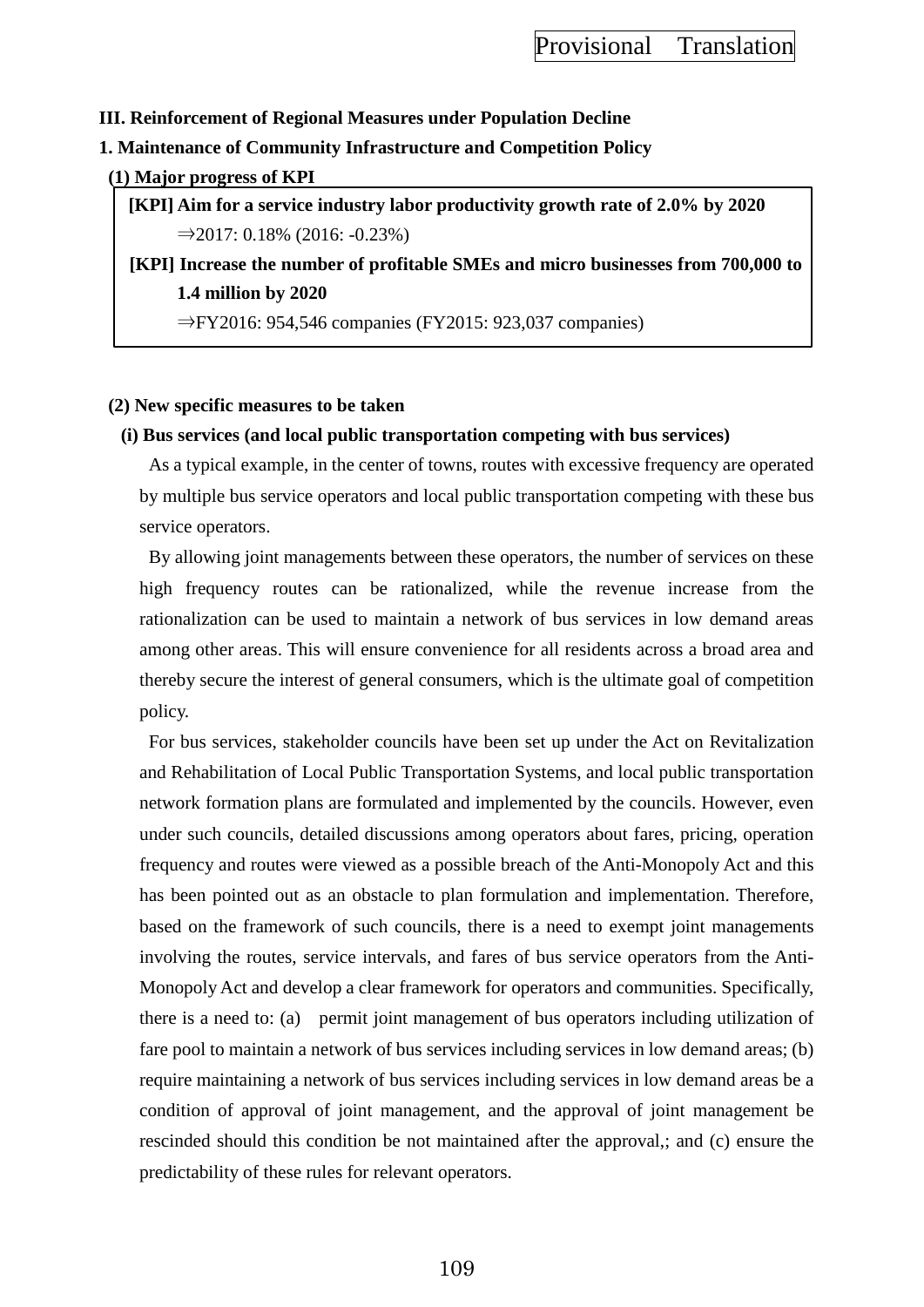A requirement will be the establishment of a council based on the Act on Revitalization and Rehabilitation of Local Public Transportation Systems for communities where it is possible to ensure core service provision as a network by carrying out coordinated initiatives among operators.

Operators will determine the area to be served, the plan for maintaining and improving convenience for the entire community, and the goal of services to be ensured. A framework will be developed, which ensures convenience for local residents based on a variety of situations in the regions.

The areas covered in the plan will not only be areas where rationalization of services will be undertaken among operators, but also areas in the entire network including unprofitable routes in mountainous regions whose operation is secured as a result. The approval requirements of joint management would be, for example, that it is deemed difficult to continue service provision and maintain the entire network including the unprofitable routes without joint management because of unprofitability.

#### **(**ⅱ**) Regional banks**

Regional banks play an important role in local communities. Their services need to be maintained in an appropriate manner even in regions with a declining population.

If the downturn in business performance of regional banks persists, the negative effects, such as reduced lending, will extend broadly to depositors and borrowers. Banks establish relationships of trust with borrowers and use the relationships as a basis for determining credit and supporting management of local companies. Therefore, there are concerns that, due to the persistent downturn, banks will no longer be able to provide sufficient financial intermediation functions.

A bank experiencing a downturn in business performance should make operational improvements. For this reason, as a special measure, a management integration among regional banks, even if the resulting market share is high, will be permitted in order to facilitate their operational improvements at an early stage of downturn. But the application of the measure will be limited to situations where the persistent downturn may affect smooth financial intermediation in the local community.

In other words:

(a) Financial institutions pursuing management integration will submit an application to the Financial Services Agency for exemption from the Anti-Monopoly Act pursuant to the law on special measures. When an application is submitted, the Financial Services Agency will check whether the following requirements under the law on special measures apply. Discussions will be held by the Japan Fair Trade Commission about the applicability of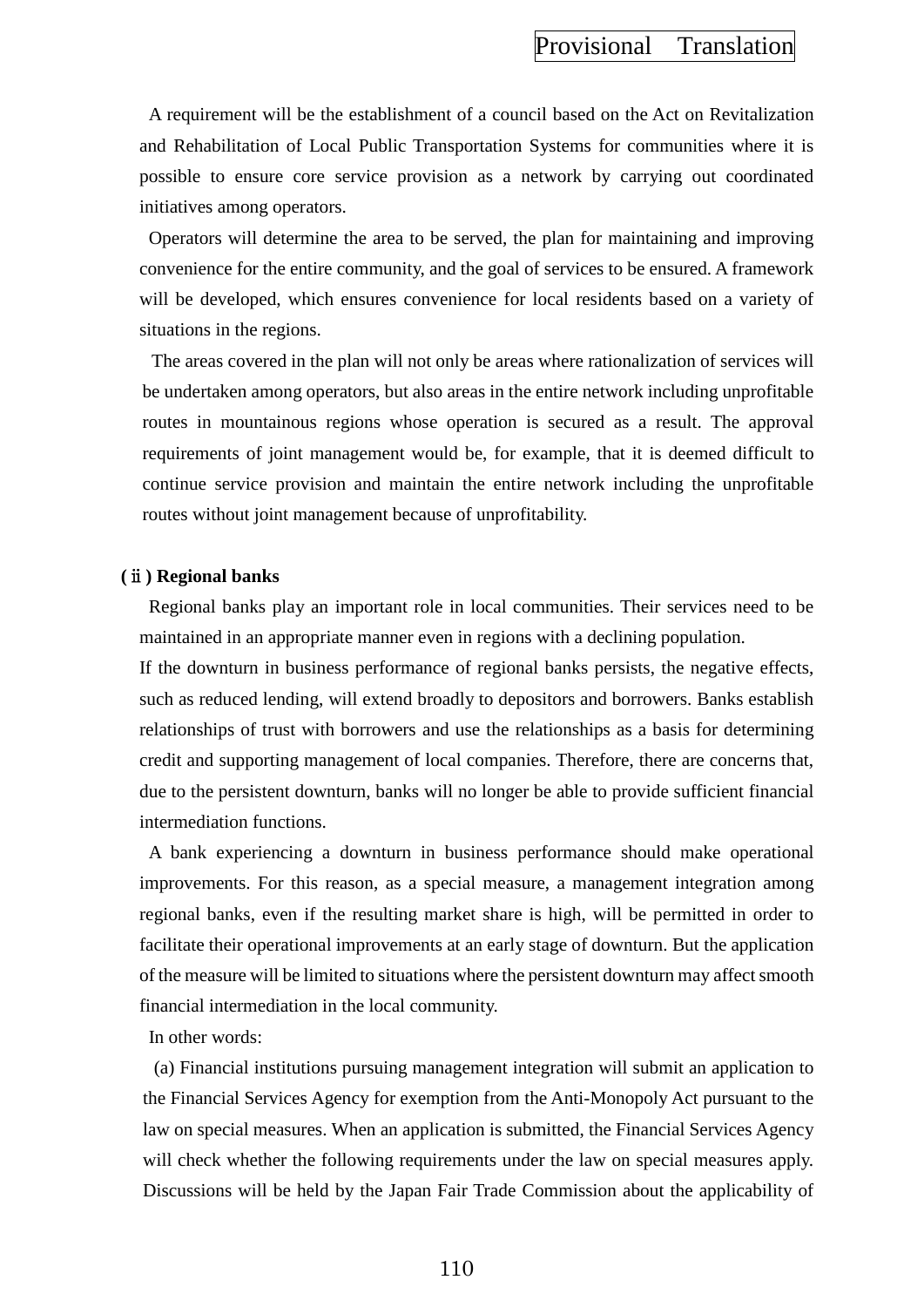these requirements (if no application is submitted, merger reviews will be carried out pursuant to the Anti-Monopoly Act).

(b)Screenings will be carried out mainly by the Financial Services Agency for i) to iv) below and by the Japan Fair Trade Commission for v). Only when each requirement is fulfilled will an exemption be granted.

i) A local community is expected to see a continuous decline in demand for loans and feebased services for SMEs, and as a result, regional banks could find it difficult to provide the abovementieoned services to the local community in a sustained manner into the future.

ii) The applicant bank is, on a continuous basis, unable to cover expenses to sustain the network of the abovementioned services from the revenue generated from the services.

iii) Management integration is acknowledged to considerably improve business and maintain functions.

iv) Capacity arising as a result of iii) above is expected to be utilized in a way which contribute to the local economy.

v) Management integration will benefit the interests of users (general consumers) (even if competition is reduced).

(c) If the requirements i) to iv) will be satisfied, the Financial Services Agency will consult with the Japan Fair Trade Commission and the Financial Services Agency will respect the opinion of the Japan Fair Trade Commission including applicability of requirement v).

(d) After approval, when conformity with the requirements of i) to v) is no longer acknowledged, the Financial Services Agency will order the regional bank to take corrective actions. In addition, the Japan Fair Trade Commission can require the Financial Services Agency to take measures.

#### **(**ⅲ**) Limitation of scope of law on special measures**

The scope of the law on special measures must be restricted to fields where management integration or joint management is expected to offer the greatest effect toward improving business by firms providing core services in the community and where competent government agencies can monitor and supervise actions taken after management integration or joint management. For the time being, the law will be limited to the above two fields. the law will be in effect for a period of 10 years.

Additionally, the bill for the law on special measures will be submitted to the ordinary session of the Diet in 2020.

#### **(**ⅳ**) Other**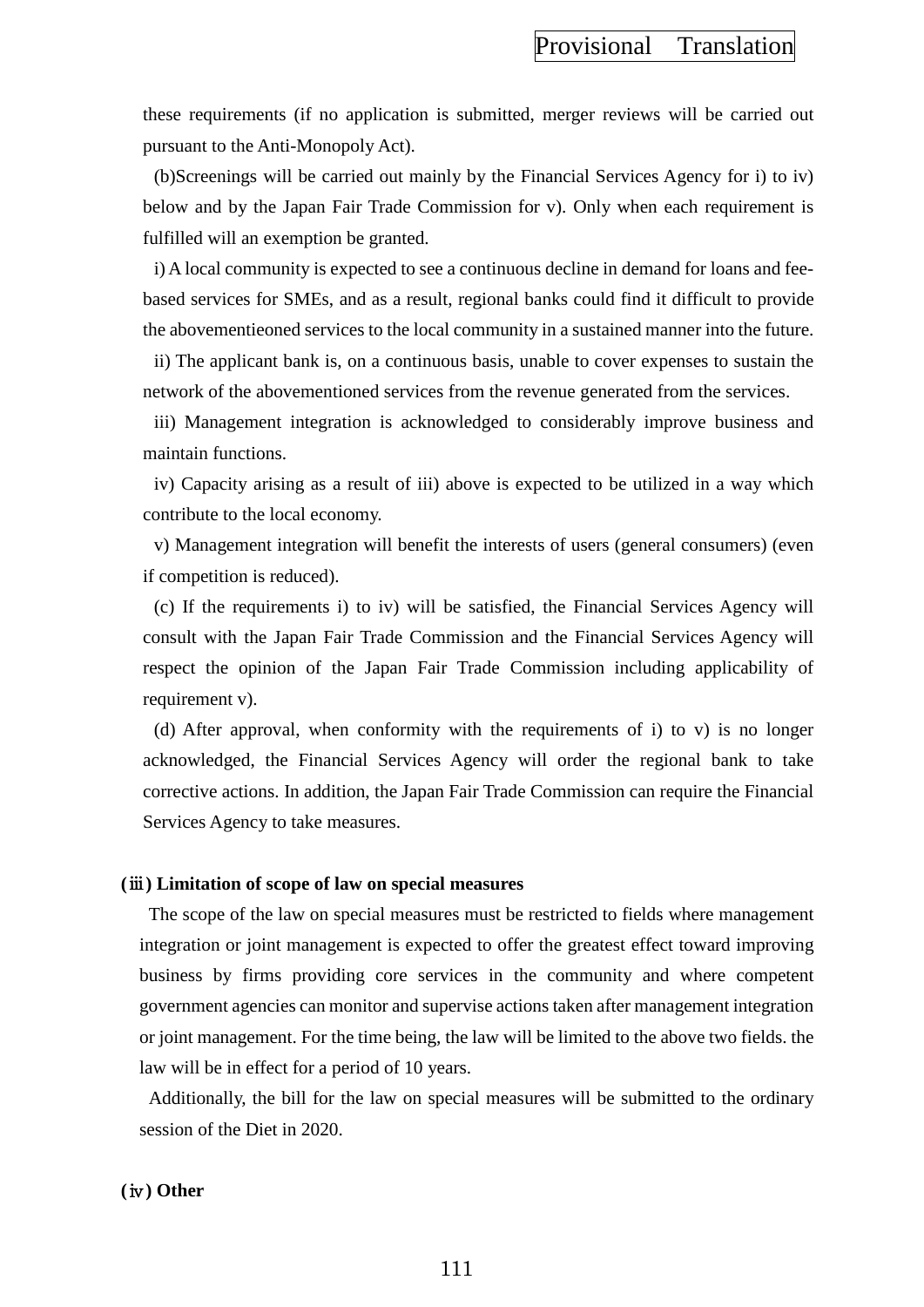For the financial field, a separate review will be conducted simultaneously on other policy means for regulatory reforms in order to promote the entry of new players, including those from other industries, using new technologies, from the standpoint of user convenience and maintaining and developing the local economy.

Reviews shall be conducted on approaches to financial administration of local finance across prefectural borders, including the relationship with the Anti-Monopoly Act sometime in the future.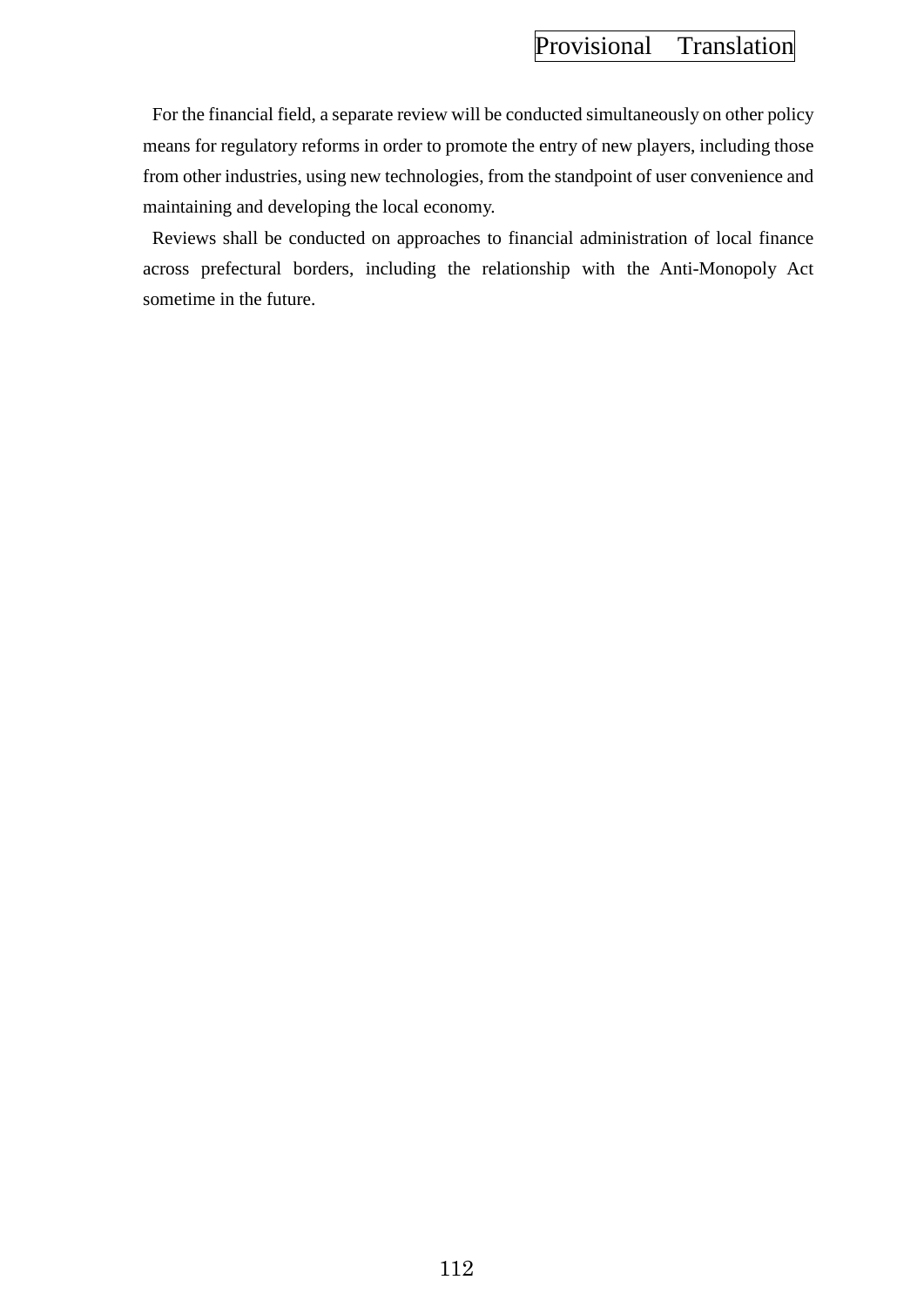### **2. Supplying Human Resources to Regions**

### **(1) Major progress of KPI**

**[KPI] Aim for a service industry labor productivity growth rate of 2.0% by 2020 (Repeat)**

**[KPI] Increase the number of profitable SMEs and micro businesses from 700,000 to 1.4 million by 2020 (Repeat)**

### **(2) New specific measures to be taken**

To increase productivity across Japan, more flexible options must be available for occupations nationwide both regionally and by industry.

In particular, in regions facing decline, securing professional and management resources to raise the level of company management locally bears great significance. Meanwhile, as we have entered the era of the 100-year life, there will be a growing trend requiring places for occupation changes or freelancing and side businesses and places for retirees to play an active role post mandatory retirement. These two needs mutually complement one another and strategically matching them represents one critical task for promoting the active role of human resources and increasing productivity in the future.

Often, however, SMEs and micro businesses in regions have yet to clarify what type of human resources they lack and what functions human resources should fulfill. This indicates that currently they cannot provide proper job offers and do not provide appropriate compensation to talent they acquire.

As a result, the labor market in regions is immature. This is why employee placement businesses are reluctant to expand in regions and the inflow of human resources there is limited.

Considering the current situation, efforts will be focused and concentrated on the following: (i) reinforce functions for supporting local companies to clarify their management strategy and human resource requirements (promote involvement of local financial institutions, etc.); (ii) fundamentally improve matching functions with human resources in major urban centers; and (iii) build a framework for promoting the supply of human resources from major urban centers to regions and immediately speed up the flow of professional and management human resources from major urban centers to regions.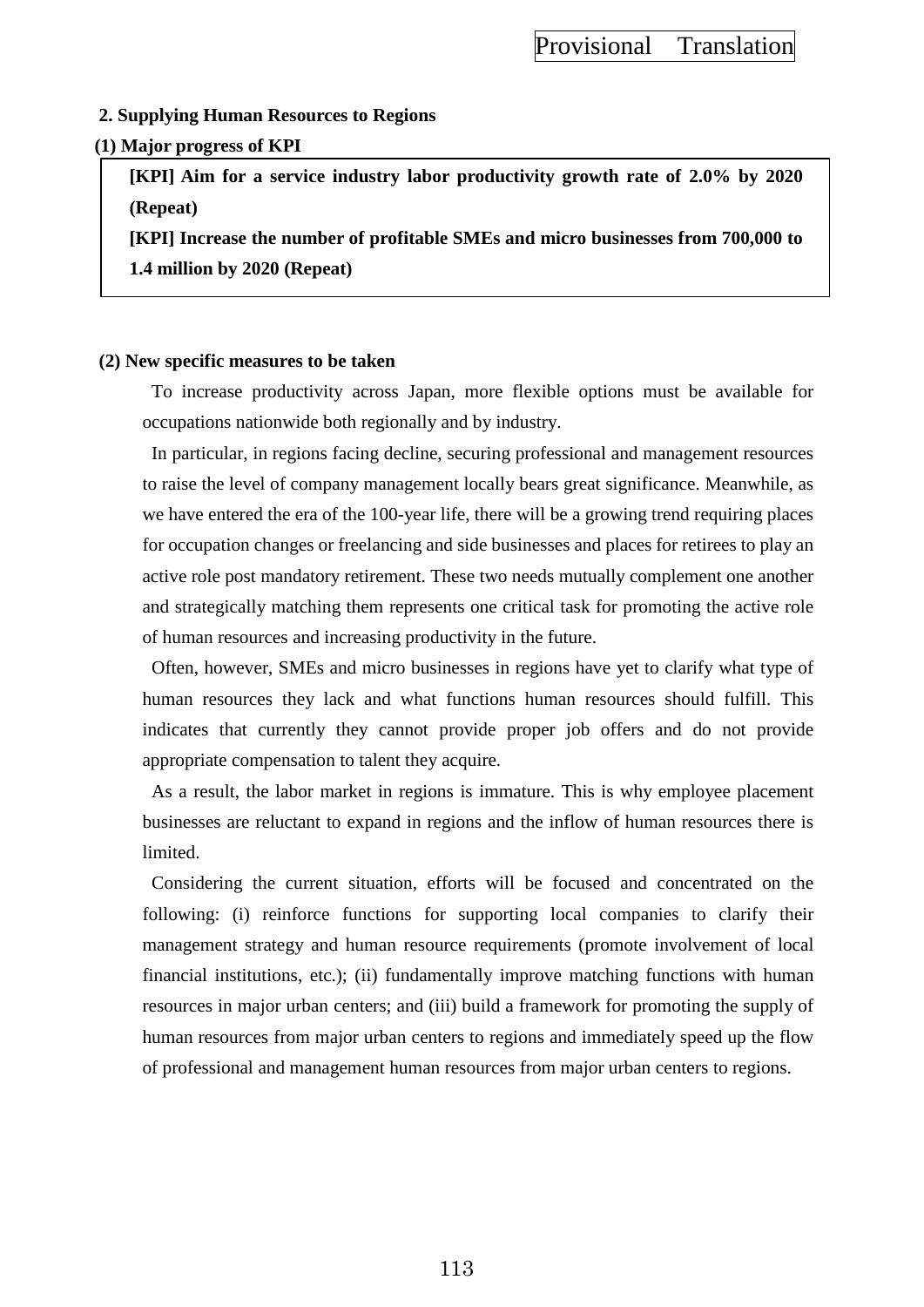# **3. Revitalization of Communities with Rapidly Declining Populations**

### **(1) Major progress of KPI**

**[KPI] Aim for a service industry labor productivity growth rate of 2.0% by 2020 (Repeat)**

**[KPI] Increase the number of profitable SMEs and micro businesses from 700,000 to 1.4 million by 2020 (Repeat)**

### **(2) New specific measures to be taken**

In regions with rapidly declining populations, the shortage of bearers of local industry, such as agricultural, forestry and fisheries and commerce, has become serious, and, given that difficulties are arising in maintaining local communities and economies, human resources for community development will be secured and their active roles promoted.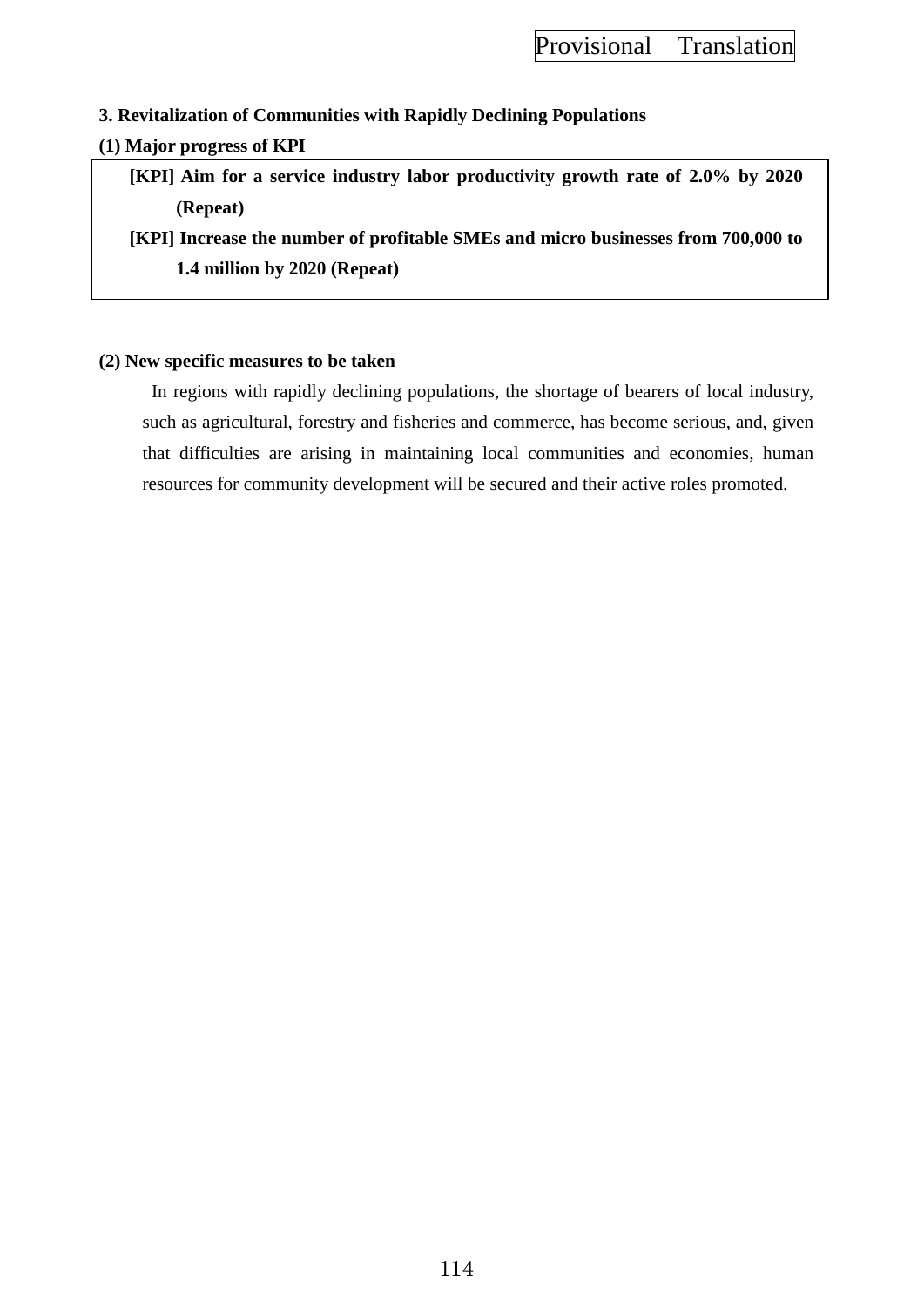### **4. National Strategic Special Zones**

### **(1) Major progress of KPI**

**[KPI] Japan aims to be ranked within the top three among the developed countries in the World Bank's Ease of Doing Business ranking by 2020. (Repeat)**

 $\Rightarrow$ Ranked 39th in October 2018 (5 places lower than previous year)

**[KPI] Tokyo to be ranked in the top three in the Global Power City Index by 2020 (4th in 2012) (Repeat)**

⇒Ranked 3rd in October 2018 (the same as the previous year)

### **(2) New specific measures to be taken**

As for the National Strategic Special Zone system, efforts will continue to concentrate on remaining bedrock regulatory reform, including the flexible implementation of remote medication instruction and required system reforms for facilitating start-ups by foreign entrepreneurs, etc. The outcomes of special zones with high economic effect and no particular adverse effects will be rolled out nationwide more quickly starting with those in need.

In addition, based on the National Strategic Special Zone System, efforts will be made to realize the "Super City" initiative that seeks to achieve "whole future cities" that are global pioneers in future living through the use of AI and big data, and to create sandbox system of regulations exclusive to local communities.[7](#page-124-0)

# **i) Early realization of the "Super City" initiative**

• Based on the National Strategic Special Zone System, efforts will be made to quickly establish legislation that will promote multiple unique regulatory reforms within regions based on on the consensus of local residents simultaneously and uniformly, aimed at the realization of the Super City concept that seeks to achieve "whole future cities" that are pioneers in the use of AI and big data. Also, the technology groundwork for "Society 5.0" will be laid urgently.

# **ii) Addition of further regulatory reform matters**

 $\overline{a}$ 

**(Expand trial implementation of remote medication instruction)**

**(**ⅰ**) Implementation of the remote medication guidance system in urban areas**

• Remote medication instruction is currently being implemented only in depopulated areas,

<span id="page-124-0"></span> $7$  The Bill for Partial Amendments to the National Strategic Special Zone Act and Structural Reform Special Zone Act, which contains provisions on the realization of the "Super City" initiative and creation of "sandbox system" exclusive to regions for facilitating the swift implementation of demonstration testing on advanced and innovative near future technologies such as autonomous driving of cars, unmanned aerial vehicles (drones), and the use of frequencies related to such, was decided by the Cabinet on June 7, 2019 and submitted to Diet.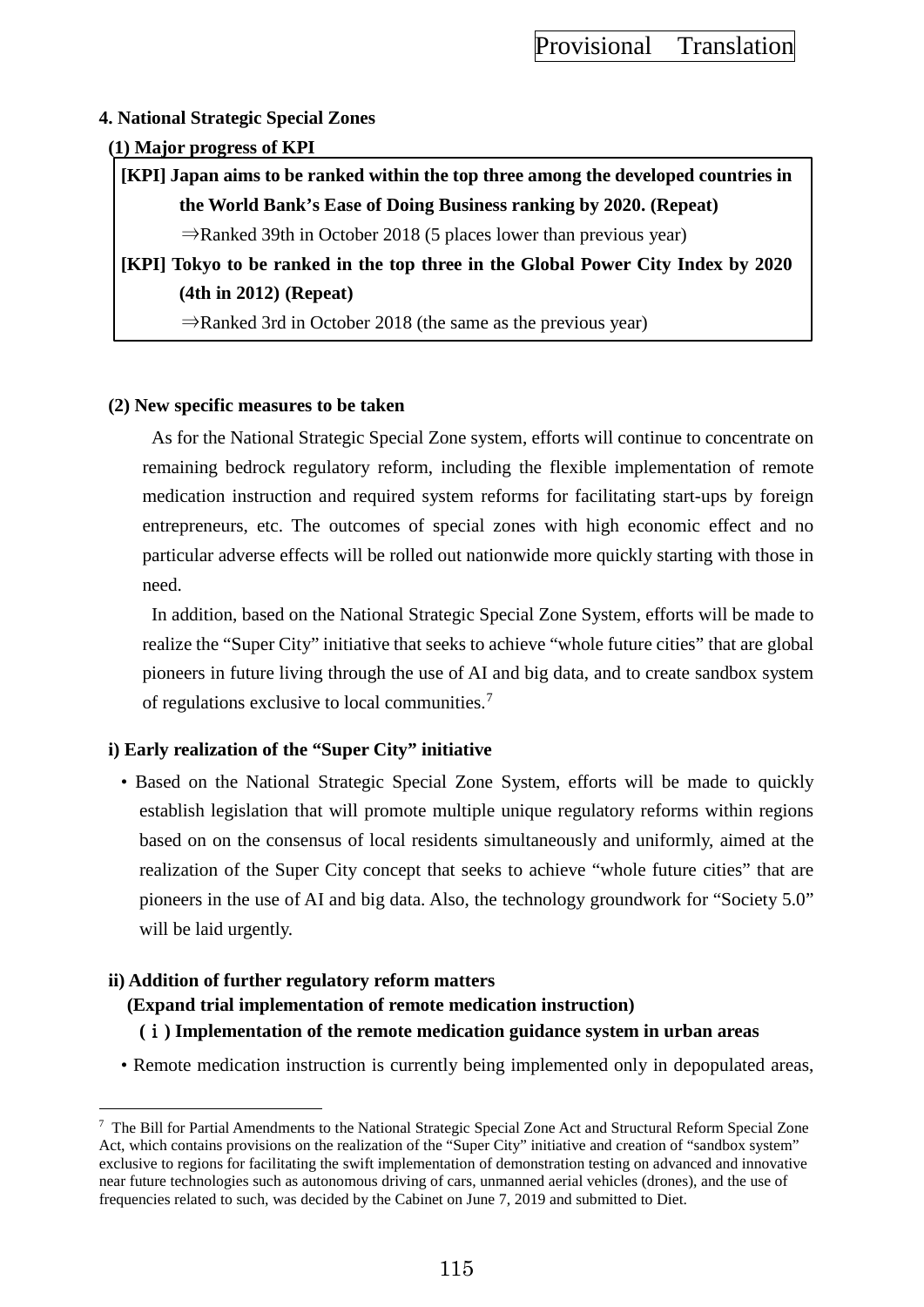etc. There are many patients in urban areas with diseases such as lifestyle diseases that require continuous medication and strong demand for remote medication instruction with remote medicine. As a result, the prescribed rule making will be implemented around the first half of this fiscal year to enable remote medication instruction in urban areas located inside National Strategic Special Zones in case certain conditions are met, such as being a family doctor or regularly visited pharmacy, and a pharmacist cannot visit the patient due to the situation of the patient, pharmacist or pharmacy.

# **(**ⅱ**) Horizontal rolling out of the remote medication guidance system by designating virtual special zones in depopulated areas, etc.**

• As for conventional remote medication instruction in depopulated areas, etc., taking into account the expected needs for implementation outside of Yabu, Aichi and Fukuoka, the virtual special zone system that designates multiple areas all at once covering a specific theme will be used to horizontally roll out this initiative at an early stage by aiming to realize remote medication instruction in the above cities at the same time.

### **(Rule making for realizing "anytime anywhere care")**

### **(**ⅲ**) Consideration for the review of online consultation requirements**

• Ahead of the next revisions to the payment system for medical services, the penetration of online medical clinics will be studied and verified, and for diseases for which safety and effectiveness is confirmed, consideration will be made to include these into the coverage of online medical clinics. In addition, the necessary review will be conducted on the appropriate spread and promotion of online medical care with regard to the requirements for online medical care implementation method and implementation system, etc.

### **(Vitalization of the liquidity of funds)**

# **(**ⅳ**) Early realization of lifting the ban on wage payment using digital money (payment to fund transfer business operators)**

• Institutionalization of wage payment will be carried out as soon as possible in **FY** 2019 to ensure worker protection such as secure payment of wages, based on the request for realization of payees' needs and a cashless society. This has to be conducted upon consultation with labor-management organization about enabling the payment of wages to an account of fund transfer business operators, with a view that designing a system for sufficient amount of insurance etc., to be paid to workers early in the case of bankruptcy of fund transfer business operators. Simultaneously, monitoring of money laundering and other matters in accordance with risks will also be conducted, while referencing cases in foreign countries. (Repeat)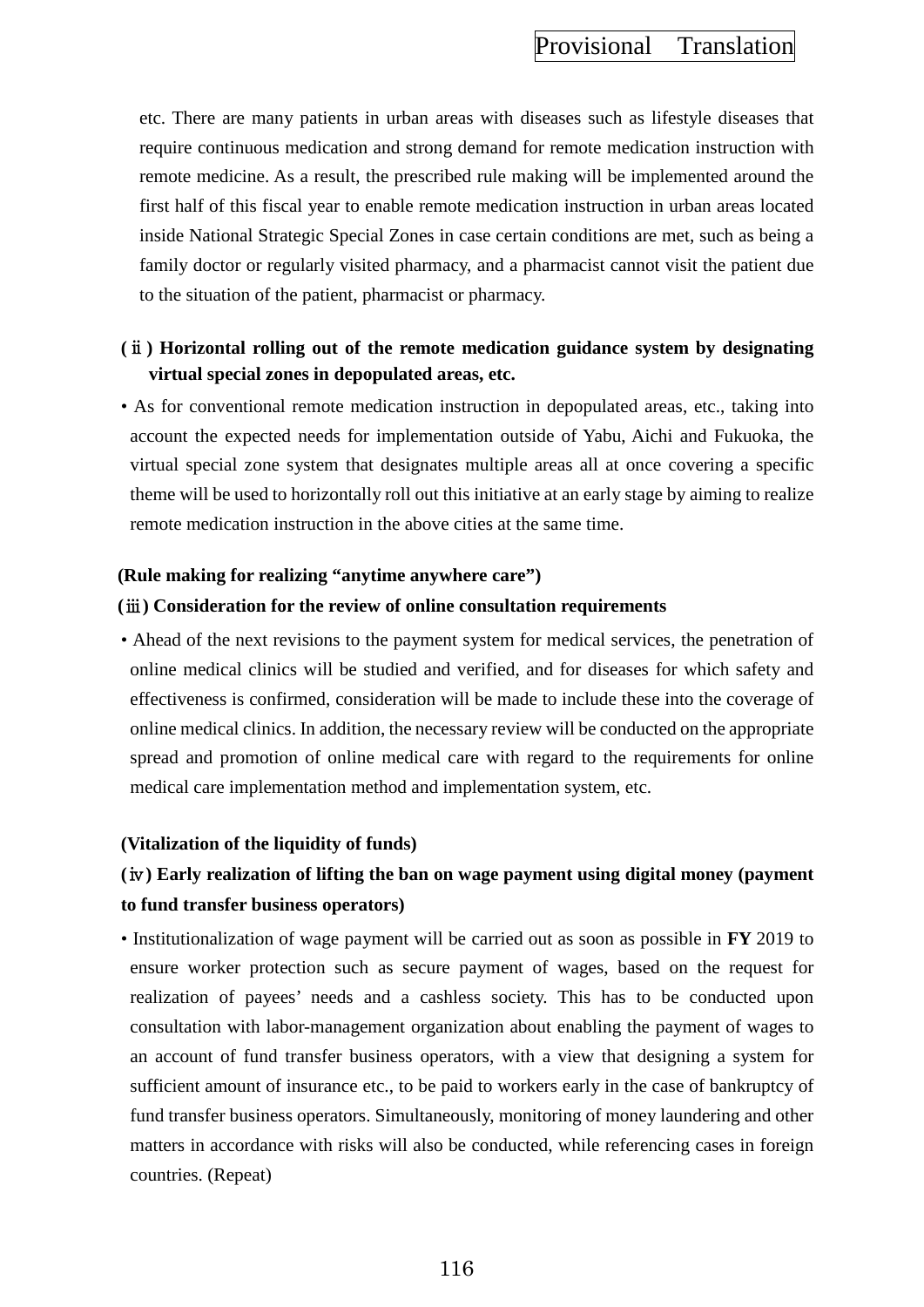### **(Facilitation of demonstration testing of autonomous driving and drones, etc.)**

### **(**ⅴ**) Establishment of the region-based sandbox system**

• Efforts will be made to create a 'sandbox system' exclusive to local communities in order to speed up and facilitate demonstration testing on technologies of the near future, such as the autonomous driving of cars and drones, etc.

# **(Formation of new transportation and logistics networks using compact mobility and drones)**

### **(**ⅵ**) Review of personal mobility related regulations**

• Regarding compact and highly flexible mobility supporting people's movements, a conclusion will be reached during 2019 on prescribed rules making as needed, under the condition that safety is secured in a way that is harmonized with other transportation actors, while taking into account actual demand for mobility methods.

# **(** ⅶ **) Relaxation of manufacturing permission for large unmanned aerial vehicles (drones)**

• Regarding large unmanned aerial vehicles (drones) that are strongly expected by local governments to play an important role in logistics in mountainous regions in the future, consideration will be given to the abolishment, easing and rationalization of regulations and operations to facilitate development and manufacturing in Japan, while examining trends in onsite needs and related legislation, to reach a conclusion by the end of this year.

# **(Acceleration of research and development in regions)**

# **(**ⅷ**) Speeding up of the procedure to issue permit for drug transfer in joint research and development of new drugs**

• Prescribed measures to clarify procedures involving the case where narcotics are transfered multiple times in joint research for drug discovery involving multiple companies will be implemented in the first half of this fiscal year. These procedures require second and subsequent applications for permission to transfer will be approved promptly by the Ministry of Health, Labour and Welfare on the condition that the initial application for for transfer contains the plan for all joint research and explain the need for transferring on each of the multiple occasions.

# **(**ⅸ**) Relaxation of requirements for clinical practice provision for foreign doctors to conduct clinical trials**

• Since track records and know-how are accumulated at private-sector hospitals with regard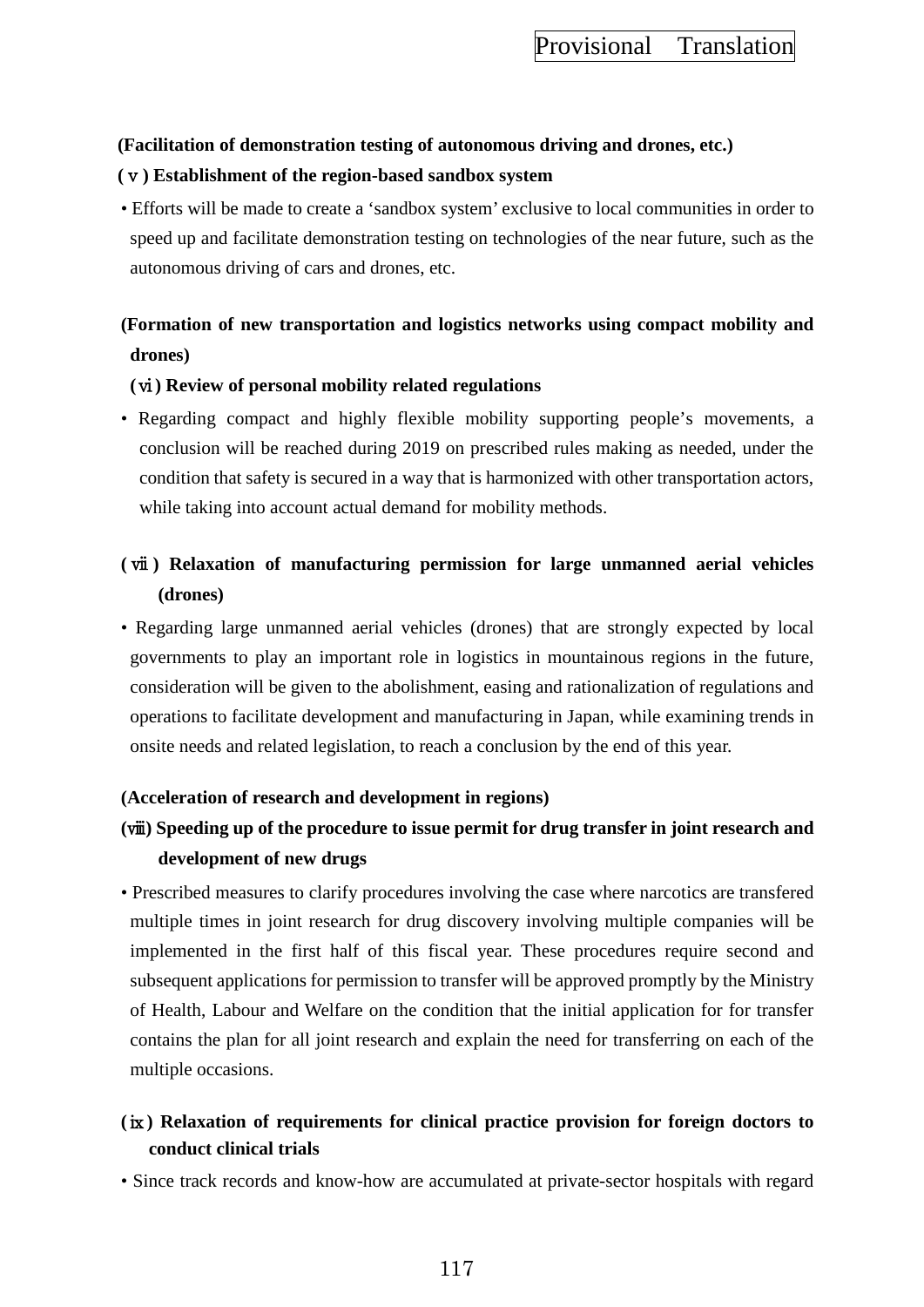to phase one trials related to research and development on pharmaceuticals, to speed up new drug development, a review will be conducted urgently to reach a conclusion in the first half of this fiscal year so that designation requirements for clinical professor hospitals (hospitals where foreign national doctors can serve as clinical professors) are eased in case foreign national doctors will conduct phase one trials at such private-sector hospitals as a clinical professor.

# **(**ⅹ**) Addition of investment business within the scope of business of incorporated administrative agencies (experiment and research institution type)**

• In terms of the addition of the investment business within the scope of business of incorporated administrative agencies (experiment and research institution type), a review will be conducted at an early stage, including on whether to respond using National Strategic Special Zones or general legislation, while taking into account the needs of local government and investment systems of public universities, and National Research and Development Agency, etc., considering proposals in National Strategic Special Zones, to reach a conclusion during 2019.

# **(Promote the active participation of non-Japanese human resources to contribute to regional revitalization)**

### **(ⅺ) Promotion of the employment of foreign students in the area of cool Japan**

- To expand the work possibilities for international students who have completed specialist training at a vocational school majoring in the fields of culinary or confectionery sciences, prescribed measures will be implemented at an early stage this fiscal year to expand the Japanese Cuisine and Food Culture Human Resource Development Program and to develop human resources to spread not only Japanese cuisine, but other cuisines and confectionery fields overseas.
- Aimed at utilizing the National Strategic Special Zone foreign national demand cultivation support promotion program in the fields of culinary and confectionery sciences, relevant ministry and agencies will work together to discuss and review matters at an early stage to reach a conclusion before the end of this year regarding the validity of substitute measures for landing permit criteria for persons with at least 10 years of professional experience based on the proposals from relevant local governments.

# **(ⅻ) Expansion of the start-up visa system to promote the acceptamce foreign entrepreneurs**

• Prescribed measures will be put into place by the first half of this fiscal year to expand the conditions to secure a business site for the National Strategic Special Zone foreign national start-up promotion program so that co-working spaces provided by a start-up supporting business working with a local government also fulfill the condition.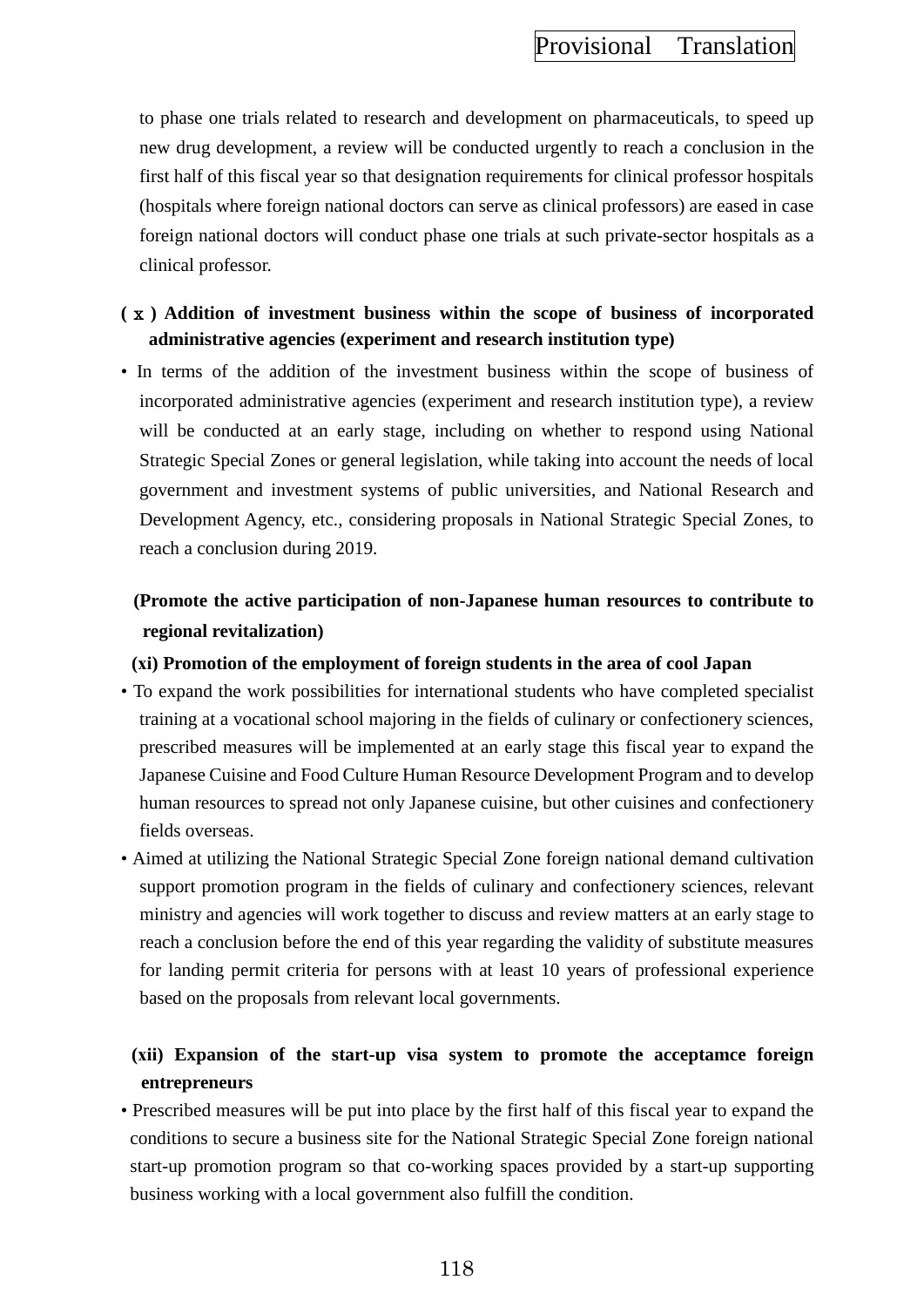• To promote start-ups by international students with the desire and skills, a review will be conducted promptly on amending systems related to the National Strategic Special Zone foreign national start-up promotion program so as to urgently realize making it possible for international students in school or post-graduation to switch to a start-up visa without having to return to their home country.

### **(xiii) Relaxation of employment requirements for foreign diving instructors**

• To respond to growing in-bound tourism demand, prescribed measures will be implemented before the end of this year to clarify the application process for persons with a diving qualification overseas and who satisfy certain requirements to obtain a diving license required for working as a diving instructor according to a different method than passing the diving licensing exam.

# **(Response to home-visit rehabilitation carried out under reconstruction special zone special exceptions)**

- **(xiv) Handling of the special measures for establishing home-visit rehabilitation offices by non-medical institutions**
- The special exception for home-visit rehabilitation offices utilized in reconstruction special zones for the Great East Japan Earthquake will expire at the end of this fiscal year according to the current plan (excluding in Fukushima Prefecture). Given this, a review will be conducted on the handling of the special exception for home-visit rehabilitation offices by non-medical institutions, while confirming needs based on the situation of providing medical and nursing care services in reconstruction special zones and confirming the nationwide needs outside of disaster-affected areas while continuing to secure effectiveness and safety from the standpoint of users. Efforts will be made to reach a conclusion before the end of this year taking into account the views of relevant organizations.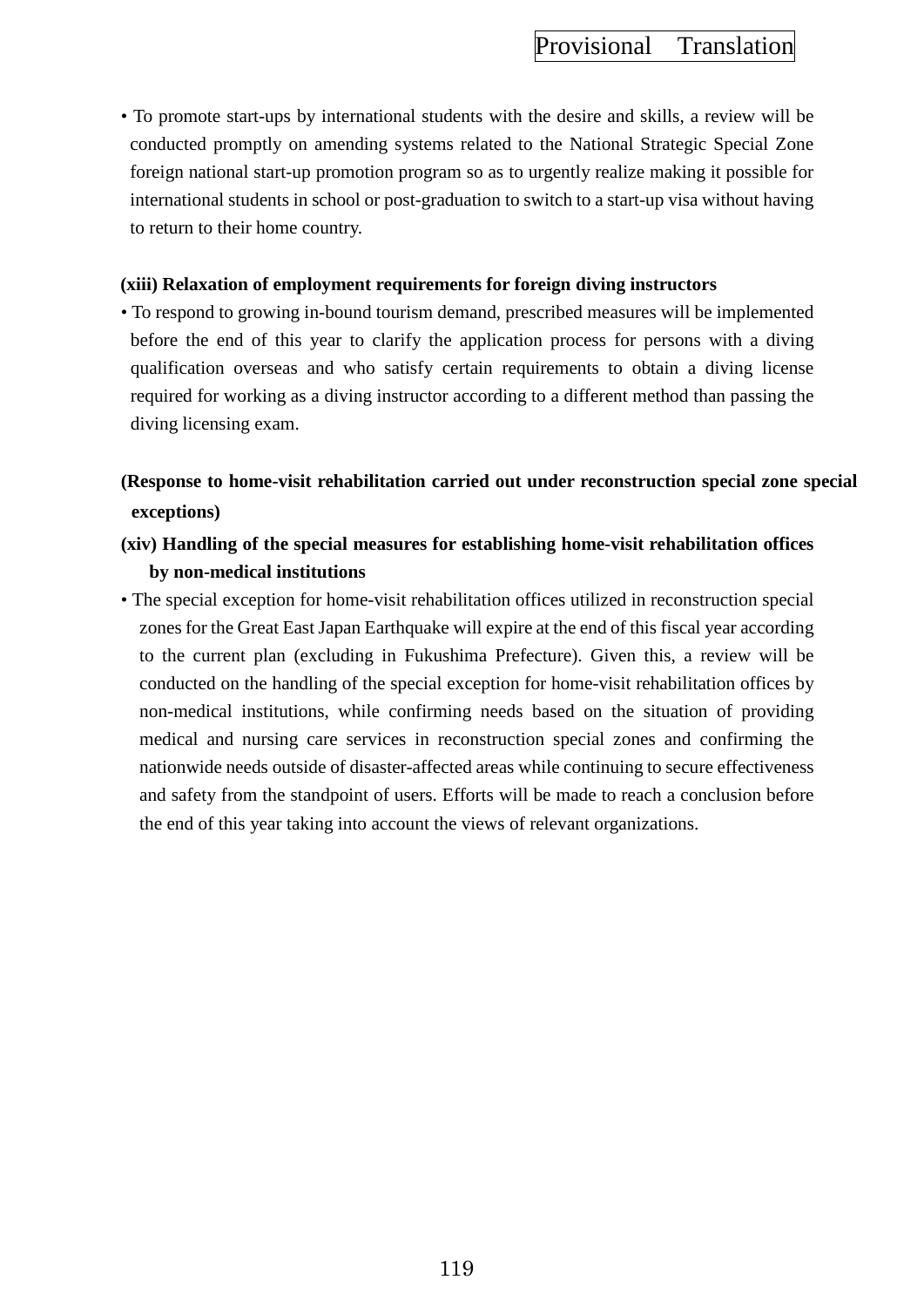### **5. Utilization of a "sandbox system"**

### **(1) Major progress of KPI**

**[KPI] Create 20 unlisted venture companies (unicorns) or listed venture companies with corporate value or market value of at least 1 billion yen by 2023 (Repeat)**

### **(2) New specific measures to be taken**

The new technology verification system ("regulatory sandbox system") was introduced pursuant to the Act on Special Measures for Productivity Improvement in order to drastically increase productivity by commercializing innovative technologies and business models including AI, IOT, big data and blockchain at an early stage and creating innovative products and services continuously. Thus far, six verification projects have received approval of the competent minister in charge, including projects covering not only FinTech, but also the use of IoT and blockchain, etc., in the fields of medicine and the environment, etc.

**This system will continue to be used and for innovative ideas, to more swiftly carry out even more verification projects, by limiting the period and participants and obtaining the consent of participants, trial basis projects will be allowed to take place without obtaining approval under existing regulations. In turn, the accumulated experiences and data will be utilized to realize prompt social implementation. As a result, the government's cross-functional and integrated systems for social implementation of new technologies, etc., will be enhanced.**

- The Cabinet Secretariat, through the New Technology Social Implementation Promotion Team established with the Cabinet Office, will make coordinate all aspects with relevant ministries and agencies, including not only preliminary consultations or advice about applications, to support businesses utilizing the "regulatory sandbox system," Efforts will be made to make this system known to all inside and outside of Japan through the introduction of accredited cases, etc.
- Relevant ministries and agencies, etc., under a system centered on promotion departments for new technology verification established outside of departments in charge of regulatory rules, will promptly screen applications and actively utilize the "regulatory sandbox system" in their respective fields. In addition, special exceptions will be developed promptly based on requests from businesses when implementing special exceptions are needed and appropriate for implementation of verification. Moreover, after the completion of verification, a review will be carried out on regulatory approaches concerning new technologies, etc., and based on the results, legislative measures or other measures will be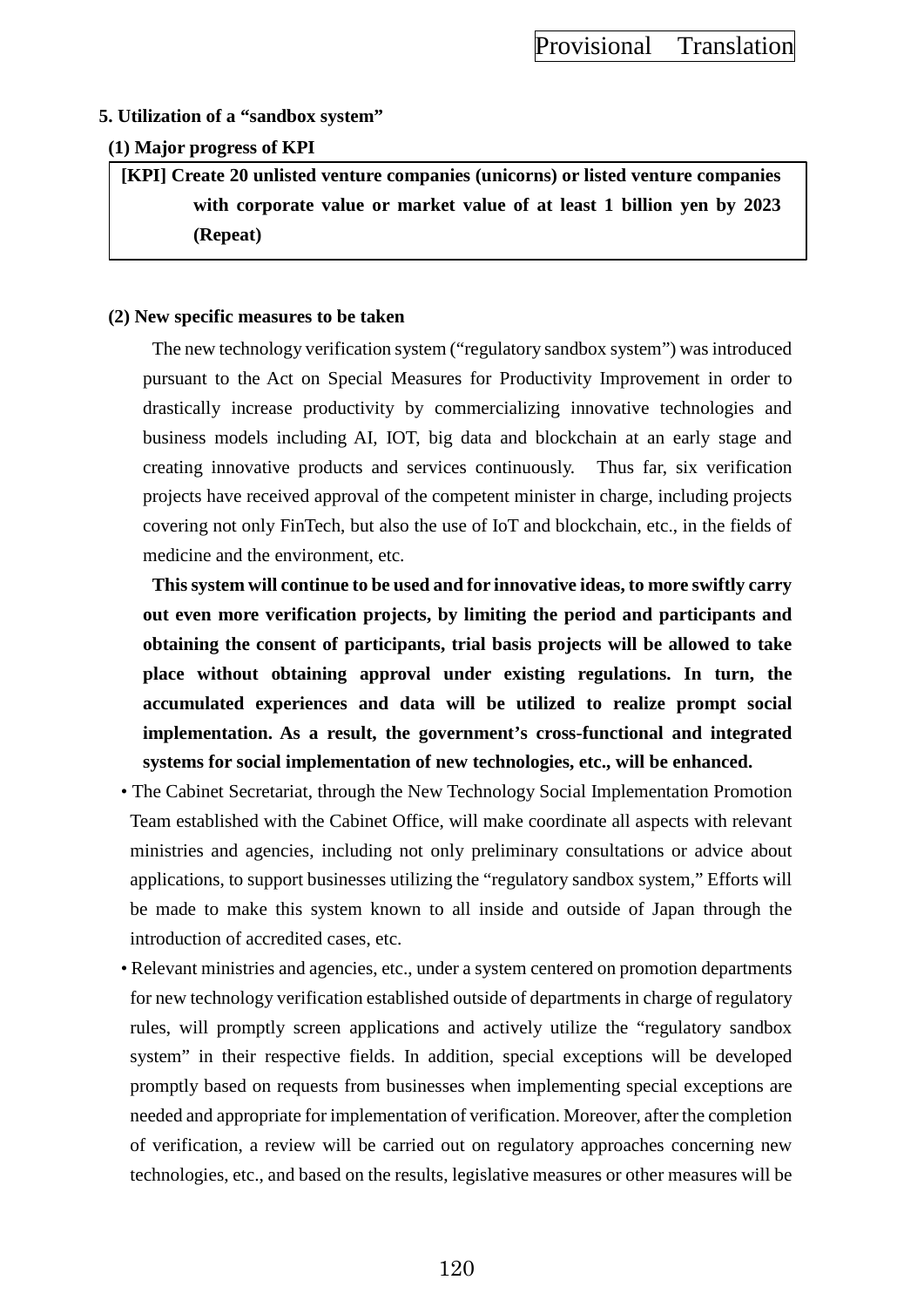taken in order to eliminate or relax required regulations.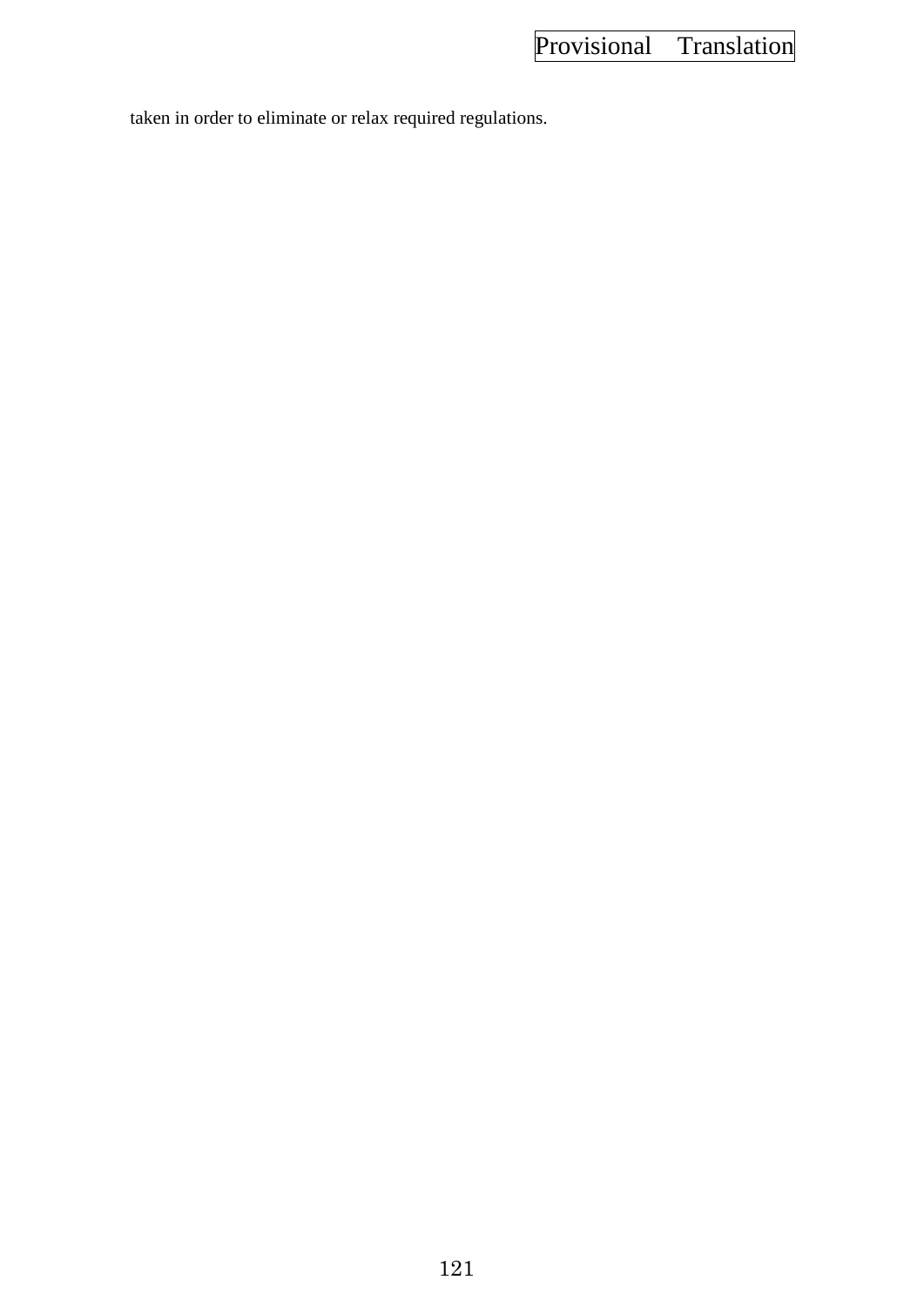### **6. Increase Productivity of SMEs and Micro Businesses**

### **(1) Major progress of KPI**

- **[KPI] Aim for 2.0% growth of labor productivity of service industry by 2020 (Repeat)**  $\Rightarrow$  2017: 0.18% (2016: −0.23%)
- **[KPI] Aim to promote introduction of IT tools for approximately 1 million firms, which is equivalent to about 30% of SMEs and micro businesses in the three years until 2020**
- **[KPI] Increase the number of SMEs and micro businesses in profit from 700,000 firms to 1.4 million firms by 2020 (Repeat)**

⇒FY2016: 954,546 companies (FY2015: 923,037 companies)

**[KPI] Aim to achieve that start-up rate exceeds cut-off rate and to make them comparable to the level in the US and the UK (10% range)**

⇒FY2017: start-up rate: 5.6% (FY2016: 5.6%; cut-off rate: 3.5% (FY2016: 3.5%)

**[KPI] Increase the ratio of SMEs which have overseas subsidiaries by 1.5 times compared to that in 2015 by 2023**

 $\Rightarrow$  2016: 1.03 times

### **(2) New specific measures to be taken**

# **i) Support for digital implementation of SMEs and micro businesses**

# **(i) Support for introducing universal IT**

The following fundamental measures will be taken in order to disseminate initiatives to increase productivity utilizing digitalization.

- To increase productivity of SMEs and micro businesses, initiatives fit for the unique characteristics of sectors will be promoted based on the Act on Enhancement of Management of Small and Medium Enterprises, and if cross-sectoral initiatives are required, a review will be carried out during FY2019 including revisions of the basic policy. And necessary measures will be implemented promptly thereafter. Then, collaboration between relevant ministries and agencies along with industry groups will be reinforced to generate synergies between various policies made by them to support SMEs and micro businesses.
- To continuously promote the introduction of equipment with the Subsidy for Manufacturing and Service of SMEs and the introduction of IT with the IT Introduction Subsidy considering cost-effectiveness etc. of support measures so far. To conduct a review on the Subsidy for Manufacturing and Services of SMEs to expand the scope of digital tools as scoring elements to adopt it in addition to the introduction of crowd funding which is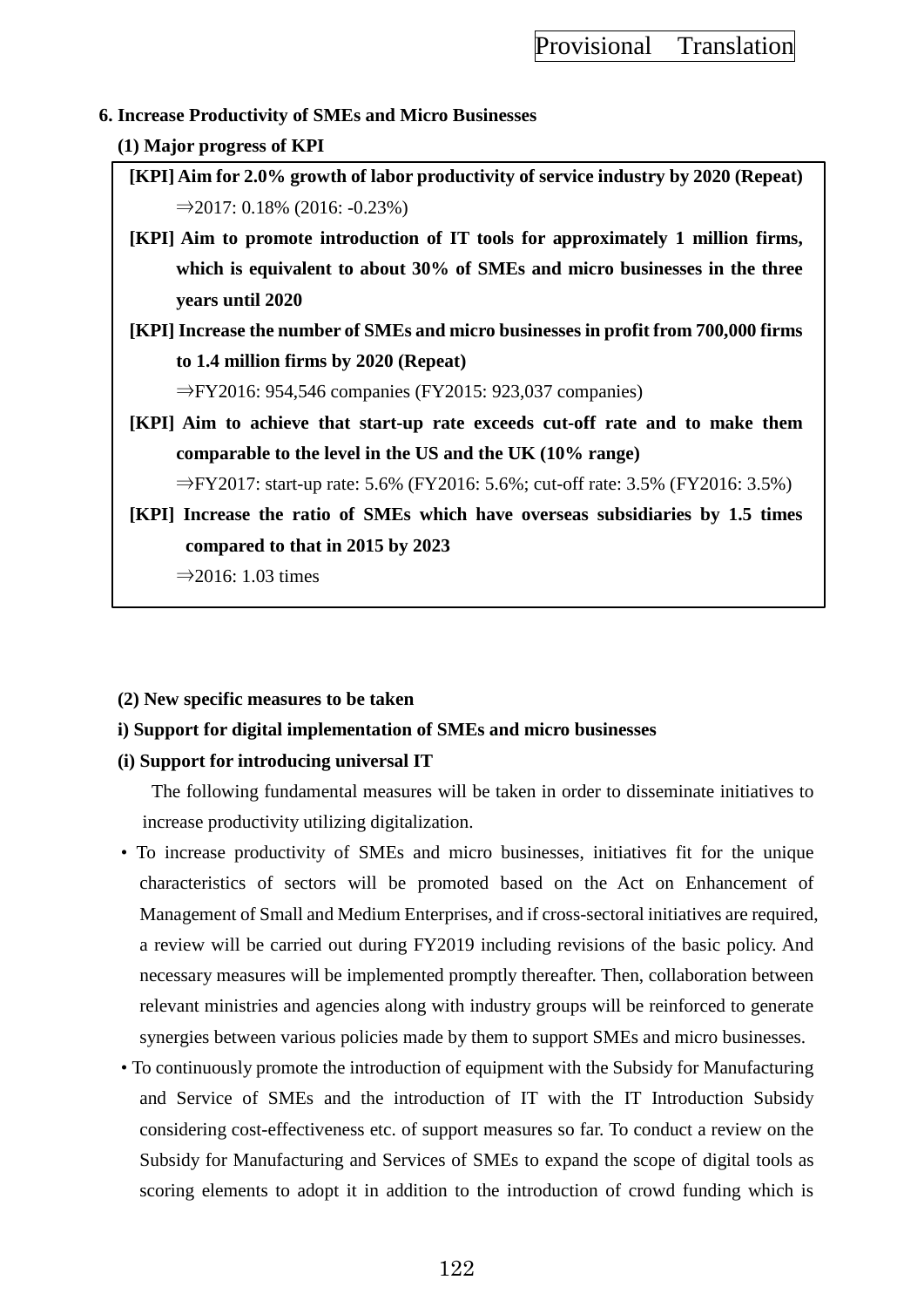already included as a scoring element and to consider to expand the scope of subsidies which require similar scoring elements in FY2020.

- To develop an information platform for IT tools addressing management issues by collecting cases and data on various IT related measures, and to urge various support organizations for SMEs such as management innovation support organizations and certified information processing support organizations to utilize those information. Then, support organizations will support digitalization of SMEs utilizing this information.
- To review the support system and support contents of digitalization in the start-up stage including application crowd accounting system for SMEs, including those of business groups and financial institutions (including government-affiliated financial institutions) based on the cost effectiveness of previous support measures, and to make a conclusion about future approaches in FY2019.

### **(**ⅱ**) Disseminate and expand more practical digital services**

The following measures will be implemented to promote not only digitalization at each company but also open innovation in the form of tie-ups with other companies, and to realize the benefits of digitalization fit for the stages of digitalization of each company including creation of new business opportunities utilizing data.

- To promote loans for SMEs and small businesses utilizing data lending for short-term and small-lot loan using transaction data, operation methods of relevant credit guarantee systems will be reviewed and a conclusion will be reached in FY2019. (Repeat)
- To verify the effectiveness of bridge financing services to use electronically recorded receivables for allocated subsidies established in March 2019 and then to aim to expand the number of financial institutions offering this form of financing from four institutions current to 150 institutions over the next three years. Also, the number of eligible subsidies will be expanded.
- To promote digitalization of business-to-business transactions such as introduction of common EDI for SMEs, "Standards for Promotion" under the Subcontract SME Promotion Act will be revised to encourage subcontracting entrepreneurs to take the lead in subcontractors' initiatives for digitalization. In addition, support measures for initiatives to introduce EDI related services simultaneously by multiple companies with certain transactional relationships, including in the supply chain, will be considered to reach a conclusion in FY2019.

#### ⅱ**)Promotion of business metabolism**

• Existing business succession subsidy will be expanded and focused on second start-ups and venture business succession, in order to promote new business growth on occasion of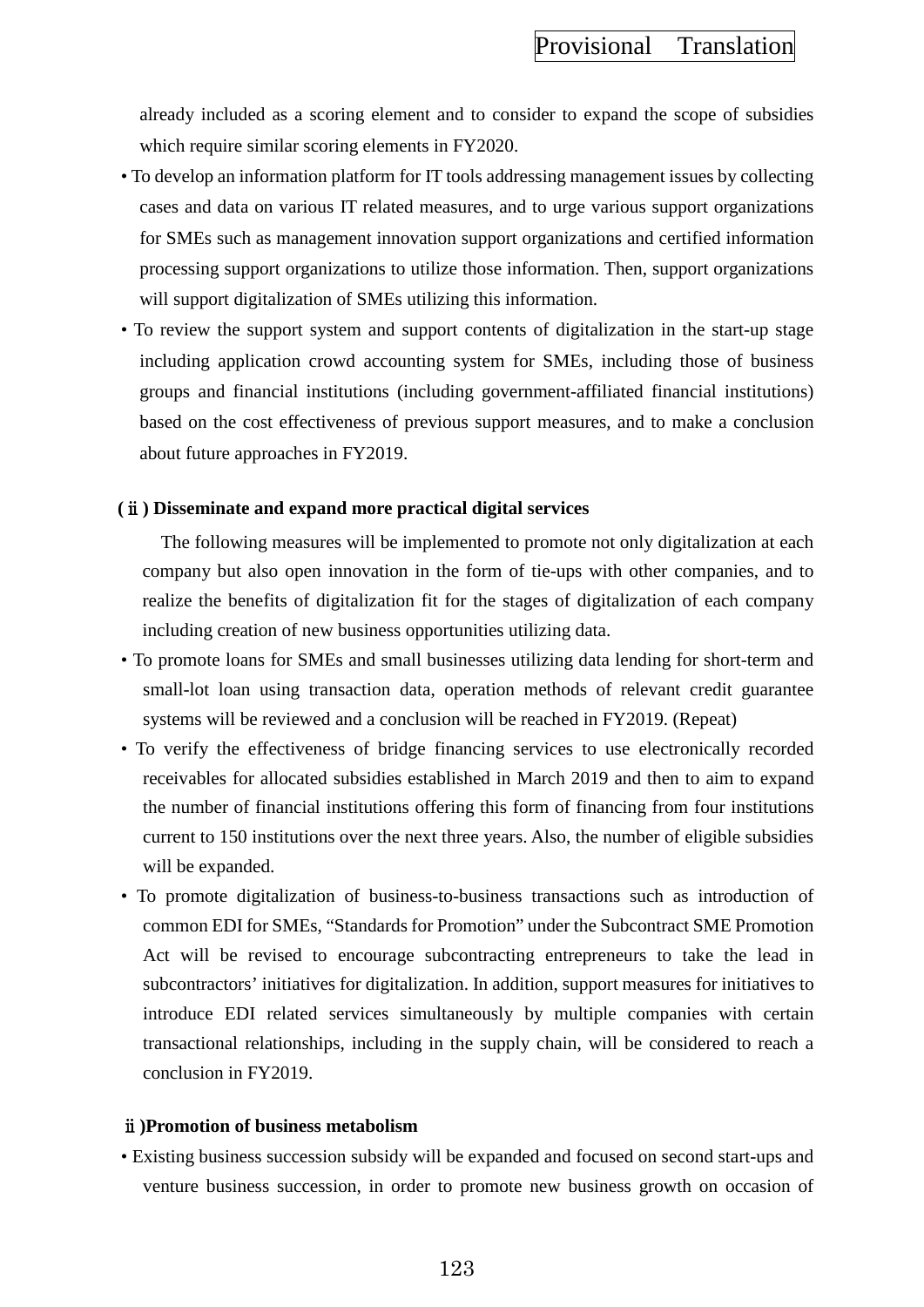business succession. In addition, about this subsidy, measures will be considered for supporting business succession and business creation through succession of management resources.

- To encourage business succession and new business creation by those who wish to do so, matching for management resource succession and business cessation consulting will be added to the operations of Business Succession Support Centers.
- The smooth business succession of SMEs and micro businesses as well as sustainable development of local economies through it are important for financial institutions to secure its business basis continuously. Based on this perspective, the following measures will be promoted. Regarding personal guarantee provided by business owners that could become an obstacle to business succession, financial institutions will be encouraged to thoroughly implement rules limiting such to truly necessary situations only, and support will be provided to businesses.
	- -New offerings will be created within the credit guarantee system that do not require a personal guarantee provided by business owners at the time of business succession, and if assistance or confirmation is made by experts for this same offering, a company's guarantee fee burden will be reduced to as low as zero excluding certain required administrative costs by the Credit Guarantee Association.
	- -The special provisions in the "Guidelines for Personal Guarantee Provided by Business Owners" (formulated by the Research Committee on Guidelines for Personal Guarantee Provided by Business Owners on December 5, 2013) focused on the time of business succession will be formulated before the end of this year and put into practice quickly thereafter. These special provisions, in principle, will ensure that financial institutions do not demand overlapping guarantees from the previous business owner and the successor. In addition, the special provisions will specify detailed points of view and response methods to promote flexible judgment considering also the impacts on business succession during reviews of whether a guarantee is needed from both.
	- -A system will be put into place where the confirmation and support of specialists can be received so that SMEs and micro businesses can fulfill the requirements of the "Guidelines for Personal Guarantee Provided by Business Owners" and the special provisions at the time of business succession.
	- -As a government-affiliated financial institution, the Shoko Chukin Bank will, in principle, no longer require guarantees from 2020 from companies that satisfy certain conditions by thoroughly implementing the "Guidelines for Personal Guarantee Provided by Business Owners". Visualization will be carried out for the progress of revisions to personal guarantee provided by business owners, including having individual financial institutions engaged in SME lending, such as government-affiliated financial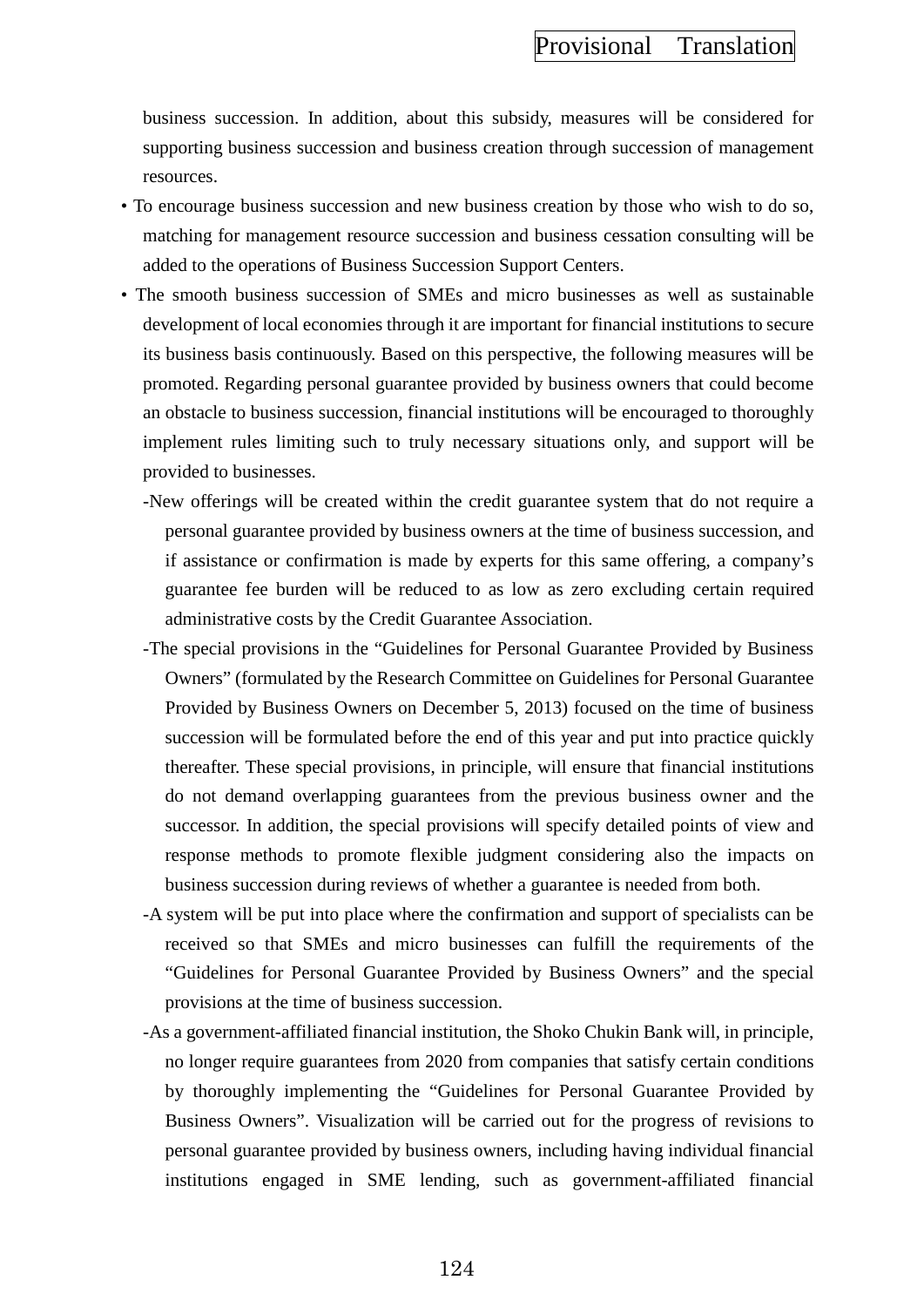institutions and Credit Guarantee Associations, release batch statistics starting from FY2018 on their requests for personal guarantee provided by business owners.

- -"Percentage of guarantee requests at the time of business succession (overlapping from both previous business owner and successor, previous business owner only, successor only, and not from any)" and "Percentage of loans that do not rely on business owner guarantees to all new loans" will be set as key performance indicators (KPIs) that can objectively evaluate the situation of financial intermediation at financial institutions. Through releasing the situation for the second half of FY2019, the visualization of initiatives in financial intermediation will be promoted and through the above measures, further efforts will be made to encourage loans by private-sector financial institutions that do not require personal guarantee provided by business owners.
- The Business Succession Guidelines (formulated by the Study Group for Revitalization of Business Focusing on Business Succession in March 2015) will be revised during FY2019 to make the content more practical and add content on management resource succession.
- The business successor human resource bank will be expanded to Business Succession Support Centers nationwide during FY2019. In addition, the number of persons wishing to start a business registered with this bank will be greatly increased through collaboration with start-up support institutions nationwide. At the same time, the business succession support database will be drastically expanded, including information related to the succession of land, buildings, facilities, and other management resources.
- While promoting the use of the business succession tax system for corporations drastically expanded in 2018 and the individual version of the business succession tax system created in 2019, comprehensive support such as budget and tax will be promoted to powerfully assist business succession, including third-party succession, for the focus period of around 10 years. Support measures will be considered in case SMEs without a successor carry out trial employment of an outside successor.
- To provide seamless support for procuring the necessary funds for founders from business launch to expansion, support will be carried out in a focused manner for founders at the time of establishment and soon thereafter, including the use of existing subsidies such as the subsidy for sustainable business and Subsidy for Manufacturing and Service of SME.
- Initiatives that encourage regional angel investors to make investments in local SMEs including promoting the use of existing tax systems, will be reviewed in order to promote initiatives that create and foster local companies using local means.
- To encourage start-ups nationwide, start-up support by municipalities and financial institutions and support for public awareness concerning new business creation will be provided. In addition, support for entrepreneurs aiming for starting growth-oriented businesses in regions will be enhanced.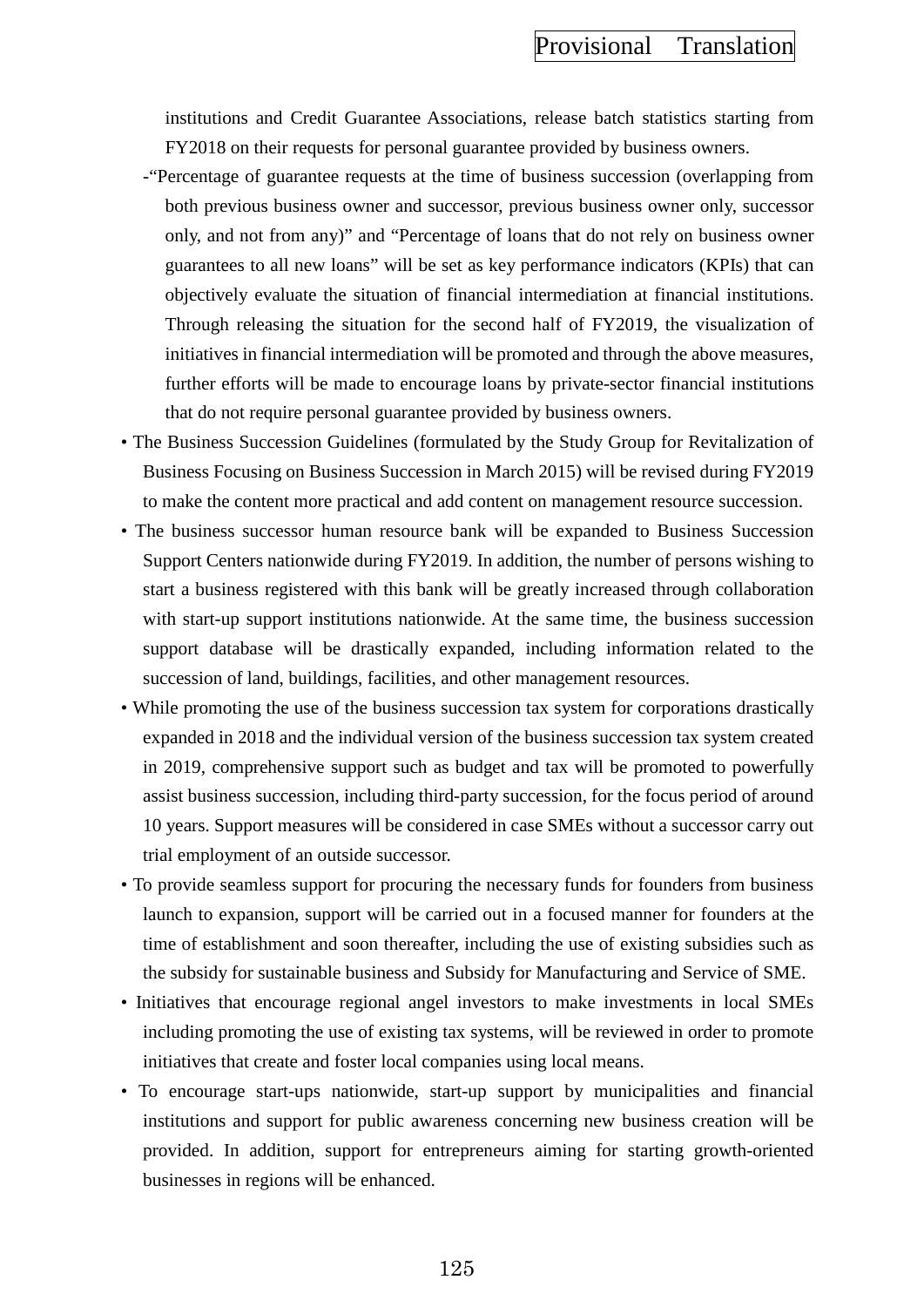### ⅲ**) Promotion of overseas expansion and fair transaction**

- To execute matching by collecting information on needs and trends in overseas from overseas local buyers, trading companies and government-affiliated institution, by providing them to domestic companies and by providing information concerning domestic companies with an intent to produce products and services that meet those overseas needs to overseas companies. In addition, to provide support to encourage the use of overseas crowd funding and e-commerce by SMEs. Moreover, to provide support for the development of prototypes, opening up of sales channels, and brand development that meet the needs of markets.
- Cost reducing pressure of dominant subcontracting entrepreneurs could have been a factor why SMEs serving as subcontractors could not have increased their wages and capital investments. Thus, issues related to transactions faced by SMEs in each individual industry will be identified and competition legislation, SME legislation, and industry's voluntary action plans will be fully utilized to make fined-tuned improvements. Those actions will be based on priority investigations, including interviews, of subcontractors' state of business by investigators of subcontracting relationship, centered on industries with especially large disparities between main subcontracting entrepreneur and subcontractors, after analyzing the situation of profits and added value, labor and capital allocation for each industry, sector and company size. Such investigations will include the actual state of subcontracting transactions, such as unreasonable demands to lower cost price, situation of passing on cost increases to prices, and transactional shifting associated with working style reforms. In addition, collaboration agreements with local governments will be expanded and greater understanding of business practices based on regional characteristics will be promoted to enhance penetration of transactional rationalization at the local level.

#### ⅳ**) Strengthening of function of assistance agency for SMEs**

• Through setting up forums where local financial institutions and Yorozu (one-stop or multitask) support centers and private company/other kinds of human resource support organizations can work together to secure core human resources who can solve management issues at SMEs, we will continue to work on the creation and horizontal development of efforts to secure core human resources through local financial institutions and universities. In this regard, from FY 2019, we will focus on achieving securing human resources in collaboration with human resource support agencies so that SMEs can hire core human resources, including people engaged in sideline work and multiple employment, through business support organizations, including Yorozu support centers. (Repeat)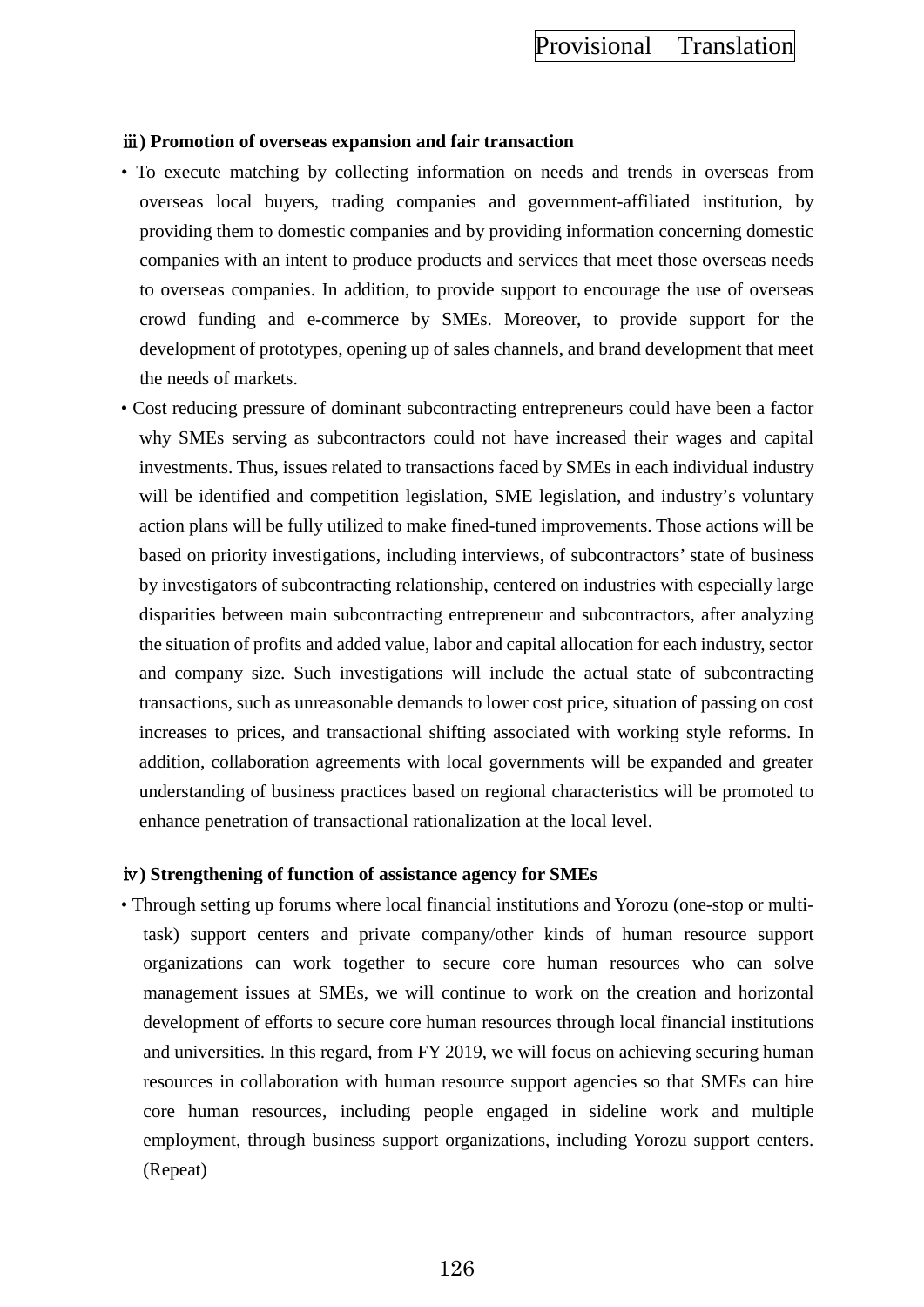- Expand the scope of visualization of expertise and results of SME support organizations, including the website established in March 2019 to visualize the results of activities of certified support organizations. In addition, a database will be developed to visualize the results of activities of the Core Manufacturing Technology and Strategic Core Technology Advancement Program subsidies regarding public testing for SME support and universities.
- Efforts will continue to be made to establish an SME support platform with full-scale operations set to begin from April 2020. Additionally, thereafter, the range of services will be expanded by promoting collaboration between relevant ministries and agencies, local governments and commerce and industry groups.
- To form a community for developing human resources of support organizations, including financial institutions, and SME owners in regions and for sharing practical know-how for resolving management issues, consideration will be given to set up a forum to learn and practice business problem solving for SME owners in regions and support organizations, such as financial institutions together. In addition, a progressive service model to solve management issues of SMEs will be created by dispatching persons with AI skills educated in universities to utilize data from the fields. Then the best practices will be horizontally roll out in Japan and abroad.
- Given that the ability of regional financial institutions to provide appropriate advice and financial services that contribute to increase productivity of regional companies and to provide support, for securing management resources can secure their own management base, the above initiatives will be promoted through deep dialog based on various information such as characteristics of individual financial institution, company evaluations by their customers, and the situations of regional finance and industry.
- To strengthen the fuction of regional financial institutions to support regional companie, the activities of Japan Human Resources Co., Ltd. and the Regional Economy Vitalization Corporation of Japan (REVIC), which focuses on the transfer of know-how to regional financial instituions, will be further promoted.
- To vitalizate regional economies, regional financial institutions will play important roles, for instance, to promote business succession and business turnarounds. Thus, a review will be conducted on revising restrictions of the voting right ownership (the so-called 5% rule) in order to make regional financial institutions easier to support companies' business succession and business turnarounds while paying due attention to securing soundness of regional financial institutions.

### ⅴ**) Support for regional core companies**

• To focus support measures such as budgetary support, tax incentive, finance, and regulatory special exemptions, including the Regional Future Investment Promotion Act to the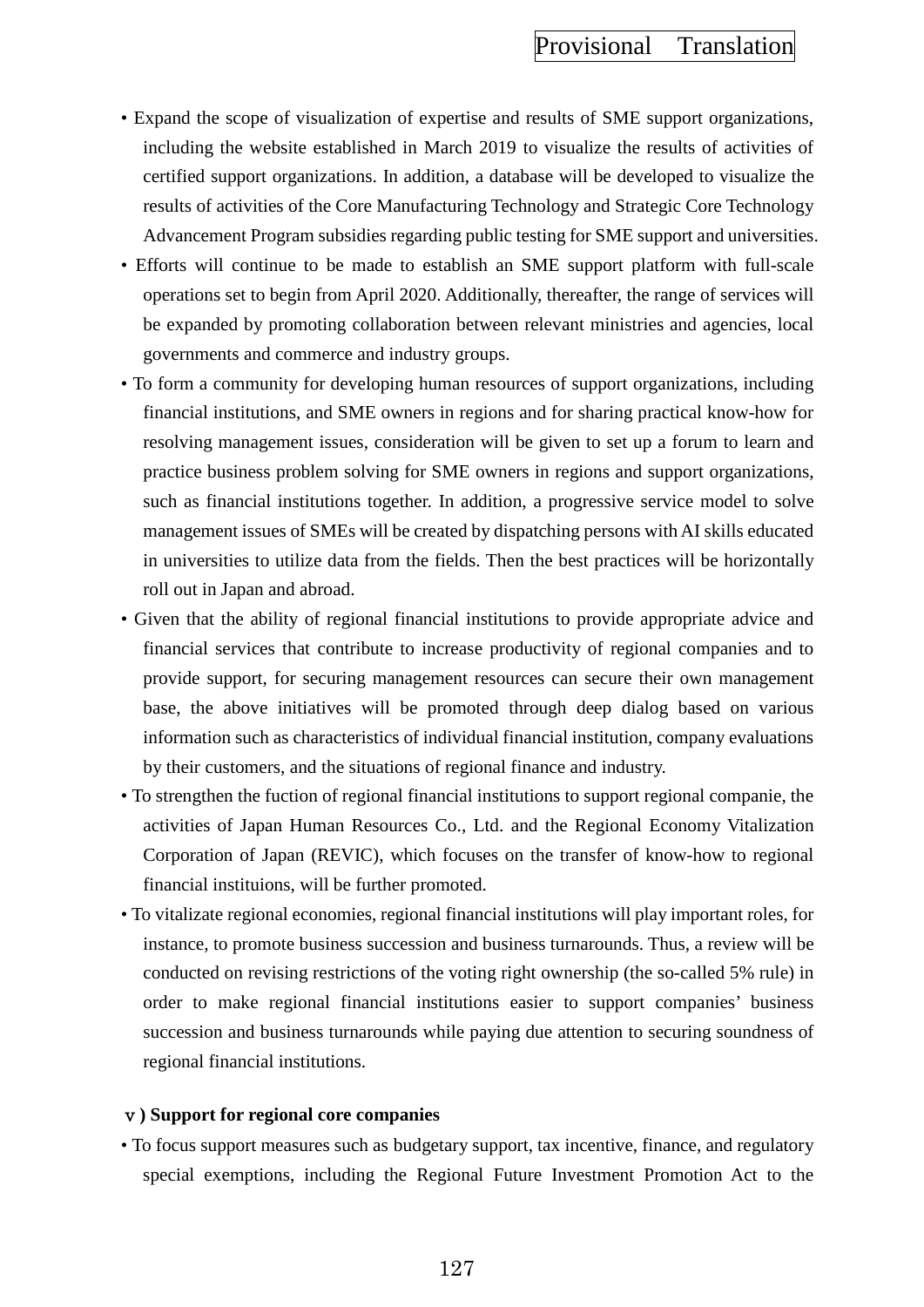companies engaging in business that will drive regional economies, such as Driving Companies for the Regional Future Support Measures.

- Given that direct connections between regional economies and global markets is vital to regional growth, support will be provided to opening up sales channels and formulating strategy for business expansion aimed at global markets in order to promote regional-led innovations that utilize the seeds of regional core companies. In addition, to increase the ripple effect toward regional economies, support will be given to the initiatives of regional core companies such as service industries creating attractive content that will draw people to regions, while collaborating also with local governments.
- The specific investment operations of the Development Bank of Japan will be utilized for promoting the supply of risk money to the growth of regional core companies while taking into account previous initiatives.
- Regarding support organizations that provide support to regional core companies (industrial promotion centers, public research organization, universities, private-sector consultants, etc.), networks will be strengthened and efforts made to horizontally roll out effective support content such as the new use of regional core companies' seeds and opening up of sales channels.
- By promoting collaboration between industry, academia, financial instituions and government along with finance from regional financial instituions, regional revitalization will be promoted by compilating progressive practices in utilizing Subsidies for Businesses that Create Circulation in Local Economy to encourage creation of new businesses utilizing regional resources and development of existing businesses in new fields, and by disseminating them widely to local government, regional financial institutions and entrepreneurs who are interested in new business creation.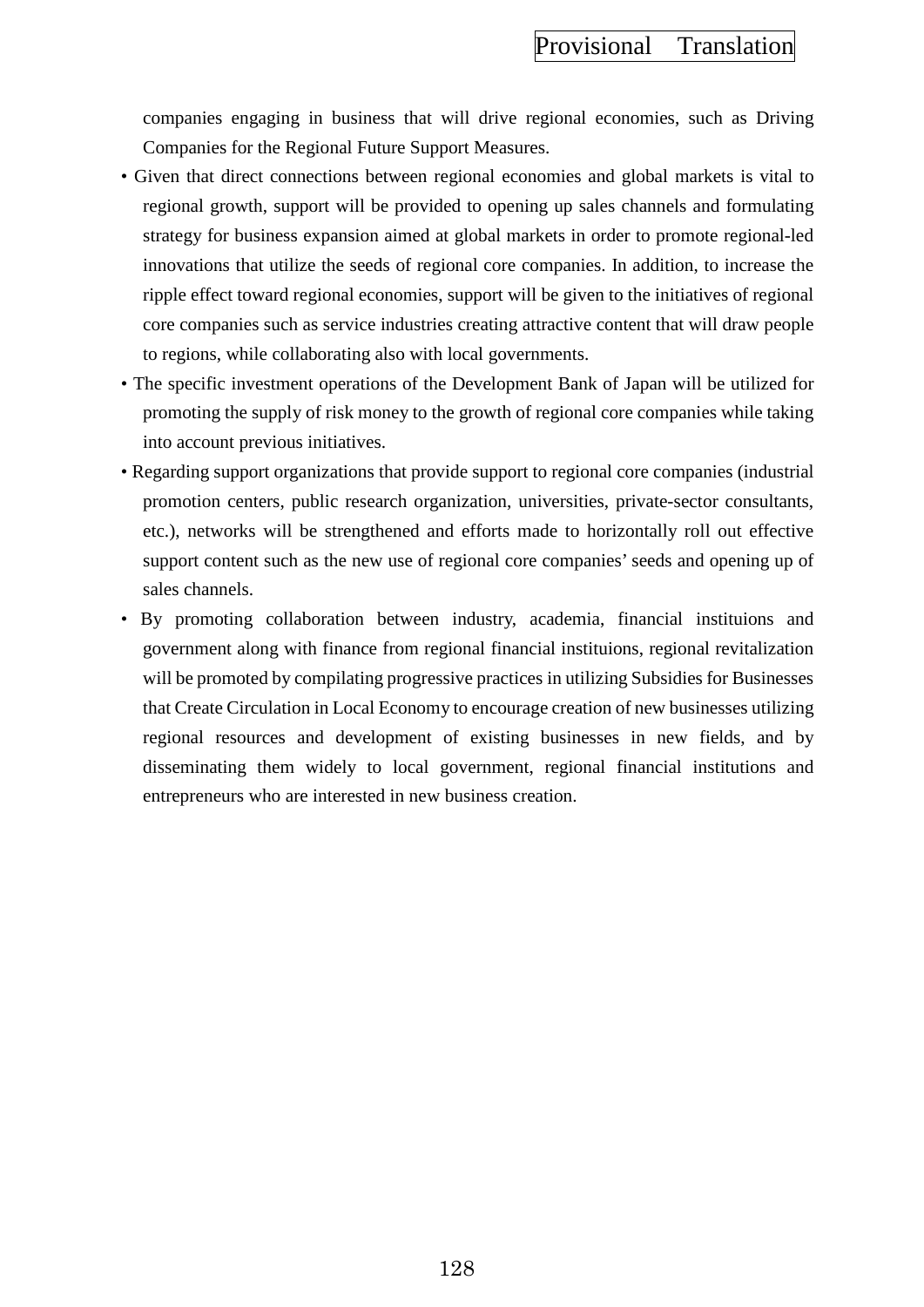# **7. Realization of reform across the entire agriculture, forestry and fishery industries**

### **(1) Major progress of KPI**

|                                                                                    | [KPI] In the agricultural sector, almost all the business farmers utilizing data in  |
|------------------------------------------------------------------------------------|--------------------------------------------------------------------------------------|
| their workflow by 2025                                                             |                                                                                      |
|                                                                                    | *Progress will be ascertained based on the Census of Agriculture and Forestry, etc., |
|                                                                                    | with expanded survey items.                                                          |
| [KPI] Use 80% of total agricultural land area by business farmers over the next 10 |                                                                                      |

**years (up to 2023) (end of FY2013: 48.7%)** 

 $\Rightarrow$ End of FY2018: 56.2%

**[KPI] Reduce business farmer's production cost of rice by 40% compared to the nationwide average in 2011 over the next 10 years (up to 2023) , reflecting industry efforts in materials and distribution, etc. (2011: 16,001 yen/60kg)**

⇒Farmer's production cost of rice grown in 2017

- Individual management<sup>[8](#page-138-0)</sup> 10,995 yen/60kg (32% reduction)
- Corporate management<sup>[9](#page-138-1)</sup> 11,859 yen/60kg (26% reduction)

**[KPI] Increase the export value of agricultural, forestry, and fisheries products and foods to one trillion yen in 2019 (2012: 449.7 billion yen)**

 $\Rightarrow$  2018: 906.8 billion yen

**[KPI] Double the added value of forestry and wood industries derived from privately owned planted forest by 2028 (2015: 250 billion yen)**

# **(2) New specific measures to be taken**

As the number of workers in Japan's agriculture, forestry and fisheries industries falls and population of its rural villages declines, to maintain and develop agricultural, forestry and fisheries production along with rural villages, efforts must be made to utilize cutting edge technology such as ICT and to develop and dispatch human resources needed by rural villages by establishing a new agricultural structure.

In addition, reforms must be implemented in distribution and processing in the value chain along with proactive efforts for development an environment that supports agriculture, forestry and fisheries, including promoting exports and the protection of intellectual

<span id="page-138-0"></span> $\overline{a}$ <sup>8</sup> Individually managed businesses (rice cultivation area of 15 ha or more) where the income from rice cultivation is equivalent to income from other sources.

<span id="page-138-1"></span><sup>9</sup> Corporate entity that participates in rice cultivation in which the income is primarily from the sale rice (average area of rice fields about 22 ha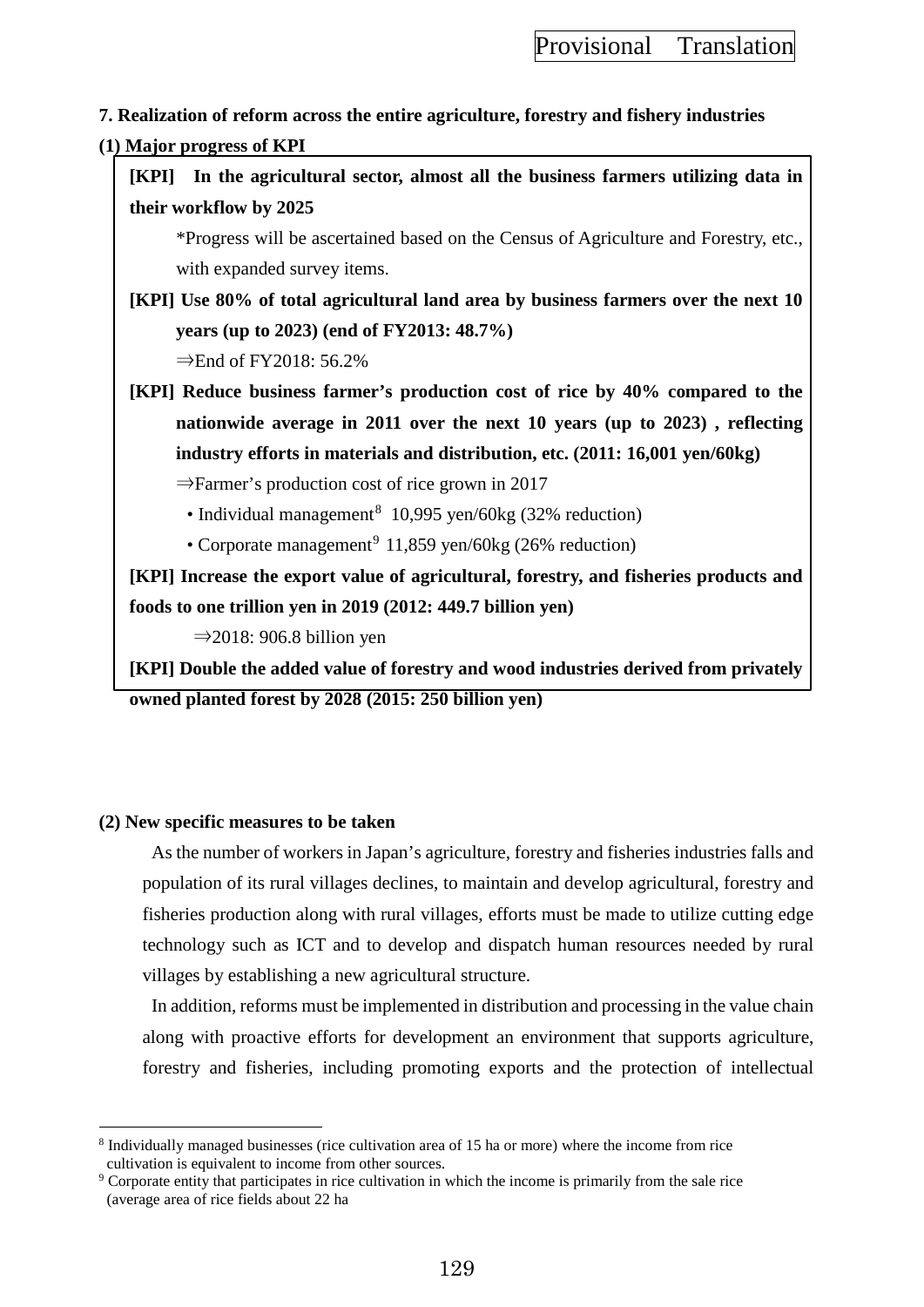properties, etc.

By powerfully moving ahead with this reform, the competitiveness of agriculture, forestry and fisheries will be strengthened and strong agriculture, forestry and fisheries industries will be realized despite declining populations.

### ⅰ**) Acceleration of agricultural reform**

### **(**ⅰ**) Enhancement of production sites**

- **a) Building a powerful agriculture structure and development human resources despite a declining population**
- To carry out agricultural production in a sustainable manner despite the declining number of farmers, efforts will be made to purchase agricultural produce, increase added value by processing agricultural produce and adjusting supply volume, etc., farm work agency services, instructions on good agricultural practices (GAP), and the expansion of new forms of producers using ICT creatively, etc., while cooperating with farmers without being tied down by local affiliations.
- The Japanese agricultural direct payment's system will be reviewed to cope with the declining number of farmers and diverse initiatives that utilize the unique characteristics of mountainous regions will be encouraged.
- Efforts will be made to strengthen the functions of prefectural agricultural colleges, etc., as institutions of recurrent education for agriculture to address the era of the 100-year life.
- A considerig will be carried out to builda mechanism connecting specialist human resources in various fields with rural villages so that human resources with the skills to contribute to resolving regional issues can be dispatched, etc., in FY2020.
- To realize an agricultural industry friendly to women, female farmers will be developed who will tackle regional issues and reforms will be promoted in the mindsets of agricultural management entities.
- Group enrollment in mutual aid horticulture facilities will be promoted so that horticultural agriculture can be carried out in a stable manner.
- Farming-photovoltaics ,where photovoltaics equipment is installed above farmland, will be expanded nationwide.
- As for agricultural cooperative reform, initiatives for self-reforms will continue to be encouraged after identifying the status of such self-reforms, even after the end of the focus period for agricultural cooperative reform.
- To reduce the construction cost of livestock barns, etc., for transforming stockraising into a growth industry, a review will be conducted on a special law exempting livestock barns, etc., from the safety standards of the Construction Standards Act, and the prescribed bill will be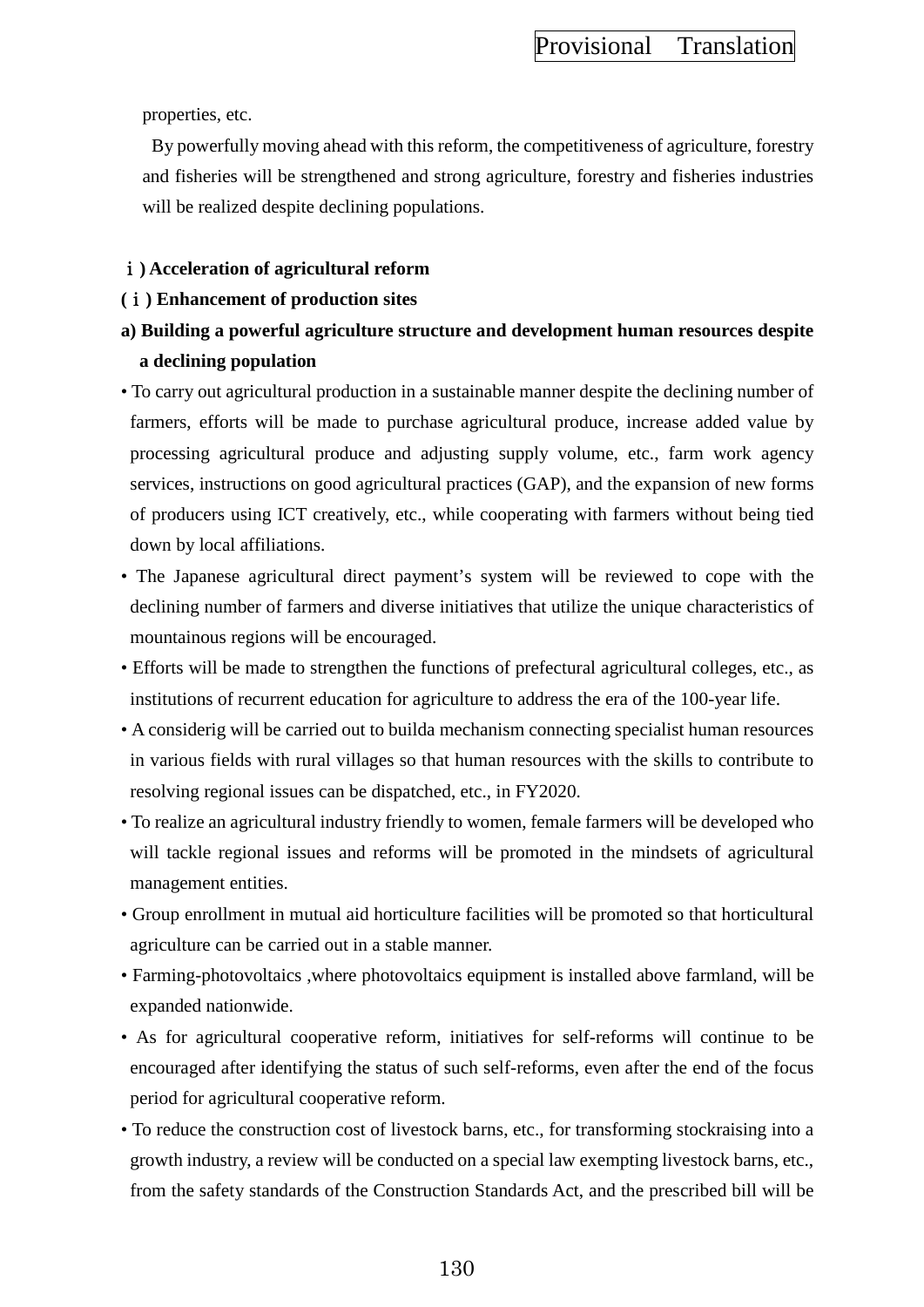formulated.

- As for agriculture-welfare collaboration, nationwide efforts will be made toward matching both agriculture and welfare needs, developing agriculture management engaging in agriculture-welfare collaboration, establishing an environment for the work of people with disabilities, etc., and the development of specialist human resources, etc.
- Efforts will be made so that a mechanism is developed by FY2022 where AI, etc., is utilized to gather supply-demand information for agriculture and livestock industries in Japan and abroad in real time, with this data then analyzed and provided.

### **b) Promotion of farmland consolidation and soil fertilization**

- Pursuant to the revised Act on Promotion of the Cropland Intermediary Management Program, efforts will be made to speed up the consolidation of farmland among farmers by substantiating people and farmland plans via thorough discussions through provision of information on the actual situation in regions.
- Linked to efforts for the substantiation of farmers and farmland plans, the establishment of corporate management entities will be sped up through the dispatch of specialists from agricultural management consulting offices and the sharing of practices, etc.
- To increase the fertility of farmland, soil fertilization will be promoted based on soil diagnosis using drones, etc. Also, a data basis of soil diagnosis data including effects of increased yield will be developed by FY2022, and agriculture will be promoted that contributes to increased fertility, such as organic farming, etc.
- Legal framework over fertilizers will be reviewed drastically and the bill will be drafted promptly, in order to ensure to produce fertilizers that suit farmers' needs, promote to ulitize composts and other fertilizers that are derived from industrialial by-products and beneficial to soil fertilization, and encourage fertilizer producers to be innovative for improvement of fertilizer production like reducing producing costs, after ensuring the safety of fertilizers.
- In terms of the land improvement business, the competitiveness of agriculture will be strengthened with the larger zoning and generalized use of farmland-----d, promoting collaboration with other businesses, while keeping costs down, and resilience measures for reservoirs and agricultural water facilities, etc., will be implemented urgently.
- Comprehensive support measures will be taken to conserve rice terraces and promote the vitalizationof communities with rice terraces.
- Urban agriculture will be promoted by effectively utilizing urban farmland pursuant to the Urban Farmland Lease Act.

### **c) Rice policy reform**

• Promote the introduction of highly profitable crops and make rice policy reform take root through the provision of detailed information and support for full utilization of rice paddies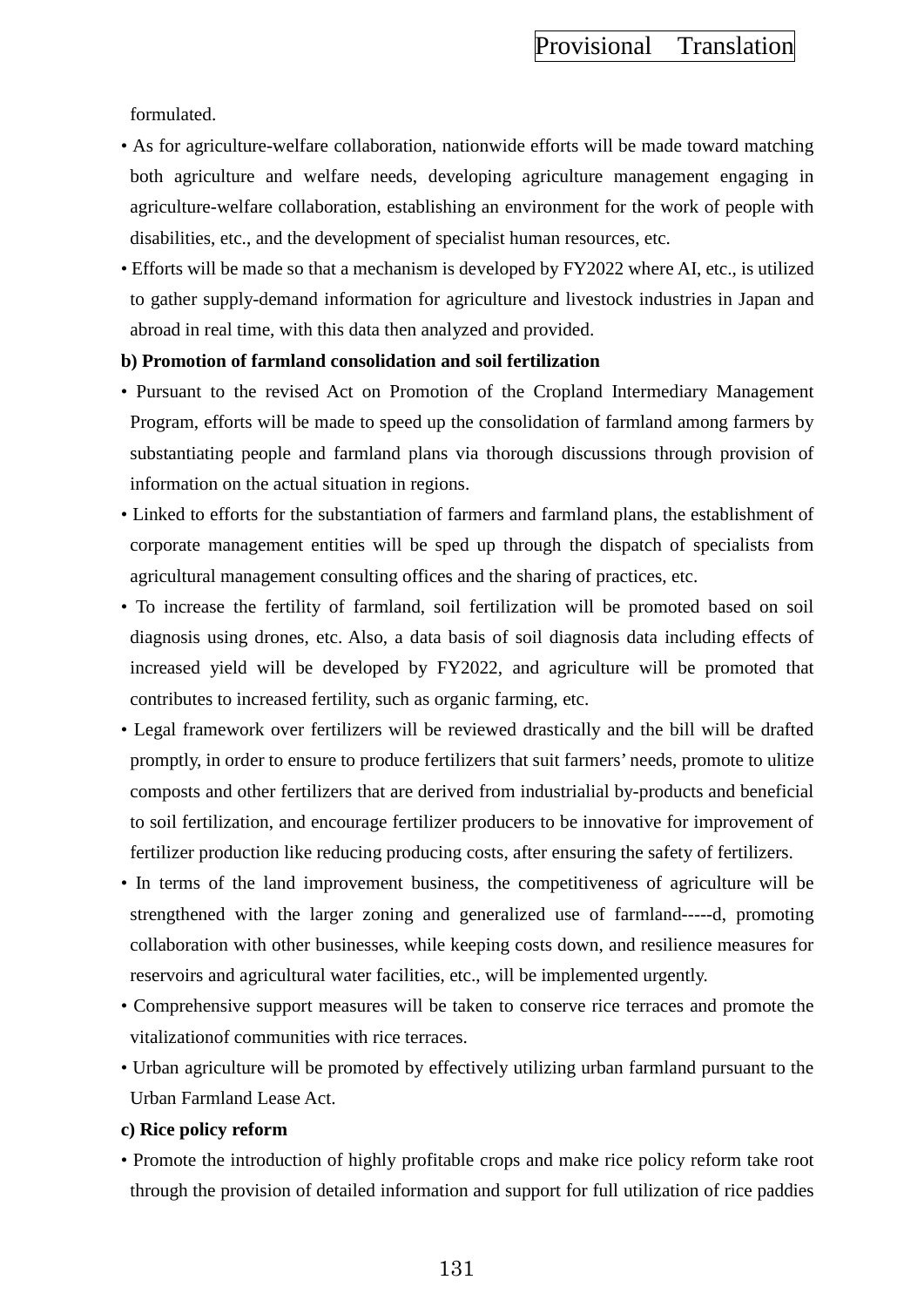so that farmers can choose crops based on theris own management decisions

• Reduce rice production cost through the promotion of establishment of cultivation techniques in the regions to ensure the introduction of high yielding rice varieties, as well as through diversification of cropping seasons.

### **(**ⅱ**) Promotion of the reform in the value chain**

### **a) Distribution and processing, etc., reforms**

- Industry restructuring, etc., will be promoted pursuant to the Act on the Support for Strengthening Agricultural Competitiveness as well as improving efficiency in distribution and the rationalization of distribution using ICT, etc., in order to pursue structural reforms of the distribution and processing of agriculture, forestry and fisheries products, etc.
- Aiming to lower prices of agricultural production materials, the target sectors under the Act on the Support for Strengthening Agricultural Competitiveness will be revised in FY2019 and initiatives will be strengthened for the restructuring , etc. of the production materials industry.
- To promote the business diversification of agriculture, forestry and fisheries, efforts will be made to encourage initiatives for primary processing where agriculture, forestry and fisheries businesses work with other sectors and for collaboration between processing/sales and countryside stay, etc. In addition, appropriate responses will be carried out for the capital needs of agriculture, forestry and fisheries businesses, etc.
- Through review of commercial practices such as delivery deadlines and intensifying partnerships with Food Bank activity, reduction of food loss and waste will be promoted nationwide.
- For the purpose of increasing the capturing of harmful wildlife, establishing a safe and secure supply system of wild game, and expanding the use of wild game including doubling the amount of consumption in FY2019 compared to FY2016, efforts will be made to promote smart capturing by ICT and creating of an information network concerning place of origin for users.

### **b) Protection of intellectual properties, etc., and enhancement of border quarantine**

- A review will be carried out for enhancing the variety registration system so as to prevent the outflow of seeds and seedlings and promote the sustainable use of high quality varieties.
- A review will be carried out on appropriate distribution management and protection from the standpoint of preventing the inappropriate outflow of Japanese beef cattle genetic resources overseas.
- Border quarantine will be strengthened, including the use of quarantine detecter dogs, to address the incursion risk of animal contagious diseases and plant pests .

### **(iii) Promotion of smart agriculture**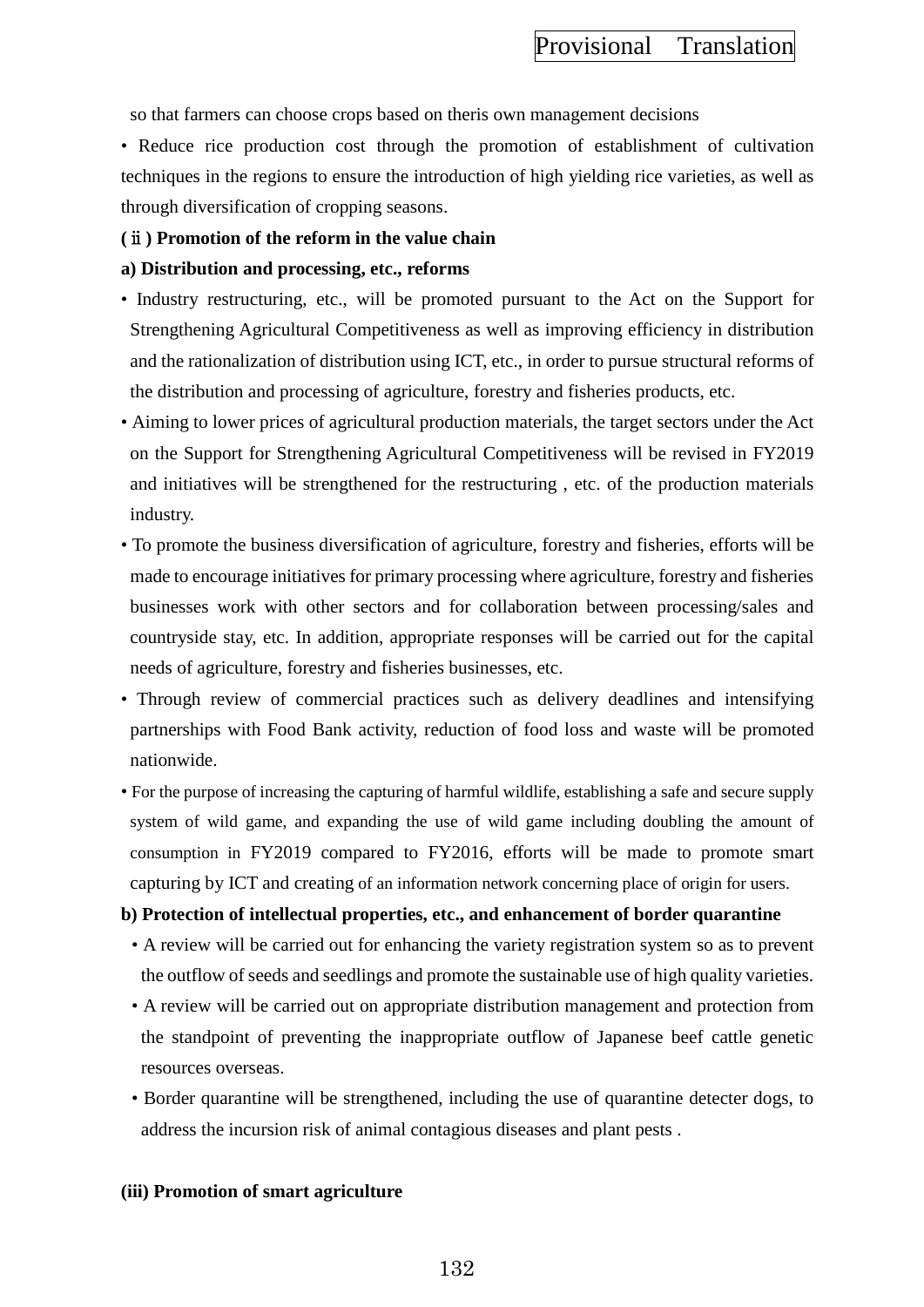In order to develop an environment for the steady and full-scale implementation of smart agriculture by FY2022; e.g. developing smart agriculture technologies viable in various fields and building a consulting system on smart agriculture for farmers etc., following initiatives will be promoted in unison, in accordance with "the Program for Promotion of New Farming" Technology Implementation (decided by the Headquarters on Creation of Regional Vitality in Agriculture, Forestry, and Fisheries on June 7, 2019)."

### **a) Research and development**

- Research and development will be carried out with an eye on implementation in the field considering farmers needs, with priority given to research and development of blank domains in regions and commodities, so that smart agriculture technologies in tune with various commodities and regions including hilly and mountainous areas can be supplied to the field at an acceptable price.
- The AI human resources of the National Agriculture and Food Research Organization will be strengthened to build an agricultural version of an ICT human resources bank and high quality AI research will be pursued so that AI research in the agriculture field is expanded nationwide and contributions are made to problem solving on the frontlines of agriculture.

### **b) Demonstration and Extension**

- Efforts will be made to gradually expand and enhance classes incorporating smart agriculture, which will then be rolled out to agricultural high schools as well, so that smart agriculture becomes a part of curriculum at all prefectural farmer's academies nationwide.
- Forums and matching events, etc., will be held nationwide and efforts will be made to provideinformation to farmers directly through the use of the online system for administrative procedures, so as to expand opportunities for farmers to obtain the information of smart agriculture technologies.
- Efforts will be made to verify smart agriculture technologies as an integrated system from production to shipment and to build a smart agriculture technology system for individual places of origin and commodities, with the aim of building and implementing smart agriculture technology systems for major agricultural commodities of each prefecture.
- Efficient usage models such as the joint use of smart agriculture machineries and systems and work consignment, etc., will be proposed. At the same time, an environment to encourage the entry into the smart agriculture field by private-sector businesses from various sectors will be developed.
- Efforts will be made for extension advisers, etc. to acquire knowledge and technology utilization methods, aimed at providing consultations for farmers concerning smart agriculture, where extension centers nationwide serve as first contact.
- Safety guidelines will be developed in conjunction with the commercialization of smart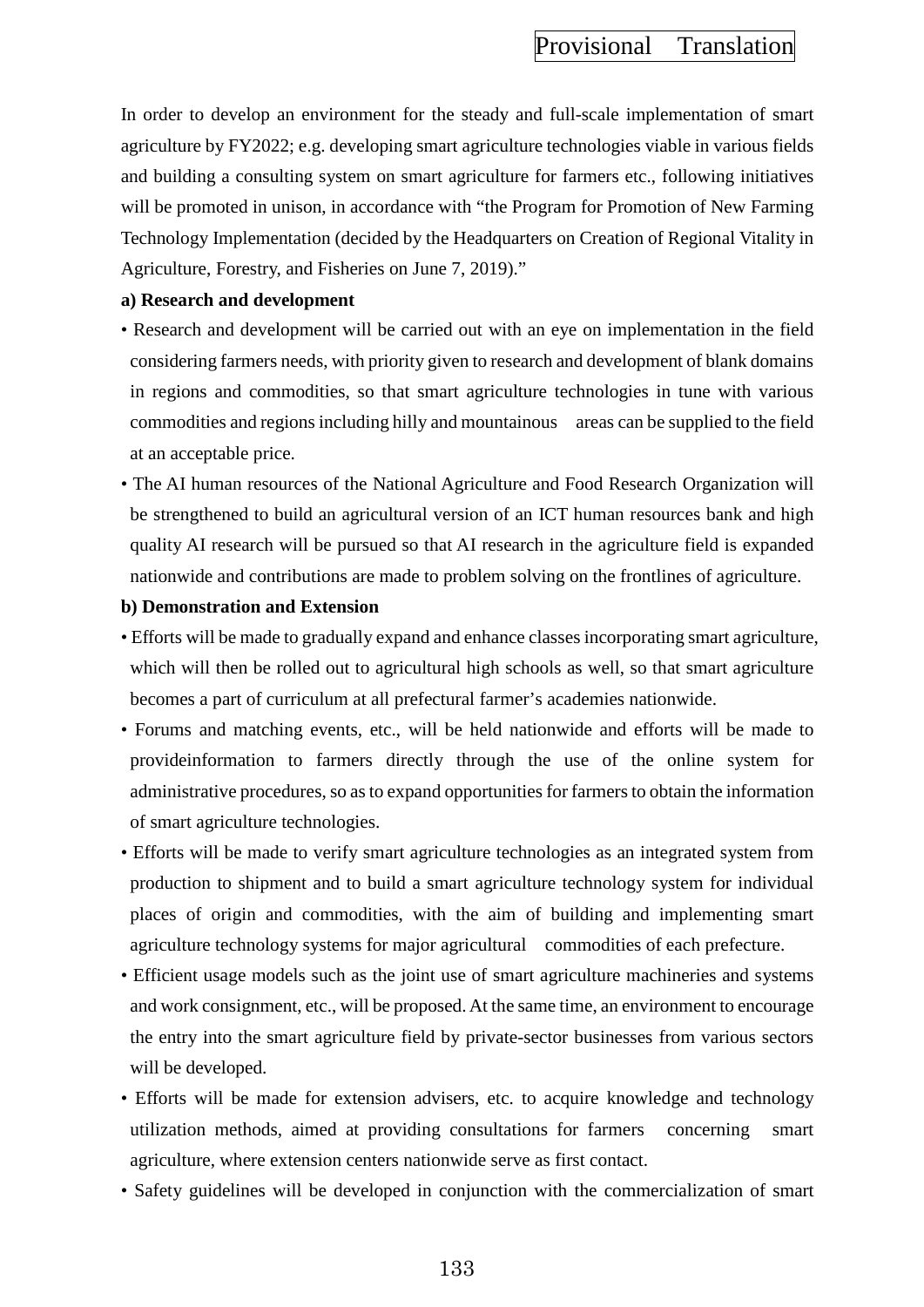agriculture machineries as necessary.

### **c) Development of environments**

- Reviews and development will be carried out for the expansion of agriculture and rural village development compatible with smart agriculture, such as autonomous agriculture equipment and ICT water management, etc. Efforts will be made to develop an information network environment.
- Efforts will be made toward the development of farms in hilly and mountainous areas with an eye toward the realization of smart agriculture and development of an environment compatible with the characteristics of fruit farming, etc.
- The accumulation and provision of diverse data in Agricultural Data Collaboration Platforms will be promoted, and development will be carried out aimed at the establishment of an expanded Smart Food Chain System, including not only agricultural production, but also processing, distribution and consumption.
- The launch of a food distribution platform will be supported using the plan certification system of the Food Distribution Act. In the fields of logistics, product management, and payments, data sharing and utilization along with initiatives for reducing manpower and labor will be promoted for the implementation of a platform for each initiative.

### ⅱ**) Promotion of export**

- To increase sales of agriculture, forestry and fisheries products and foods overseas, the Global Farmers / Fishermen / Foresters / Food Manufacturers Project (GFP) that diagnoses exports for producers will be reinforced and efforts will be made to strengthen the proposal and advisory functions for producers through the encouragement of exchanges between export trading companies.
- Global producing areas compatible with overseas needs and regulations will be created, and projects linking producing areas and ports will be sped up.
- In response to overseas food safety regulations, etc., domestic responses will be increased, including speeding up certification of facilities compliant with the standards of destination countries. A review will be conducted, including on creating legislation, and system improved, in order for uniform government negotiations aimed at removing and relaxing regulations.
- During FY2019, packaging material suited to overseas transport will be investigated and made known, while a review will be carried out on the creation of standards.
- Efforts will be made for foreigners visiting Japan to experience food, travel, and history, etc., and to build an environment for them to continue experiencing Japanese food even after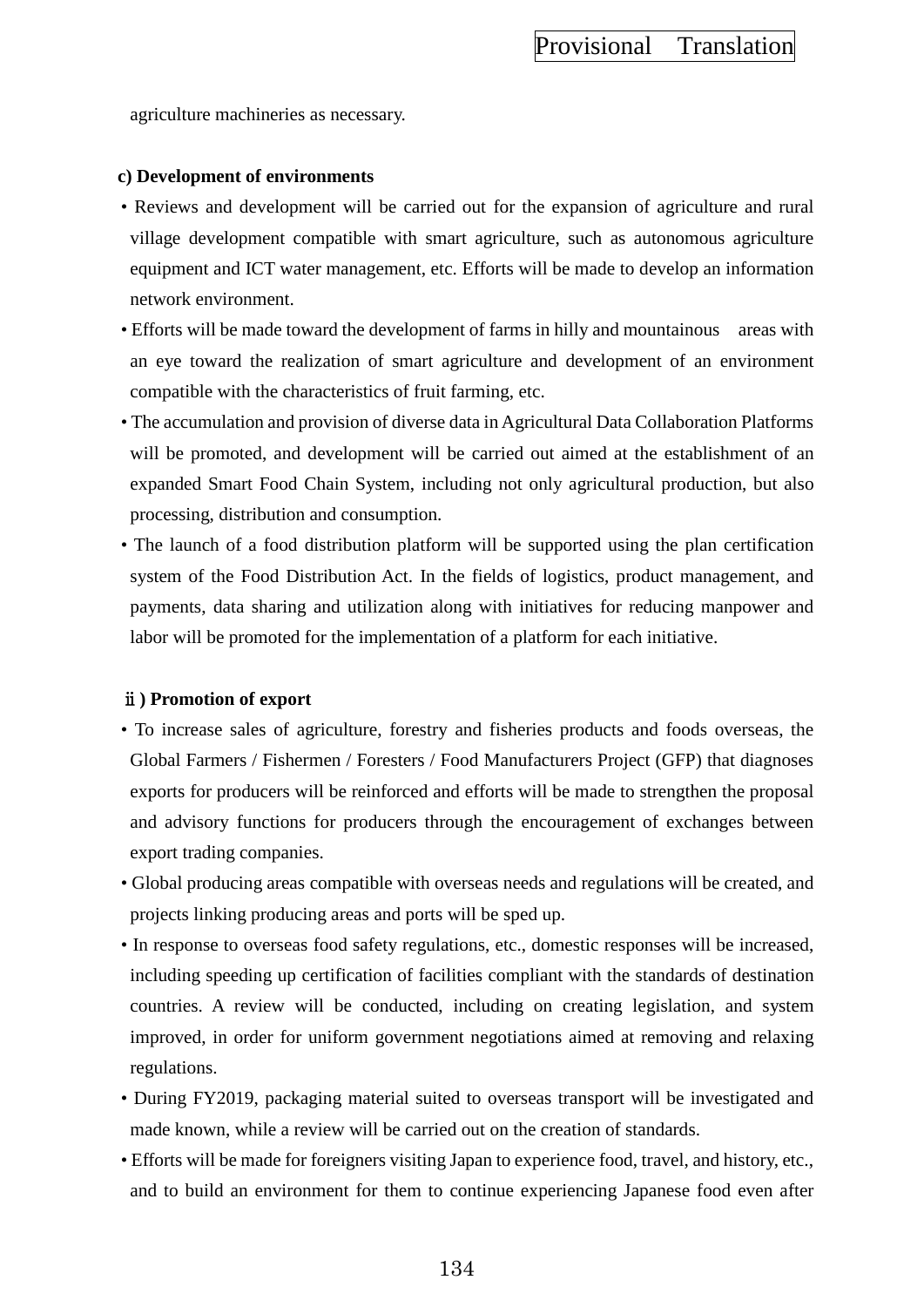returning to their home country.

- Initiatives for promoting exports will be steadily implemented pursuant to the Agriculture, Forestry and Fisheries Export Reinforcement Strategy (compiled by the Headquarters on Creation of Regional Vitality in Agriculture, Forestry, and Fisheries on May 19, 2016) and the Agriculture, Forestry and Fisheries Export Infrastructure Development Program (decided by the same headquarters on November 29, 2016).
- Taking the opportunity of the Tokyo 2020 Olympic and Paralympic Games, the strategic use will be promoted of intellectual properties and such standards and certifications as international standard GAP, Japan Agricultural Standard (JAS), organics, geographical indications (GI), and eco-labels for fisheries, etc.
- Increase demand for rice both domestically and abroad, such as expansion of rice export including non-gluten rice flour, taking opportunity of the Olympics and the lifting of the export ban on Niigata rice to China.
- To promote overseas business of Japanese food industry for meeting the global food demand, a plan will be established in 2019, and effort will be made to hold bilateral policy dialogs and establish a food value chains with joint public-private cooperation collaboration, etc.

### ⅲ**) Forestry industry reform**

#### **(**ⅰ**) Accumulation and expansion of log production**

- In the forest management administration system, the integration and consolidation of forest management administration will be promoted while utilizing the forest environment transfer tax. At the same time, priority will be given to forestry road network development and introduction of high performance forestry machines along with increasing the scale and efficiency of saw mills, etc.
- As for forest owner's cooperative associations, a review will be carried out for diversifying collaboration methods between unions to address the increasing scale of saw mills, etc.
- Within certain parts of national forests, a mechanism will be created for granting long-term, stable licenses to harvest trees to forestry business owners, etc., with the desire and capability, while maintaining the socially beneficial functions of these forests.

#### **(**ⅱ**) Promotion of the smart forestry, industry (forestry innovation)**

- Measurement by laser technique, drones, etc. in the collection of forest information and reforestation and development of automatic or remote-control forestry machine in harvesting, transporting, etc. will be promoted to transform forestry into an attractive industry for youth and women together with various forest owners, including self-employed owners.
- ICT will be utilized for actions on wood production management and to acceralate actions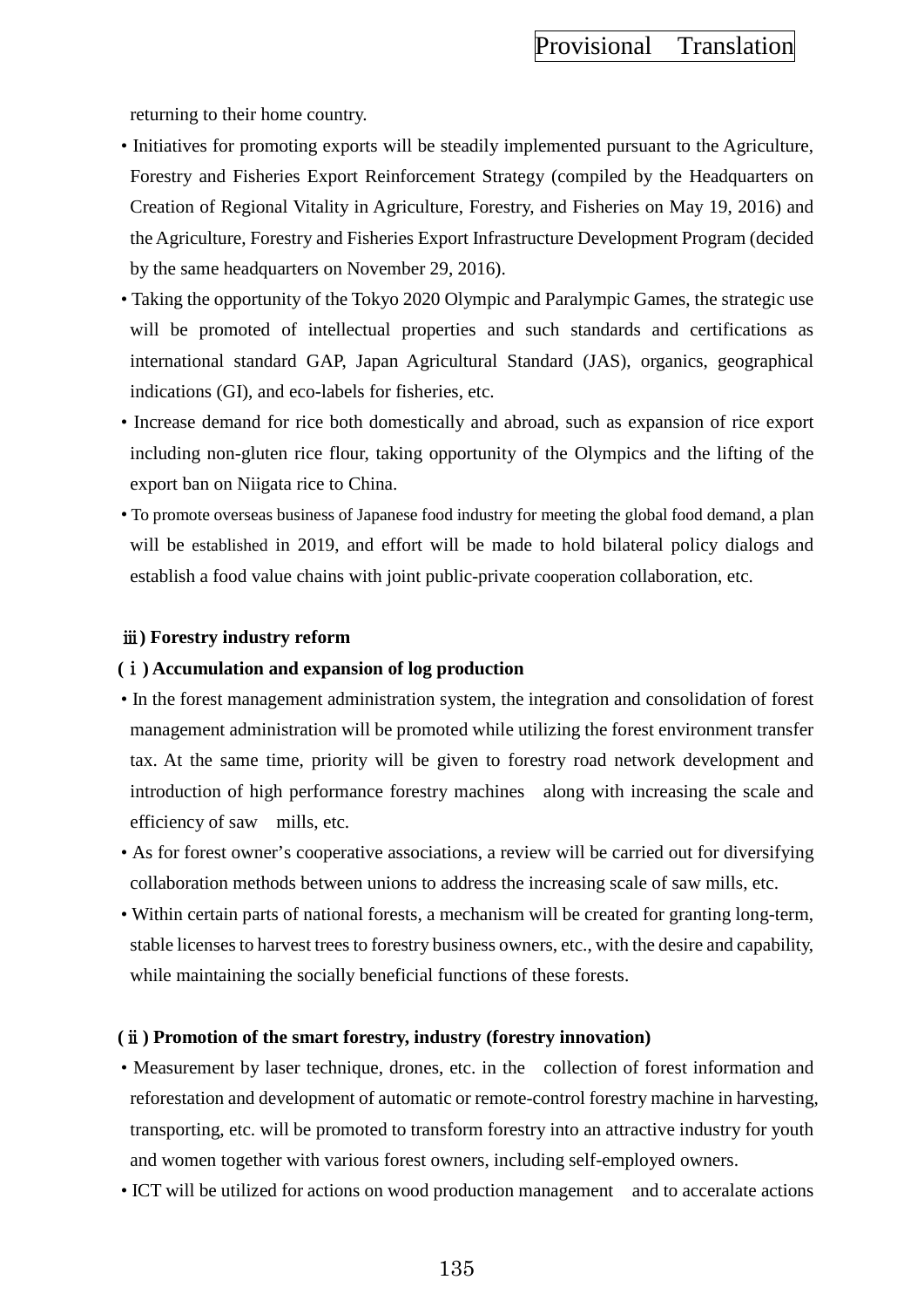for establishment a supply chain that shares data on wood supply anddemand, etc.

- A data base where local governments and private-sector businesses can share forest, etc., information will be set up by 2021.
- Fast-growing trees that make reforestation to harvesting possible by a single generation of forest workers will be selected and utilized and labor-saving efforts will be made for reforestation work, etc., through low-density planting and mechanization, etc.
- Research, development and implementation, etc., of manufacturing processes and products of wood-derived new materials including cellulose nanofibers and glycol lignin will be promoted.

#### **(**ⅲ**) Promotion of the use of wood**

- Efforts will be made to increase the use of wood, including cross-laminated timber (CLT) in non-residential buildings such as offices, etc., and middle/high-story buildings, while obtaining cooperation of the economic world, etc.
- Efforts for the export of high value-added wood products will be promoted in collaboration with forest owner's cooperative associations and private-sector companies, etc.

#### ⅳ**) Fishery industry reform**

#### **(**ⅰ**) Promotion of the fishery policy reform**

- To balance appropriate management of fisheries resources and turning fisheries into a growth industry, fisheries policy reform will be steadily implemented following the Fisheries Policy Reform (decided by the Headquarters on Creation of Regional Vitality in Agriculture, Forestry, and Fisheries on June 1, 2018).
- For the management stabilization of fishermen engaging in appropraiate management of fishery resources, etc., measures of stabilizing income in the fishery will be led in the prosess of legislation to reinforce its function.
- To facilitate the funds procurement of aquaculture, efforts will be made to build a business model that contributes to the management stabilization of aquaculture businesses, including consignment from customers of aquaculture production and establishing financial systems for business capital, such as feed costs, etc.
- To speed up countermeasures against fish diseases in aquaculture, a "personal veterinarian" system where aquaculture businesses can consult on a daily basis will be established. Also numerical targets will be announced for increasing the number of veterinarians with in-depth knowledge of fish diseases and a mechanism will be established making online exams by a veterinarian possible.
- A review will be conducted on development of legislation related to catch certification,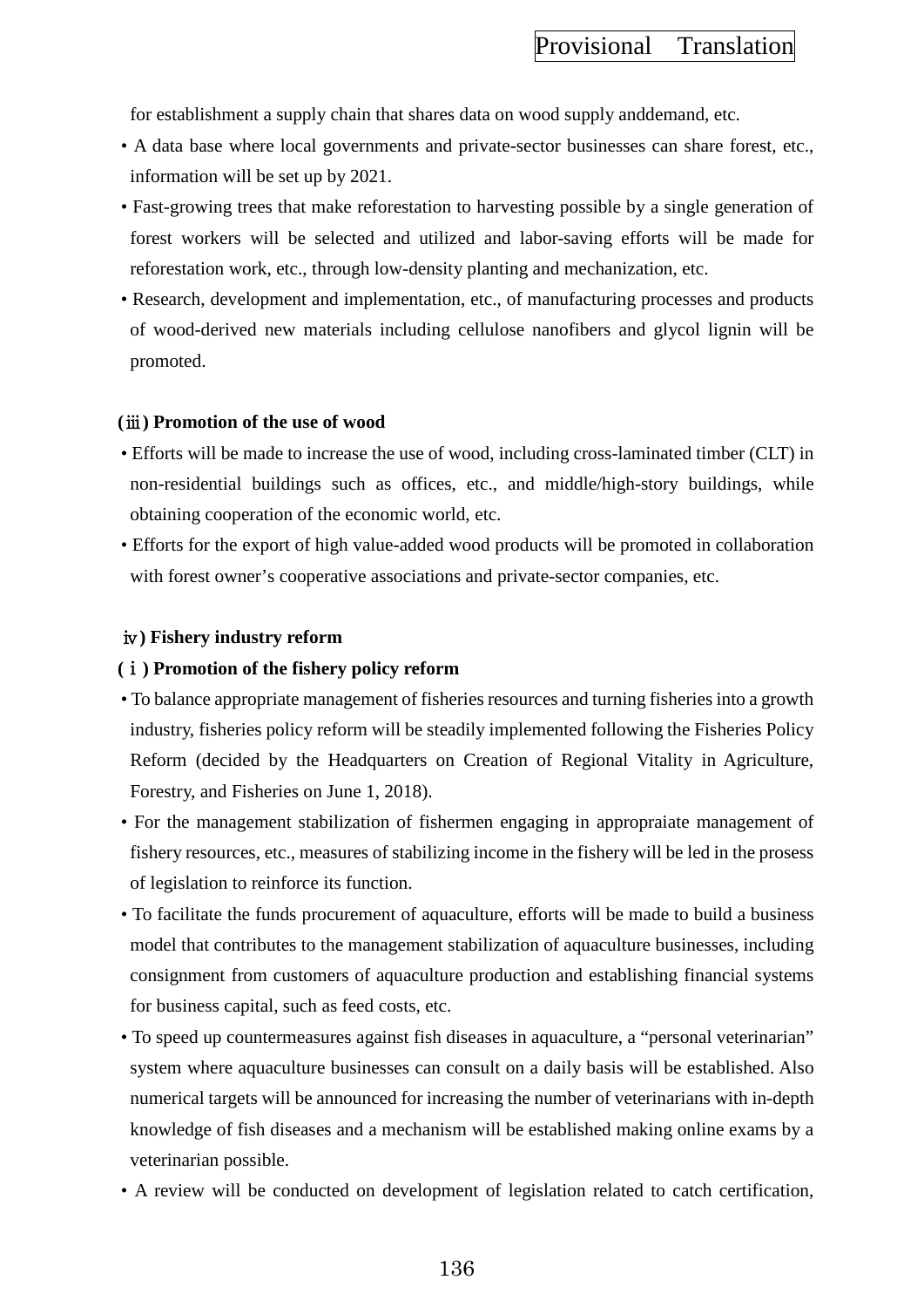which is the starting point of traceability.

• Following the Regulatory Reform Implementation Plan (Cabinet decision on June 21, 2019), legislative changes will be made so that medium-sized fishing boats operating in coastal waters can be operated by one small fishing boat captain.

### **(**ⅱ**) Promotion of the smart fishery industry**

- Aim to expand the evaluation scope of fisheries resources to all useful fish species (around 200) by FY2023 and increase the accuracy of resource evaluation. Utilize ICT to develop a system for collecting operation and fishing ground environmental information from fishing boats and survey ships and collecting catch information of producing area markets.
- Examine and validate fishing and sea condition forecasts so that fishing and sea condition information is provided to offshore and coastal, etc., fishermen in real time.
- Efforts will be made to establish a nationwide data base sharing marine information along with red tide and current information, etc., for realizing data-based, efficient and stable aquaculture.
- To address the declining number of fishermen and secure youth fishermen, efforts will be made to develop, verify and promote fishing and aquaculture technology using cutting edge technology such as ICT.
- Efforts will be made to build and implement a fisheries value chain producing area that increases the high added value of products and promote automation and labor-saving work, through collaboration with stakeholders from production to distribution, processing and sales, utilizing cutting edge technology such as ICT.
- The fishery data collaboration platform (tentative name) that supports fishing and aquaculture based on fisheries resource management and data will be established and placed into operation by 2020. A review of specific initiatives for smart fisheries will be conducted in FY2019 during industry-academia-government discussions.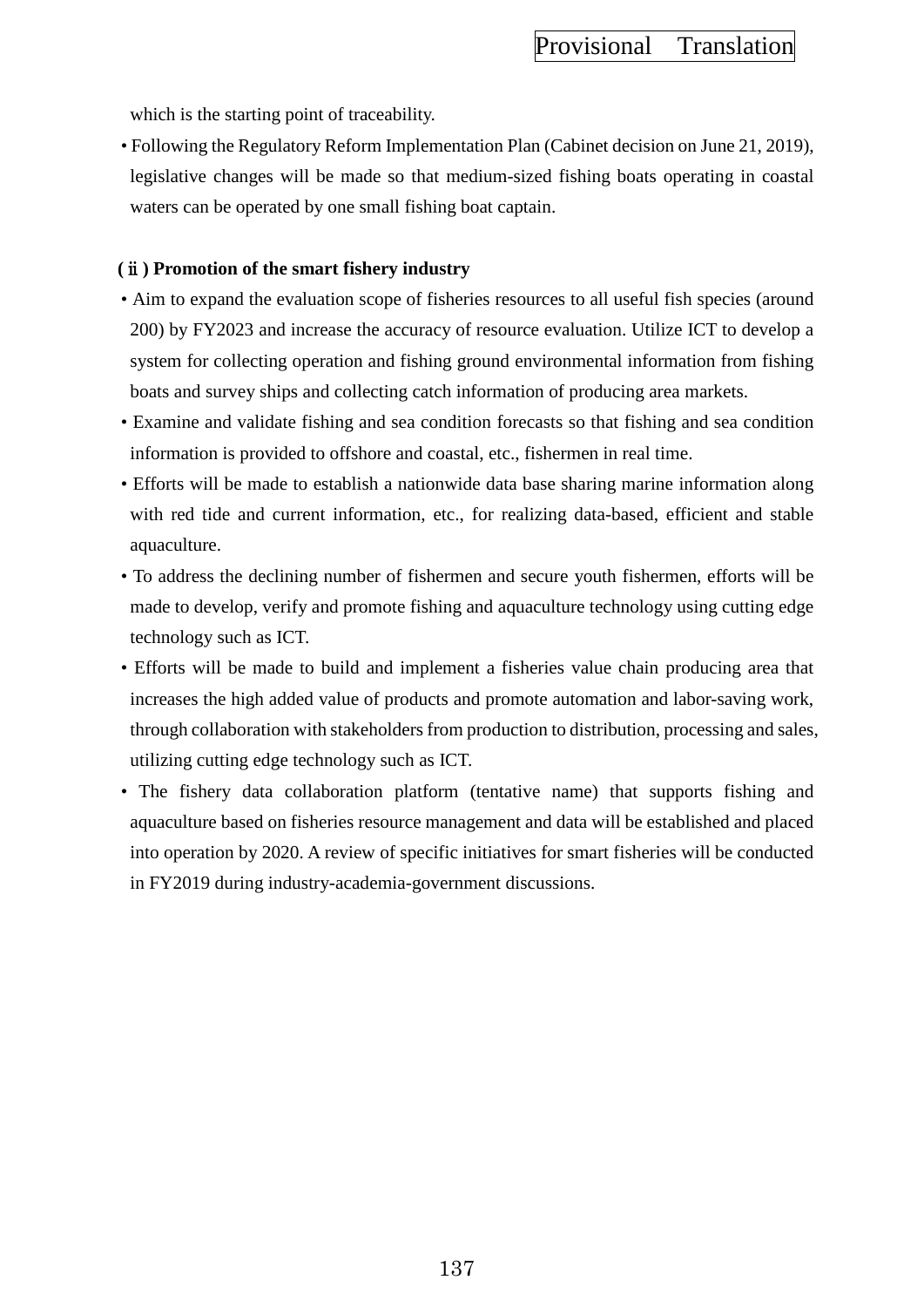## **8. Tourism, Sports, and Culture and the Arts**

**(1) Major progress of KPI**

**[KPI] We aim to increase the number of international visitors to Japan to 40 million in 2020 and 60 million in 2030**

 $\Rightarrow$ In 2018: 31.19 million (in 2012: 8.36 million)

**[KPI] We aim to increase the amout of consumption by international visitors to Japan to 8 trillion yen in 2020 and 15 trillion yen in 2030**

 $\Rightarrow$ In 2018: 4.5189 trillion yen (in 2012: 1.846 trillion yen)

**[KPI] Expand the sports market size to 10 trillion yen by 2020 and 15 trillion yen by 2025**

 $\Rightarrow$ In 2015: 5.5 trillion yen

\*A method of estimating the size of the sports market is to be designed in a manner that is continuously available and internationally comparable, with the cooperation of the Development Bank of Japan, Inc . Evaluation will be conducted once the latest numerical data is obtained.

**[KPI] Build 20 stadiums and arenas around the country as places of interaction and exchange where diverse generations gather from the period of 2017 to 2025**

⇒About 10 projects have newly entered the design or construction phase by March 2019. In addition, there are more than 80 other stadiums and arenas in the concept making or planning stages nationwide.

**[KPI] Expand GDP of arts and culture to 18 trillion yen (about 3% of GDP) by 2025**

 $\Rightarrow$ In 2016: 8.9 trillion yen (In 2015: 8.8 trillion yen)

\*Consideration is underway with the United Nations Educational, Scientific and Cultural Organization(UNESCO), regarding international indicators measuring the economic value of culture.

### **(2) New specific measures to be taken**

### ⅰ**) Realization of a tourism-based country**

Tourism is the decisive factor towards achievement of regional revitalization and a pillar of the growth strategy toward a GDP level of 600 trillion yen. Based on the "Tourism Vision to Support the Future of Japan" (adopted by the Council for a Tourism Vision to Support the Future of Japan on March 30, 2016) and the "Tourism Vision Realization Program 2019" (adopted by the Ministerial Conference on Promotion of Tourism-oriented Country on June 14, 2019) etc., the Government will promote efforts toward realization of a worldclass tourism destination.

In doing so, the government will urgently implement efforts to develop such environment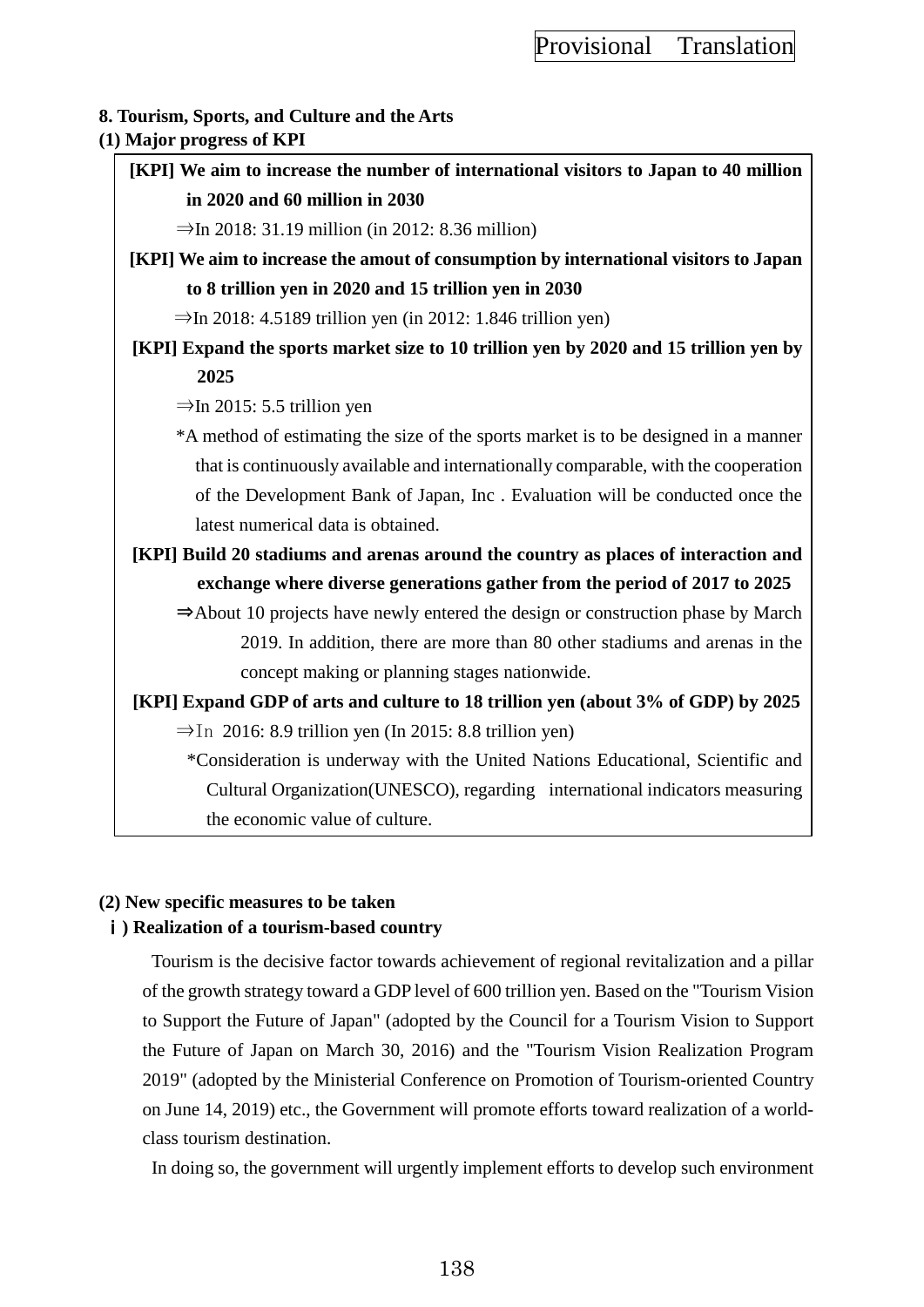to ensure that international visitors enjoy Japan in the truest sense, as multilingual signages and announcements and free Wi-Fi, etc. In addition, the government will develop new contents in the local areas that international visitors can enjoy, such as opening of public facilities for night-time use, etc. Furthermore, the appropriate division of roles and reinforcement of collaboration between the Japan National Tourism Organization and regions (local governments and DMOs) will be promoted, and efforts will be made to implement centralized promotion through the Japan National Tourism Organization and to develop environment for international visitors in regions, etc.

# **(** ⅰ **) Development of environment where international visitors can truly enjoy sightseeing**

#### **a) Tourist destinations**

 $\overline{a}$ 

- Drastic improvements will be made at major tourism areas (at least around 50 tourism areas in FY2019 and 100 by FY2021), through enhancing multilingual support (English, Chinese and Korean), installation of free Wi-Fi, and offering of cashless payment options, etc.
- The introduction of a multilingual voice translation system will be promoted at restaurants and retail stores, etc.
- Efforts will be made to promote the spread of tourism information services using cutting-edge technology such as AI chatbots<sup>[10](#page-148-0)</sup>, etc., in order to reinforce the functions of tourist information centers for international visitors.
- To promote tourism-centered town development, efforts will be made to enhance the quality of historical tourism resources, introduce shared bicycle services, and proceed with removal of utility poles, etc.
- Multilingual support and installation of free Wi-Fi will be promoted at *Michi-no-Eki*  (Roadside Stations), mainly in those regions where rental car use is popular.
- By facilitating the introduction of the paid passenger transportation in personal-use vehicles and shared ride of taxi, etc., efforts will be made to secure and enhance access (by bus, taxi, rental car, etc.) to tourism areas in regions.
- Reforms will be promoted to raise profitability of Japanese inns and hotels by improving productivity in the accommodation industry (establishment of systems where one person can carry out multiple jobs, etc.) and reinforcing accommodation for international visitors by using foreign human resources, etc. In addition, making accommodation facilities, etc., fully barrier-free will be promoted ahead of the Tokyo 2020 Olympic and Paralympic Games.
- In addition to increasing the number of tax-free shops in regions, development of the environment for offering cashless payments options and digitalization of tax-free procedures

<span id="page-148-0"></span> $11$  Chatbots is a term that combines the word "chat" and "robot"; it indicates a software program where a computer that learns using artificial intelligence (AI) automatically converses with users in place of a real person.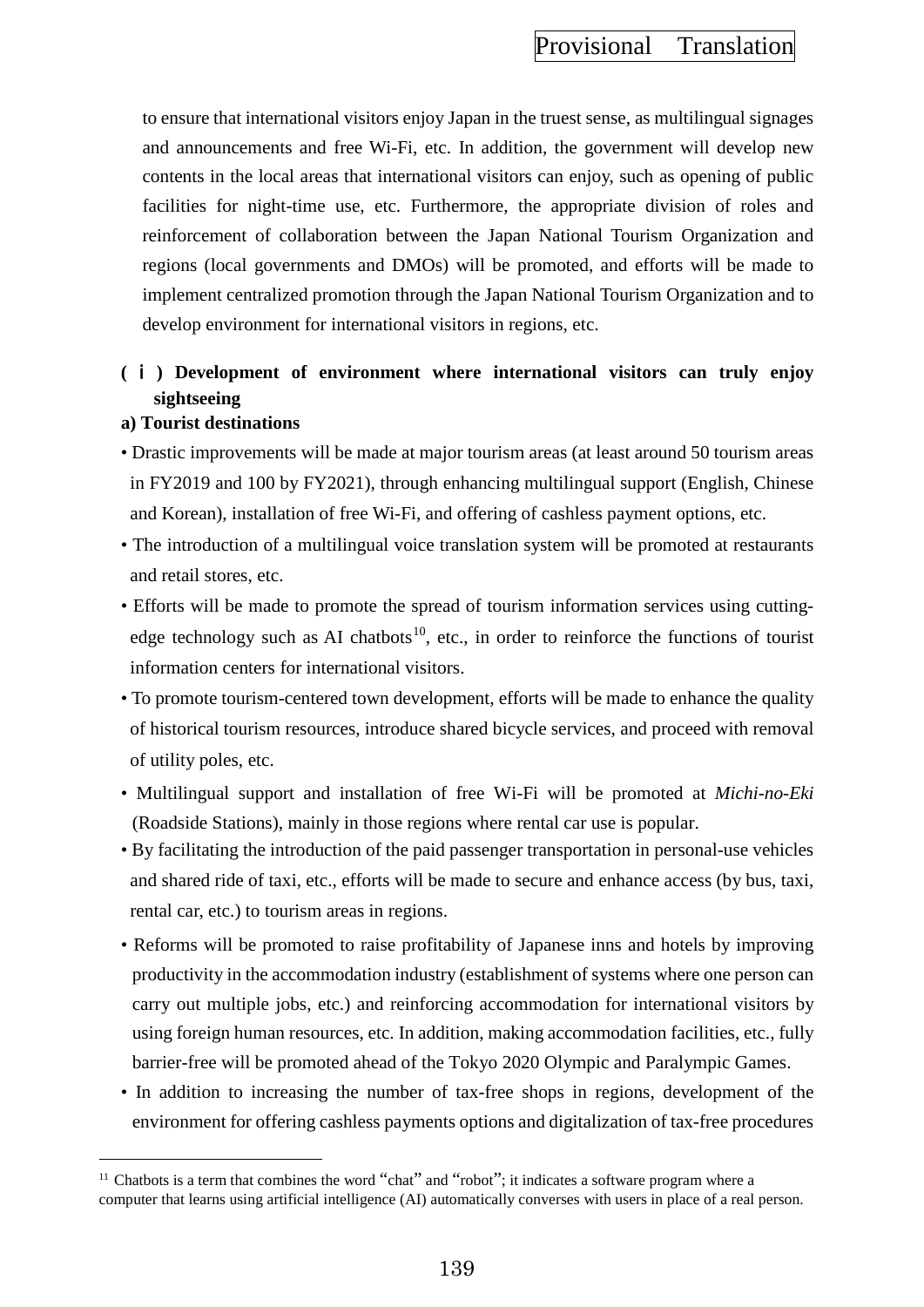will be promoted.

- Initiatives under the "Immediate Measures to Secure the Safety and Peace of Mind ofForeign Tourists during Emergencies" (decided by the Tourism Strategy Promotion Council on September 28, 2018), such as 24-hour multilingual support at the Japan National Tourism Organization's call center, will be decisively implemented.
- By reinforcing information provision in preparation for disasters, such as increasing the number of languages available for multilingual dictionaries on disaster prevention and weather information, the Japan Meteorological Agency website, and "Safety tips", the information provision app for disasters, measures for ensuring that international visitors can continue their trip peacefully will be enhanced and strengthened.
- Development of the environment to accept diverse international visitors, including Muslims, will be promoted and the government will disseminate relevant information overseas.

#### **b) Transportation**

- Based on the International Tourism Promotion Act, multilingual support (English, Chinese and Korean), installation of free Wi-Fi, and offering cashless payment options, etc., will be carried out. These developments will be promoted on regional railways, etc., with drastic improvements which are planned for at least 100 lines in FY2019 and 300 lines by 2021.
- To realize world-class transportation services, free Wi-Fi will be set up onboard nearly all Shinkansen trains during FY2019. In addition, efforts will be made to enable reservations for the Japan Rail Pass from overseas on the Internet as well as to develop large suitcase storage areas onboard trains and to facilitate tourist mobility at railway stations, etc.
- By enhancing multilingual support (English, Chinese and Korean) for in-station and onboard annoucements and websites as well as using QR code, etc., measures to provide information to international visitors during emergencies on the Shinkansen will be implemented with common and sufficient levels of services to be providedby each business operator.
- Infrastructure will be installed so that mobile phones can be used in Shinkansen tunnels on all lines by 2020. As for local line tunnels, a consideration will be conducted on policy to implement measures, with a conclusion to be reached by around the summer of 2019.
- With regard to MaaS in which travel to local tourism areas is considered as one service and which provides integrated services using a smartphone for searching, booking, and payment relating to railway and bus services, the government will promote the implementation of mulitilingual services, subscription services (flat-rate service) and other useful services from the perspective of international visitors, aim to promote online booking and payment at tourist facilities, and intend to realize tourism-type MaaS provided in the way of being integrated with transportation services. (Repeat)
- **c) Cultural properties and National Parks**
- Multilingual commentary will be provided that conveys historical background to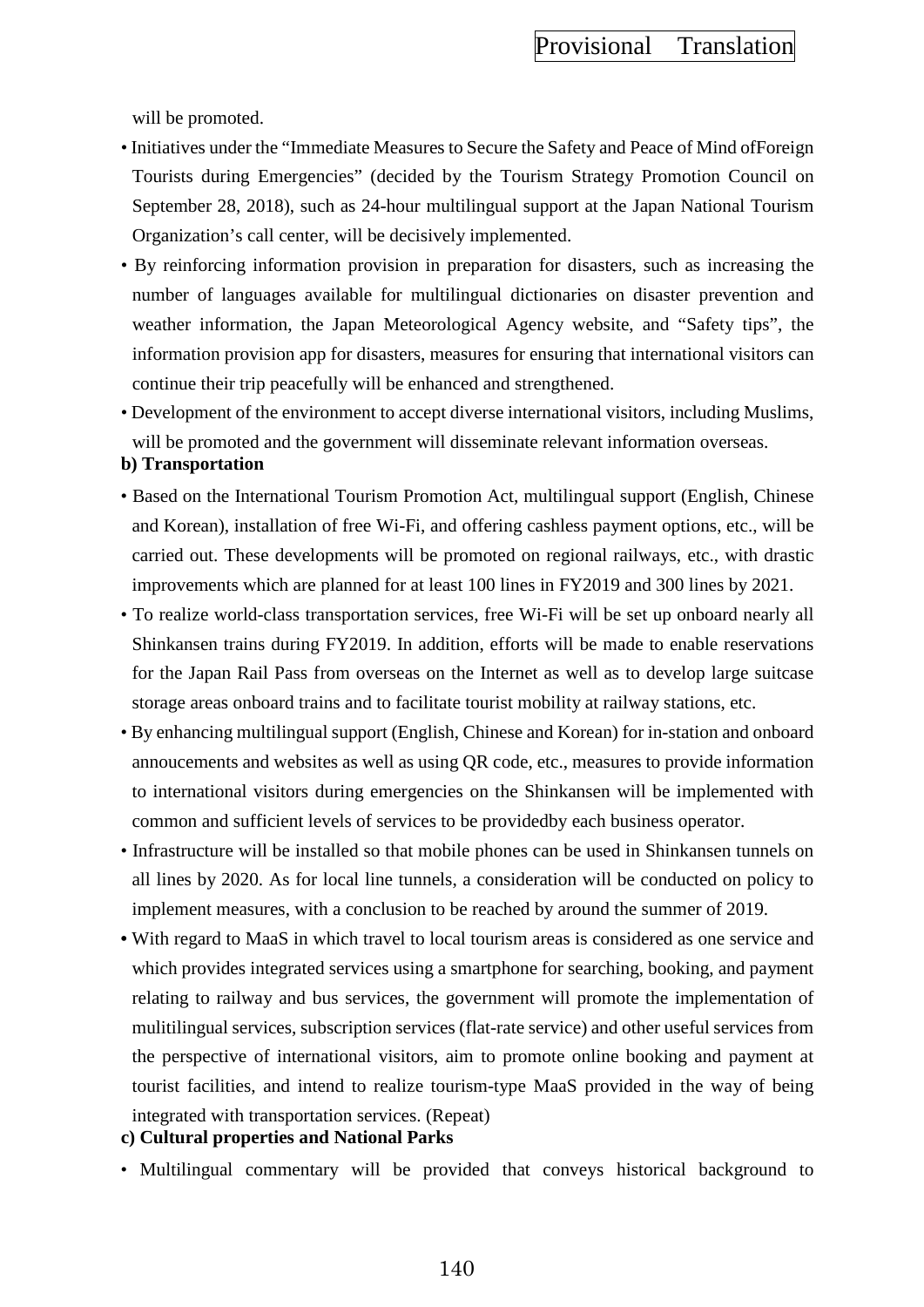international visitors so that they can enjoy cultural properties and National Parks in the truest sense. By 2020, drastic improvements of multilingual commentary will be made at more than 100 locations, including 34 National Parks and 18 UNESCO World Heritage Sites with high value as tourism resources.

### **d) Farmstays**

• Multilingual support (English, Chinese and Korean) and free Wi-Fi will be offered based on the needs of users at 500 farmstays nationwide by 2020.

## **(**ⅱ**) Development of new regional sightseeing contents a) Cultural properties**

• Through the creation of tourism contents inspired by the Japan Cultural Expo, supports to initiatives for "Living History"(development of new contents reenacting historical events and lives of the people during the specified time period at cultural properties), and the introduction about attractiveness of Japanese culture at airports, etc., utilizing cutting-edge technology such as VR, initiatives that contribute to international visitors' enjoyment of Japanese culture and increasing consumption in local areas will be implemented.

### **b) National Parks**

- Initiatives for the private-sector use at National Parks will be further promoted aimed at providing diverse accommodation experiences, including **"**Glamping**"**.
- The Government will promote such initiatives as improving the stay environment at user facilities (introduction of private-sector cafes, etc.), enhancing interactive contents, improving functions for accommodating international visitors at visitor centers, creating a mechanism for conservation funded by users, and increasing information dissemination about National Parks at Shinjuku Gyoen National Garden.
- **c) Public facilities and infrastructure**
- The Government will extend the opening hours of the East Gardens of the Imperial Palace, given the sharp increase in visitors in recent years.
- To further increase the attractiveness of public openings of the State Guest House, Akasaka Palace and the Kyoto State Guest House, special guided tours where these facilities are reserved exclusively for the tour group will be held systematically, and around the end of April 2020 a new facility will open, housing a cafe and other shops to stimulate tourism in the park in front of Akasaka Palace (State Guest House).
- Efforts will be made to further increase the attractiveness of National Gardens, including the Kokyogaien National Gardens, etc. Particularly with regard to Shinjuku Gyoen National Garden, opening hours will be extended up to 7:00pm and efforts will be made to extend openings of the Old Imperial Rest House as well as to introduce private-sector cafes and utilize it for night-time events, etc.
- To expand public openings of the Imperial Household's rare artworks housed at the Museum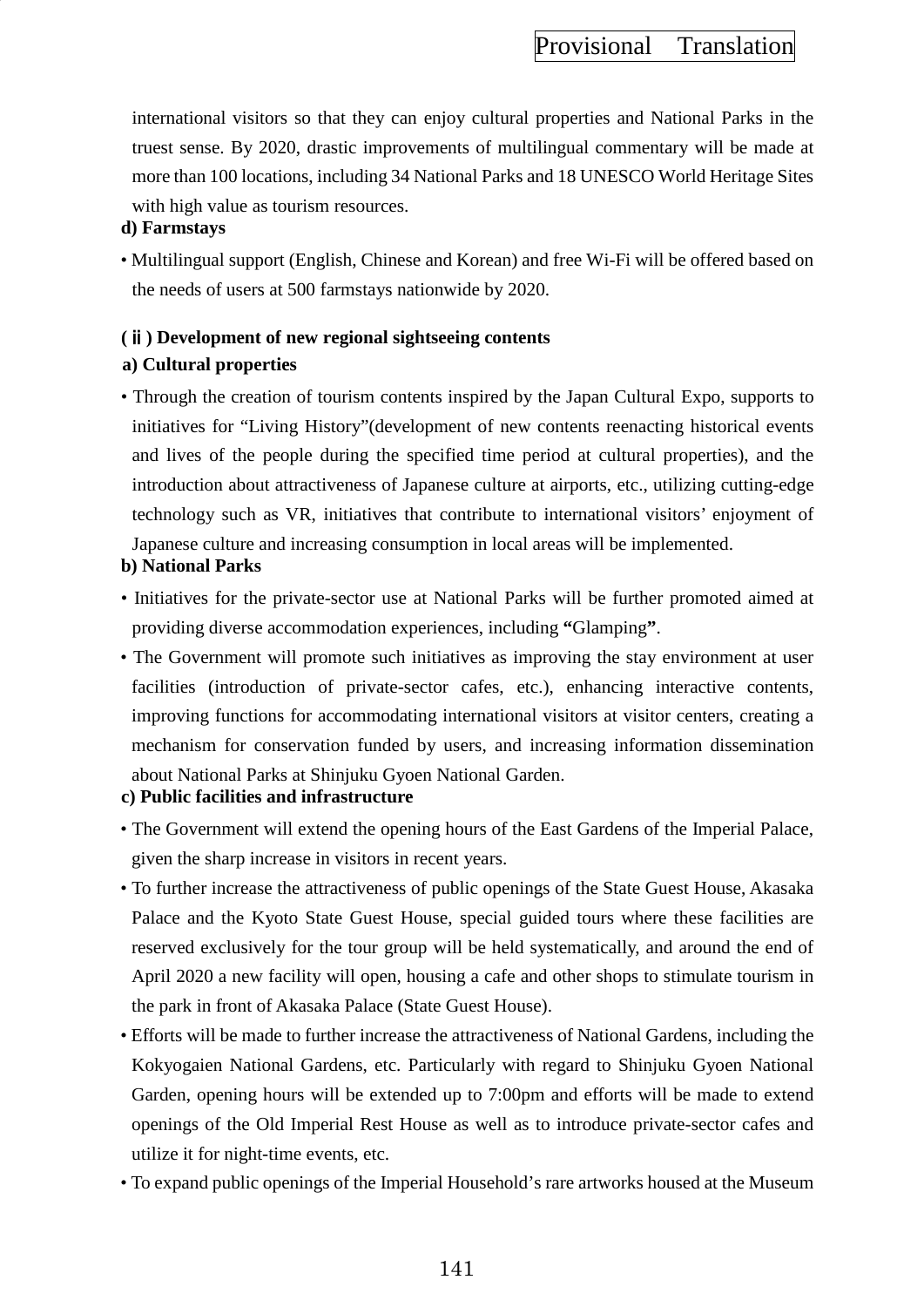of the Imperial Collections, exhibitions in partnerships with regional museums and art museums will be promoted and construction will begin on the Museum of the Imperial Collections in order to drastically expand exhibition spaces (the entire museum is slated to open in 2025).

- Infrastructure tourism will be promoted at the Metropolitan Area Outer Underground Discharge Channel, etc.
- **d) Stays in Japanese traditional houses, castles, and temples, etc.**
- Efforts will be made to promote the further use of Japanese traditional houses, etc., and to develop experiential accommodation content for enjoyable stay experiences, such as castle stays and temple stays, etc. In addition, good renting of private houses and rooms will be promoted.

#### **e) Farmstays**

• Efforts will be made to improve private farm accommodations and Japanese traditional houses and to enhance contents of stays, such as farming experiences, etc., for farmstays suited to user needs.

### **f) Tourism destinations and transportation**

- To vitalize night-time tourism, initiatives will be promoted that encourage night-time tourism involving the entire community through collaboration between diverse actors, such as the night-time operation of restaurants and public transportation, etc., as well as initiatives to develop night-time contents.
- The introduction of tourism trains and restaurant buses that make mobility fun and Cycle trains corresponding to new tourism needs will be encouraged.
- As for snow resorts, which represent effective contents towards long-term stays and increasing consumption in regions, snow resort reforms will be promoted aimed at reinforcing international competitiveness by offering financial assistance, etc., for multilingual support and upgrading facilities.
- To energize beach resorts, initiatives will be promoted to ease restrictions on the use of beaches (year-round use or extension of occupation periods, etc.) and open up disaster prevention facilities, etc., to tourists during normal times, through collaboration between coastal administrators and various actors.
- Initiatives will be created nationwide to increase the added value of tourism resources and as a result, increase consumption in regions, by introducing cutting-edge technology such as VR/AR and combining existing experiential contents with high quality guides, such as guided bicycle tours, etc.,.
- With the collabolation between the Ministry of Health, Labour and Welfare and the Japan Tourism Agency, efforts will be advanced to make improvements for accepting international patients at medical institutions, including developing a list of medical institutions that can accept international visitors while efforts will be made to encourage international visitors to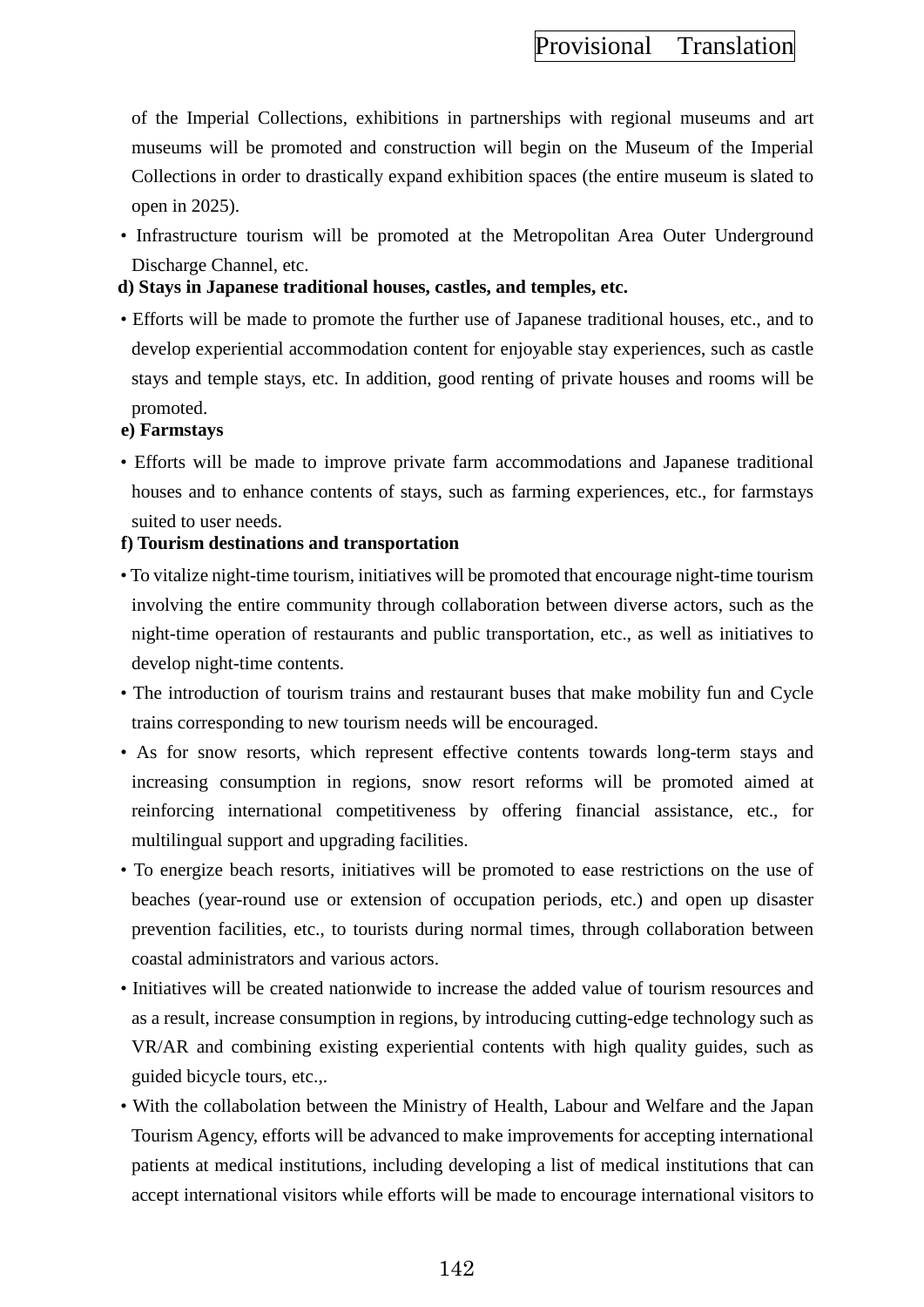enroll in travel insurance. In addition, acceptance of international patients will be promoted using regional health care resources or unique tourism resources in regions, such as hot springs, etc.

- To increase satisfaction and consumption by cruise passengers, etc., efforts will be made to develop appealing experiential programs at ports of call, including ports capable of accommodating international cruise ships, to guide cruise passengers to local shopping arcades, and to build collaboration with cruise ship operators, etc.
- To attract high-income groups, efforts will be made to develop fly-and-cruise travel products, expand capacity for super yachts, and promote tourism on remote islands .

## **(**ⅲ**) Appropriate division of roles and strengthening of cooperation between the Japan National Tourism Organization and regions (local governments and DMO)**

- Specify and make known that the role of regions (local governments and DMOs) is to work for developing an environment for accommodating tourists, including multilingual support, free-Wi-Fi, and enhanced transportation access to tourism areas, and for developing new contents that international visitors will enjoy. In addition, efforts will be made for the Japan National Tourism Organization to centrally administer information on the attractiveness of regions and promotions for regions. Specifically, the creation of materials and tools for externally disseminating photographs and videos on such improved environment will be promoted and, using these tools, the overseas network of the Japan National Tourism Organization and digital marketing technology<sup>[11](#page-152-0)</sup> will be fully harnessed to centrally disseminate the attractiveness of regions from the Japan National Tourism Organization. Therefore, drastic structural reinforcement will be made to the Japan National Tourism Organization after reviewing its entire structure.
- Considering the role of the regions as mentioned above, the involvement of various stakeholders in the regions will be encouraged, including local accommodation providers and activity businesses, etc.
- Through close collaboration between relevant ministries, agencies and the Japan National Tourism Organization, the website of the Japan National Tourism Organization will be used to centrally disseminate information about attractions such as cultural properties, national parks, and farmstays, etc.
- Large-scale promotions (global campaigns) offered mainly to Europe, North America and Australia will be expanded to include East Asia (China and South Korea, etc.), and progressive promotions that directly reach the attribution and interests of individuals will be deployed using ICT, etc. In turn, a mechanism will be established to realize a positive cycle

 $\overline{a}$ 

<span id="page-152-0"></span><sup>&</sup>lt;sup>11</sup> Technology for analyzing website browsing history, etc. to understand the interests and tendencies of each country and field.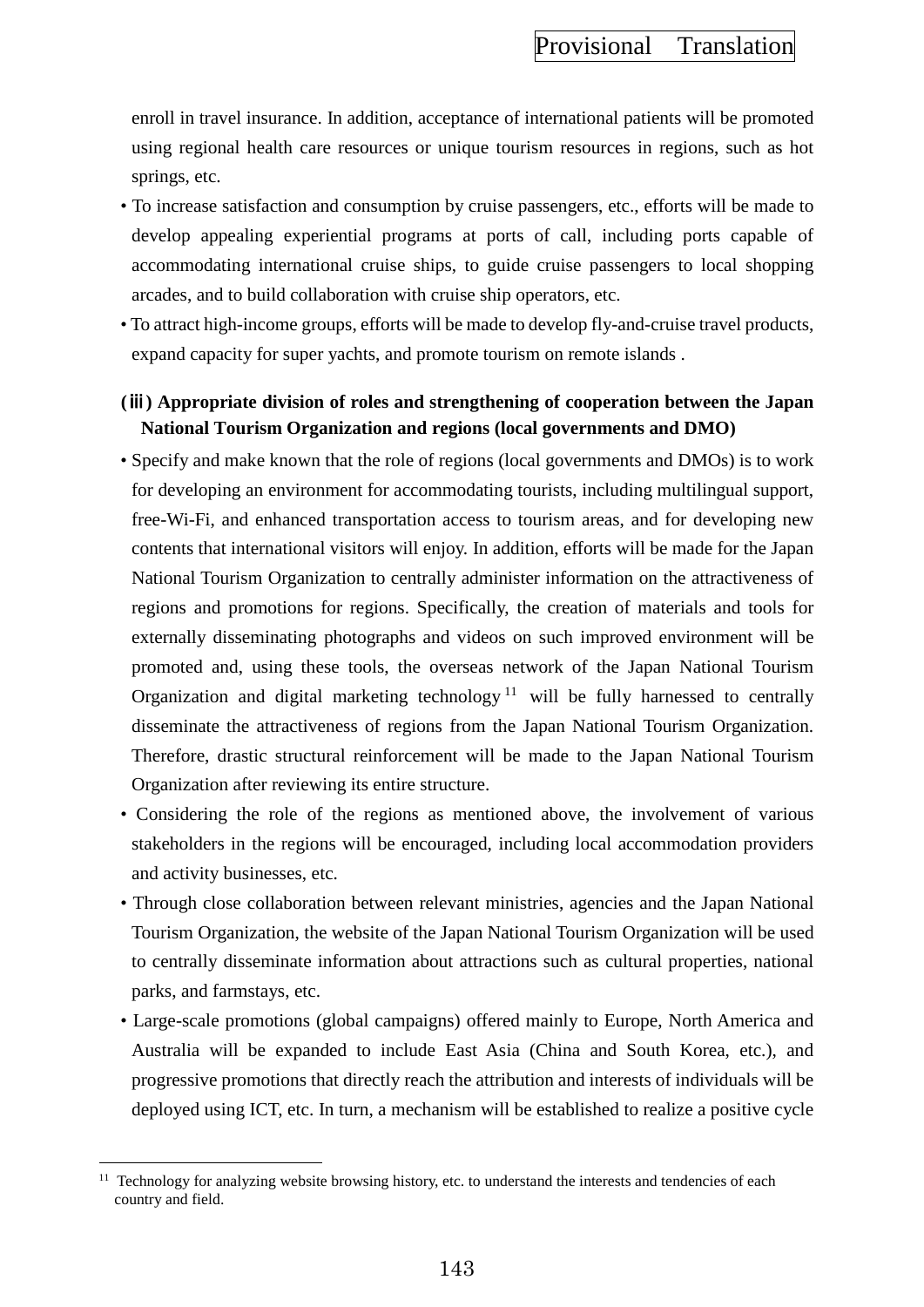for providing analyzed data on user attribution and interests, etc., to regions (local governments and DMOs). In addition, the advanced human resources of the Japan National Tourism Organization will be utilized, etc., to reinforce consulting services for each region using digital marketing technologies.

- Nationwide training and the use of an information sharing system between DMOs, etc., will utilized to enhance horizontal collaboration between regions (local governments and DMOs) and to share and roll out good practices to address issues facing regions.
- In order to develop and secure necessary human resources at DMOs, support will be provided for the development of core human resources and the appointment of outside human resources, etc., such as making known the use of the JET Programme, etc.
- To capture demand from East Asia, which accounts for a vast majority of the inbound market, and to develop new markets for attracting visitors from a broad range of regions, local offices of the Japan National Tourism Organization will be opened in such markets that are expected to grow, including the Middle East and Latin America and trial promotions will be offered there as well.
- Efforts to disseminate information to overseas media and to attract visitors to regions, etc. will be made with fully utilizing the Rugby World Cup 2019.
- New experiential programs will be developed involving collaboration between regional universities, etc., and DMOs, etc.
- For regional railways working on multilingual support and installation of free Wi-Fi, etc., the appeal of tourism trains, etc., will be disseminated overseas through the Japan National Tourism Organization.
- Information dissemination, etc., will be increased through the promotion of host towns.

# **(**ⅳ**) Other major measures contributing to attracting visitors to regions and increasing consumption**

#### **a) Facilitation of immigration**

• The physical and personnel structures required for Customs, Immigration and Quarantine (CIQ) will be developed systematically, through introducing new facial recognition automated gates at New Chitose Airport and Naha Airport, and electronic customs procedure gates at Haneda Airport and others. In addition, FAST TRAVELwill be promoted that significantly reduces the time it takes toimmigration procedure, by automating boarding procedures and centralizing them with facial recognition, facilitating the transport of baggage, etc., facilitating boarding procedures at regional airports, and improving environment for business jets, etc.

### **b) Strategic relaxation of visa requirements**

• Visa requirements will be relaxed strategically, in collaboration with development of environment for receiving international visitors by entire government and promotions of the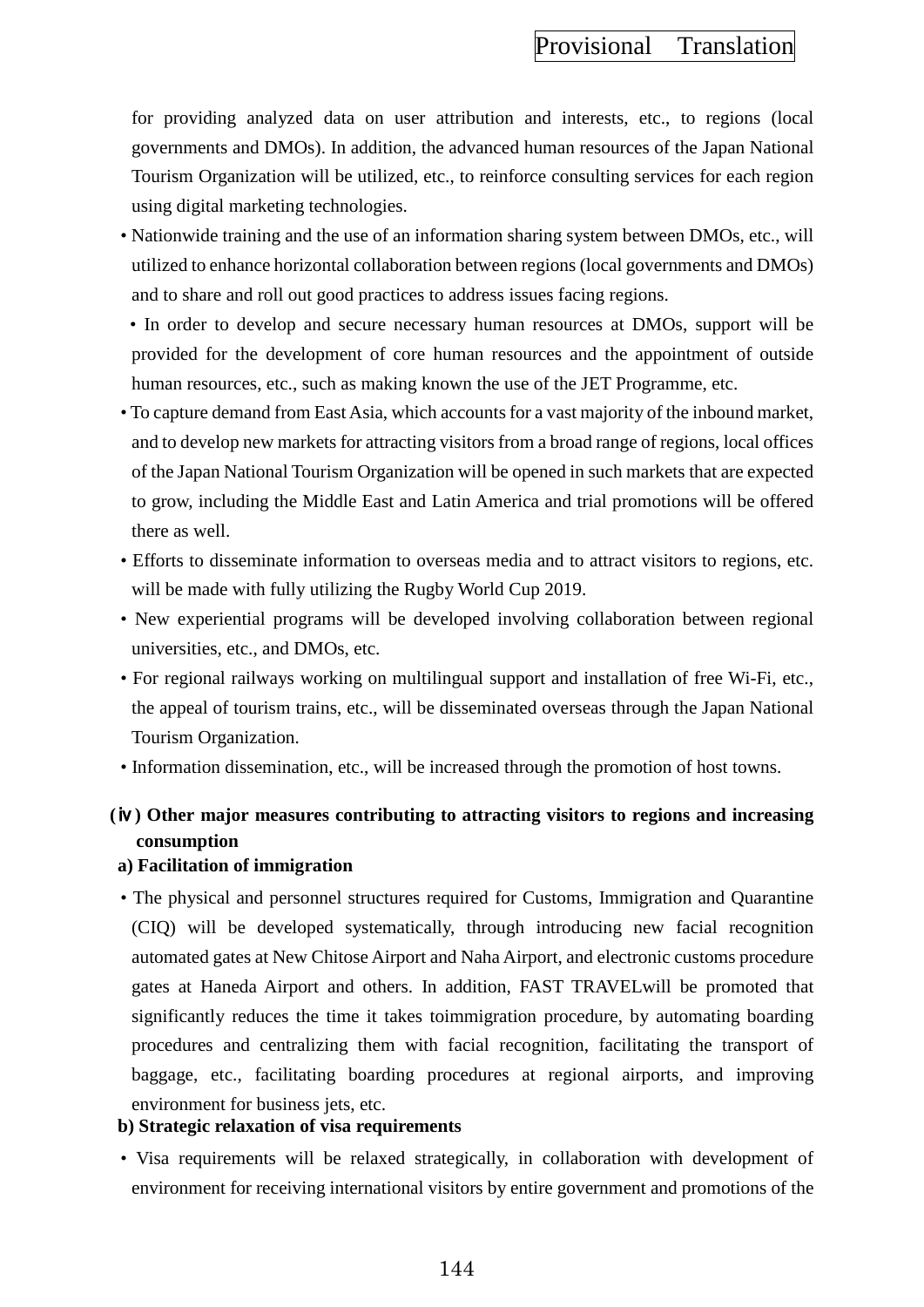Japan National Tourism Organization, etc., with an eye on international events, etc., planned to take place in Japan. In addition, efforts will also be made to develop the physical and personnel structures related to visa screenings at overseas diplomatic missions.

#### **c) Airports**

- The annual departure and arrival capacity of Tokyo metropolitan airports will be increased to around one million flights, which is the world's highest level.
- In order to increase international flights at Haneda Airport by 2020 with a focus on addressing rising inbound demand and increasing international competitiveness, annual departure and arrival capacity will be increased to around 40,000 flights by carrying out careful information provision, etc., and initiatives to review flight paths, etc.
- As for Narita Airport, too, annual departure and arrival capacity will be increased to around 40,000 flights by 2020 by developing rapid exit taxiways during FY2019. In addition, starting with the winter schedule, restrictions on night-time use of Runway A will be relaxed, while steady progress will be made with initiatives for developing the third runway, etc., in an effort to increase annual capacity to about 160,000.
- Enhancement to the functions of hub airports, such as runways expansion at Fukuoka and Naha airports, training of pilots, etc., and reinforcement of accommodation structure for ground support operations with labor-saving and automation, etc., will be carried out to address rising demand at airports. In addition, safety measures will be promoted with the introduction of cutting- edge technology, etc.
- Airport concession projects will be promoted, including the integrated operation of seven airports in Hokkaido.
- Through supports for reducing landing fees at regional airports, etc., air route networks in Japan and abroad will be enhanced and international visitors' travel to regions will be encouraged..
- The Government will enhance the hospitality by disseminating, etc. the attractiveness of Japan at airports.

#### **d) MICE and IR**

- Efforts will be made to increase the international competitiveness of MICE attraction and hosting by attracting MICE using VR, etc., and introducing cutting-edge technology for MICE such as facial recognition, etc.
- Based on the the Act on Promotion of Development of Specified Complex Tourist Facilities Areas, appealing stay-type tourism that is highly internationally competitive will be realized by steadily establishing a casino administration committee, implementing regulations, and formulating a basic policy, and the policy effect will be brought out as soon as possible. In addition, sufficient countermeasures will be taken to address various concerns such as addiction, by the world's highest-standard regulations over casino.
- **e) Sustainable tourism area development**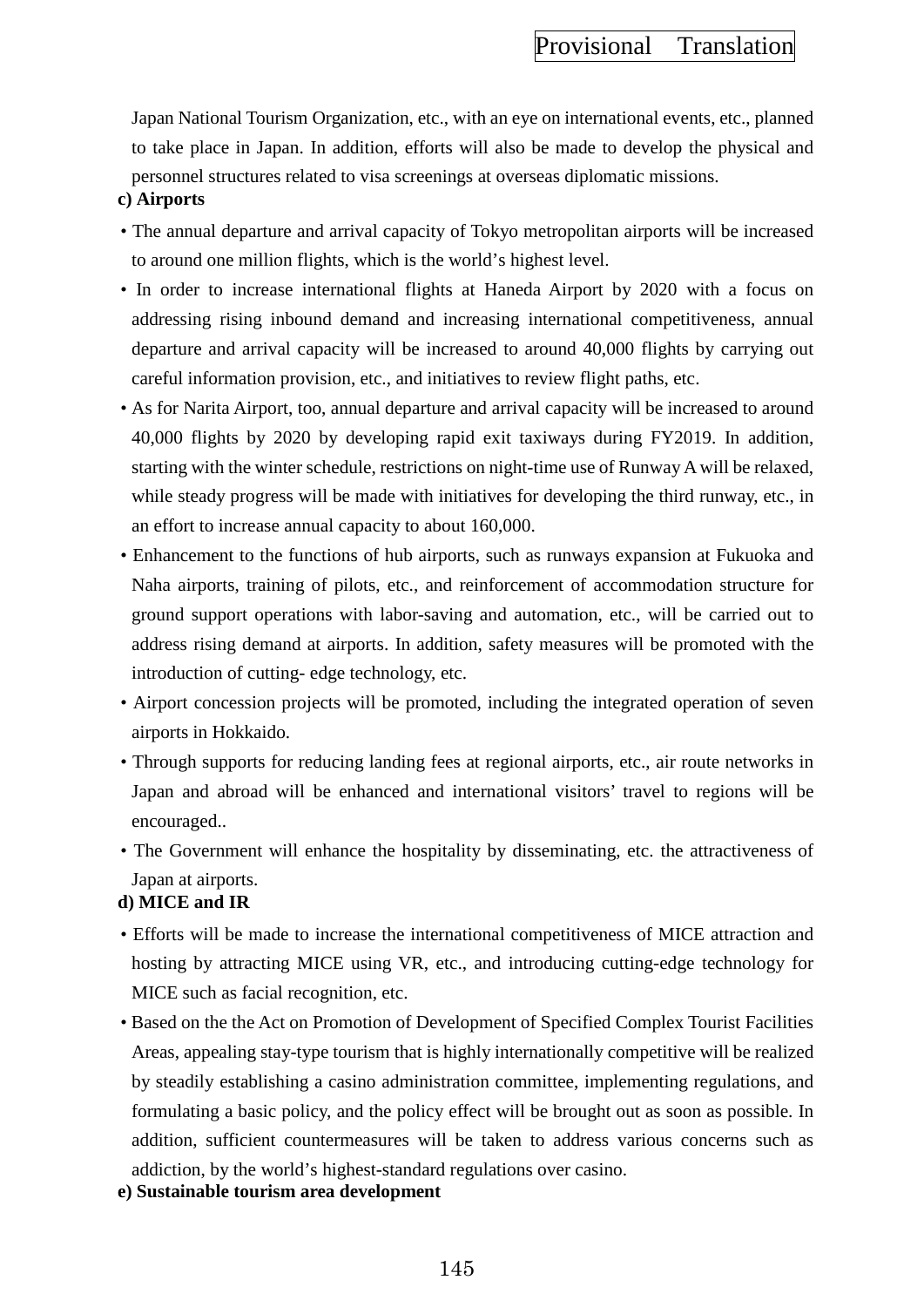• Coutnermeasures for congestion at tourism areas will be promoted through introducing a system for checking the congestionat tourism spots with a smartphone and utilizing early morning hours, etc. Also, sustainable tourism indicators will be developed that contribute to tourism area management considerate of local communities.

### **f) Utilization of Iinternational Tourist Tax**

• Based on the "Basic Policy etc. for the Use of the International Tourist Tax", the tax revenue from the International Tourist Tax will be utilized to enhance and reinforce tourism infrastructure toward the realization of a world-class tourism destination.

## **g) Outbound tourism and domestic tourism**

- Toward the further promotion of outbound tourism, initiatives for creating overseas travel products through public-private collaboration will be further expanded. In addition, dissemination functions for overseas safety information will be reinforced, including the use of IT technology and the shared platform for overseas safety information so that travelers can have safe and secure trips abroad.
- Renovations, etc., of old private houses will be promoted using the tourism related fund, etc., set up by the Regional Economy Vitalization Corporation of Japan and the Development Bank of Japan. In addition, efforts will be made to further promote domestic tourism through vitalization of night-time tourism and enhancement of experiential contents, etc.
- A consideration will be carried out on the spread of new travel formats combining business and tourism, in conjunction with the requirement that all employees take at least five days of annual paid leave based on Work Style Reform Act's.

### **h) Tourism revitalization in Tohoku**

• In order to increase the number of overnight guests from overseas throughout 6 Tohoku prefectures to 1.5 million by 2020 (3 times the amount in 2015), efforts will be made to enhance tourism resources, to provide focused supports for Rebuilt Tourism Hub Cities, and to support domestic tourism projects in Fukushima Prefecture.

# **i)Promotion of the formation of "Tourism Nation Showcase"**

• Relevant ministries and agencies will cooperate to offer preferential support mainly dedicated to the priority issues identified by Kushiro, Kanazawa, and Nagasaki cities respectively, and will attempt horizontal application of their practical cases to other areas.

## **j) Tourism statistics**

• A consideration will be conducted toward improving ways of estimating tourism statistics, including the potential to use private-sector data, etc., in order to more accurately grasp regional tourism traffic and consumption trends.

## ⅱ**) Future development of the sports industry**

## **(**ⅰ**) Forming the foundation to make sports into a growth industry**

**•** A governance code for sports organizations will be formulated and a mechanism for its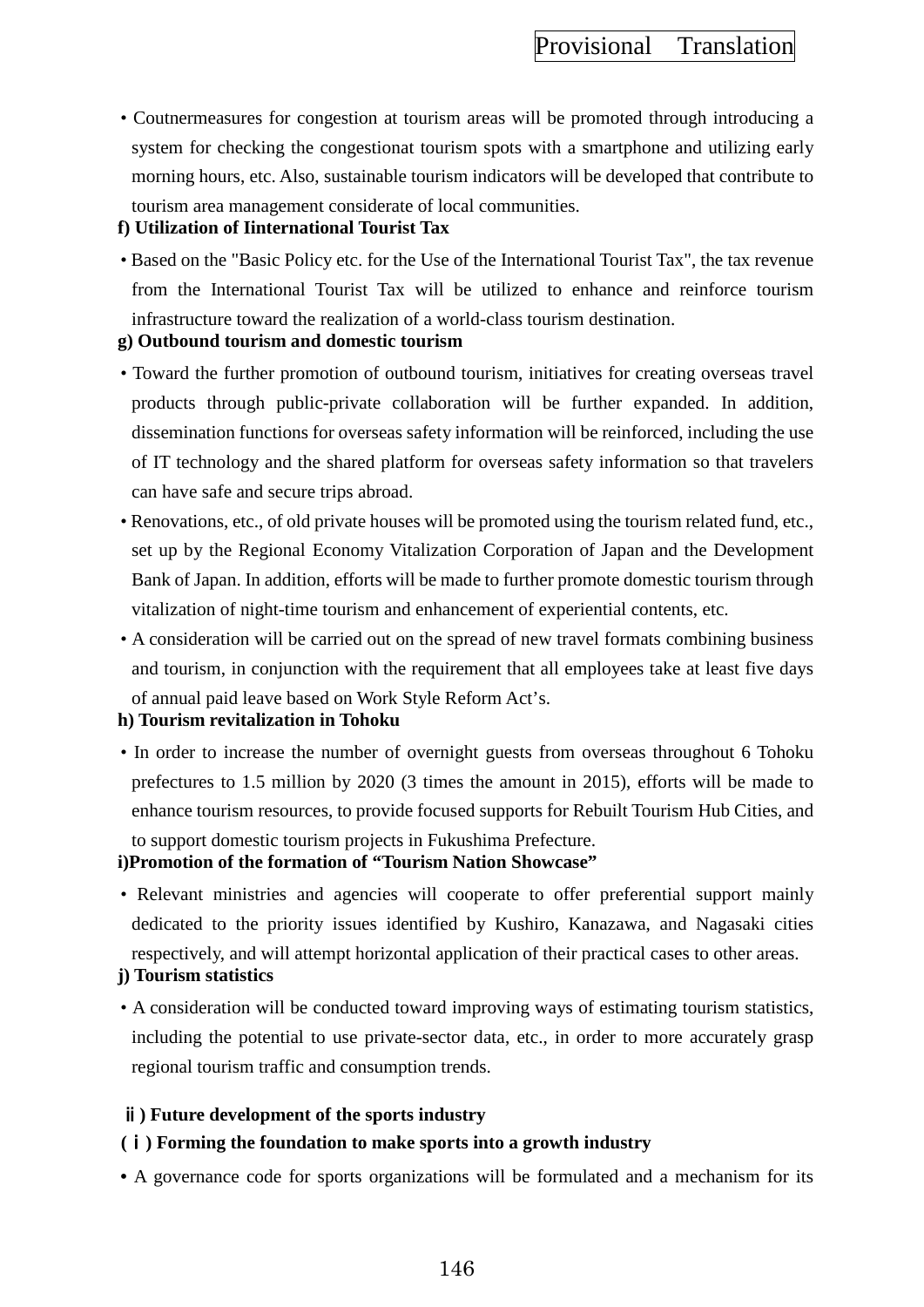implementation will be established during FY2019, in order to encourage management reforms with both wheels of the governance and increased profitability of National Federation. A manual on the promotion and marketing strategy will be formulated during FY2019 and an advanced model will be formed. Furthermore, a review will be conducted on new support mechanisms in order to promote management reformat National Federation, including securing a financial base.

- To develop human resources in sports management, support will be provided to develop new curriculum on sports business for existing MBA courses, and external human resources will be encouraged to join sports organizations through matching.
- In order to speed up the establishment of sports open innovation platforms intended to create new businesses through the combination of sports and health care industries, a conference will be held involving companies, universities, and sports organizations. At the same time, verification of new businesses through tie-ups with sports groups and start-ups and commercialization related to financing will be promoted.
- To speed up sports tourism initiatives, support will be provided for cultivating and developing sports tourism contents and initiatives for disseminating information overseas through collaboration with the Japan National Tourism Organization, focusing on the key themes of outdoor sports and martial arts, while reinforcing collaboration with relevant ministries and agencies. These efforts will be rolled out horizontally while gathering information on issues and good practices. Particularly with regard to martial arts tourism, a review will be carried out with the aim of establishing a promotion organization in 2020 with the assistance of relevant entities.
- As for university sports, support will be provided to the activities of the Japan Association for University Athletics and Sport and universities, aiming to achieve appropriate organizational management, to transform university sports into a growth industry, and to encourage regional promotion.

#### **(**ⅱ**) Regional vitalization withsports**

- Support to stadiums and arenas based on individual needs will continue to be provided through collaboration with relevant ministries, agencies and organizations. A new evaluation and verification method for economic as well as social effects of stadiums and arenas to a community will be developed around FY2020.
- Through the development of a "sports accessibility indicator" (provisional name) during FY2020 that comprehensively evaluates the number, availability, and information openness, of sports facilities in a community, efforts will be made to diversify and upgrade sports facility usage as well as increase profitability and boost the vitality of the local economy.
- Medium- to long-term measures for increasing the sports participation rate will be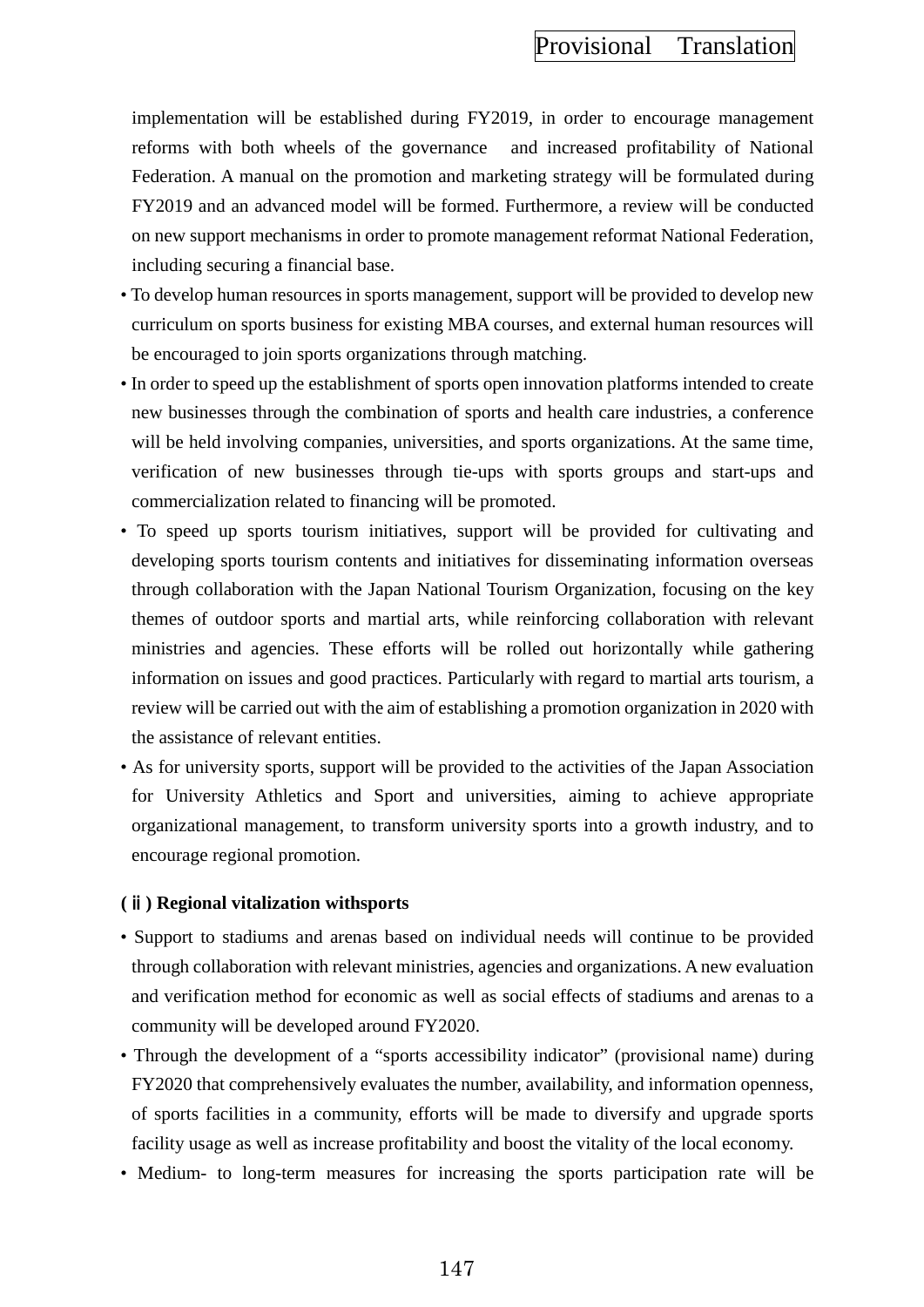formulated around summer of 2019. Promoting collaboration between sports sector and medical institutions, and collaboration between welfare and education sectors and companies in sports for the disabled as well as utilization through the visualization and sharing of information utilizing ICT on community sports resources will be carried out. In addition, foster momentum will be fostered for people's participation in sports on occasion of the Rugby World Cup 2019, Tokyo 2020 Olympic and Paralympic Games, and World Masters Games 2021.

### ⅲ**) Economic vitalization through culture and arts**

- **(**ⅰ**) Creating a virtuous cycle through arts and culture based on the 'Basic Plan on the Promotion of Culture and the Arts' and the 'Strategic Plan on Culture and Economy'**
- Initiatives will be promoted and national branding will be established, based on the Japan Cultural Expo, a mega-project for highlighting the beautyof Japanese art, and the Basic Policy on the Promotion of International Cultural Exchange Events (Cabinet decision on March 2 9, 2019).
- A positive cycle of investment in culture and the arts and economic growth will be established by promoting mutual understanding and clarifying the initiatives each actor should implement at venues of dialog involving the art sector, business community, and government. Specifically, a review will be conducted on policy for strengthening the functions of museums related to inbound tourism, creating innovation in business, using cultural and artistic resources and related technologies, and vitalizing the art market, to bring about initiatives to organize during FY2019. In addition, efforts will be promoted to ensure the exterior of public buildings are in harmony with the surrounding environment and that they display cultural and artistic works.
- The Tokyo National Museum New Era Plan that aims to make the Tokyo National Museum into a world class facility will be implemented steadily, and the outcomes will be rolled out horizontally at other museums. In addition, initiatives unique to regions at regional museums and art museums , such as exhibits of famous works tied to the region owned by the national government will be promoted, and consideration will be given to a new framework to create inbound tourism demand related to culture. Furthermore, the legacy of the International Council of Museums (ICOM) Kyoto Conference 2019 will be utilized to reinforce the functions of local museums. Efforts will be made to create a positive cycle by thoroughly utilizing cultural stock at cultural facilities, such as working to enhance and visualize collections and improving the qualityof curators.
- Greater use of the films in the National Film Archive of Japan will be promoted. Regarding cultural contents, a website will be established that includes data base, multilingual commentary, high resolution images and videos, and access information. Conditions for the